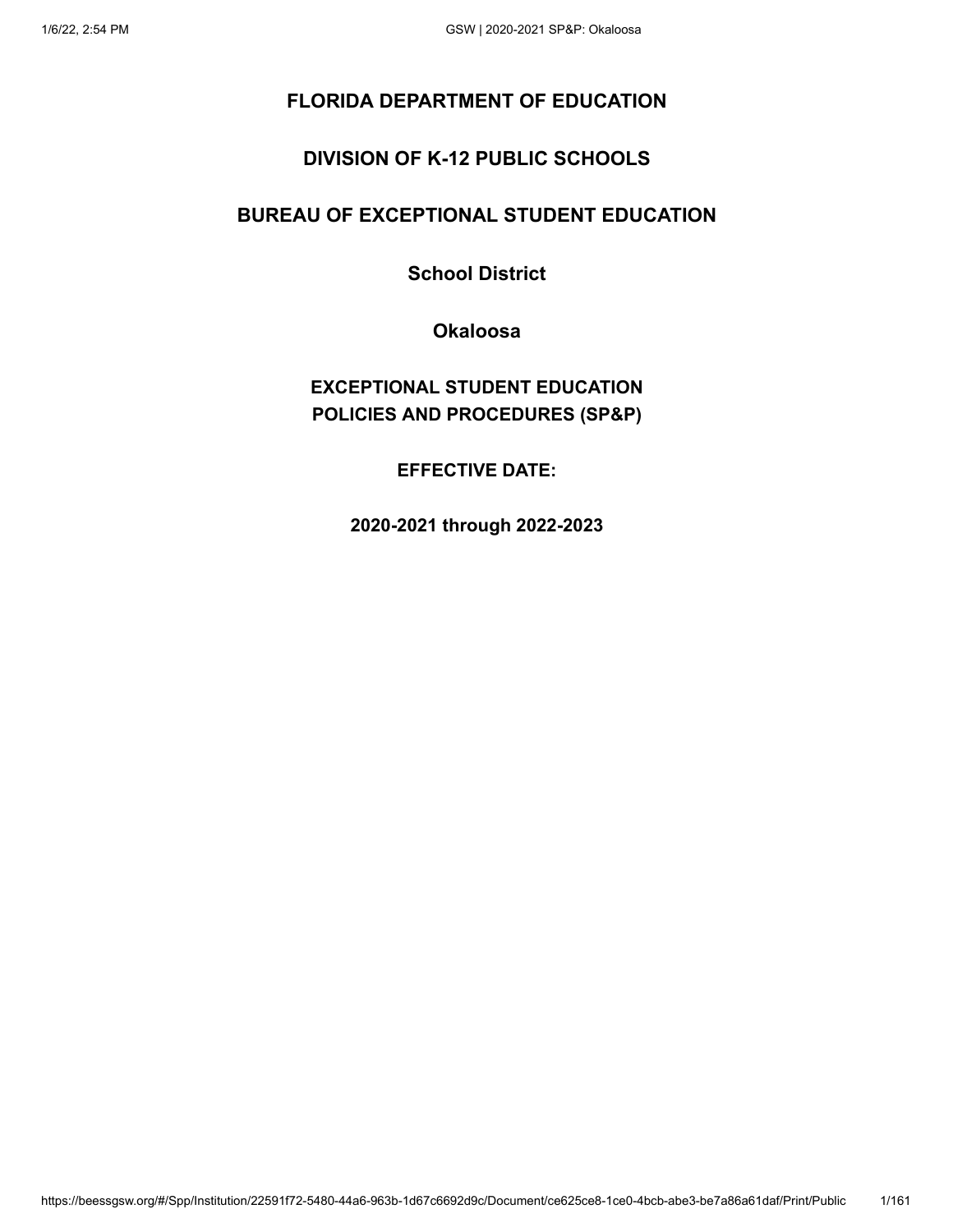1/6/22, 2:54 PM GSW | 2020-2021 SP&P: Okaloosa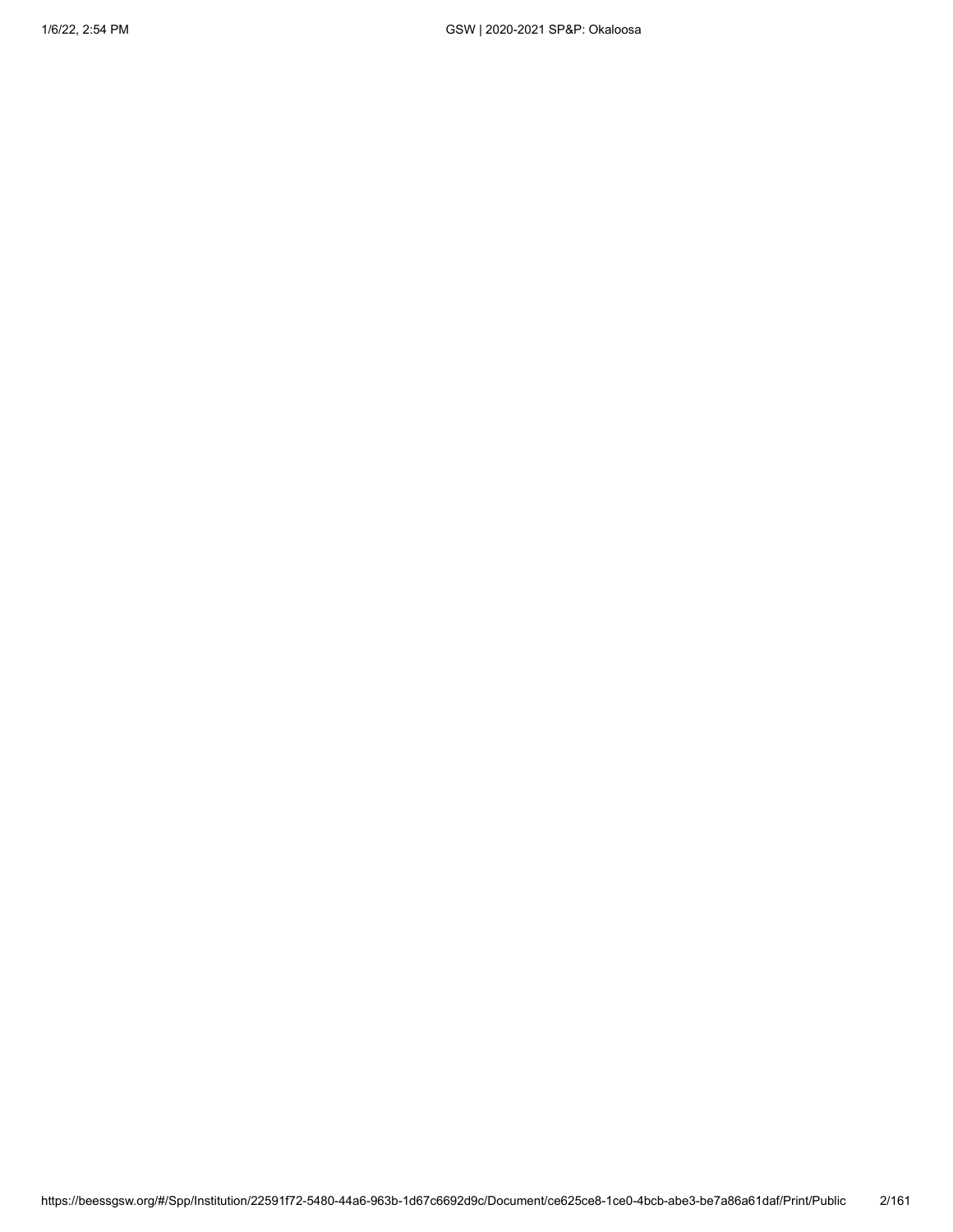# **Part I. General Policies and Procedures**

## **Section A.1: Legal Requirements for General Policies and Procedures**

## **Statutory and Regulatory Citations**

Title 34 Code of Federal Regulations(CFR) § 300.641 Sections 1003.57, 1003.571, and 1003.573, Florida Statutes(F.S.) Rules 6A - 6.03411 and 69A - 58.0084, Florida Administrative Code(F.A.C.)

### **Requirement Related to ESE Policies and Procedures**

For a school district to be eligible to receive state or federal funding for specially designed instruction and related services for exceptional students, it shall do the following:

- 1. Develop a written statement of policies and procedures for providing an appropriate program of specially designed instruction and related services for exceptional students
- 2. Submit its written statement of policies and procedures to the Bureau of Exceptional Education and Student Services (Bureau) for approval
- 3. Report to FDOE the total number of students in the school district receiving instruction in each special program for exceptional students in the manner prescribed by FDOE

The IDEA corresponding federal regulations, state statutes, and State Board of Education rules relating to special programs for exceptional students serve as criteria for the review and approval of the district's SP&P document.

The school district will submit the SP&P document in accordance with the timelines established in s. 1003.57, F.S., s. 1003.573, F.S., and Rule 6A-6.03411, F.A.C.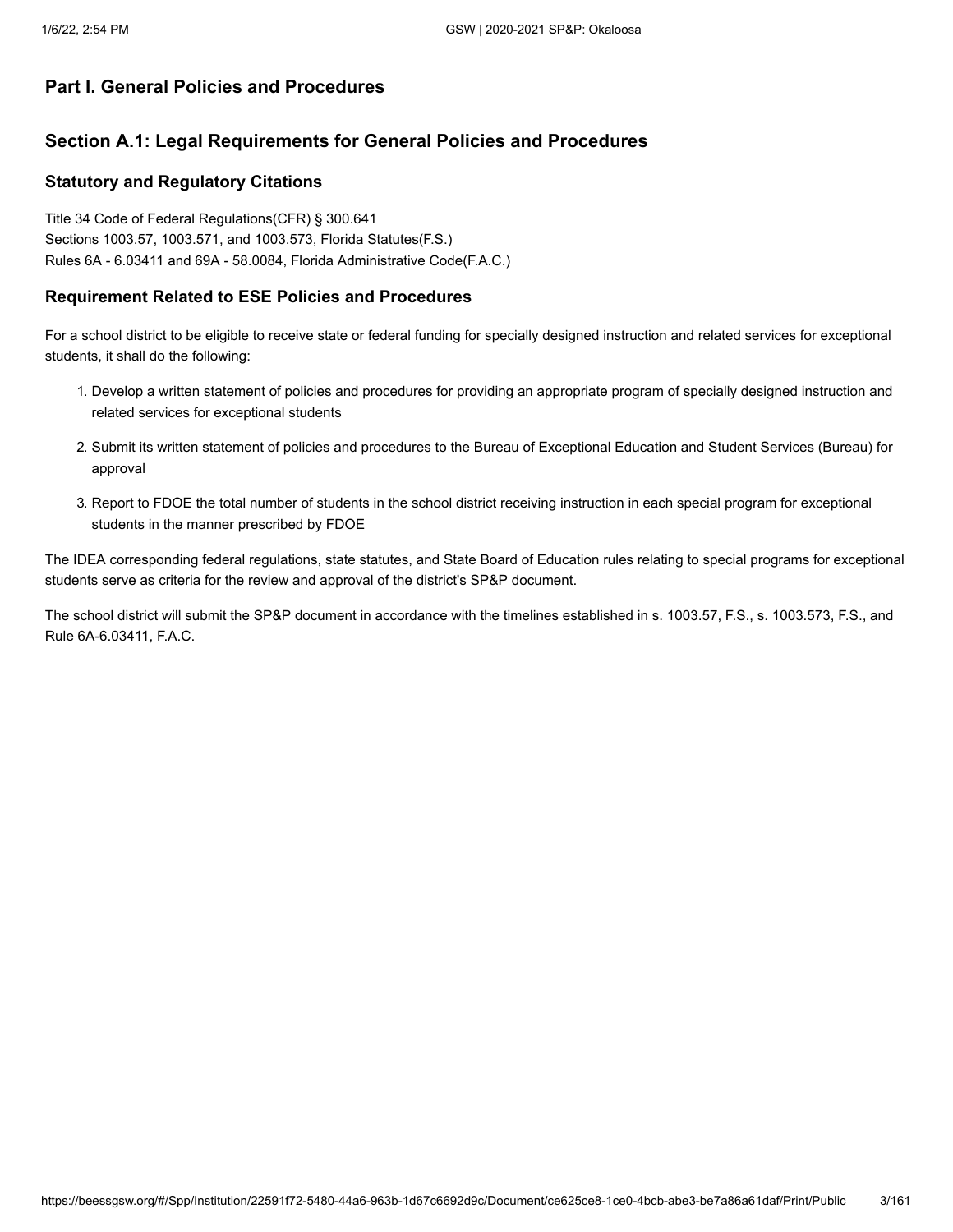## **Section A.2: Legal Requirement Related to the Use of Restraint and Seclusion**

# **District and School-Based Standards for Documenting, Reporting, and Monitoring the Use of Manual, Physical, or Mechanical Restraint and Seclusion Developed by the FDOE**

#### **District Level Standards**

#### **Districts shall:**

- Have written procedures for reporting incidents of restraint and seclusion using the FDOE web-based reporting system.
- Have policies and procedures for restraint and seclusion on file with the Bureau of Exceptional Education and Student Services.
- Have training for personnel on the use of restraint and seclusion and maintain records of such trainings. The records maintained should include, but not be limited to:
	- Names of personnel trained
	- Description of training received
	- Dates of trainings
- Have a written plan for reducing restraint and seclusion

#### **District Monitoring Standards**

#### **Districts shall:**

- Have written policies and procedures for monitoring the use of restraint and seclusion for students with disabilities at the classroom, building, school, and district levels.
- Have a plan for reviewing restraint and seclusion data and effectiveness of instructional and behavioral practices used to reduce the use of restraint and seclusion, to include when, where, and why the restraint or seclusion occurred.
- Have policies and procedures for monitoring the use of restraint and seclusion on file with the Bureau of Exceptional Education and Student Services.
- Implement a plan for the purpose of reducing the use of restraint and seclusion that includes activities, skills and resources.
- Ensure that rooms used for seclusion meet the requirements of Rule 69A-58.0084, F.A.C.

#### **School Level Standards**

#### **Schools shall:**

- Have written school-based procedures for reporting incidents of restraint and seclusion using the FDOE web-based reporting system.
- Have school-based personnel who are trained to enter and report incidents using the FDOE web-based reporting system.
- Follow procedures for written notification of incidents of restraint and seclusion on the day of the incident, including, but not limited to:
	- Providing parents with a notification in writing of any incident of restraint or seclusion. This written notification must include the type of restraint used and any injuries occurring during or resulting from the restraint.
	- Making reasonable efforts to contact the parent via telephone or email on the day of the incident.
	- Obtaining the parent's signed acknowledgement of receipt of the notification.
	- Maintaining the documentation of the parent's signed acknowledgement of notice.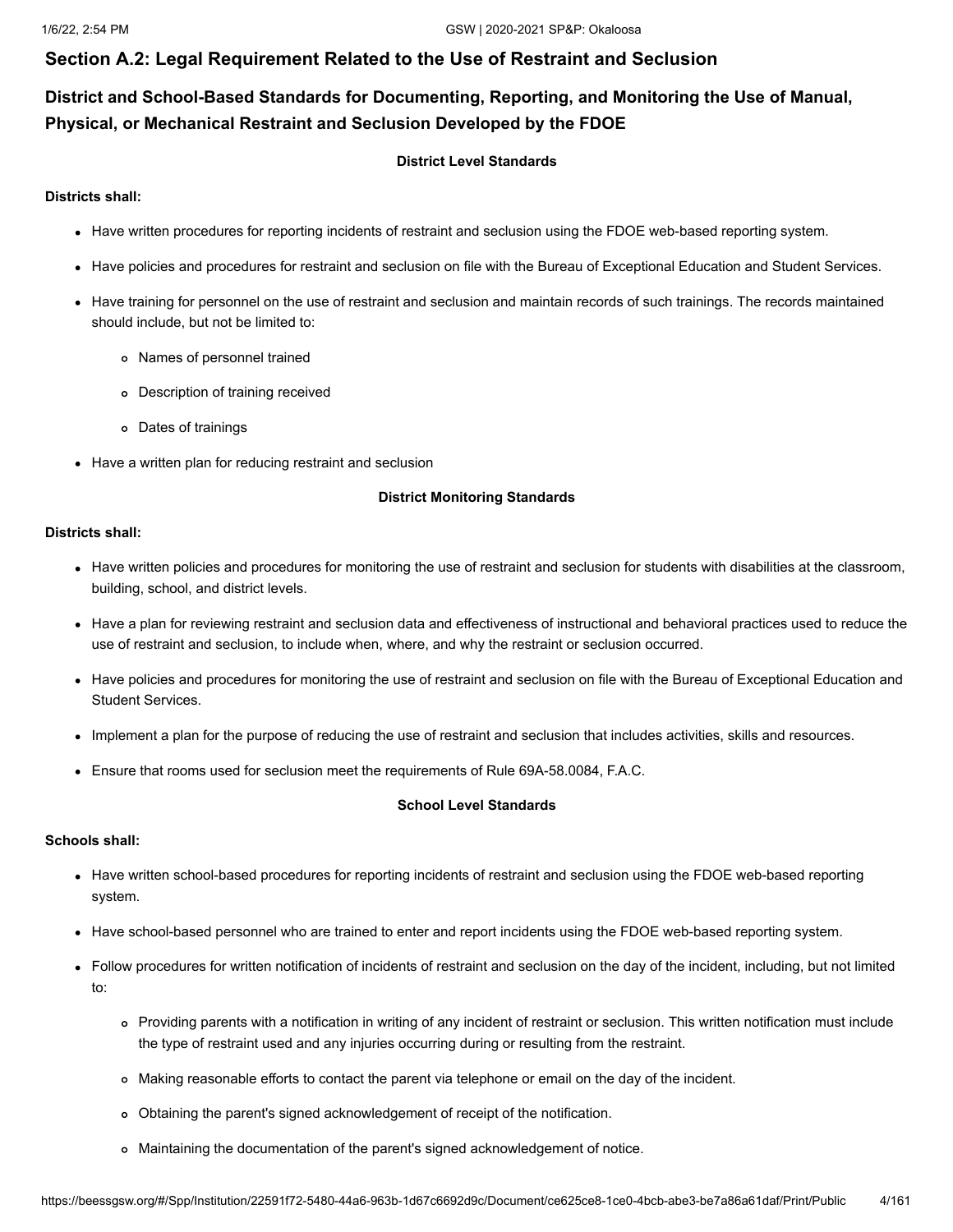- Follow procedures for written incident reporting, including, but not limited to:
	- Providing parents with a written incident report generated by the FDOE web-based reporting system by mail within three **school** days of any incident of restraint or seclusion.
	- Obtaining the parent's signed acknowledgement of receipt of the incident report.
	- Maintaining the documentation of the parent's signed acknowledgement of receipt of the incident.
- Make a minimum of two attempts to obtain written parent acknowledgement when parents fail to respond to initial notices or incident reports.

## **Requirement Related to the Use of Restraint and Seclusion**

#### **In accordance with s.1003.573, F.S. the district maintains policies and procedures related to the use of restraint and seclusion.**

- The district has made no changes to their policies and procedures regarding the use of restraint and seclusion.
- $\bigcirc$  The district has made changes to their policies and procedures regarding the use of restraint and seclusion.
- $\bigcirc$  This section is not applicable for the Department of Corrections.

## **District Policies Regarding Restraint and Seclusion**

#### **Physical restraint – One of the following must be selected:**

- $\odot$  In addition to this SP&P document, the district has a written policy regarding allowable use or prohibition of physical restraint. This policy is included in Appendix D.
- $\bigcirc$  This SP&P document is the district's only written policy regarding the allowable use or prohibition of physical restraint.

#### **Seclusion – One of the following must be selected:**

- In addition to this SP&P document, the district has a written policy regarding allowable use or prohibition of seclusion. This policy is included in Appendix D.
- $\bigcirc$  This SP&P document is the district's only written policy regarding the allowable use or prohibition of seclusion.

## **Assurances**

- 1. School personnel will not use a mechanical restraint or a manual or physical restraint that restricts a student's breathing.
- 2. School personnel will not close, lock, or physically block a student in a room that is unlit and does not meet the requirements for seclusion time-out rooms provided in State Fire Marshal Rule 69A-58.0084, F.A.C.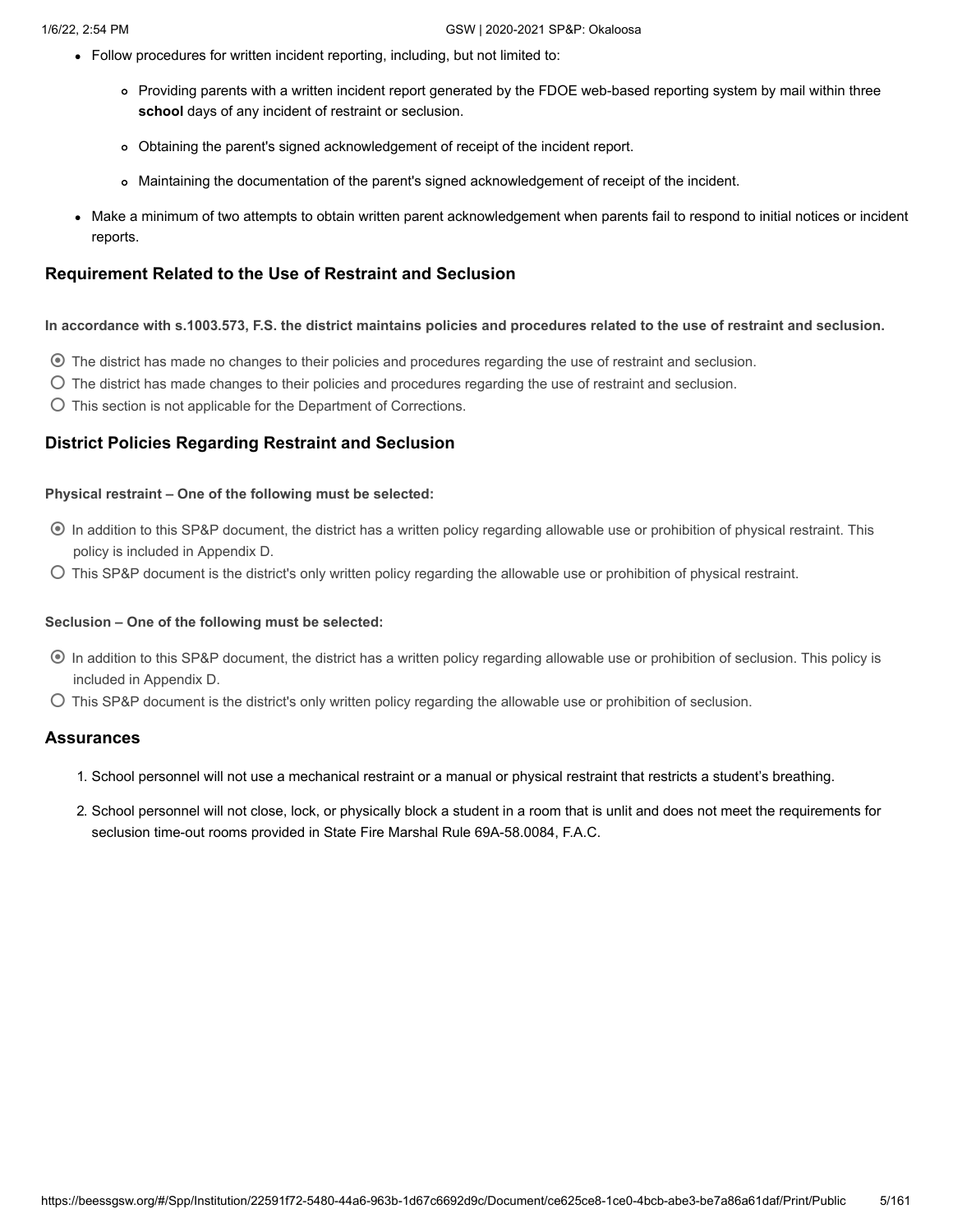# **Section A.3: Requirements Related To Documenting and Reporting Incidents of Restraint and Seclusion**

## **Documentation and Incident Reporting**

- 1. Schools are required to notify the parent or guardian each time manual or physical restraint or seclusion is used with a student with a disability. Such notification will be in writing and provided before the end of the school day on which the restraint or seclusion occurred. In accordance with standards developed by FDOE, the notice must include the type of restraint used and any injuries occurring during or resulting from the restraint. Additionally, reasonable efforts will be taken to notify the parent or guardian by telephone or email, or both, and those efforts will be documented.
- 2. The school will obtain, and keep in its records, the parent's or guardian's signed acknowledgement that he or she was notified of the student's restraint or seclusion. In accordance with standards developed by FDOE, the district must make a minimum of two attempts to obtain written parent acknowledgement of receipt of the notification when the parent fails to respond to the initial notice.
- 3. The school will prepare an incident report within 24 hours after a student is released from restraint or seclusion. If the student's release occurs on a day before the school closes for the weekend, a holiday, or another reason, the incident report will be completed by the end of the school day on the day the school reopens. The school will provide the parent with the completed incident report in writing by mail within three school days after the student was manually or physically restrained or secluded.
- 4. The school will obtain, and keep in its records, the parent's or guardian's signed acknowledgement that he or she **received a copy of the incident report**. In accordance with standards developed by FDOE, the district must make a minimum of two attempts to obtain written parent acknowledgement of receipt of the incident report when the parent fails to respond to the initial report.
- 5. The following will be included in the incident report:
	- a. The name of the student restrained or secluded
	- b. The age, grade, ethnicity, and disability of the student restrained or secluded
	- c. The date and time of the event, and the duration of the restraint or seclusion
	- d. The location at which the restraint or seclusion occurred
	- e. A description of the type of restraint used in terms established by the FDOE
	- f. The name of the person(s) using or assisting in the restraint or seclusion of the student
	- g. The name of any nonstudent who was present to witness the restraint or seclusion
	- h. A description of the incident, including the following:
		- i. The context in which the restraint or seclusion occurred
		- ii. The student's behavior leading up to and precipitating the decision to use manual or physical restraint or seclusion, including an indication as to why there was an imminent risk of serious injury or death to the student or others
		- iii. The specific positive behavioral strategies used to prevent and deescalate the behavior
		- iv. What occurred with the student immediately after the termination of the restraint or seclusion
		- v. Any injuries, visible marks, or possible medical emergencies that may have occurred during the restraint or seclusion, documented according to district policies
		- vi. Evidence of steps taken to notify the student's parent or guardian
- 6. Incidents of restraint and seclusion are reported to FDOE via a website developed for this purpose, in a manner prescribed by FDOE.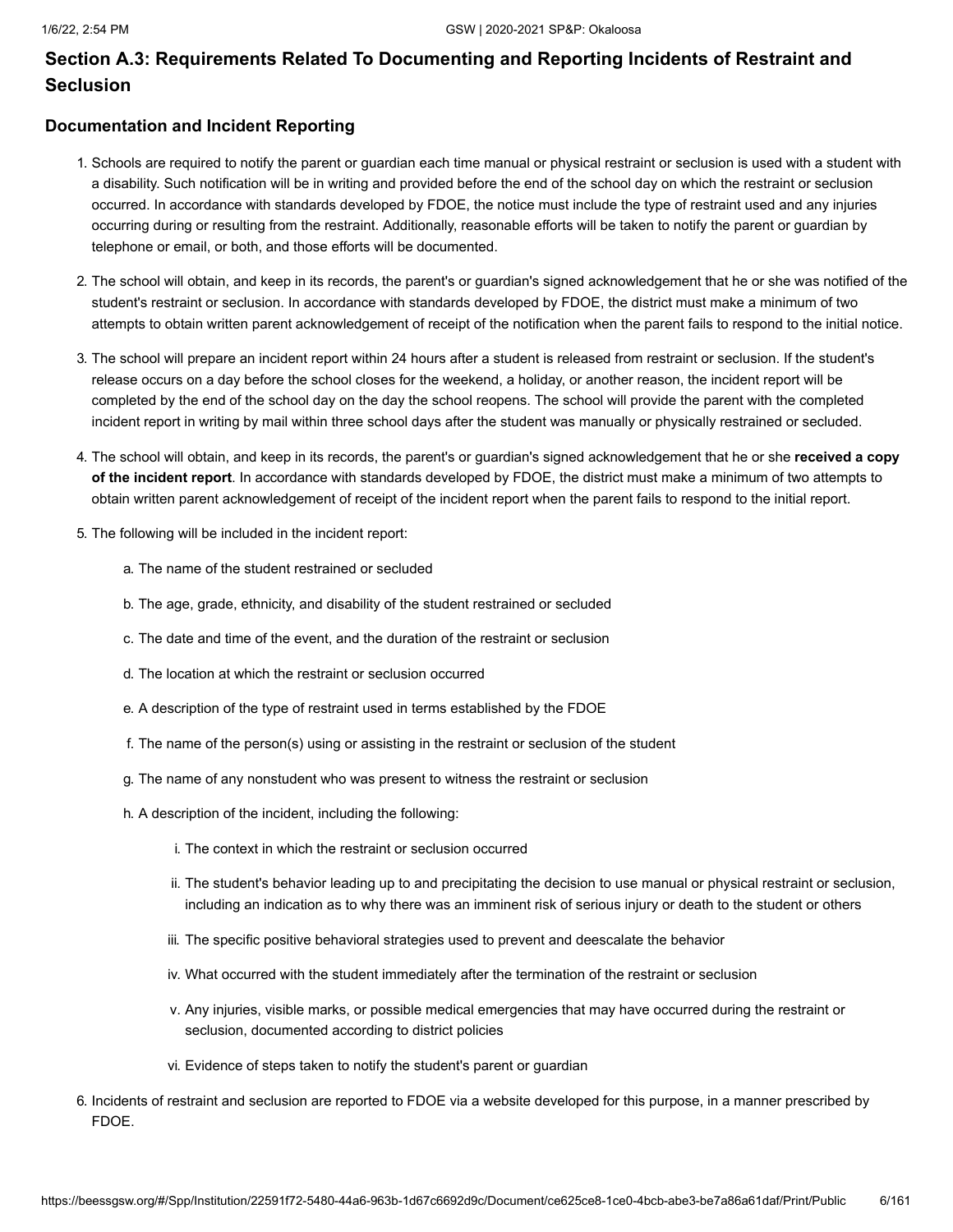# **Section A.4: District Procedures Related To Documenting and Reporting Incidents of Restraint and Seclusion**

## **District Procedures**

The district has in place policies and procedures that govern (1) parent notification, (2) incident reporting, (3) reporting of district data review, (4) monitoring, (5) training programs, to include a plan for the selection of personnel to be trained, and (6) the district's plan for reducing the use of restraint and seclusion. *(Charter schools, DJJ facilities, and contracted residential facilities must be included.)*

1. Describe the district's procedures for providing the parent with a copy of the **written notice on the day of the incident**.

#### **a. Describe how parents are provided written notice on the day the restraint or seclusion occurred.**

Parent or guardian is provided notification, in writing and before the end of the school day on the day the restraint or seclusion occurred, each time manual physical restraint or seclusion is used. The principal or designee will make reasonable efforts to notify the parent or guardian by phone, computer email, or both. The parent or guardian will be informed that written notice of the restraint or seclusion will be sent home with the student in a sealed envelope.

### **b. Specify personnel (by role or title) responsible for preparing the written notice.**

Persons responsible for preparing the written notice will be the principal or principal's designee. The principal's designee could be the student's teacher, case manager, or other individual designated by the principal.

### **c. Describe how reasonable efforts are made on the day of the incident to contact the parent by phone or email or both.**

The principal or designee will make reasonable efforts to notify the parent or guardian by phone, computer email, or both, before the end of the school day in which the restraint or seclusion occurred. The principal or designee will record the attempts to notify parent or guardian.

## **d. Describe how records of the parent's acknowledgement that the written notice was received are retained, and actions that are taken in the event the parent does not provide a signed acknowledgement of the initial written notice.**

The district will make a minimum of two (2) attempts to obtain written parent acknowledgement of receipt of the incident report when the parent fails to respond to the initial report. The principal or designee will document these efforts. Notification attempts and acknowledgements are maintained at the school site.

2. Describe the district's procedures for providing parents with a copy of the incident report within three **school days** of the incident.

## **a. Specify personnel (by role or title) responsible for preparing the incident report.**

The personnel responsible for preparing the incident report will be the principal or the principal's designee. The principal's designee could be the student's teacher, case manager, or other personnel designated by the principal.

#### **b. Describe how the parents are provided a copy of the incident report within three school days of the incident.**

Within three (3) days of the incident, school based personnel will finalize the report and mail the written copy of the final incident report to the parent or guardian. The school will provide a signature page with the report for the parent or guardian to sign indicating acknowledgment that the incident report was received.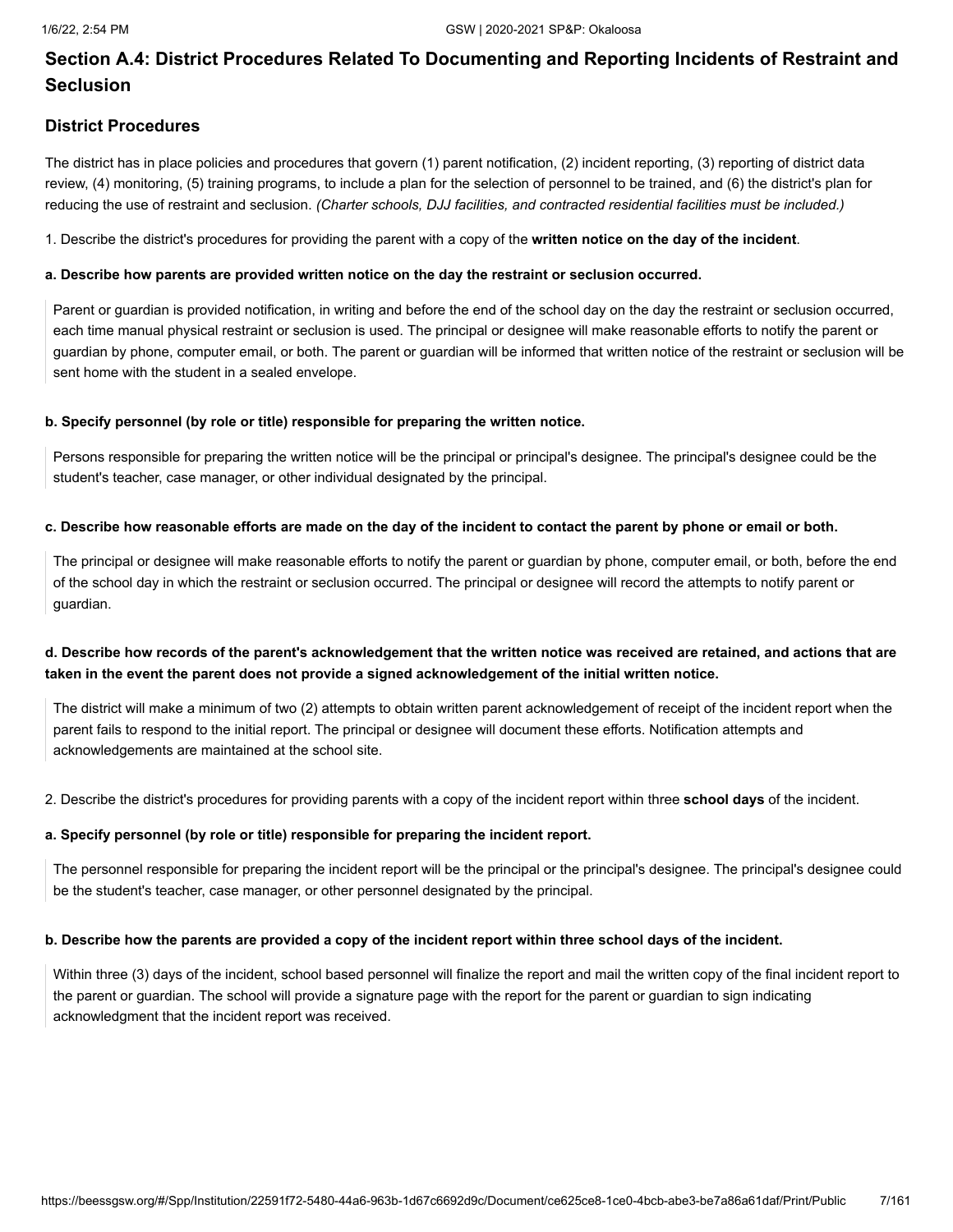**c. Describe how records of the parent's acknowledgement that the written report was received are retained, and actions that are taken in the event the parent does not provide a signed acknowledgement of the initial incident report.**

The principal or principal's designee will document all contacts and retain all records of reports and acknowledgments. The school will make at least two (2) attempts to obtain signed acknowledgment of the incident report by the parent or guardian and will document the attempts.Schools use phone calls, emails and written notices in their attempts to notify parents.

## **3. How does the district monitor the implementation of restraint and seclusion practices to include reporting requirements in charter schools, DJJ facilities, and contracted residential facilities?**

Charter schools and DJJ facilities are monitored in the same fashion as all other district run schools. Personnel at charter schools and DJJ facilities participate in the same district trainings in which other school district personnel participate. The ESE Program Director will check in quarterly with each charter school and DJJ facility to montior the implementation of restraint and seclusion practices.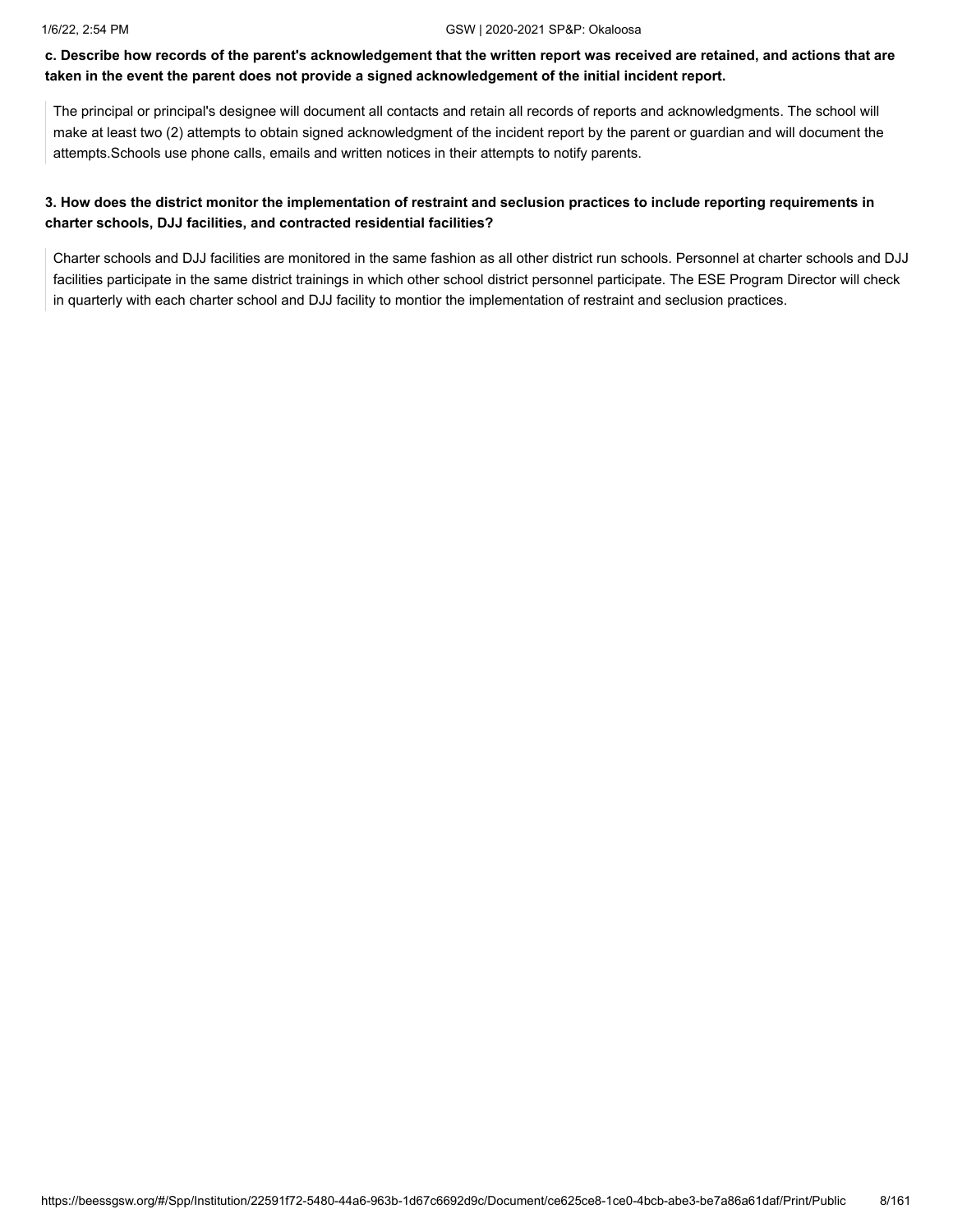# **Section A.5: District Procedures Related To Review of Data and Reporting Procedures (to include monitoring and training)**

1. Describe the district's review of data and reporting procedures.

## **Specify personnel (by role or title) responsible for collecting data in the web-based reporting system within the school, and to whom it is reported at the school and district level. (e.g., principal, ESE director, superintendent).**

The principal or the principal's designee will review the incident reports at his/her school at least monthly. The district's ESE Program Director will communicate at least monthly with the school's principal to discuss any patterns, trends, or necessary interventions.

#### **Provide information regarding the timelines, process and documentation for review of data and reporting within the district.**

The ESE department will review incident reports district wide on a monthly basis to ensure compliance with reporting requirements and to determine any data trends.

2. Describe the district's procedures for monitoring data collection and reporting and the use of restraint and seclusion at the (a) classroom, (b) building, and (c) district level. These monitoring procedures must address when, where, and why students are restrained or secluded and the frequency of the occurrences of restraint or seclusion, including prone and mechanical restraint. *(Charter schools, DJJ facilities, and contracted residential facilities must be included.)*

**Describe how the district will monitor school practices related to the data collection and reporting to parents, including (a) data entry into the FDOE web-based system; (b) content of the written notice; (c) email or telephone attempts to contact parents on the day of the incident; (d) provision of written notice and incident reports to the parent within the required timelines; (e) maintaining documentation of the parent's acknowledgements of the receipt of written notices and reports; and (f) making additional attempts to obtain written parent acknowledgement when the parent fails to acknowledge the initial written notice or incident report.**

The ESE Program Director provides an annual review of procedures regarding requirements for reporting incidents of restraint and seclusion for school based administrators. Procedures for reporting as well as documenting communication with parents is covered during this annual training. The ESE director monitors reports and communicates with administrators at least monthly regarding patterns and trends in data.

## **Describe how the district will monitor school practices related to when, where, and why students are restrained and secluded at the (a) classroom, (b) building, and (c) district level.**

The ESE Program Director prints reports monthly and reviews for patterns and trends. All reports are kept in a notebook for ease of review. As patterns are noted, the director shares concerns with the principals and the district behavior team. The district's behavior specialists provide on-site interventions, focusing on positive behavior supports, for classrooms as well as individual students.

## **Describe how information about restraint and seclusion data is (a) shared with school and classroom personnel directly involved in the use of restraint and seclusion and (b) reviewed to assess, develop or revise and implement effective behavioral strategies and instructional practices for students who are frequently restrained or secluded.**

The Behavior Analyst's and Behavior Interventionists intervene at the classroom level. They work with teachers and paraprofessionals to develop and revise positive behavior supports for students. In addition, they review deescalation techniques and other behavioral strategies for use by teachers and paraprofessionals.

3. Describe the district's training for personnel on the use of restraint and seclusion and how records of such trainings are maintained. The records maintained should include, but not be limited to, names of personnel trained, description of training received, and dates of trainings.*(Charter schools, DJJ facilities, and contracted residential facilities must be included.)*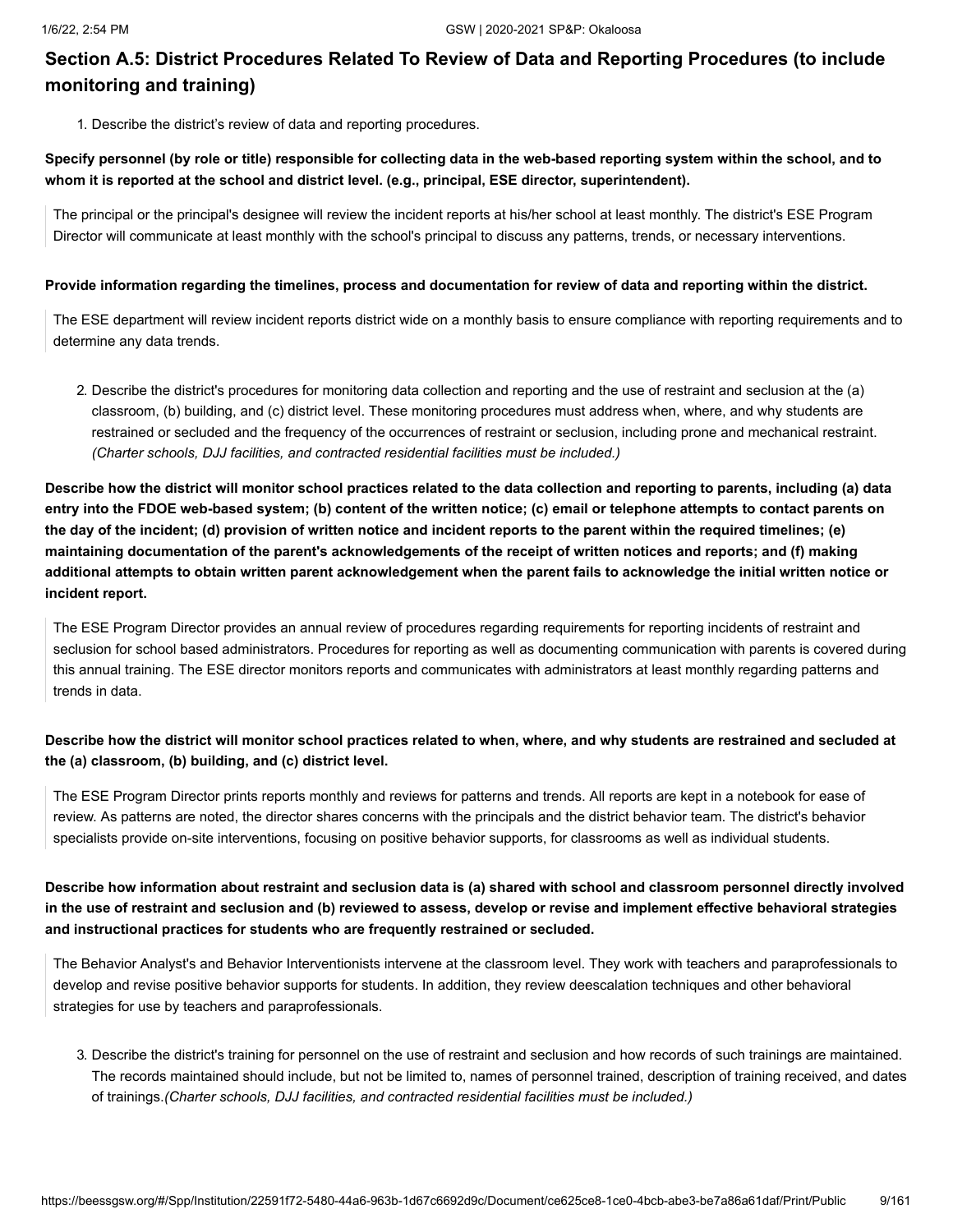**Describe the programs the district uses to train personnel with regard to the use of restraint and seclusion; if multiple programs are used within the district, describe how decisions are made with regard to when a particular program is selected.**

Okaloosa County uses Quality Behavioral Solutions (QBS) Safety Care district wide. This program has been selected because it is a proven program, based in research.

#### **Describe how the district implements professional development on the selected training program(s).**

Quality Behavioral Solutions (QBS) is facilitated by our local Florida Diagnostic Learning Resource System (FDLRS). Okaloosa County has five (5) QBS trainers that maintain their credentials through support from FDLRS. The district schedules enough courses throughout the school year for all necessary personnel to be trained.

#### **Describe how the district maintains records on the training of personnel with regard to restraint and seclusion.**

Sign-in sheets are maintained for all trainings. FDLRS provides the district with a list of personnel who complete QBS annually. All trainers maintain their credentials according to QBS requirements and notices are sent out annually to remind employees of training opportunities.

#### **If the training program used requires periodic "refresher training," indicate the intervals at which this occurs and how.**

The district schedules enough courses for Quality Behavioral Solutions (QBS) throughout the school year for all necessary personnel to be trained. Refreshers are available for trained personnel who attend the refresher within one year of previous training. If credentials are not renewed within one year of previous training, the full course must be taken.

### **Describe the district's plan with regard to the selection of personnel to be trained in restraint and seclusion.**

Site based administrators determine the appropriate individuals to be trained within the school.

## **Indicate whether all charter schools in the district use the same crisis management program as that described for use in districtoperated schools.**

All charter schools in the district use the same crisis management program (Quality Behavioral Solutions [QBS])used in district-operated schools. Personnel in the charter schools participate in the district supported QBS trainings.

## **If no, indicate by charter school the name of the crisis management program used?**

N/A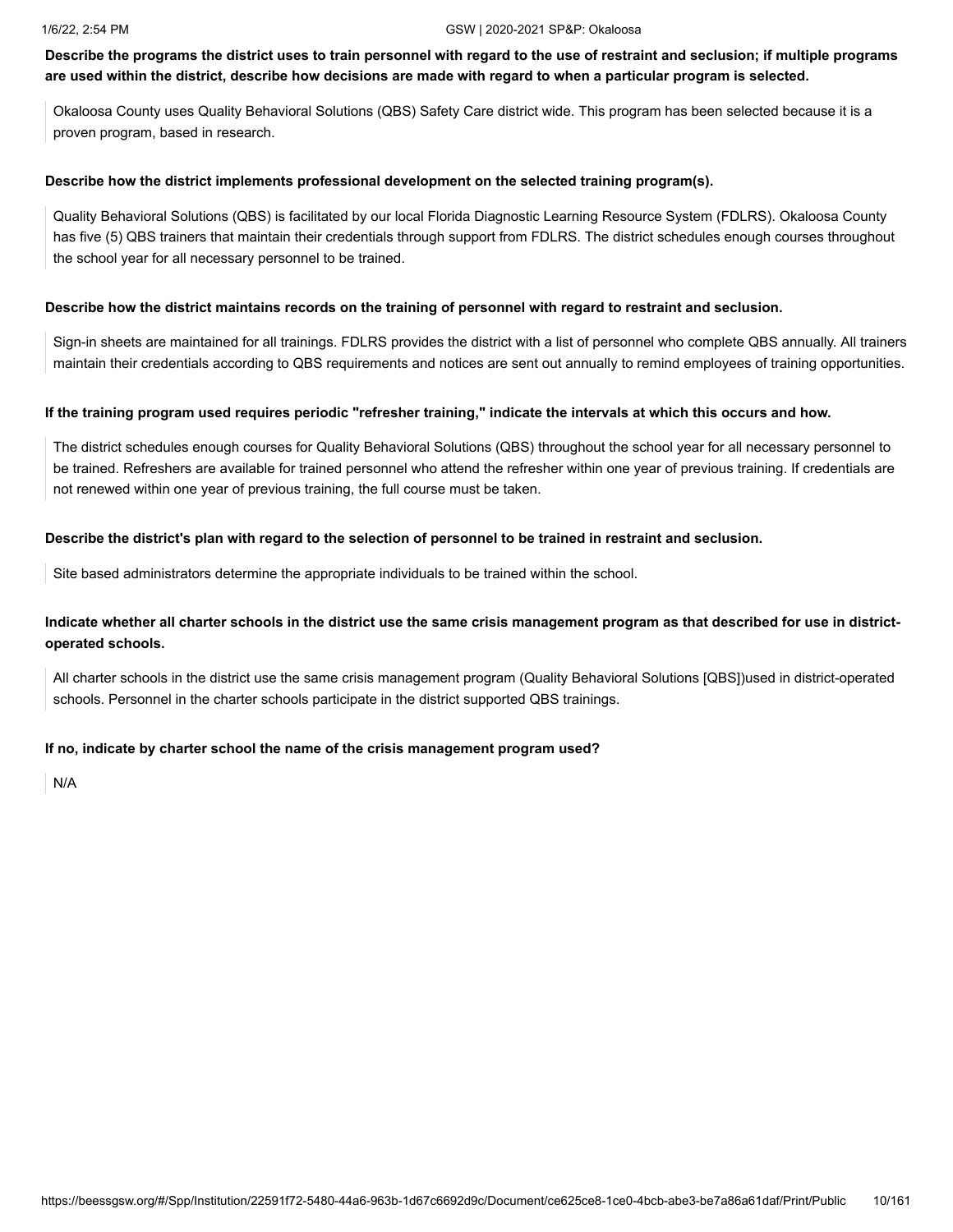# **Section A.6: District Plan Related to Reducing the Use of Restraint**

**Does the district prohibit the use of restraint?**

 Yes time No

> 1. Even if the district prohibits the use of restraint, if restraint incidents occurred during the 2018-19 and 2019-20 school years, the district will have a plan for reducing the use of restraint.

## **If the district allows the use of restraint, specify the district's measurable annual goal for the 2019-20 and 2020-21 school years for reducing the number of incidents of restraint (goal must include a percentage for reduction).**

Okaloosa county will reduce its restraints by 15% for the 2019-2020 school year. Okaloosa county will reduce its restraints by 10% for the 2020-2021 school year.

- 2. The district is required to have a plan for reducing the use of restraint, particularly in settings where it occurs frequently or with students who are restrained repeatedly, and for reducing the use of prone restraint and mechanical restraint. The plan must include a goal for reducing the use of restraint and must include activities, skills, and resources needed to achieve that goal. Charter schools, DJJ facilities, and contracted residential facilities must be included. Activities may include, but are not limited to, the following:
	- a. Additional training in positive behavioral support and crisis management
	- b. Parental involvement
	- c. Data review
	- d. Updates of students' Functional Behavioral Assessments (FBAs) and Positive Behavioral Intervention Plans (PBIPs)
	- e. Additional student evaluations
	- f. Debriefing with staff
	- g. Use of schoolwide positive behavior support
	- h. Changes to the school environment

#### **Total number of incidents of restraints for the 2017-18 school year.**

151

## **Total number of incidents of restraints for the 2018-19 and 2019-20 school years.**

129 incidents of restraint during the 2018-2019 school year and 81 incidents of restraint during the 2019-2020 school year

#### **Indicate the percentage of increase or decrease in the 2018-19 and 2019-20 rates.**

There was a 37% decrease in the number of restraints from the 2018-2019 school year to the 2019-2020 school year.

#### **Provide a rationale for the district's increase or decrease in incidents when comparing the data.**

During the 2019-2020 school year we had a significant decrease in the number of physical restraints in Okaloosa County from 129 restraints the previous year to a total of 81 restraints across 10 different schools involving 42 students during the 2019-2020 school year. This decrease was done with the increased professional development offered to our ESE staff, which included bus drivers and paraprofessionals, the hiring of 2 new district ESE coaches that support our EBD classroom teachers with implementing positive behavioral supports in the classrooms of our most aggressive students.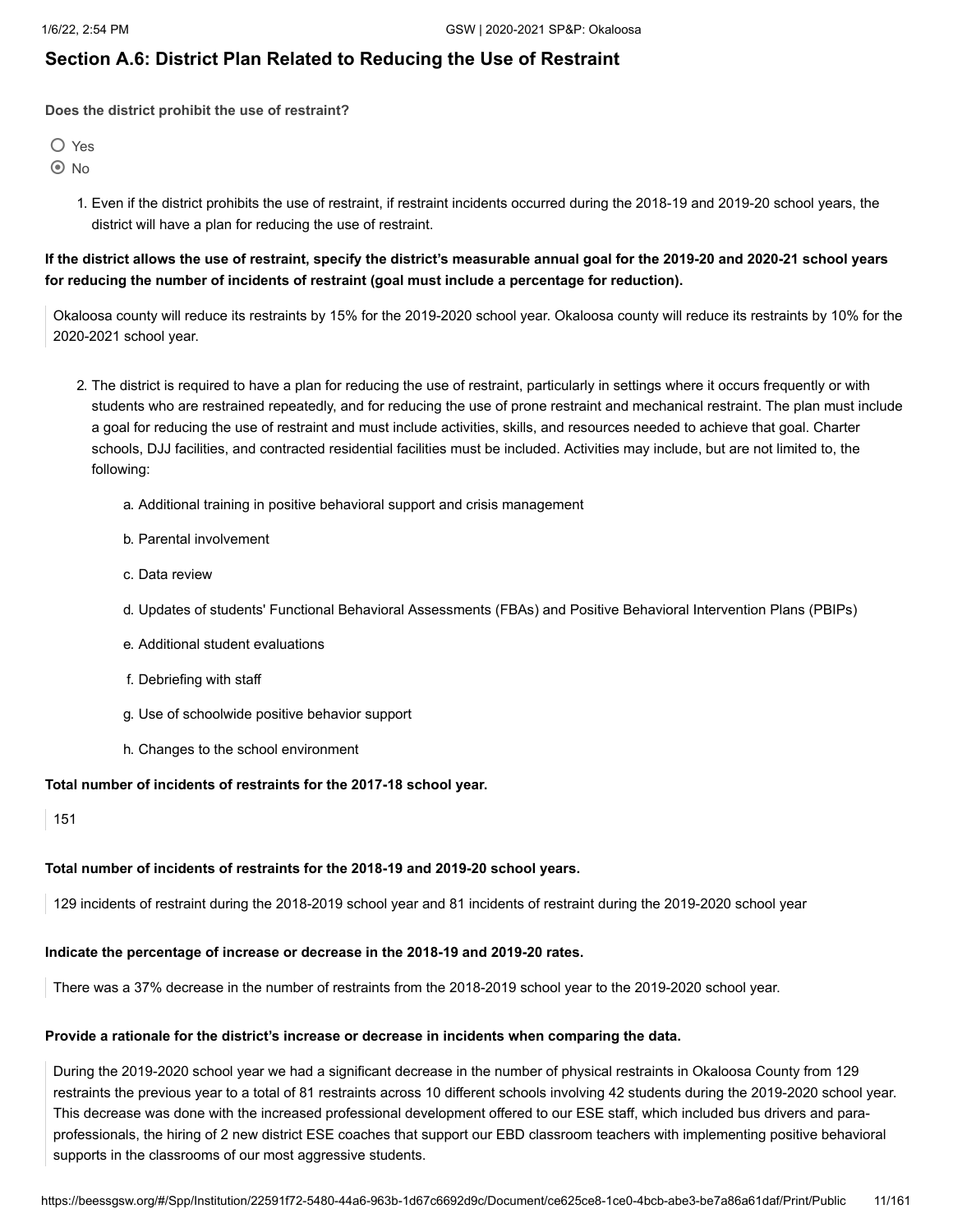**Note whether or not the district attained the 2018-19 goal for rate reduction of restraint and the difference between 2018-19 percentage goal and the actual 2018-19 percentage rate.**

The district goal was to reduce the incidents of restraint by 50% during the 2018-2019 school year. # of restraints for 2017-2018 school year: 151 # of restraints for the 2018-2019 school year: 129 # decrease in restraints from 2017-2018 school year to 2018-2019 school year: 22 % decrease in restraints from 2017-2018 school year to 2018-2019 school year: 15%

## **How many students in the district were restrained 15 or more times? What were the specific activities, skills, and resources implemented to reduce these rates?**

Okaloosa county did not have any students restrained more than 15 times during the 2019-2020 school year.

**Does the district have a policy in place that prohibits the use of prone restraint?**

- Yes
- **⊙** No

#### **If not, describe how and when prone restraint is being used.**

Prone restraints were not used in the 2019-2020 school year and will continue to not be used in Okaloosa County during the 2020-2021 school year.

#### **If there is no policy that prohibits the use of prone restraint, include a plan for reducing the use of prone restraint.**

Okaloosa county staff will continue to be trained in de-escalation techniques in order to refrain from the use of prone restraints at all times.

**Does the district have a policy in place that prohibits the use of mechanical restraint?**

 Yes O No

**If not, describe what mechanical restraints are being used and how they are being used.**

N/A

**If there is no policy that prohibits the use of mechanical restraint, include a plan for reducing the use of mechanical restraint.**

N/A

## **Describe the data reviewed from the 2018-19 and 2019-20 school years (which must include primary exceptionality and race or ethnicity of students restrained and type of restraint used).**

During the 2018-2019 school year, the 129 incidents involved students. Breakdown of primary exceptionality is as follows: Emotional/Behavioral Disabilities 69 Autism 37 Other Health Impairment 13 Intellectual Disability 8 Language Impairment 1 Developmentally Delayed 1 504 1 2018-2019 Breakdown of race is as follows: 1. African American 16 2. Multiracial 6 3. Asian 1 4. White 58 Types of restraint are as follows for the 2018-2019 school year: seated 81 supine 6 standing 23 prone 2 mechanical 1 Immobilization while in transport 1 During the 2019-2020 school year, Okaloosa recorded 81 incidents of restraint. This is a 53% decrease in the number of restraints recorded during the 2018-2019 school year. 2019-2020 Breakdown of race is as follows: 1. African American 16 2. Multi-Racial 6 3. Hispanic 1 4. White 29 5. Asian 1 2019-2020 Breakdown of Exceptionalities Emotional/Behavioral Disabilities 25 Autism 28 Other Health Impairment 3 Intellectual Disability 13 Language Impairment 1 Speech Impaired 1 Specific Learning Disability 3 Developmentally Delayed 1 Traumatic Brain Injury 6 Types of restraint are as follows for the 2019-2020 school year: Seated 62 Supine 5 Standing 14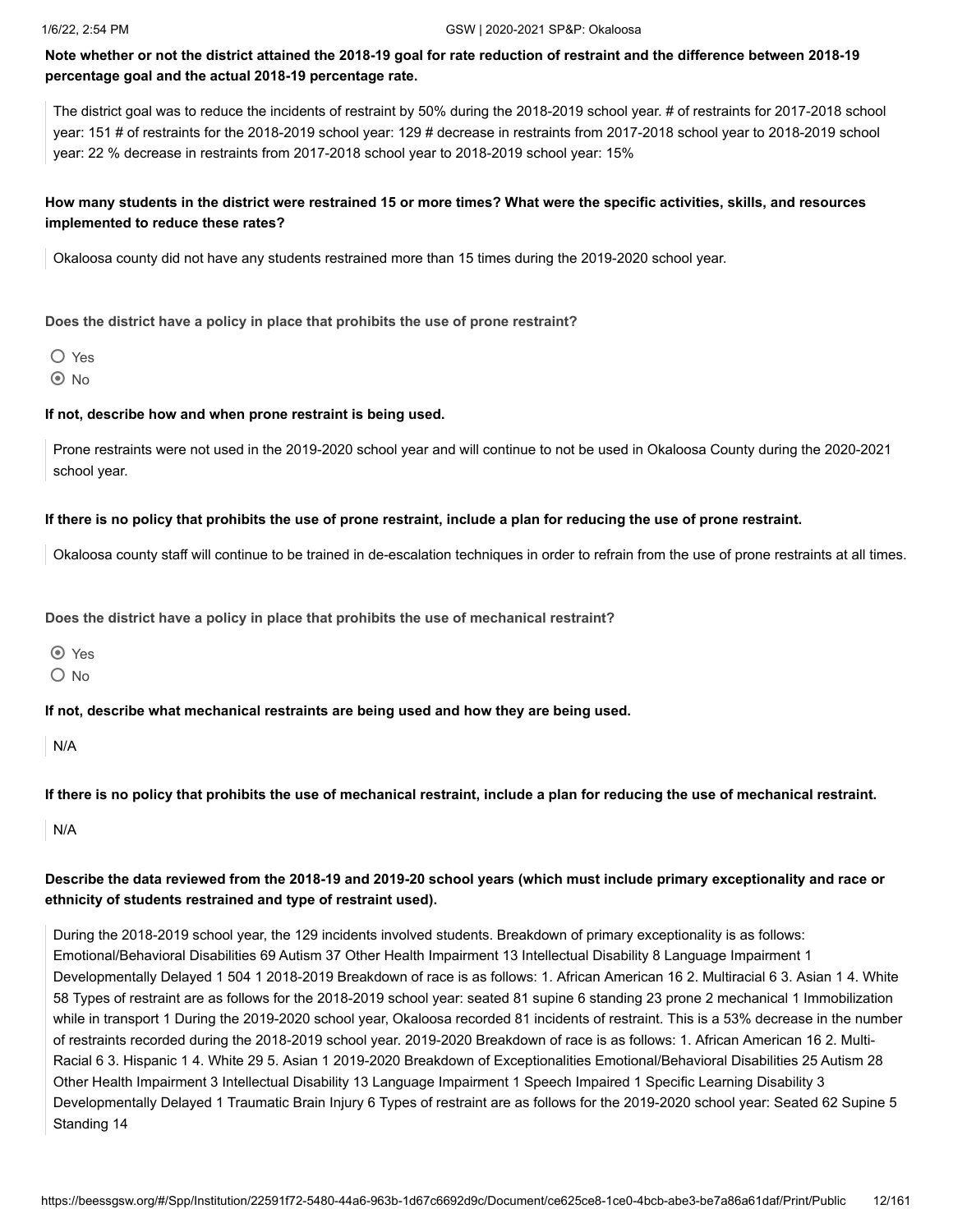#### 1/6/22, 2:54 PM GSW | 2020-2021 SP&P: Okaloosa

#### **Describe how the data and the problem-solving process informed your district's plan to reduce the use of restraint.**

The problem solving process includes: defining the problem, analyzing the data relative to the problem, developing and implementing a plan and finally, measuring responses to interventions. The district will provide on-going training to the one school who recorded the most incidents of restraint. Based on 2019-2020 data, the district has hired additional Behavior Analyst's and Behavior Interventionist that will support our staff and teachers in all EBD classrooms. Our 2 district ESE coaches will continue to support the teachers in developing strategies and interventions that can be put in place to support deescalation of student behavior before restraint becomes necessary for the safety of students and staff.

## **Describe how the data and the problem-solving process determined the measurable annual goal for the reduction of restraint for the 2019-20 and 2020-21 school years.**

With the increase in reported incidents and the increase in students displaying aggressive behaviors, the district will strive to continue to decrease restraint incidents by another 10%. For the 2020-2021 school year, 4 additional staff were hired (Behavior Analyst's and Behavior Interventionists) as support for our EBD classrooms. For the 2020-2021 school year, additional training will be provided to our staff in Trauma Informed Care and best practices to use to support the deescalation of behaviors before restraint will be used.

The following are examples of activities that may be considered for the purpose of reducing the use of restraint.

- Implement student-specific strategies such as: reviewing individual educational plans (IEPs) and Section 504 plans; conducting evaluations or reevaluations and FBAs; evaluating the effectiveness of PBIPs and health care plans specific to individual students' responses and progress
- Implement district and school strategies for increasing parental involvement
- Introduce or strengthen Multi-Tiered Systems of Support (MTSS), which could include schoolwide positive behavioral support
- Provide additional professional development training in positive behavioral support and crisis management
- Problem solve with school administrators to make data-driven decisions regarding school environments

#### **Describe the activities that are a part of the district's plan to reduce the use of restraint.**

During the 2019-2020 school year, Trauma Informed Care training was implemented district wide. That effort will continue for the 2020-21 school year. In addition, Okaloosa County plans to follow the problem solving process to reduce the number of incidents of restraint by: Reviewing IEPs, Training new staff at schools in the reporting process, Training new and existing staff with Quality Behavioral Solutions (QBS), Conducting reevaluation, including FBAs, when determined necessary by the IEP team, Providing ongoing professional development and support to schools and teachers, Including parents/guardians as part of the problem solving process, and Providing parents with FLDOE agency information such as FDLRS, CARD, FIN, and SEDNET.

#### **Describe the resources that are a part of the district's plan to reduce the use of restraint.**

The additional district ESE coaches hired during the 2019-2020 school year have been very helpful in decreasing the amount of restraints due to educating staff on de-escalation techniques. Both ESE coaches have completed their Practitioner's Certification in Trauma in the areas of Children of Trauma and Resilience, Structured Sensory Interventions, Trauma-Informed Resilient Schools, Resetting for Resilience and Healing Trauma and Restoring Resilience in Schools. The coaches will provide training in our schools throughout the district, focusing first on the schools still reporting the use of restraints. Our ESE coaches and Behavior Team, which is made up of our Behavior Analyst's and Interventionists, will continue to support our ESE students across the district.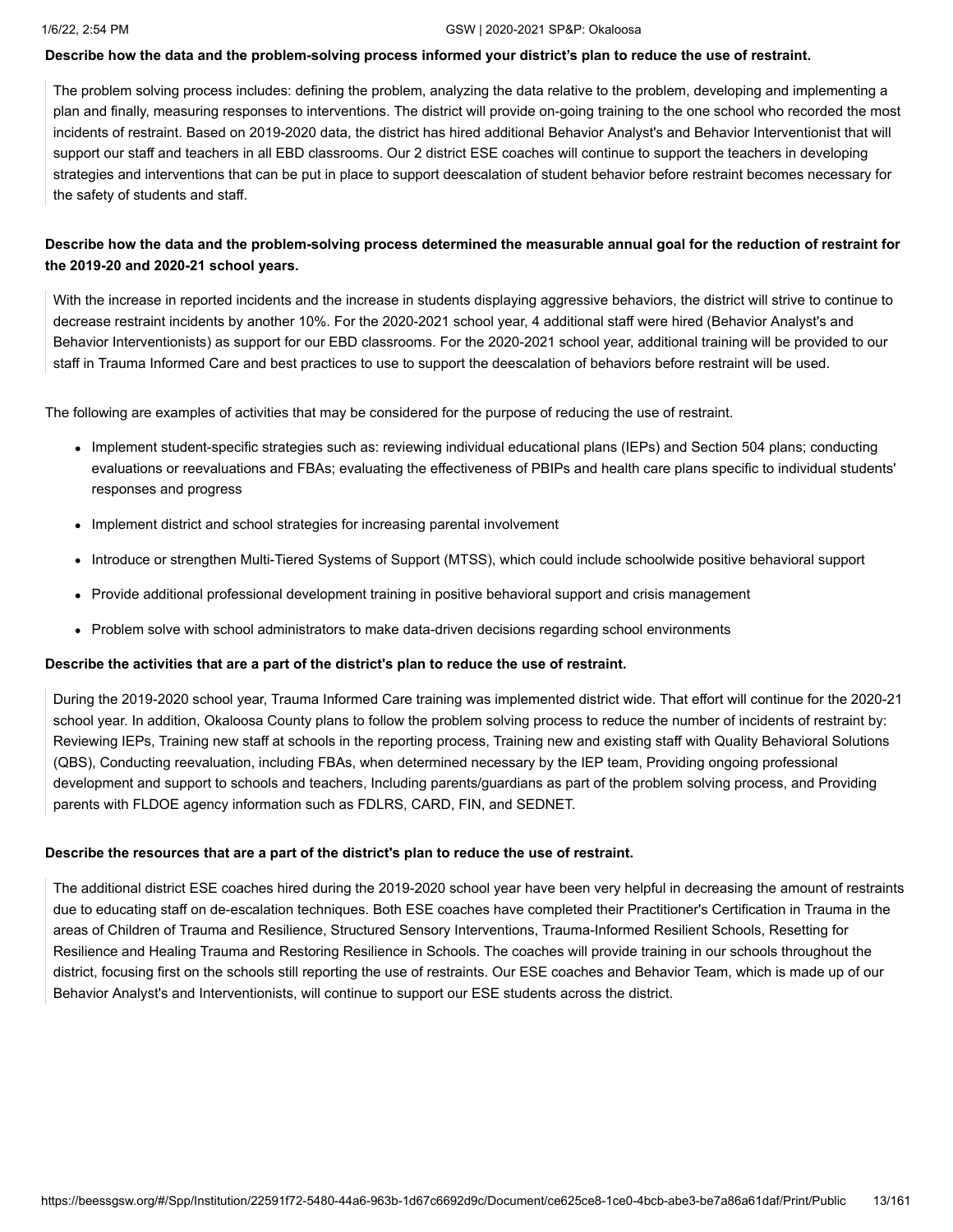# **Section A.7: District Plan Related to Reducing the Use of Seclusion**

**Does the district prohibit the use of seclusion?**

 Yes **⊙**No

> 1. Even if the district prohibits the use of seclusion, if seclusion incidents occurred during the 2018-19 school year, the district will have a plan for reducing of the use of seclusion.

## **If the district allows the use of seclusion, specify the district's measurable annual goal for the 2019-20 and 2020-21 school years for reducing the number of incidents of seclusion (goal must include a percentage for reduction).**

The district will strive to reduce the number of incidents of seclusion by 25% during the 2019-2020 school year. The district will strive to reduce the number of incidents of seclusion by 25% during the 2020-2021 school year.

- 2. The district is required to have a plan for reducing the use of restraint, particularly in settings where it occurs frequently or with students who are restrained repeatedly, and for reducing the use of prone restraint and mechanical restraint. The plan must include a goal for reducing the use of restraint and must include activities, skills, and resources needed to achieve that goal. Charter schools, DJJ facilities, and contracted residential facilities must be included. Activities may include, but are not limited to, the following:
	- a. Additional training in positive behavioral support and crisis management
	- b. Parental involvement
	- c. Data review
	- d. Updates of students' Functional Behavioral Assessments (FBAs) and Positive Behavioral Intervention Plans (PBIPs)
	- e. Additional student evaluations
	- f. Debriefing with staff
	- g. Use of schoolwide positive behavior support
	- h. Changes to the school environment

#### **Total number of incidents of seclusion for the 2017-18 school year.**

71

## **Total number of incidents of seclusion for the 2018-19 and 2019-20 school years.**

During the 2018-2019 school year, there were 77 incedents of seclusion. During the 2019-2020 school year, there were 12 incidents of seclusion.

#### **Indicate the percentage of increase or decrease in the 2018-19 and 2019-20 rates.**

We had a significant decrease of 84% in seclusion incidents in 2019-2020.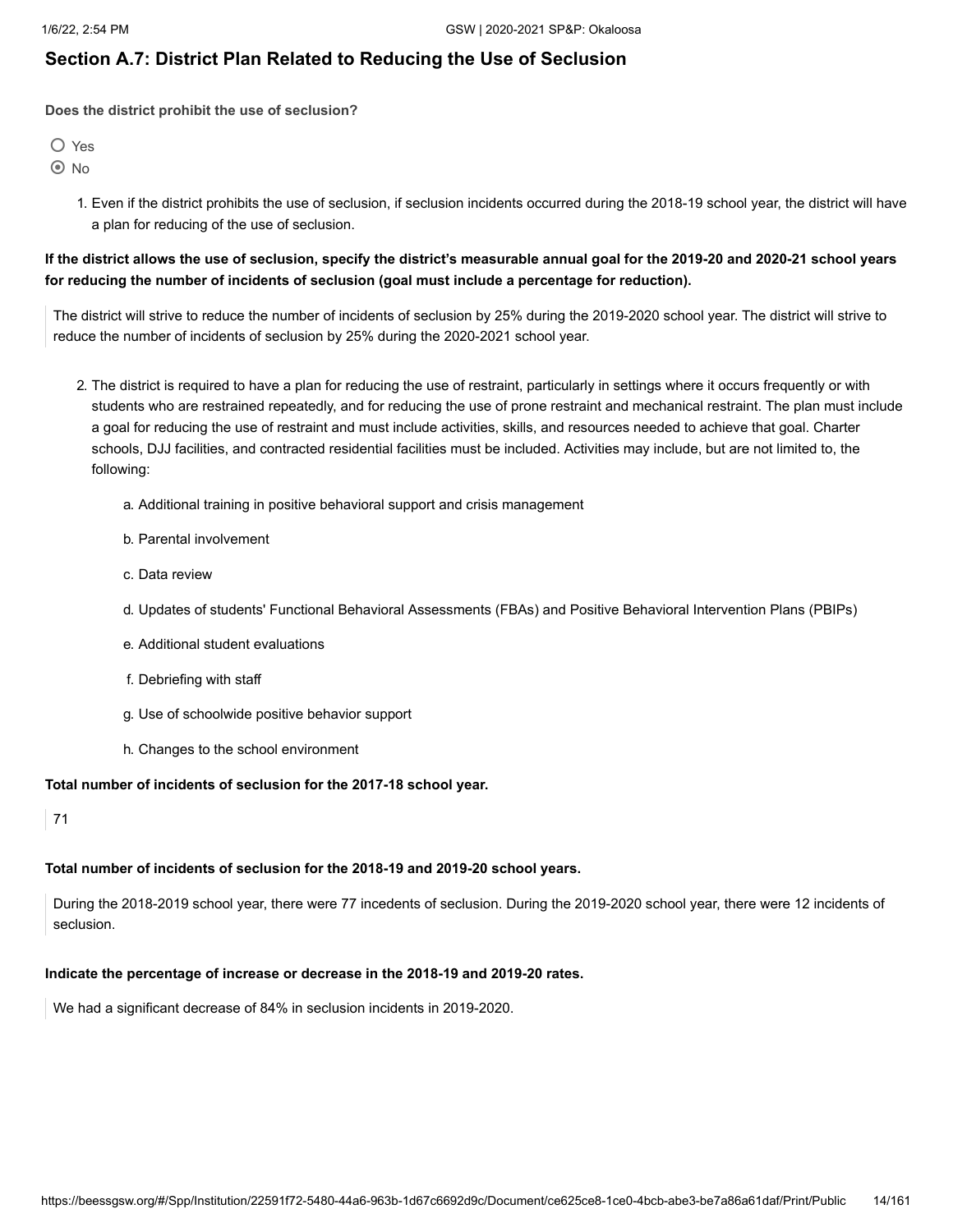#### **Provide a rationale for the district's increase or decrease in incidents when comparing the data.**

During the 2019-2020 school year, the district worked with the administration and staff at the school with the highest amount of seclusions to reduce aggressive incidents. Behavior Analysts, Mental Health Counselors, Social Workers and ESE Instructional Coaches worked closely in these classrooms during the 2019-2020 school year and will continue to do so in the 2020-2021 school year. The district also continued its efforts in providing training in Trauma Informed Care during the school year and will continue this effort in the upcoming school year.

## **Note whether or not the district attained the 2018-19 goal for rate reduction of seclusion and the difference between 2018-19 percentage goal and the actual 2018-19 percentage rate.**

The district's goal was to reduce the incidents of seclusion by 50% during the 2018-2019 school year. The district did not meet the goal. There was a 8% increase from 2017-2018 school year.

## **How many students in the district were secluded 15 or more times in the district? What were the specific activities, skills, and resources implemented to reduce these rates?**

1 student was secluded 15 or more times in the 2018-2019 school year. This student has since withdrawn from our district, but during the time he was in our district the school IEP review team recommended the need for a 1:1 assistant to help with redirection to task when the student became aggressive toward other students. Social work services were also added to the students IEP and a Positive Behavior Intervention Plan was added to support the student.

3. Describe the district's procedures for ensuring that seclusion rooms meet the requirements of State Fire Marshal Rule 69A-58.0084, F.A.C., by addressing each of the following:

#### **Who coordinates the inspection conducted by the Fire Marshal?**

Inspections of the seclusion rooms are coordinated by the district's Program Director for Maintenance.

#### **How is the safety of the seclusion rooms monitored?**

Safety of seclusion rooms is monitored by the school administrator and the Fire/Safety Inspector. Okaloosa Schools employs a person that is state certified to conduct safety inspections.

#### **How are the results of the inspection reported to the district?**

Results of safety inspections are reported annually to the Okaloosa County School Board. The report is placed on a meeting agenda and is reviewed by the School Board and the Superintendent.

## **Describe the district's procedures for correction when a seclusion room is found to be in violation of State Fire Marshal Rule 69A-58.0084, F.A.C.**

All building issues and maintenance issues are corrected through the use of a work order system. Building administrators make requests for maintenance and the work orders are given to the appropriate individuals for completion.

4. Describe the district's use of seclusion rooms by addressing each of the following.

#### **How many seclusion rooms does the district have that meet State Fire Marshal Rule 69A-58.0084, F.A.C.?**

Six (6)

#### **Where are the schools in which the seclusion rooms are located?**

Silver Sands School Wright Elementary Shoal River Middle School Elliott Point Elementary Walker Elementary Shalimar Elementary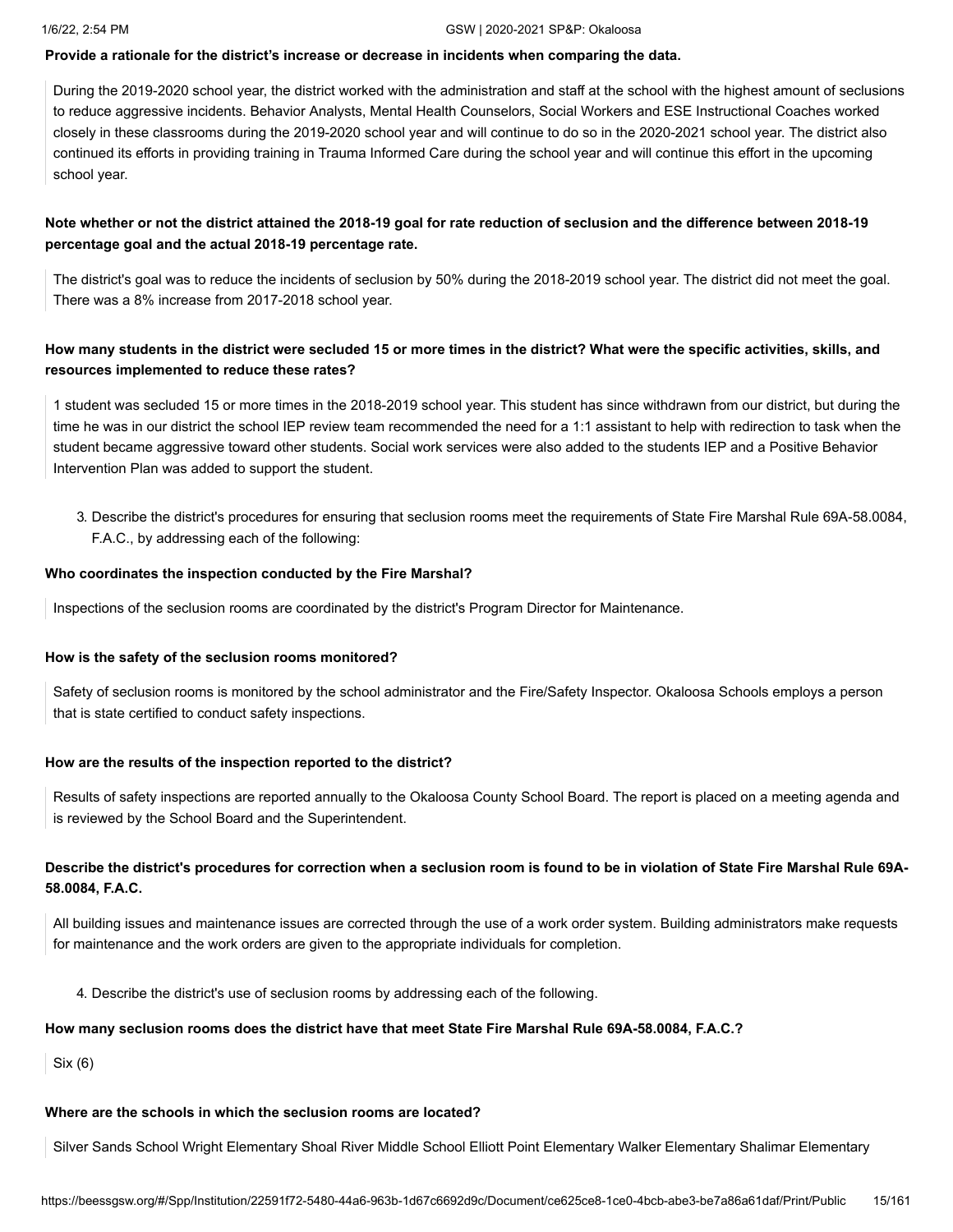#### **When are the seclusion rooms used?**

Seclusion rooms are only used in situations where the student is at risk of hurting themselves or others and the pre-crisis intervention strategies have not been successful. Verbal de-escalation techniques along with other specific response techniques are always tried prior to the use of seclusion.

#### **How are the seclusion rooms used?**

Verbal deescalation techniques along with other specific response techniques are always tried prior to the use of seclusion. When these interventions are not successful and the student poses a risk to themselves or others, the student is moved to the seclusion room where he/she remains under constant supervision. Students will leave the seclusion room when they are calm and are no longer a danger to themselves or others. Post crisis follow-up also occurs to encourage communication, problem solving and relationship building.

## **Describe the data reviewed from the 2018-19 school year (which must include primary exceptionality and race or ethnicity of students secluded).**

During the 2018-2019 school year, Okaloosa recorded 77 incidents of seclusion. This is a 10% increase in the incidents of seclusion recorded during the 2017-2018 school year. During the 2018-2019 school year, the 77 incidents involved 13 students. Breakdown of primary exceptionality is as follows: Emotional/Behavioral Disabilities 13, Autism 40, Intellectual Disability 10 , Other Health Impairment 4. Breakdown of race is as follows: Multiracial 1, White 12.

#### **Describe how the data and the problem-solving process informed your district's plan to reduce the use of seclusion.**

Based on the student data, the district determined that adding additional members to the district behavior team of the Behavior Analyst's and Behavior Interventionists will continue to help us see an overall decrease in the number of seclusions. The two additional ESE Coaches, 2.5 additional Behavior Analyst's and 2 additional Behavior Interventionists will provide strategies and interventions and continue to assist with implementing BIPs and support the collection of data in order to provide the most accurate and positive modifications for our students. The ESE instructional coaches are continuing to support our ESE teachers in our EBD classrooms on strategies that will engage our most aggressive students in a positive way in order to continue to significantly reduce our seclusion numbers as we saw in 2019-2020 school year data to only 12 total seclusion incidents.

## **Describe how the data and the problem-solving process determined the measurable annual goal for the reduction of seclusion for the 2019-20 and 2020-21 school years.**

The district will strive for a 25% reduction in the number of seclusions for the 2020-2021 school year. Our goal is to continue to reduce the overall numbers of seclusions based on hiring additional Behavior Analyst's and Interventionists and providing ongoing professional development for teachers and staff working in our EBD classrooms on Children of Trauma and Trauma Resilient Schools. Our goal is to provide this training to our para-professionals, bus drivers, teachers, and administrators. Both ESE instructional coaches have become certified trainers in order to provide this training throughout our district. All of our Behavior Analyst's and Interventionists have been trained for the upcoming school year. By continuing to educate our staff in some of the best practices to use with our most fragile students we are hoping that our seclusion numbers will continue to decrease.

The following are examples of activities that may be considered for the purpose of reducing the use of seclusion.

- Implement student-specific strategies such as: reviewing IEPs and Section 504 plans; conducting evaluations or reevaluations and FBAs; evaluating the effectiveness of PBIPs and health care plans specific to individual students' responses and progress
- Implement district and school strategies for increasing parental involvement
- Introduce or strengthen MTSS, which could include schoolwide positive behavioral support
- Provide additional professional development training in positive behavioral support and crisis management
- Problem solve with school administrators to make data-driven decisions regarding school environments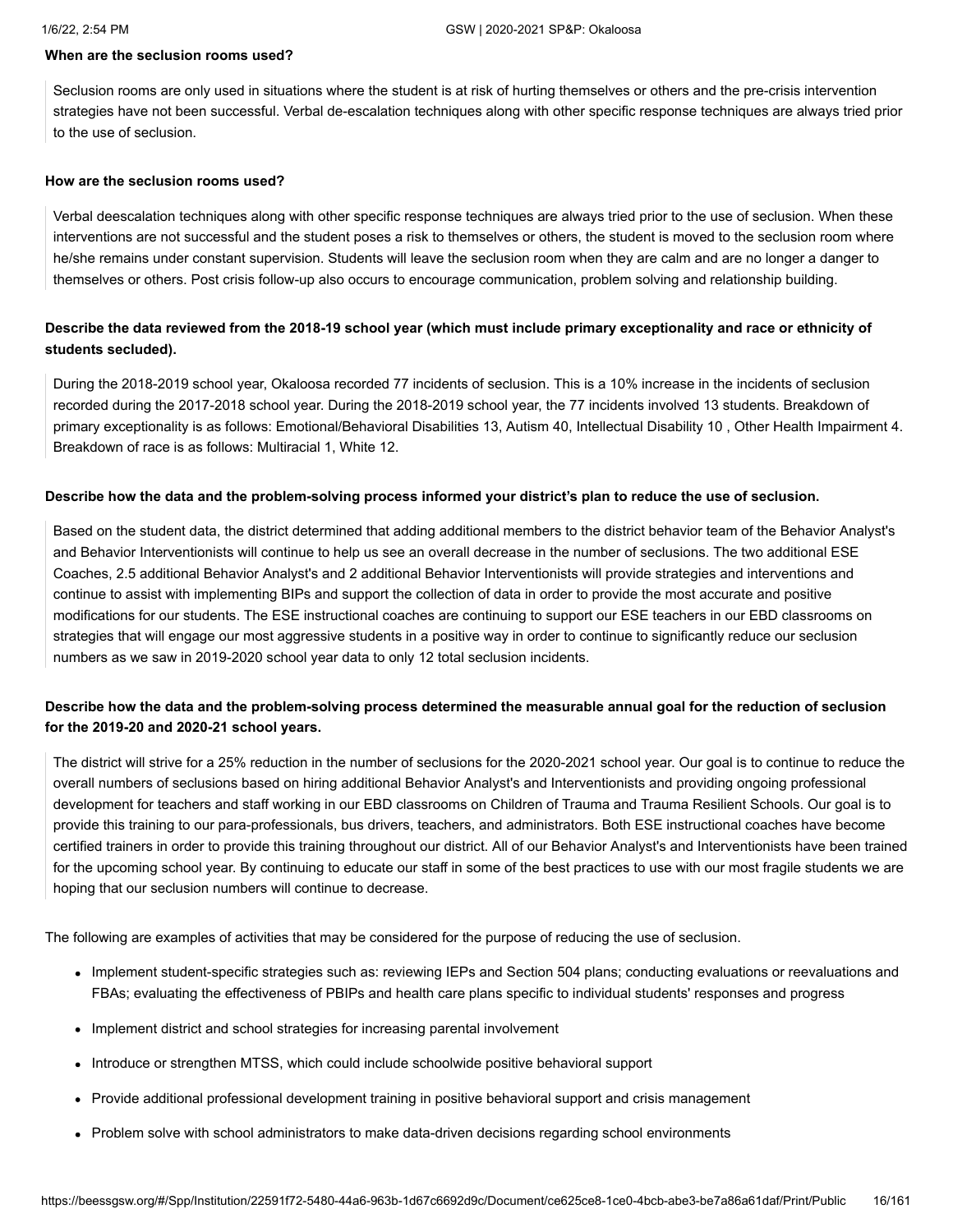#### 1/6/22, 2:54 PM GSW | 2020-2021 SP&P: Okaloosa

#### **Describe the activities that are a part of the district's plan to reduce the use of seclusion.**

Our goal is to continue to reduce the overall numbers of seclusions based on hiring additional Behavior Analyst's and Interventionists and providing ongoing professional development for teachers and staff working in our EBD classrooms on Children of Trauma and Trauma Resilient Schools. Our goal is to provide this training to our para-professionals, bus drivers, teachers, and administrators. Both ESE instructional coaches have become certified trainers in order to provide this training throughout our district. All of our Behavior Analyst's and Interventionists have been trained for the upcoming school year. By continuing to educate our staff in some of the best practices to use with our most fragile students, we are hoping that our seclusion numbers will continue to decrease. We will provide ongoing professional development and support to school sites and teachers, including parents/guardians as part of the problem solving process and the reporting process. We will provide parents with FLDOE agency information such as FDLRS, CARD, FIN, and SEDNET.

#### **Describe the resources that are a part of the district's plan to reduce the use of seclusion.**

The district now has 20 staff members trained as trainers in Trauma Informed Care. These staff members provide training in all schools in the district. In addition, 1.5 additional Behavior Analyst's have been hired, 2 additional Behavior Interventionists have been hired to support the FBA implementation with MTSS teams at our schools. Both ESE Instructional Coaches and the team of Behavior Analyst's/Interventionists are all working together to provide Children of Trauma training to our staff.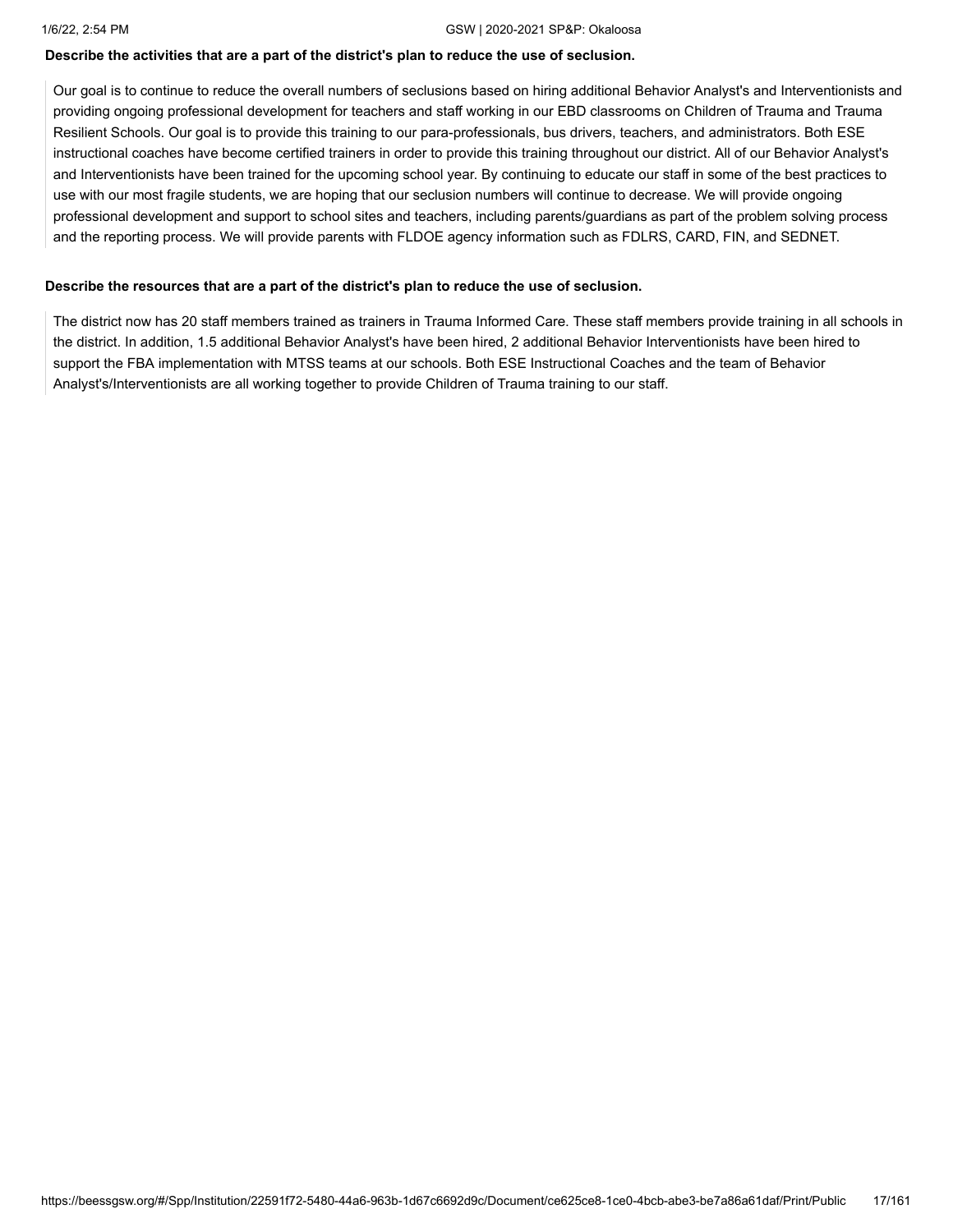## **Section B.1: Assurances – Free Appropriate Public Education (FAPE)**

## **Statutory and Regulatory Citations**

Title 34 CFR §§99.7, 300.111, 300.172, 300.226, 300.613-300.621 and 300.646 Chapters 468, 486, 490 and 491, F.S. Sections 393.17, 627.6686, 641.31098, 1002.20, 1002.22, 1003.4282, 1003.57, 1003.572, 1006.03, 1011.62, 1012.32 and 1012.321, F.S. Rules 6A-1.0955, 6A-6.03028 and 6A-6.0311, F.A.C.

## **Full Educational Opportunity Goal (FEOG)**

The district assures provision of full educational opportunity to all children with disabilities, aged three through 21, using the kind and number of facilities, personnel, and services necessary to meet this goal. A Free Appropriate Public Education (FAPE) is available to all students with disabilities upon determination of need.

#### **Information to be Provided at Initial Meeting of a Student's IEP Team**

In accordance with s. 1003.57(1)(j), F.S., the district school board shall provide each parent with information regarding the amount that the school district receives from the state appropriation for each of the five exceptional student education support levels for a full-time student. The school district shall provide this information at the initial meeting of a student's Individual Educational Plan (IEP) team.

## **Ages of Students Served**

**One of the following must be selected. For students with disabilities who have not graduated with a standard diploma, the district will:**

- $\bigcirc$  Provide services until the day the student turns twenty-two (22)
- $\bigcirc$  Provide services until the end of the semester in which the student turns twenty-two (22)
- Provide services through the last instructional day of the school year for all students in the district in which the student turns twenty-two (22), provided that the student was twenty-one (21) years old on the first instructional day of school for all students in the district

**One of the following must be selected. Indicate if the district (including charter schools) serves infants and toddlers with disabilities, ages birth through two, in collaboration with Local Early Steps:**

**⊙** Yes

O No

**Note:** Districts may provide FAPE to a child who will turn three during the school year. If this is the only circumstance for which the district would provide services to a child who is two years of age, **no** should be checked.

**One of the following must be selected. Indicate if the district (including charter schools) serves prekindergarten children with disabilities, ages three through five:**

**⊙** Yes O No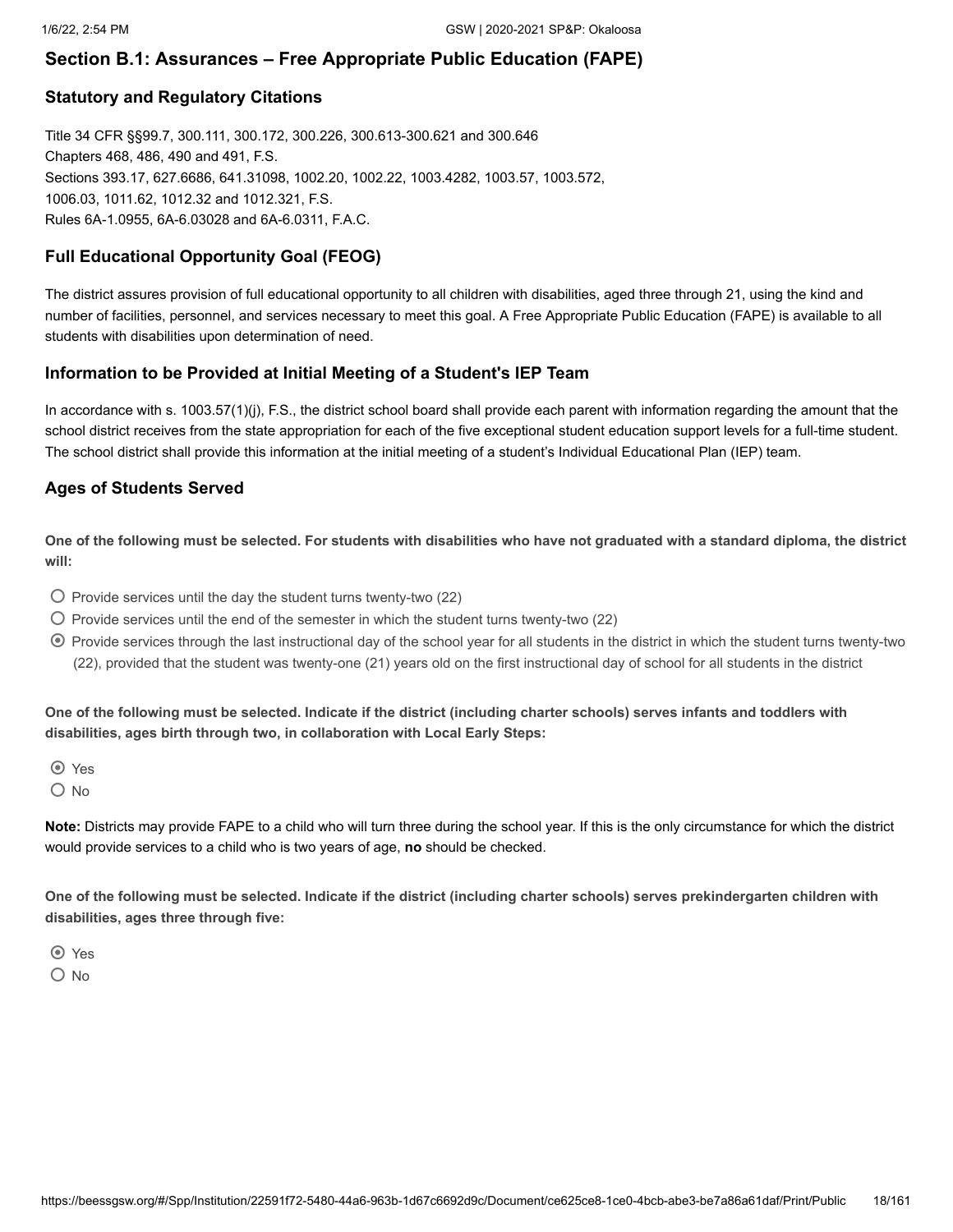# **Section B.2: Parental Input and Meetings**

## **Parental Input and Meetings**

In accordance with section 1002.20(21)(a), F.S., Meetings with school district personnel, parents of public school students may be accompanied by another adult of their choice at any meeting with school district personnel. School district personnel may not object to the attendance of such adult or discourage or attempt to discourage, through any action, statement, or other means, the parents of students with disabilities from inviting another person of their choice to attend any meeting. Such prohibited actions include, but are not limited to, attempted or actual coercion or harassment of parents or students or retaliation or threats of consequences to parents or students.

- 1. Such meetings include, but are not limited to, meetings related to: the eligibility for exceptional student education or related services; the development of an individual family support plan (IFSP); the development of an IEP; the development of a 504 accommodation plan issued under s. 504 of the Rehabilitation Act of 1973; the transition of a student from early intervention services to other services; the development of postsecondary goals for a student with a disability and the transition services needed to reach those goals; and other issues that may affect the educational environment, discipline, or placement of a student with a disability.
- 2. The parents and school district personnel attending the meeting shall sign a document at the meeting's conclusion stating whether any school district personnel have prohibited, discouraged or attempted to discourage the parents from inviting a person of their choice to the meeting.

#### **One of the following must be selected:**

- I have read and understand the above information.
- $\bigcirc$  This section is not applicable for the Department of Corrections.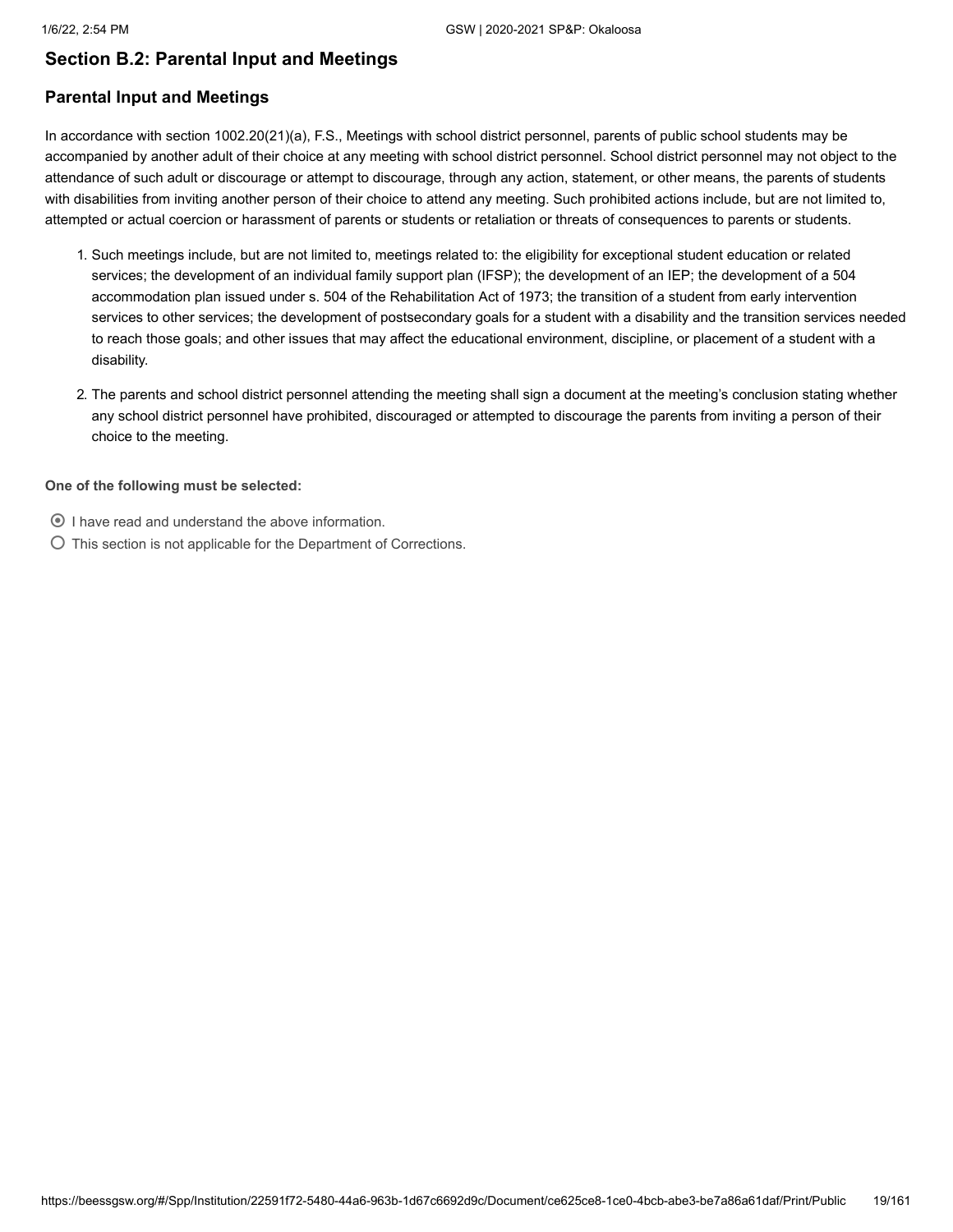# **Section B.3: Collaboration of Public and Private Instructional Personnel**

# **Collaboration of Public and Private Instructional Personnel**

Section 1003.572, F.S., provides:

- 1. As used in this section, the term "private instructional personnel" means:
	- a. Individuals certified under s. 393.17 or licensed under chapter 490 or chapter 491 for applied behavior analysis services as defined in ss. 627.6686 and 641.31098 ,F.S.
	- b. Speech-language pathologists licensed under s. 468.1185.
	- c. Occupational therapists licensed under part III of chapter 468.
	- d. Physical therapists licensed under chapter 486.
	- e. Psychologists licensed under chapter 490.
	- f. Clinical social workers licensed under chapter 491.
- 2. The collaboration of public and private instructional personnel shall be designed to enhance but not supplant the school district's responsibilities under the Individuals with Disabilities Education Act (IDEA). The school as the local education agency shall provide therapy services to meet the expectations provided in federal law and regulations and state statutes and rules. Collaboration of public and private instructional personnel will work to promote educational progress and assist students in acquiring essential skills, including, but not limited to, readiness for pursuit of higher education goals or employment. Where applicable, public and private instructional personnel shall undertake collaborative programming. Coordination of services and plans between a public school and private instructional personnel is encouraged to avoid duplication or conflicting services or plans.
- 3. Private instructional personnel who are hired or contracted by parents to collaborate with public instructional personnel must be permitted to observe the student in the educational setting, collaborate with instructional personnel in the educational setting, and provide services in the educational setting according to the following requirements:
	- a. The student's public instructional personnel and principal consent to the time and place.
	- b. The private instructional personnel satisfy the requirements of s. 1012.32 or s. 1012.321, F.S.
- 4. For the purpose of implementing this subsection, a school district may not impose any requirements beyond those requirements specified in this subsection or charge any fees.
- 5. The provision of private instructional personnel by a parent does not constitute a waiver of the student's or parent's right to a free and appropriate public education under IDEA.

## **Written Agreements**

The district assures that written agreements are on file in the district for multi-district programs and for the assignment of instructional personnel to a facility operated by another agency or organization. These written agreements have been developed and approved by all participating school boards or agencies. Each such agreement, in accordance with Rule 6A-6.0311, F.A.C., includes but is not limited to:

- 1. Designating responsibilities for the implementation of district procedures
- 2. Providing transportation
- 3. Providing program and staff supervision
- 4. Funding programs
- 5. Dissolving the agreement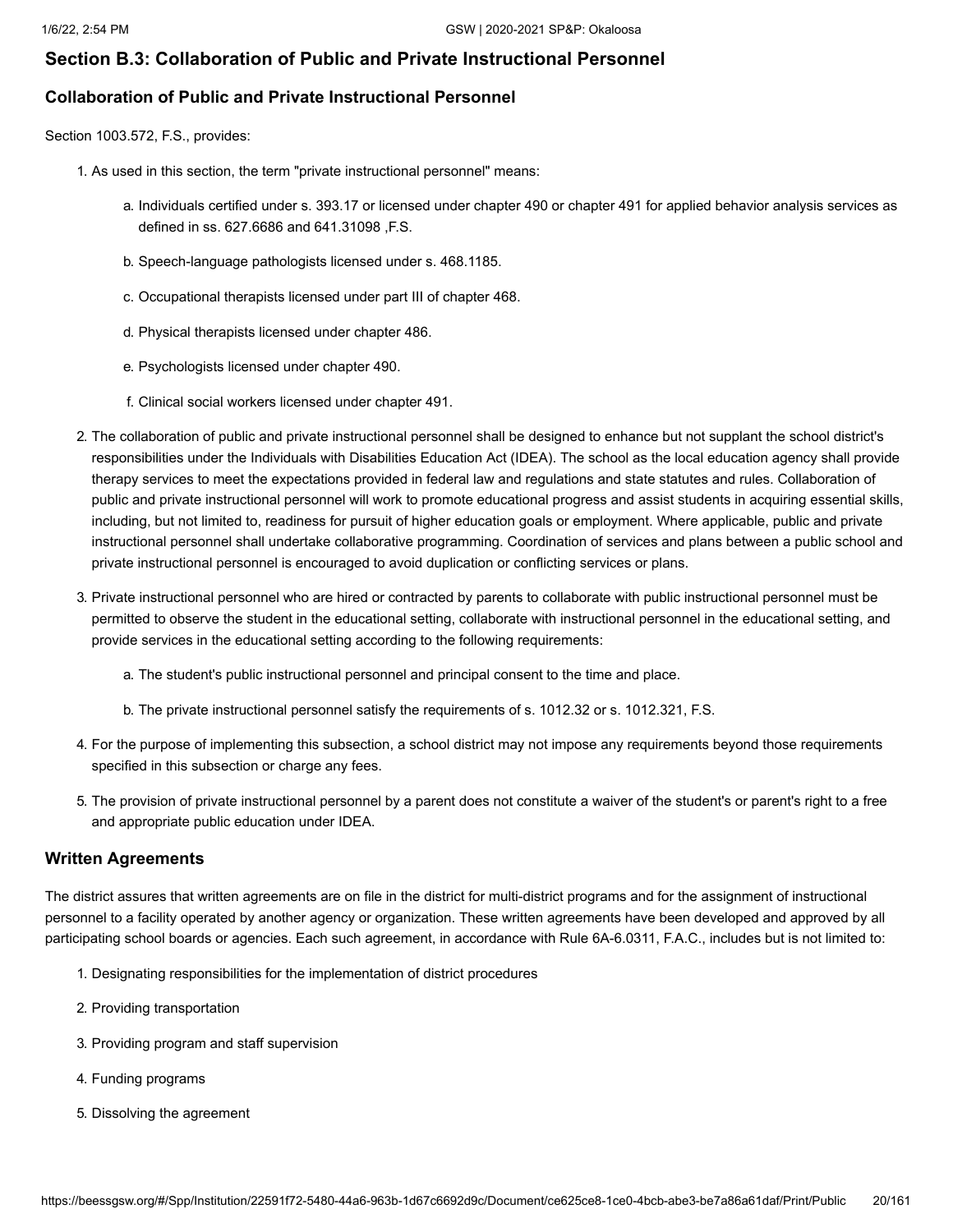**through multi-district programs.**

Yes

**⊙**No

**If the answer to the above question is yes, include the name(s) of the district(s) providing services and the types of ESE services provided by each district.**

**Written agreements are on file for the provision of special education and related services to exceptional students from other districts through multi-district programs.**

## **⊙** Yes O No

**If the answer to the above question is yes, include the name(s) of the district(s) receiving services and the types of ESE services provided for each district.**

Written agreements are on the tortograms.<br>Through multi-district programs<br> $Q^2$  the converter to the short question is yea, include the nummb) of the distriction providing services and the types of ESE services<br> $Q^2$  via t Okaloosa County Schools contracts with Walton County Schools to provide services to ESE students, prekindergarten through grade twelve who: a. have met the eligibility criteria in the category of Hearing Impaired (HI) and whose IEP goals indicate the need for ESE services in a special class and/or b. have met the eligibility criteria for Intellectual Disabilities and whose IEP goals indicate the need for ESE services in a special day school.

**Agreements for assigning instructional personnel to a facility operated by other agencies or organizations are on file in this district.**

 Yes **⊙**No

**If the answer to the above question is yes, include the name of each agency and the instructional personnel assigned for each facility.**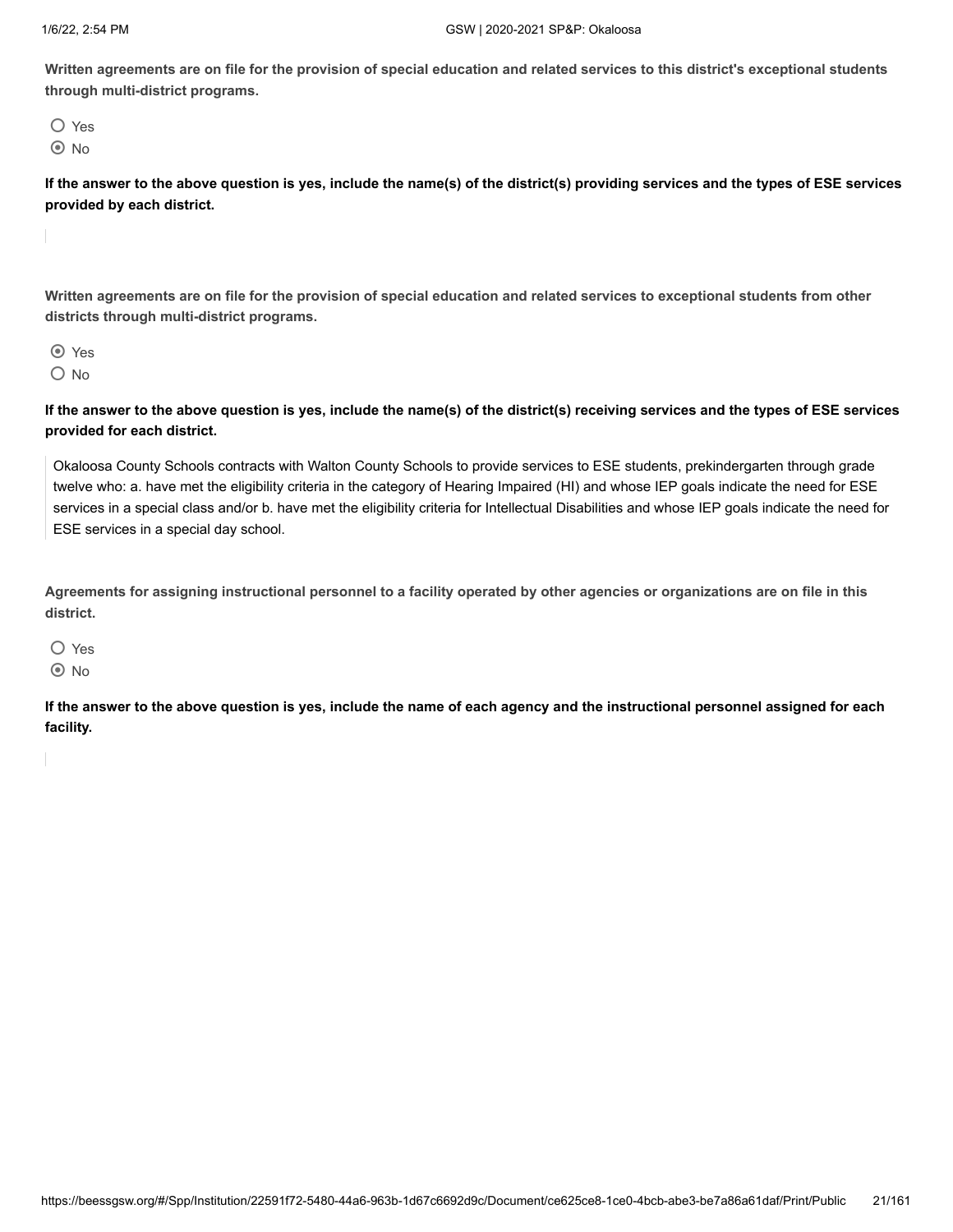## **Section B.4: Department of Juvenile Justice Facilities**

## **Department of Juvenile Justice Facilities**

## **Statutory and Regulatory Citations**

Sections 1002.42 ,1003.01 1003.52, 1003.57, 1003.573, 1011.62 and 1012.42, F.S. Rules 6A-1.045111, 6A-1.0503, 6A-6.0334, 6A-6.0361 and 6A-6.05281, F.A.C.

The district school board of the county in which the residential or nonresidential Department of Juvenile Justice facility is located shall provide appropriate educational assessments and an appropriate program of instruction and special education services, including all services and documentation required by federal and state laws. Districts have the option of providing the educational services directly or may enter into a contract with a private provider to provide educational services.

In accordance with section 1003.01(11)(b), F.S., "Juvenile justice provider" means the Department of Juvenile Justice, the sheriff, or a private, public, or other governmental organization under contract with the Department of Juvenile Justice or the sheriff that provides treatment, care and custody, or educational programs for youth in juvenile justice intervention, detention, or commitment programs.

#### **How does the district provide educational programs for students with disabilities in the district's county jail?**

The Okaloosa County School District provides services to students in this setting through an ESE certified teacher and a District Staffing Specilist based at the facility. The district provides any itinerant services that are required by an IEP.

Districts that enter into a contract with a private provider are responsible for oversight. For exceptional students, districts should ensure that exceptional students have a current individual educational plan (IEP), that the IEP contains measurable annual goals (including academic and functional), that the IEP is being implemented, that parents are invited to the IEP team meeting, and that the appropriate team members are present at the meeting.

# Placement in a residential facility of a student with a disability by a public agency other than the school **district**

- 1. In accordance with s. 1003.57(3), F.S., an exceptional student with a disability may be placed in a private residential care facility by the Department of Children and Families, Agency for Persons with Disabilities, or Agency for Health Care Administration. For this purpose, "placement" is defined as the funding or arrangement of funding by an agency for all or a part of the cost for an exceptional student with a disability to reside in a private residential care facility and the placement crosses school district lines.
- 2. The private residential care facility, or a residential facility that is operated, licensed, or regulated by a public agency shall ensure that, within 10 business days of a student with a disability being placed in the facility, written notification of the placement is provided to the school district where the student is currently enrolled and counted for funding purposes under s. 1011.62, F.S. (sending school district), and the school district where the residential facility is located (receiving school district). If the student is not currently counted for funding purposes in the school district in which the legal residence of the student is located, the school district in which the legal residence of the student is located also shall be notified by the residential facility in writing within the required timeline. The placing agency shall collaborate with the residential facility to determine how that notification will be provided within the required timeline.
- 3. In accordance with subsection (3) of Rule 6A-6.0334, F.A.C., the sending school district shall take reasonable steps to promptly respond to the residential facility's request for transmittal of the student's educational records. If the student's placement in the residential care facility occurs while the notification and procedures regarding payment are pending, the student shall remain enrolled in the sending school district and the sending school district shall collaborate with the residential care facility to ensure that the student receives a free and appropriate public education, special education, and related services, including services comparable to those described in the current IEP, until the notification and procedures regarding payment are completed.

Each school district is responsible for assuring the proposed program at the nonpublic school or community facility is appropriate to meet the educational needs of the exceptional student with a disability, or early intervention needs of the infant or toddler with a disability, placed through a contractual agreement. This is not meant to limit the responsibility of agencies in the state other than the district school boards from providing or paying some or all of the cost of a free appropriate public education or early intervention services to be provided to children with disabilities ages birth through 21 years.

https://beessgsw.org/#/Spp/Institution/22591f72-5480-44a6-963b-1d67c6692d9c/Document/ce625ce8-1ce0-4bcb-abe3-be7a86a61daf/Print/Public 22/161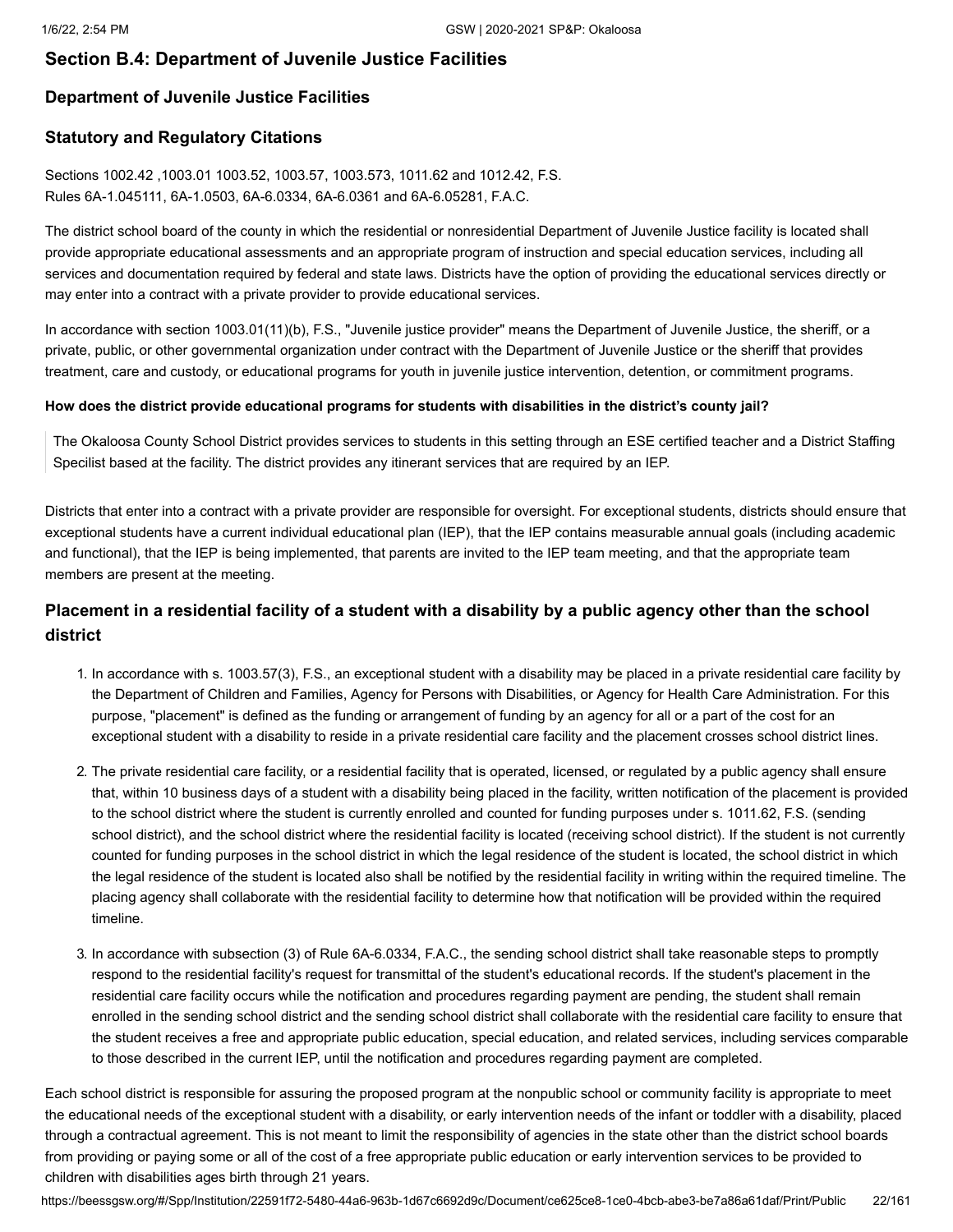### **Contractual Arrangements with Private Schools**

## **Statutory and Regulatory Citations**

Section 1003.52, F.S. Rules 6A-6.0361, F.A.C.

- 1. Each school district shall provide special education and related services to an exceptional student with a disability through a contractual agreement with an approved nonpublic school or community facility under **any** of the following circumstances:
	- a. When the school district determines that no special educational program offered by the district, a cooperating school district, or a state agency can adequately meet the educational program needs for a student
	- b. For the provision of the educational component of a residential placement for an exceptional student with a disability when such a placement is made by another public agency for the primary purpose of addressing residential or other noneducational needs. The student's IEP may reflect that the residential placement is not required for the student to benefit from special education that could otherwise be provided by the school district during the day
	- c. For the provision of a non-residential interagency program for an exceptional student with a disability that provides educational programming in accordance with the student's IEP
	- d. In collaboration with the Part C Early Steps Program for the provision of early intervention services for an infant or toddler with a disability when the school district has determined that a nonpublic or community facility can provide appropriate services for the infant or toddler in accordance with an Individualized Family Support Plan (IFSP)

The requirements of this subsection do not apply when a school district provides educational assessments and a program of instruction and special education services to students in the custody of Department of Juvenile Justice programs who are served in residential and nonresidential care facilities and juvenile assessment facilities located in the school district in accordance with section 1003.52(3), F.S.

### **District Responsibilities**

- 1. Before the school district executes a contract with a nonpublic school or community facility, the school district will determine that the school or facility:
	- a. Has qualified personnel as defined in Rule 6A-1.0503, F.A.C., or appropriate licensing entities and appoints noncertified instructional personnel according to the policies required in Rule 6A-1.0502, F.A.C. Personnel in an out-of-state nonpublic school or community facility shall be certified or licensed in accordance with the standards established by the state in which the nonpublic school or community facility is located.
	- b. Provides instructional school day and year consistent with s. 1011.61, F.S, taking into account the number of school hours or school days provided by the school district.
	- c. Maintains current sanitation and health certificates and fire inspections for each appropriate building and will be open for inspection by appropriate authorities.
	- d. Protects the confidentiality of student records and information and assures the provision to the parent or student whose rights have transferred upon reaching the age of majority (age 18), the right of access, copies, amendments, and hearings as specified in Rule 6A-1.0955, F.A.C.
	- e. Designates staff member to be responsible for the administration of the provisions of the contract and supervision of the educational program provided to each student, or early intervention services provided to each child age birth through two years, under the contract.
	- f. Has written procedures for admission, dismissal, and separation of students, if appropriate.
	- g. Has a written description of the support services that are available and will be provided to each student placed under a contract in accordance with each student's IEP or each child's IFSP.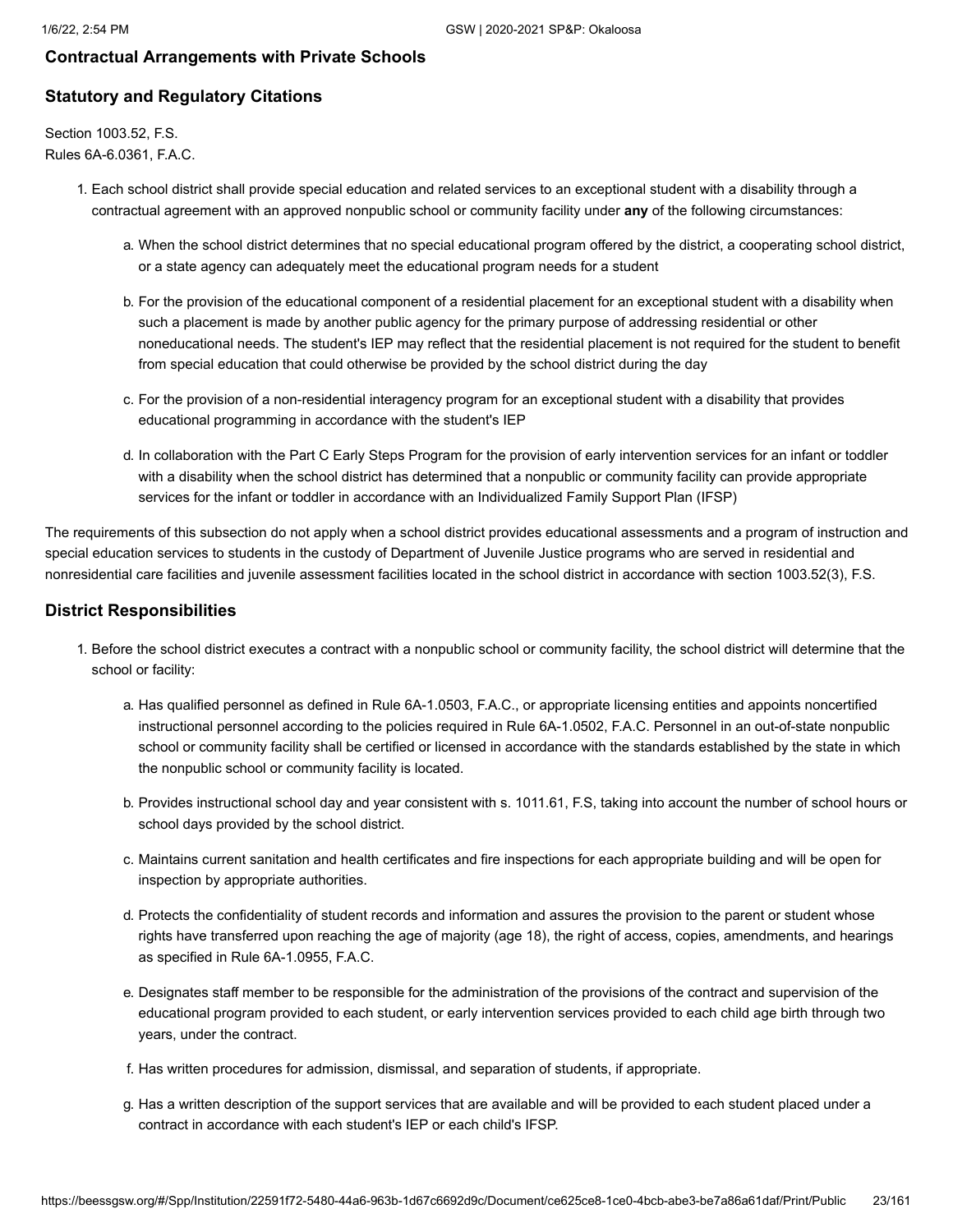- h. Has written policies concerning: care of the student in emergencies; clinical and administrative records; personnel policies; staff duties; fee schedules; food services; and insurance coverage.
- i. Complies with requirements of: the Office for Civil Rights (OCR); the Americans with Disabilities Act (ADA); Section 504 of the Rehabilitation Act of 1973; Title IX of the Education Amendments of 1972; the Age Discrimination Act of 1975; the Boy Scouts of America Equal Access Act (Section 9525 of the Elementary and Secondary Act of 1965, as amended by the No Child Left Behind Act of 2001).
- j. Files reports with the Department of Education as prescribed in s. 1002.42, F.S., if applicable.

## **Contents of Contract**

- 1. A contract between a district school board and a nonpublic school or community facility to provide educational programs for an exceptional student with a disability, or early intervention services to a child with a disability age birth through two, shall not extend beyond the school district's fiscal year, and shall include at least the following:
	- a. Written assurance that the nonpublic school or community facility is staffed by qualified personnel as defined by rule 6A-1.0503, F.A.C., or an appropriate and identified licensing entity.
	- b. A description of the scope of service provided by the nonpublic school or community facility and how it relates to the IEP of the exceptional student with a disability or the IFSP of the infant or toddler with a disability.
	- c. Provision for reporting to appropriate school district personnel and the parent on the student's progress in meeting the annual goals in accordance with the IEP or the child's and family's progress in meeting the major outcomes in accordance with the IFSP.
	- d. Provision for appropriate school personnel to review the program provided by the nonpublic school or community facility and to confer with the staff of the nonpublic school or community facility at reasonable times.
	- e. Provision for reporting to appropriate school district personnel any non-attendance of the exceptional student with a disability or the infant or toddler with a disability.
	- f. Provision for notifying appropriate school district personnel and the parent of the use of seclusion or restraint of the student, in accordance with section 1003.573, F.S.
	- g. The method of determining charges and sharing costs with other agencies for the placements under the contract, including the projected total cost to the school district.
	- h. Identification of financial responsibility.
	- i. Method of resolving interagency disputes. Such methods may be initiated by district school boards to secure reimbursement from other agencies.
	- j. A schedule for review of the program being provided to the exceptional student with a disability or the infant or toddler with a disability, through the contract.
	- k. Provision for terminating the contract.
	- l. Written assurance of compliance with applicable provisions of the Civil Rights Act of 1964, Title IX of the Education Amendments of 1974, and Section 504 of the Rehabilitation Act of 1973.

#### **Additional District Responsibilities**

When contracting with a nonpublic school or community facility, in accordance with Rule 6A-6.0361, F.A.C., the school district shall be responsible for at least the following:

- 1. Selecting an appropriate nonpublic school or facility in consultation with the parent and other appropriate agency personnel
- 2. Providing for transportation for students age three through 21 years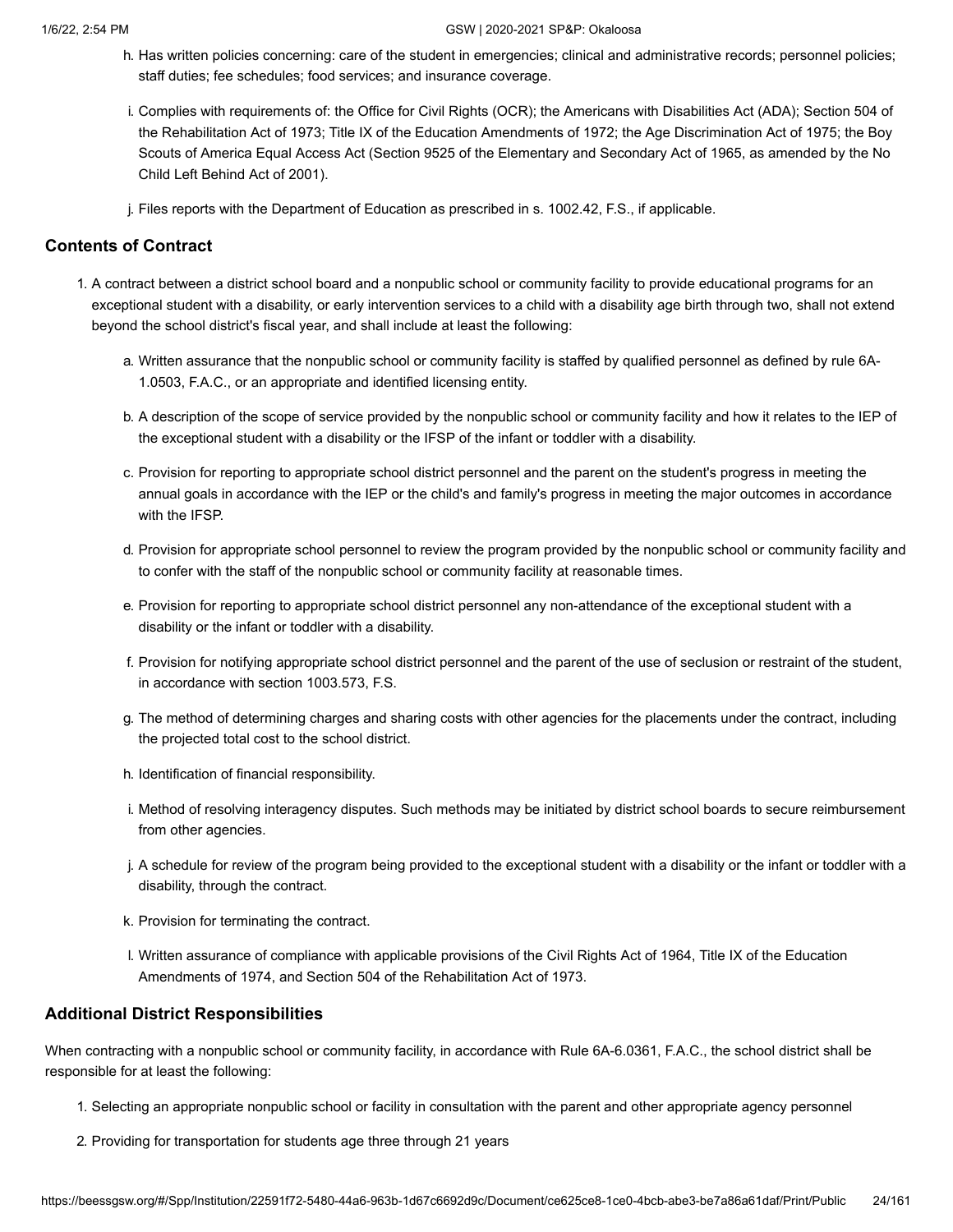- 3. Maintaining a case file including progress reports and periodic evaluations of the exceptional student with a disability, or infant or toddler with a disability
- 4. Verifying that the child is a resident of the school district and is enrolled in, or has made application for admittance to, a school district program
- 5. Providing for the cost of the student's educational program or early intervention services as specified in the contract
- 6. Maintaining documentation of the qualifications of personnel in nonpublic schools or community facilities as required in Rule 6A-6.0361, F.A.C., or by the appropriate licensing entity, including the out-of-field notification requirements of s. 1012.42, F.S.
- 7. Providing an appropriate educational program for the student in the least restrictive environment based on an annual or more frequent review of the student's IEP, or early intervention services in a natural environment based on a six-month or more frequent review of the child's IFSP
- 8. Maintaining copies of the IEPs or IFSPs in the district and providing copies of the IEPs of students who are in residential placements to the Department of Education, Bureau of Exceptional Education and Student Services
- 9. Reporting, data collection, and monitoring the use of seclusion or restraint of the student, in accordance with s.1003.573, F.S.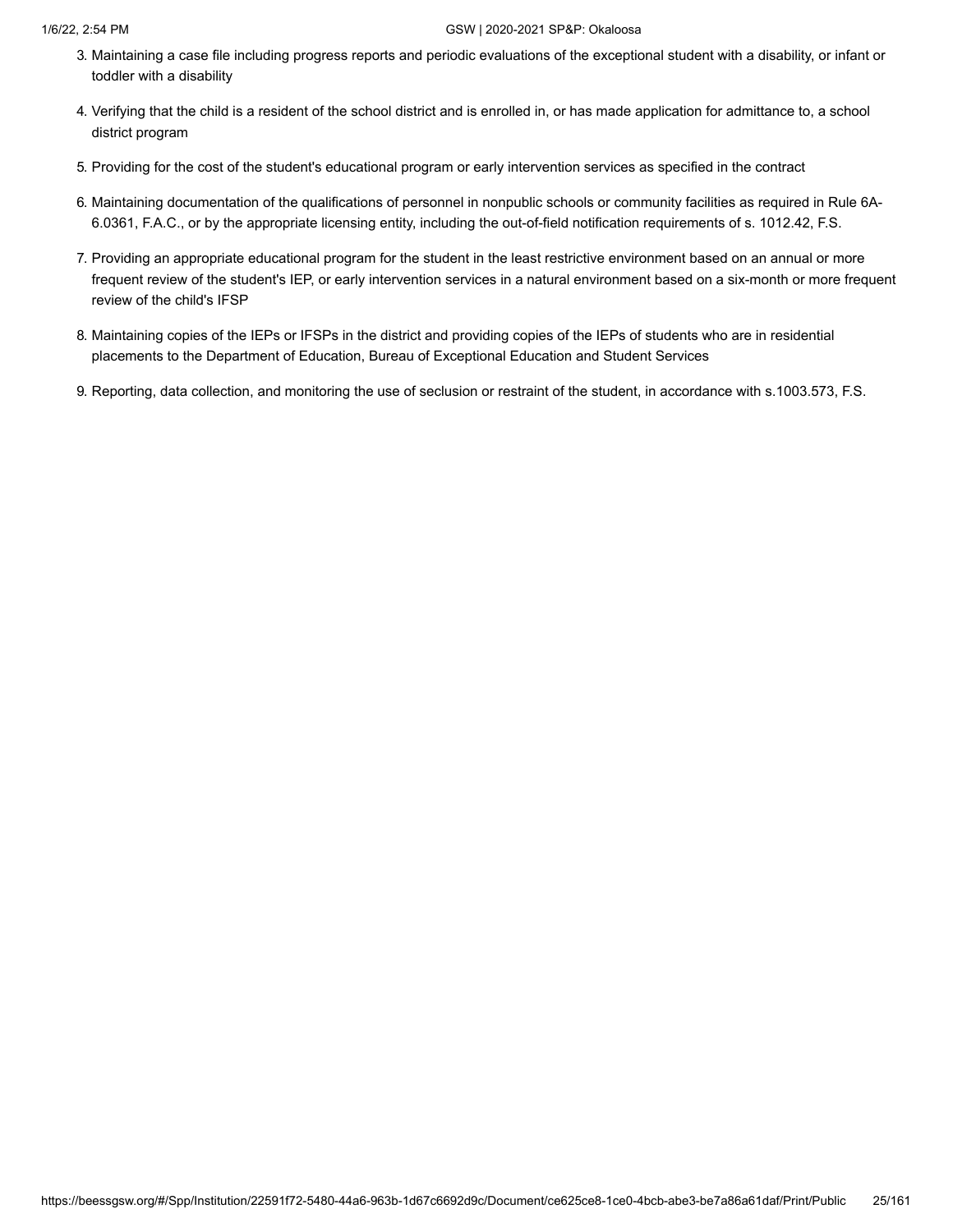# **Section B.5: Florida Educational Finance Program (FEFP) Funds**

## **Florida Educational Finance Program (FEFP) Funds**

When an exceptional student with a disability, or infant or toddler with a disability, is enrolled in a nonpublic school or community facility program under contractual arrangement for providing a special educational program or early intervention services as provided herein, the student, or infant or toddler, shall generate FEFP funds for the school district in the appropriate cost categories as established in s. 1011.62, F.S., as outlined below.

- 1. The nonpublic school or community facility program meets the criteria referenced under **District Responsibilities** in Part I, Section B.4.
- 2. The student is regularly attending the program, and the length of the school day and minimum number of days are in compliance with Rule 6A-1.045111, F.A.C.
- 3. The student is appropriately identified as an exceptional student with a disability by the school district, or the infant or toddler has been determined eligible as an infant or toddler with a disability by the Part C Early Steps Program, but does not include students identified solely as gifted.
- 4. An IEP or IFSP for the student has been developed as required.
- 5. Full-time equivalent student membership for each exceptional student with a disability, or infant or toddler with a disability, under a contractual arrangement is included in the school district's report of membership.
- 6. Annually and prior to the first report of full-time equivalent membership for a student in a residential placement in a nonpublic or community facility program, a copy of the contracts signed by all participating parties shall be filed with the Department of Education, Division of Public Schools, Bureau of Exceptional Education and Student Services, 325 West Gaines Street, Tallahassee, Florida 32399.

When a school district contracts for the educational component of a residential placement for a group of students, one (1) contract with student names or individual contracts shall be filed.

#### **Notes:**

When an exceptional student with a disability is offered an appropriate educational program by the school district and the parent waives his opportunity in favor of a nonpublic program selected by the parent, the parent shall assume full financial responsibility for the student's education.

Section 1003.57(2)(a), F.S., states, "an exceptional student with a disability who resides in a residential facility and receives special instruction or services is considered a resident of the state in which the student's parent is a resident." The statute further indicates that nonresident students with disabilities being serviced in residential facilities "may not be reported by any school district for FTE funding in the Florida Education Finance Program (FEFP)."

**The district contracts for special education and related services with nonpublic schools, residential facilities, or community facilities.**

 Yes time No

If **yes**, describe the district's procedures for the following:

**Determining that the school or facility meets the required criteria before a contract with a nonpublic school or community facility is completed.**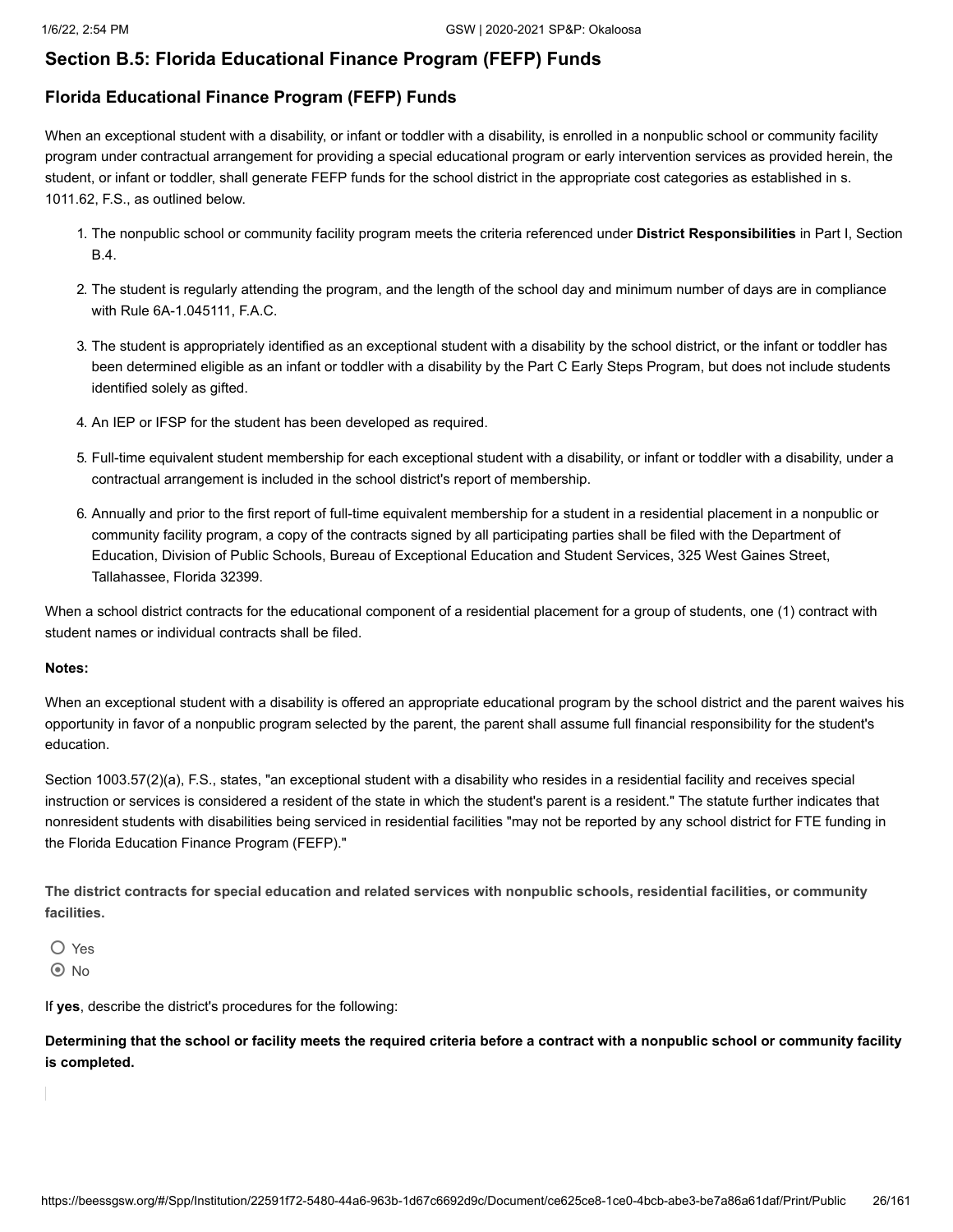**Maintaining documentation of the qualifications of personnel in nonpublic schools or community facilities as required in Rule 6A-6.0361, F.A.C., or by the appropriate licensing entity, including the out-of-field notification requirements of s. 1012.42, F.S.**

**Maintaining copies of the IEPs or IFSPs in the district and providing copies of the IEPs of students who are in residential placements to the Florida Department of Education, Bureau of Exceptional Education and Student Services.**

# **Section B.6: Limited English Proficiency (LEP) Students**

## **Limited English Proficiency (LEP) Students**

The school district assures that LEP students who are also students with disabilities have programming and services pursuant to federal and state laws and regulations

# **Section B.7: Child Find**

## **Child Find**

- 1. The State has assigned to local school districts and the Florida Diagnostic and Learning Resources System (FDLRS) associate centers the responsibility for fully informing parents about the requirements of identifying, locating, and evaluating students with disabilities in accordance with 34 CFR §300.111 and ss. 1006.03 and 1003.57, F.S.
- 2. The focus for FDLRS's child find activities is children birth to five years of age and children attending **nonpublic** schools. FDLRS also serves as a link between school districts and the identification, location, and evaluation services of the local Early Steps programs, county health units, Head Start, Florida School for the Deaf and the Blind (FSDB), and the individual school districts.
	- a. In addition to these functions, FDLRS centers have been authorized to provide testing and evaluation services to nonpublic school pupils or other children who are not enrolled in public schools and to assist districts in providing testing and evaluation services for high-risk or infants and preschool children with disabilities.
- 3. For parentally-placed private school students, the district in which the private school is located has the responsibility for child find if the private school is **nonprofit**. If the private school is **for-profit**, the district of the student's residence has the child find responsibility.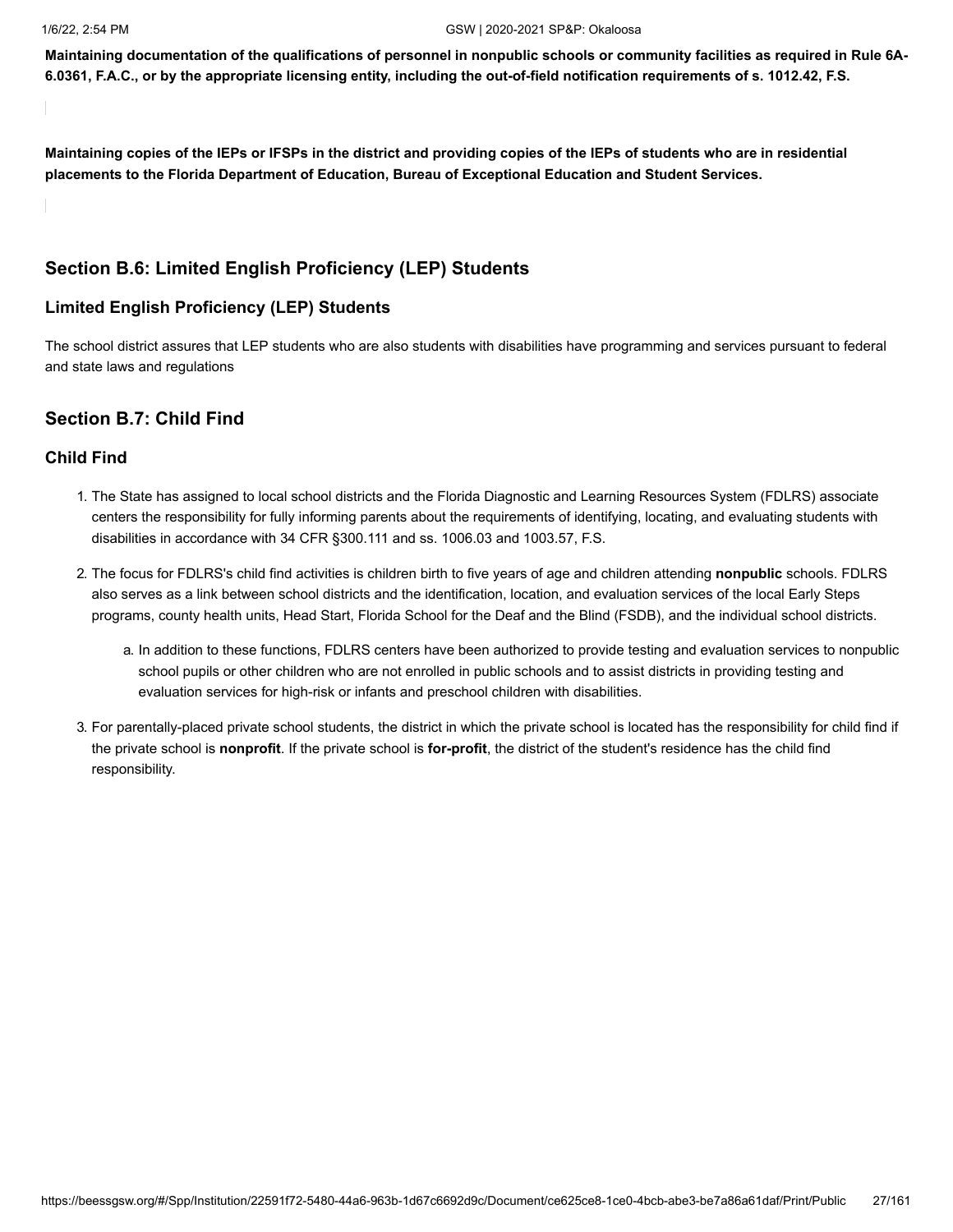# **Section B.8: Confidentiality of Student Records**

## **Confidentiality of Student Records**

In accordance with 20 United States Code (U.S.C.) §1232g, 34 CFR §§300.613–300.621, s. 1002.22, F.S., and Rule 6A-1.0955, F.A.C., the district assures that a formal policy is in place to guarantee the confidentiality of student records. This policy includes the following:

- 1. Access rights
	- a. The district will permit parents to inspect and review any educational records relating to their children that are collected, maintained, or used by the district, without unnecessary delay and before any meeting regarding an IEP, IFSP, or educational plan (EP), or any hearing relating to the identification, evaluation, or educational placement of the child, or the provision of FAPE to the student, and in no case more than 30 days from the request. The parent has the right to:
		- A response from the district for reasonable explanation and interpretation of the records
		- Request that the district provide copies of the records if failure to do so would deprive the parent of the right to review the records
		- Have a representative of the parent inspect and review the records
	- b. The district presumes that the parent has authority to inspect and review records relating to that parent's child unless otherwise advised that the parent does not have such authority.
	- c. The district keeps a record of parties obtaining access to student records, other than the parent or authorized district or school employees, which includes the name of the party, the date access was given, and the purpose for which the party is authorized to use the records.
	- d. When the educational record includes information about more than one student, the parent may review the information relating only to that parent's child.
	- e. The district will provide the parent, upon request, a list of the types and locations of educational records relating to that parent's child.
	- f. The district may charge a fee for copies of records if the fee does not prevent the parent from accessing the records. A search or retrieval fee may not be charged.
- 2. Amendment of student records
	- a. The student's parent who believes that information within the student's educational records contains inaccurate or misleading information, or violates the privacy or other rights of the child, may request that the district amend the information.
	- b. The district will decide whether to amend the information in accordance with the request within a reasonable period of time.
	- c. If the district refuses to amend the information, it will inform the parent of the refusal and advise the parent of the right to a hearing, in accordance with the Family Educational Rights and Privacy Act (FERPA) of 1974.
	- d. If, as a result of the hearing, the district decides that the information is inaccurate, misleading, or otherwise in violation of the privacy or other rights of the child, it will amend the record accordingly and inform the parent in writing.
	- e. If, as a result of the hearing, the district decides that the information is not inaccurate, misleading, or otherwise in violation of the privacy or other rights of the child, it will inform the parent of the right to place in the record a statement commenting on the information or setting forth any reason for disagreement with the decision of the district.
	- f. Any explanation placed in the student's record will be maintained by the district as part of the student's record as long as the district maintains the record or the contested portion. If the record is disclosed by the agency to any party, the explanation will also be disclosed.

3. Consent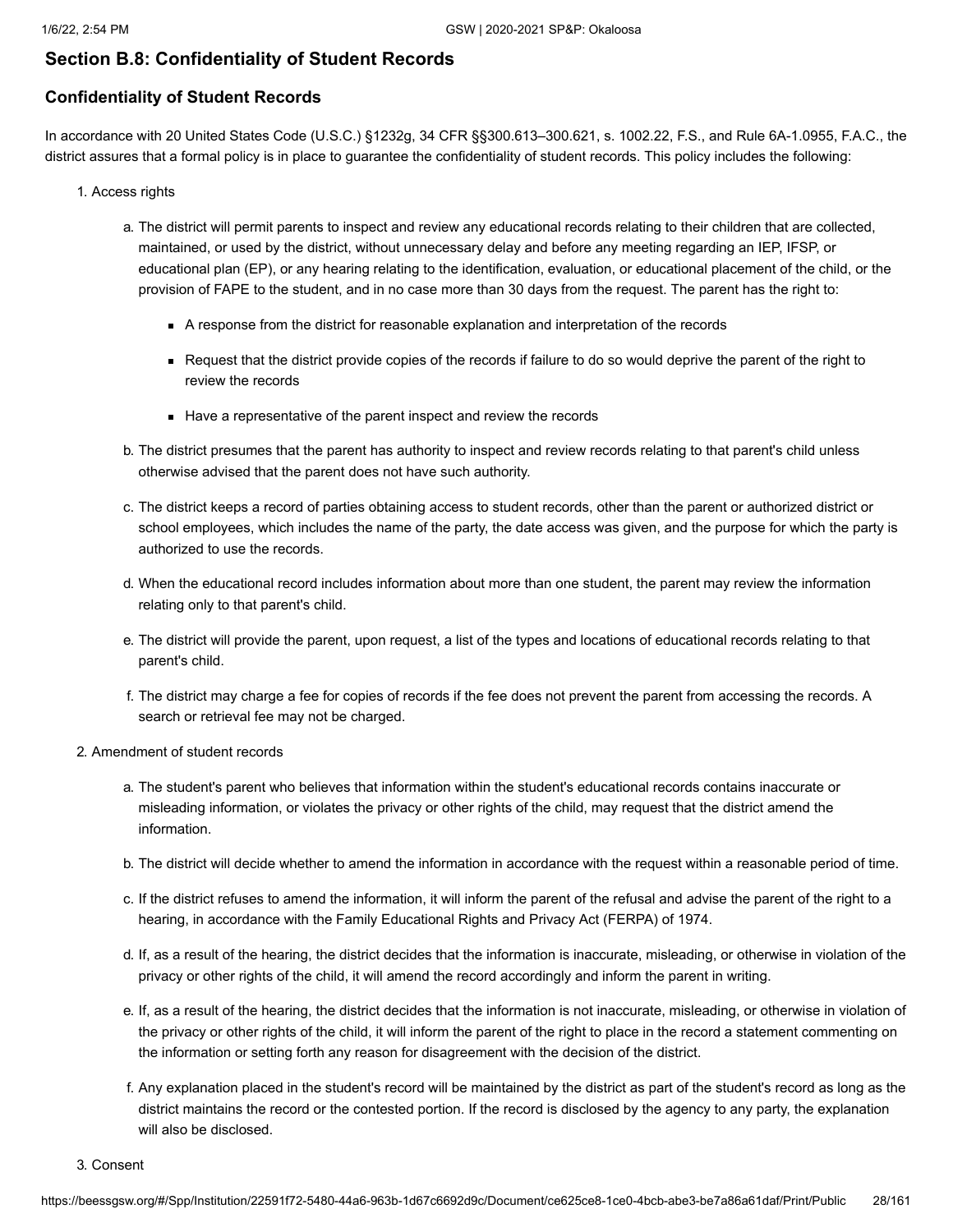#### 1/6/22, 2:54 PM GSW | 2020-2021 SP&P: Okaloosa

- a. Parental consent will be obtained before personally identifiable information is disclosed to anyone other than officials of the district or other party with a legitimate interest in the record, or as specifically authorized by FERPA and s. 1002.22, F.S.
- b. Parental consent or the consent of an eligible student, who has reached the age of majority, must be obtained before personally identifiable information is released to officials of participating agencies that provide or pay for transition services.
- c. Parental consent or the consent of an eligible student, who has reached the age of majority, must be obtained before any personally identifiable information about a child is released between school district officials where a private school is located and officials in the school district of the parent's residence in situations involving parentally placed private school students.

#### 4. Safeguards

- a. The district will protect the confidentiality of personally identifiable information during the collection, storage, disclosure, and destruction of records.
- b. The principal or designee at each school assumes responsibility for ensuring confidentiality of student records.
- c. All persons using or collecting personally identifiable information must receive training in confidentiality procedures.
- d. The district will maintain for public inspection a current listing of the names and positions of those employees within the district who have access to personally identifiable information.

### 5. Destruction of information

- a. The district will inform parents when personally identifiable information is no longer needed to provide education services to the student. This information must be destroyed at the request of the parent.
- b. A permanent record of the student's name, address, telephone number, grades, attendance record, classes attended, grade level completed, and year completed may be maintained without time limitation.
- 6. Annual written notice to parents
	- a. The district will provide annual written notice to inform the adult student, or the parent or guardian, of the rights defined in s. 1002.22, F.S., and 34 CFR §99.7. Items to be included in the notice are:
		- The right to review and inspect the student's education records, including the procedures to exercise this right
		- The right to seek amendment of the student's education records that the parent or eligible student believes to be inaccurate, misleading, or otherwise in violation of the student's privacy rights, including the procedures to request an amendment
		- The right to consent to disclosure of personally identifiable information contained in the student's education records, except to the extent that FERPA and state statute permits disclosure without consent
		- The right to file a complaint with the U.S. Department of Education concerning alleged failures by the district to comply with the requirements of FERPA
	- b. The district will have developed alternate methods of notice for informing adult students or the parent or guardian unable to comprehend a written notice in English.
- 7. Free Appropriate Public Education (FAPE)

The district assures that FAPE is available to all students with disabilities residing in the district between the ages of three and 22 years, including: students with disabilities who have been suspended or expelled from school; students with disabilities who have graduated with a special diploma or certificate of completion, but have not attained the age of 22; students in the care and custody of DJJ, and students with disabilities who attend public charter schools. FAPE is also available to students identified as gifted in kindergarten through Grade 12. FAPE no longer applies to students who have graduated from high school with a standard diploma and do not defer receipt of the diploma in accordance with s. 1003.4282(11)(c), F.S. A standard diploma does not include an alternative degree that is fully aligned with the state's academic standards, such as a certificate of completion or a General Educational Development credential (GED), in accordance with Rule 6A-6.03028(1)(a), F.A.C.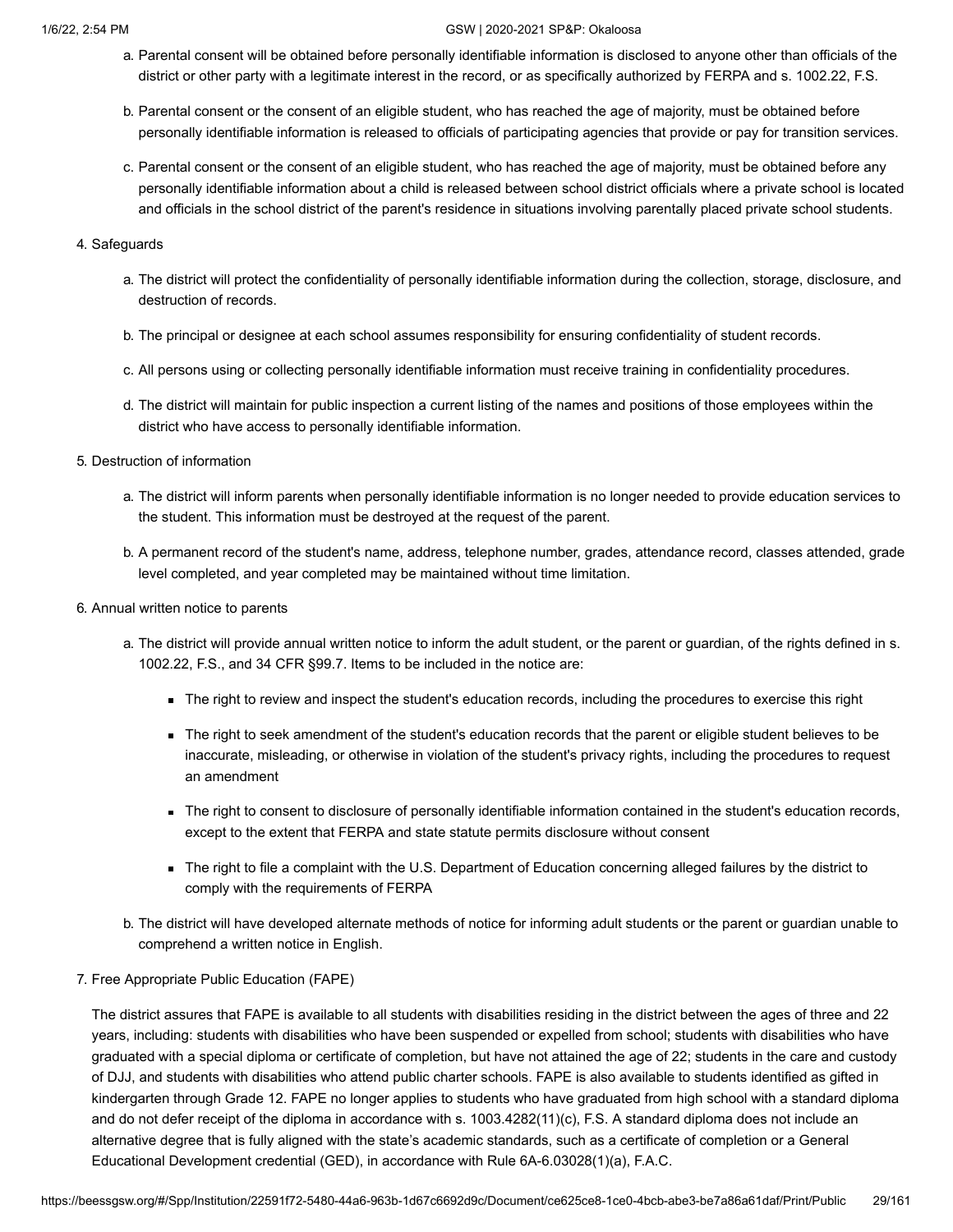## 8. Transition from Part C to Part B

Children participating in early intervention programs under Part C, who will participate in prekindergarten programs under Part B, will experience a smooth and effective transition to the prekindergarten program for children with disabilities. By the child's third birthday, an IEP or IFSP is developed and implemented. A representative of the school district participates in transition planning conferences arranged by Children's Medical Services (CMS), and Local Early Steps, the designated lead agency for Part C.

#### 9. Funding formula

The district assures that, in accordance with s. 1011.62, F.S., in order to generate funds using one of the two weighted ESE cost factors, a new matrix of services form is completed by trained personnel at the time of initial placement and at least once every three years. Additionally, the district ensures that matrices reflect current services. If services change as the result of an IEP team decision, the district will complete a new matrix. The nature and intensity of the services indicated on the matrix is consistent with the services described in each student's IEP, IFSP, or EP. Nothing listed in the matrix limits the services the school district provides in order to ensure that exceptional students are provided a free appropriate public education.

Students identified as exceptional who do not have a matrix of services will generate funds on the basis of full-time equivalent student membership in the FEFP at the same funding level per student as provided for basic students. These students will be reported at 111 for grades prekindergarten through 3, 112 for grades 4 through 8, and 113 for grades 9 through 12. Additional funding for these students is provided through the ESE Guaranteed Allocation component of the FEFP.

# **Section B.9: Coordinated Early Intervening Services (CEIS)**

## **Coordinated Early Intervening Services (CEIS)**

**IDEA regulations, 34 CFR §300.226, permit an local educational agency (LEA) to voluntarily use up to 15 percent of Part B funds to develop and implement coordinated early intervening services.** CEIS is for students who have not been identified as students with disabilities under IDEA, but who have been identified as needing additional academic and behavioral supports to succeed in general education.

CEIS may be used for:

- Direct instruction of students in kindergarten through Grade 12, with a particular emphasis on students in kindergarten through Grade three;
- Professional development for teachers and other school staff for the delivery of scientifically based academic instruction and behavioral interventions, including scientifically based literacy instruction and instruction in the use of adaptive and instructional software; and
- Educational and behavioral evaluations, services and supports.

Any LEA that uses Part B funds for coordinated early intervening services must annually report to the State Educational Agency (SEA) the number of students served by CEIS.

**The SEA may require an LEA to reserve 15 percent of its Part B funds for CEIS**, when significant disproportionately based on race or ethnicity is determined according to IDEA regulations 34 CFR §300.646(b)(2).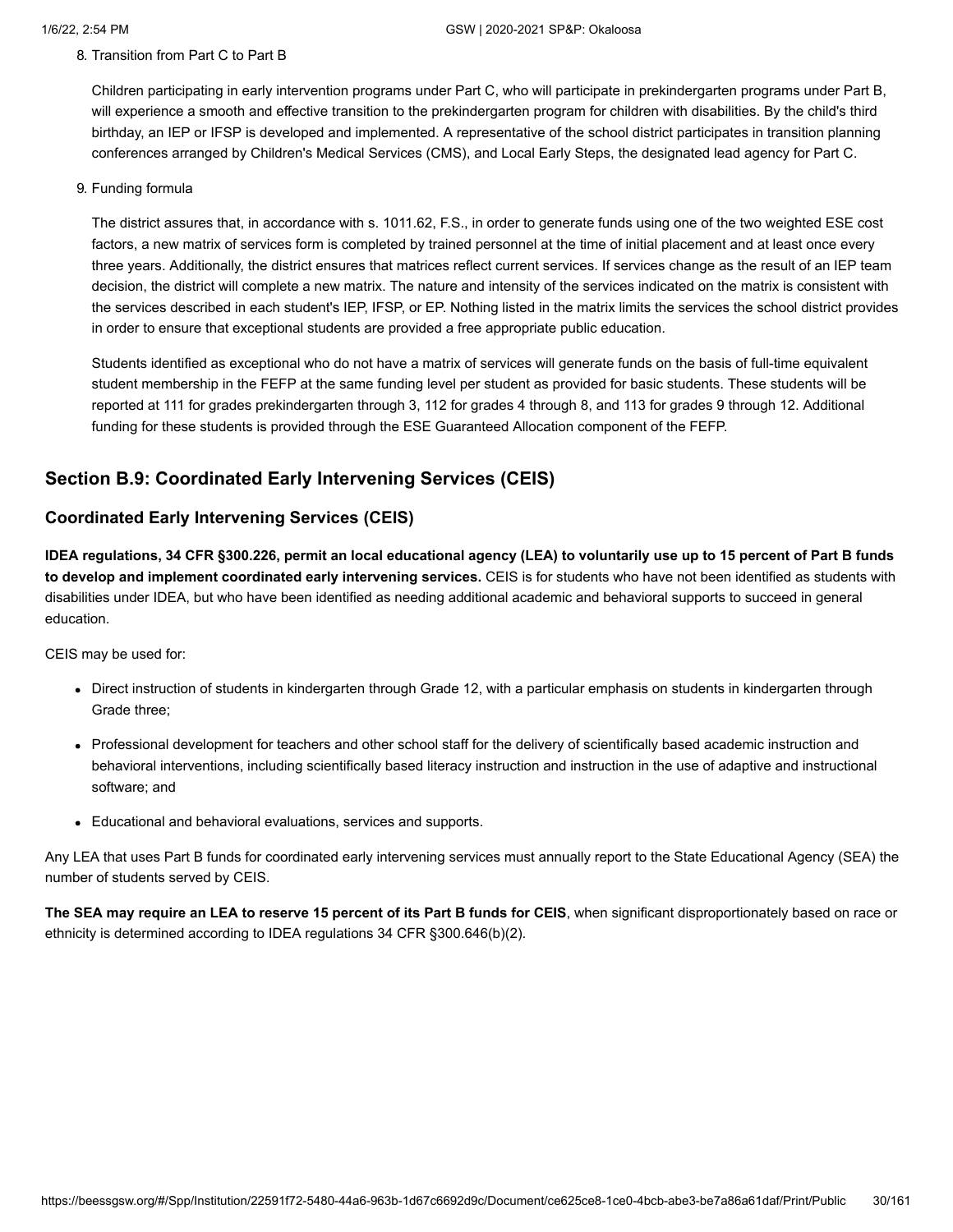## **Section B.10: National Instructional Materials Access Center (NIMAC)**

## **National Instructional Materials Access Center (NIMAC)**

## **Statutory and Regulatory Citations**

34 CFR §300.172

- 1. The school district assures compliance with the National Instructional Materials Accessibility Standard (NIMAS) to provide instructional materials to blind persons or other persons with print disabilities in a timely manner.
- 2. Instructional materials may be purchased through the NIMAC in the same manner and conditions as authorized by the state.
- 3. School districts may choose not to coordinate with the NIMAC, but must ensure that children with disabilities who need instructional materials in accessible formats receive those materials in a timely manner.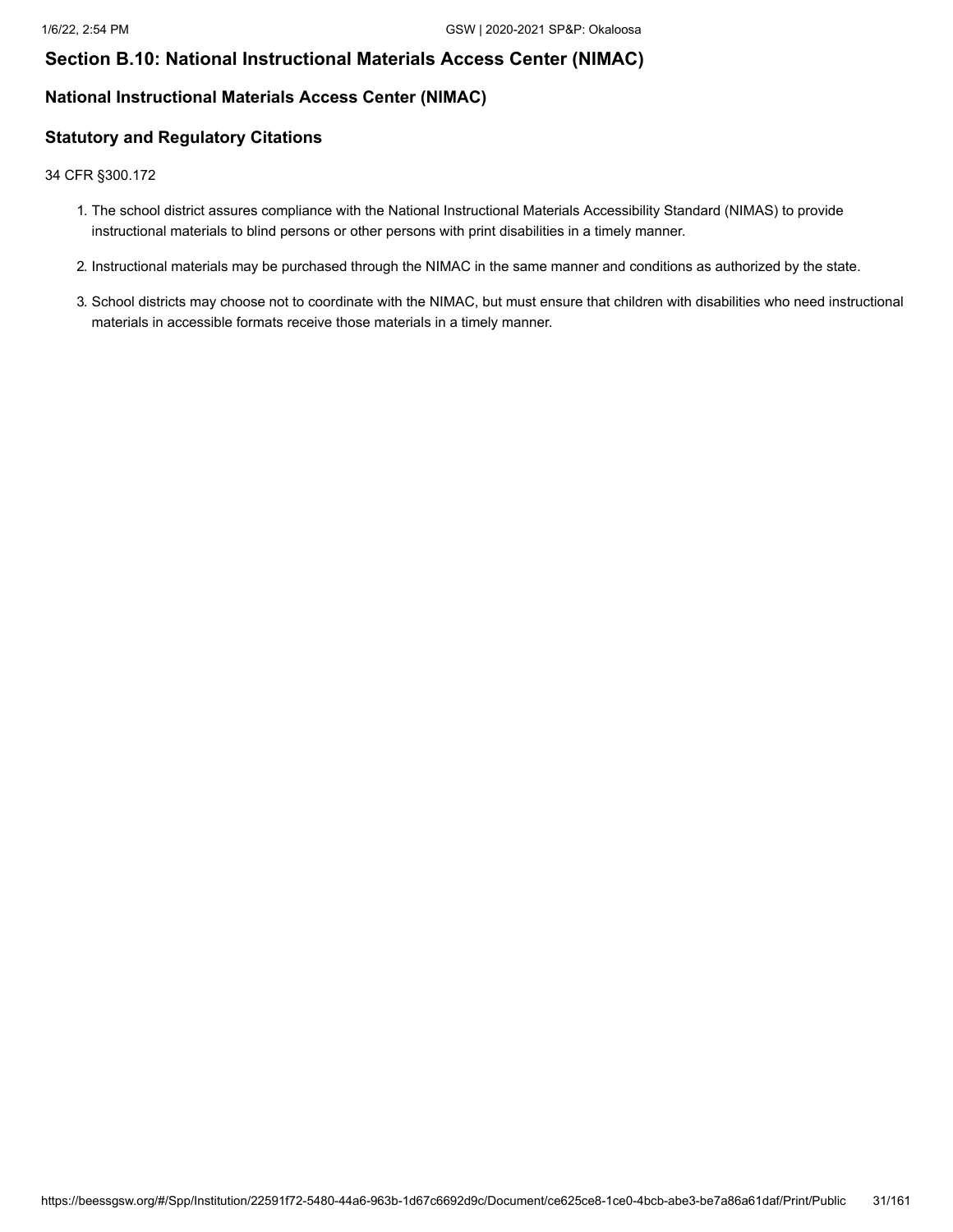## **Section C.1: Exceptional Student Education Procedural Safeguards**

## **Statutory and Regulatory Citations**

34 CFR §§300.500–300.536 Sections 1003.57 1003.571, 1002.22 and 1008.212, F.S. Rules 6A-6.03311, 6A-6.03313, and 6A-1.0955, F.A.C.

## **Procedural Safeguards**

Parents of exceptional students are entitled to information about their rights. These rights, or *procedural safeguards*, are intended to ensure that parents have the opportunity to be partners in the educational decisions made regarding their children.

The procedural safeguards notice must be written in language understandable to the general public and provided in the native language of the parent or other mode of communication used by the parent, unless it is clearly not feasible to do so. If the native language or other mode of communication of the parent is not a written language, the district must take steps to ensure that the notice is translated orally or by other means to the parent in his or her native language or other mode of communication, that the parent understands the content of the notice, and that there is written evidence that these requirements have been met.

1. Procedural safeguards for students with disabilities

This applies to students with disabilities enrolled in public schools and to students with disabilities enrolled by their parents in nonprofit private schools.

The district **assures** that the *Notice of Procedural Safeguards for Parents of Students with Disabilities* is made available to parents at least one time a school year. In addition, a copy also must be given to the parents:

- Upon initial referral or the parent's request for an evaluation
- In accordance with the discipline procedures when a change of placement occurs
- Upon receipt of the first state complaint in a school year
- Upon the receipt of the first request for a due process hearing in a school year
- Upon the parent's request to receive a copy
- In accordance with the provisions of s. 1008.212, F.S., upon the school district superintendent's recommendation to the commissioner of education that an extraordinary exemption for a given state assessment administration be granted or denied.

#### **One of the following must be selected:**

- The district will use the Department of Education's Notice of Procedural Safeguards for Parents of Students with Disabilities, as posted on the Department's website, to inform the parents as required.
- $\bigcirc$  The district will use a different notice of procedural safeguards for parents of students with disabilities to inform the parents as required. A copy of this notice is located in Appendix A.1
	- 2. Procedural safeguards for exceptional students who are gifted The district **assures** that the notice of the *Procedural Safeguards for Exceptional Students who are Gifted* is made available to parents of a child who is gifted, and must be given to the parents, at a minimum:
		- Upon initial referral for evaluation
		- Upon refusal of a parent's request to conduct an initial evaluation
		- Upon notification of each educational plan meeting
		- Upon receipt of a request for a due process hearing by either the school district or the parent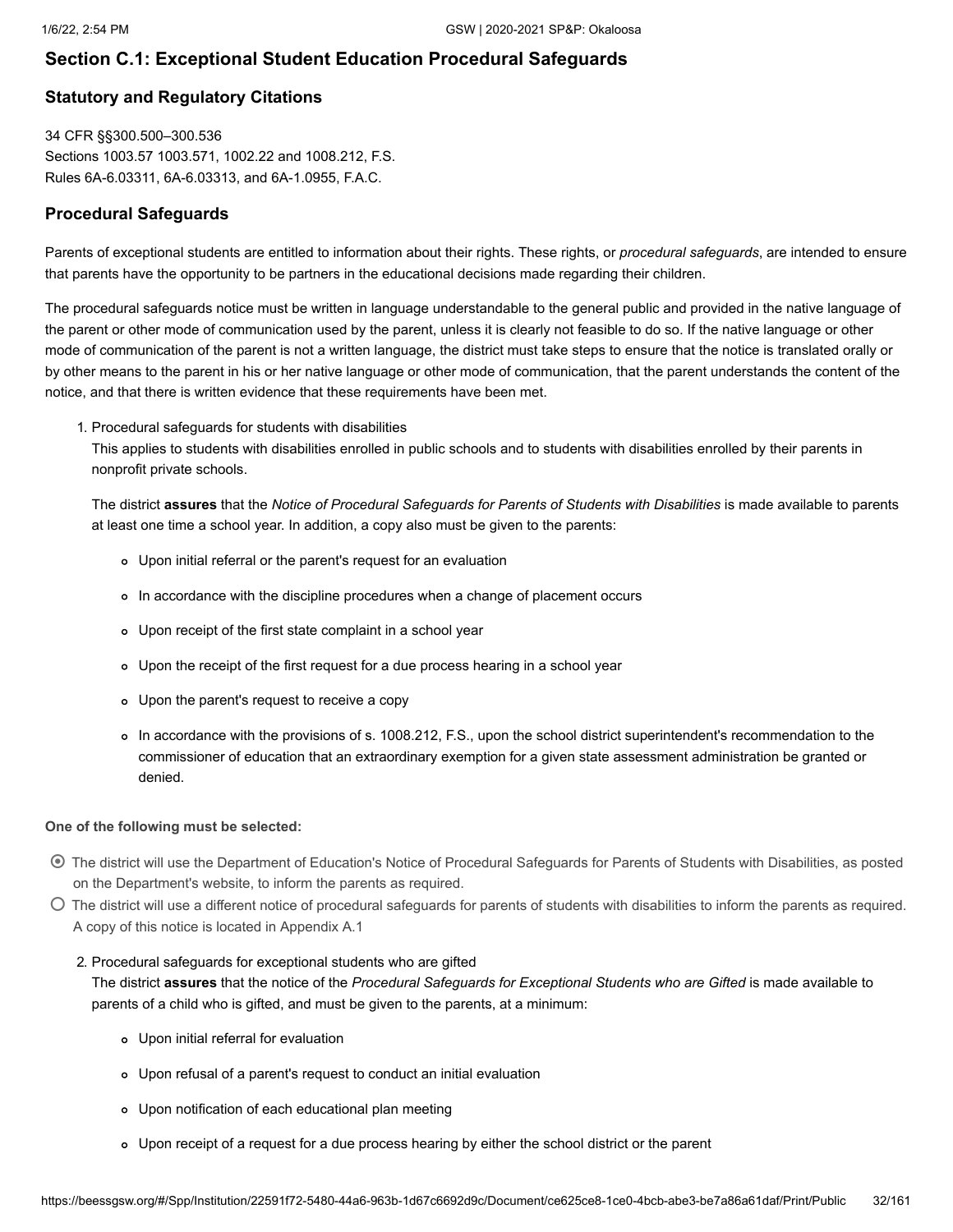- The district will use the Department of Education's Procedural Safeguards for Exceptional Students who are Gifted , as posted on the Department's website to inform the parents as required.
- $\bigcirc$  The district will use a different notice of procedural safeguards for parents of students who are gifted to inform the parents as required. A copy of this notice is located in Appendix A.2
- $\bigcirc$  This requirement is not applicable for the Department of Corrections.

## **Describe the district's policies and procedures to ensure that within 15 days (7 days if expedited) of receiving notice of a parent's due process hearing request, the district convenes a resolution meeting with the parent and the relevant member or members of the IEP team unless the parent and the district agree in writing to waive the meeting or use the mediation process.**

the of the holid of the state of the state of the following the state of the state of the following the state of the state of the state of the state of the state of the state of the state of the state of the state of the s Within 15 calendar days of receiving notice of the parent's due process hearing under Section 300.511, the district will hold a resolution meeting with the parent and the relevant member or members of the IEP team who have specific knowledge of the facts identified in the due process complaint. In the instance that the parent filed an expedited due process hearing request, the district will hold a resolution meeting with the parent and the relevant member or members of the IEP team who have specific knowledge of the facts identified in the due process complaint within 7 calendar days. All resolution meetings will include a representative of the district who has decision-making authority on behalf of the district and may not include an attorney of the district unless the parent is accompanied by an attorney. The parent and the district determine the relevant members of the IEP team to attend the resolution meeting. The purpose of the resolution meeting is for the parent of the student to discuss the due process complaint, and the facts that form the basis of the due process complaint, so that the district has the opportunity to resolve the dispute that is the basis of the due process complaint. A resolution meeting need not be held if the parent and the district agree in writing to waive the meeting; or the parent and the district agree to participate in mediation. If the district is unable to resolve the due process complaint to the satisfaction of the parent within 30 calendar days of the receipt of the due process complaint, the due process hearing may occur. If the district fails to hold the resolution meeting within 15 calendar days of receiving notice of the parent's due process complaint or fails to participate in the resolution meeting, the parent may seek the intervention of a hearing officer to begin the due process hearing timeline. If the district is unable to obtain the participation of the parent in the resolution meeting after reasonable efforts have been made (and documented), the district may, at the conclusion of the 30-day period, request that a hearing officer dismiss the parent's due process complaint.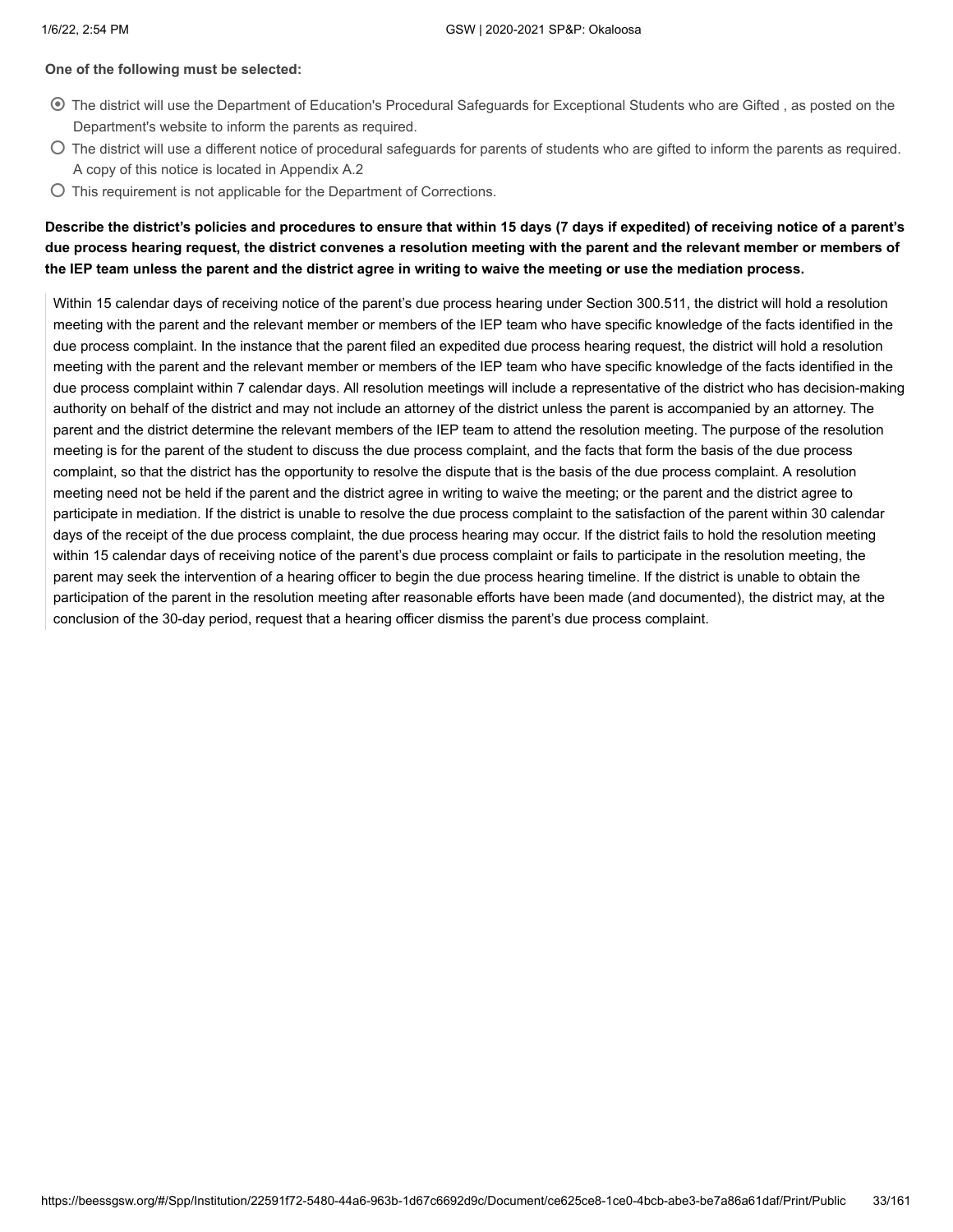## **Section C.2: Parental Revocation of Consent for Special Education and Related Services**

## **Statutory and Regulatory Citations**

34 CFR §§300.9, 300.300 and 300.503 Section 1003.4282, F.S.

### **Procedures**

A parent of a student with a disability who has been receiving specially designed instruction and related services may revoke consent for such services.

- 1. The parent's request for revocation must be in writing.
- 2. The district will provide the parent with written notice under 34 CFR §300.503 before ceasing the provision of special education and related services.
- 3. The district may not continue to provide special education and related services to the child.
- 4. The district will not use mediation or due process procedures to challenge the parent's revocation of consent.
- 5. The district is not required to convene an IEP team or develop an IEP for further provision of special education and related services for the student.
- 6. The district is not required to amend the child's education records to remove any reference to the child's previous receipt of such services.
- 7. The district will not be considered to be out of compliance with IDEA for failure to provide a FAPE to an otherwise eligible child.

### **Requirements or Options No Longer Applicable**

When a parent of a student with a disability revokes consent for services, the requirements that previously applied solely as a result of the student's status as a student with a disability will no longer apply. Examples include:

- 1. The revocation applies to all services the student is receiving as a student with a disability, including instructional and testing accommodations; the revocation cannot be for some services but not others.
- 2. The procedural safeguards that apply to students with disabilities, including disciplinary protections, will no longer apply to the student.
- 3. The options in accordance with s. 1003.4282 (10), F.S., for a student with an individual educational plan to satisfy the standard high school diploma requirements will not be available.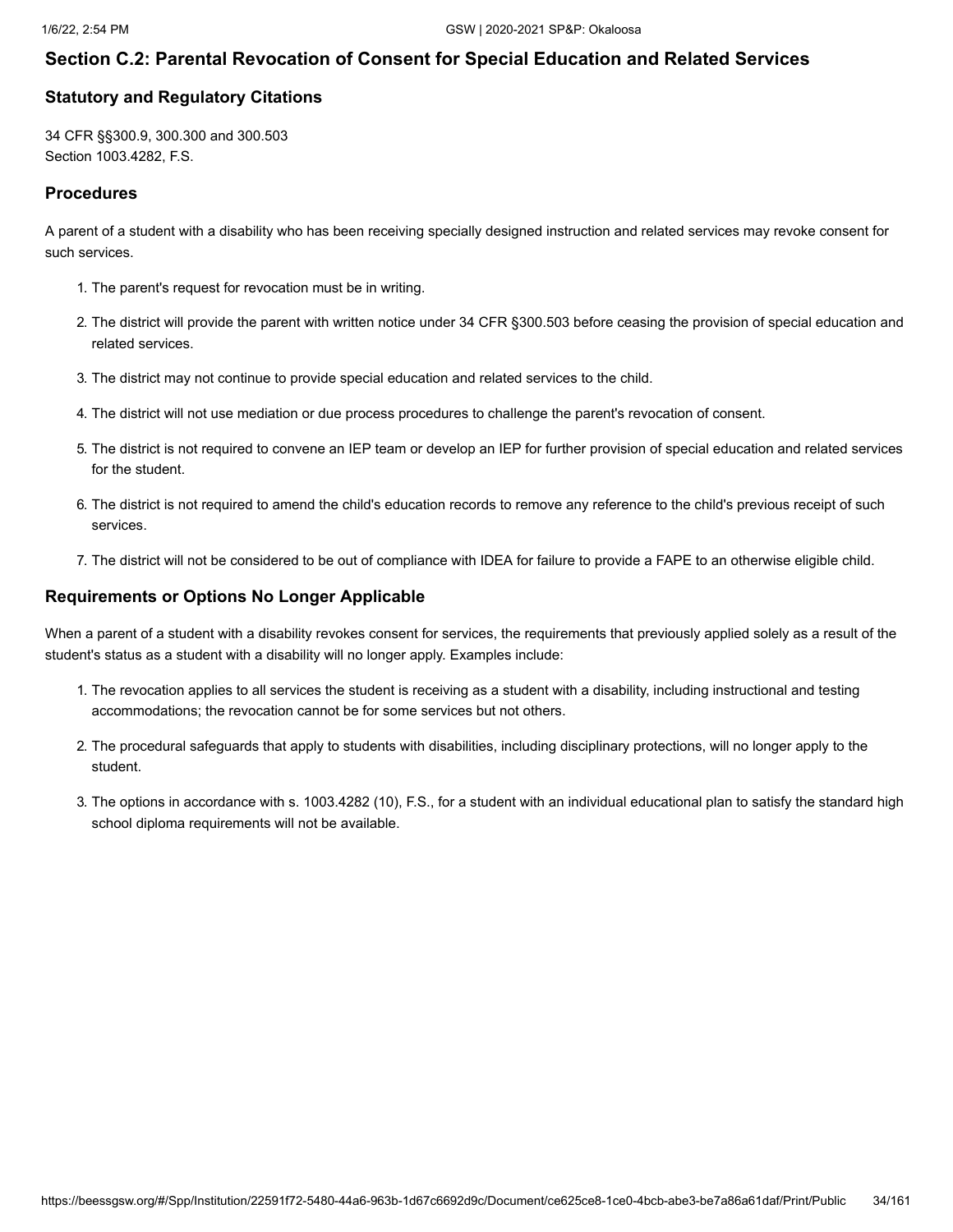# **Section C.3: Transfer of Parental Rights at Age of Majority**

## **Statutory and Regulatory Citations**

34 CFR §§300.520 and 300.320 Chapter 744, F.S. Section 393.12, F.S. Rules 6A-6.03028, 6A-6.03011, 6A-6.0311 through 6A.6.0361, and 6A-6.03311, F.A.C.

## **Procedures**

- 1. When a student with a disability reaches the age of 18, except for a student with a disability who has been determined incompetent under state law or who has had a guardian advocate appointed to make educational decisions as provided by s. 393.12, F.S., all rights afforded to parents under Rules 6A-6.0311 through 6A-6.0361, F.A.C., transfer to the student. However, the right to notice under Rules 6A-6.0311 through 6A-6.0361, F.A.C., is retained as a shared right of the parent and the student.
- 2. At least one year before the student's eighteenth birthday, the district will inform the student of his or her rights under Part B of the Individual with Disabilities Educational Act (IDEA), if any, that will transfer from the parent to the student on reaching the age of majority, which is 18 years of age. The student's individual educational plan will include a statement that the student has been informed of the rights, if any, that will transfer to the student at 18 years of age.
- 3. The school district will notify the student and the parent of the transfer of rights when the student attains the age of 18; this notice is separate and distinct from the notice that was provided to the student and the parent at least one year before the student's eighteenth birthday.
- 4. For a student with a disability who has attained age 18 and is incarcerated in a juvenile justice facility or local correctional facility, all rights accorded to parents under Part B of the IDEA transfer to the student, including the right to notice.
- 5. For students incarcerated in state correctional facilities, all rights accorded to parents under Part B of the IDEA transfer to the student, including notice, regardless of the age of the student.
- 6. If a student with a disability has reached the age of majority and does not have the ability to provide informed consent with respect to his or her educational program, procedures established by statute may be used by the parent to take one of the following actions:
	- a. Have the student declared incompetent and the appropriate guardianship established in accordance with the provisions of Chapter 744, F.S.
	- b. Be appointed to represent the educational interests of the student throughout the student's eligibility for Free Appropriate Public Education (FAPE) under Rules 6A-6.03011 through 6A-6.0361, F.A.C.
	- c. Have another appropriate individual appointed to represent the educational interests of the student throughout the student's eligibility for FAPE under Rules 6A-6.0311 through 6A-6.0361, F.A.C., if the parent is not available in accordance with s. 393.12, F.S.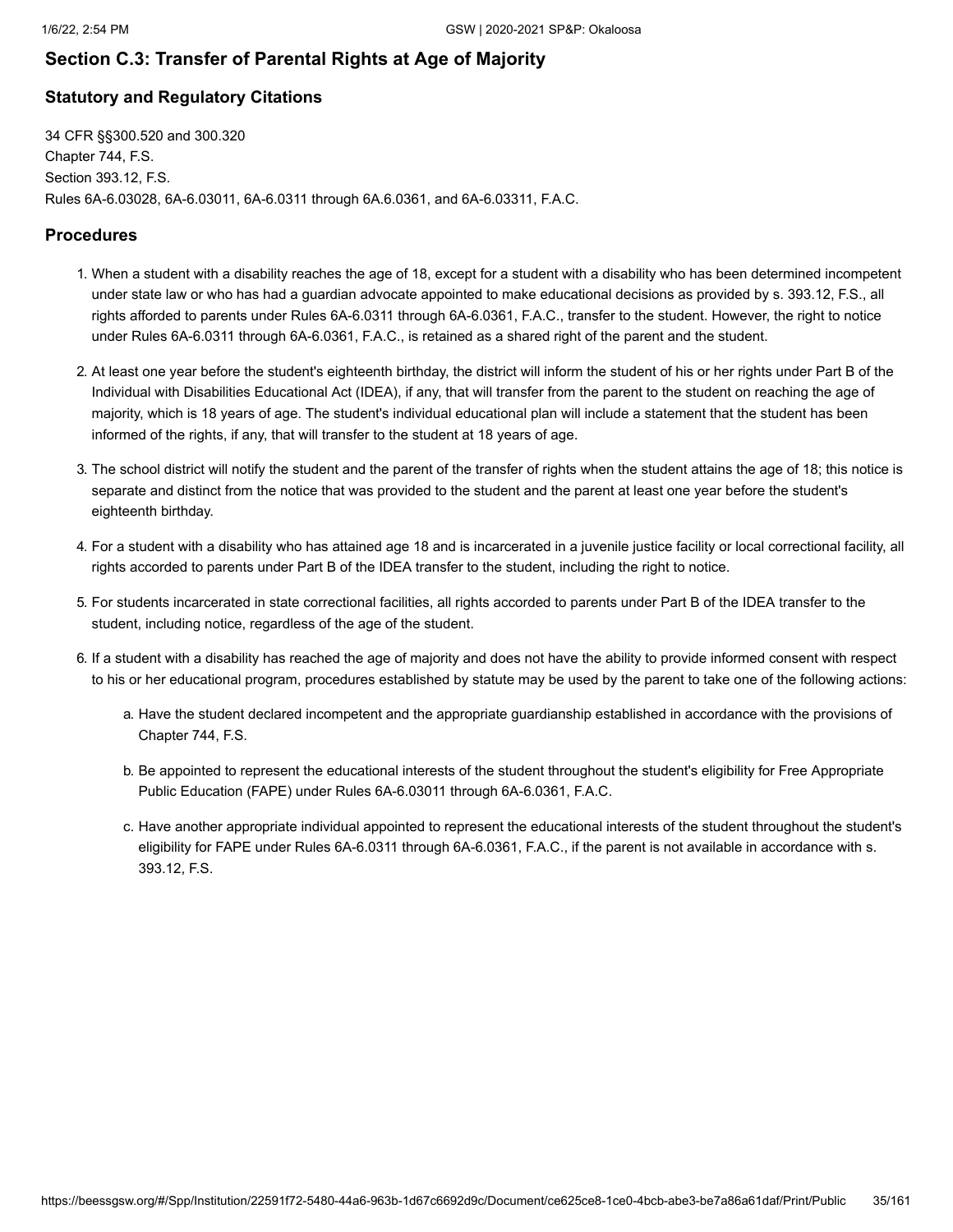## **Section D: Surrogate Parents**

## **Statutory and Regulatory Citations**

34 CFR §300.519 Sections39.0016 and 1002.22, F.S. Rule 6A-6.0333, F.A.C.

## **Definition**

A surrogate parent is an individual appointed to act in the place of a parent in educational decision-making and in safeguarding a student's rights under IDEA and s. 39.0016, F.S., when no parent can be identified; the student's parent, after reasonable efforts, cannot be located by the school district; the student is a ward of the state under state law; the student is an unaccompanied homeless youth; or a court of competent jurisdiction over the student has determined that no person has the authority, willingness, or ability to serve as the educational decision maker for the student without judicial action.

#### **Procedures**

- 1. A surrogate parent appointed by the district school superintendent or the court:
	- a. Must be at least 18 years old.
	- b. Must have no personal or professional interest that conflicts with the interests of the student to be represented.
	- c. Must not be an employee of the FDOE, the local school district, a community-based care provider, the Florida Department of Children and Families (DCF), or any other public or private agency involved in the education or care of the student.
		- This prohibition includes group home staff and *therapeutic* foster parents.
		- A person who acts in a parental role to a child, such as a foster parent or relative caregiver, is not prohibited from serving as a surrogate parent if he or she is employed by such agency, willing to serve, and knowledgeable about the child and the exceptional student education process.
		- The surrogate parent may be a court-appointed guardian ad litem or a relative or nonrelative adult who is involved in the child's life regardless of whether that person has physical custody of the child.
	- d. Must have the knowledge and skills acquired by successfully completing training using materials developed and approved by the FDOE to ensure adequate representation of the child.
- 2. Appointment of a surrogate parent for a student who has or is suspected of having a disability
	- a. A surrogate parent for a student who is eligible for or who is suspected of being eligible for special programs made available through a school district or agency under contract with the school district shall be appointed by the district's school superintendent not more than 30 days after the school district determines that the student needs a surrogate parent.
	- b. The surrogate parent for a student who is eligible for or who is suspected of being eligible for special programs made available through a contract from the FDOE shall be appointed by the individual specified in the contract.
	- c. In the case of a student who is a ward of the state, the surrogate parent alternatively may be appointed by the judge overseeing the student's case, provided the surrogate meets the qualifications above.
	- d. If a guardian ad litem has been appointed for a child, the district school superintendent must first consider the child's guardian ad litem when appointing a surrogate parent.
		- The district school superintendent must accept the appointment of the court if he or she has not previously appointed a surrogate parent.
		- The court must accept a surrogate parent duly appointed by a district school superintendent.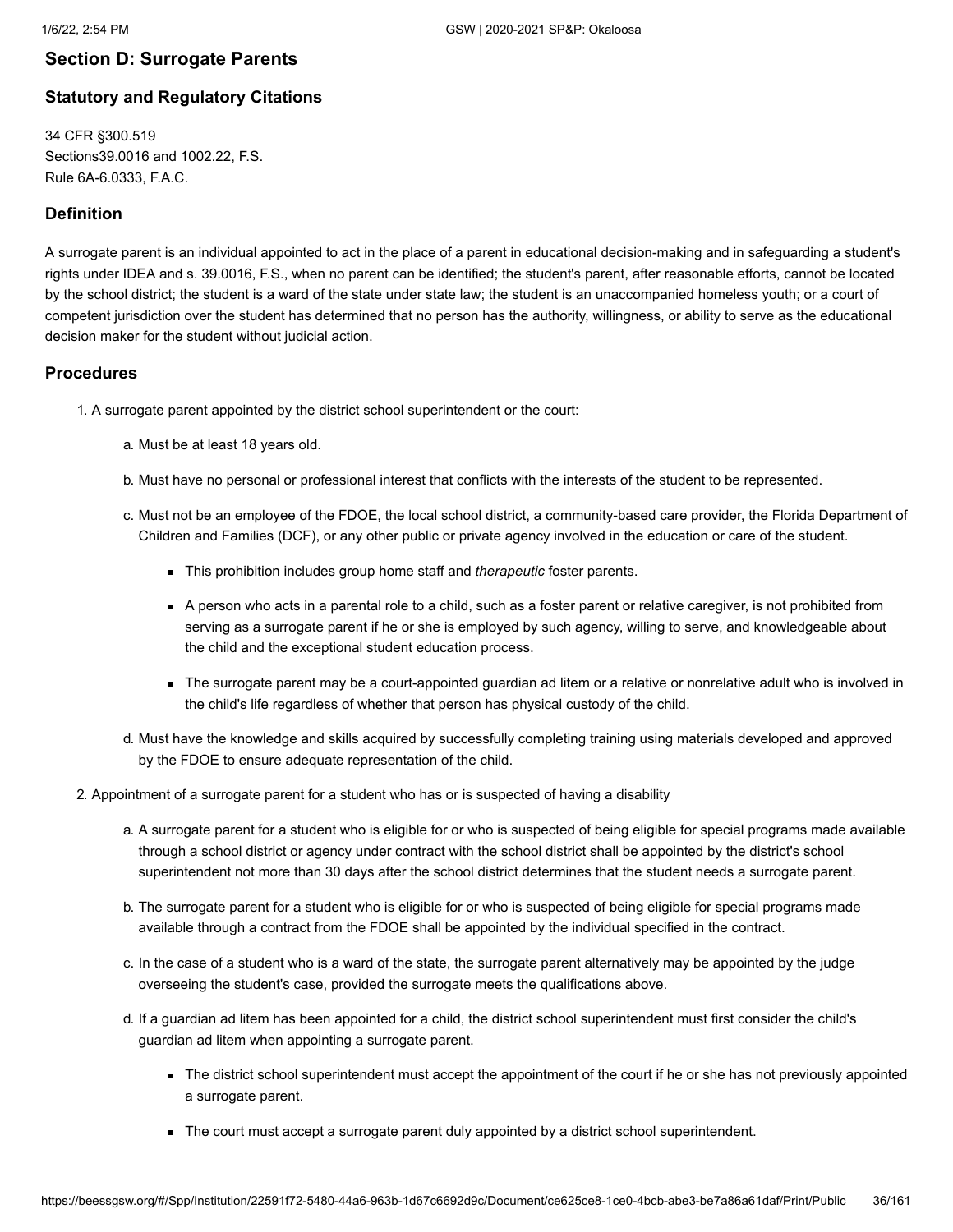- e. A surrogate parent appointed by the district school superintendent or the court must be accepted by any subsequent school or school district without regard to where the child is receiving residential care so that a single surrogate parent can follow the education of the child during his or her entire time in state custody.
- f. Nothing in s. 39.0016, F.S., or in Rule 6A-6.0333, F.A.C., shall limit or prohibit the continuance of a surrogate parent appointment when the responsibility for the student's educational placement moves among and between public and private agencies.
- g. For a child known to the DCF, the responsibility to appoint a surrogate parent resides with both the district school superintendent and the court with jurisdiction over the child.
	- If the court elects to appoint a surrogate parent, notice shall be provided as soon as practicable to the child's school.
	- At any time the court determines that it is in the best interests of a child to remove a surrogate parent, the court may appoint a new surrogate parent for educational decision-making purposes for that child.
- h. The surrogate parent shall continue in the appointed role until the occurrence of one of the following circumstances:
	- The child is determined to no longer be eligible or in need of special programs, except when termination of special programs is being contested
	- The child achieves permanency through adoption or legal guardianship and is no longer in the custody of DCF
	- The parent who was previously unknown becomes known, whose whereabouts were unknown is located, or who was unavailable is determined by the court to be available
	- The appointed surrogate no longer wishes to represent the child or is unable to represent the child
	- The superintendent of the school district in which the child is attending school, the FDOE contract designee, or the court that appointed the surrogate determines the appointed surrogate parent no longer adequately represents the child
	- The child moves to a geographic location that is not reasonably accessible to the appointed surrogate
- i. The appointment and termination of appointment of a surrogate shall be entered as an order of the court with a copy of the order provided to the child's school as soon as practicable.
- 3. The person appointed as a surrogate parent:
	- a. Must be acquainted with the child and become knowledgeable about his or her disability and educational needs
	- b. Must represent the child in all matters relating to identification, evaluation, and educational placement and the provision of a free and appropriate education to the child
	- c. Must represent the interests and safeguard the rights of the child in educational decisions that affect the child
- 4. The responsibilities of the person appointed as a surrogate parent shall not extend to the care, maintenance, custody, residential placement, or any other area not specifically related to the education of the child, unless the same person is appointed by the court for such other purposes.
- 5. A person appointed as a surrogate parent shall enjoy all of the procedural safeguards afforded a parent with respect to the identification, evaluation, and educational placement of a student with a disability or a student who is suspected of having a disability.
- 6. A person appointed as a surrogate parent shall not be held liable for actions taken in good faith on behalf of the student in protecting the special education rights of the child.
- 7. A school district may compensate persons appointed as surrogate parents. A person acting as a surrogate parent is not an employee of the school district or FDOE-contracted program solely because he or she is paid by the school district or FDOEcontracted program to serve as a surrogate parent.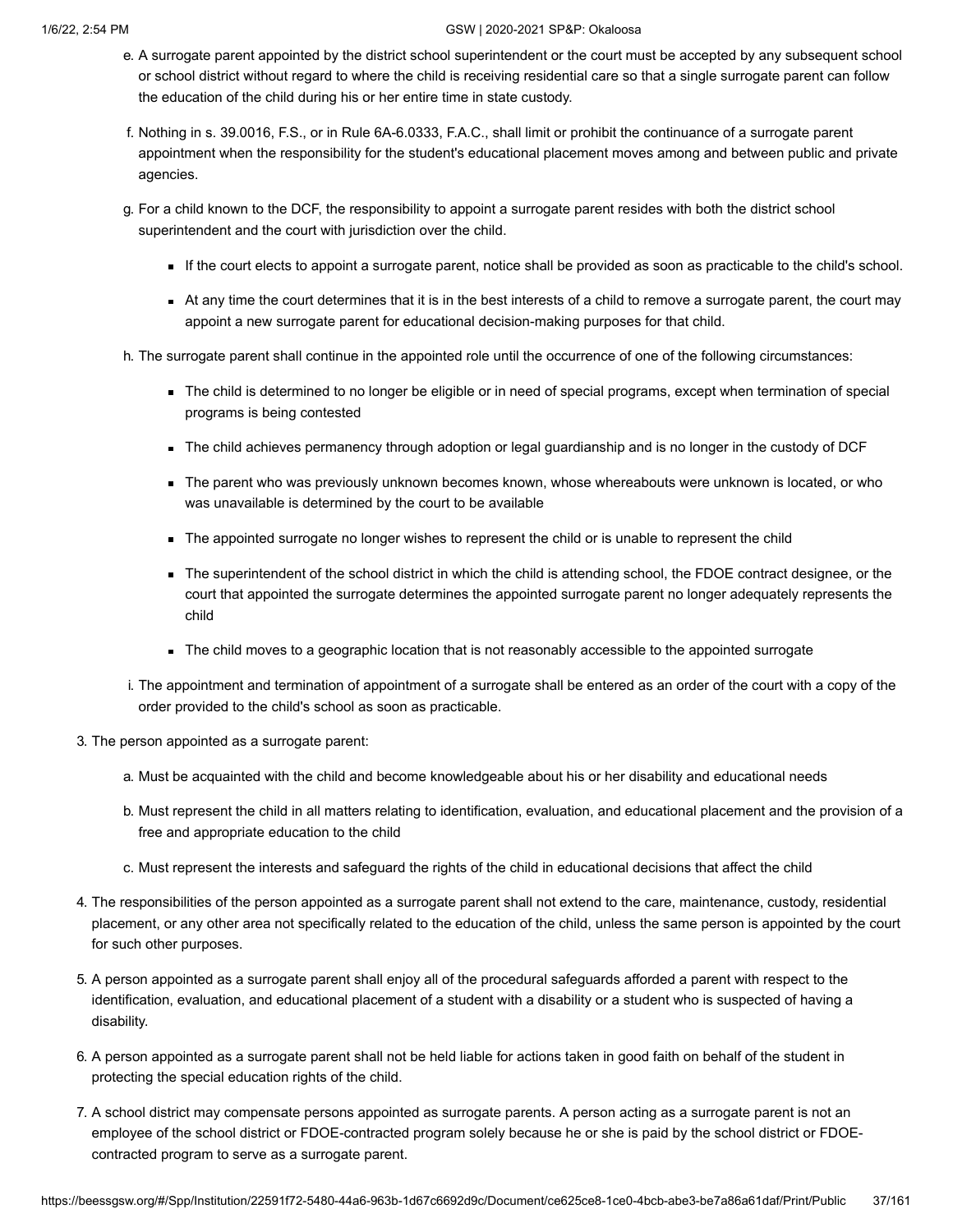8. In the case of a student who is an unaccompanied homeless youth, appropriate staff of emergency or transitional shelters, independent living programs, and street outreach programs, as well as McKinney-Vento liaisons or other school district staff, may be appointed as temporary surrogate parents without regard to the requirements until a surrogate can be appointed who meets all of the requirements.

**One of the following must be selected:**

- $\odot$  I have read and understand the above information.
- $\bigcirc$  This section is not applicable for the Department of Corrections.

**Describe the district's procedures for determining when a student who has or is suspected of having a disability needs a surrogate parent, including documentation of reasonable efforts to locate or contact the parent, if applicable. (i.e., no clear evidence that parental rights have been terminated).**

When a student is suspected of needing a surrogate parent, the district makes all reasonable efforts to contact any parent, guardian, and/or agencies that are known by school district personnel. The district will inquire with all parties who have contact with the child, beginning with student registration information and including agencies, to assist in determining the need for the appointment of a surrogate parent. Documentation of attempts (phone records and/or other meeting notes or electronic communication) are kept in writing by district personnel. When no parent can be identified under all conditions outlined by the state of Florida,the district will appoint an appropriately trained surrogate parent.

#### **Describe the district's procedures for recruiting and training surrogate parents, including those surrogates appointed by a judge.**

The district will recruit, train and retain a minimum of one surrogate parent to serve our students with disabilites. FDLRS (Florida Diagnostic Learning Resource System) offers an online training module for training surrogate parents.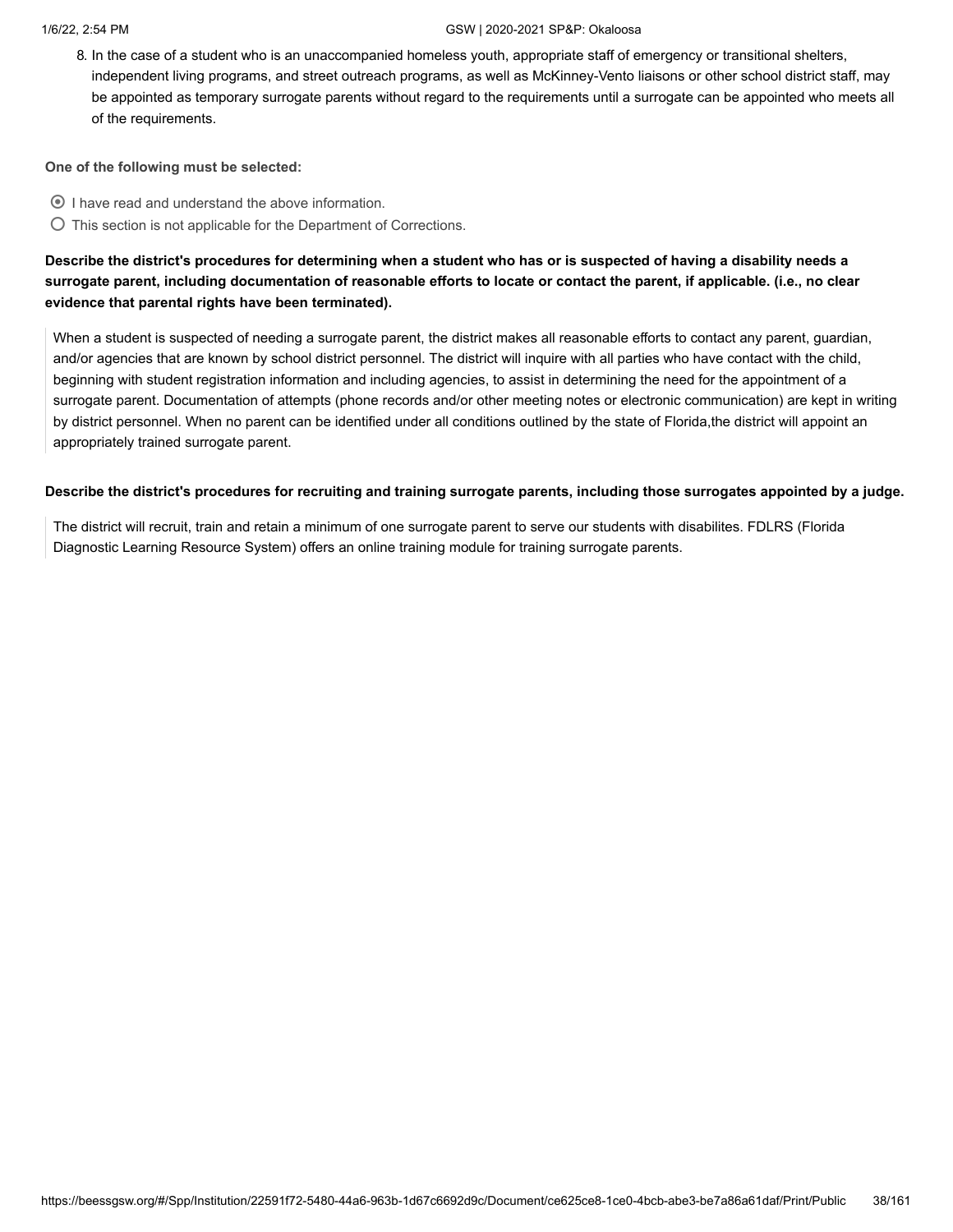# **Section E: Individual Educational Plans and Educational Plans for Transferring Exceptional Students**

## **Statutory and Regulatory Citations**

34 CFR §§99.31 and 300.323 Sections 1003.01 and 1003.57, F.S. Rules 6A-6.030191, 6A-6.03028, 6A-6.0331, 6A-6.0334 and 6A-6.0361, F.A.C.

### **Definition**

A transferring exceptional student is one who was previously enrolled as an exceptional student in any other school district or agency and who is enrolling in a different Florida school district or in an educational program operated by the Florida Department of Education through grants or contractual agreements in accordance with s. 1003.57, F.S.

### **Procedures**

1. IEPs or EPs for students who transfer school districts within Florida

If an exceptional education student who had an IEP or EP that was in effect in a previous Florida school district transfers to the school district and enrolls in a new school, the new school district (in consultation with the parents or legal guardians) will provide FAPE to the student, which includes services comparable to those described in the child's IEP or EP from the previous Florida school district, until the school district does **one** of the following:

- a. Adopts the student's IEP or EP from the previous school district.
- b. Develops, adopts, and implements a new IEP or EP that meets the applicable requirements of Rule 6A-6.03028 6A-6.0361, F.A.C.
- 2. IEPs or EPs for students transferring to or from a Florida school district and a full-time virtual program If an exceptional education student who had an IEP or EP that was in effect in a previous Florida school or school district enrolls in a full-time virtual program (in accordance with s. 1002.37 or 1002.45, F.S.), the virtual program must determine if the student meets the profile for success in this educational delivery context. If the student meets the profile for success in this educational delivery context, the virtual program will provide FAPE to the student, which includes services comparable to those described in the student's IEP or EP from the previous school or school district, until the IEP team for the virtual program either:
	- a. Adopts the student's IEP or EP from the previous school or school district, or
	- b. Develops, adopts and implements a new IEP or EP that meets the applicable requirements of Rules 6A-3.03011 6A-6.0361, F.A.C. A virtual program may not deny or delay enrollment pending review of a student's IEP or EP.

When an IEP team of a school district determines that the full-time virtual program is appropriate for a student in accordance with s. 1003.57(5), F.S., within fifteen (15) business days prior to the withdrawal from the school district, the school district must convene an IEP team meeting with at least one (1) representative specific to the full-time virtual program to determine appropriate goals, supports and services for the student. The receiving virtual program may adopt and implement the student's existing IEP from the previous school district or may revise the IEP as needed, to meet the student's needs in the virtual environment.

When an IEP team for a virtual program determines that the full-time virtual program is not appropriate for a student in accordance with s. 1003.57(5), F.S., the full-time virtual program must, within fifteen (15) business days, convene an IEP team meeting to determine appropriate goals, supports and services for the student. A representative from the school district of residence for the student must participate in this meeting. A student may not be disenrolled from a full-time virtual program until after the IEP team has met and determined appropriate services for the student.

3. IEPs for students who transfer from outside Florida

If an exceptional education student who had an IEP that was in effect in a previous school district in another state transfers to the school district and enrolls in a Florida school district within the same school year, the new Florida school district (in consultation with the parents) will provide the student with FAPE (including services comparable to those described in the student's IEP from the previous school district) until the school district does **both** of the following: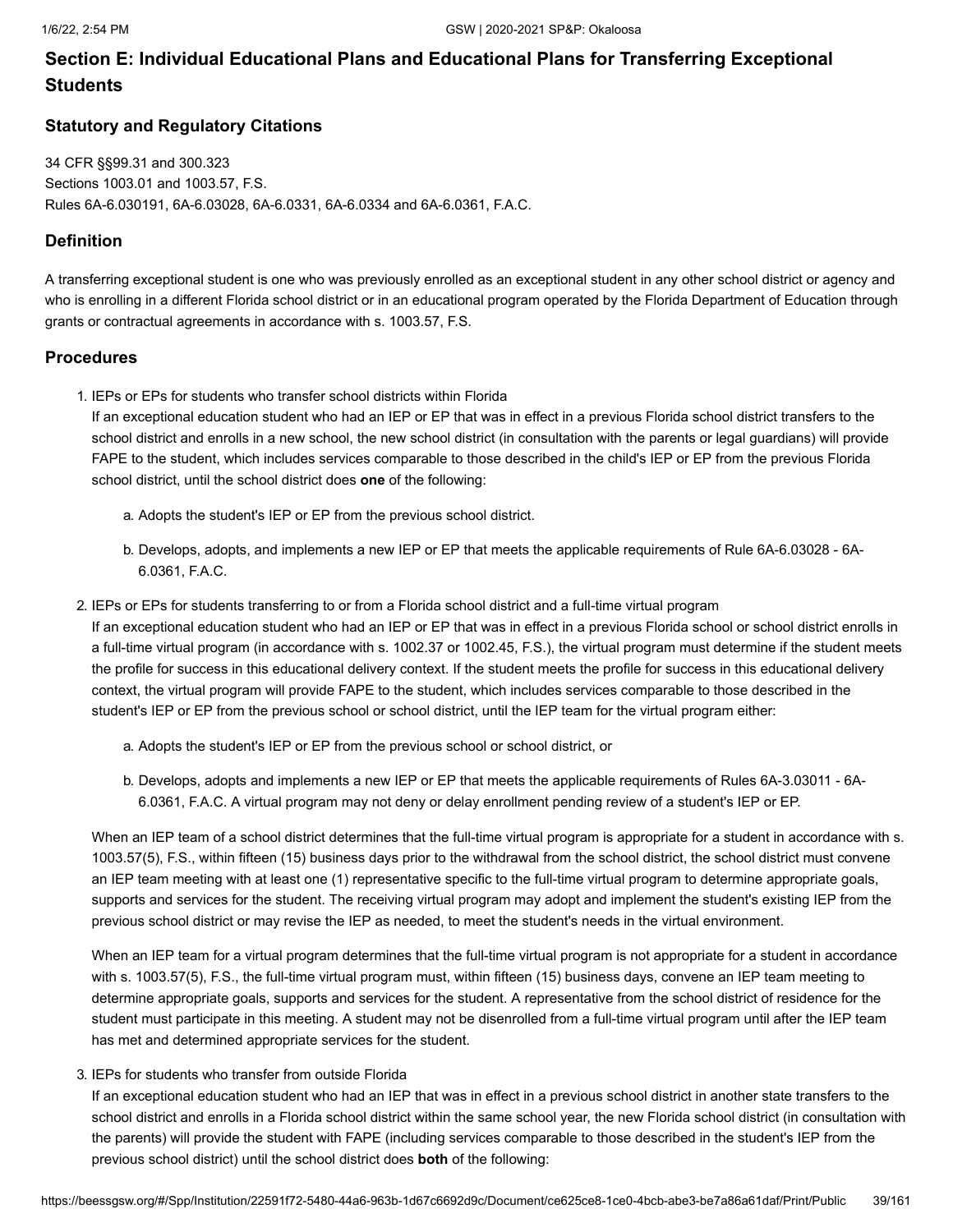- a. Conducts an initial evaluation in accordance with Rule 6A-6.0331, F.A.C., or determines that evaluation is not necessary.
- b. Develops, adopts, and implements a new IEP or EP, if appropriate, that meets the applicable requirements of Rules 6A-6.03011 through 6A-6.0361, F.A.C.

If a transfer student enters the school district with a specific methodology or curriculum on their IEP that was provided through therapy as a related service (e.g., Handwriting without Tears©, sensory integration, neurodevelopmental treatment), and the particular program stated on the IEP is not used in the new school district, another comparable strategy or intervention can be used until the new school district is able to conduct an evaluation, if determined necessary, and develop, adopt and implement a new IEP, if appropriate.

4. EPs for gifted students who transfer from outside Florida

If a student who had a gifted plan that was in effect in a previous school district in another state transfers to a Florida school district and enrolls in a new school within the same school year, the new Florida school district (in consultation with the parents or legal guardians) must provide the student with services comparable to those described in the student's gifted plan from the previous school district, until the new Florida school district develops, adopts and implements a Florida EP that meets the applicable requirements of Rule 6A-6.030191, F.A.C. In accordance with Rule 6A-6.0334, F.A.C., students who transfer with gifted eligibility from another state do not need to meet the requirements of Rule 6A-6.03019, F.A.C., for continued services. A gifted plan could include documentation from the previous school district in another state that the student was determined eligible for gifted services in accordance with the applicable requirements of that district or state and was receiving gifted services.

5. Parental consent

The student's new school district is **not** required to obtain parental consent for the initial provision of services for transferring exceptional students determined eligible for services. However, written informed parental consent **is** required before the new school district can conduct an initial evaluation to determine if a student has a disability and needs special education and related services.

6. Transmittal of records

To facilitate the transition for a student described in subsections 1 and 2 above, the new school district in which the student enrolls will take reasonable steps to promptly obtain the student's records, including the IEP or EP and supporting documents and any other records relating to the provision of special education or related services to the student, from the previous school district in which the student was enrolled, in accordance with 34 CFR §99.31; and the previous school district in which the student was enrolled must take reasonable steps to promptly respond to the request from the new school district.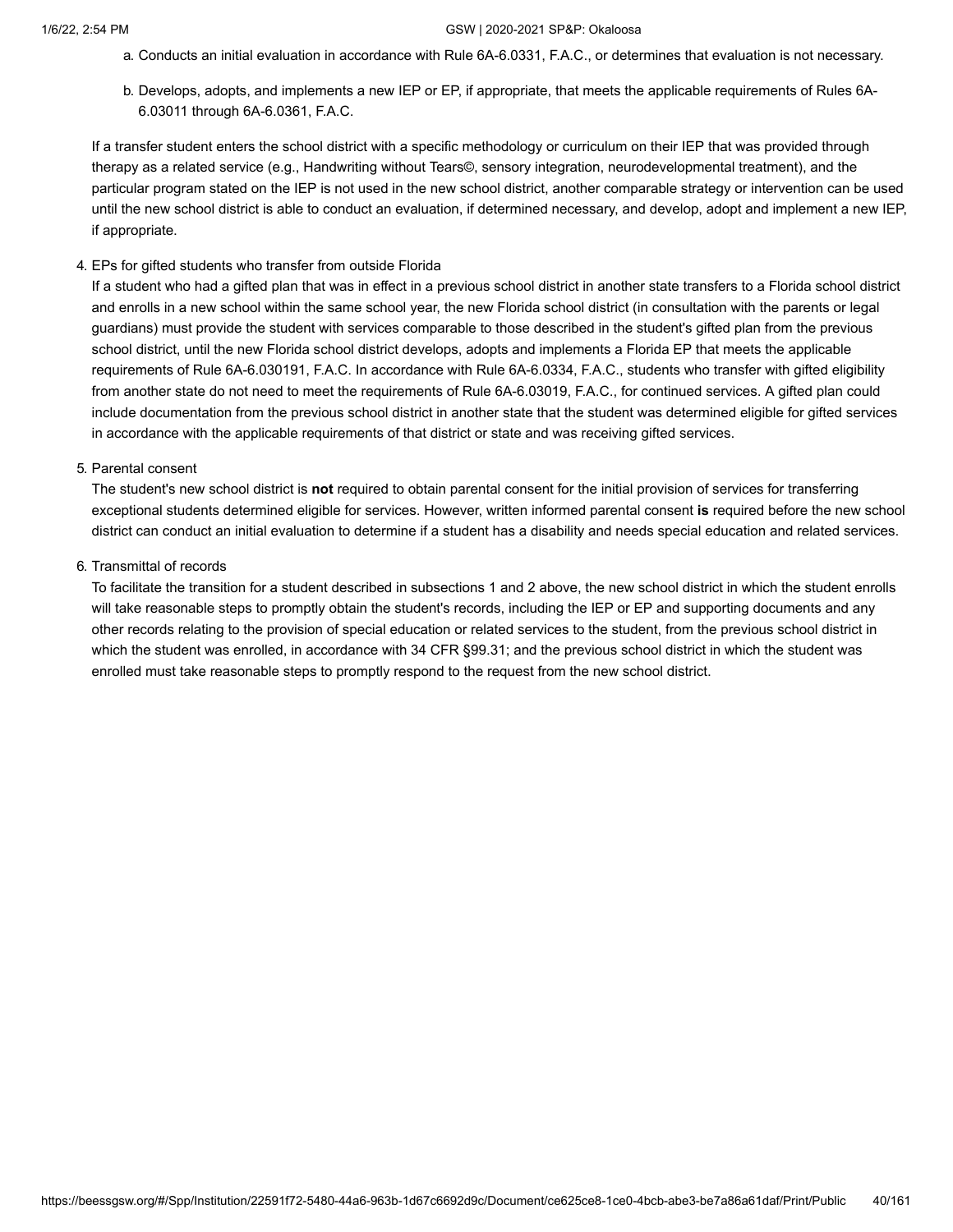## **Section F: Access to a Student's Public Benefits or Insurance**

### **Statutory and Regulatory Citations**

34 CFR §300.154 Rules 6A-6.03011 through 6A-6.0361, 6A-6.03028 and 6A-6.03311, F.A.C.

#### **Procedures**

The school district may use the Medicaid or other public health benefits or insurance programs in which a student participates to provide or pay for services required under Rules 6A-6.03011 through 6A-6.0361, F.A.C., as permitted under the public benefits or insurance program, except as noted below:

- 1. With regard to services required to provide FAPE to an eligible student under the IDEA, the school district:
	- a. May not require parents to sign up for or enroll in public insurance programs in order for their student to receive FAPE under Part B of the IDEA.
	- b. May not require parents to incur an out-of-pocket expense such as the payment of a deductible or co-pay amount incurred in filing a claim for services provided pursuant to the IDEA– the district may pay the cost that the parent otherwise would be required to pay.
	- c. May not use a student's benefits under a public insurance program if that use would (any of the following):
		- **Decrease available lifetime coverage or any other insured benefit.**
		- Result in the family paying for services that would otherwise be covered by the public benefits or insurance program and that are required for the student outside of the time the student is in school.
		- Increase premiums or lead to the discontinuation of benefits or insurance.
		- Risk loss of eligibility for home and community-based waivers, based on aggregate health-related expenditures.
	- d. Prior to accessing the student's or parent's public benefits or insurance for the first time, and after providing notification to the student's parent as described in Rule 6A-6.03028(3)(q)1.e., F.A.C., the school district must obtain written, parental consent that specifies each of the following:
		- The personally identifiable information that may be disclosed, such as records or information about the services that may be provided to the student
		- The purpose of the disclosure, such as the purpose of billing for services
		- The agency to which the disclosure may be made
		- The parent understands and agrees that the school district may access the insurance to pay for the services required under Rules 6A-6.03011 through 6A-6.0361, F.A.C.
	- e. Prior to accessing a student's or parent's public benefits for the first time, and annually thereafter, the school district must provide written notification consistent with requirements found in Rule 6A-6.03311(1)(a) and (b), F.A.C., to the student's parents that includes all of the following:
		- A statement of the parental consent provision in Rule 6A-6.03028(3)(q)1.d., F.A.C.
		- A statement of the no cost provisions of Rule  $6A-6.03028(3)(q)1$ ., F.A.C.
		- A statement that the parents have the right to withdraw their consent to disclose their child's personal identifiable information to the agency responsible for the administration of the State's public benefits or insurance at any time.
		- A statement that the withdrawal of consent or refusal to provide consent to disclose personally identifiable information to the agency responsible for the administration of the State's public benefits or insurance program does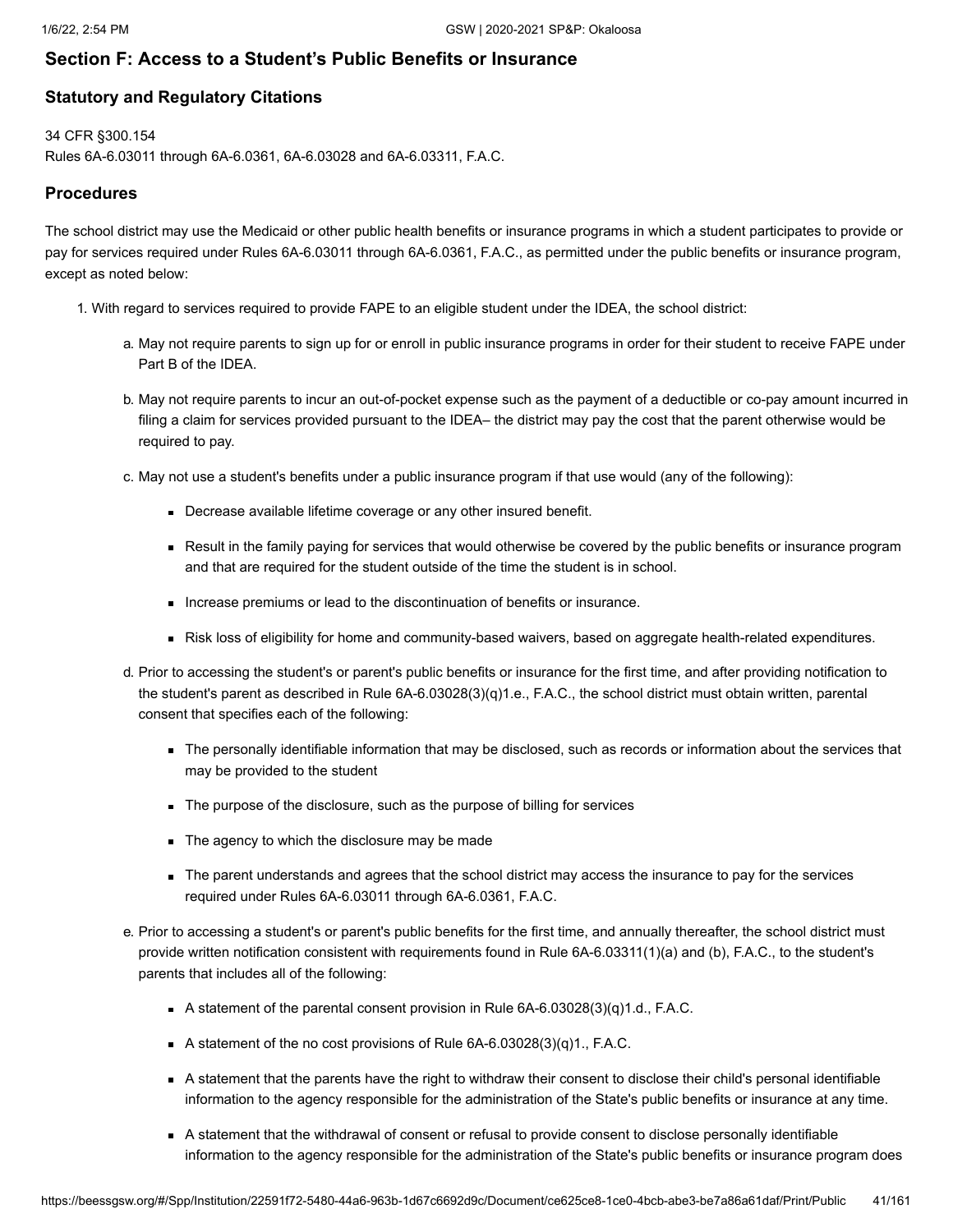not relieve the school district of its responsibility to ensure that all required services are provided at no cost to the parents.

- 2. With regard to students with disabilities who are covered by private insurance, a school district may access a parent's private insurance proceeds to provide services required under the IDEA only if the parent provides written informed consent. Each time the school district proposes to access the parent's private insurance to provide services required under IDEA, the agency must obtain parental consent and inform the parents that their refusal to permit the school district to access their private insurance does not relieve the school district of its responsibility to ensure that all required services are provided at no cost to the parents.
- 3. If a school district is unable to obtain parental consent to use the parents' private insurance, or public benefits or insurance when the parents would incur a cost for a specified service required to ensure a FAPE, the school district may use its IDEA Part B funds to pay for the service. To avoid financial cost to parents who otherwise would consent to use private insurance, or public benefits or insurance if the parents would incur a cost, the school district may use its IDEA Part B funds to pay the cost that the parents otherwise would have to pay to use the parents' benefits or insurance (e.g., the deductible or co-pay amounts).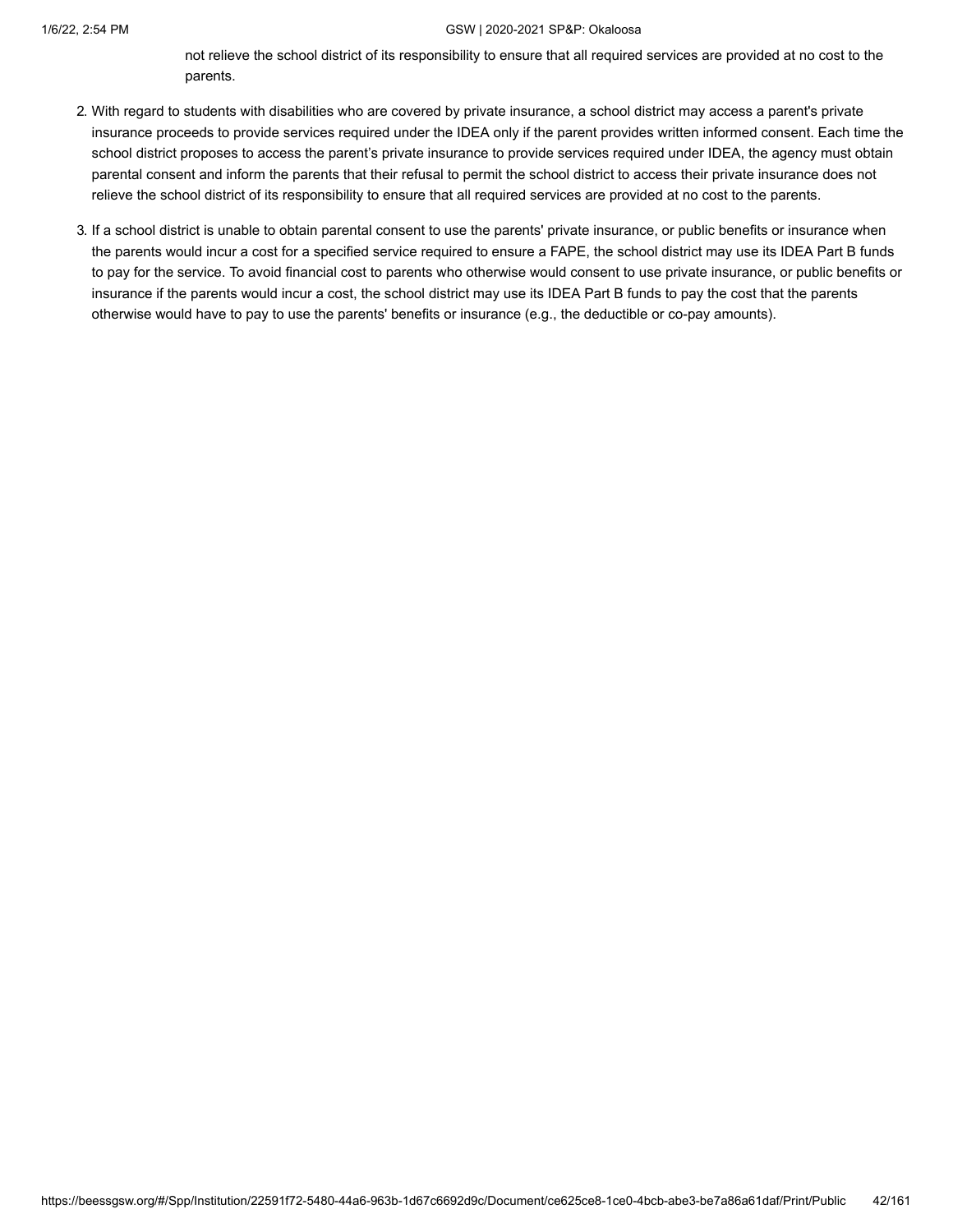## **Section G: General Education Intervention Procedures**

#### **Statutory and Regulatory Citations**

34 CFR §§300.302, 300.306, and 300.308–300.310 Sections 1008.25 and 381.0056, F.S. Rules 6A-6.03018,6A-6.03019, 6A-6.03020, 6A-6.0331 and 6A-6.03411, F.A.C.

### **Definition**

General education intervention procedures are activities conducted by a district for kindergarten through Grade 12 students enrolled in public schools who need additional academic or behavioral support to succeed in the general education environment. These activities are embedded in the district's responsibility to implement a multi-tiered system of supports that is integrated into a continuum of evidencebased academic and behavioral interventions. In implementing a data-based problem-solving process designed to develop a coordinated continuum of evidence-based instruction and intervention practices, a district may engage in activities that include educational and behavioral evaluations, services, supports, evidence-based literacy instruction and professional development for teachers and other school staff, and where appropriate, instruction on the use of adaptive and instructional technology.

## **General Education Intervention Procedures for K-12 Students Suspected of Having a Disability Who are Enrolled in Public Schools**

1. Parent involvement in general education intervention procedures

The district provides opportunities for parents to be involved in a data-based problem-solving process to address the student's academic or behavioral areas of concern. There must be discussion with the parent regarding the data used to identify the problem, the plan for addressing the problem through intervention, the plan for monitoring student progress, the student's responses to instruction and interventions, modification of the interventions when needed and anticipated future action to address the student's learning or behavioral needs. The district must maintain documentation of parental involvement and communication.

2. Observations of student in the educational environment

The school district conducts observations of the student in the educational environment and, as appropriate, in other settings to document the student's academic or behavioral areas of concern. At least one observation must include an observation of the student's performance in the general education classroom.

3. Review of data

The school district reviews social, psychological, medical, and anecdotal records and achievement data in the student's cumulative folder and demonstrates through data that the student was provided appropriate instruction in the regular education settings, which was delivered by qualified personnel. Attendance records are reviewed and used as one indicator of a student's access to instruction.

- 4. Sensory screenings and diagnostic assessments
	- a. Hearing and vision screenings are completed for the purpose of ruling out sensory deficits that may interfere with the student's academic and behavioral progress. Hearing and vision screenings are conducted in accordance with the school district's school health plan. In certain circumstances, a current evaluation by a medical professional may be used as the screening report.
	- b. Additional screenings and assessments are conducted to assist in determining academic or behavioral interventions, as appropriate. Student screenings to determine instructional and behavioral intervention strategies are not considered to be an evaluation for eligibility for special education and related services.
- 5. Implementation of evidence-based interventions
	- The school district implements evidence-based interventions addressing the identified areas of concern in the **general education environment**.
	- The interventions selected for implementation should be determined by a team through a data-based problem-solving process that uses student performance data to identify and analyze the area(s) of concern, select and implement interventions, monitor effectiveness of the interventions and modify intervention or intensity when needed.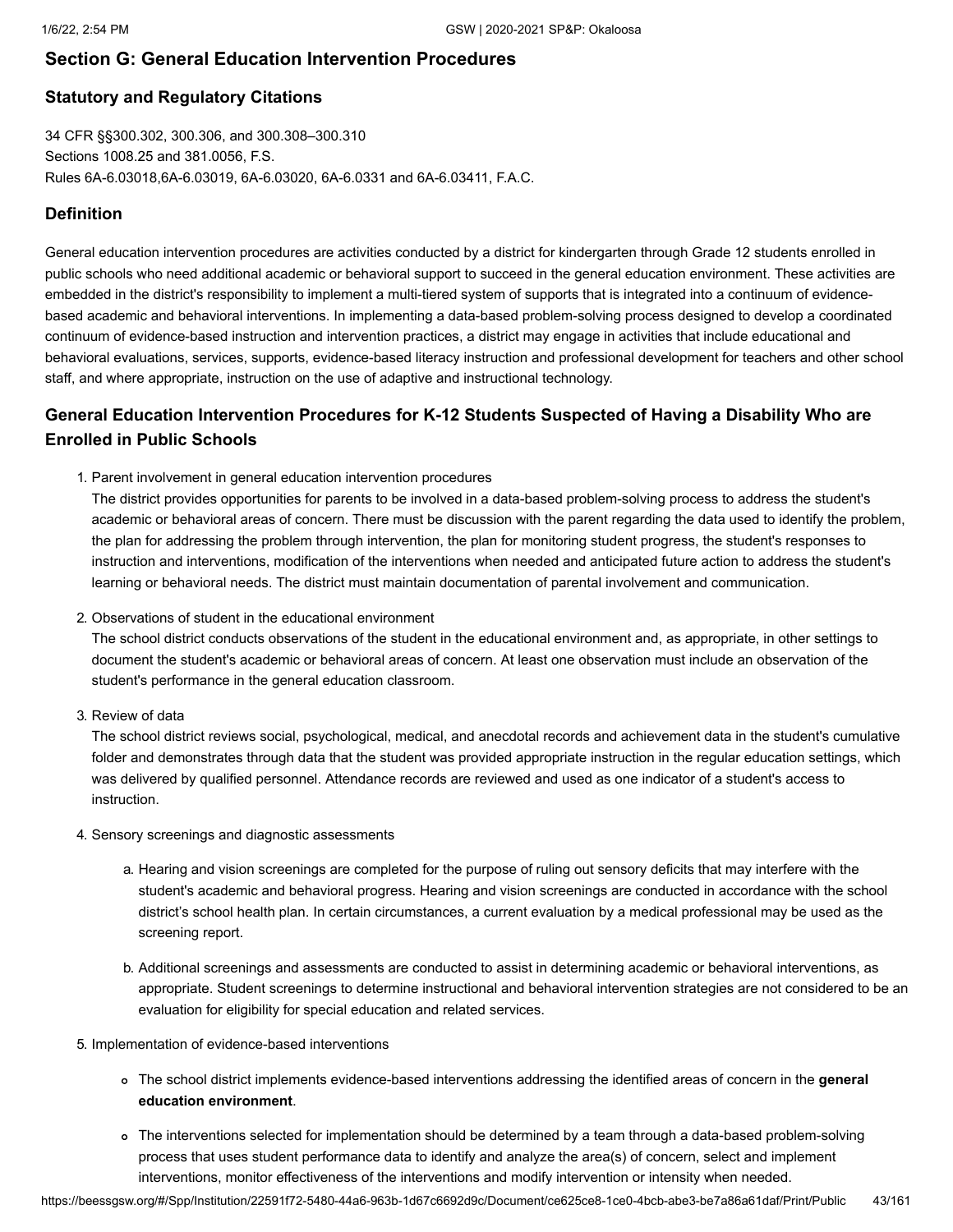- Interventions must be implemented as designed for a period of time sufficient to determine effectiveness, and with a level of intensity that matches the student's needs.
- The district must collect pre-intervention and ongoing progress-monitoring data regarding academic or behavioral areas of concern and communicate the data to the parents in an understandable format, which may include, but is not limited to, graphic representation.
- 6. General education interventions are **not** required for the following:
	- Children younger than kindergarten-entry age who are not enrolled in kindergarten
	- Students suspected of being gifted as described in Rule 6A-6.03019, F.A.C.
	- Students who are being considered for eligibility for specially designed instruction for students who are homebound or hospitalized as described in Rule 6A-6.03020, F.A.C.
	- Students who are not enrolled in a public school.

General education interventions **may not be required** for students suspected of having a disability if the student demonstrates a speech disorder; or severe cognitive, physical, or sensory disorders; or severe social or behavioral deficits that require immediate intervention to prevent harm to the student or others, and a team comprised of qualified professionals and the parent determines that these general education interventions are not appropriate.

**Does the district have a Multi-Tiered System of Support (MTSS) procedures document or website?**

**⊙** Yes

O No

#### **If yes, how can this document or website be accessed?**

The MTSS manual is available at www.okaloosaschools.com under the "Documents and Policies" tab. It is also available at every school site in the MTSS Coordinator's office.

#### **If no, describe district policies and procedures for integrating a data-based, problem-solving process within an MTSS.**

N/A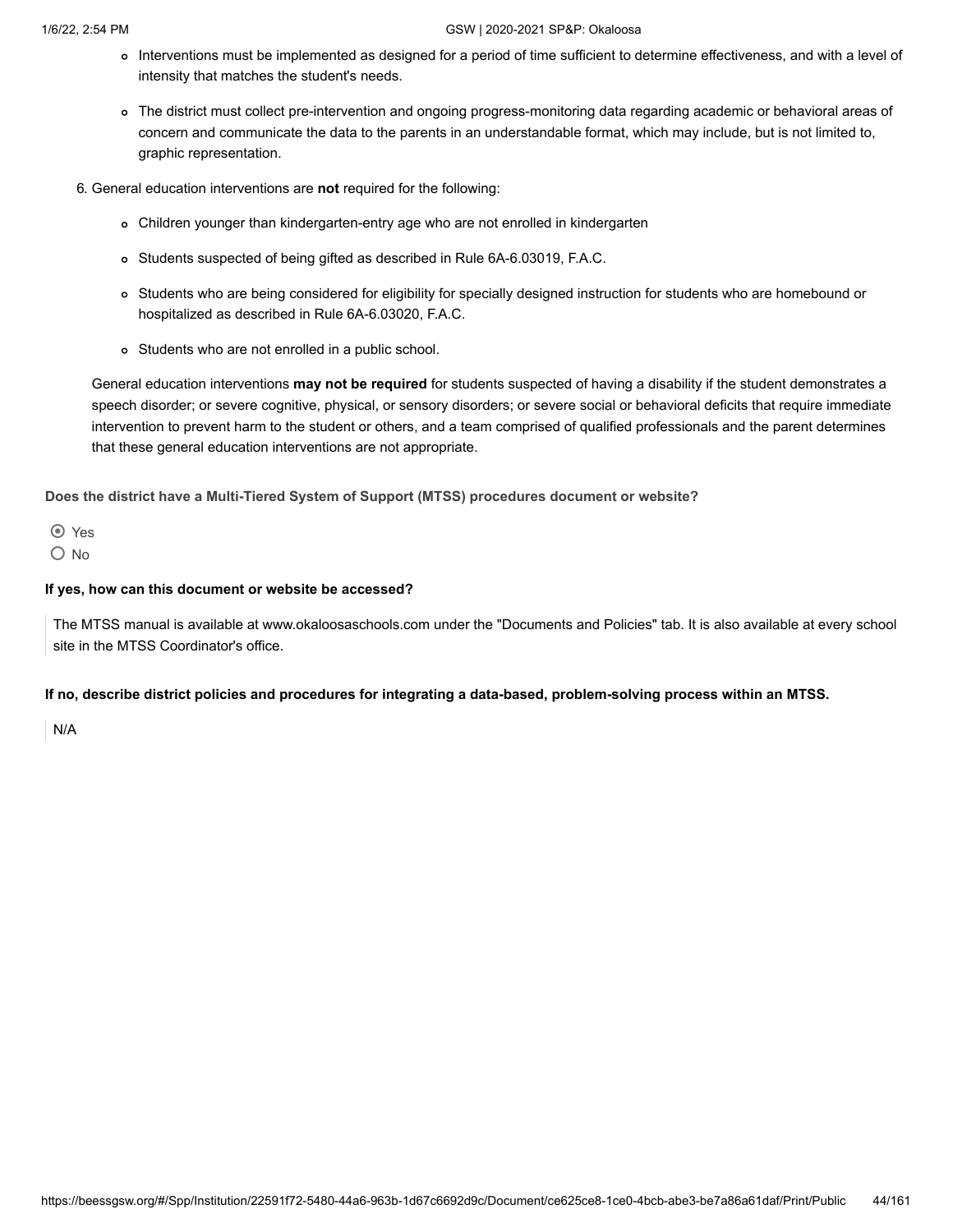**What academic and behavior progress monitoring tools and data do teams use to monitor student response to intervention? Address the following in your response: (a) How frequently are Tier 3 interventions reviewed and monitored? (b) What factors does the problem-solving team consider in determining that the student may be a student with a disability? (c) What is the decision criteria for initiating an evaluation?**

Tier 3 Progress Monitoring consists of assessments specific to the student and the interventions customized to address that student's needs. Standard research-based protocols including Achieve 3000, iReady, and Max Scholar, are used for progress monitoring for students receiving Tier 3 interventions. Individualized interventions, which are more customized to the needs of a particular student, are implemented in Tier 3. Progress monitoring in Tier 3 occurs more frequently than in Tier 1 and Tier 2 (at least weekly) and interventions should be implemented and documented until enough progress monitoring data exists to determine the efficacy of an intervention. The decision as to how frequently the data will be collected as well as for how long is made at the MTSS team level and specific to the interventions. Academic universal screener: iReady administrations 3 x a year to students in grades K-8, which reflect individual student level, comparison across the same grade level at the school, and comparison across the same grade level at the district. Students in grades 9-12 are progress monitored with Achieve 3000 data, FSA assessment data, EOY course assessment data, and quarterly assessment data. Academic Progress Monitoring tools may include but are certainly not limited to cold reads, fluency probes, math minutes, DRA results, iReady data, high frequency word lists, Achieve 3000 Probes, and curriculum-based measurements. The decision as to how frequently the data will be collected as well as for how long is made at the MTSS team level and specific to the interventions. Behavior universal screener: The Elementary and Secondary Student Codes of Conduct define the level of behavior expectations for OCSD students. Each school develops its own procedure for school wide implementation of its positive behavior support system and determines its own criteria for MTSS referrals. Behavior Progress Monitoring tools may include but are certainly not limited to discipline referrals, observations, anecdotal recordings, teacher-developed and student-specific recording forms, frequency counts, time samplings, scatter plots, and antecedent/behavior/consequence recordings. The decision as to how frequently the data will be collected as well as for how long is made at the MTSS team level and specific to the intensity of the behavior and its response to intervention or its level of disruption to the learning process. School Psychologists, ESE Instructional Coaches, and Behavior Analysts and Interventionists support the MTSS teams in review of the data and interpretation of trends. The decision to proceed to formal evaluation based on academic and/or behavioral data is determined by the MTSS team when further information is needed, negative trendlines are reflected in the data, questionable trendlines are reflected in the data, or parents request that formal evaluations be initiated. Other factors considered when determining if a student may be a student with a disability are outlined in the eligibility criteria for specific exceptionalities in our SP&P.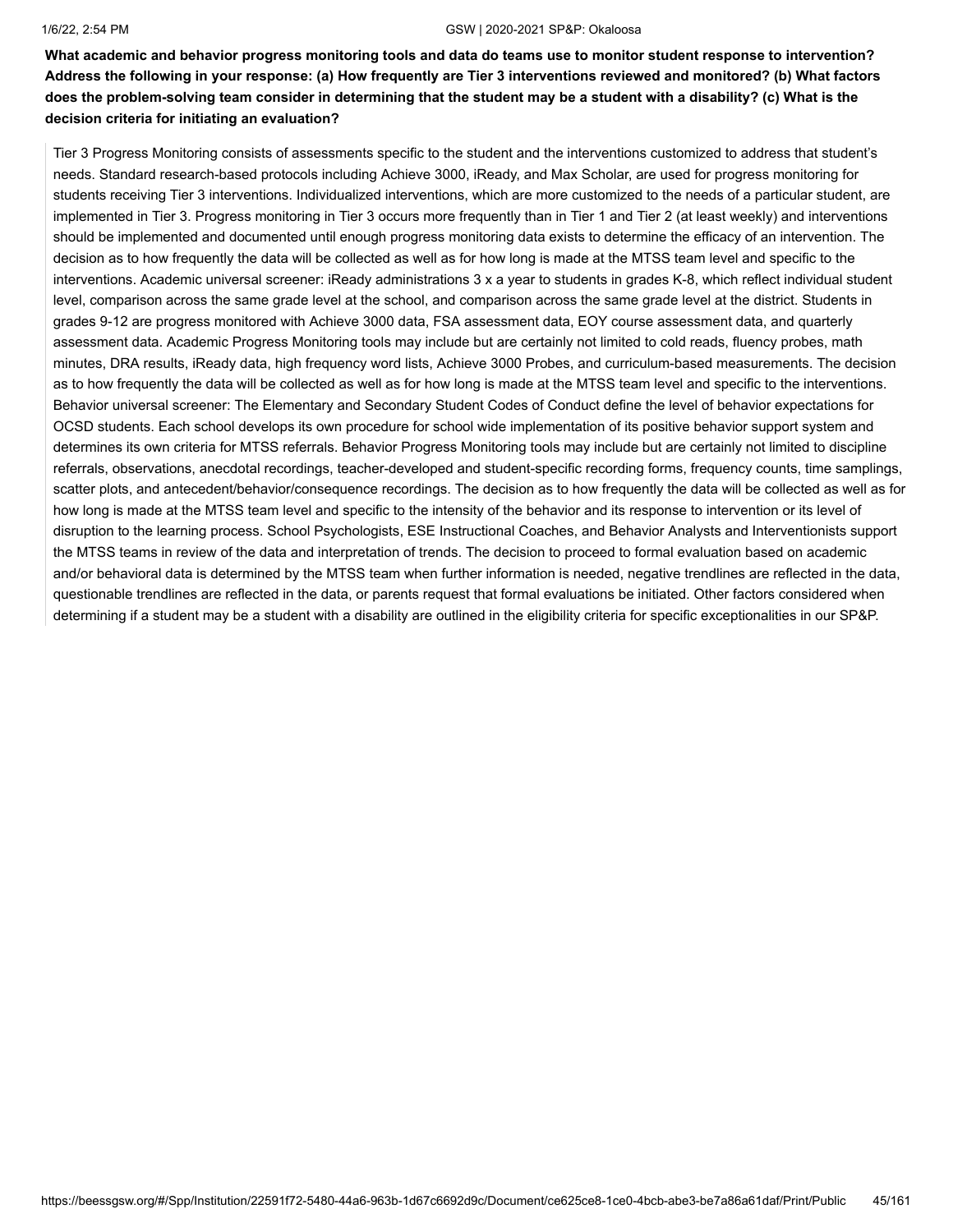**How does the district monitor implementation and fidelity of problem identification, problem analysis, intervention development and intervention effectiveness? Address the following in your response: (a) How problem-solving is documented (b) Procedures for monitoring fidelity**

Tier 1: Core Classroom or Universal Instruction Tier 1 is the foundation of MTSS and consists of scientific, research-based core instructional and behavioral methodologies, practices, and supports designed for all students in the general curriculum. Tier 1 instruction involves: • Scientifically-based core instructional programs delivered by highly qualified teachers to ALL students • At least 75% of students meeting instructional expectations (scoring 70% or above) or achieving prescribed benchmarks as evidenced by progress monitoring measures, class average, and grade-level average • Universal screening up to three times a year (e.g. iReady) • Monitoring and documentation of the rate of academic growth or behavioral improvement of all students quarterly or more frequently (e.g. data teams) • Instructional techniques for all students in the classroom through whole and small-group differentiated instruction provided by general education teacher(s) • Initiation of a Progress Monitoring Plan (PMP) for identified students who continue to perform below grade level academically or behaviorally Tier 2: Supplemental Support and Interventions Tier 2 consists of supplemental instruction and interventions that are provided in addition to and in alignment with effective core instruction and behavioral supports to groups of targeted students who need additional instructional and/or behavioral support. Tier 2 instruction and interventions are outside of, or in addition to, the core instructional blocks. Tier 2 instruction involves: • Continuation of Tier 1 interventions • Individual screenings (e.g. cold reads, fluency probe, math minutes, DRA, iReady, High frequency word lists, Max Scholar, Achieve 3000, etc.) • Identification of specific strengths and weaknesses for individual students • Addressing barriers to learning, e.g. lack of appropriate instruction, poor attendance, limited English proficiency, environmental concerns, etc. (If needed, contact specific support staff for additional resources/help.) • Increase in the intensity or frequency of the interventions and/or decrease in the size of the group receiving instruction • Introduction of supplemental interventions provided primarily by general education teachers, interventionists, or Title I teachers • Focus of intervention narrowed to the most deficient areas • Increase in frequency of progress monitoring • Fidelity is monitered through the review of progress monitoring data, student usage reports, attendance reports and classroom walkthroughs • Problem-solving using progress monitoring data is documented in each student's individualized Progress Monitoring Plan (PMP). Tier 3: Intensive supports and interventions Tier 3 consists of intensive instructional or behavioral interventions provided in addition to and in alignment with effective core instruction. Tier 3 interventions are developed using a problem-solving process with the goal of increasing an individual student's rate of progress. Students receiving Tier 3 level supports may or may not be eligible for specifically designed instruction and related services in accordance with IDEA. Tier 3 instruction involves: • Continuation of Tier 1 and Tier 2 interventions as appropriate • Specific content instruction targeting individual needs that is delivered by a reading endorsed teacher or a teacher working towards completion of the reading endorsement.  $\cdot$ Increase in intensity or frequency of the interventions and/or further decrease in the size of the group receiving intervention (one-on-one if necessary) • Increase in frequency of progress monitoring (weekly or more often) • Interventions provided by general education, Title I, and/or ESE certified personnel • Interventions customized to individual needs • Fidelity is monitered through the review of progress monitoring data, student usage reports, attendance reports and classroom walkthroughs • The use of multisensory structured literacy intervention is monitored when walkthroughs are completed by school administrators. • Problem-solving using progress monitoring data is documented in each student's individualized Progress Monitoring Plan (PMP). The decision to intensify or fade interventions is based on academic and/or behavioral data as determined by the MTSS team when positive trendlines are reflected in the data, negative trendlines are reflected in the data, or questionable trendlines are reflected in the data. MTSS team meetings ensure frequent monitoring, leading to decisions to intensify or fade interventions in a timely manner. Decisions to proceed to the next tier of intervention or formal evaluation based on academic and/or behavioral data is determined by the MTSS team (including parents) when further information is needed, negative trendlines are reflected in the data, questionable trendlines are reflected in the data or parents request that formal evaluation be initiated. Options for different types of fidelity logs are available for MTSS teams to use as well as the electronic fidelity logs generated through computer-based programs designed to document and facilitate the problem solving process by development of a problem solving hypothesis, specifying strategies begin used for intervention purposes, how progress will be monitored, by whom, the amount of time the student will be receiving the tiered interventions, in addition to a separate collaboration section. This system is used during MTSS meetings and documentation takes place during the problem solving process on each individual student. Paper-based evidence is also documented by the MTSS coordinator using the district wide MTSS folder which includes the 4 step process outlined on the inside cover for fidelity. The district monitors fidelity of intervention implementation by completing daily fidelity logs, which are brought by the intervention teacher to the MTSS meeting when the student is discussed and data is reviewed. These fidelity logs are kept in the student's MTSS file. Individual schools have blocked intervention times into their master schedule and/or are documented in teacher lesson plans.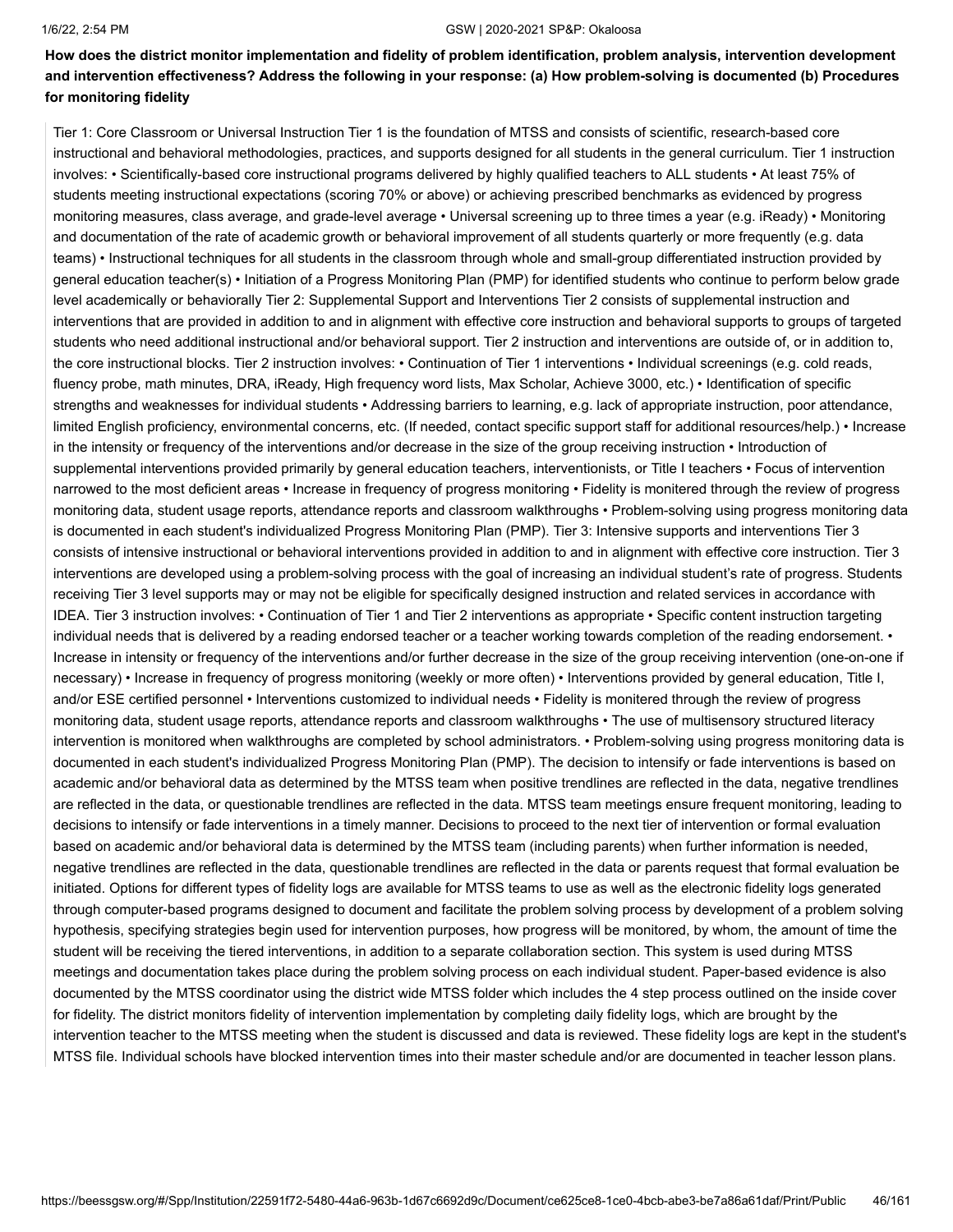**How are parents engaged in the problem-solving process? (Include the frequency and format for sharing student response to intervention data with parents.) Address the following in your response: (a) How information is disseminated explaining the school's multi-tiered system of supports (global awareness) (b) Procedures or policies for including parents in problem solving (c) Frequency and format for sharing data on the student response to intervention with parents (d) When and how parents are notified of their right to request an evaluation**

The district has developed a brochure explaining the MTSS process, including discussion on the parent's role in the process. This brochure has been given to all schools and MTSS coordinators. It is provided to parents by the classroom teacher in parent-teacher conferences in addition to being used when inviting parents to meet the problem solving team at their child's school. It is also available on the district's website. In addition, the district's pupil progression plan includes discussion of the district's MTSS process. This is published on the district's website for parents to review. Parents are invited and encouraged to attend MTSS meetings during which their child's progress is being discussed. Throughout the MTSS process for their child, parents attend conferences with school staff to develop the Progress Monitoring Plan (PMP). If unable to attend, a letter is sent home after the MTSS meeting, documenting the tiered support/interventions the student is receiving, the focus of the intervention, and when the team will meet again to review data, within a 6-8 week time frame. Type of intervention and the frequency and format of sharing students responses to intevention with parents is based on student need and is developed and included in the PMP. As students require more or less intervention, parents are notified and invited to attend meetings to discuss progress or need. Parents are provided data typically in graphic form to assist in understanding and determining instructional implications. Parents are informed of their right to request evaluation through the invitation to participate in their child's MTSS meeting (MTSS flyer), during their participation in the MTSS process, and through the MTSS flyer provided during parent conferences. In addition, the district's MTSS flyer, MTSS manual, Pupil Progression Plan and Special Programs and Procedures Manual are located on the school district's website.

7. Procedures for children who are below mandatory school age and who are not enrolled in kindergarten include the following:

- a. Review existing social, psychological, and medical data. Refer for a health screening when needed.
- b. Conduct vision and hearing screenings for the purpose of ruling out sensory deficits.
- c. Conduct additional screenings to assist in determining interventions as appropriate.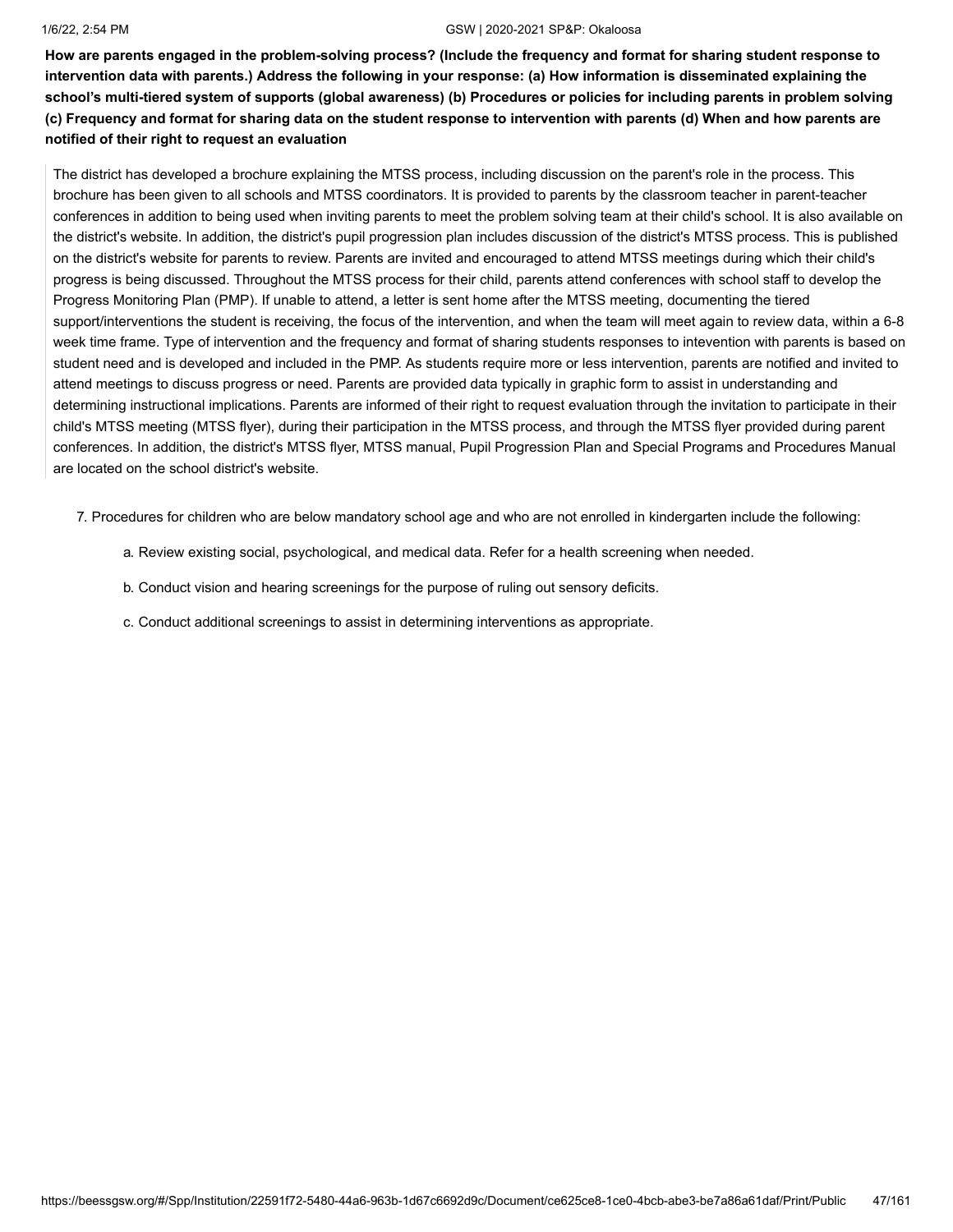## **Section H.1: Initiating an Evaluation for Exceptional Student Education**

### **Statutory and Regulatory Citations**

34 CFR §§300.300–300.305 Chapter 490, F.S. Sections 1003.57 and 1003.575, F.S. Rules 6A-1.044, 6A-1.0502, 6A-4.0311, 6A-6.0331, 6A-6.03311 and 6A-6.03411, F.A.C.

### **Definition**

The school district must ensure that all students with disabilities or who are gifted and who are in need of exceptional student education (ESE) are identified, located, and evaluated, and FAPE is made available to them if it is determined that the student meets the eligibility criteria.

#### **Procedures for Initiating an Evaluation**

Each school district must conduct a full and individual initial evaluation before the initial provision of ESE services. Either a parent of a kindergarten through Grade 12 student, or child age three to kindergarten-entry age, or a school district may initiate a request for initial evaluation to determine if the student is a student with a disability. Either a parent of a kindergarten through Grade 12 student or a school district may initiate a request for initial evaluation to determine if a student is gifted. The request for an evaluation is documented on the district's Consent for Evaluation form.

The school district must seek consent from the parent or guardian to conduct an evaluation whenever the district suspects that a kindergarten through Grade 12 student, or a child age three to kindergarten-entry age, is a student with a disability and needs special education and related services. Circumstances that would indicate that a kindergarten through Grade 12 student may be a student with a disability who needs special education and related services include, but are not limited to, the following:

- 1. When a school-based team determines that the kindergarten through Grade 12 student's response to intervention data indicates that intensive interventions implemented are effective but require a level of intensity and resources to sustain growth or performance that is beyond that which is accessible through general education resources;
- 2. When a school-based team determines that the kindergarten through Grade 12 student's response to interventions implemented indicates that the student does not make adequate growth given effective core instruction and intensive, evidence-based interventions; and
- 3. When a child age three to kindergarten entry age receives a developmental screening through the school district or the Florida Diagnostic and Learning Resources System and, based on the results of the screening, it is suspected that the child may be a child with a disability in need of special education and related services; or
- 4. When a parent requests an evaluation and there is documentation or evidence that the kindergarten through Grade 12 student or child age three to kindergarten-entry age who is enrolled in a school- district operated preschool program may be a student with a disability and needs special education and related services.

Within 30 days of a determination that a circumstance described in subsections 1., 2. or 3. above exists for a student in grades kindergarten through Grade 12 or a child age three to kindergarten entry age, the school district must request consent from the parent to conduct an evaluation, unless the parent and the school agree otherwise in writing.

If a parent requests that the school conduct an evaluation to determine whether their child is a child with a disability in need of special education and related services, the school district must within 30 days, unless the parent and the school agree otherwise in writing:

- 1. Obtain consent for the evaluation; or
- 2. Provide the parent with written notice in accordance with Rule 6A-6.03311, F.A.C., explaining its refusal to conduct the evaluation.

Prior to a school district request for an initial evaluation for students in Grade K through 12, school personnel must make one of the following determinations about general education procedures: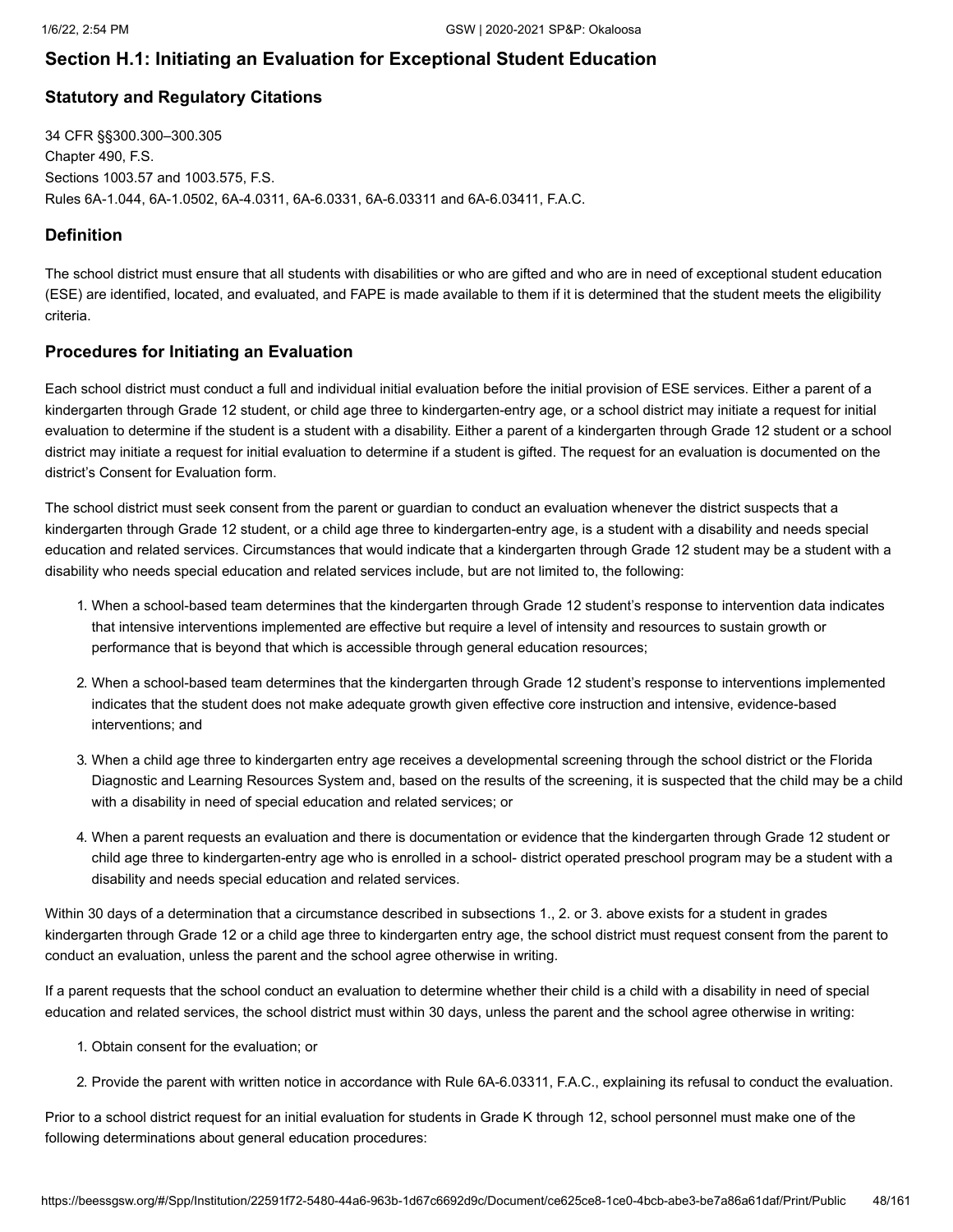- 1. Whether the general education intervention procedures have been implemented as required under Rule 6A-6.0331, F.A.C., and that the data indicate that the student may be a student with a disability who needs special education and related services;
- 2. Whether the evaluation was initiated at the parent's request and the general education activities will be completed concurrently with the evaluation but prior to the determination of the student's eligibility for special education and related services; or
- 3. Whether the nature or severity of the student's areas of concern makes the general education intervention procedures inappropriate in addressing the immediate needs of the student.

## **Describe the district's procedure for obtaining parental consent for an evaluation when, through the FDLRS or school district child find process, it is suspected that a child ages three to kindergarten-entry age may be a child with a disability. In addition, describe how the district will ensure that the parent will be given the opportunity to provide consent within 30 days of the parent's request.**

OCSD obtains parental consent for evaluation when the school district suspects that a child/student may be a child/student with a disability by holding a meeting to discuss potential evaluations, including appropriate interventions related to MTSS, and securing consent for evaluation at the conclusion of the meeting. Evaluations are then conducted within 60 days. The results of the screeners and the referral packet is forwarded by FDLRS to the district's Pre-K ESE Staffing Specialist for Pre-K aged students and to the District Level ESE Staffing Specialist for school aged students for dissemination to the attendance zone school-based ESE Staffing Specialist to arrange and hold a meeting to discuss potential evaluations, including appropriate interventions related to MTSS, and securing consent for evaluation at the conclusion of the meeting. Evaluations are then conducted within 60 days.

### **Describe the district's procedures for responding within 30 days to a parent who requests that an evaluation be conducted to determine the student's eligibility for special education and related services.**

OCSD will hold a meeting within 30 days of parental request to discuss potential evaluations, including appropriate interventions related to MTSS. If evaluations are warranted, consent will be obtained at the conclusion of the meeting. Evaluations will be completed within 60 school days.

### **Describe the district's procedures for requesting an initial evaluation for students enrolled in the school district who may have disabilities and students who may be gifted.**

The MTSS Committee (which may include parents) reviews the data collected from intervention implementation and recommends formal evaluation(s). If parents did not attend, the MTSS Coordinator contacts the parents for a parent/teacher conference at which data results, suggested evaluation(s), and Procedural Safeguards are discussed. Consent for evaluation(s) is secured. A copy of the signed consent is given to the appropriate test administrators.

### **Describe the district's procedures for requesting an initial evaluation for students who may have disabilities and students who may be gifted who are enrolled in nonpublic schools or agency programs.**

Parents of students enrolled in nonpublic or agency programs may request evaluation conducted by OCSD through the District ESE and Student Services office or their attendance zoned school. District/school staff will hold a meeting to determine appropriate evaluations, discuss Procedural Safeguards, and secure consent. For students suspected of having a disability, district/school staff also requests any MTSS data the nonpublic school or agency program can provide. A copy of the signed consent is given to the appropriate test administrators with contact information in order to schedule the evaluation(s).

### **Describe the district's procedures for requesting an initial evaluation for students who may have disabilities and students who may be gifted who are not enrolled in any school.**

Parents of students not enrolled in any school will be referred to Child Find who will conduct an intake referral and offer screening. The results of the screenings and the referral are shared with OCSD. District/zoned school staff will hold a meeting to determine appropriate evaluations, discuss Procedural Safeguards, and secure consent. A copy of the signed consent is given to the appropriate test administrators with contact information in order to schedule the evaluation(s).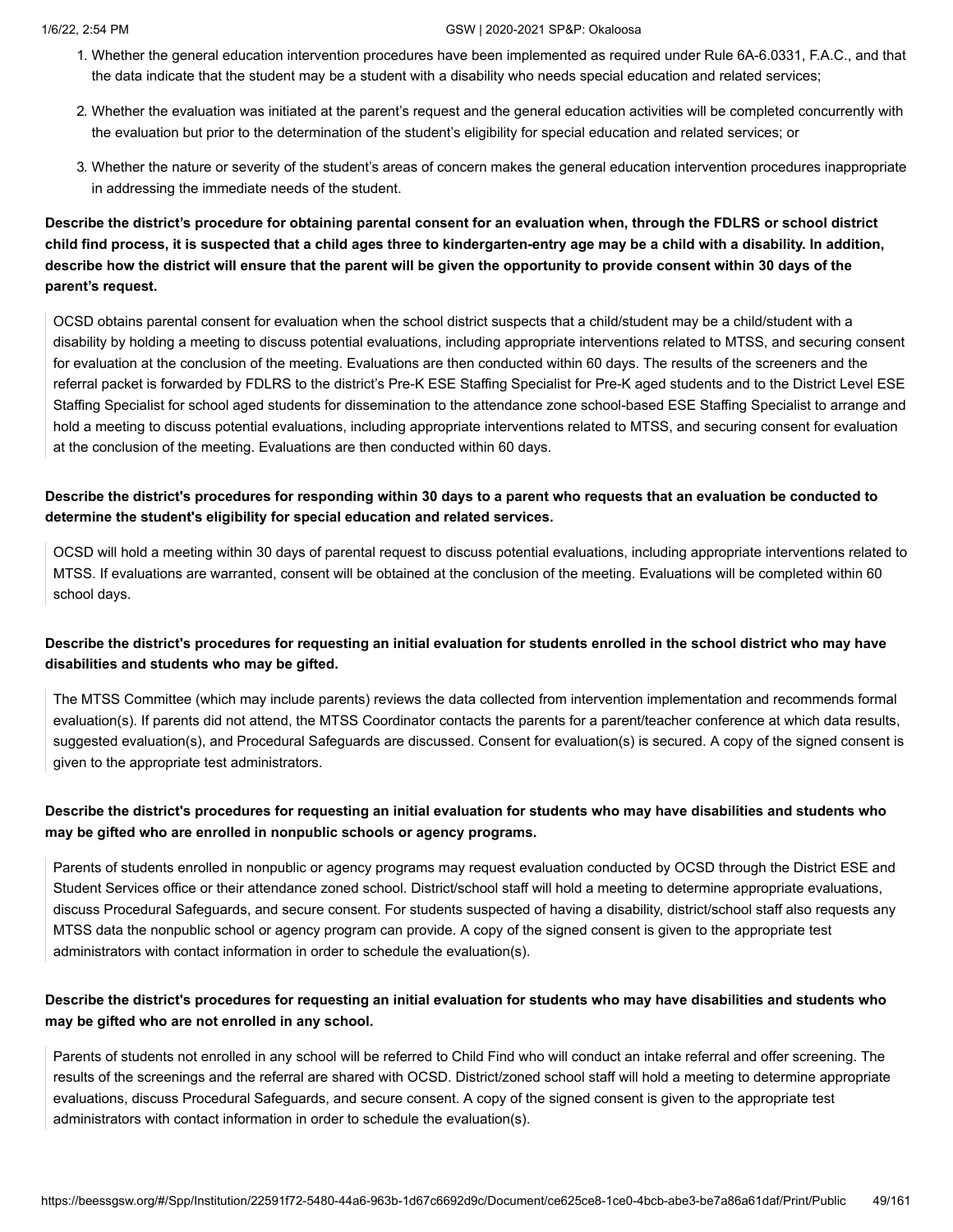## **Section H.2: Conducting Student Evaluations and Reevaluations**

### **Statutory and Regulatory Citations**

34 CFR §§300.131 and 300.300–300.305 Chapter 490, F.S. Sections 1003.57 and 1003.575, F.S. Rules 6A-1.044, 6A-1.0502, 6A-6.03013, 6A-6.03014, 6A-6.03022, 6A-4.0311, 6A-6.0331, and 6A-6.03411, 6A-6.0361 and 6A-10.019, F.A.C.

## **Definitions**

- 1. Evaluation means procedures used to determine whether a student has a disability or is gifted and in need of specially designed instruction and related services, and the nature and extent of the exceptional student education (ESE) that the student needs.
- 2. Reevaluation of a student with a disability is the process whereby existing evaluation data about the student is reviewed and additional data collected (if necessary) to determine whether the student continues to have a disability and be in need of specially designed instruction and related services, and the educational needs of the student.

#### **Procedures for Evaluation**

- 1. Responsibility for evaluation
	- a. The school district is responsible for conducting a full and individual initial evaluation necessary to determine if the student is eligible for ESE services and to determine the educational needs of the student.
	- b. Evaluations are conducted by qualified examiners (e.g., physicians, school psychologists, psychologists, speech language pathologists, teachers, audiologists, and social workers) as evidenced by a valid license or certificate to practice in Florida. In circumstances where the student's medical care is provided by a physician licensed in another state, at the discretion of the school district administrator for exceptional student education, a report of a physician licensed in another state may be accepted for the purpose of evaluation and consideration of eligibility as a student with a disability.
	- c. Tests of intellectual functioning are administered and interpreted by a professional person qualified in accordance with Rule 6A-4.0311, F.A.C., or licensed under Chapter 490, F.S.
	- d. Unless statutory restrictions apply, the responsibility for determining who is qualified to administer and interpret a particular assessment instrument lies with the local school district. In determining qualified evaluators, districts may consider the following:
		- State Board of Education rules and the requirements of the Individuals with Disabilities Education Act (IDEA)
		- Testing standards (e.g., *Standards for Educational and Psychological Testing*)
		- User qualifications recommended by the publisher in the test manual
		- Level of training, supervision, experience, and certification of the individual administering or interpreting the instrument
- 2. Evaluation timelines
	- a. The school district shall ensure that initial evaluations of students and preschool-age children age three through kindergarten-entry age suspected of having a disability are completed within 60 calendar days after the school district's receipt of parent consent for evaluation. Rule 6A-6.0331(3)(g), F.A.C., states that the following calendar days shall not be counted toward the 60 calendar day requirement:
		- i. All school holidays and Thanksgiving, winter and spring breaks as adopted by the district school board as required by Rule 6A-10.019, F.A.C.;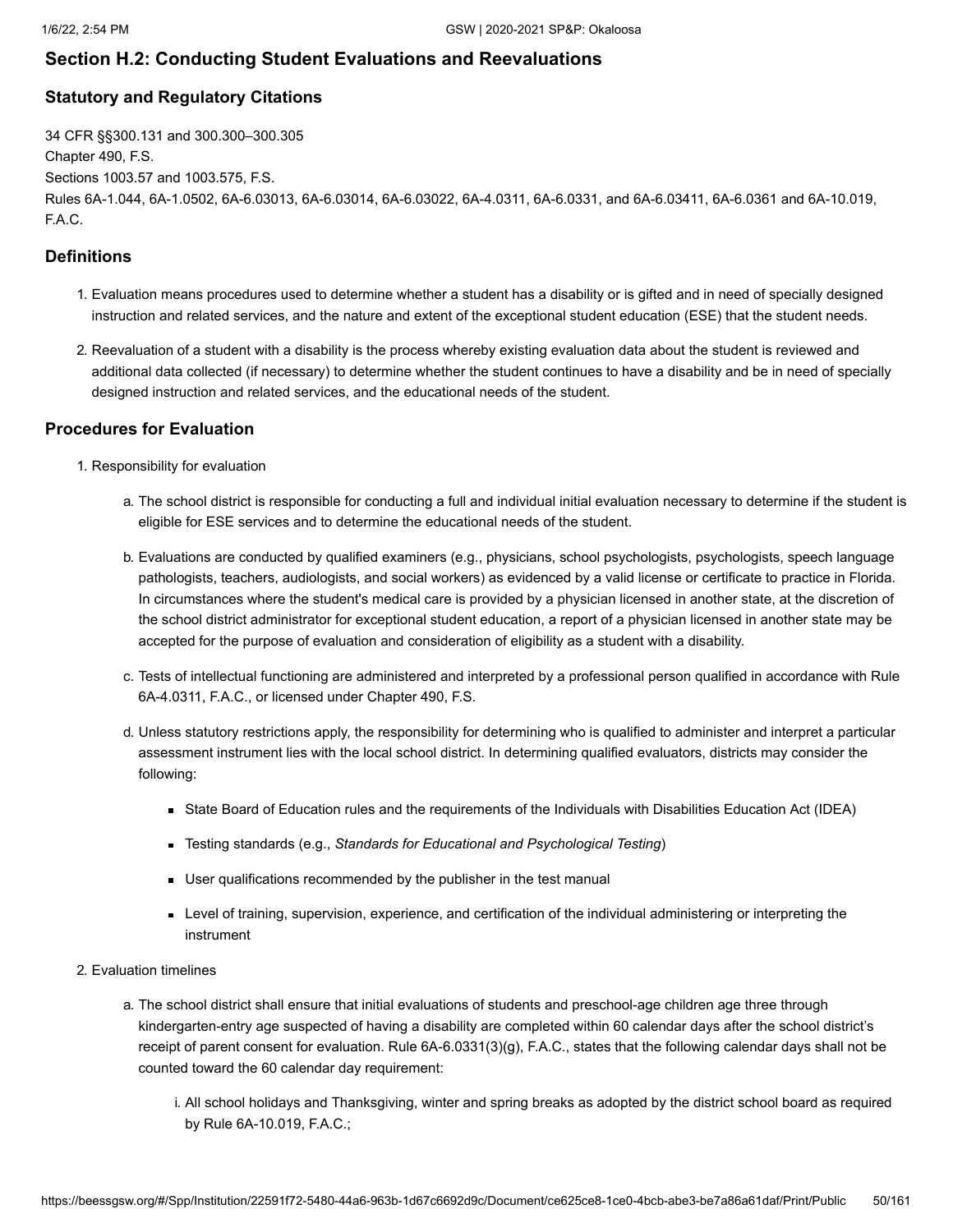- ii. The summer vacation period beginning the day after the last day of school for students and ending on the first day of school for students in accordance with the calendar adopted by the district school board as required by Rule 6A-10.019, F.A.C. However, the school district is not prohibited from conducting evaluations during the summer vacation period; and
- iii. In the circumstance when a student is absent for more than eight school days in the 60 calendar day period, the student's absences shall not be counted toward the 60 calendar day requirement.
- b. The 60-day timeline for evaluation does not apply if:
	- The parent repeatedly fails or refuses to produce the student for the evaluation
	- A student's school district of enrollment changes after the timeline has begun and prior to a determination by the student's previous school district as to whether the student has a disability

This exception only applies when the current school district is making sufficient progress to ensure a prompt completion of the evaluation and the parent agrees to a specific time when the evaluation will be completed.

Assessments of students who transfer within the same school year must be coordinated between schools to ensure prompt completion of evaluations.

c. The school district will ensure that students suspected of being gifted are evaluated within a reasonable time as defined in the district's ESE Policies and Procedures document as required by Rule 6A-6.03411(2), F.A.C., but no more than 90 school days that the student is in attendance after the school district's receipt of parental consent for the evaluation.

#### **Describe the district's timeframe to ensure completion of gifted evaluations.**

Students who may be eligible for gifted will be evaluated within a time frame not to exceed ninety (90) school days from the date of parent consent for formal evaluation.

- 3. Parent consent
	- a. The school district will provide the parent written notice to the parent that describes any evaluation procedures the school district proposes to conduct.The school district will obtain written informed consent from the parent of a student to determine whether the student is a student with a disability or is gifted and needs ESE. Parental consent is not required before reviewing existing data as part of an evaluation or administering a test or other evaluation that is administered to all students unless, before administration of that test or evaluation, consent is required of parents of all students.

Parental consent for evaluation is not construed as consent for initial provision of exceptional student education services.

- b. The school district must make reasonable efforts to obtain the informed consent from the parent for an initial evaluation to determine whether the student is a student with a disability or gifted.In the event that the parent fails to respond to the district's request to obtain informed written consent, the district must maintain documentation of attempts made to obtain consent.
- c. Based on 34 CFR §300.300(a) (2), the school district is not required to obtain informed consent from the parent for an initial evaluation if the child is a ward of the State and is not residing with the parent if:
	- The school district cannot discover the whereabouts of the parent,
	- The rights of the parent have been terminated, or
	- The rights of the parent to make educational decisions have been subrogated by a judge and consent for initial evaluation has been given by an individual appointed by the judge to represent the student.

Based upon the definition of parent in Rule 6A-6.03411(1)(bb), F.A.C., "Parent means" **any** of the following:

i. A biological or adoptive parent of a student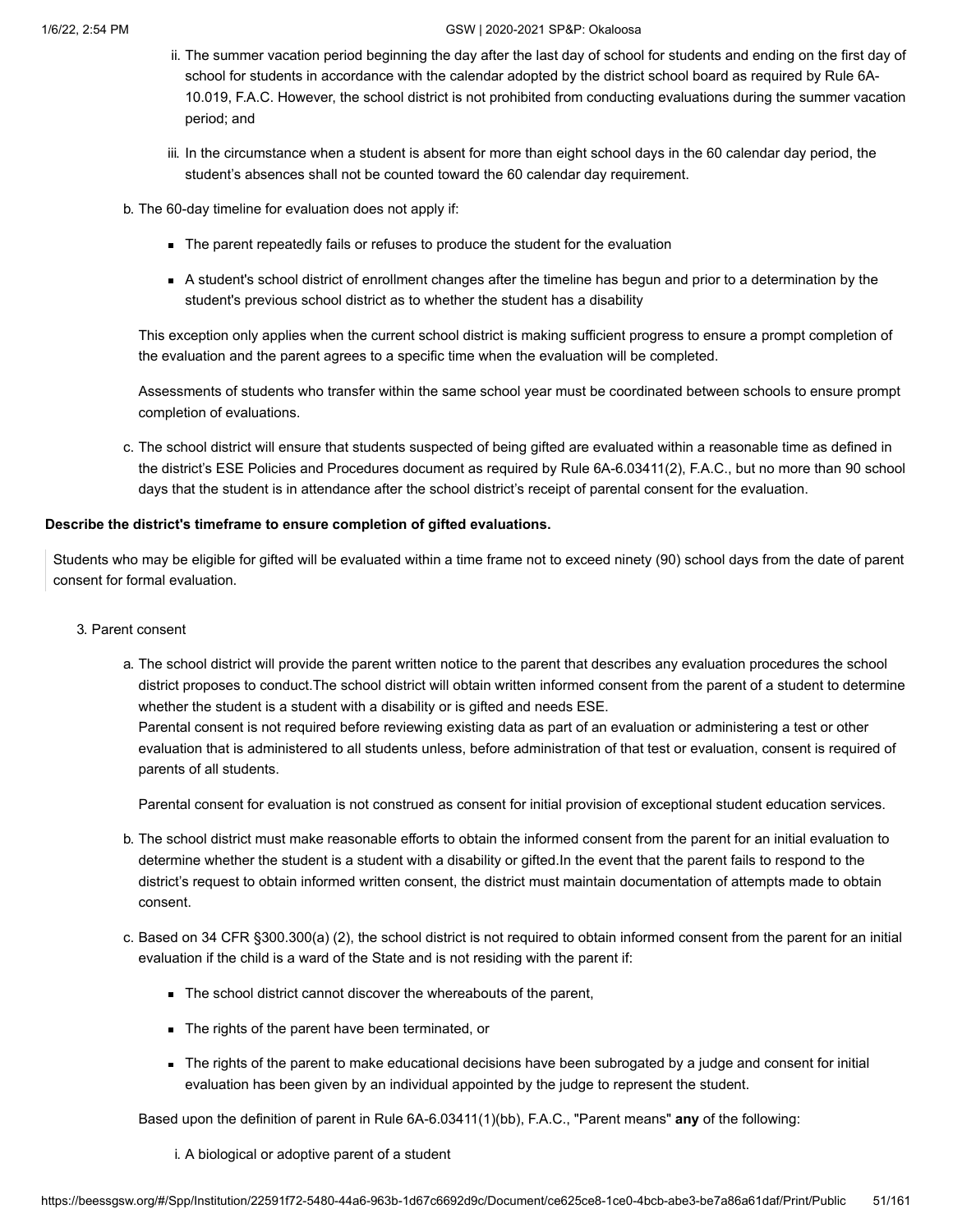- ii. A foster parent
- iii. A guardian generally authorized to act as the student's parent, or authorized to make educational decisions for the student (but not the State if the student is a ward of the State)
- iv. An individual acting in the place of a biological or adoptive parent (including a grandparent, stepparent, or other relative) with whom the student lives, or an individual who is legally responsible for the student's welfare
- v. A surrogate parent who has been appointed in accordance with Rules 6A-6.03011 through 6A-6.0361, F.A.C.
- d. If the parent refuses consent for an evaluation to determine eligibility as a student with a disability, the school district may continue to pursue consent for the evaluation by using the mediation or due process procedures.A district is not required to pursue an initial evaluation when the parent refuses consent and does not violate its child find or evaluation obligations if it declines to do so.
- e. The school district may not use a parent's refusal to consent to initial evaluation to deny the parent or student any other service of the school district, except as provided by Rule 6A-6.0331, F.A.C.
- 4. Evaluation procedures
	- a. As part of an initial evaluation, a team of qualified professionals and the parent, as appropriate, must take the following actions:
		- i. Review existing evaluation data on the student, including:
			- Evaluations and information provided by the student's parents,
			- Current classroom-based, local, or State assessments and classroom-based observations, and
			- **Dbservations by teachers and related services providers.**
		- ii. Identify, on the basis of that review and input from the student's parents, what additional data, if any, are needed to determine the following:
			- **Whether the student is a student with a disability**
			- The educational needs of the student
		- iii. The group conducting this review may do so without a meeting.
		- iv. The school district shall administer tests and other evaluation measures as may be needed to produce the data that is to be reviewed under this section.
		- v. If the determination under this section is that no additional data are needed to determine whether the student continues to be a student with a disability and to determine the student's educational needs, the school district shall notify the student's parents of:
			- That determination and the reasons for the determination; and
			- The right of the parents to request an assessment to determine whether the student continues to be a student with a disability and to determine the student's educational needs. The school district is not required to conduct the assessment unless requested to do so by the student's parents.
		- vi. In conducting an evaluation, the school district:
			- Uses a variety of assessment tools and strategies to gather relevant functional, developmental, and academic information about the student within a data-based problem-solving process, including information about the student's response to evidence-based interventions as applicable, and information provided by the parent. This evaluation data may assist in determining whether the student is eligible for ESE and the content of the student's IEP or EP. The evaluation should include information that enables a student with a disability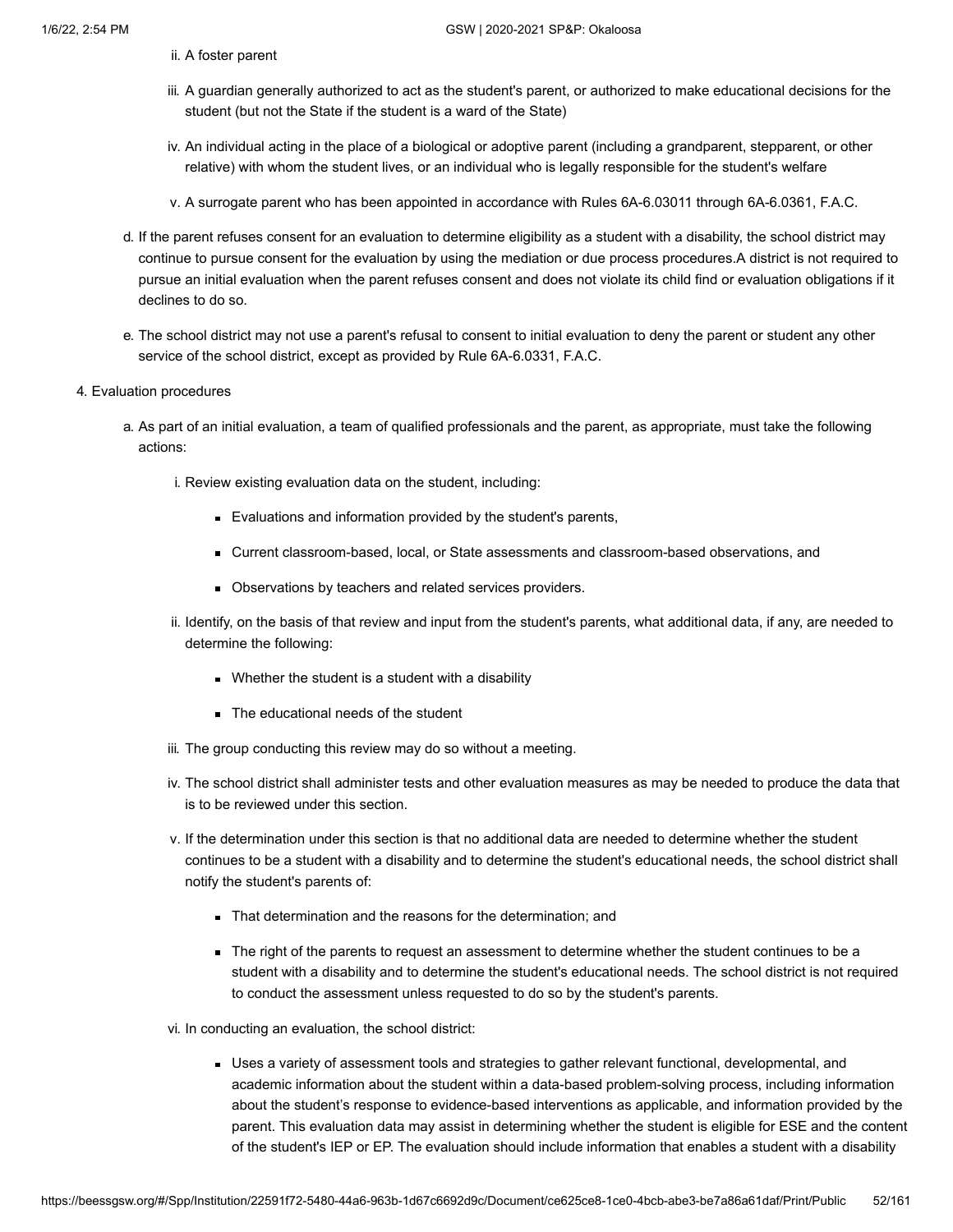to be involved and progress in the general curriculum (or for a preschool child, to participate in appropriate activities) or identifies the needs beyond the general curriculum of a student who is gifted.

- Does not use any single measure or assessment as the sole criterion for determining eligibility or educational programming.
- Uses technically sound instruments that assess the relative contribution of cognitive and behavioral factors, in addition to physical and developmental factors.
- b. The school district ensures that assessments and other evaluation materials and procedures used to assess a student:
	- Are selected and administered so as not to discriminate on a racial or cultural basis
	- Are provided and administered in the student's native language, or other mode of communication, and in the form that most accurately measures what the student knows and can do
	- Are used for purposes for which the measures are reliable and valid
	- Are administered by trained and knowledgeable personnel in accordance with any instructions provided by the producer of the assessments
- c. Assessments are selected and administered to best ensure that, if administered to a student with impaired sensory, manual, or speaking skills, the assessment results accurately reflect the student's aptitude or achievement level, or whatever other factors the test purports to measure, rather than reflecting the student's sensory, manual, or speaking skills, unless those are the factors being measured.
- d. Assessments and other evaluation materials and procedures include measures that assess specific areas of educational need rather than those merely designed to provide a single general intelligence quotient. The school district uses assessment tools and strategies that provide relevant information that directly assists in determining the educational needs of the student.
- e. The student is assessed in all areas of the suspected disability, including, if appropriate, health; vision, hearing, social emotional status, general intelligence, academic performance, communicative status, and motor abilities. The evaluation is sufficiently comprehensive to identify all of the student's ESE needs, whether or not commonly linked to the suspected disability.

A [Web-based Evaluation Resource](http://sss.usf.edu/resources/topic/ese/ESE_Eval/Eval_instruments.html) developed to assist districts in selection of instruments for conducting diagnostic assessments, eligibility evaluations and for screening and progress monitoring is available at [http://sss.usf.edu/resources/topic/ese/ESE\\_Eval/General/General.html.](http://sss.usf.edu/resources/topic/ese/ESE_Eval/General/General.html)

- 5. If the parent obtains an independent educational evaluation at their own expense, the results shall be considered by the school district when making decisions regarding the student, if the evaluation meets school district criteria.
- 6. Following completion of the student's evaluation, the school district shall not unreasonably delay the determination of a student's eligibility for ESE services.

#### **Describe the district's procedures for ensuring that a student's eligibility for ESE services is determined within a reasonable time following completion of the student's evaluation.**

Upon completion of the evaluation, all information is gathered by the school's MTSS coordinator and given to the ESE staffing specialist. The ESE staffing specialist reviews the information and calls parent/guardian to schedule a meeting. This process is tracked in a log in our MIS system.

#### **Procedures for Reevaluation**

1. Reevaluation is required in the following circumstances.

a. Reevaluations must occur at least every three years, unless the parent and the school district agree that reevaluation is not needed. Reevaluation for Deaf/Hard-of-Hearing, Dual Sensory Impaired and Visually Impaired are not able to have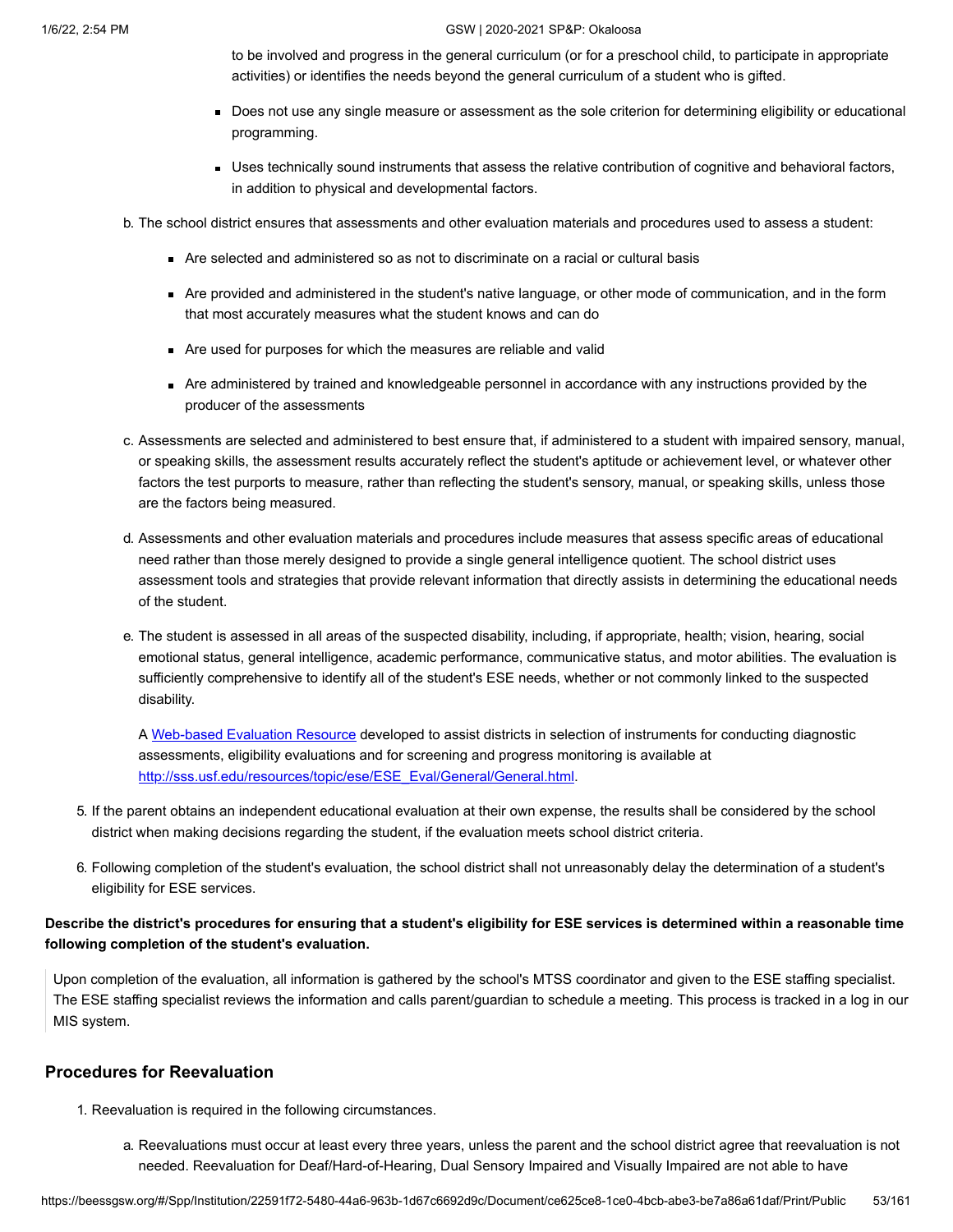reevaluation procedures waived.

- b. Reevaluation is required whenever the educational or related services needs of the student warrant a reevaluation or if the student's parent or teacher requests it.
- c. Reevaluation is required prior to the determination that the student is no longer a student with a disability in need of specially designed instruction and related services.
- d. Reevaluation of the student may **not** occur more than once a year, unless the parent and the school district agree otherwise.
- e. Reevaluation is not required for a student before termination of eligibility due to graduation with a standard diploma or exiting upon reaching the student's 22nd birthday. However, the school district will provide the student with a summary of the student's academic achievement and functional performance, including recommendations to assist the student in meeting the student's postsecondary goals.
- f. Based on 34 CFR §§300.130 and 300.131, the district is responsible for reevaluation of students with disabilities attending:
	- Nonprofit private schools located within the district
	- For-profit private schools and are residents in the district
	- **Home education**

#### 2. Reevaluation procedures

As part of any reevaluation, the IEP team and other qualified professionals, as appropriate, must take the following actions:

- a. Review existing evaluation data on the student, including evaluations and information provided by the parents of the student and the student; current classroom-based district or state assessments and classroom-based observations by teachers and related services providers.
- b. Identify, on the basis of the review and parent input, what additional data, if any, are needed to determine the following:
	- **Nhether the student continues to have a disability;**
	- The educational needs of the student;
	- The present levels of academic achievement and related developmental needs of the student;
	- Whether the student continues to need special education and related services; and
	- Whether any additions or modifications to the special education and related services are necessary to enable the student to meet the measurable annual goals set out in the student's IEP and to participate, as appropriate, in the general curriculum.
- c. The IEP team may conduct the review of existing evaluation data without a meeting.
- d. If the IEP team determines that no additional evaluation data are needed to determine whether the student continues to be a student with a disability, and to determine the student's educational needs, the reevaluation is complete and the school district shall notify the student's parent(s) of the following:
	- The determination and the reasons for that determination and
	- The right of the parents to request an assessment to determine whether the student continues to be a student with a disability and determine the student's educational needs.

The school district is not required to conduct the assessment unless requested to do so by the student's parents.

e. Reevaluation is not required for a student before termination of eligibility due to graduation with a standard diploma or exiting upon reaching the student's 22nd birthday. However, the school district will provide the student with a summary of the student's academic achievement and functional performance, including recommendations to assist the student in meeting the student's postsecondary goals.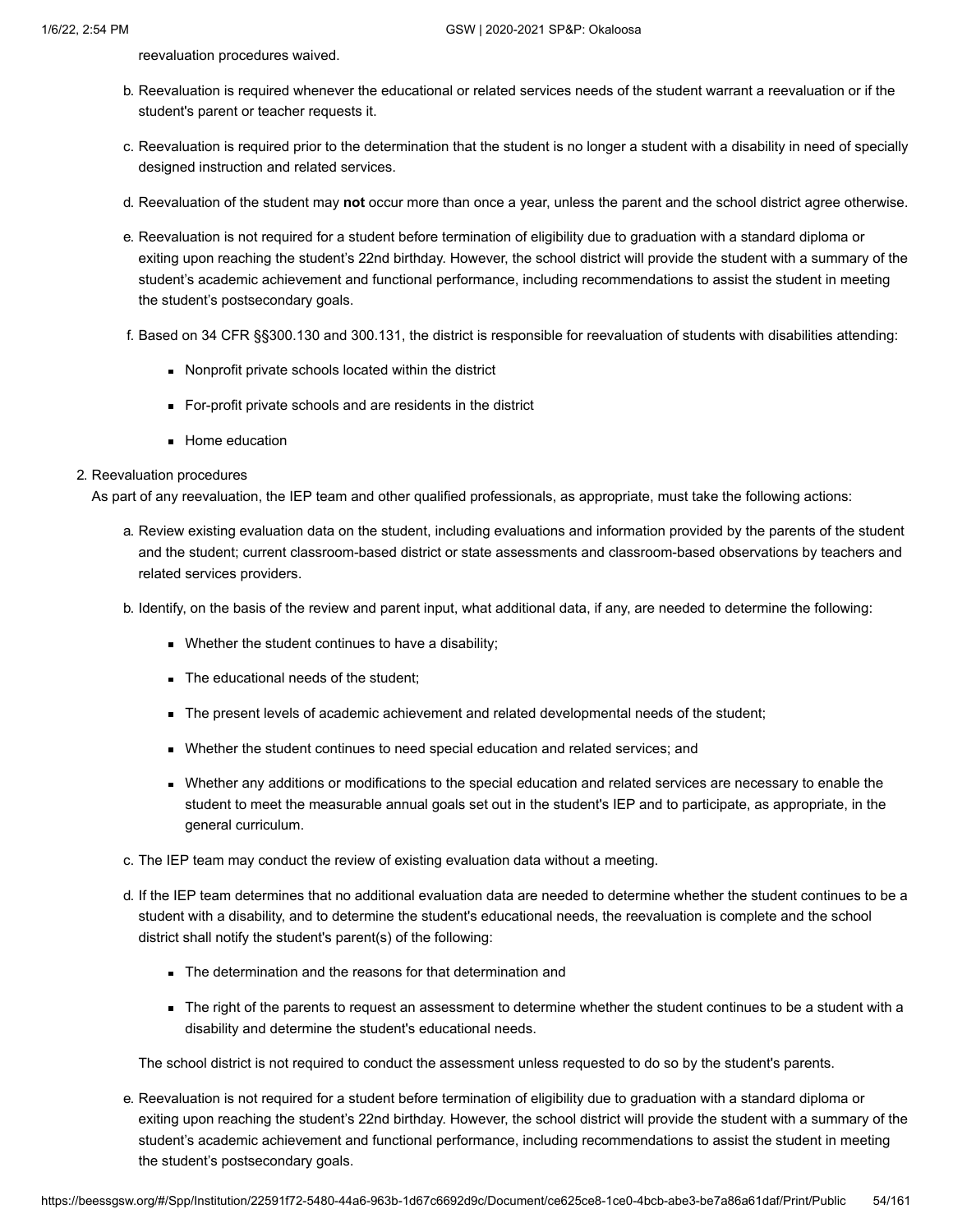- f. The following rules require the administration of specific assessments as a part of a student's reevaluation:
	- Rule 6A-6.03013, F.A.C., Students Who Are Deaf or Hard-of Hearing
	- Rule 6A-6.03014, F.A.C., Students Who Are Visually Impaired
	- Rule 6A-6.03022, F.A.C., Students Who Are Dual-Sensory Impaired

For students determined eligible under these rules, the administration of formal assessments at reevaluation must be completed in accordance with the requirements of these rules.

- 3. Parental consent when additional data are needed
	- a. The school district must obtain informed parental consent prior to conducting any reevaluation of a student with a disability.
	- b. Informed parental consent for reevaluation need not be obtained if the district can demonstrate that it made reasonable efforts to obtain such consent and the student's parent failed to respond.
- 4. Reevaluation timelines
	- a. The district must complete a reevaluation every three years unless the parent and the school district agree that a reevaluation is unnecessary.
	- b. If the IEP team identifies the need for additional data, the additional data collection must be completed within a reasonable time and prior to reevaluation due date if a triennial evaluation.
	- c. If an IEP team makes a recommendation for a student with a disability to receive an assistive technology assessment, that assessment must be completed within 60 school days after the team's recommendation.

#### **Describe the district's procedures for ensuring that a reevaluation is conducted at least every three (3) years.**

OCSD has several sources of databases (ie: PAWS program, spread sheet, calendars, etc) with which teachers, case managers, and ESE staffing specialists can choose to monitor reevaluation dates for compliance. Notices for IEP meetings to specifically discuss reevaluation are sent to parents during the previous grading period when "due" to allow time for the assessment(s) to be completed. Notices include all service providers as well as the school psychologist. Discussion and determination of whether additional assessment is needed for a reevaluation is made with all participants and within an IEP meeting. Consent is secured from parents as needed.

### **Describe the district's procedures for ensuring that assessments and other data collection procedures are completed within a reasonable time following the review when the IEP team determines that additional data are needed.**

Upon completion of meeting, the teacher, case manager, or ESE staffing specialist provides the participants a copy of the signed consent which highlights what assessments were determined necessary as well as when the assessment(s) are "due". A log is kept by the evaluators to track their responsibilities for assessments at each of their schools. This log includes details of student demographics, assessment needed, and dates. The teacher, case manager, or ESE staffing specialist also keeps a log to track the reevaluation process to ensure timeliness of completion. The school staff members that are implementing the intervention or strategy are tasked with the data collection and determination of fidelity and efficacy. As indicated in the District's MTSS Manual, implementation of an intervention or strategy should be in place long enough to determine positive, negative, or no response to it. Progress monitoring may be tracked through the school's MTSS Committee or through the IEP Team. School staff members responsible for progress monitoring and complying with reasonable time frames of implementation may include teachers, therapists, social workers, school psychologists, and school counselors.

Note: When a parent requests a reevaluation, the school's IEP team may request a meeting with the parent for the purpose of reviewing existing data and to determine what additional data may be needed. The school may then, at that meeting, obtain parental consent for reevaluation, if appropriate. If the parent refuses to meet in a timely manner, the school must send the parent one of the following:

- A Prior Written Notice of Consent for Reevaluation form indicating what assessments will be administered based on the IEP team's review of data, or
- A Prior Written Notice of Refusal.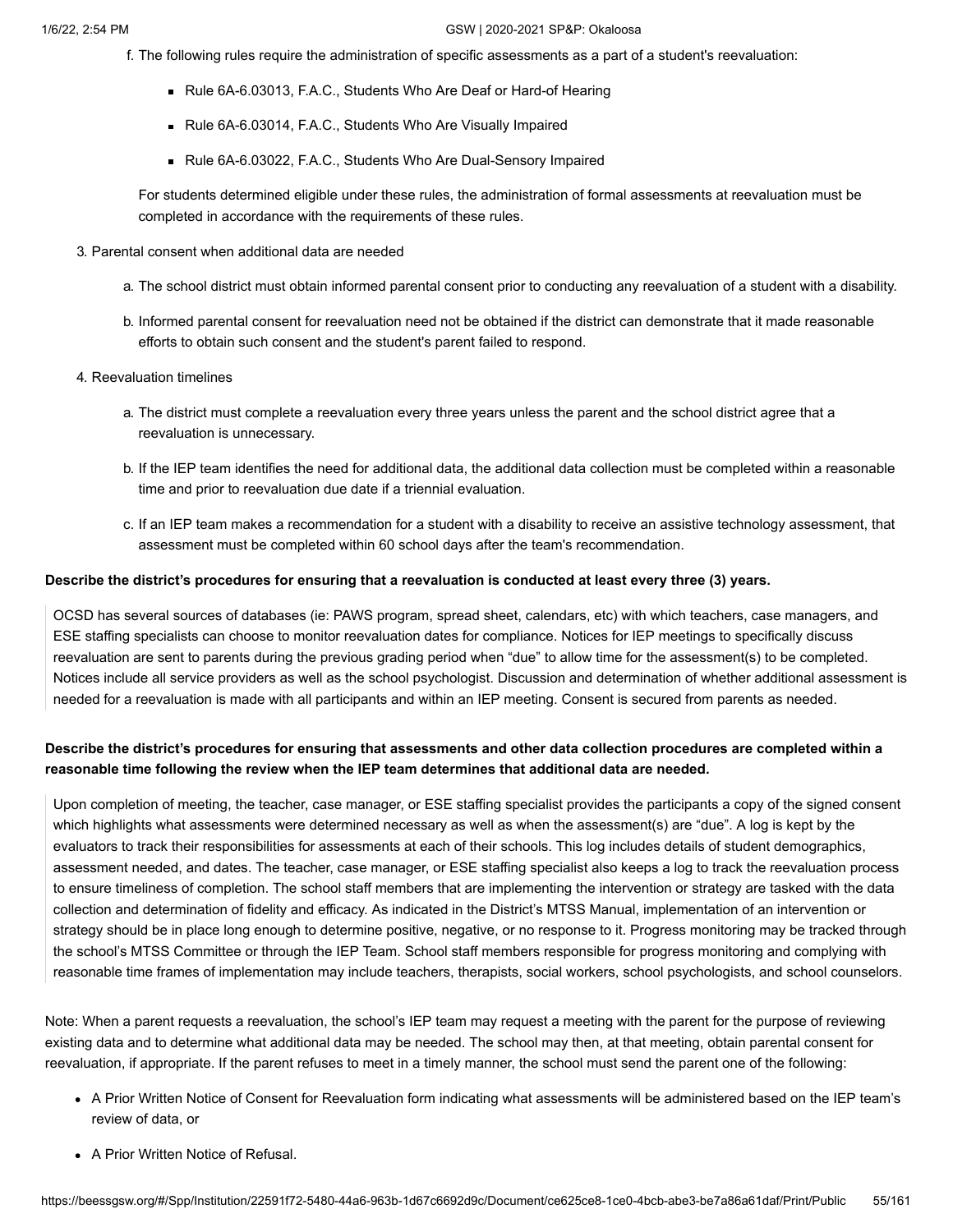#### **Describe the district's procedures in place when a parent requests a reevaluation.**

When a parental request for reevaluation is made, an interim IEP meeting is scheduled to discuss the parent request. Participants in that meeting include, but are not limited to, the teacher(s) of the student, the ESE teacher(s) of the student, any related service providers, and school psychologist. If a parent does not respond to the meeting invitation after a minimum number of two attempts to invite the parent to the interim meeting, a prior written notice of consent for reevaluation form indicating what assessments will be administered based on the IEP team's review of the data will be issued. If the IEP team does not agree with the parental request for reevaluation, a prior written notice of refusal will be issued.

### **Describe the district's procedures for ensuring that an assistive technology assessment is completed within 60 school days after an IEP team makes the recommendation.**

OCSD has developed a manual entitled Assistive Technology/Resources which is updated annually in regards to mandates (ie: 60-day timeline) and materials (ie: newly purchased resources). Each school has a manual. The MTSS coordinators, speech and language pathologists, and staffing specialists have been trained on the process. The AT representative (LATS) employed by the district maintains a log to track the date for assessments at each of the schools. The Student Services Department has developed an Excel spreadsheet to assist with ensuring evaluations occur withing 60 school days of consent.

- 5. Determination of continued need for special education and related services
	- a. A meeting of the individual educational plan team is convened to review all available information about the student, including reports from the additional evaluations, and to determine whether the student continues to be a student with a disability in need of special education and related services. If the student continues to be an eligible student, the student's individual educational plan is reviewed and revised, as appropriate, to incorporate the results of the reevaluation.
	- b. If the reevaluation indicates that the student is no longer a student with a disability or that special education and related services are no longer needed, the parent must be provided prior written notice that these services will be discontinued.
	- c. If the reevaluation indicates that the student's disability has changed (i.e., adding, deleting, or changing a disability category), the applicable eligibility staffing procedures are followed.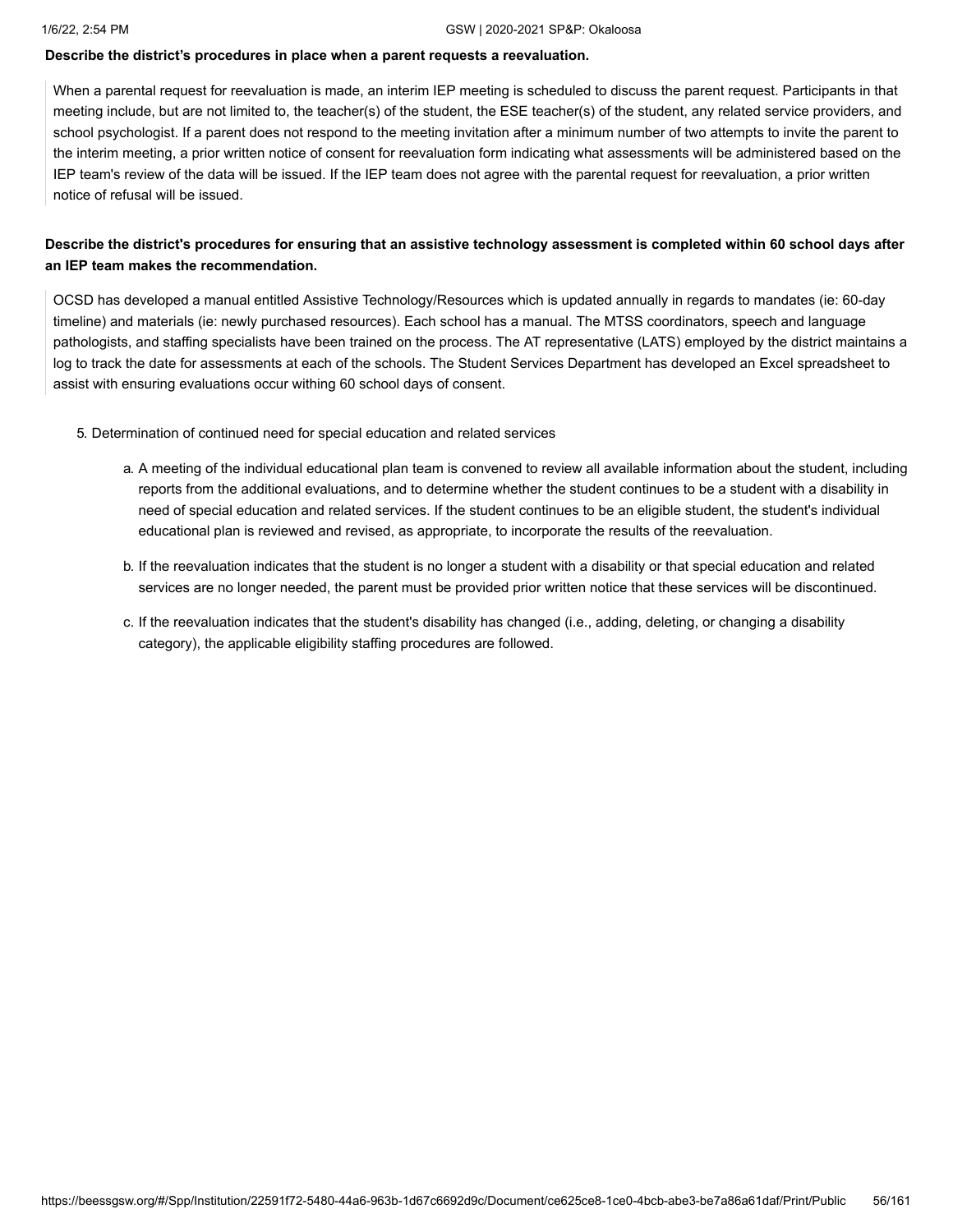## **Section I: Independent Educational Evaluations**

## **Statutory and Regulatory Citations**

34 CFR §300.502 Rule 6A-6.03311, F.A.C.

## **Definition**

An independent educational evaluation (IEE) is an evaluation conducted by a qualified evaluation specialist who is not employed by the school district responsible for the education of the student in question.

#### **General**

- 1. The parents of a student with a disability have the right to an IEE at public expense if the parent disagrees with an evaluation obtained by the school district.
- 2. The parent of a student with a disability is to be provided, upon request for an IEE, information about where an IEE may be obtained and the school district criteria applicable to IEEs.
- 3. Public expense means that the school district either pays for the full cost of the evaluation or ensures that the evaluation is otherwise provided at no cost to the parent.
- 4. Whenever an IEE is conducted, the criteria under which the evaluation is obtained, including the location of the evaluation and the qualifications of the evaluation specialist, shall be the same as the criteria used by the school district when it initiates an evaluation, to the extent that those criteria are consistent with the parent's right to an IEE.
- 5. The school district may not impose conditions or timelines for obtaining an IEE at public expense other than those criteria described in rule 6A-6.03311, F.A.C.
- 6. If a parent requests an IEE at public expense, the school district must, without unnecessary delay, **either** :
	- Ensure that an IEE is provided at public expense.
	- Initiate a due process hearing under Rule 6A-6.03311, F.A.C. to show that its evaluation is appropriate or that the evaluation obtained by the parent did not meet the school district's criteria. If the school district initiates a hearing and the final decision from the hearing is that the school district's evaluation is appropriate, then the parent still has a right to an IEE but not at public expense.
- 7. If a parent requests an IEE, the school district may ask for the parent to give a reason why he or she objects to the district's evaluation. However, the explanation by the parent may not be required, and the school district may not unreasonably delay either providing the IEE at public expense or initiating a due process hearing to defend the district's evaluation.
- 8. A parent is entitled to only one IEE at public expense each time the school district conducts an evaluation with which the parent disagrees.
- 9. If the parent obtains an IEE at public expense or shares with the school district an evaluation obtained at private expense:
	- The school district shall consider the results of such evaluation in any decision regarding the provision of FAPE to the student, if it meets appropriate school district criteria described in Rule 6A- 6.03311, F.A.C.
	- The results of such evaluation may be presented by any party as evidence at any due process hearing regarding that student.
- 10. If an administrative law judge requests an IEE as part of a due process hearing, the cost of the evaluation must be at public expense.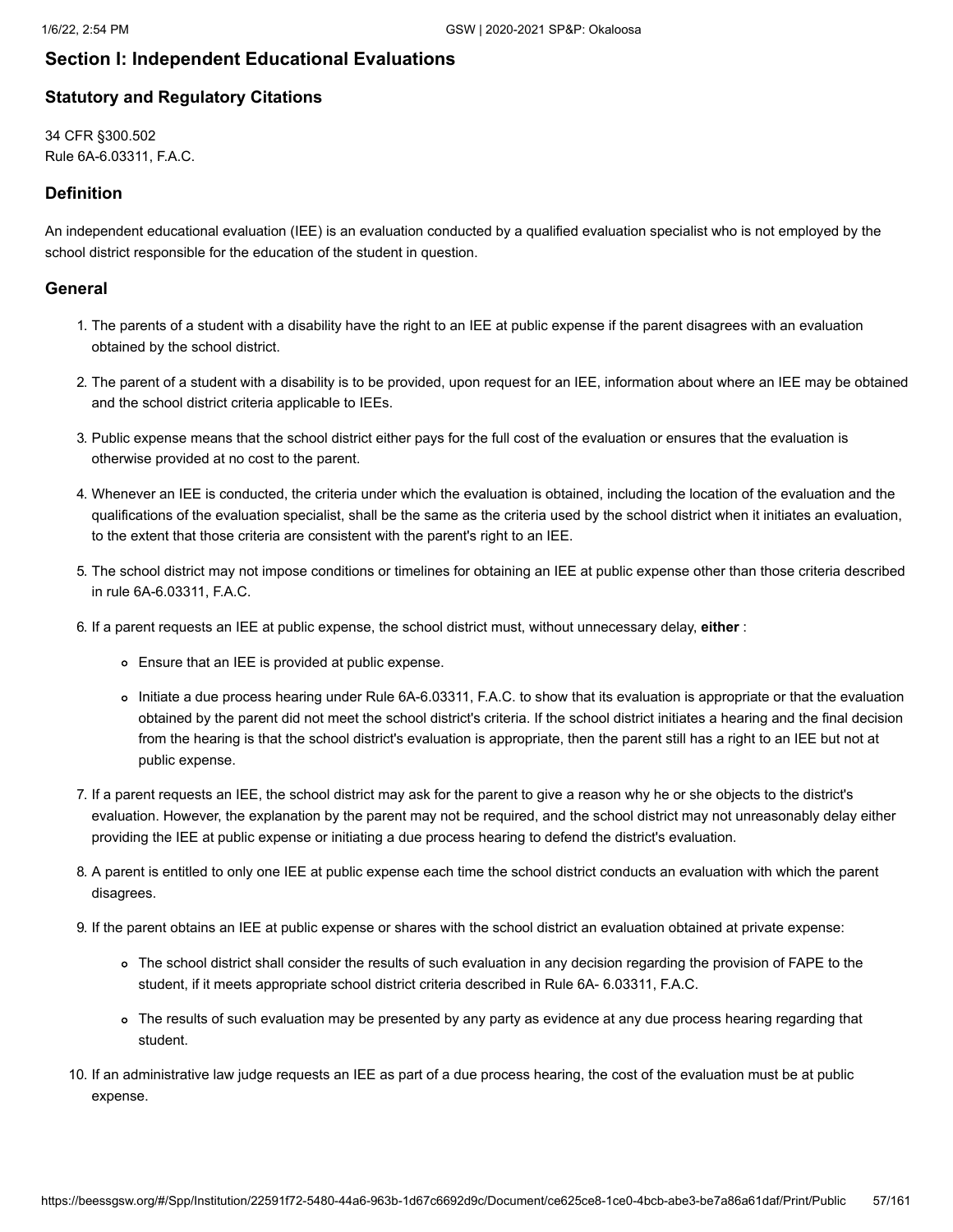#### **Describe the district's policies and procedures for responding to a parent's request for an IEE at public expense.**

District staff contacts the parent and discusses independent evaluation providers and evaluations to be completed. The parent then notifies the district with their selection of provider. The district contacts the chosen provider with parent request and parent contact information. The provider contacts the parent to schedule date(s) and time(s) for proposed assessment(s). Assessment(s) are conducted and results are provided to the parent and school district. Upon receipt of results, a meeting is scheduled to review results and discuss educational implications and considerations. The district requests a due process hearing if not in agreement with providing an IEE at public expense.

#### **Describe the district's policies and procedures for consideration of the results of an IEE obtained at private expense.**

Upon receipt of evaluation information provided by the parent, the district will schedule a meeting to review results and discuss educational implications and considerations.

## **Part II. Policies and Procedures for Students with Disabilities**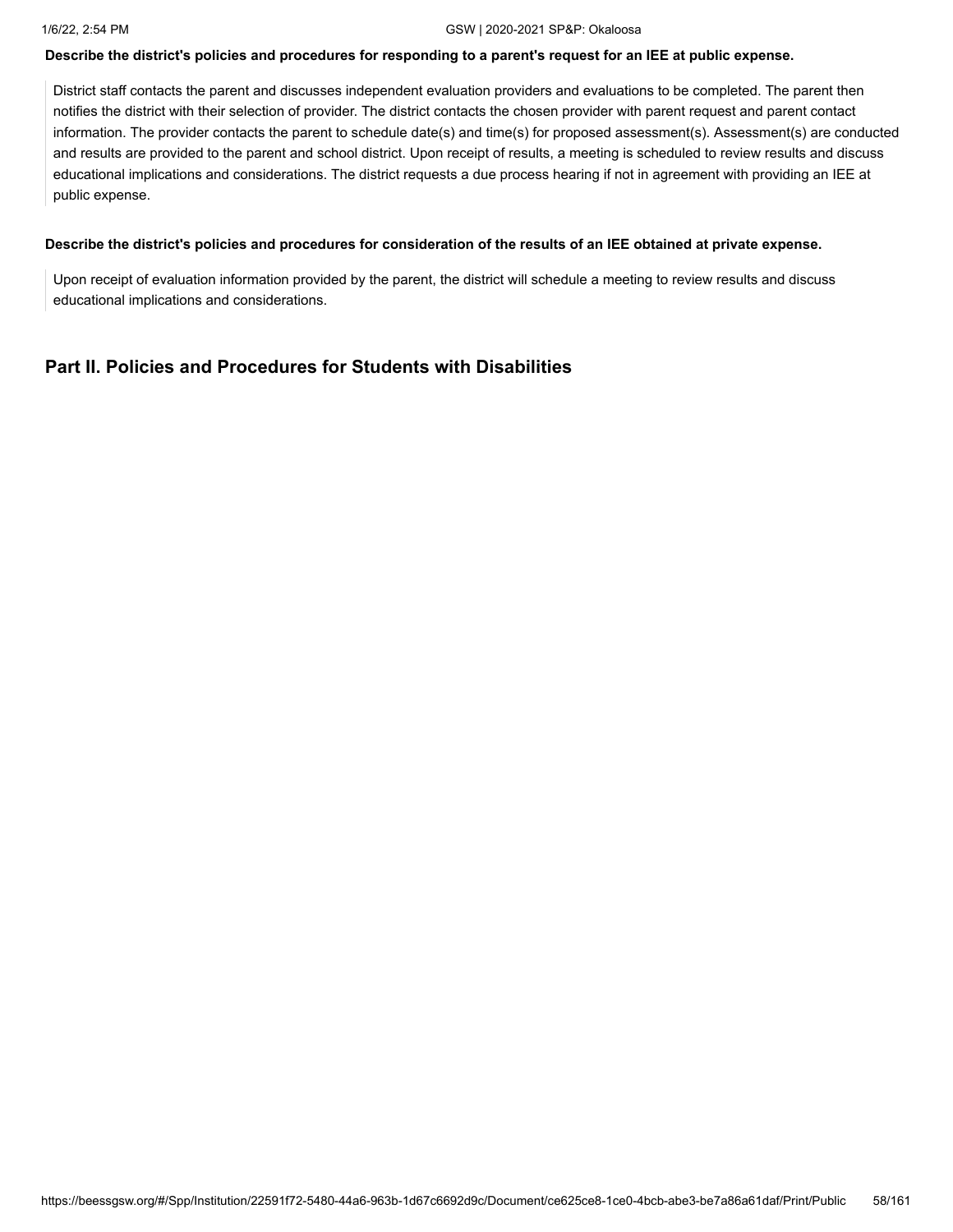## **Section A: Instructional Program**

#### **Statutory and Regulatory Citation**

Rule 6A-6.03411, F.A.C.

The following applies to the instructional program for students with disabilities in general. In addition to the philosophical, curricular, and instructional support issues included here, there are disability-specific expectations or requirements for certain categories of disability. That information is provided in the relevant *Exceptional Student Education Eligibility* sections of this document.

#### **Philosophy**

- 1. Each student with a disability is entitled to receive FAPE in the least restrictive environment that will enable the student to progress in the general curriculum to the maximum extent possible.
- 2. Special education, which refers to specially designed instruction and related services, is provided to meet the unique needs of the student that result from the student's disability and to prepare the student for further education, employment, and independent living. Related services are defined in Rule 6A-6.03411(1)(dd), F.A.C.
- 3. Specially designed instruction means adapting, as appropriate, the content, methodology, or delivery of instruction.
- 4. Specially designed instruction may employ universal design for learning, assistive technology, accommodations, or modifications.

### **Curriculum**

- 1. To maximize accessibility to the curriculum, students will access the state standards through appropriate programming, support from special education and regular education teachers, support in the use of assistive technology, and through the use of universal design principals.
- 2. For all students with disabilities, these supports provide progress toward a standard high school diploma.

#### **Instructional Support**

- 1. Students receive instructional support through specially designed instruction and related services as determined through the IEP process.
- 2. Teachers are trained in designing and implementing individualized programs to address the learning needs of each student.
- 3. Teachers are provided with administrative support to assure reasonable class size and workload, adequate funds for materials, and professional development.
- 4. Teachers instruct students in the unique skills necessary to access and benefit from the core curriculum. These skills may include, but are not limited to, curriculum and learning strategies, compensatory skills, independent functioning, social emotional behavior, use of assistive technology, and communication.
- 5. A range of service delivery options is available to meet the student's needs: consultation, itinerant instruction, resource room, special class, separate school, residential placement, homebound or hospitalized, and community-based or home-based services.
- 6. School districts may provide professional development for teachers in coordination with community agencies, the Florida School for the Deaf and the Blind, discretionary projects funded by the Department of Education and other agencies of state and local government, including, but not limited to, the Division of Blind Services, the Division of Vocational Rehabilitation, Department of Children and Families, and the Department of Health, Children's Medical Services, as appropriate.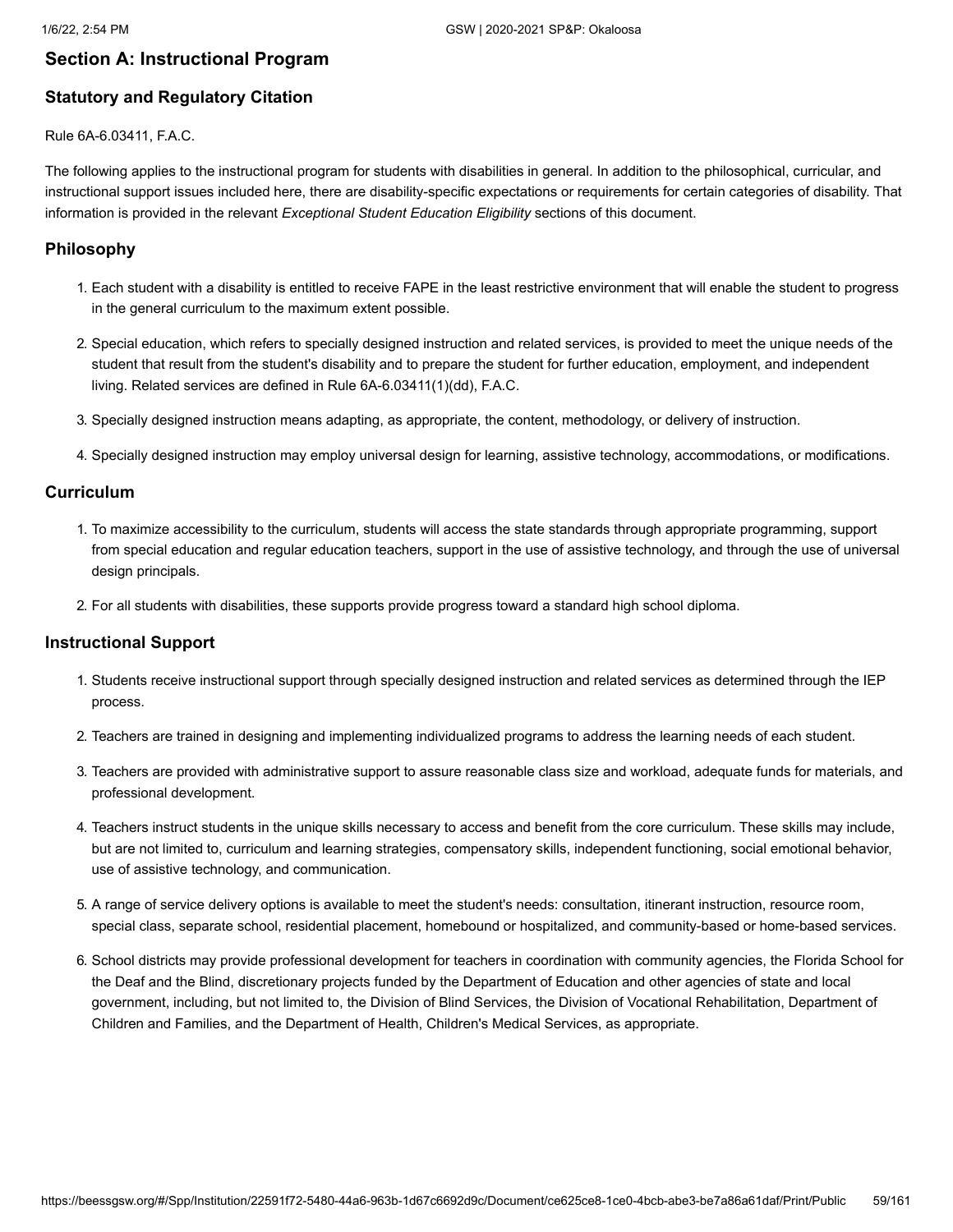### **Section B.1: Exceptional Student Education Eligibility for Students with Autism Spectrum Disorder**

### **Statutory and Regulatory Citations**

34 CFR §300.8 Sections 1003.01 and 1003.57, F.S. Rules 6A-6.03023, 6A-6.0331 and 6A-6.03411, F.A.C.

#### **Definition**

Autism spectrum disorder (ASD) is a condition that reflects a wide range of symptoms and levels of impairment, which vary in severity from one individual to another. Autism spectrum disorder is characterized by an atypical developmental profile with a pattern of qualitative impairments in social interaction and social communication, and the presence of restricted or repetitive, patterns of behavior, interests, or activities, which occur across settings.

### **Eligibility Criteria**

A student is eligible for specially designed instruction and related services as a student with ASD if evidence of **all** of the following criteria are met:

- 1. Impairment in social interaction as evidenced by delayed, absent, or atypical ability to relate to individuals or the environment;
- 2. Impairment in verbal or nonverbal language skills used for social communication
- 3. Restricted or repetitive patterns of behavior, interests, or activities;
- 4. The core features identified in 1, 2, and 3 occur across settings.
- 5. The student demonstrates a need for special education as defined in Rule 6A-6.03411(1)(kk), F.A.C.

#### **Student Evaluation**

In addition to the provisions in Rule 6A-6.0331(5), F.A.C., the district shall conduct a full and individual evaluation that addresses the core features of ASD to include deficits in social interaction, social communication, and restricted or repetitive patterns of behavior, interests, or activities. An evaluation for determining eligibility shall include the following components:

- 1. Behavioral observations conducted by members of the evaluation team targeting social interaction, social communication skills, and restricted or repetitive patterns of behavior, interests, or activities across settings;
- 2. A social developmental history based on an interview with the parents(s) or guardian(s);
- 3. A psychological evaluation that includes assessment of academic, intellectual, social-emotional, and behavioral functioning and must include at least one standardized instrument specific to ASD;
- 4. A language evaluation that includes assessment of the pragmatic (both verbal and nonverbal) and social interaction components of social communication (an observation of the student's social communication skills must be conducted by a speech language pathologist);
- 5. A standardized assessment of adaptive behavior; and
- 6. If behavioral concerns are present, a functional behavioral assessment is conducted to inform behavioral interventions on the student's individual educational plan.

### **Unique Philosophical, Curricular, or Instructional Considerations**

1. While students with ASD share instructional needs with other students, there are characteristics that are specific to ASD, including the development and use of language and communication skills, the development of appropriate social skills, and the development of appropriate behavioral skills. The need to tailor instruction to the individual learning styles and needs of each student requires that teachers of students with ASD be knowledgeable in a variety of educational strategies.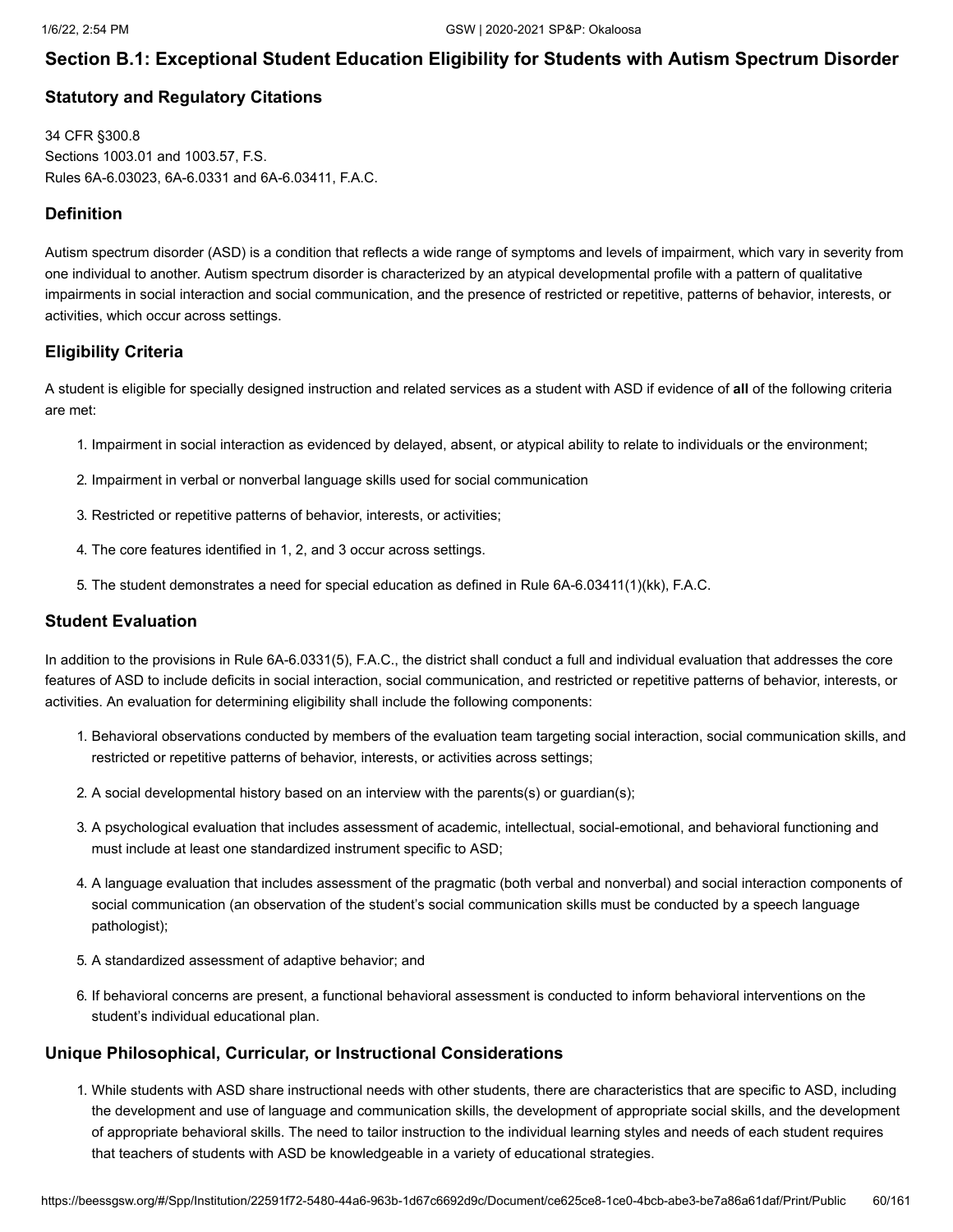2. Inherent in a program for students with ASD is the recognition that ASD is a developmental disability that adversely impacts the student's communication, social, and behavioral skills. It is important to take into consideration the student's strengths and needs in all three areas when tailoring educational services for the student.

**The school district has the option to include additional information regarding evaluations, qualified evaluators, or unique philosophical, curricular, or instructional considerations for students with autism spectrum disorders.**

- $\bigcirc$  The school district has provided additional information for this section in Appendix B of this document.
- There is no additional information for this section.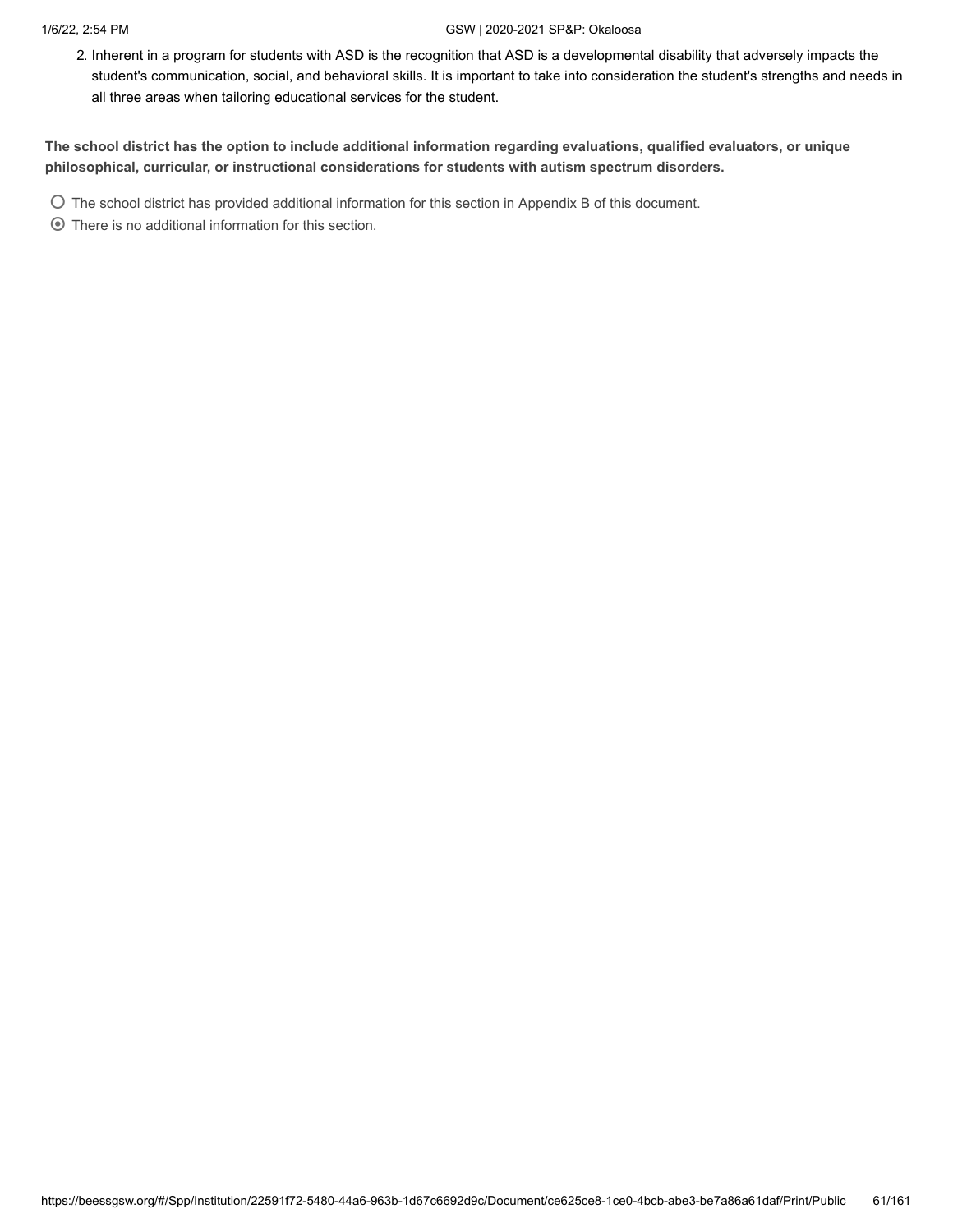### **Section B.2: Exceptional Student Education Eligibility for Students who are Deaf or Hard-of-Hearing**

#### **Statutory and Regulatory Citations**

34 CFR §§300.8, 300.34, and 300.113 Sections 1003.01, 1003.55, and 1003.57, F.S. Rules 6A-6.03013, 6A-2.0010, 6A-6.03028 and 6A-6.0331, F.A.C.

#### **Definition**

A student who is deaf or hard-of-hearing has a hearing loss, aided or unaided, that impacts the processing of linguistic information and which adversely affects performance in the educational environment. The degree of loss may range from mild to profound.

#### **Eligibility Criteria**

A student is eligible for specially designed instruction and related services as a student who is deaf or hard-of-hearing if the following criteria are met:

- 1. Medical: An audiological evaluation documents a permanent or fluctuating hearing threshold level that interferes with progress in any one of the following areas: developmental skills or academic performance, social-emotional development, or linguistic and communicative skills as evidenced by:
	- a. 25 decibel (dB) + or 5 dB or greater based on pure tone average or average of 500, 1000, and 2000 Hz unaided in the better ear; or
	- b. A high frequency hearing threshold level of 25 dB + or 5 dB or greater based on pure tone average of 1000, 2000, and 3000 Hz unaided in the better ear; or
	- c. A unilateral hearing threshold level of 50 dB + or 5 dB or greater based on pure tone average of 500, 1000, and 2000 Hz unaided; or
	- d. Auditory Evoked Potential responses evidencing permanent hearing loss at multiple frequencies equivalent to or in excess of the decibel hearing loss threshold criteria for pure tone audiometric testing specified above,
- 2. The student demonstrates a need for special education.

### **Student Evaluation**

In addition to the provisions in Rule 6A-6.0331, F.A.C., regarding general education intervention procedures, the minimum student evaluation shall include **all** of the following:

- 1. Audiological evaluation
- 2. Evaluation of developmental skills or academic achievement, including information on the student's academic strengths and weaknesses
- 3. Evaluation of social development
- 4. Evaluation of receptive and expressive communication
- 5. A comprehensive nonverbal assessment of intellectual functioning or developmental scales, if more appropriate, for children under age seven

Selection of assessment instruments shall take into consideration the student's functioning level, degree of hearing loss, and method of communication.

#### **Student Reevaluation**

A reevaluation will occur at least every three years and will include at a minimum an audiological evaluation and, if appropriate, any other formal evaluations addressed in the initial evaluation in accordance with the Student Evaluation section above.

https://beessgsw.org/#/Spp/Institution/22591f72-5480-44a6-963b-1d67c6692d9c/Document/ce625ce8-1ce0-4bcb-abe3-be7a86a61daf/Print/Public 62/161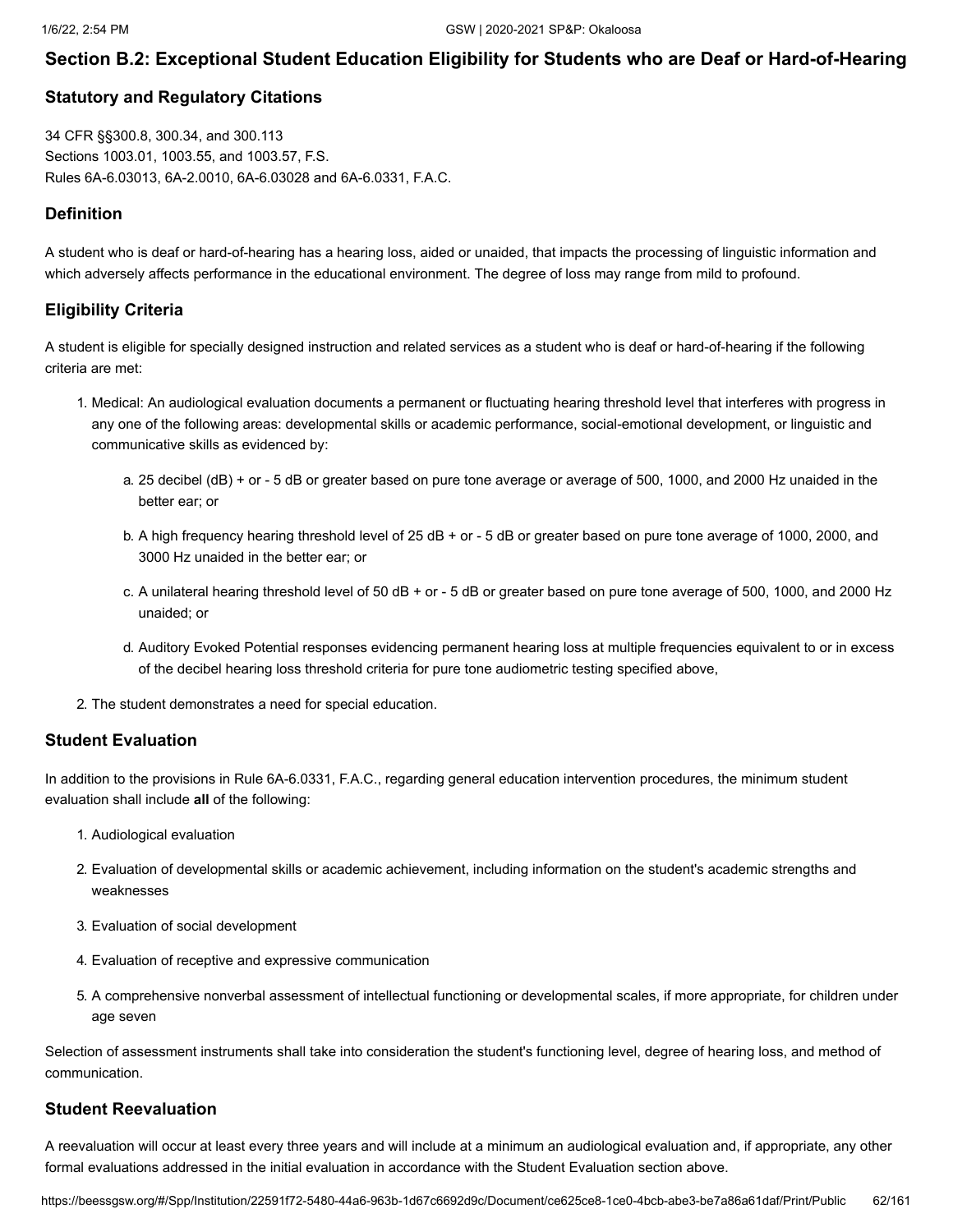### **Qualified Evaluators**

All evaluators must hold a valid license or certificate in the state of Florida, in accordance with Rule 6A-6.0331, F.A.C. The following are qualified evaluators for specialized evaluations:

- 1. An audiologist for an audiological evaluation
- 2. A teacher of the deaf or hard-of-hearing
- 3. A speech and language pathologist
- 4. A school psychologist

#### **Unique Philosophical, Curricular, or Instructional Considerations**

- 1. All students who are identified as deaf or hard-of-hearing will be screened for Usher syndrome at least one time between grades 6 and 12. Qualified evaluators include: teachers of the deaf or hard-of-hearing, speech language pathologists, audiologists, teachers of the blind or visually impaired, and school health personnel who have been trained in Usher's screening procedures.
- 2. Students shall have access to instruction using the method of communication most readily understood by the student. Each student who is deaf or hard-of-hearing shall have the opportunity to develop expressive and receptive language skills using any or all of the following:
	- a. Residual hearing
	- b. Speech reading
	- c. Manual communication systems
	- d. Speech
	- e. Appropriate amplification
- 3. Rule 6A-6.03028(3)(g), F.A.C., requires the use of the Communication Plan form adopted by the State Board of Education during the development of the IEP for students who are deaf, hard of hearing or dual sensory impaired. Use of this plan will ensure that IEP teams are considering the instructional needs of these students in a more comprehensive manner. The school district shall consider the communication and language needs of students who are deaf or hard-of-hearing, including opportunities for direct communication with peers and professional personnel in the student's language and communication mode, academic level, and full range of needs, and opportunities for direct instruction in the student's language and communication mode.
- 4. Routine checking of hearing aids worn in school by students with hearing loss and the external components of surgically implanted medical devices (i.e., cochlear implants) is required to ensure that these devices are functioning properly.
- 5. Assistive technology and related services do not include a medical device that is surgically implanted, or the replacement of such device. Although cochlear implants are not considered assistive technology, children with cochlear implants maintain the right to receive related services that are determined by the IEP team to be necessary for the student. School districts are responsible for providing appropriate services for the students. However, appropriate services do not include maintaining, optimizing (i.e., mapping), or replacing cochlear implants.
- 6. Interpreting services includes the following, when used with respect to children who are deaf or hard-of-hearing: oral transliteration services; cued language transliteration services; sign language transliteration and interpreting services, and transcription services, such as communication access real-time translation (CART), C-Print; and TypeWell; and special interpreting services for children who are deaf-blind.
- 7. Each learning environment shall have appropriate acoustic treatment, lighting, and auditory amplification equipment to meet the individual needs of each student. Auditory equipment shall be made available through the school district (e.g., Personal or Soundfield FM systems, infrared systems, induction loop systems, and other assistive listening devices). Auditory equipment will be calibrated annually, maintained, and considered for replacement on a five (5)-year cycle. Visual alarm devices shall be provided in all areas where students who are deaf or hard-of-hearing may be separated from persons with normal hearing—group bathrooms, corridors, specific areas designated for the deaf, etc., in accordance with Rule 6A-2.0010, F.A.C.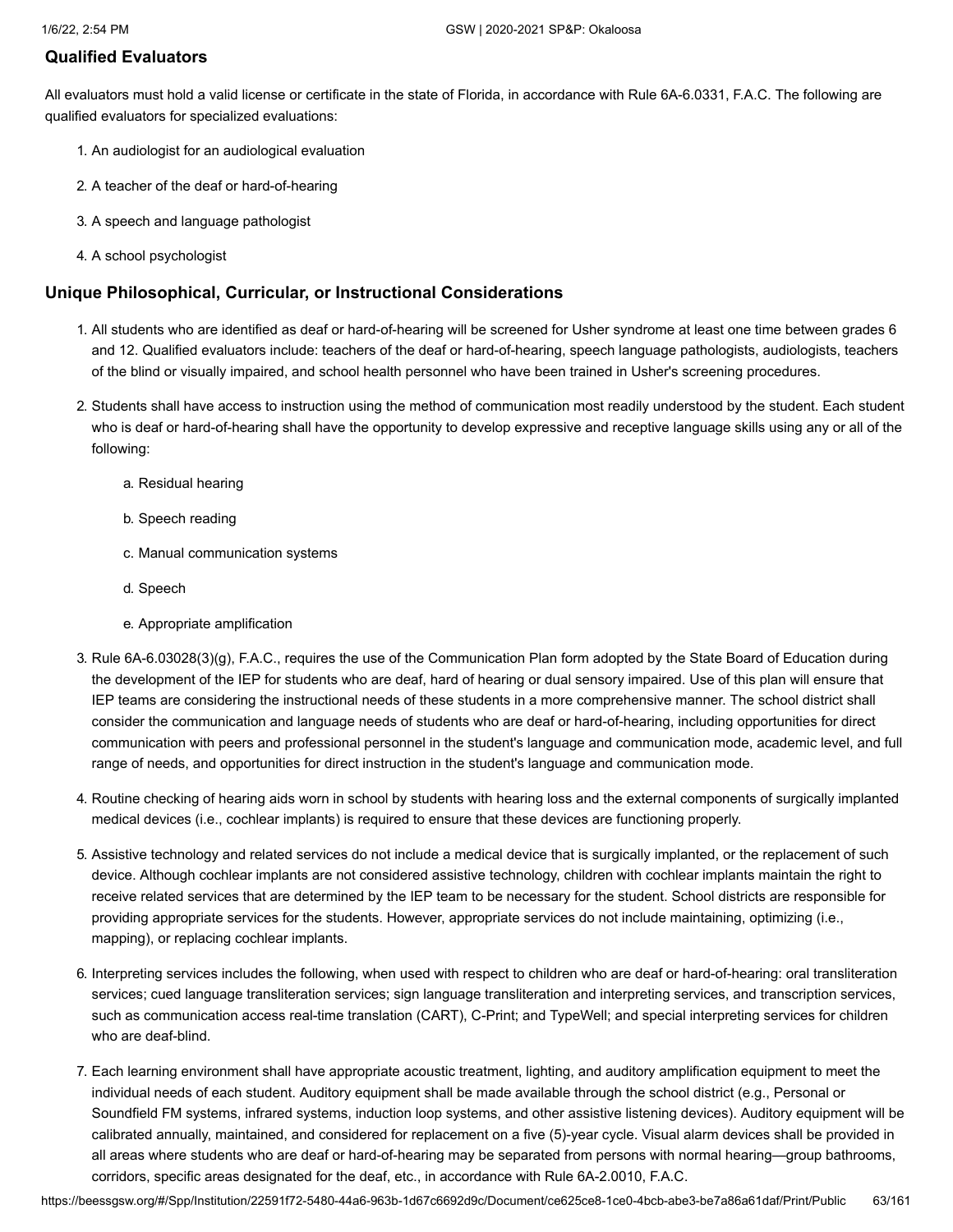8. The school district will provide information describing the Florida School for the Deaf and the Blind and all other programs and methods of instruction available to the parent of a student with sensory impairments. This information will be provided annually.

**The school district has the option to include additional information regarding evaluations, qualified evaluators, or unique philosophical, curricular, or instructional considerations for students who are deaf or hard-of-hearing.**

 $\bigcirc$  The school district has provided additional information for this section in Appendix B of this document.

There is no additional information for this section.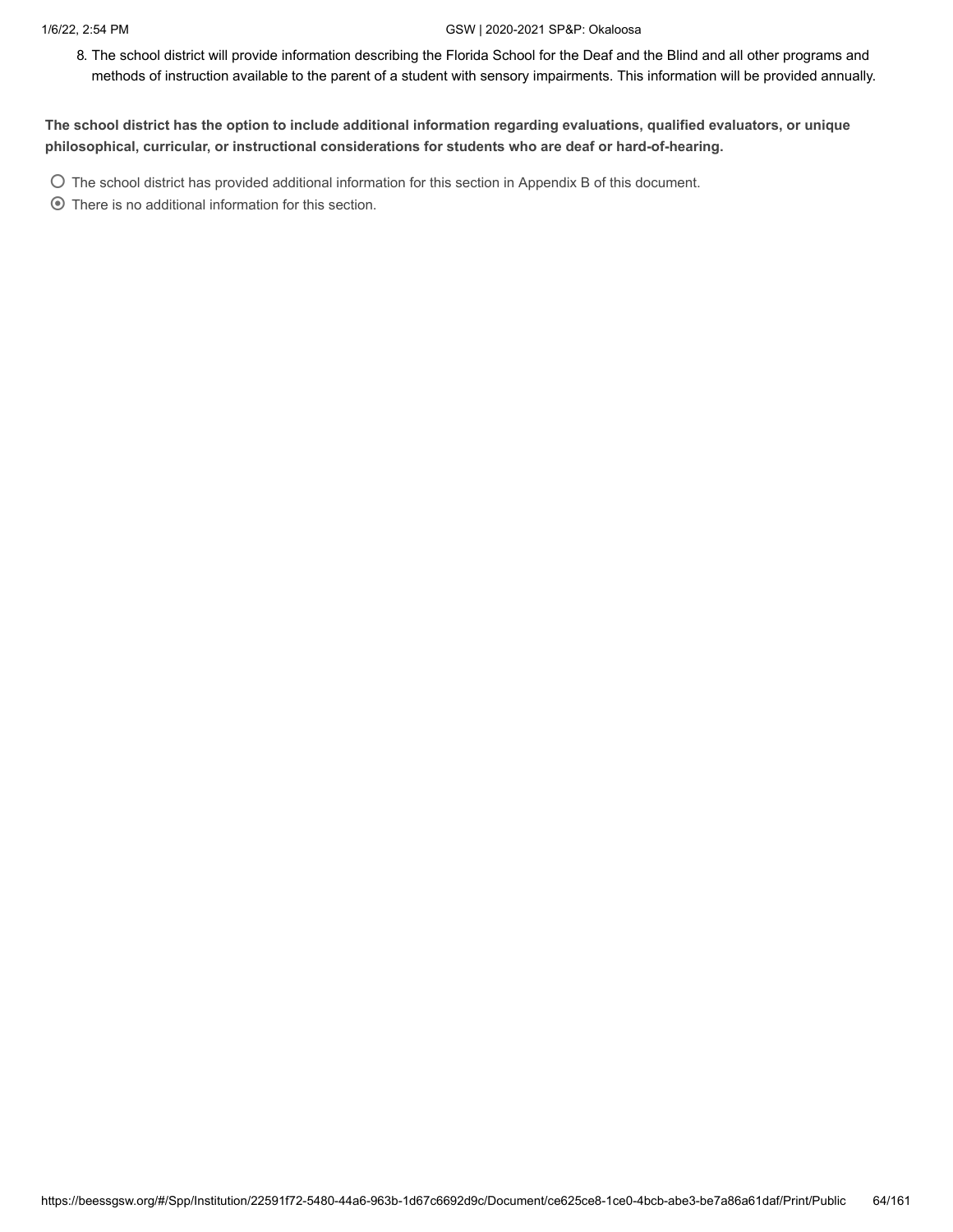# **Section B.3: Exceptional Student Education Eligibility for Prekindergarten Children who are Developmentally Delayed**

### **Statutory and Regulatory Citations**

34 CFR §§300.8 and 303.21 Sections 1003.01, 1003.21, and 1003.57, F.S. Rules 6A-6.03026, 6A-6.03027 6A-6.03028, 6A-6.03029, 6A-6.03031, 6A-6.0331 and 6A-6.03411, F.A.C.

### **Definitions**

- 1. For an infant or toddler from birth through two years of age, developmental delay is defined as delay in one or more of the following developmental domains: adaptive development; cognitive development; communication development; social or emotional development; or physical development.
- 2. For a child three through five years of age, developmental delay is defined as a delay in one or more of the following areas: adaptive or self-help development; cognitive development; communication development; social or emotional development; or physical development, including fine, gross, or perceptual motor.

### **Eligibility Criteria**

1. For a child three through five years of age

A child is eligible for specially designed instruction and related services as a student with developmental delay when the following criteria are met:

- a. The child is three through five years of age.
- b. There is documentation of **one** of the following:
	- A score of two standard deviations (SD) below the mean or a 25 percent delay on measures yielding scores in months in at least one area of development
	- A score of 1.5 SD below the mean or a 20 percent delay on measures yielding scores in months in at least two areas of development
	- Based on informed clinical opinion, the eligibility staffing committee makes a recommendation that a developmental delay exists and exceptional student education services are needed
- c. The eligibility staffing committee or multidisciplinary team, which includes the invited parent(s), makes a determination concerning the effects of the environment, cultural differences, or economic disadvantage.
- 2. For a child birth through two years of age (below 36 months)

An infant or toddler is eligible for exceptional student education when a team of qualified professionals and the parent or guardian, in accordance with Rule 6A-6.0331(6), F.A.C., determine that **all** the following criteria are met:

- a. The child is below the age of 36 months;
- b. There is documentation of **one** of the following:
	- i. A score of 1.5 standard deviations below the mean in two or more developmental domains as measured by at least one appropriate diagnostic instrument and procedures, and informed clinical opinion; or
	- ii. A score of 2.0 standard deviations below the mean in one developmental domain as measured by at least one appropriate diagnostic instrument and procedures, and informed clinical opinion; or
	- iii. Based on informed clinical opinion a determination has been made that a developmental delay exists.
- c. The requirements of Rule 6A-6.0331(2), F.A.C., have been met;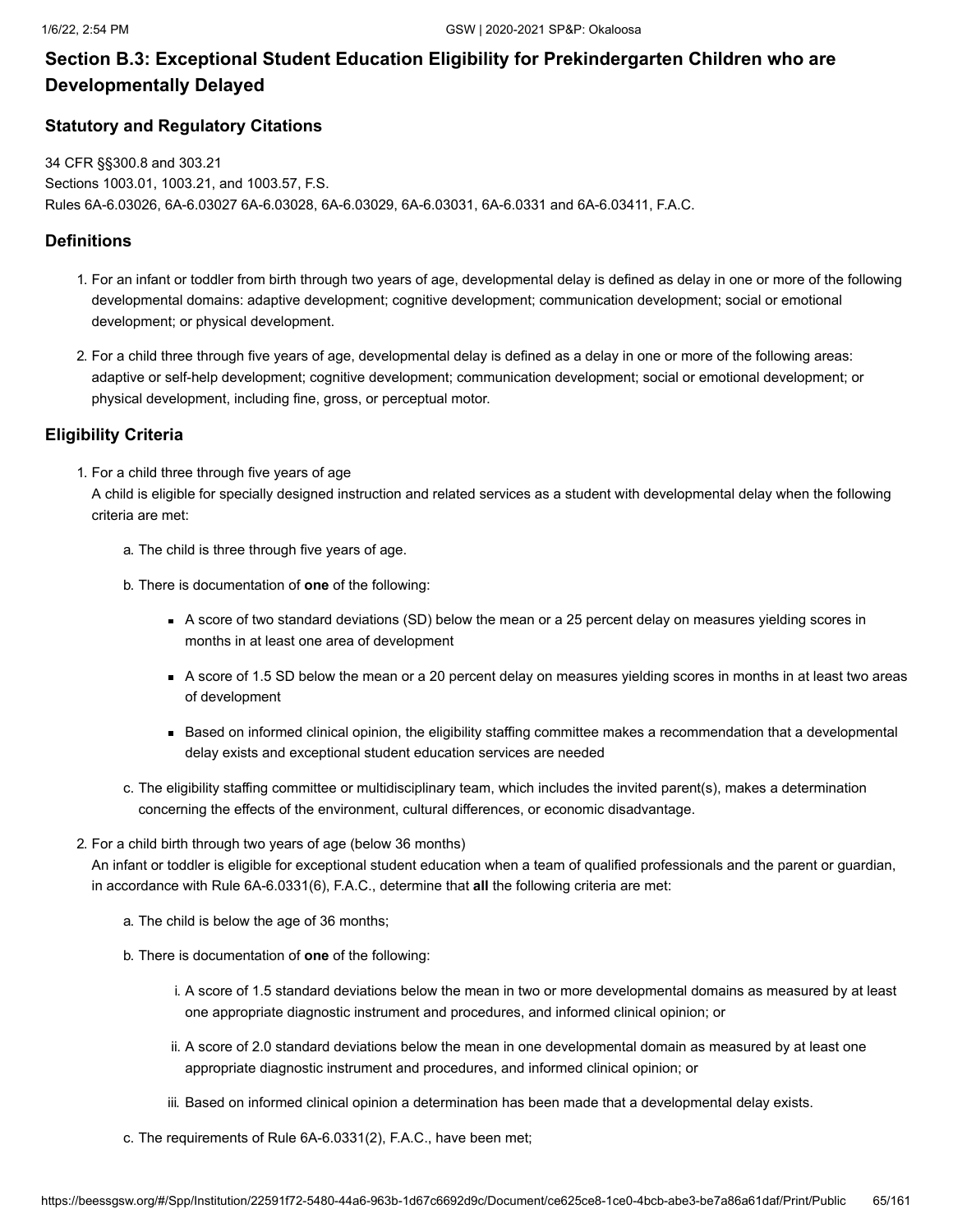- d. There is written evidence that the Department of Health, Children's Medical Services, Part C Local Early Steps has determined that the infant or toddler has a developmental delay as defined in section (2)(b) of this rule; and,
- e. The infant or toddler needs early intervention services as defined in Rule 6A-6.03411(1)(i), F.A.C.

### **Child Evaluation**

In addition to the provisions in Rule 6A-6.0331(2), F.A.C., regarding procedures prior to initial evaluation for prekindergarten children, the evaluation for determination of eligibility shall include the following:

Procedures for evaluation for children three through five years:

- 1. The school district must seek consent from the parent or guardian to conduct an evaluation within 30 days, unless the parent and the school district agree otherwise in writing, whenever:
	- a. The Florida Diagnostic and Learning Resource Center's or the district's developmental screening results indicate that the child, three years to kindergarten-entry age, is a child with a disability and needs special education and related services.
	- b. A parent requests an evaluation and there is documentation or evidence that the child may be a student with a disability in need of special education.
- 2. Developmental delay is documented by a multidisciplinary team using multiple measures of assessment, which include the following:
	- Standardized instruments, judgement-based assessments, criterion-referenced instruments, systematic observation, functional skills assessments, or other procedures selected in consultation with the parent(s); or
	- Informed clinical opinion using qualitative and quantitative information to determine the need for early intervention services; and
	- Parent report, which can confirm or modify information obtained and describe behavior in environments that the district may not be able to access.
- 3. When a developmental delay cannot be verified by the use of standardized instruments, the delay(s) may be established through observation of atypical functioning in any one or more of the developmental areas. A report shall be written documenting the evaluation procedures used, the results obtained, the reasons for overriding those results from standardized instruments, and the basis for recommending eligibility.

### **Continued Eligibility for ESE Services**

- 1. For a child three through five years of age, continued eligibility as a student with a disability under another category will be determined before the child is six years old.
- 2. For a child birth through two years of age (below 36 months), continued eligibility as a child with a disability will be determined before the child's third birthday.

#### **Unique Philosophical, Curricular, or Instructional Considerations**

- 1. For a child three through five years of age
	- a. As appropriate, the individualized family support plan (IFSP) or individual educational plan (IEP) shall be developed through interagency collaboration with the family and other providers of services to the child and family and in accordance with Rules 6A-6.03026, 6A-6.03028, and 6A-6.03029, F.A.C.
	- b. Because of the rapid development of young children, on-going observations and assessments shall be conducted as needed to plan for IFSP or IEP modifications.
- 2. For a child birth through two years of age (below 36 months)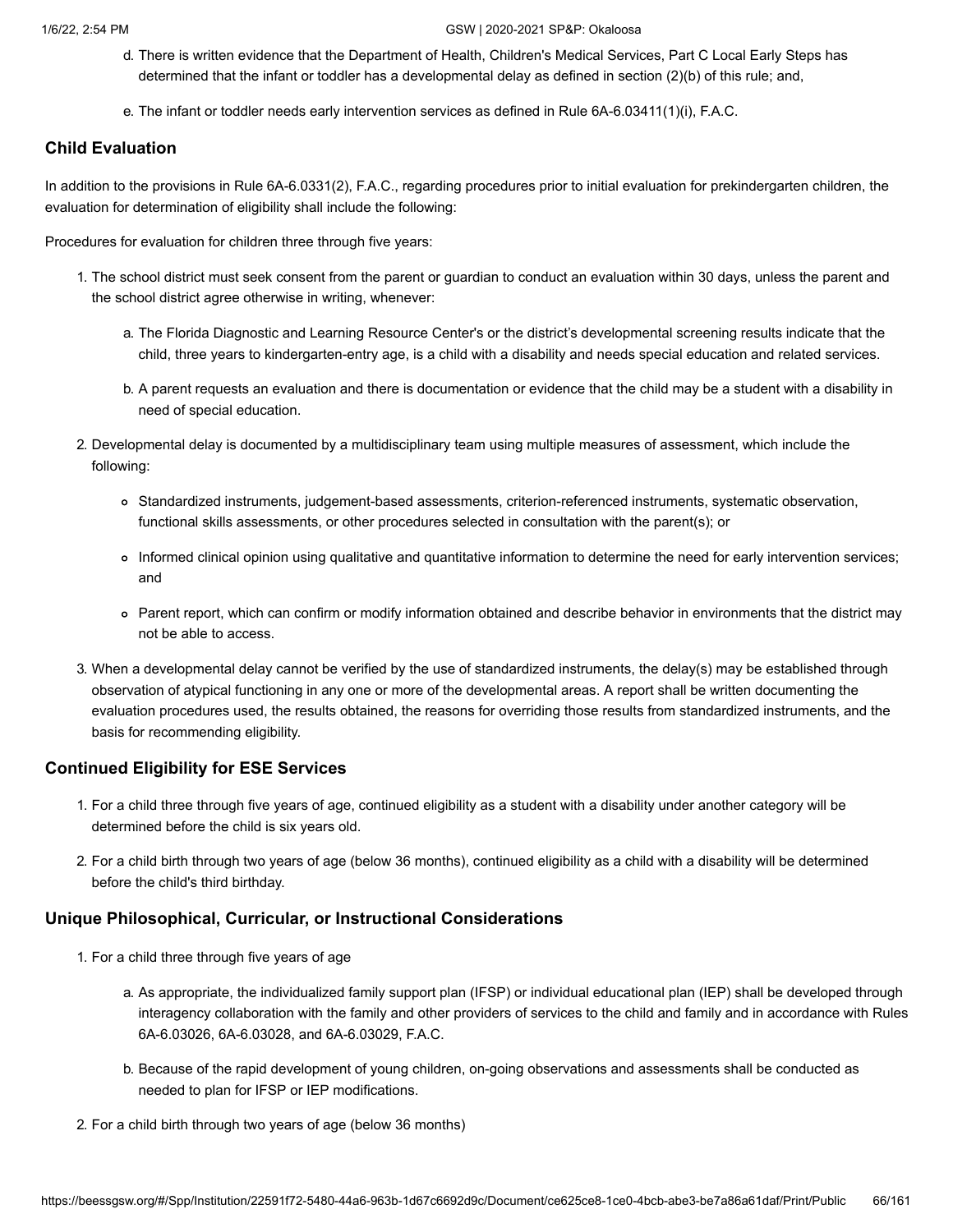- a. The IFSP shall be developed in collaboration with the family and other providers of service to the child and family and in accordance with Rules 6A-6.03026, 6A-6.03029, and 6A-6.0331, F.A.C.
- b. Because of the rapid development of young children and the changing needs of families, ongoing observations or assessments shall be conducted at least every six months for the purpose of completing the periodic review of the IFSP.

**The school district has the option to include additional information regarding evaluations, qualified evaluators, or unique philosophical, curricular, or instructional considerations for prekindergarten children with developmental delays.**

 $\bigcirc$  The school district has provided additional information for this section in Appendix B of this document.

There is no additional information for this section.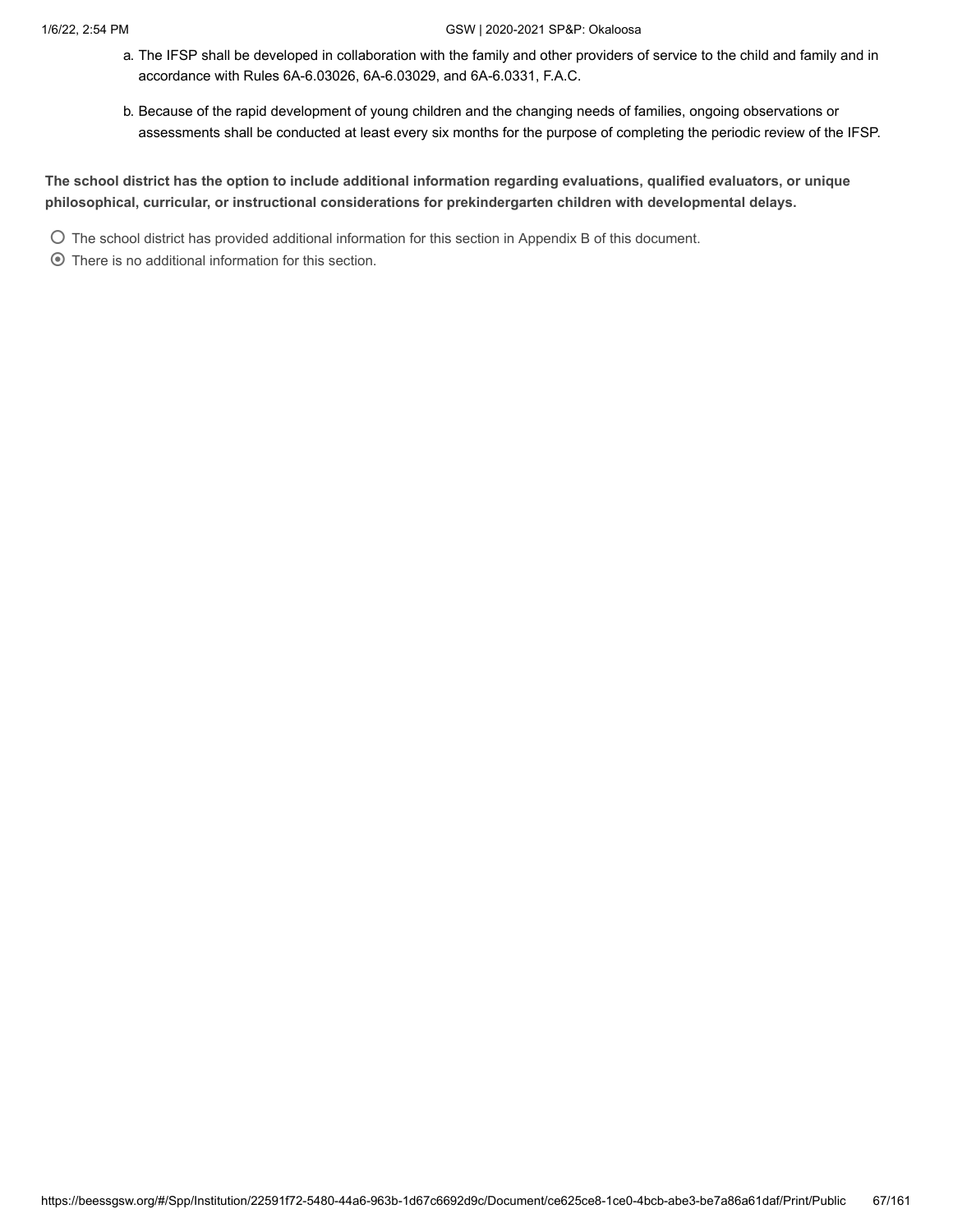## **Section B.4: Exceptional Student Education Eligibility for Students who are Dual-Sensory Impaired**

### **Statutory and Regulatory Citations**

34 CFR §§300.8, 300.34, 300.113, and 300.172 and 300.324 Chapters 458 and 463, F.S. Sections 1003.55, 1003.57, and 1003.575, F.S. Rules 6A-2.0010, 6A-6.03014, 6A-6.03022 and 6A-6.0331, F.A.C.

### **Definition**

Dual-sensory impairment is defined to mean concomitant hearing and visual impairments, or etiology or diagnosed medical condition that indicates a potential dual sensory loss, the combination of which impacts communication, independence, and other developmental and educational needs.

### **Eligibility Criteria**

A student is eligible for specially designed instruction and related services as a student with a dual-sensory impairment if the following criteria are met:

- 1. One or more of the following visual impairments:
	- a. A visual acuity of 20/70 or less in the better eye after best correction;
	- b. A peripheral field so constricted that it affects the student's ability to function in an educational setting;
	- c. A diagnosis of visual impairment after best correction;
	- d. A progressive loss of vision that may affect the student's ability to function in an educational setting; as stated in Rule 6A-6.03014(3)(a), F.A.C.; **or**
	- e. Functional blindness;

and

- 2. One or more of the following hearing impairments:
	- a. 25 decibel (dB) + or 5 dB or greater based on pure tone average or average of 500, 1000, and 2000 Hz unaided in the better ear;
	- b. A high frequency hearing threshold level of 25 dB + or 5 dB or greater based on pure tone average of 1000, 2000, and 3000 Hz unaided in the better ear;
	- c. A unilateral hearing threshold level of 50 dB + or 5 dB or greater based on pure tone average of 500, 1000, and 2000 Hz unaided;
	- d. Auditory evoked potential responses evidencing permanent hearing loss at multiple frequencies equivalent to or in excess of the decibel hearing loss threshold criteria for pure tone audiometric testing specified above; **or**
	- e. Functional hearing loss;

and

3. The student demonstrates a need for special education.

**OR**

4. The student has a medical report from a physician licensed in Florida in accordance with Chapter 458 or Chapter 463, F.S., unless a report of medical examination from a physician licensed in another state is permitted in accordance with Rule 6A-6.0331(3)(e), F.A.C., confirming the existence of such a medical condition having the potential for dual sensory loss to include the diagnosis, its prognosis, and the potential for dual sensory loss; and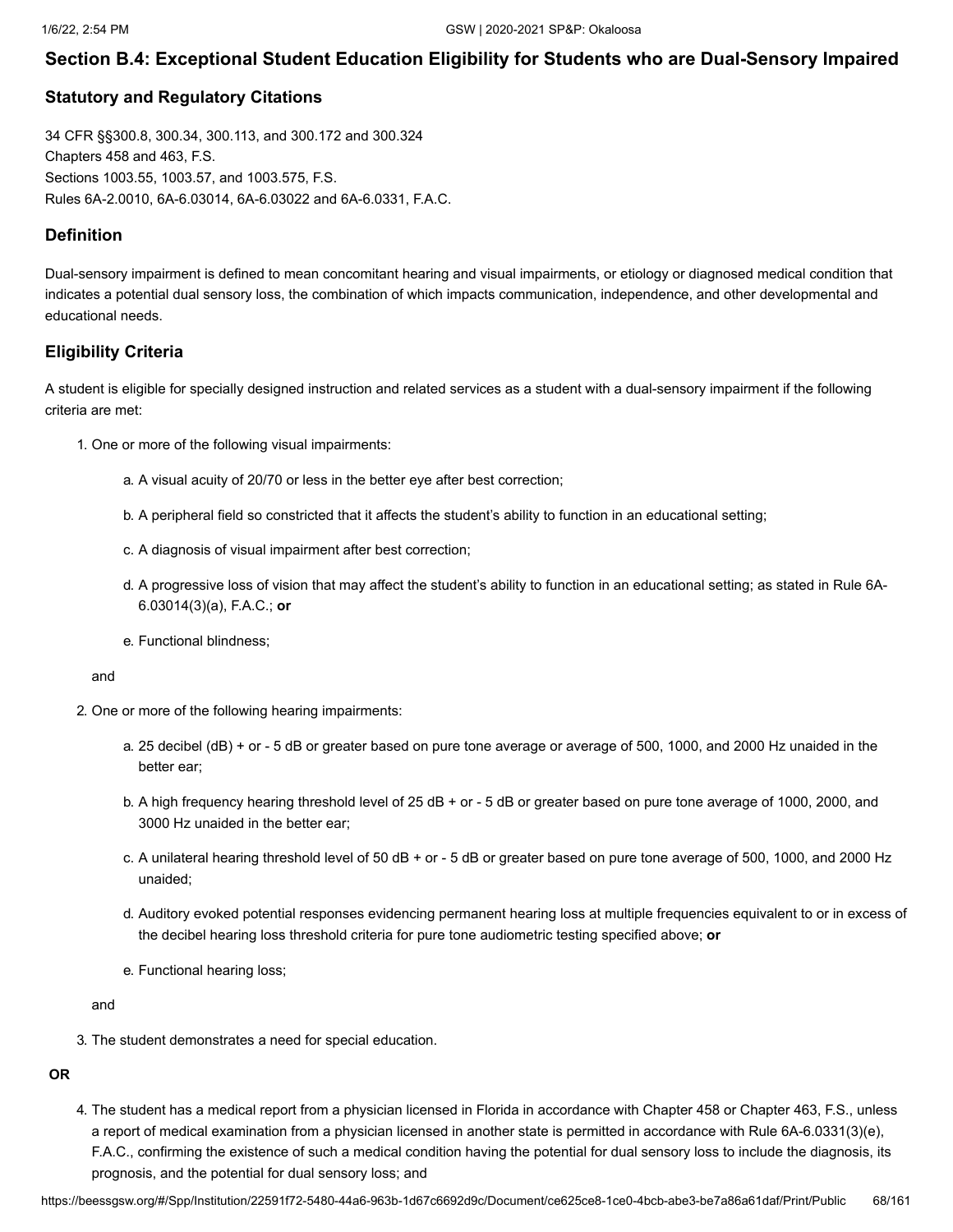5. The student demonstrates a need for special education.

#### **Student Evaluation**

In addition, to the procedures defined in Rule 6A-6.0331(5), F.A.C., the minimum student evaluations include:

- 1. A medical eye exam by an ophthalmologist or optometrist licensed in Florida in accordance with Chapter 458 or Chapter 463, F.S., unless a report of medical examination from a physician licensed in another state is permitted in accordance with Rule 6A-6.0331(3) (e), F.A.C., describing etiology, diagnosis, treatment regimen, prognosis, near and distance vision, corrected and uncorrected acuity measures for left eye, right eye, and both eyes, measure of field of vision, and recommendations for lighting levels, physical activity, aids, or use of glasses, as appropriate;
- 2. An audiological evaluation;
- 3. A functional vision evaluation;
- 4. A functional hearing assessment;
- 5. An assessment of social development;
- 6. An evaluation of receptive and expressive communication by a speech and language pathologist;
- 7. A learning media assessment;
- 8. If appropriate, an orientation and mobility assessment and sign language assessment; and
- 9. If available, a medical report from a physician licensed in Florida in accordance with Chapter 458 or Chapter 463, F.S., unless a report of a medical examination from a physician licensed in another state is permitted in accordance with Rule 6A-6.0331(3)(e), F.A.C., describing the etiology or diagnosis of the student's medical condition that does, or has the potential to, result in dual sensory loss.

#### **Student Reevaluation**

- 1. A reevaluation shall occur at least every three years and shall include, at a minimum, the following:
	- a. A functional vision evaluation;
	- b. A functional hearing assessment;
	- c. An assessment of social development;
	- d. An evaluation of receptive and expressive communication by a speech and language pathologist;
	- e. A learning media assessment;
	- f. If appropriate, an orientation and mobility assessment and a sign language assessment; and
	- g. Any other evaluations specified by an evaluation specialist and an exceptional student teacher after examination of available information in all areas addressed in the initial evaluation or in subsequent reevaluations of the student in accordance with Rule 6A-6.0331, F.A.C.

### **Qualified Evaluators**

All evaluators must hold a valid license or certificate in the state of Florida, in accordance with Rule 6A-6.0331, F.A.C.

The following are qualified evaluators for specialized evaluations:

- 1. An optometrist or ophthalmologist for a medical eye exam
- 2. A teacher of the visually impaired, orientation and mobility specialist, or low vision specialist for a functional vision assessment
- 3. An audiologist for an audiological evaluation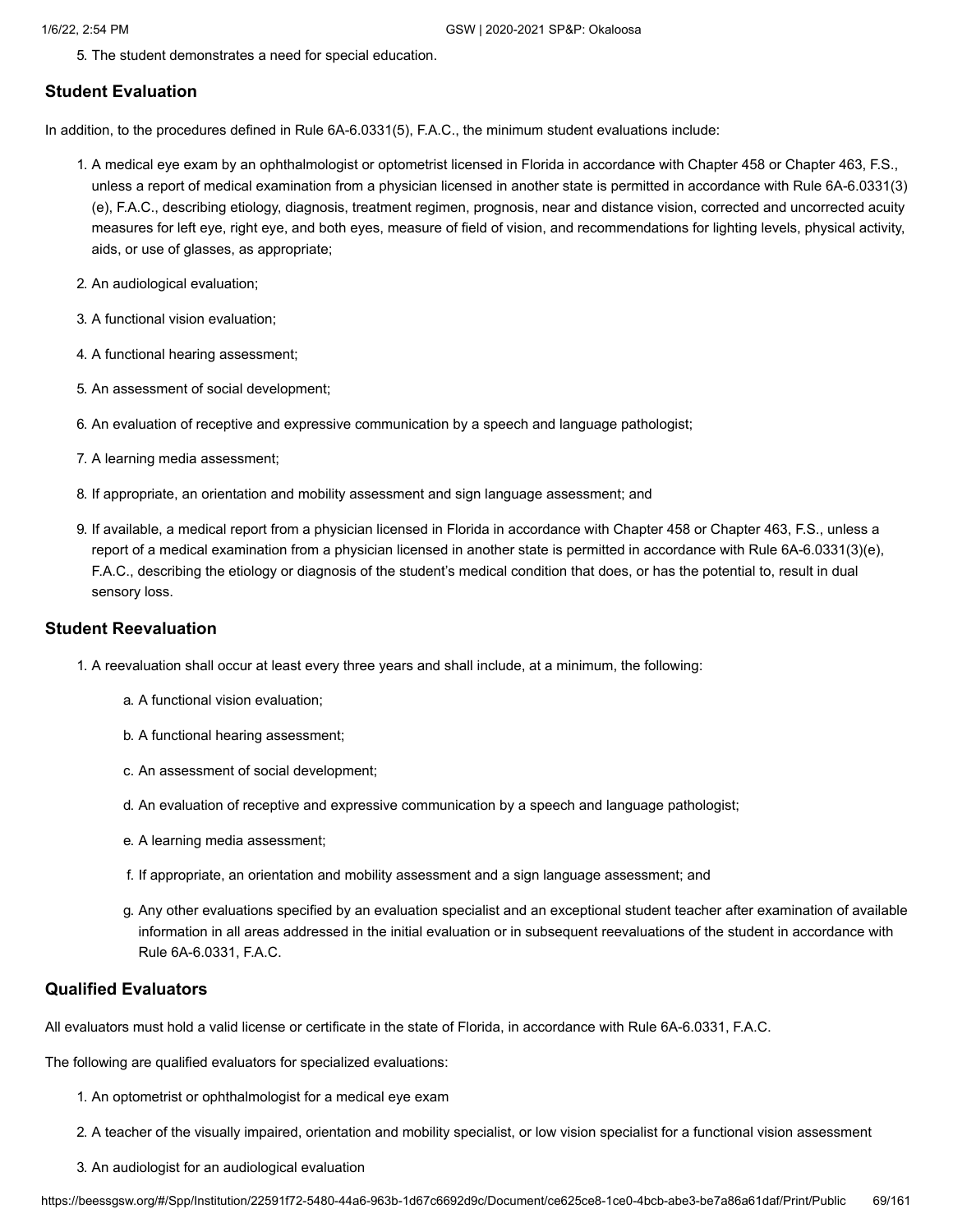4. A teacher of the deaf or hard-of-hearing, speech and language pathologist, or audiologist for a functional hearing assessment.

## **Unique Philosophical, Curricular, or Instructional Considerations**

- 1. All students with visual impairments, including students with dual-sensory impairment, are registered for services from the Florida Instructional Materials Center for the Visually Impaired. Additionally, information regarding all students who are dual-sensory impaired shall be submitted to the state's annual census report for the national child count of students and youth who are both deaf and blind.
- 2. In accordance with 34 CFR §300.324, students will be provided with instruction in braille unless otherwise determined by the IEP team. This determination is based upon the student"s present reading and writing skills, functional vision assessment, and learning media assessment, as well as documentation indicating the need for instruction or use of braille in the future.
- 3. Orientation and mobility is a related service provided to blind or visually impaired students if determined necessary by the IEP team that enables those students to attain systematic orientation to and safe movement within their environments in school, home, and community. Orientation and mobility instruction encompasses skill and conceptual awareness that includes, but is not limited to: spatial awareness, use of sensory information to maintain orientation, the use of mobility devices (i.e., long cane, distance low vision aids, assistive technology), and other skills and techniques used to travel safely and efficiently across a variety of settings.
- 4. Rule 6A-6.03028(3)(g), F.A.C., requires the use of the Model Communication Plan adopted by the State Board of Education during the development of the IEP for students who are deaf, hard of hearing or dual sensory impaired. Use of this plan will ensure that IEP teams are considering the instructional needs of these students in a more comprehensive manner. School districts shall consider the communication and language needs of students who are deaf or hard-of-hearing, including opportunities for direct communication with peers and professional personnel in the student"s language and communication mode, academic level, and full range of needs, including opportunities for direct instruction in the student"s language and communication mode in accordance with 34 CFR §300.324.
- 5. Students shall have access to instruction using the method of communication most readily understood by the student. Each student who is deaf or hard-of-hearing shall have the opportunity to develop expressive and receptive language skills using any or all of the following:
	- a. Residual hearing
	- b. Speech reading
	- c. Manual communication systems
	- d. Speech
	- e. Appropriate amplification
- 6. Routine checking of hearing aids worn in school by students with hearing loss and the external components of surgically implanted medical devices (i.e., cochlear implants) is required to ensure that these devices are functioning properly.
- 7. Assistive technology and related services do not include a medical device that is surgically implanted, or the replacement of such device. Although cochlear implants are not considered assistive technology, children with cochlear implants maintain the right to receive related services that are determined by the IEP team to be necessary for the student. School districts are responsible for providing appropriate services for the students. However, appropriate services do not include maintaining, optimizing (i.e., mapping), or replacing cochlear implants.
- 8. Interpreting services include the following, when used with respect to children who are deaf or hard-of-hearing: oral transliteration services; cued language transliteration services; sign language transliteration and interpreting services; transcription services, such as CART, C-Print, and TypeWell; and special interpreting services, such as an intervener, for children who are deaf-blind.
- 9. Each learning environment shall have appropriate acoustic treatment, lighting, and auditory amplification equipment to meet the individual needs of each student. Auditory equipment shall be made available through the school district (e.g., personal or Soundfield FM systems, infrared systems, induction loop systems, and other assistive listening devices). Auditory equipment will be calibrated annually, maintained, and considered for replacement on a five-year cycle. Visual alarm devices shall be provided in all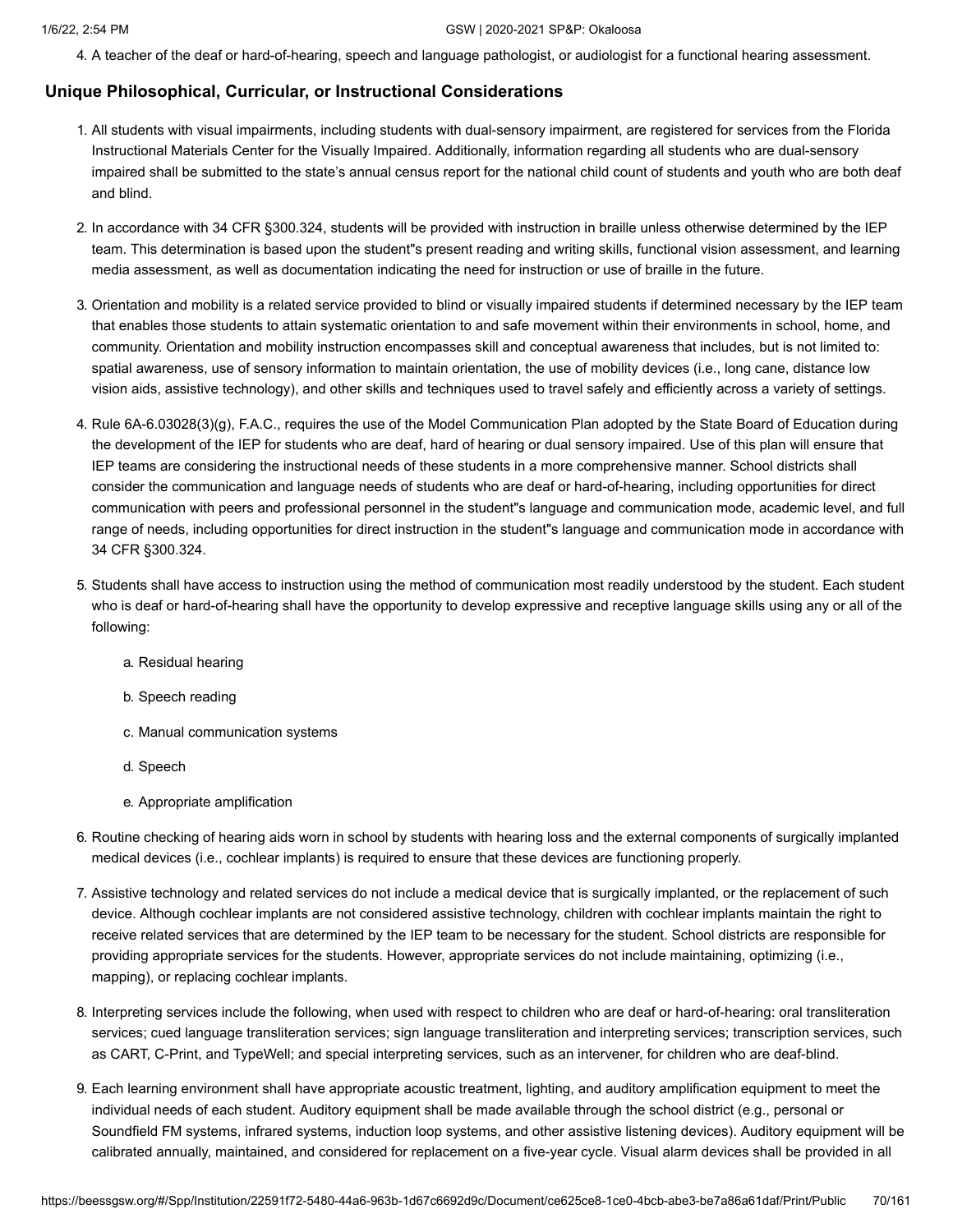areas where students who are deaf or hard-of-hearing may be separated from persons with normal hearing, such as group bathrooms, corridors, specific areas designated for the deaf, etc., in accordance with Rule 6A-2.0010, F.A.C.

10. The school district will provide information describing the Florida School for the Deaf and the Blind and all other programs and methods of instruction available to the parent of a student with sensory impairments. This information will be provided annually. Additionally, in accordance with Rule 6A-6.03014, F.A.C., cooperative planning with the Division of Blind Services (DBS) may occur for students eligible for DBS services, with parent participation and agreement.

**The school district has the option to include additional information regarding evaluations, qualified evaluators, or unique philosophical, curricular, or instructional considerations for students with dual-sensory impairment.**

- $\bigcirc$  The school district has provided additional information for this section in Appendix B of this document.
- There is no additional information for this section.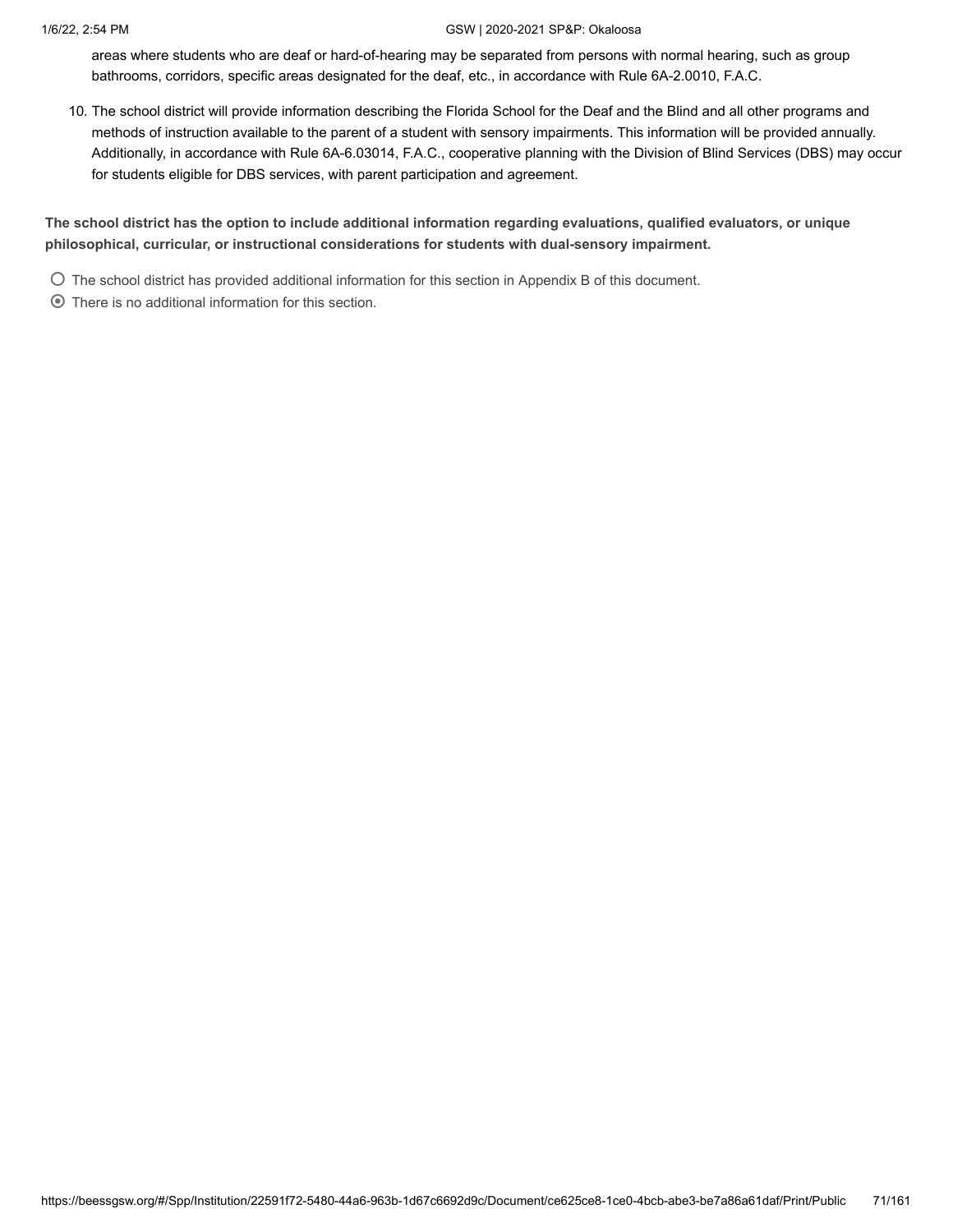# **Section B.5: Exceptional Student Education Eligibility for Students with Emotional or Behavioral Disabilities**

## **Statutory and Regulatory Citations**

34 CFR §300.8 Sections 1003.01 and 1003.57, F.S. Rules 6A-6.03016 and 6A-6.0331, F.A.C.

## **Definition**

A student with an emotional or behavioral disability (EBD) has persistent (is not sufficiently responsive to implemented evidence-based interventions) and consistent emotional or behavioral responses that adversely affect performance in the educational environment that cannot be attributed to age, culture, gender, or ethnicity.

## **Evidence-Based Interventions in General Education**

Prior to an evaluation, the district must meet the general education requirements in Rule 6A-6.0331(1), F.A.C., including the responsibility to implement evidence-based interventions for students requiring additional academic and emotional or behavioral support in the general education environment. General education activities and interventions conducted prior to an evaluation in accordance with Rule 6A-6.0331(1) F.A.C., may be used to satisfy the requirements of Rule 6A-6.03016, F.A.C.

## **Eligibility Criteria**

A student is eligible for specially designed instruction and related services as a student with emotional or behavioral disabilities if the following criteria are met:

- 1. A student with an emotional or behavioral disability demonstrates an inability to maintain adequate performance in the educational environment that cannot be explained by physical, sensory, socio-cultural, developmental, medical, or health (with the exception of mental health) factors; and one or more of the following characteristics:
	- a. Internal factors characterized by:
		- Feelings of sadness, or frequent crying, or restlessness, or loss of interest in friends or school work, or mood swings, or erratic behavior; or
		- The presence of symptoms such as fears, phobias, or excessive worrying and anxiety regarding personal or school problems; or
		- Behaviors that result from thoughts and feelings that are inconsistent with actual events or circumstances, or difficulty maintaining normal thought processes, or excessive levels of withdrawal from persons or events; or
	- b. External factors characterized by:
		- An inability to build or maintain satisfactory interpersonal relationships with peers, teachers, and other adults in the school setting; or
		- Behaviors that are chronic and disruptive such as noncompliance, verbal or physical aggression, or poorly developed social skills that are manifestations of feelings, symptoms, or behaviors as specified in section 1.a) above.
- 2. The characteristics described above are present for a minimum of six months duration and in two or more settings, including but not limited to, school, educational environment, transition to or from school, or home and community settings. At least one setting must include school.
- 3. The student demonstrates a need for special education.
- 4. In extraordinary circumstances, the general education requirements in Rule 6A-6.0331, F.A.C., and the criteria for eligibility relating to duration and setting described in 2. Above may be waived when immediate intervention is required to address an acute onset of an internal characteristic listed above in 1. a) of the Eligibility Criteria section.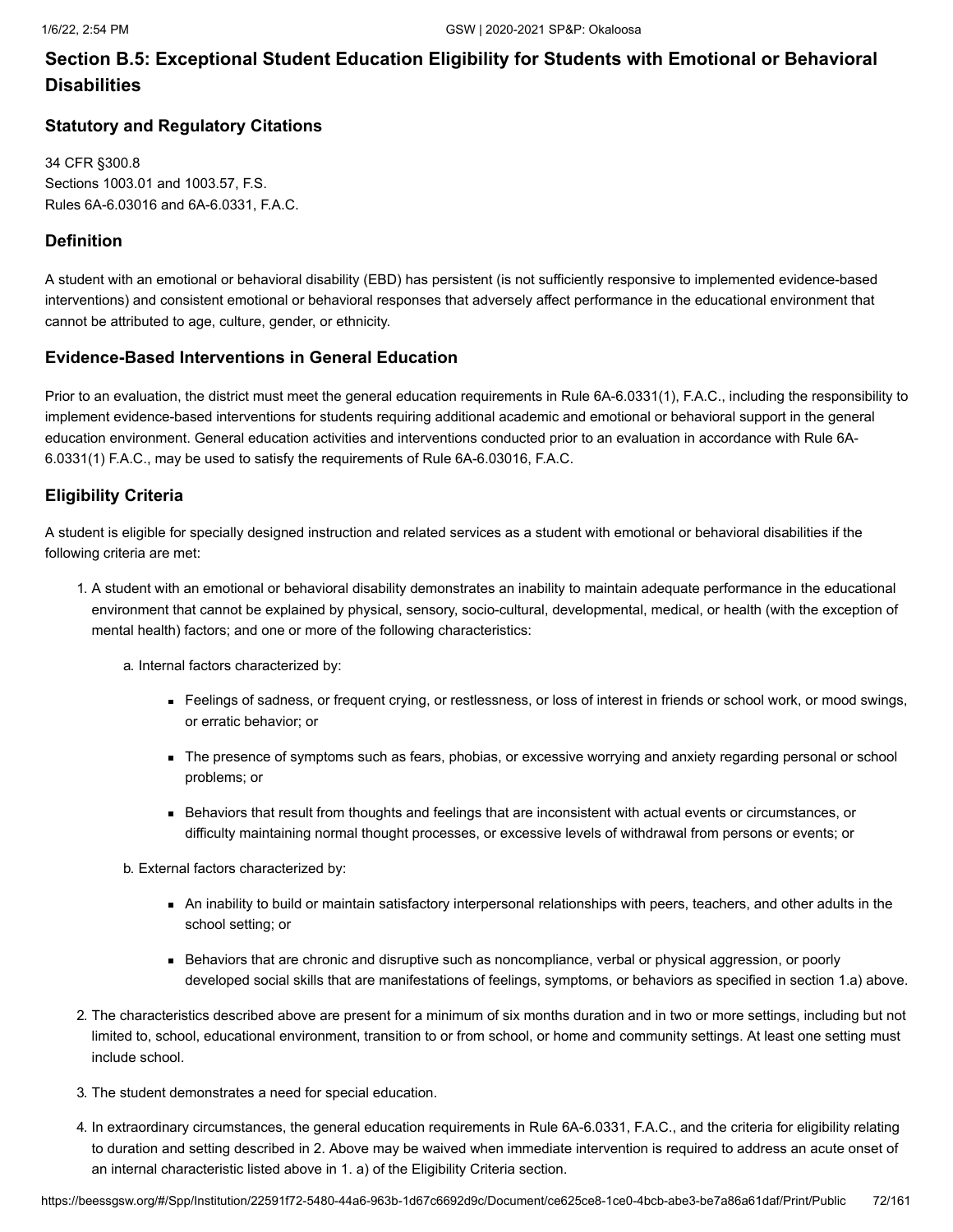- 5. The characteristics described below are not indicative of a student with an emotional or behavioral disability:
	- a. Normal, temporary (fewer than six months) reactions to life event(s) or crisis, or
	- b. Emotional or behavioral difficulties that improve significantly from the presence of evidence-based implemented interventions, or
	- c. Social maladjustment unless also found to meet the criteria for an emotional or behavioral disability

#### **Student Evaluation**

In addition to the provisions in Rule 6A-6.0331, F.A.C., regarding general education intervention procedures, the minimum student evaluation shall include **all** of the following:

- 1. A functional behavioral assessment (FBA) must be conducted. The FBA must identify the specific behavior(s) of concern, conditions under which the behavior is most and least likely to occur, and function or purpose of the behavior. A review and, if necessary, a revision of an FBA completed as part of general education interventions may meet this requirement if it meets the conditions described in this section. If an FBA was not completed to assist in the development of general education interventions, one must be completed and a well-delivered scientific, research-based behavioral intervention plan of reasonable intensity and duration must be implemented with fidelity prior to determining eligibility.
- 2. The evaluation must include documentation of the student's response to general education interventions implemented to target the function of the behavior as identified in the FBA.
- 3. A social developmental history compiled from a structured interview with the parent or guardian that addresses developmental, familial, medical, health, and environmental factors impacting learning and behavior, and which identifies the relationship between social developmental and socio-cultural factors, and the presence or nonpresence of emotional or behavioral responses beyond the school environment.
- 4. A psychological evaluation conducted in accordance with Rule 6A-6.0331, F.A.C. The psychological evaluation should include assessment procedures necessary to identify the factors contributing to the development of an emotional or behavioral disability, which include behavioral observations and interview data relative to the referral concerns, and assessment of emotional and behavioral functioning, and may also include information on developmental functioning and skills. The psychological evaluation shall include a review of general education interventions that have already been implemented and the criteria used to evaluate their success.
- 5. A review of educational data that includes information on the student's academic levels of performance, and the relationship between the student's academic performance and the emotional or behavioral disability; additional academic evaluation may be completed if needed.
- 6. A medical evaluation must be conducted when it is determined by the administrator of the exceptional student program or the designee that the emotional or behavioral responses may be precipitated by a physical problem.

## **Unique Philosophical, Curricular, or Instructional Considerations**

- 1. When making a distinction between students with internalized or externalized characteristics, the IEP team will consider these presenting manifestations as they determine the needs of the students when recommending: goals and short-term objectives or benchmarks, if appropriate; specially designed instruction and related services; and the location of such services.
- 2. Services for students with EBD provide an integrated curriculum of academic, affective, and behavioral interventions. These services are designed to support the improvement of academic and social functioning through academic (e.g., differentiated instruction, mastery learning), affective (e.g., individual or group counseling, parent education and support), and behavioral (e.g., behavior support; consultation from mental health, medical, or other professionals) interventions. Student improvement is measured through continuous progress monitoring of responses to intervention. A critical component of effective EBD services is parent involvement and on-going communication about implementation and outcomes of interventions.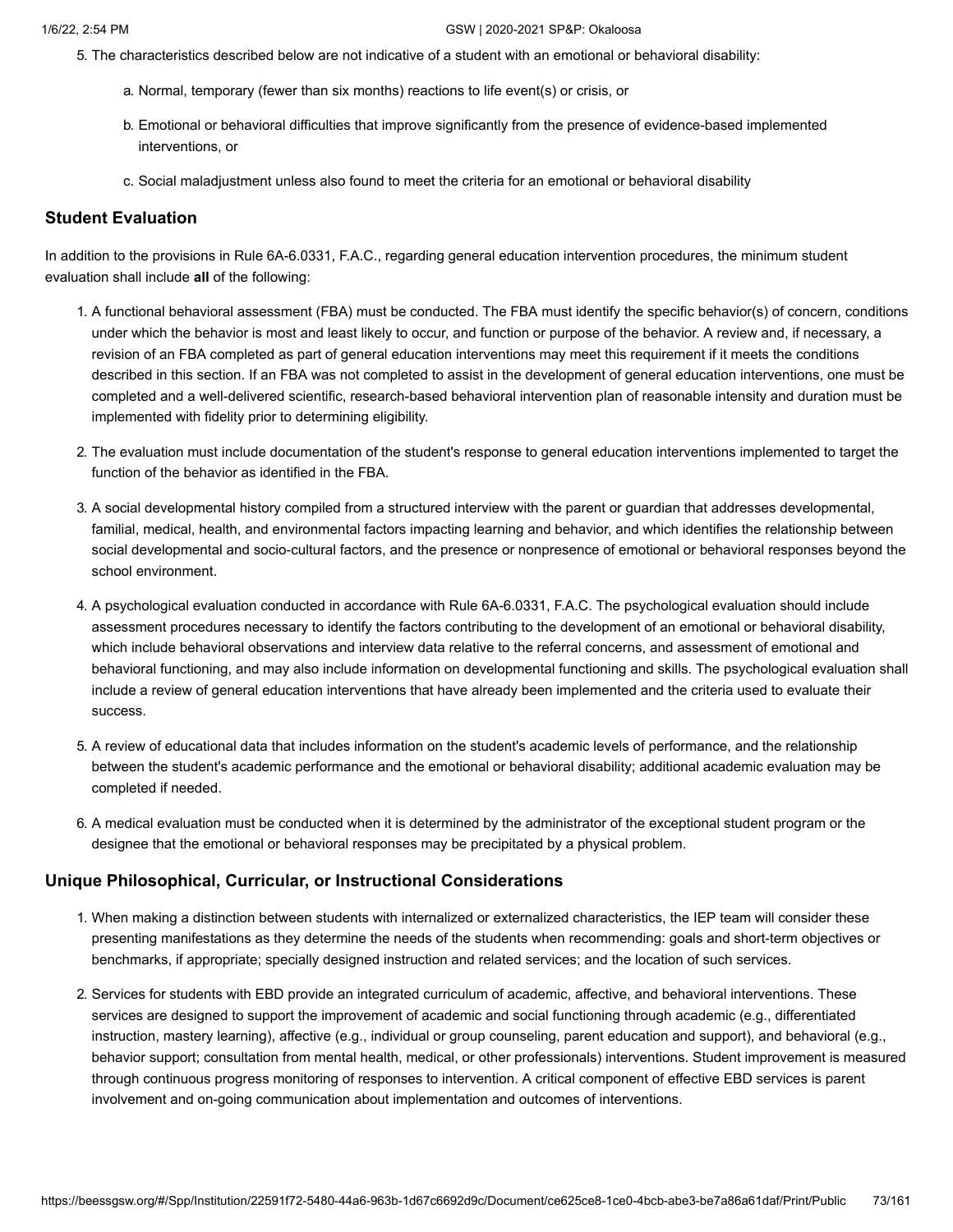**philosophical, curricular, or instructional considerations for students with emotional or behavioral disabilities.**

- $\bigcirc$  The school district has provided additional information for this section in Appendix B of this document.
- There is no additional information for this section.

# **Section B.6: Exceptional Student Education Eligibility for Infants or Toddlers Birth through Two Years Old who have Established Conditions**

## **Statutory and Regulatory Citations**

34 CFR §§303.21 and 303.300 Sections 1003.01, 1003.21, and 1003.57, F.S. Rules 6A-6.03030, 6A-6.0331 and 6A-6.03411, F.A.C.

# **Definition**

An infant or toddler with an established condition is defined as a child from birth through two years of age with a diagnosed physical or mental condition known to have a high probability of resulting in developmental delay. Such conditions shall include genetic and metabolic disorders, neurological disorders, a severe attachment disorder, an autism spectrum disorder, a sensory impairment (vision or hearing), or the infant's birth weight was less than 1,200 grams.

# **Eligibility Criteria**

An infant or toddler is eligible for exceptional student education when a team of qualified professionals and the parent or guardian in accordance with Rule 6A-6.0331(6), F.A.C., determine that **all** the following criteria are met:

- 1. The infant or toddler is below the age of 36 months;
- 2. The requirements of Rule 6A-6.0331(2), F.A.C., have been met;
- 3. There is written evidence that the Department of Health, Children's Medical Services, Part C Local Early Steps has determined that the infant or toddler has an established condition as defined in section (1) of Rule 6A-6.03030, F.A.C.; and,
- 4. The infant or toddler needs early intervention services as defined in Rule 6A-6.03411(1)(i), F.A.C.

# **Continued Eligibility**

Continued eligibility for exceptional student education programs will be determined before the child's third birthday.

# **Unique Philosophical, Curricular, or Instructional Considerations**

The school district the optical is located as district interaction gradien considered and the school distribution of the school of the school of the school of the school of the school of the school of the school of the sc The individualized family support plan (IFSP) shall be developed with the Local Early Steps, the family, and other providers of service to the child and family, and shall include services to provide the parent, guardian, or primary caregiver the opportunity to acquire specific skills and knowledge that will enable them to enhance the child's cognitive, physical, social, communication, and adaptive behavior. In the provision of an appropriate educational program for eligible children with disabilities ages birth through two years, home instruction may include direct instruction of the parent, guardian, or primary caregiver.

**The school district has the option to include additional information regarding evaluations, qualified evaluators, or unique philosophical, curricular, or instructional considerations for children birth through two years old with established conditions.**

- $\bigcirc$  The school district has provided additional information for this section in Appendix B of this document.
- There is no additional information for this section.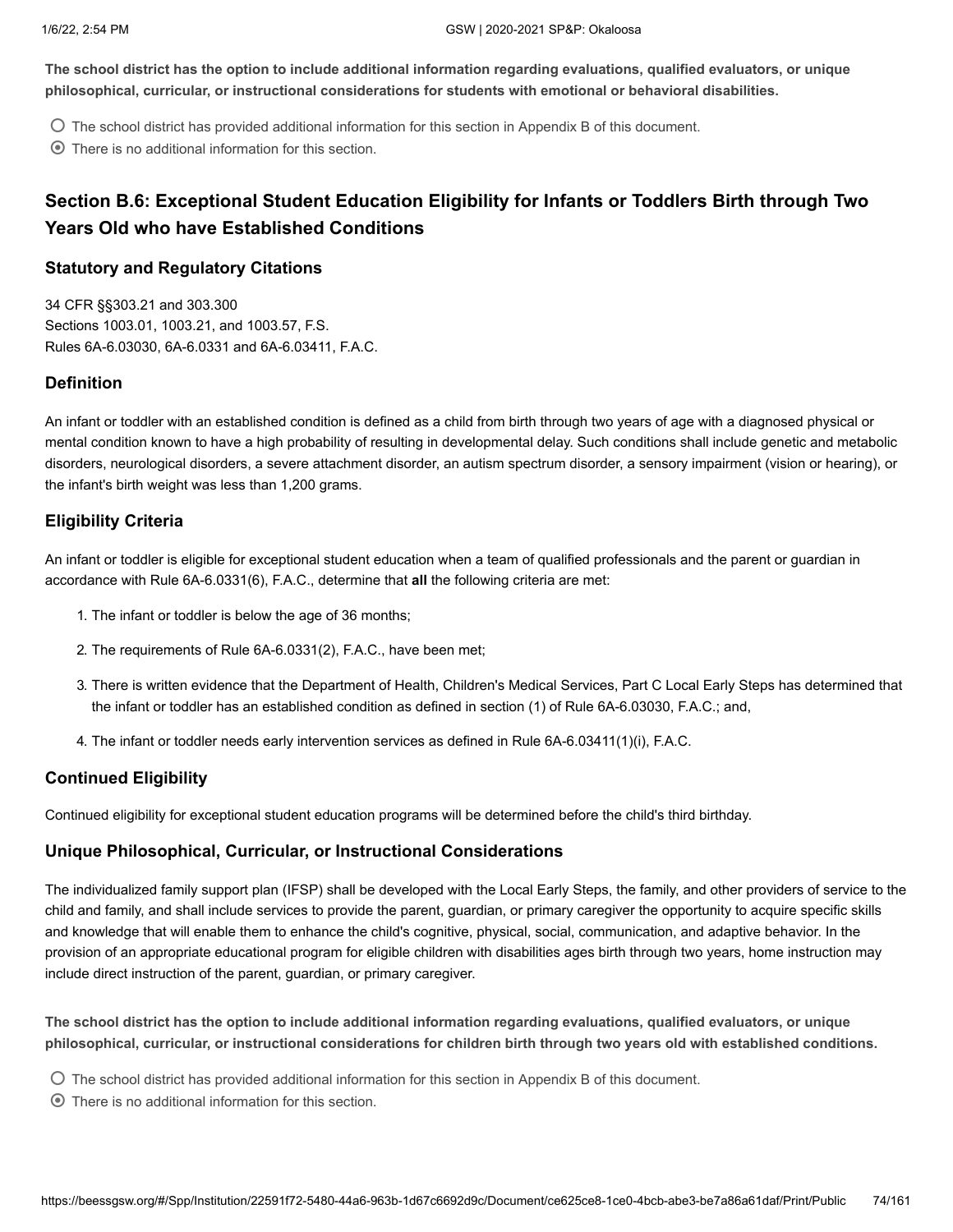# **Section B.7: Exceptional Student Education Eligibility for Students who are Homebound or Hospitalized**

# **Statutory and Regulatory Citations**

34 CFR §300.115 Chapters 458 and 459, F.S. Sections 1003.01 and 1003.57, F.S. Rules 6A-6.03011, 6A-6.03012, 6A-6.03013, 6A-6.03014, 6A-6.030151, 6A-6.030152, 6A-6.030153, 6A-6.03016, 6A-6.03018, 6A-6.03020,6A-6.03022, 6A-6.03023, 6A-6.03027 and 6A-6.03028, F.A.C.

## **Definitions**

1. A homebound or hospitalized student is a student who has a medically diagnosed physical or psychiatric condition that is acute or catastrophic in nature, a chronic illness or a repeated intermittent illness due to a persisting medical problem, which confines the student to home or hospital and restricts activities for an extended period of time.

# **Eligibility Criteria**

A student is eligible for educational instruction through homebound or hospitalized services if the following criteria are met:

- 1. A physician licensed in Florida in accordance with Chapter 458 or 459, F.S., unless a report of medical examination from a physician licensed in another state is permitted in accordance with Rule 6A-6.0331(3)(e), F.A.C., must certify:
	- a. That the student is expected to be absent from school due to a physical or psychiatric condition for at least 15 consecutive school days (or the equivalent on a block schedule), or due to a chronic condition for at least 15 school days (or the equivalent on a block schedule), which need not run consecutively; and
	- b. That the student is confined to home or hospital; and
	- c. That the student will be able to participate in and benefit from an instructional program; and
	- d. That the student is under medical care for illness or injury that is acute, catastrophic, or chronic in nature; and
	- e. That the student can receive instructional services without endangering the health and safety of the instructor or other students with whom the instructor may come in contact.
- 2. The student is in kindergarten through twelfth grade and is enrolled in public school, unless the students meets criteria for eligibility under Rules 6A-6.03011, 6A-6.03012, 6A-6.030121, 6A-6.03013, 6A-6.03014, 6A-6.030151, 6A-6.030152, 6A-6.030153, 6A-6.03016, 6A-6.03018, 6A-3.03022, 6A-6.03023, or 6A-6.03027, F.A.C
- 3. A child is three (3) through (5) years of age and has been determined eligible as a student with a disability in accordance with s. 1003.571, F.S., and Rule 6A-6.03011, 6A-6.03012, 6A-6.030121, 6A-6.03013, 6A-6.03014, 6A-6.030151, 6A-6.030152, 6A-6.030153, 6A-6.03016, 6A-6.03018, 6A-3.03022. 6A-6.03023, 6A-6.03026, 6A-6.03027, or 6A-6.03411, F.A.C.
- 4. A parent, guardian, or primary caregiver signs a parental agreement concerning homebound or hospitalized policies and parental cooperation.

## **Student Evaluation**

In addition to the provisions of Rule 6A-6.0331(5), F.A.C., the minimum evaluation for determining eligibility shall include the following:

- 1. A current medical report from a licensed physician, as defined above, describing the following:
	- a. A disabling condition or diagnosis with any medical implications for instruction;
	- b. A statement that the student is unable to attend school;
	- c. The plan of treatment;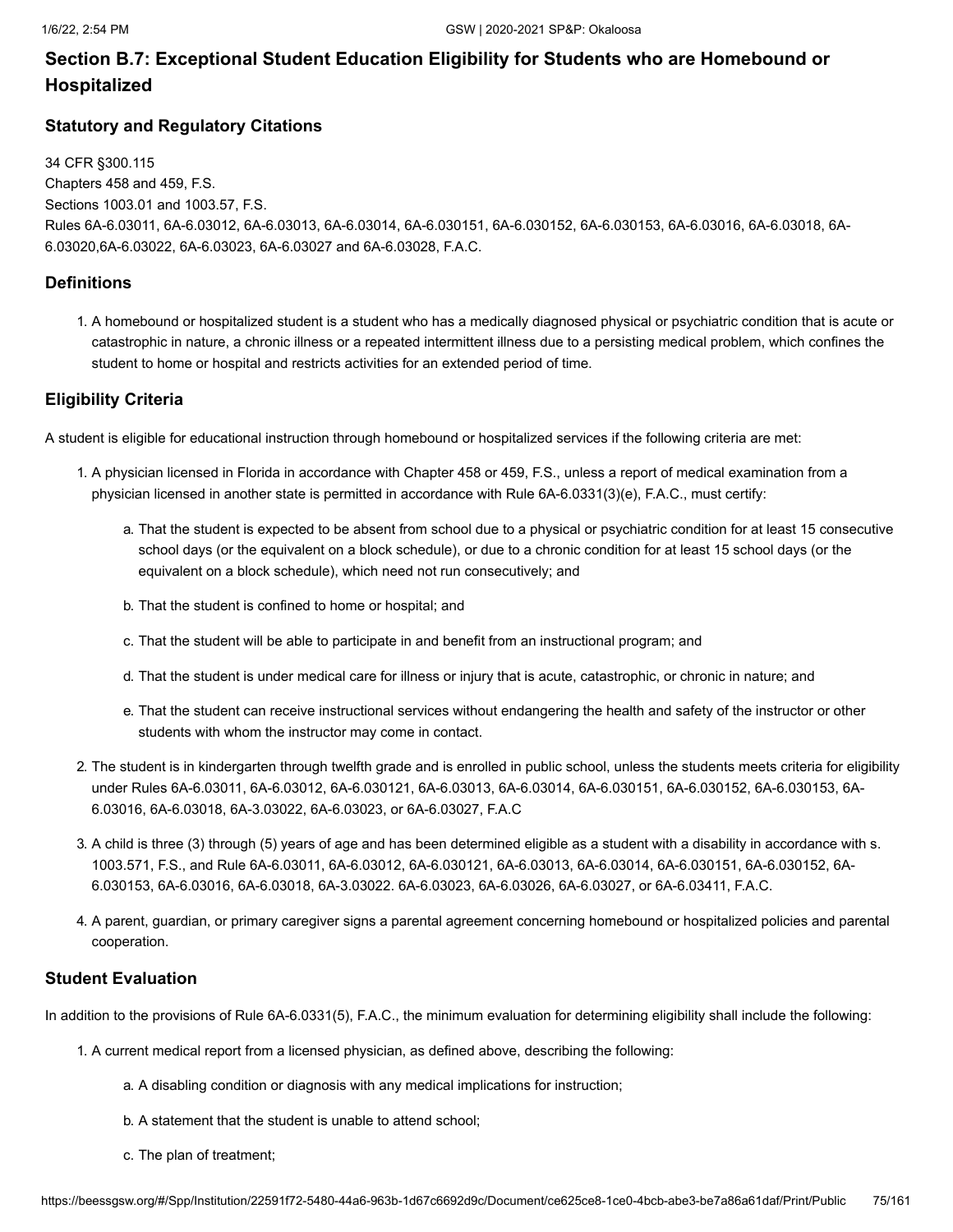- d. Recommendations regarding school re-entry and other school- related activities; and
- e. An estimated duration of condition or prognosis.
- 2. The team determining eligibility may require additional evaluation data. This additional evaluation data must be obtained at no cost to the parent.
- 3. A physical reexamination and a medical report by a licensed physician or physicians, which may be requested by the administrator of exceptional student education or the administrator's designee on a more frequent basis than annually, may be required if the student is scheduled to attend school part of a day during a recuperative period of readjustment to a full school schedule. This physical examination and medical report shall be obtained at no cost to the parent.

## **Procedures for Providing an Individual Educational Plan (IEP) or Individualized Family Support Plan (IFSP)**

- 1. The IEP or IFSP shall be developed or revised following determination of eligibility in accordance with this rule.
- 2. A student may be assigned to both a homebound or hospitalized program and to a school-based program due to an acute, chronic or intermittent condition as certified by a licensed physician.
- 3. This decision shall be made by the IEP or IFSP team in accordance with the requirements of Rule 6A-6.03028 or 6A-6.03029, F.A.C.

## **Instructional Services**

The following settings and instructional modes, or a combination thereof, are appropriate methods for providing instruction to students determined eligible for these services:

- 1. Instruction in a home. The parent, guardian or primary caregiver shall provide a quiet, clean, and well-ventilated setting where the teacher and student will work; ensure that a responsible adult is present; and establish a schedule for student study between teacher visits that takes into account the student's medical condition and the requirements of the student's coursework.
- 2. Instruction in a hospital. The hospital administrator or designee shall provide appropriate space for the teacher and student to work and allow for the establishment of a schedule for student study between teacher visits.
- 3. Instruction through telecommunications or electronic devices. When the IEP or IFSP team determines that instruction is by telecommunications or electronic devices, an open, uninterrupted telecommunication link shall be provided, at no additional cost to the parent, during the instructional period.The parent shall ensure that the student is prepared to actively participate in learning.
- 4. Instruction in other specified settings. The IEP or IFSP team may determine that instruction would be best delivered in a mutually agreed upon alternate setting other than the home, or hospital or through telecommunications or electronic devices.
- 5. Instruction in a school setting on a part-time basis may be appropriate as the student transitions back to the student's regular class schedule, if the IEP or IFSP team determines this meets the student's needs.
- 6. Services for students in speciality hospitals. In accordance with the requirements of s 1003.57, F.S., eligible students receiving treatment in a children's speciality hospital licensed in accordance with Chapter 395, Part I, F.S., must be provided educational instruction from the school district in which the hospital is located until the school district in which the hospital is located enters into an agreement with the school district in which the student resides. The agreement must ensure the timely provision of seamless educational instruction to students who transition between school districts while receiving treatment in the children's speciality hospital.
- 7. Notification Agreement. A school district in which a children's speciality hospital is located must enter into an agreement with the hospital that establishes a process by which the hospital must notify the school district of students who may be eligible for educational instruction through homebound or hospitalized services pursuant to s. 1003.57, F.S.

#### **Students Receiving Treatment in a Children's Specialty Hospital**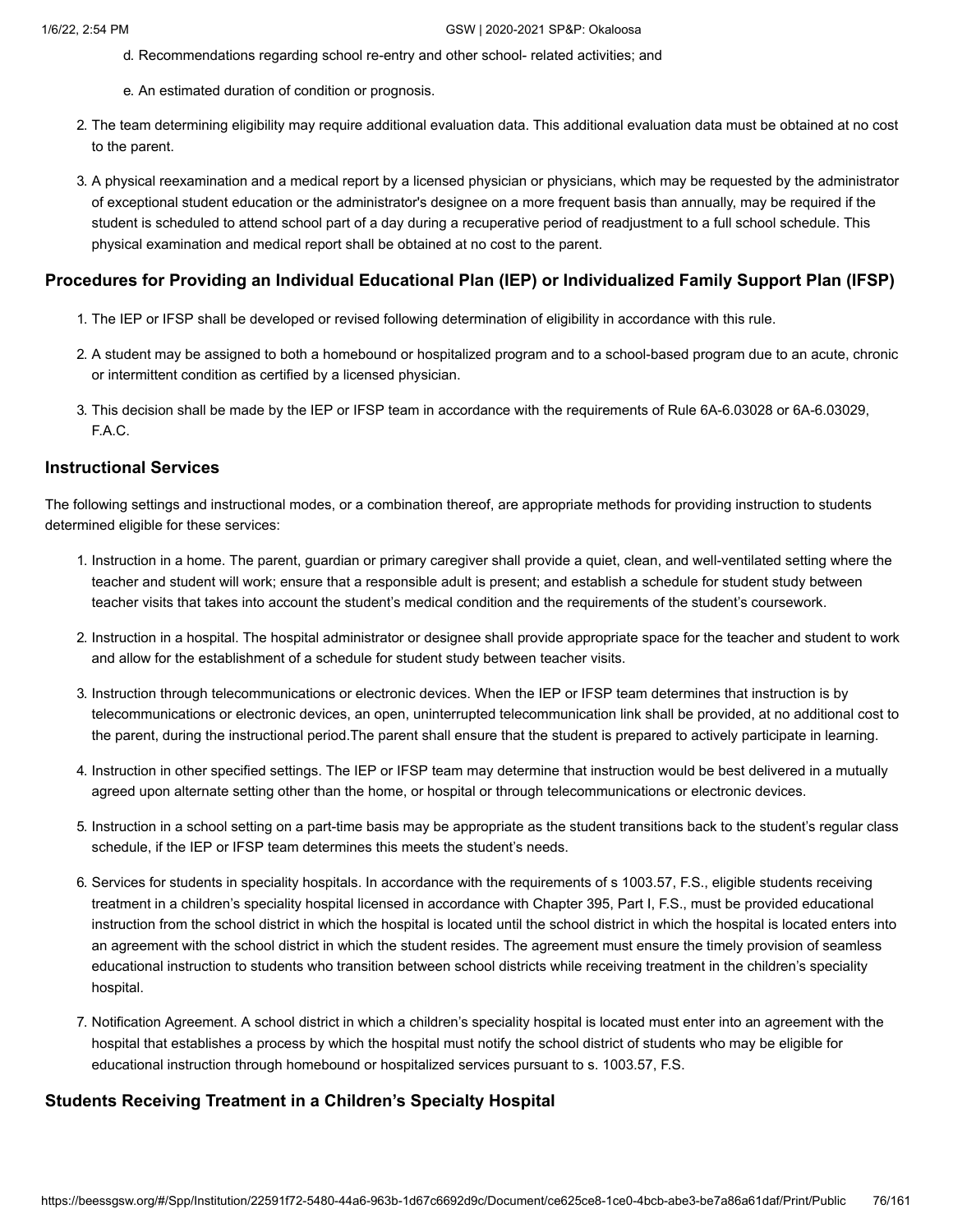Eligible students receiving treatment in a children's specialty hospital licensed under Chapter 395, Part I, F.S., must be provided educational instruction from the school district in which the hospital is located until the school district in which the hospital is located enters into an agreement with the school district in which the student resides.

The district must enter into an agreement with children's specialty hospitals in the district. This agreement establishes a process by which the hospital must notify the school district of students who may be eligible for instruction consistent with the eligibility for homebound and hospitalized services.

**The district has entered into an agreement with a children's specialty hospital.**

Yes

O No

**⊙** N/A

**If yes, identify the children's specialty hospitals licensed under Chapter 395, Part I, F.S., which are located in your district.**

**The school district has the option to include additional information regarding evaluations, qualified evaluators, or unique philosophical, curricular, or instructional considerations for students who are hospitalized or homebound.**

- $\bigcirc$  The school district has provided additional information for this section in Appendix B of this document.
- There is no additional information for this section.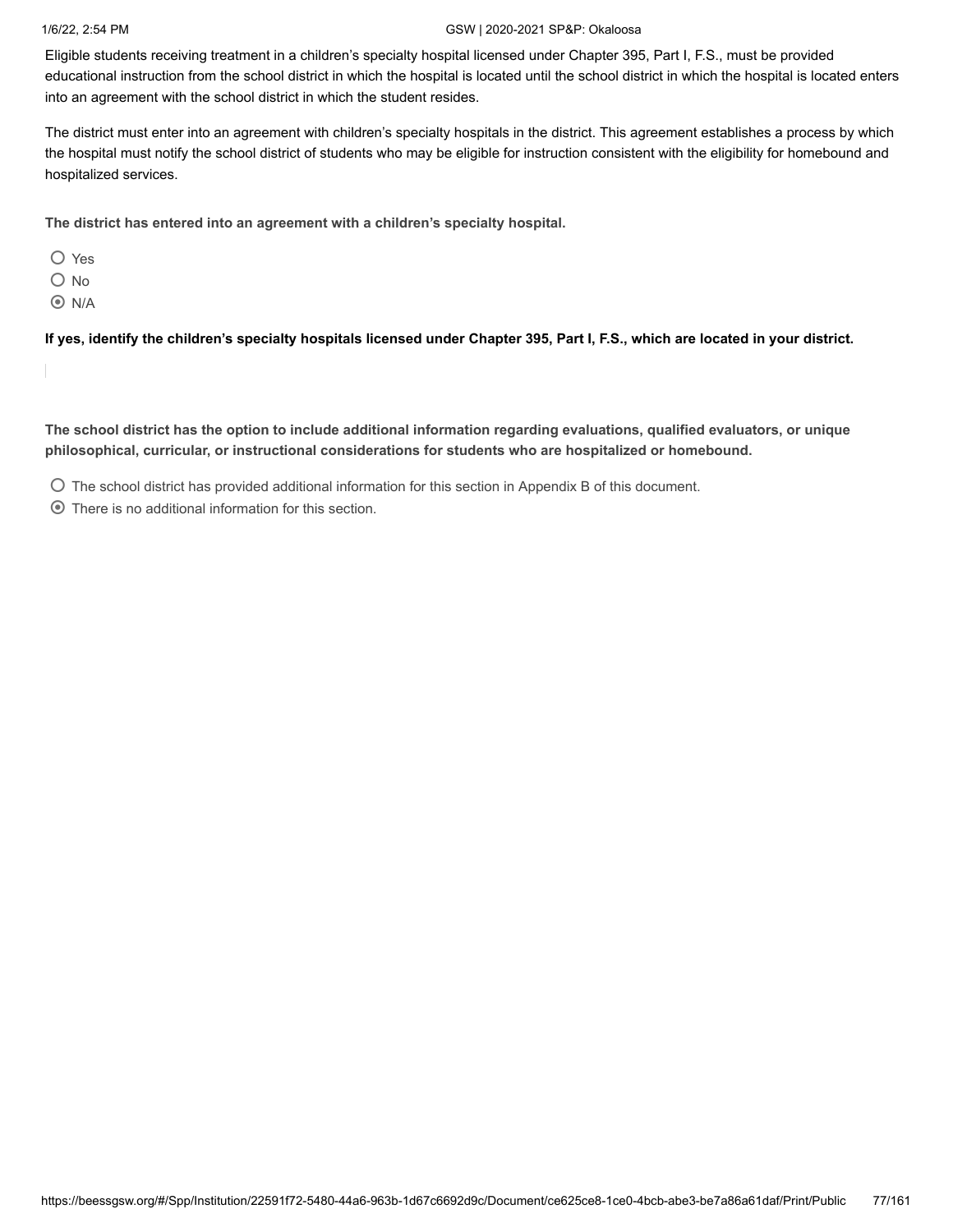## **Section B.8: Exceptional Student Education Eligibility for Students with Intellectual Disabilities**

## **Statutory and Regulatory Citations**

34 CFR §300.8 Chapter 490, F.S. Sections 1003.01 and 1003.57, F.S. Rules 6A-4.0311, 6A-6.03011 and 6A-6.0331, F.A.C.

## **Definition**

An intellectual disability is defined as significantly below average general intellectual and adaptive functioning manifested during the developmental period, with significant delays in academic skills. Developmental period refers to birth to 18 years of age.

#### **Eligibility Criteria**

A student is eligible for specially designed instruction and related services as a student with an intellectual disability if the following criteria are met:

- 1. The measured level of intellectual functioning is more than two standard deviations below the mean on an individually measured, standardized test of intellectual functioning.
- 2. The level of adaptive functioning is more than two standard deviations below the mean on the adaptive behavior composite or on two out of three domains on a standardized test of adaptive behavior. The adaptive behavior measure shall include parental or guardian input.
- 3. The level of academic or pre-academic performance on a standardized test is consistent with the performance expected of a student of comparable intellectual functioning.
- 4. The social developmental history identifies the developmental, familial, medical, health, and environmental factors impacting student functioning and documents the student's functional skills outside of the school environment.
- 5. The student demonstrates a need for special education.

## **Student Evaluation**

- 1. In addition to the procedures identified in Rule 6A-6.0331, F.A.C., the minimum evaluation for determining eligibility shall include all of the following:
	- a. A standardized individual test of intellectual functioning individually administered by a professional person qualified in accordance with Rule 6A-4.0311, F.A.C., or licensed under Chapter 490, F.S.
	- b. A standardized assessment of adaptive behavior to include parental or guardian input.
	- c. An individually administered standardized test of academic or pre-academic achievement. A standardized developmental scale shall be used when a student's level of functioning cannot be measured by an academic or pre-academic test.
	- d. A social developmental history that has been compiled directly from the parent, guardian, or primary caregiver.
- 2. Eligibility is determined by a group of qualified professionals and the parent or guardian in accordance with Rule 6A-6.0331, F.A.C. The documentation of the determination of eligibility must include a written summary of the group's analysis of the data that incorporates the following information:
	- a. The basis for making the determination, including an assurance that the determination has been made in accordance with Rule 6A-6.0331, F.A.C.
	- b. Noted behavior during the observation of the student and the relationship of that behavior to the student's academic and intellectual functioning.
	- c. The educationally relevant medical findings, if any.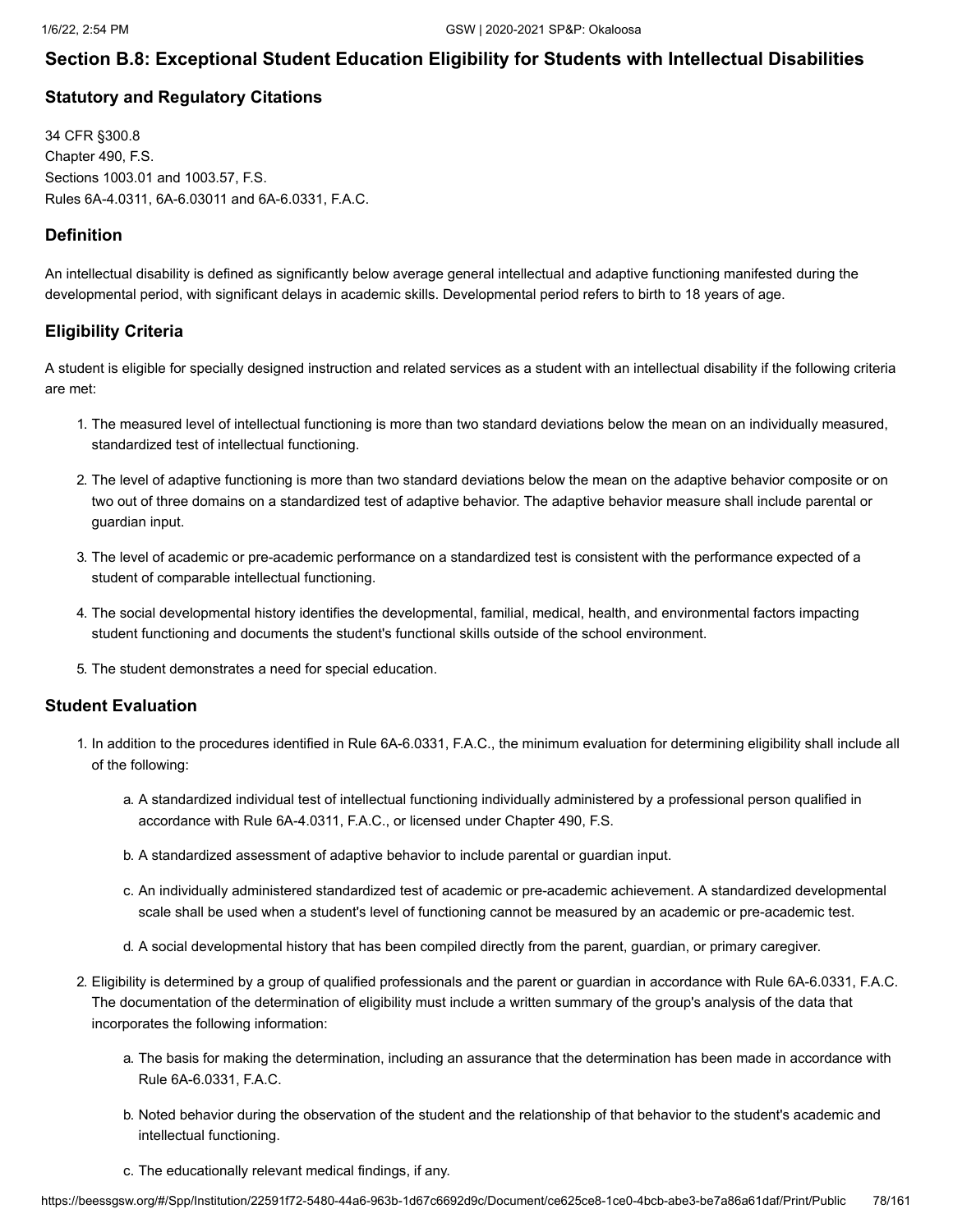- d. The determination of the group concerning the effects on the student's achievement level of a visual, hearing, motor, or emotional or behavioral disability; cultural factors; environmental or economic factors; an irregular pattern of attendance or high mobility rate; classroom behavior; or limited English proficiency.
- e. The signature of each group member certifying that the documentation of determination of eligibility reflects the member's conclusion. If it does not reflect the member's conclusion, the group member must submit a separate statement presenting the member's conclusion.

**The school district has the option to include additional information regarding evaluations, qualified evaluators, or unique philosophical, curricular, or instructional considerations for students with intellectual disabilities.**

- $\bigcirc$  The school district has provided additional information for this section in Appendix B of this document.
- There is no additional information for this section.

# **Section B.9: Exceptional Student Education Eligibility for Students with Orthopedic Impairment**

## **Statutory and Regulatory Citations**

34 CFR §300.8 Chapters 458 and 459, F.S. Sections 1003.01 and 1003.57, F.S. Rules 6A-6.030151 and 6A-6.0331, F.A.C.

## **Definition**

Orthopedic impairment means a severe skeletal, muscular, or neuromuscular impairment. The term includes impairments resulting from congenital anomalies (e.g., including, but not limited to, skeletal deformity or spina bifida) and impairments resulting from other causes (e.g., including, but not limited to, cerebral palsy or amputations).

# **Eligibility Criteria**

A student is eligible for specially designed instruction and related services as a student with an orthopedic impairment if the following criteria are met:

- 1. There is evidence of an orthopedic impairment that adversely affects the student's performance in the educational environment in any of the following: ambulation, hand movement, coordination, or daily living skills.
- 2. The student demonstrates a need for special education.

## **Student Evaluation**

In addition to the provisions in Rule 6A-6.0331, F.A.C., regarding general education intervention procedures, the minimum student evaluation shall include all of the following:

- 1. A report of a medical examination, within the previous 12-month period, from a physician(s) licensed in Florida in accordance with Chapter 458 or Chapter 459, F.S., unless a report of medical examination from a physician licensed in another state is determined by the district to be permitted in accordance with Rule 6A-6.0331(3)(c), F.A.C. The physician's report must provide a description of the impairment and any medical implications for instruction.
- 2. An educational evaluation that identifies educational and environmental needs of the student.

**The school district has the option to include additional information regarding evaluations, qualified evaluators, or unique philosophical, curricular, or instructional considerations for students with an orthopedic impairment.**

- $\bigcirc$  The school district has provided additional information for this section in Appendix B of this document.
- There is no additional information for this section.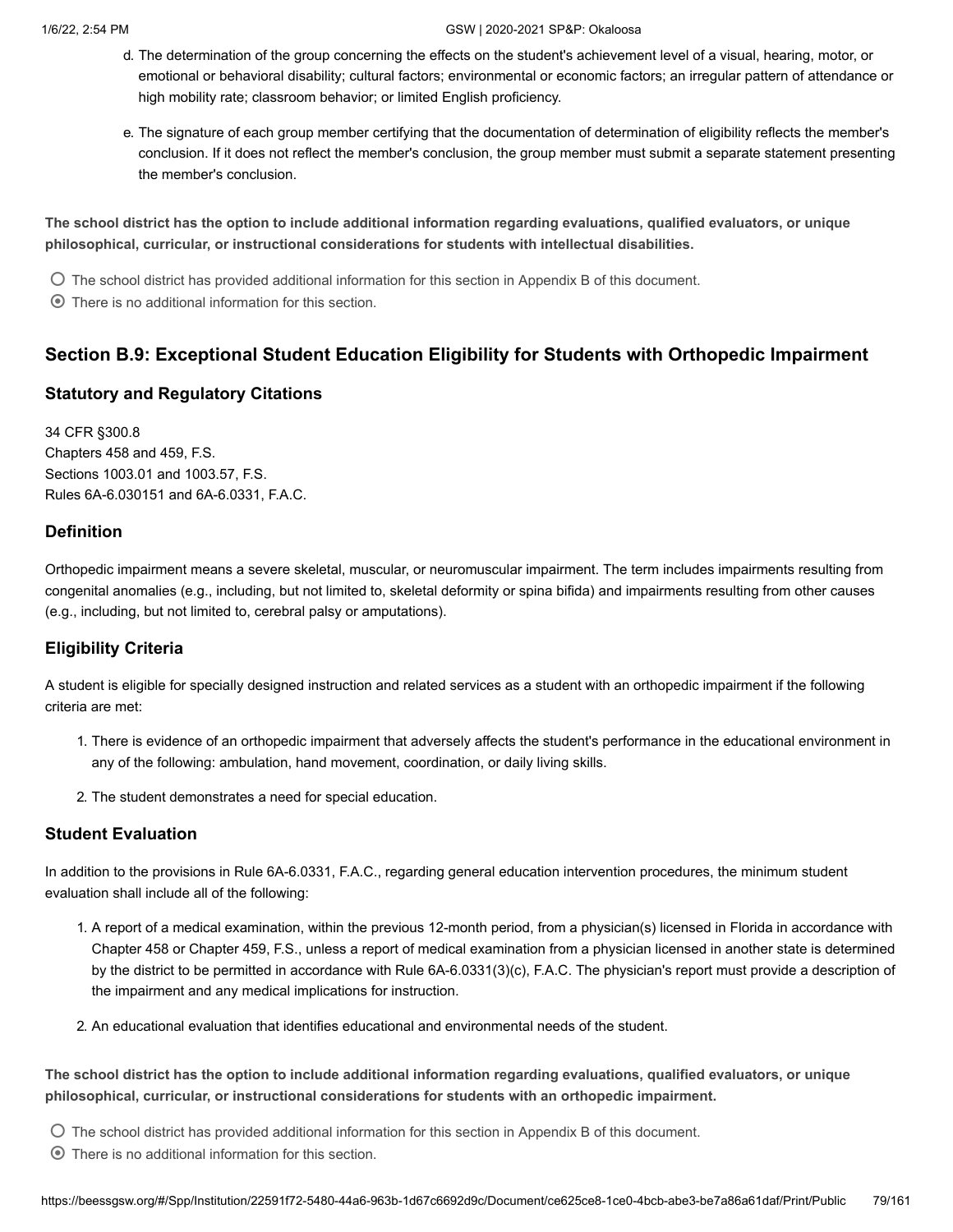# **Section B.10: Exceptional Student Education Eligibility for Students with Other Health Impairment**

## **Statutory and Regulatory Citations**

34 CFR §300.8 Chapters 458 and 459, F.S. Sections 1003.01 and 1003.57, F.S. Rules 6A-6.030152 and 6A-6.0331, F.A.C.

## **Definition**

Other health impairment means having limited strength, vitality, or alertness, including a heightened alertness to environmental stimuli, that results in limited alertness with respect to the educational environment, that is due to chronic or acute health problems. This includes, but is not limited to, asthma, attention deficit disorder or attention deficit hyperactivity disorder, Tourette syndrome, diabetes, epilepsy, a heart condition, hemophilia, lead poisoning, leukemia, nephritis, rheumatic fever, sickle cell anemia, and acquired brain injury.

## **Eligibility Criteria**

A student is eligible for specially designed instruction and related services as a student with an other health impairment if the following criteria are met:

- 1. There is evidence of a health impairment that results in reduced efficiency in schoolwork and adversely affects the student's performance in the educational environment.
- 2. The student demonstrates a need for special education.

#### **Student Evaluation**

In addition to the provisions in Rule 6A-6.0331, F.A.C., regarding general education intervention procedures, the minimum student evaluations shall include all of the following:

- 1. A report of a medical examination, within the previous 12-month period, from a physician(s) licensed in Florida in accordance with Chapter 458 or Chapter 459, F.S., unless a report of medical examination from a physician licensed in another state is determined by the district to be permitted in accordance with Rule 6A-6.0331(3)(c), F.A.C. The physician's report must provide a description of the impairment and any medical implications for instruction.
- 2. An educational evaluation that identifies educational and environmental needs of the student.

**The school district has the option to include additional information regarding evaluations, qualified evaluators, or unique philosophical, curricular, or instructional considerations for students with other health impairment.**

 $\bigcirc$  The school district has provided additional information for this section in Appendix B of this document.

There is no additional information for this section.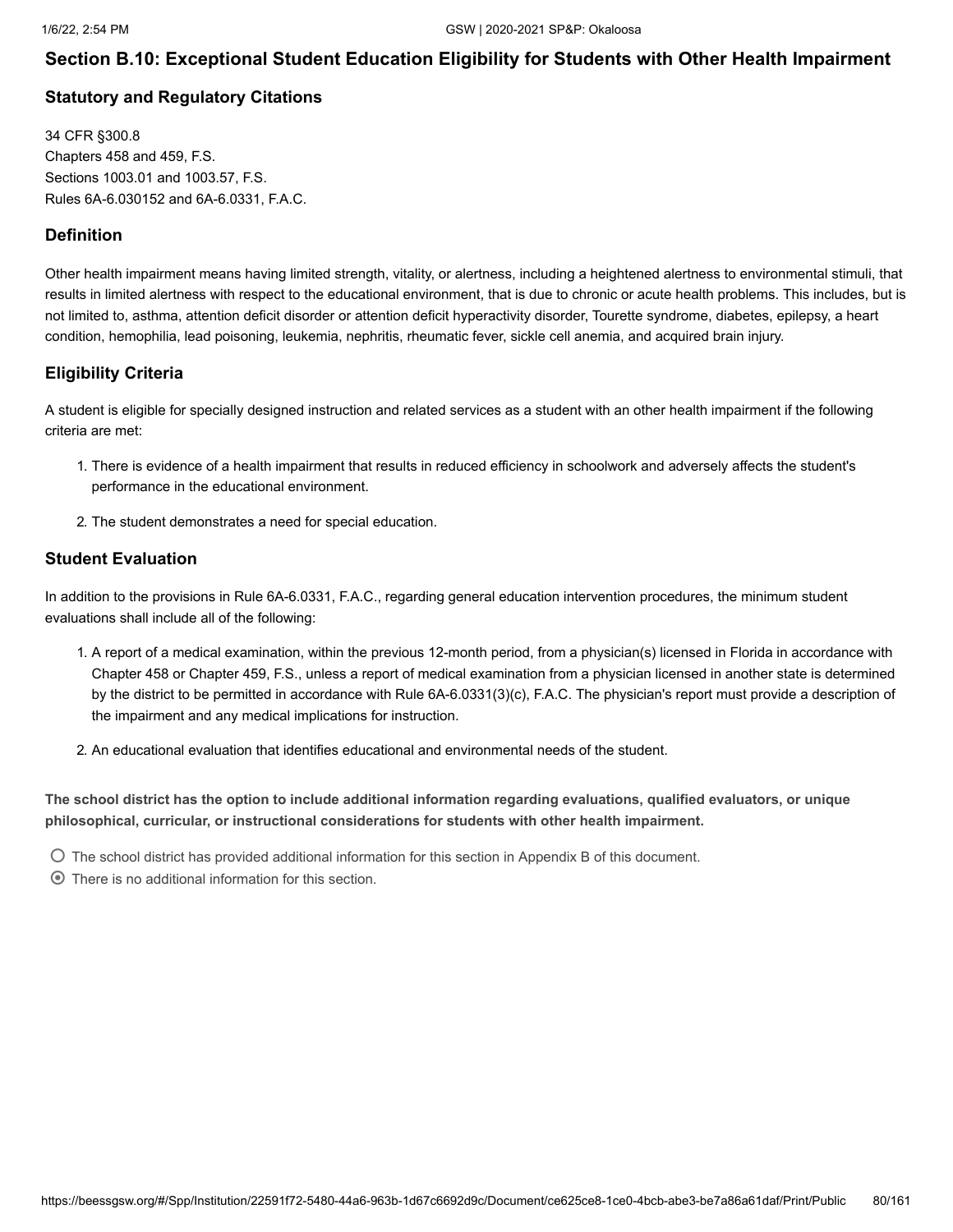# **Section B.11: Exceptional Student Education Eligibility for Students with Traumatic Brain Injury**

## **Statutory and Regulatory Citations**

34 CFR §300.8 Chapters 458 and 459, F.S. Sections 1003.01 and 1003.57, F.S. Rules 6A-6.030153 and 6A-6.0331, F.A.C.

## **Definition**

A traumatic brain injury means an acquired injury to the brain caused by an external physical force resulting in total or partial functional disability or psychosocial impairment, or both, that adversely affects educational performance. The term applies to mild, moderate, or severe open or closed head injuries resulting in impairments in one or more areas, such as cognition; language; memory; attention; reasoning; abstract thinking; judgment; problem solving; sensory, perceptual and motor abilities; psychosocial behavior; physical functions; information processing; or speech. The term includes anoxia due to trauma. The term does not include brain injuries that are congenital, degenerative, or induced by birth trauma.

## **Eligibility Criteria**

A student is eligible for specially designed instruction and related services as a student with a traumatic brain injury if the following criteria are met:

- 1. There is evidence of a traumatic brain injury that impacts one or more of the areas identified in the definition.
- 2. The student demonstrates a need for special education.

#### **Student Evaluation**

- 1. In addition to the provisions in Rule 6A-6.0331, F.A.C., regarding general education intervention procedures, the minimum student evaluations shall include all of the following:
	- a. A report of a medical examination, within the previous 12-month period, from a physician(s) licensed in Florida in accordance with Chapter 458 or Chapter 459, F.S., unless a report of medical examination from a physician licensed in another state is determined by the district to be permitted in accordance with Rule 6A-6.0331(3)(c), F.A.C. The physician's report must provide a description of the traumatic brain injury and any medical implications for instruction.
	- b. Documented evidence by more than one person, including the parent, guardian, or primary caregiver, in more than one situation. The documentation shall include evidence of a marked contrast of pre- and post-injury capabilities in one or more of the following areas: cognition; language; memory; attention; reasoning; abstract thinking; judgment; problem solving; sensory, perceptual, and motor abilities; psychosocial behavior; physical functions; information processing or speech.
	- c. An educational evaluation that identifies educational and environmental needs of the student.
- 2. The evaluation may also include a neuropsychological evaluation when requested by the exceptional student education administrator or designee.

**The school district has the option to include additional information regarding evaluations, qualified evaluators, or unique philosophical, curricular, or instructional considerations for students with traumatic brain injury.**

- $\bigcirc$  The school district has provided additional information for this section in Appendix B of this document.
- There is no additional information for this section.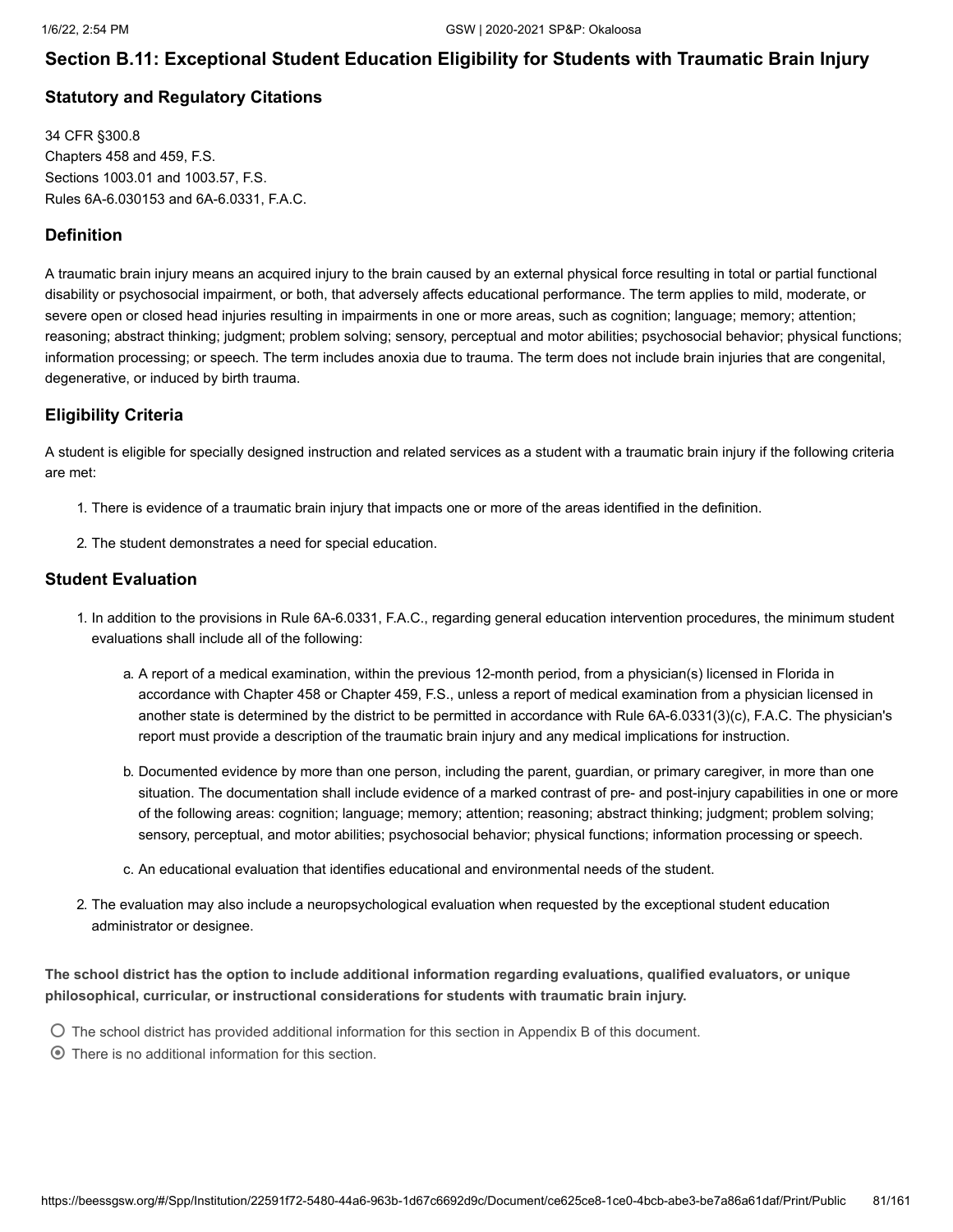# **Section B.12: Exceptional Education Eligibility for Students with Specific Learning Disabilities**

# **Statutory and Regulatory Citations**

34 CFR §300.8 Section 1003.57, F.S. Rules 6A-1.09401, 6A-6.03018, 6A-6.0331 and 6A-6.03411, F.A.C.

## **Definition**

A specific learning disability is defined as a disorder in one or more of the basic learning processes involved in understanding or in using language, spoken or written, that may manifest in significant difficulties affecting the ability to listen, speak, read, write, spell, or do mathematics. Associated conditions may include, but are not limited to, dyslexia, dyscalculia, dysgraphia, or developmental aphasia. A specific learning disability does not include learning problems that are primarily the result of a visual, hearing, motor, intellectual, or emotional or behavioral disability, limited English proficiency, or environmental, cultural, or economic factors.

# **Eligibility Criteria**

A student is eligible for specially designed instruction and related services as a student with a specific learning disability if all of the following criteria are met:

1. Evidence of specific learning disability

The student's parent(s) or guardian(s) and group of qualified personnel may determine that a student has a specific learning disability if there is evidence of each of the following:

- a. When provided with learning experiences and instruction appropriate for the student's chronological age or grade-level standards, in accordance with Rule 6A-1.09401, F.A.C., the student does not achieve adequately for the student's chronological age or does not meet grade-level standards as adopted in Rule 6A-1.09401, F.A.C., in **one or more** of the following areas based on the review of multiple sources that may include group or individual criterion or norm-referenced measures, including individual diagnostic procedures:
	- Oral expression
	- **Listening comprehension**
	- **Written expression**
	- **Basic reading skills**
	- **Reading fluency skills**
	- **Reading comprehension**
	- **Mathematics calculation**
	- **Mathematics problem solving**

**The school district has the option of requiring that an individually-administered, standardized test of achievement be administered by a qualified evaluator in accordance with Rule 6A-6.03018(4)(b)2., F.A.C., as one of the evaluation procedures used to address the requirements of Rule 6A-6.03018(4)(a)1., F.A.C.**

- $\odot$  The district requires that an individually administered, standardized test of achievement (that addresses the relevant areas of concern as identified by the team) be given by a qualified evaluator after obtaining parental consent for an evaluation.
- $\bigcirc$  The district does not require that an individually administered, standardized test of achievement be given by a qualified evaluator after obtaining parental consent for an evaluation. The team responsible for the evaluation may determine the need for an individually administered, standardized test of achievement on an individual basis.
	- b. The student does not make adequate progress to meet chronological age or grade-level standards adopted in Rule 6A-1.09401, F.A.C., in one or more of the areas identified in section 1.a) (above) as determined through: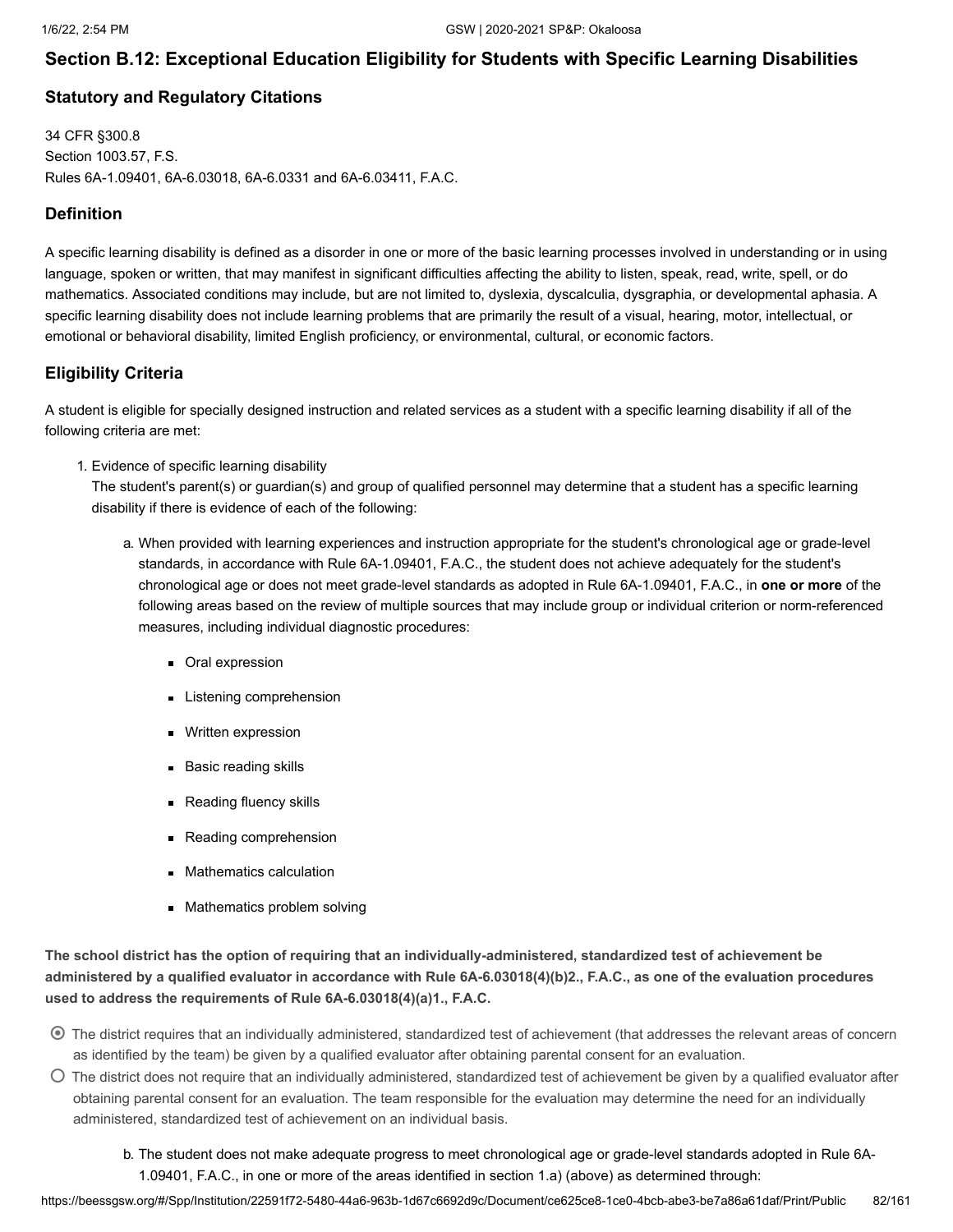- A process based on the student's response to scientific, research-based intervention, consistent with the comprehensive evaluation procedures in Rule 6A-6.0331 F.A.C.
- c. The group determines that its findings under paragraph a) of this subsection are not primarily the result of one or more of the following:
	- A visual, hearing, or motor disability
	- **Intellectual disability**
	- **Emotional or behavioral disability**
	- Cultural factors
	- **Irregular pattern of attendance or high mobility rate**
	- Classroom behavior
	- **Environmental or economic factors**
	- **Limited English proficiency**
- 2. The student demonstrates a need for special education.

#### **Student Evaluation**

The evaluation procedures shall include the following:

- 1. The school district must promptly request parental or guardian consent to conduct an evaluation to determine if the student needs specially designed instruction in the following circumstances:
	- a. The student does not make adequate progress when:
		- Prior to a referral, the student has not made adequate progress after an appropriate period of time when provided appropriate instruction and intense, individualized interventions; or
		- Prior to referral, intensive interventions are demonstrated to be effective but require sustained and substantial effort that may include the provision of specially designed instruction and related services;

and

- b. Whenever a referral is made to conduct an evaluation to determine the student's need for specially designed instruction and the existence of a disability.
- 2. Observation requirement

In determining whether a student needs specially designed instruction and has a specific learning disability, and in order to document the relationship between the student's classroom behavior and academic performance, the group must do the following:

- a. Use information from an observation in routine classroom instruction and monitoring of the student's performance that was completed before referral for an evaluation; or
- b. Have at least one member of the group conduct an observation of the student's performance in the student's typical learning environment, or in an environment appropriate for a student of that chronological age, after referral for an evaluation and parental or guardian consent has been obtained.
- 3. In addition to the procedures identified in Rule 6A-6.0331, F.A.C., the evaluation must also include the district's procedures as specified in the SP&P as required by Rule 6A-6.03411, F.A.C. The evaluation must adhere to the timeframe required by Rule 6A-6.0331, F.A.C., unless extended by mutual written agreement of the student's parent(s) or guardian(s) and a group of qualified professionals.

## **Procedures**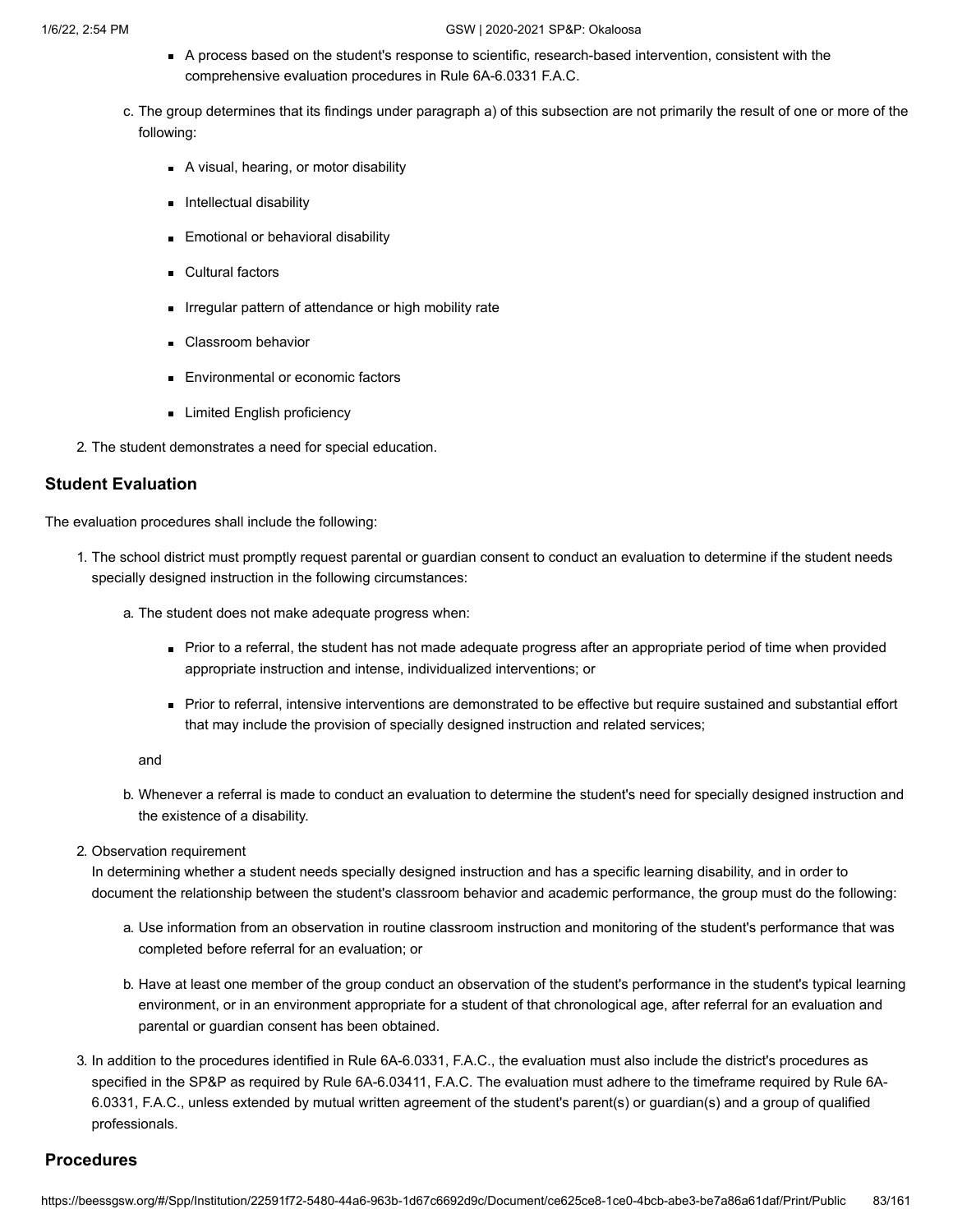- 1. General education intervention procedures and activities
	- a. In order to ensure that lack of academic progress is not due to lack of appropriate instruction, a group of qualified personnel must consider the following:
		- Data that demonstrate that the student was provided well-delivered scientific, research-based instruction and interventions addressing the identified area(s) of concern and delivered by qualified personnel in general education settings; and
		- Data-based documentation, which was provided to the student's parent(s) or guardian(s), of repeated measures of achievement at reasonable intervals, graphically reflecting the student's response to intervention during instruction.
	- b. General education activities and interventions conducted prior to referral in accordance with Rule 6A-6.0331(1), F.A.C., may be used to satisfy the requirements of this rule.

#### 2. Members of the group determining eligibility

The determination of whether a student suspected of having a specific learning disability is a student who demonstrates a need for specially designed instruction and related services and meets the eligibility criteria must be made by the student's parents or guardians and a group of qualified professionals, which must include, but is not limited to, all of the following:

- a. The student's general education teacher; if the student does not have a general education teacher, a general education teacher qualified to teach a student of his or her chronological age;
- b. At least one person qualified to conduct and interpret individual diagnostic examinations of students, including, but not limited to, a school psychologist, speech-language pathologist, or reading specialist; and
- c. The district administrator of exceptional student education or designee.

#### 3. Documentation of determination of eligibility

For a student suspected of having a specific learning disability, the documentation of the determination of eligibility must include a written summary of the group's analysis of the data that incorporates the following information:

- a. The basis for making the determination, including an assurance that the determination has been made in accordance with Rule 6A-6.0331, F.A.C.
- b. Noted behavior during the observation of the student and the relationship of that behavior to the student's academic functioning
- c. The educationally relevant medical findings, if any
- d. Whether the student has a specific learning disability as evidenced by response to intervention data confirming each of the following:
	- **Performance discrepancy**

The student's academic performance is significantly discrepant for the chronological age or grade level in which the student is enrolled, based on multiple sources of data when compared to multiple groups, which include the peer subgroup, classroom, school, district, and state level comparison groups

■ Rate of progress

When provided with well-delivered scientific, research-based general education instruction and interventions of reasonable intensity and duration with evidence of implementation fidelity, the student's rate of progress is insufficient or requires sustained and substantial effort to close the achievement gap with typical peers or academic expectations for the chronological age or grade level in which the student is currently enrolled; and

**Educational need** 

The student continues to need evidence-based interventions that significantly differ in intensity and duration from what can be provided solely through general education resources to make or maintain sufficient progress.

e. The determination of the group concerning the effects on the student's achievement level of a visual, hearing, motor, intellectual, or emotional or behavioral disability; cultural factors; environmental or economic factors; an irregular pattern of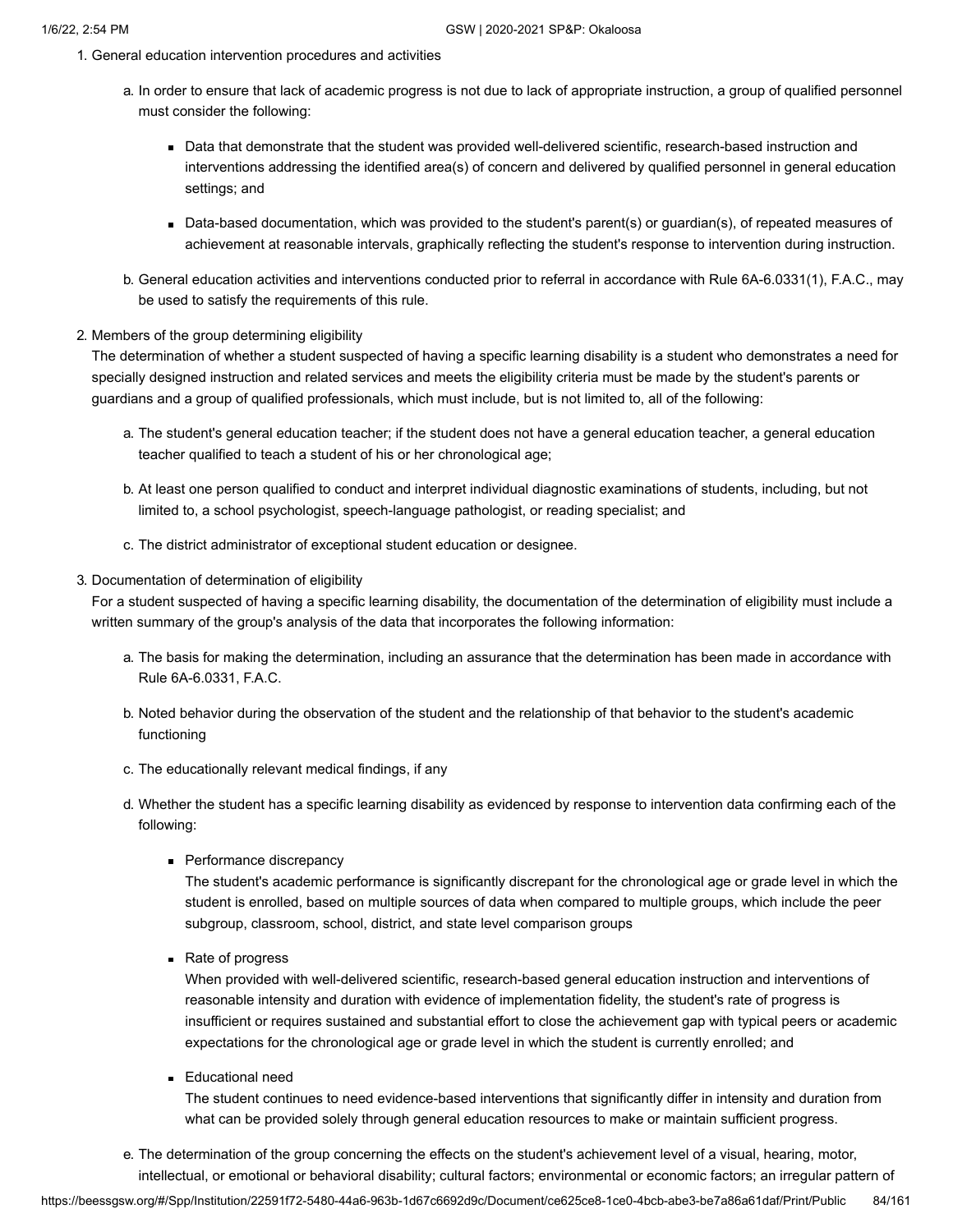attendance or high mobility rate; classroom behavior; or limited English proficiency

- f. Documentation based on data derived from a process that assesses the student's response to well-delivered scientific, research-based instruction and interventions, including the following:
	- Documentation of the specific instructional interventions used, the support provided to the individual(s) implementing interventions, adherence to the critical elements of the intervention design and delivery methods, the duration and frequency of intervention implementation (e.g., number of weeks, minutes per week, sessions per week), and the student-centered data collected
	- Documentation that the student's parent(s) or guardian(s) were notified about the state's policies regarding the amount and nature of student performance data that would be collected and the general education services that would be provided; interventions for increasing the student's rate of progress; and the parental or guardian right to request an evaluation
- g. The signature of each group member certifying that the documentation of determination of eligibility reflects the member's conclusion; if it does not reflect the member's conclusion, the group member must submit a separate statement presenting the member's conclusions

# **Describe how the district documents a student's response to intervention data to determine eligibility as a student with a specific learning disability, including the progress-monitoring tools used to measure the student's response to intervention and how the team determines the adequacy of the student's response to intervention.**

The District MTSS Committee has developed a server-based Progress Monitoring Plan (PMP) document that is connected with the MIS platform used by our district. The following items are auto-loaded onto the PMP document: student demographics, current grades, testing results (state and districtwide tests, such as FCAT, FAA, EOCs, DEA, and/or ACT, SAT, etc.), retention/promotion history, ESE/504/ELL eligibility, attendance history, and discipline history. The PMP is divided into three sections based on tier levels with sections for documenting the response to each of the strategies used, the measurement tool, and the fidelity of delivery of the intervention. The PMP is reviewed by the school-based MTSS Committee and graphic representation of the student's responses is provided to the committee by the classroom teacher. The classroom teacher also is responsible for graphic representations indicating the comparisons between the student and peers within the classroom and/or grade level as appropriate. If further information is required, the committee may suggest evaluations be conducted. Assessment results along with the PMP data provide the framework for eligibility determination. The frequency and types of progress-monitoring tools used will vary according to the type of problem, the severity of the problem, and the nature of the student's response. There are essentially three types of data used in our MTSS process: 1. Baseline data that compares the student's current level of functioning to performance standards and/or the performance of peers (classroom and/or grade level) 2. Progress monitoring data that tell us a student's rate of learning (graphs with trend lines) 3. Diagnostic information that will provide information about specific skills acquisition Academic baseline data were generally obtained via the universal screenings. Students' performance is compared to grade level benchmarks and to the performance of like peers in both the individual classroom and/or the grade as a whole. Possible tools for data collection could include teacher-made tests and worksheets, curriculum-based-instruction probes, observations, tallies, etc. Behavioral baseline data were obtained through a variety of means. Progress monitoring tool may tallies, office referrals, records of ISS, teacher anecdotal records, etc. MTSS Committees typically meet weekly. Student data which includes an intervention cycle of several weeks is reviewed when response trends are noted and graphed by the classroom teacher. The MTSS Committee then reviews the provided data for progress, further interventions, or possible assessments.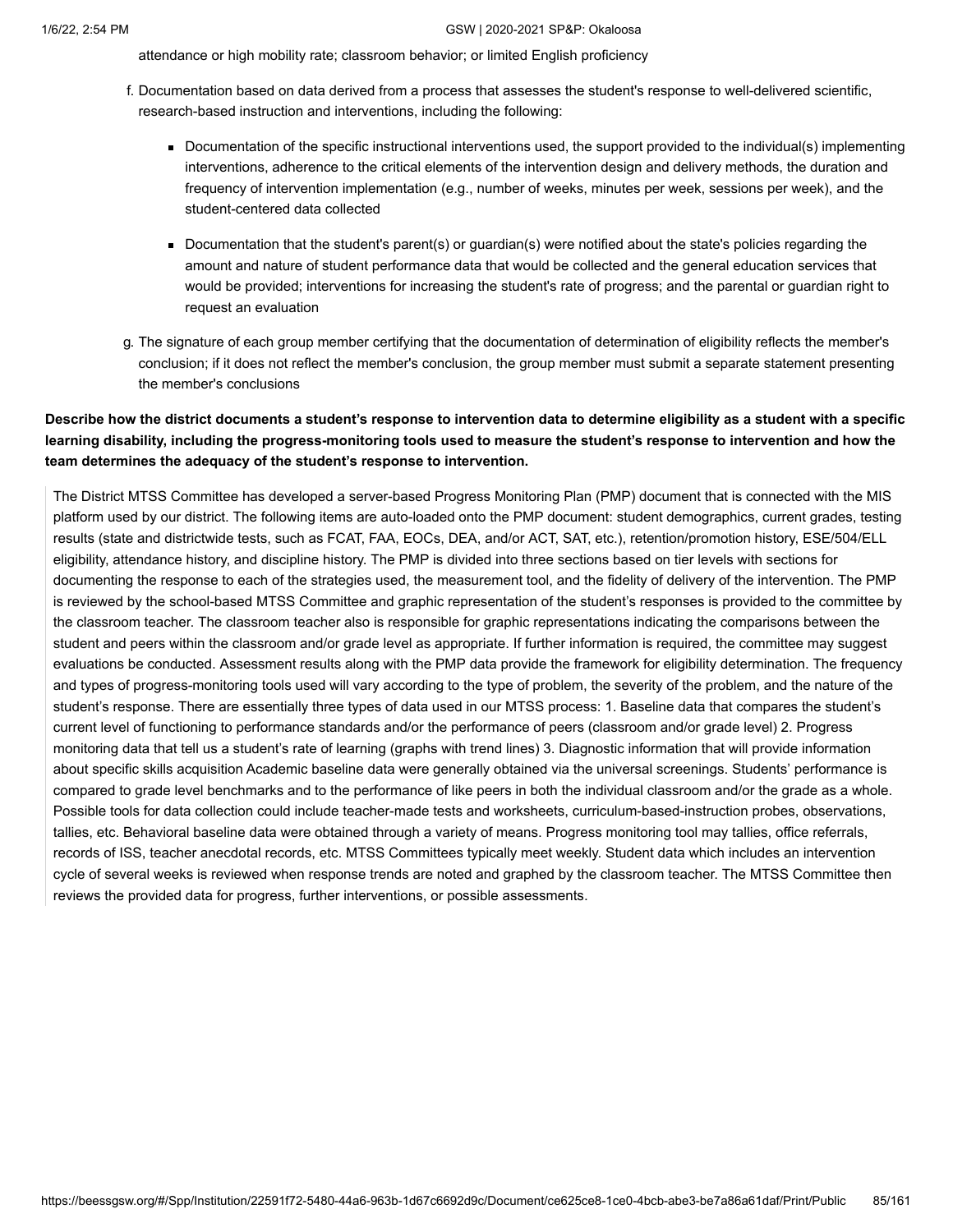**Describe how parents are engaged as team members in the problem-solving process (include the frequency and graphic format for sharing student progress data with parents).**

For students in Tier 1 interventions, parents are notified of progress through quarterly reports cards, formative and summative assessments results, and graphic formats of comparisons to peers. Classroom grades are accessible through the school district's website via the Parent Portal. Concerns at this Tier are addressed through conferences as requested by teacher or parent. For students in Tier 2 interventions, parents participate in the development of a Progress Monitoring Plan (PMP) which describes the individualized interventions, frequency, and reporting tools that will be used for monitoring response to interventions. Student progress data is shared with parents twice (at a minimum) through parent/teacher conferences, telephone conferences, and/or MTSS Committee participation. For students in Tier 3 interventions, parents are notified of progress more frequently than in Tier 2 based on the parameters that were developed through the individualized PMP. Student progress data provided to parents may include graphic formats of comparisons to grade level expectations, fidelity logs, targeted behavior charts, etc. Parent participation as an MTSS Committee member may also culminate in their consent for screening diagnostics or evaluations.

# **Describe the types of data used to make comparisons to other students and how teams determine the findings are not primarily due to the exclusionary factors outlined in Rule 6A-6.03018, F.A.C., lack of instruction in reading or math or limited English proficiency.**

AYP subgroups are typically used as the comparison groups for data collection which rule out many exclusionary factors. Whole class and/or grade level comparisons are also used to compare expected skill levels and potential learning gaps from peers. State assessment results (ie: FCAT, EOCs ) and districtwide assessment results (ie: DEA or other diagnostics as outlined in the district's Pupil Progression Plan) are also used to track progress. Records reviews, heritage language testing, non-verbal testing, principal walk-throughs for fidelity, lesson plans, and pacing guides are also used to ensure findings are not primarily due to other exclusionary factors.

**The school district has the option to include additional information regarding evaluations, qualified evaluators, or unique philosophical, curricular, or instructional considerations for students with specific learning disabilities.**

 $\bigcirc$  The school district has provided additional information for this section in Appendix B of this document.

There is no additional information for this section.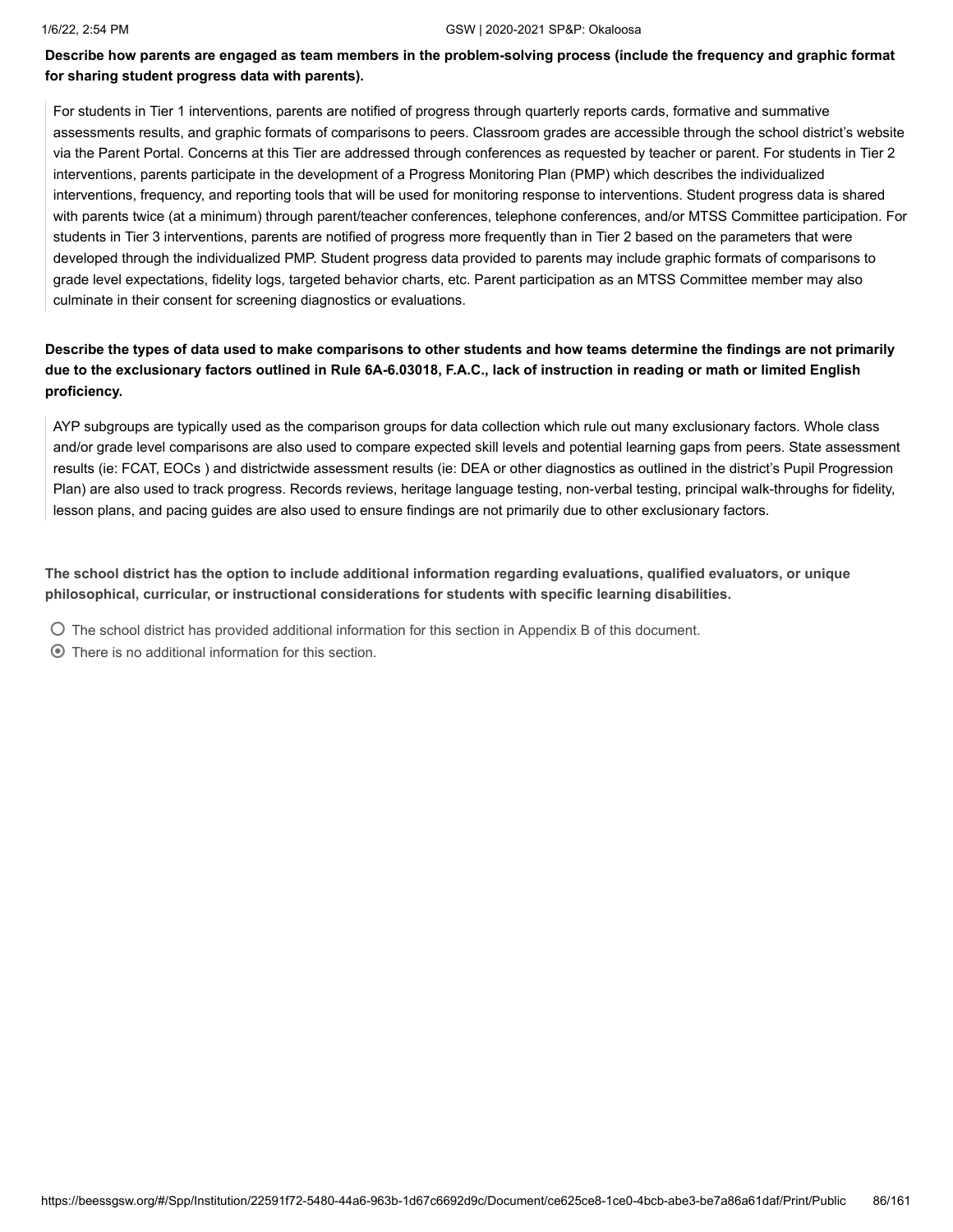## **Section B.13: Exceptional Student Education Eligibility for Students with Speech Impairments**

## **Statutory and Regulatory Citations**

34 CFR §§300.8, 300.306 and 300.34 Sections 1003.01, 1003.57, 1012.44 and 1011.62, F.S. Chapters 456, 458, 459, and 468, Part I, F.S. Rules 6A-4.0176, 6A-4.01761, 6A-6.03012, 6A-6.03028, 6A-6.0331, 6A-6.03411, and 64B20- 2.001, F.A.C.

## **Definitions**

- 1. Speech impairments are disorders of speech sounds, fluency, or voice that interfere with communication, adversely affect performance or functioning in the educational environment, and result in the need for exceptional student education.
	- a. Speech sound disorder. A speech sound disorder is a phonological or articulation disorder that is evidenced by the atypical production of speech sounds characterized by substitutions, distortions, additions, or omissions that interfere with intelligibility. A speech sound disorder is not primarily the result of factors related to chronological age, gender, culture, ethnicity, or limited English proficiency.
		- Phonological disorder. A phonological disorder is an impairment in the system of phonemes and phoneme patterns within the context of spoken language.
		- Articulation disorder. An articulation disorder is characterized by difficulty in the articulation of speech sounds that may be due to a motoric or structural problem.
	- b. Fluency disorder. A fluency disorder is characterized by deviations in continuity, smoothness, rhythm, or effort in spoken communication. It may be accompanied by excessive tension and secondary behaviors, such as struggle and avoidance. A fluency disorder is not primarily the result of factors related to chronological age, gender, culture, ethnicity, or limited English proficiency.
	- c. Voice disorder. A voice disorder is characterized by the atypical production or absence of vocal quality, pitch, loudness, resonance, or duration of phonation that is not primarily the result of factors related to chronological age, gender, culture, ethnicity, or limited English proficiency.

#### **Eligibility Criteria**

A student is eligible for exceptional student education as a student with a speech impairment if the student meets the following criteria for one or more of the following disorders as determined by the procedures prescribed in Rules 6A-6.03012 and 6A-6.0331(6), F.A.C.

1. Speech sound disorder

A student with a speech sound disorder is eligible for exceptional student education if there is evidence, based on evaluation results, of a significant phonological or articulation disorder that is characterized by the atypical production of speech sound(s). The atypical production of speech sound(s) may be characterized by substitutions, distortions, additions, or omissions. Evaluation results must reveal all of the following:

- a. The speech sound disorder must have a significant impact on the student's intelligibility, although the student may be intelligible to familiar listeners or within known contexts
- b. The student's phonetic or phonological inventory must be significantly below that expected for his or her chronological age or developmental level based on normative data
- c. The speech sound disorder must have an adverse effect on the student's ability to perform or function in the student's typical learning environment, thereby demonstrating the need for exceptional student education
- d. The speech sound disorder is not primarily the result of factors related to chronological age, gender, culture, ethnicity, or limited English proficiency

#### 2. Fluency disorder

A student with a fluency disorder is eligible for exceptional student education if there is evidence, based on evaluation results, of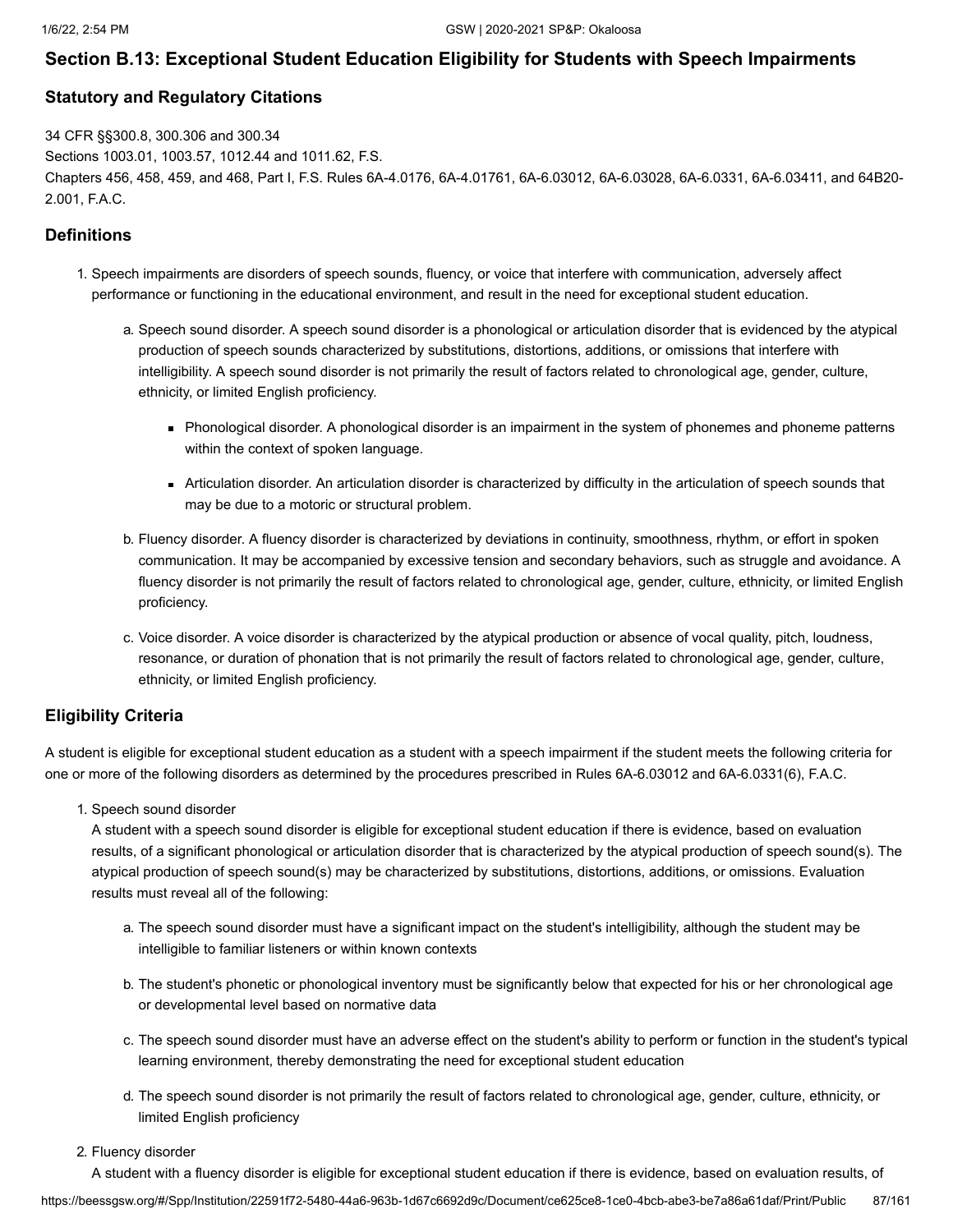significant and persistent interruptions in the rhythm or rate of speech. Evaluation results must reveal all of the following:

- a. The student must exhibit significant and persistent dysfluent speech behaviors. The dysfluency may include repetition of phrases, whole words, syllables, and phonemes; prolongations; blocks; and circumlocutions. Additionally, secondary behaviors, such as struggle and avoidance, may be present.
- b. The fluency disorder must have an adverse effect on the student's ability to perform or function in the educational environment, thereby demonstrating the need for exceptional student education.
- c. The dysfluency is not primarily the result of factors related to chronological age, gender, culture, ethnicity, or limited English proficiency.
- 3. Voice disorder

A student with a voice disorder is eligible for exceptional student education if there is evidence, based on evaluation results, of significant and persistent atypical voice characteristics. Evaluation results must reveal all of the following:

- a. The student must exhibit significant and persistent atypical production of quality, pitch, loudness, resonance, or duration of phonation. The atypical voice characteristics may include inappropriate range, inflection, loudness, excessive nasality, breathiness, hoarseness, or harshness.
- b. The voice disorder does not refer to vocal disorders that are found to be the direct result or symptom of a medical condition unless the disorder adversely affects the student's ability to perform or function in the educational environment and is amenable to improvement with therapeutic intervention.
- c. The voice disorder must have an adverse effect on the student's ability to perform or function in the educational environment, thereby demonstrating the need for exceptional student education.
- d. The atypical voice characteristics are not primarily the result of factors related to chronological age, gender, culture, ethnicity, or limited English proficiency.
- 4. The student demonstrates a need for special education.

## **Student Evaluation**

In addition to Rule 6A-6.03012, F.A.C., the provisions in Rule 6A-6.0331, F.A.C., regarding general education intervention procedures for students in kindergarten through Grade 12, who are suspected of having a disability and enrolled in public school must be implemented. The provisions in Rule 6A-6.0331(2), F.A.C., regarding procedures prior to initial evaluation for prekindergarten children who are below mandatory school attendance ages and not enrolled in kindergarten must be met. In addition, the following must be included for each disorder:

1. For a speech sound disorder, the evaluation must include all of the following:

- a. Information gathered from the student's parent(s) or guardian(s) and teacher(s), and, when appropriate, the student, regarding the concerns and description of speech characteristics. This may be completed through a variety of methods, including interviews, checklists, or questionnaires.
- b. Documented and dated observation(s) of the student's speech characteristics conducted by a speech-language pathologist to examine the student's speech characteristics during connected speech or conversation. Observation(s) conducted prior to obtaining consent for evaluation may be used to meet this criterion.
- c. An examination of the oral mechanism structure and function.
- d. One or more standardized, norm-referenced instruments designed to measure speech sound production administered to determine the type and severity of the speech sound errors and whether the errors are articulation (phonetic) or phonological (phonemic) in nature.
- 2. For a fluency disorder, the evaluation must include all of the following:
	- a. Information gathered from the student's parent(s) or guardian(s) and teacher(s), and, when appropriate, the student, to address the following areas regarding the speech behaviors: motor aspects, student's attitude, social impact, and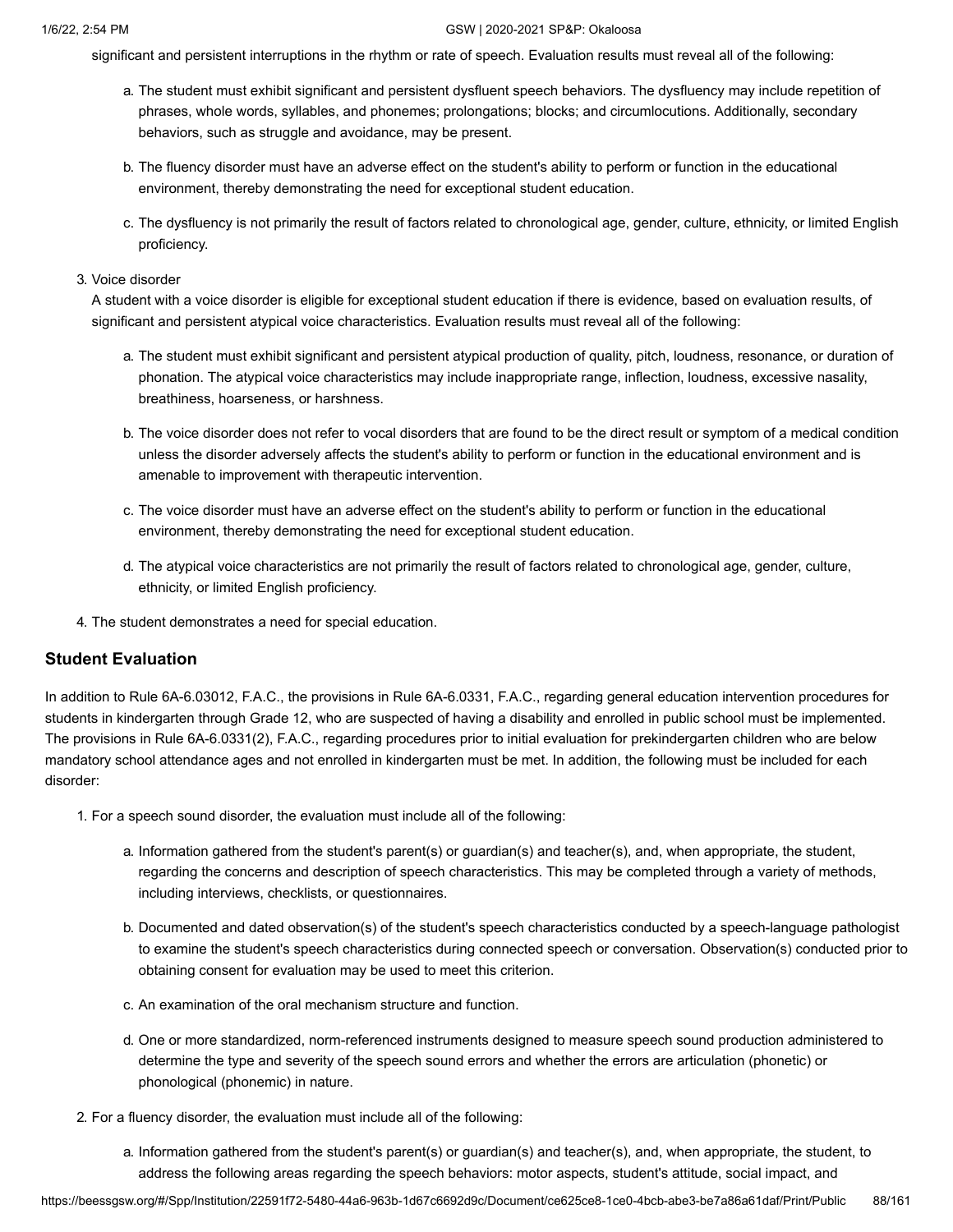educational impact. This may be completed through a variety of methods, including interviews, checklists, or questionnaires.

- b. A minimum of two documented and dated observations of the student's speech and secondary behaviors conducted by a speech-language pathologist in more than one setting, including the typical learning environment. For prekindergarten children, the observations may occur in an environment or situation appropriate for a child of that chronological age. Observations conducted prior to obtaining consent for evaluation may be used to meet this criterion, if the activities address the areas identified in subsection d) below.
- c. An examination of the oral mechanism structure and function.
- d. An assessment of all of the following areas:
	- **Motor aspects of the speech behaviors**
	- **Student's attitude regarding the speech behaviors**
	- Social impact of the speech behaviors
	- **Educational impact of the speech behaviors**
- e. A speech sample of a minimum of 300–500 words collected and analyzed to determine frequency, duration, and type of dysfluent speech behaviors. If the speech-language pathologist is unable to obtain a speech sample of a minimum of 300– 500 words, a smaller sample may be collected and analyzed. The evaluation report must document the rationale for collection and analysis of a smaller sample, the results obtained, and the basis for recommendations.
- 3. For a voice disorder, the evaluation must include all of the following:
	- a. Information gathered from the student's parent(s) or guardian(s) and teacher(s), and, when appropriate, the student, regarding the concerns and description of voice characteristics. This may be completed through a variety of methods, including interviews, checklists, or questionnaires.
	- b. Documented and dated observation(s) of the student's voice characteristics conducted by a speech-language pathologist in one or more setting(s), which must include the typical learning environment. For prekindergarten children, the observation(s) may occur in an environment or situation appropriate for a child of that chronological age. Observation(s) conducted prior to obtaining consent for evaluation may be used to meet this criterion.
	- c. An examination of the oral mechanism structure and function.
	- d. A report of a medical examination of laryngeal structure and function conducted by a physician licensed in Florida in accordance with Chapter 458 or Chapter 459, F.S., unless a report of medical examination from a physician licensed in another state is permitted in accordance with Rule 6A-6.0331(3)(e), F.A.C. The physician's report must provide a description of the state of the vocal mechanism and any medical implications for therapeutic intervention.

#### **Unique Philosophical, Curricular, or Instructional Considerations**

- 1. Speech services
	- a. A group of qualified professionals determining eligibility under requirements of Rules 6A-6.03012 and 6A-6.0331(6), F.A.C., must include a speech-language pathologist.
	- b. A speech-language pathologist shall be involved in the development of the individual educational plan for students eligible for speech services, whether as special education or as a related service for an otherwise eligible student with a disability as specified in Rule 6A-6.03012, F.A.C.
	- c. Speech therapy services shall be provided by a certified speech-language pathologist pursuant to Rule 6A-4.0176, F.A.C., or a licensed speech-language pathologist pursuant to Chapter 468, F.S., or a speech-language associate pursuant to Rule 6A-4.01761, F.A.C., or a speech-language pathology assistant pursuant to Chapter 468, F.S.
	- d. Students determined eligible as a student with a speech impairment have access to any supports and services needed as determined by the individual educational plan team. A student should be identified as a student with a disability using the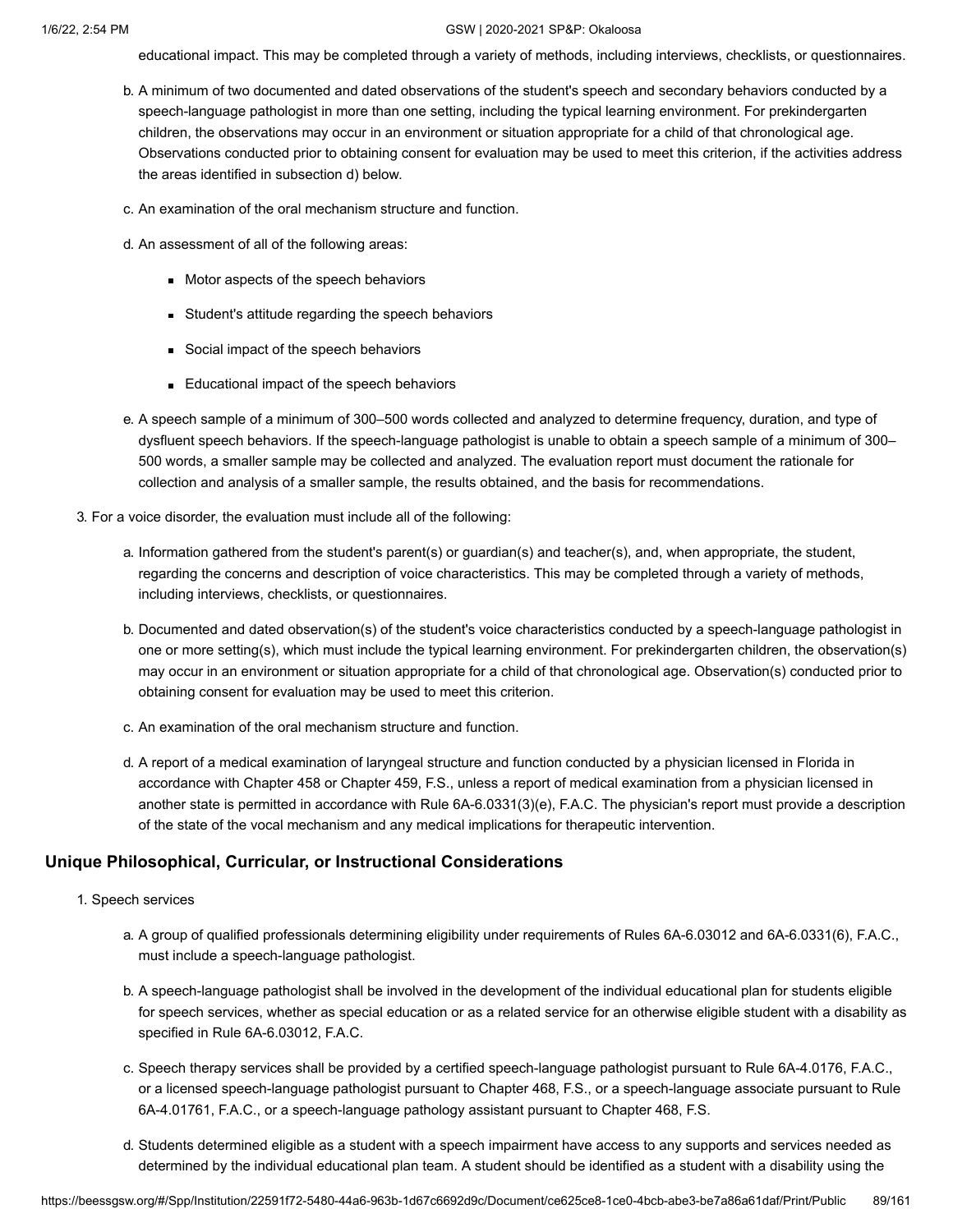most appropriate category, but this does not mean that the team must identify every possible category under which the student may be eligible. In addition, there is no requirement that a student be eligible under a given category in order to receive specific services. For example, students determined eligible as a student with a speech impairment may have counseling as a related service, a functional behavioral assessment, or academic support for reading or writing, even though the student has not been determined to be a student with an emotional or behavioral disability or a specific learning disability.

#### 2. Speech-language associate (SLA)

Speech therapy services provided by an SLA as specified in Rule 6A-4.01761, F.A.C., will be under the direction of a certified or licensed speech-language pathologist with a master's degree or higher in speech-language pathology. Services can be provided for a period of three years as described in Section 1012.44, F.S., in districts that qualify for the sparsity supplement as described in Section 1011.62(7), F.S. For more information on the responsibilities and duties of an SLA, go to: [http://info.fldoe.org/docushare/dsweb/Get/Document-4662/TAP2007-137.pdf.](http://info.fldoe.org/docushare/dsweb/Get/Document-4662/TAP2007-137.pdf)

The district shall submit a plan to the Department of Education for approval before implementation of Rule 6A-4.01761, F.A.C. The components of the plan found in Rule 6A-6.03012(7), F.A.C., will include a description of:

- The model, specifying the type and amount of direction, including direct observation, support, training, and instruction
- The rationale for using this model
- The manner in which the associate will be required to demonstrate competency
- The process for monitoring the quality of services
- The process for measuring student progress
- The manner in which the speech-language associate will meet the requirements of the annual district professional development plan for instructional personnel

**The school district has the option to include additional information regarding evaluations, qualified evaluators, or unique philosophical, curricular, or instructional considerations for students with speech impairments.**

 $\bigcirc$  The school district has provided additional information for this section in Appendix B of this document.

There is no additional information for this section.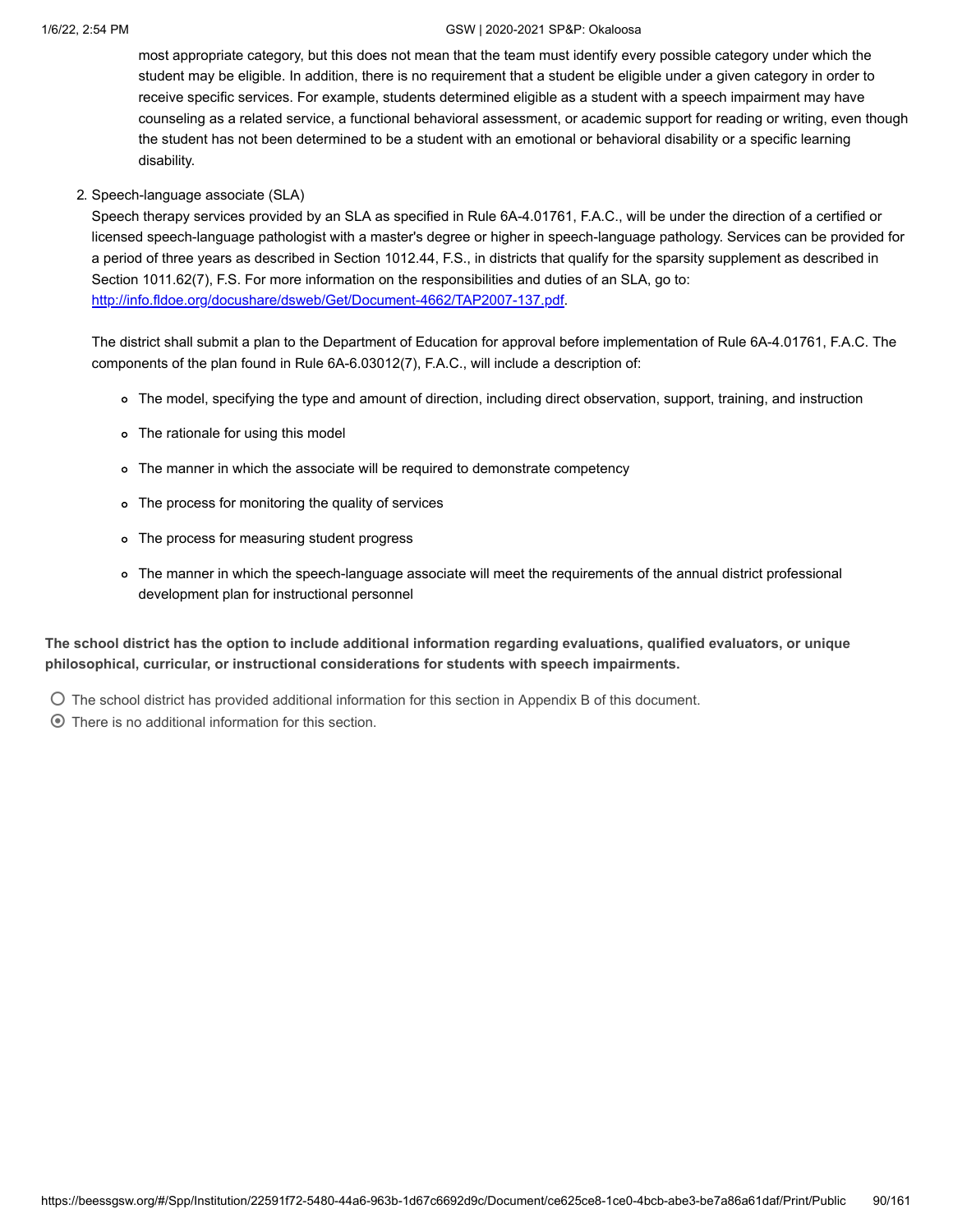## **Section B.14: Exceptional Student Education Eligibility for Students with Language Impairments**

## **Statutory and Regulatory Citations**

34 CFR §§300.8, 300.306 and 300.34 Chapters 456 and 468, Part I, F.S. Sections 1003.01, 1003.57, 1011.62 and 1012.44, F.S. Rules 6A-1.09401, 6A-4.0176, 6A-4.01761, 6A-6.0331, 6A-6.030121, 6A-6.03028, 6A-6.03411, and 64B20-2.001, F.A.C.

## **Definitions**

Language impairments are disorders of language that interfere with communication, adversely affect performance or functioning in the student's typical learning environment, and result in the need for exceptional student education. A language impairment is defined as a disorder in one or more of the basic learning processes involved in understanding or in using spoken or written language. These include:

- 1. Phonology. Phonology is defined as the sound systems of a language and the linguistic conventions of a language that guide the sound selection and sound combinations used to convey meaning.
- 2. Morphology. Morphology is defined as the system that governs the internal structure of words and the construction of word forms.
- 3. Syntax. Syntax is defined as the system governing the order and combination of words to form sentences, and the relationships among the elements within a sentence.
- 4. Semantics. Semantics is defined as the system that governs the meanings of words and sentences.
- 5. Pragmatics. Pragmatics is defined as the system that combines language components in functional and socially appropriate communication.

The language impairment may manifest in significant difficulties affecting listening comprehension, oral expression, social interaction, reading, writing, or spelling. A language impairment is not primarily the result of factors related to chronological age, gender, culture, ethnicity, or limited English proficiency.

## **Eligibility Criteria**

1. For prekindergarten children

A prekindergarten child is eligible as a student with a language impairment in need of exceptional student education if all of the following criteria are met:

- a. There is evidence, based on evaluation results, of significant deficits in language. The impairment may manifest in significant difficulties affecting one or more of the following areas:
	- i. Listening comprehension
	- ii. Oral expression
	- iii. Social interaction
	- iv. Emergent literacy skills (e.g., vocabulary development, phonological awareness, narrative concepts)
- b. One or more documented and dated behavioral observation(s) reveals significant language deficits that interfere with performance or functioning in the typical learning environment.
- c. Results of standardized norm-referenced instrument(s) indicate a significant language deficit in one or more of the areas listed in 1.– 5. of the Definitions section as evidenced by standard score(s) significantly below the mean. If the evaluator is unable to administer a norm-referenced instrument and an alternative scientific, research-based instrument is administered, the instrument must reveal a significant language deficit in one or more areas listed in 1.–5. of the Definitions section. Significance of the deficit(s) must be determined and based on specifications in the manual of the instrument(s) utilized for evaluation purposes.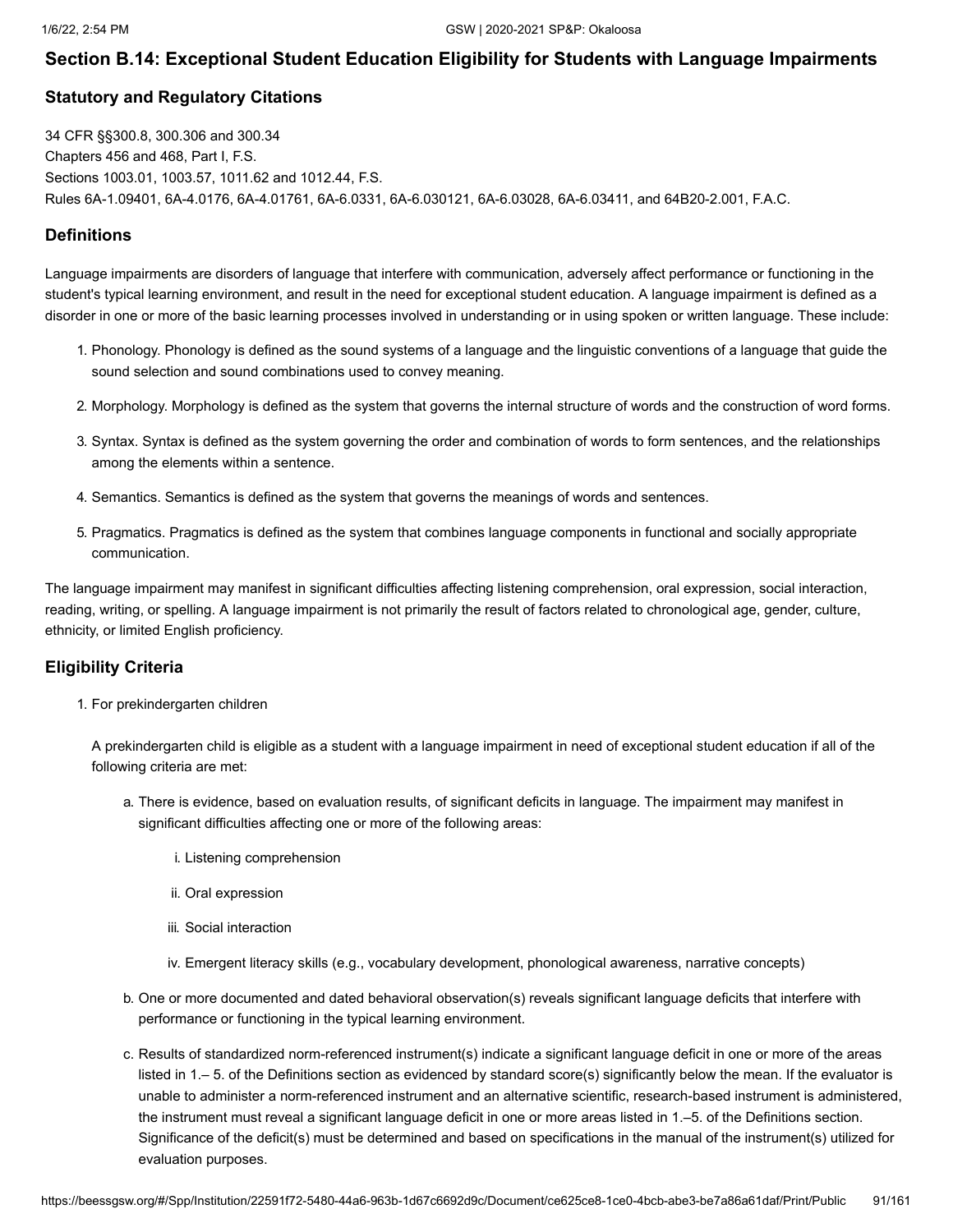- d. Information gathered from the child's parent(s) or guardian(s), teacher(s), service providers, or caregivers must support the results of the standardized instruments and observations conducted.
- e. The language impairment must have an adverse effect on the child's ability to perform or function in the typical learning environment, thereby demonstrating the need for exceptional student education.
- f. The language impairment is not primarily the result of factors related to chronological age, gender, culture, ethnicity, or limited English proficiency.
- 2. For students in kindergarten through Grade 12

A student meets the eligibility criteria as a student with a language impairment in need of exceptional student education if all of the following criteria are met:

- a. Due to deficits in the student's language skills, the student does not perform or function adequately for the student's chronological age or to meet grade-level standards as adopted in Rule 6A-1.09401, F.A.C., in one or more of the following areas, when provided with learning experiences and instruction appropriate for the student's chronological age or grade:
	- i. Oral expression
	- ii. Listening comprehension
	- iii. Social interaction
	- iv. Written expression
	- v. Phonological processing
	- vi. Reading comprehension
- b. Due to deficits in the student's language skills, the student does not make sufficient progress to meet chronological age or state-approved grade-level standards pursuant to Rule 6A-1.09401, F.A.C., in one or more of the areas identified in 1. a. of this section when using a process based on the student's response to scientific, research-based intervention.
- c. Evidence of a language impairment is documented based on a comprehensive language evaluation, including all evaluation procedures as specified for students in kindergarten through Grade 12, included under the **Conducting Student Evaluations and Reevaluations** section of this document. There must be documentation of all of the following:
	- i. Documented and dated observations show evidence of significant language deficits that interfere with the student's performance or functioning in the educational environment.
	- ii. Results of standardized norm-referenced instrument(s) indicate a significant language deficit in one or more of the areas listed in 1.–5. of the Definitions section as evidenced by standard score(s) significantly below the mean. If the evaluator is unable to administer a norm-referenced instrument and an alternative scientific, research-based instrument is administered, the instrument must reveal a significant language deficit in one or more areas listed in 1.–5. of the Definitions section. Significance of the deficit(s) must be determined and based on specifications in the manual of the instrument(s) utilized for evaluation purposes.
	- iii. Information gathered from the student's parent(s) or guardian(s), teacher(s), and, when appropriate, the student, must support the results of the standardized instruments and observations conducted.
	- iv. At least one additional observation conducted by the speech-language pathologist when the language impairment is due to a deficit in pragmatic language and cannot be verified by the use of standardized instrument(s). The language impairment may be established through the results of the evaluation procedures as specified in the evaluation procedures for students in kindergarten through Grade 12, included under the **Conducting Student Evaluations and Reevaluations** section of this document, and the additional observation(s) conducted subsequent to obtaining consent for evaluation as part of a comprehensive language evaluation. The evaluation report must document the evaluation procedures used, including the group's rationale for overriding results from standardized instruments, the results obtained, and the basis for recommendations. The information gathered from the student's parent(s) or legal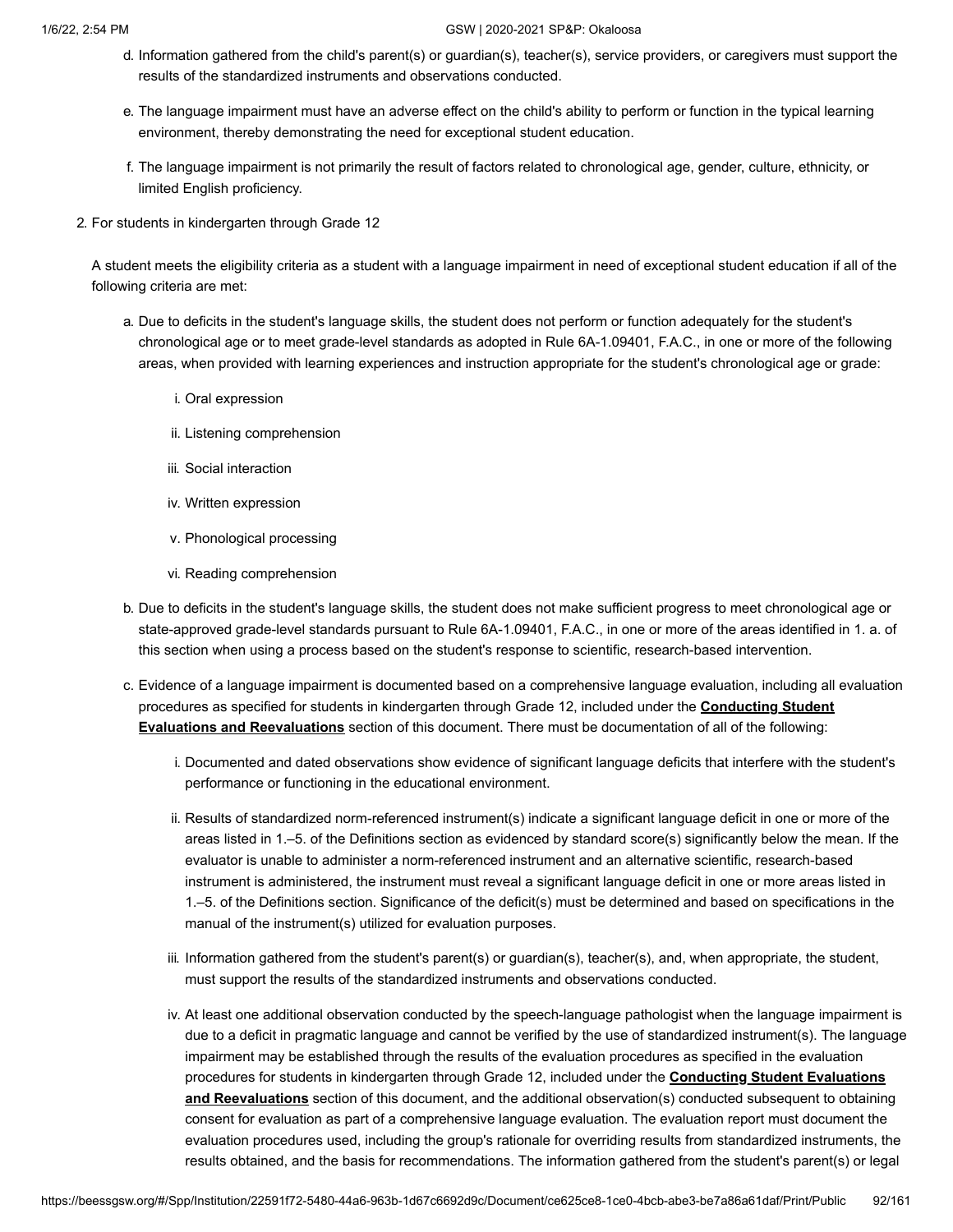- guardian(s), teacher(s), and, when appropriate, the student, must support the results of the observation(s) conducted.
- d. The group determines that its findings under 2.a of this section are not primarily the result of factors related to chronological age, gender, culture, ethnicity, or limited English proficiency.

#### **Documentation of Determination of Eligibility**

For a student suspected of having a language impairment, the documentation of the determination of eligibility must include a written summary of the group's analysis of the data that incorporates all of the following information:

- 1. The basis for making the determination, including an assurance that the determination has been made in accordance with subsection 6A-6.0331(6), F.A.C.
- 2. Noted behavior during the observation of the student and the relationship of that behavior to the student's academic functioning.
- 3. The educationally relevant medical findings, if any.
- 4. Whether the student has a language impairment as evidenced by response to intervention data confirming all of the following:
	- a. Performance or functioning discrepancies. The student displays significant discrepancies, for the chronological age or grade level in which the student is enrolled, based on multiple sources of data when compared to multiple groups, including to the extent practicable the peer subgroup, classroom, school, district, and state level comparison groups.
	- b. Rate of progress. When provided with effective implementation of appropriate research-based instruction and interventions of reasonable intensity and duration with evidence of implementation fidelity, the student's rate of progress is insufficient or requires sustained and substantial effort to close the gap with typical peers or expectations for the chronological age or grade level in which the student is currently enrolled.
	- c. Educational need. The student continues to demonstrate the need for interventions that significantly differ in intensity and duration from what can be provided solely through educational resources and services currently in place, thereby demonstrating a need for exceptional student education due to the adverse effect of the language impairment on the student's ability to perform or function in the educational environment.
- 5. The determination of the student's parent(s) or guardian(s) and group of qualified professionals concerning the effects of chronological age, culture, gender, ethnicity, patterns of irregular attendance, or limited English proficiency on the student's performance or functioning.
- 6. Documentation based on data derived from a process that assesses the student's response to well-delivered scientific, researchbased instruction and interventions, including:
	- a. Documentation of the specific instructional interventions used, the intervention support provided to the individuals implementing interventions, adherence to the critical elements of the intervention design and delivery methods, the duration of intervention implementation (e.g., number of weeks, minutes per week, sessions per week), and the student-centered data collected
	- b. Documentation that the student's parent(s) or guardian(s) were notified about the state's policies regarding the amount and nature of student performance or functioning data that would be collected and the educational resources and services that would be provided; interventions for increasing the student's rate of progress; and the parental or guardian right to request an evaluation.

## **Student Evaluation**

1. Children in prekindergarten

In addition to the procedures identified in subsection 6A-6.0331(5), F.A.C., the minimum evaluation for a prekindergarten child shall include all of the following:

a. Information gathered from the child's parent(s) or guardian(s) and others, as appropriate, such as teacher(s), service providers, and caregivers, regarding the concerns and description of language skills. This may be completed through a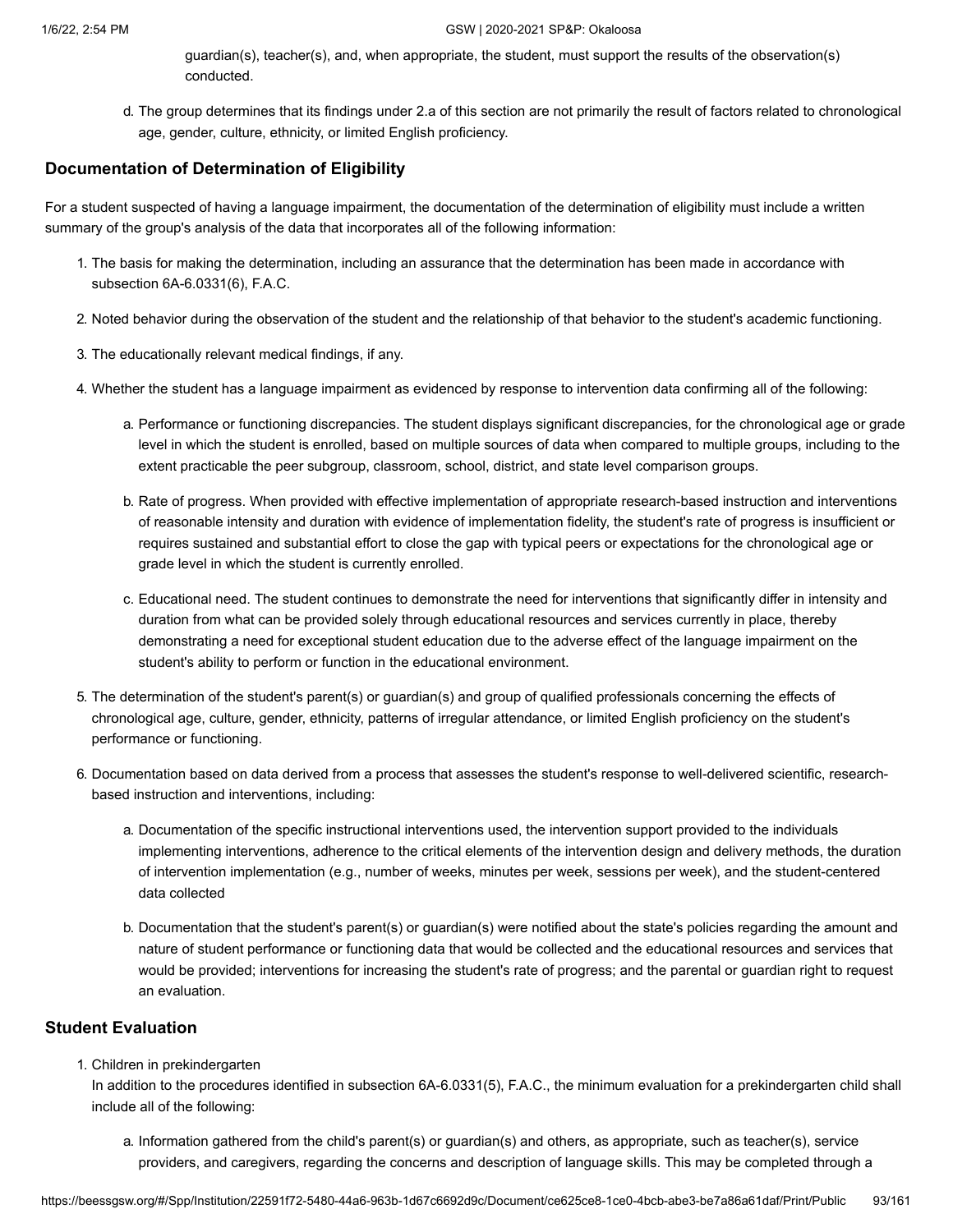variety of methods, including interviews, checklists, or questionnaires.

- b. One or more documented and dated observation(s) of the child's language skills conducted by the speech-language pathologist in one or more setting(s), which must include the child's typical learning environment or an environment or situation appropriate for a child of that chronological age.
- c. One or more standardized norm-referenced instruments designed to measure language skills. The instrument must be administered and interpreted by a speech-language pathologist to determine the nature and severity of the language deficits. If the speech-language pathologist is unable to administer a norm-referenced instrument, a scientific, researchbased alternative instrument may be used. The evaluation report must document the evaluation procedures used, including the rationale for use of an alternative instrument, the results obtained, and the basis for recommendations.

#### 2. Students in kindergarten through Grade 12

The provisions in Rule 6A-6.0331(1), F.A.C., regarding general education intervention procedures for students in kindergarten through Grade 12, who are suspected of having a disability and enrolled in public school must be implemented, as well as procedures identified in Rule 6A-6.0331(5), F.A.C., and must include all of the following:

- a. In order to ensure that the decreased performance or functioning of a student suspected of having a language impairment is not due to lack of appropriate instruction, the minimum evaluation procedures must include all of the following:
	- i. Review of data that demonstrate the student was provided well-delivered scientific, research-based instruction and interventions addressing the identified area(s) of concern and delivered by qualified personnel in general or exceptional education settings.
	- ii. Data-based documentation, which was provided to the student's parent(s) or guardian(s), of repeated measures of performance or functioning at reasonable intervals, communicated in an understandable format, reflecting the student's response to intervention during instruction.
	- iii. Information gathered from the student's parent(s) or legal guardian(s) and teacher(s), and, when appropriate, the student, regarding the concerns and a description of language skills. This may be completed through a variety of methods including interviews, checklists, or questionnaires.
	- iv. Documented and dated observation(s) of the student's language skills conducted by the speech-language pathologist in one or more setting(s).
	- v. One or more standardized norm-referenced instrument(s) designed to measure language skills. The instrument(s) must be administered and interpreted by a speech-language pathologist to determine the nature and severity of the language deficits. If the speech-language pathologist is unable to administer a norm-referenced instrument, a scientific, research-based alternative instrument may be used. The evaluation report must document the evaluation procedures used, including the rationale for use of an alternative instrument, the results obtained, and the basis for recommendations.
- b. With the exception of one additional observation conducted by the speech-language pathologist when the language impairment is due to a deficient in pragmatic language that cannot be verified by a standardized assessment, general education activities and interventions conducted prior to initial evaluation in accordance with Rule 6A-6.0331(1), F.A.C., may be used to satisfy the requirements of this rule.

#### **Unique Philosophical, Curricular, or Instructional Considerations**

#### **Language services**

- 1. A group of qualified professionals determining eligibility under requirements of Rule 6A-6.030121, F.A.C. and Rule 6A-6.0331(6), F.A.C., will include a speech-language pathologist.
- 2. A speech-language pathologist will be involved in the development of the individual educational plan for programs for students with a language impairment, whether as special education or as a related service for an otherwise eligible student with a disability.
- 3. Language therapy services will be provided by a certified speech-language pathologist pursuant to Rule 6A-4.0176, F.A.C., or a licensed speech-language pathologist pursuant to Chapter 468, F.S., and Rule 64B20-2.001, F.A.C., or a speech-language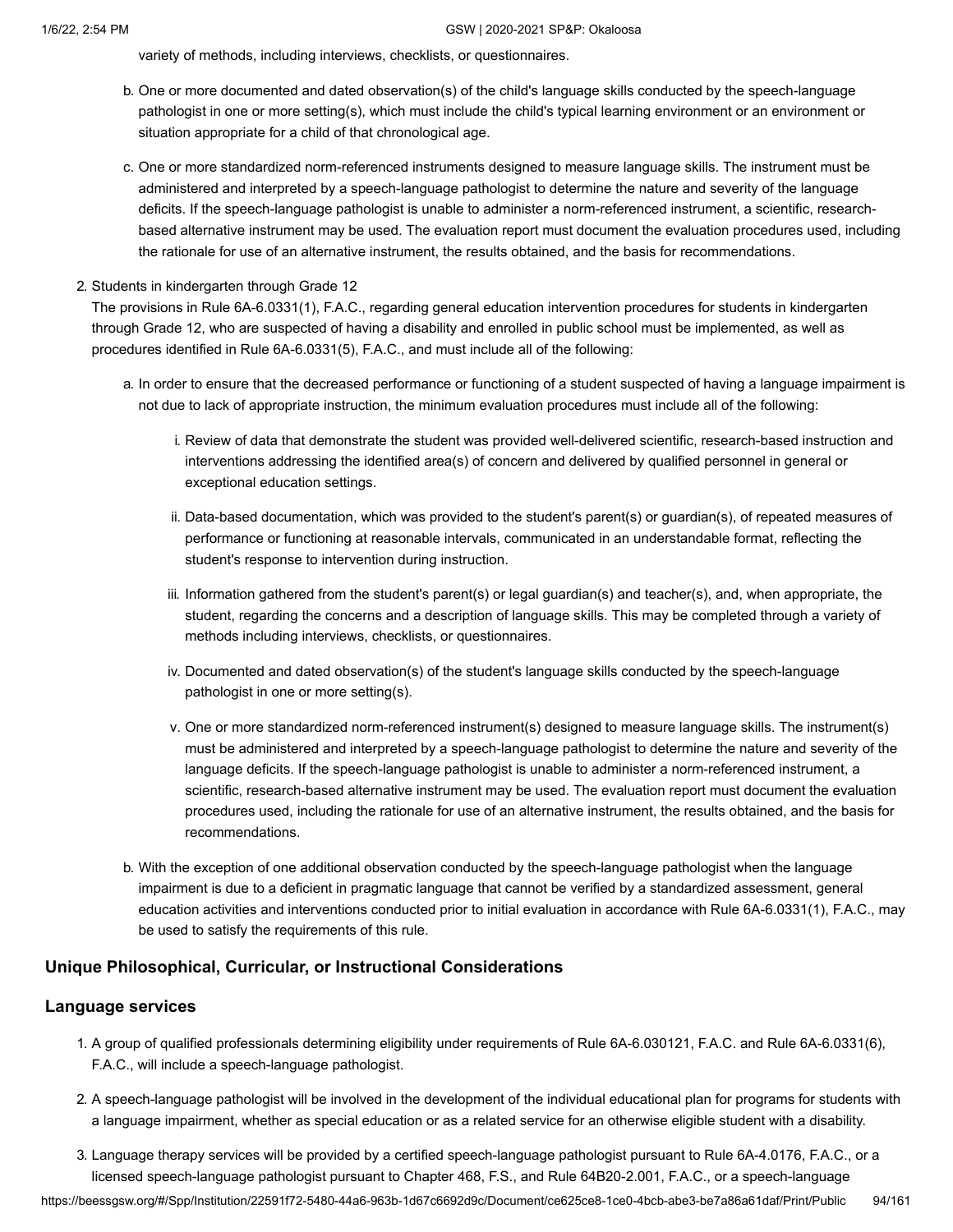associate pursuant to Rule 6A-4.01761, F.A.C., or a speech-language pathology assistant pursuant to Chapter 468, F.S.

- 4. Students determined eligible as a student with a language impairment have access to any supports and services needed as determined by the individual educational plan team. A student should be identified as a student with a disability using the most appropriate category, but this does not mean that the team must identify every possible category under which the student may be eligible. In addition, there is no requirement that a student be eligible under a given category in order to receive specific services. For example, students determined eligible as a student with a language impairment may have counseling as a related service, a functional behavioral assessment (FBA), or academic support for reading or writing even though the student has not been determined to be a student with an emotional or behavioral disability (EBD) or a specific learning disability.
- 5. Speech-language associate
	- a. Language therapy services provided by a speech-language associate as specified in Rule 6A-4.01761, F.A.C., will be under the direction of a certified or licensed speech-language pathologist with a master's degree or higher in speech-language pathology. Services under this subsection can be provided for a period of three years as described in Section 1012.44, F.S., in districts that qualify for the sparsity supplement as described in Section 1011.62(7), F.S.
	- b. The district will submit a plan to the Department of Education for approval before implementation of Rule 6A-4.01761, F.A.C. The components of the plan must include a description of:
		- The model, specifying the type and amount of direction including, but not limited to, direct observation, support, training, and instruction
		- The rationale for using this model
		- The manner in which the associate will be required to demonstrate competency
		- The process for monitoring the quality of services
		- The process for measuring student progress
		- The manner in which the speech-language associate will meet the requirements of the annual district professional development plan for instructional personnel

**The school district has the option to include additional information regarding evaluations, qualified evaluators, or unique philosophical, curricular, or instructional considerations for students with language impairments.**

 $\bigcirc$  The school district has provided additional information for this section in Appendix B of this document.

There is no additional information for this section.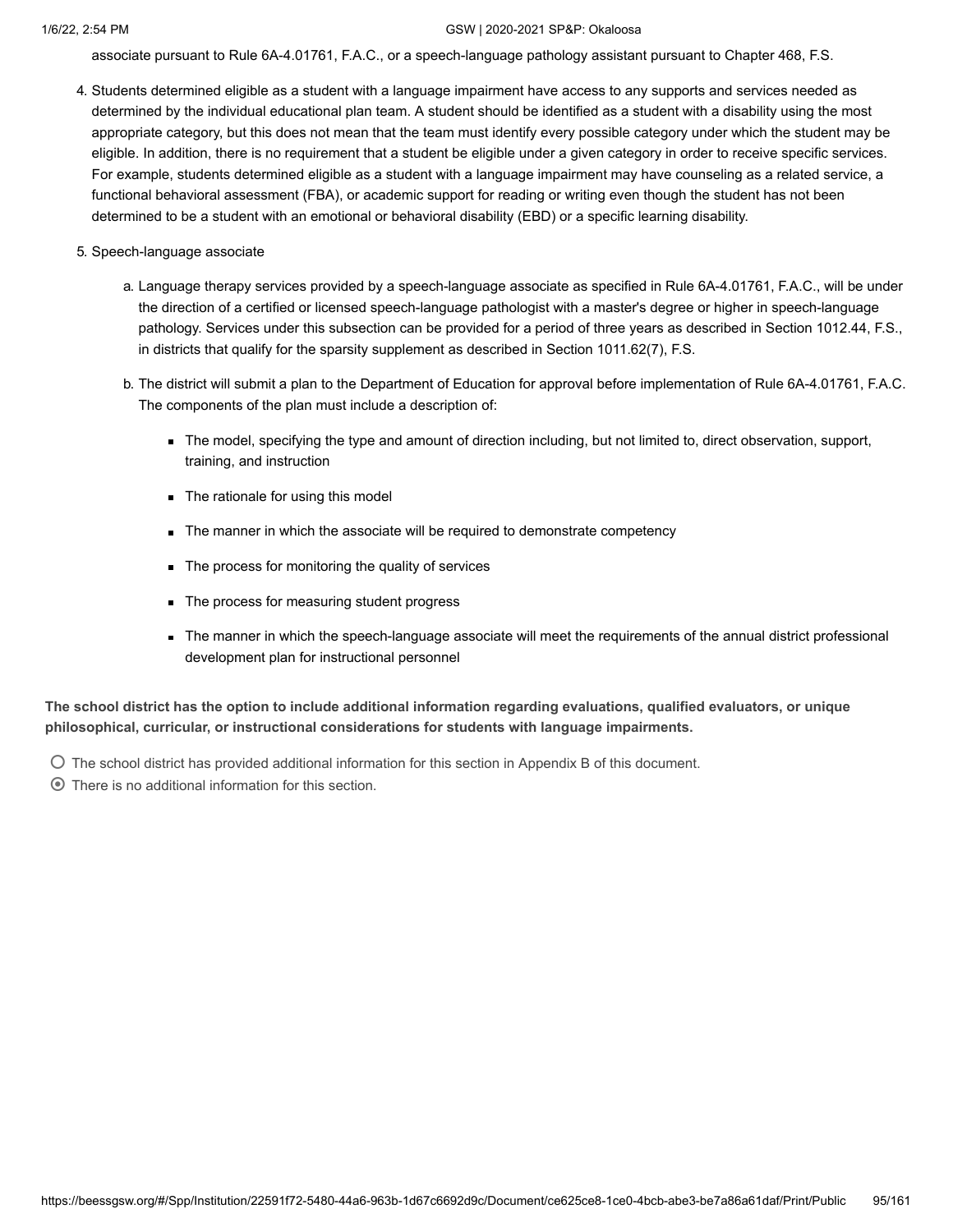# **Section B.15: Exceptional Student Education Eligibility for Students who are Visually Impaired**

#### **Statutory and Regulatory Citations**

34 CFR §§300.8, 300.34, 300.172, and 300.324 Sections 1003.55, 1003.57, and 1003.575, F.S. Rules 6A-6.03014 and 6A-6.0331, F.A.C.

## **Definition**

- 1. Students who are visually impaired include the following:
	- a. A student who is blind, has no vision, or has little potential for using vision.
	- b. A student who has low vision.
	- c. A student who has a visual impairment after best correction that adversely affects the student's educational performance and
	- d. A student who has been diagnosed with a progressive condition that will most likely result in a visual impairment or no vision after best correction.

## **Eligibility Criteria**

A student is eligible for special education and related services if the following medical and educational criteria are met:

- 1. A licensed ophthalmologist or optometrist has documented an eye condition that causes an impairment as manifested by at least one of the following:
	- a. A visual acuity of 20/70 or less in the better eye after best possible correction;
	- b. A peripheral field so constricted that it affects the student's ability to function in an educational setting;
	- c. A diagnosis of visual impairment after best correction, or
	- d. A progressive loss of vision that may affect the student's ability to function in an educational setting.
- 2. The student demonstrates a need for special education.

#### **Student Evaluation**

The minimum procedures necessary for determining eligibility shall include:

- 1. A medical eye examination describing: etiology; diagnosis; treatment regimen; prognosis; near and distance; corrected and uncorrected acuity measures for left eye, right eye and both eyes; measure of field of vision; and recommendations for lighting levels, physical activity, aids, prescribed low-vision aids, or use of glasses or contact lenses, as appropriate.
- 2. For children birth to five years of age or students who are otherwise unable to be assessed, a medical assessment describing visual functioning shall be documented when standard visual acuities and measure of field of vision are unattainable.
- 3. A comprehensive assessment of skills known to be impacted by visual impairment, which shall include, but is not limited to:
	- a. A functional vision evaluation that includes an assessment of skills known to be impacted by vision impairment that are aligned with the special skills references in Rule 6A-1.09401, F.A.C., and include assistive technology, compensatory skills, career education, recreation and leisure, sensory efficiency, self-determination, social skills, and independent living;
	- b. A learning media assessment; and
	- c. An orientation and mobility screening.

#### **Reevaluation**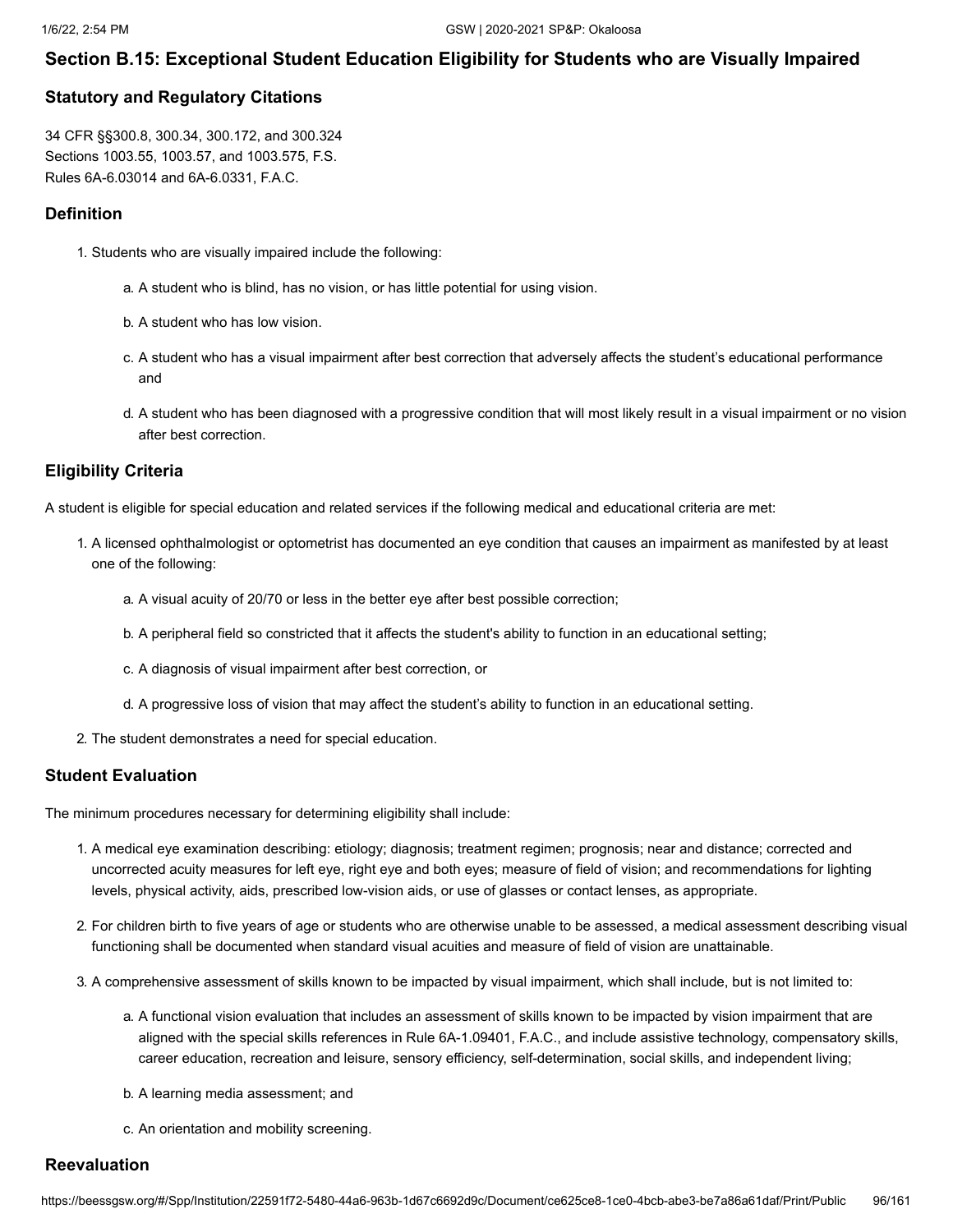- 1. Reevaluation shall occur at least every three years and shall include a minimum of a medical eye examination within the last calendar year, a comprehensive assessment of skills known to be impacted by visual impairment as required for determining initial eligibility; and, if appropriate, any other formal evaluations addressed in the initial evaluation in accordance with Rule 6A-6.0331, F.A.C.
- 2. The medical aspect of a reevaluation for students with bilateral anophthalmia may be waived by a written recommendation of a physician.

## **Specialized Evaluations: Qualified Evaluators**

The following specialized evaluations are required to be administered by the individuals listed. All evaluators must hold a valid license or certificate in the state of Florida, in accordance with Rule 6A-6.0331, F.A.C., or a report form is provided from a physician licensed in another state as permitted in accordance with Rule 6A-6.0331(3)(e), F.A.C.

- 1. Medical eye exam: ophthalmologist or optometrist
- 2. Functional vision assessment: teacher of the visually impaired, orientation and mobility specialist, or low vision specialist
- 3. Learning Media Assessment: teacher of the visually impaired
- 4. Orientation and mobility (as appropriate): orientation and mobility specialist

## **Unique Philosophical, Curricular, or Instructional Considerations**

- 1. All students with visual impairments are registered for services from the Florida Instructional Materials Center for the Visually Impaired. Students will be provided with instruction in braille unless otherwise determined by the IEP team. This determination is based upon the student's present reading and writing skills, functional vision assessment, and learning media assessment, as well as documentation indicating the need for instruction or use of braille in the future.
- 2. Orientation and mobility is a related service, provided to blind or visually impaired students by qualified personnel if the IEP team determines that it is necessary in order for the student to benefit from specially designed instruction, that enables the student to attain systematic orientation to and safe movement within their environments in school, home, and community. Orientation and mobility instruction encompasses skill and conceptual awareness that includes, but is not limited to: spatial awareness, use of sensory information to maintain orientation, the use of mobility devices (i.e., long cane, distance low vision aids, assistive technology), and other skills and techniques used to travel safely and efficiently across a variety of settings.
- 3. The school district will provide information describing the Florida School for the Deaf and the Blind and all other programs and methods of instruction available to the parent of a student with sensory impairments. This information will be provided annually. Additionally, in accordance with Rule 6A-6.03014, F.A.C., cooperative planning with the Division of Blind Services (DBS) may occur for students eligible for DBS services, with parent participation and agreement.

**The school district has the option to include additional information regarding evaluations, qualified evaluators or unique philosophical, curricular, or instructional considerations for students with visual impairments.**

 $\bigcirc$  The school district has provided additional information for this section in Appendix B of this document.

There is no additional information for this section.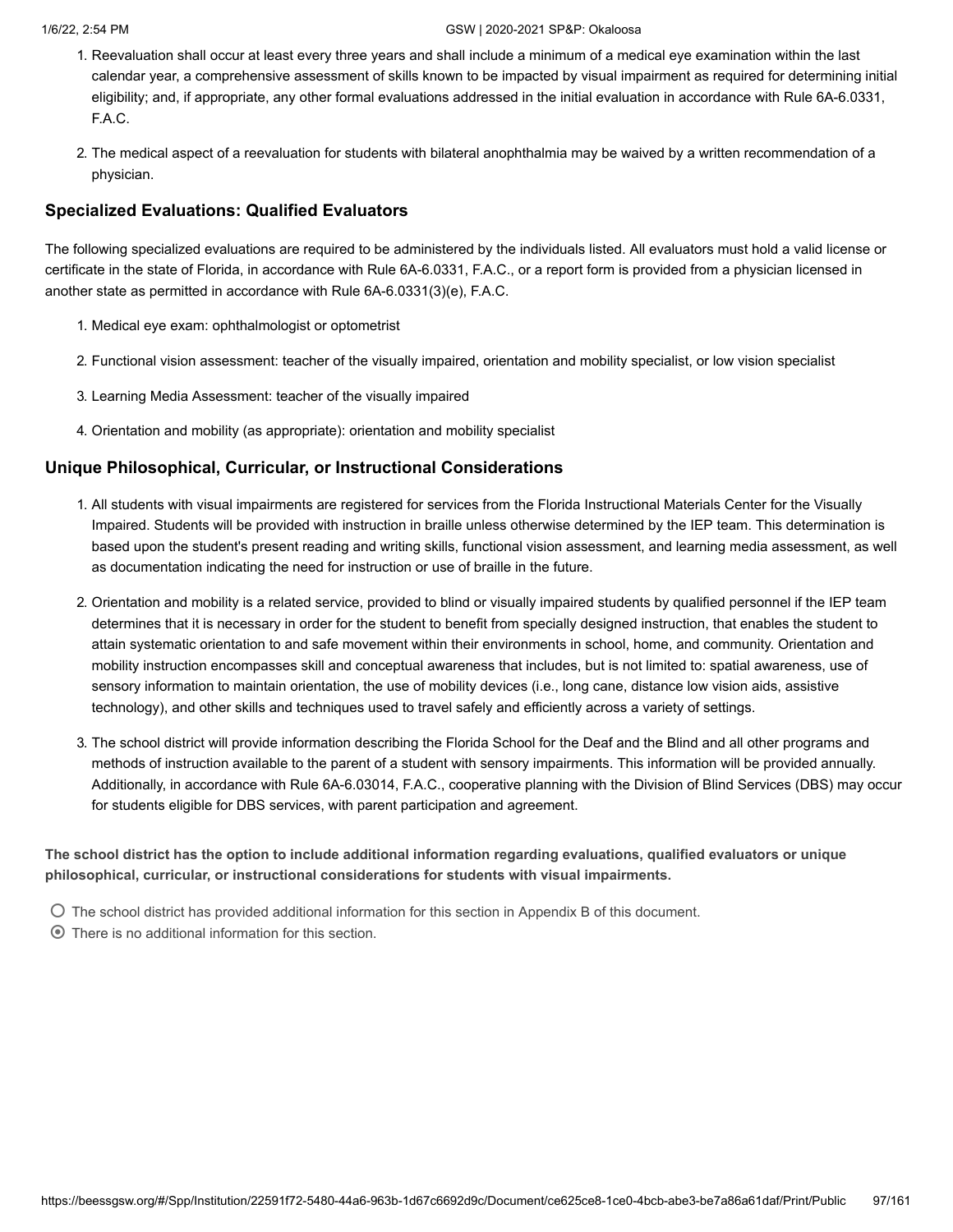## **Section B.16: Provision of Occupational Therapy to Exceptional Students as a Related Service**

## **Statutory and Regulatory Citations**

34 CFR §300.34 Chapters 456 and 468, Part III, F.S. Sections 1003.01 and 1003.57, F.S. Rules 6A-6.030191, 6A-6.03024, 6A-6.03028, 6A-6.03411 and Chapter 64B-11, F.A.C.

#### **Definitions**

- 1. Occupational therapy means services provided by a licensed occupational therapist and includes improving, developing, or restoring functions impaired or lost through illness, injury, or deprivation; improving ability to perform tasks for independent functioning if functions are impaired or lost; and preventing, through early intervention, initial or further impairment or loss of function.
- 2. Related service provider means the licensed occupational therapist responsible for the assessment and provision of school-based occupational therapy as a related service.

#### **Assessments**

As defined in S.468.203, F.S., prior to the provision of occupational therapy, assessments shall be conducted by the related service provider as defined in the Occupational Therapy Practice Act, s. 468.203, F.S. Rule 6A-6.03024(1)(c), F.A.C., defines a related service provider as the licensed occupational therapist responsible for the assessment and provision of school-based occupational therapy as a related service as defined in s. 1003.01(3)(b), F.S., and Rule 6A-6.03411(1)(dd)3.f., F.A.C.

## **Determination of Need for Occupational Therapy**

To determine need for occupational therapy as a related service the individual educational plan (IEP), the educational plan (EP), or the individualized family support plan (IFSP) team shall do the following:

- 1. Review assessments conducted by the related service provider and all other relevant data.
- 2. Determine if occupational therapy services are needed to assist a student to benefit from specially designed instruction.
- 3. Include input from the occupational therapist to assist the IEP, EP, or IFSP team when the educational need for occupational therapy as a related service is being determined

#### **Unique Philosophical, Curricular, or Instructional Considerations**

- 1. The licensed therapist or licensed assistant shall provide input to assist the IEP, EP, or IFSP team when:
	- a. The educational need for occupational therapy as a related service is being determined, and
	- b. A student who is receiving occupational therapy as a related service is being reviewed by the IEP, EP, or IFSP team.
- 2. Once the educational need for occupational therapy has been determined in accordance with the provisions of this rule, a plan of treatment as referenced in s.468.203, F.S., shall be developed. The plan of treatment may be included as a part of the IEP, EP, or IFSP.
- 3. Pursuant to s. 468.203, F.S., occupational therapy:
	- a. May be provided by either a licensed occupational therapist or a licensed occupational therapy assistant.
	- b. The occupational therapy assistant is supervised by the licensed occupational therapist.
	- c. The licensed occupational therapist provides both initial direction in developing a plan of treatment and periodic inspection of the actual implementation of the plan. Such plan of treatment shall not be altered by the supervised individual without prior consultation with, and the approval of, the supervising occupational therapist.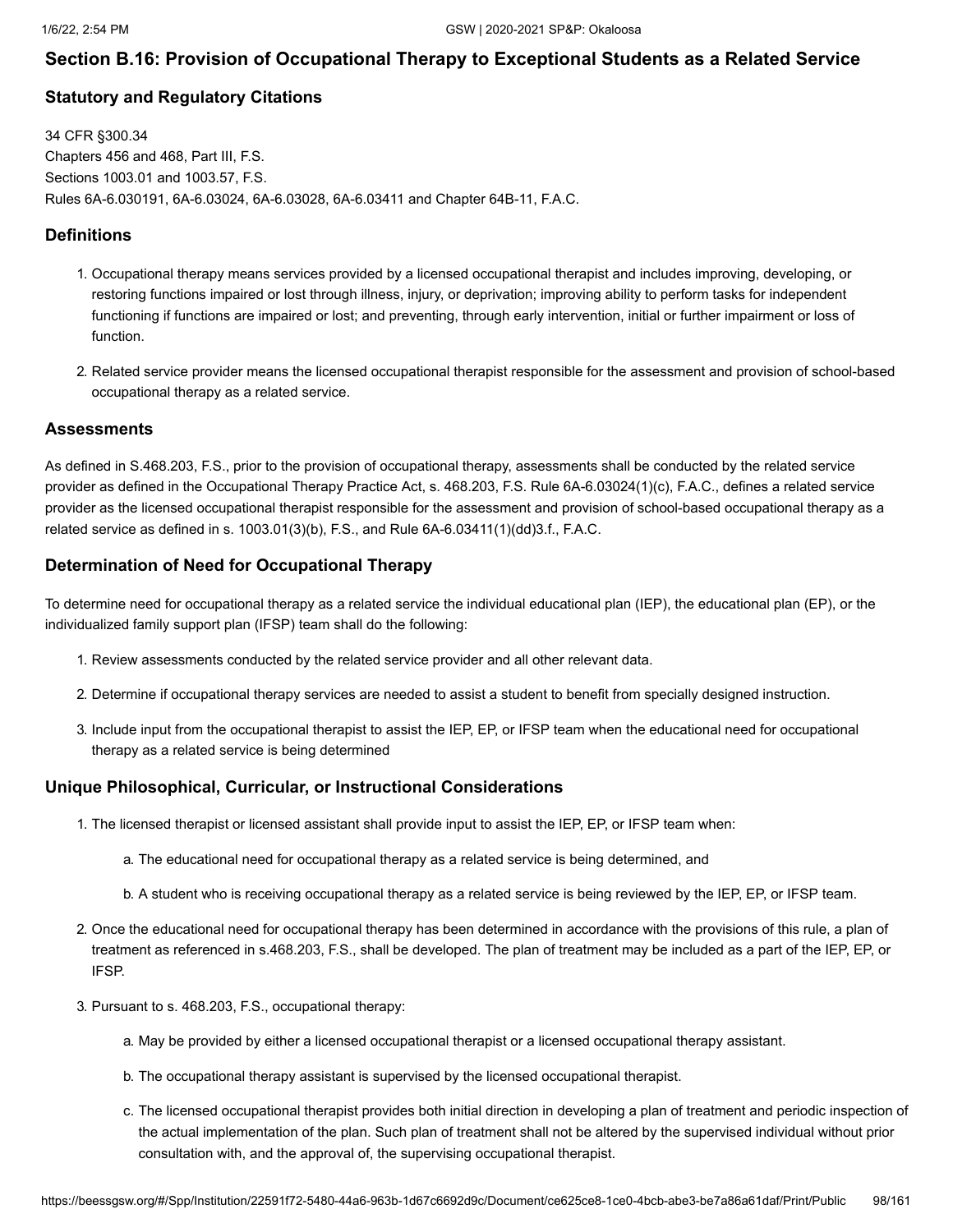d. The supervising occupational therapist need not always be physically present or on the premises when the assistant is performing services. However, except in cases of emergency, supervision shall require the availability of the supervising occupational therapist for consultation with and direction of the supervised individual.

**The school district has the option to include additional information regarding evaluations, qualified evaluators, or unique philosophical, curricular, or instructional considerations for students who need occupational therapy.**

- $\bigcirc$  The school district has provided additional information for this section in Appendix B of this document.
- There is no additional information for this section.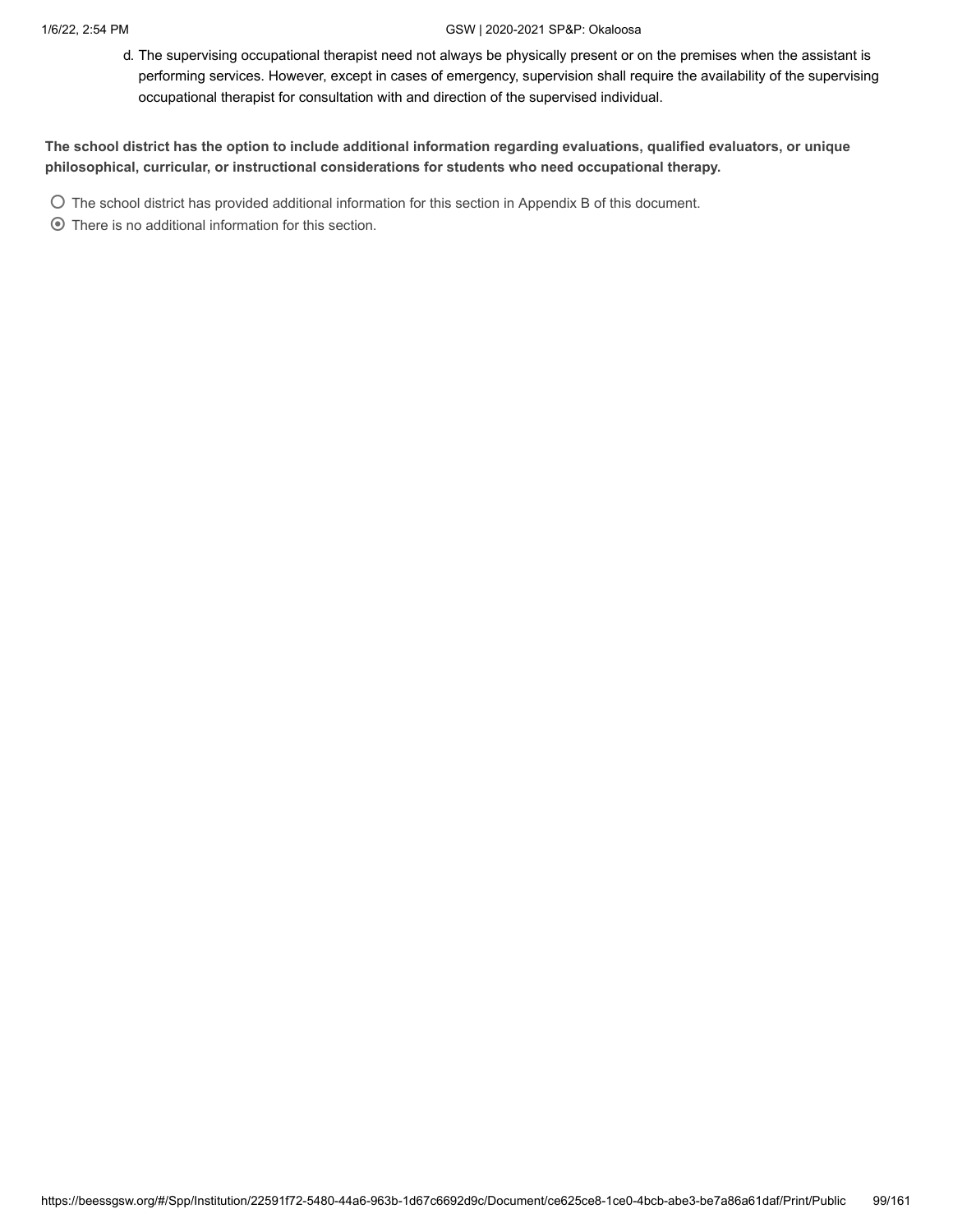# **Section B.17: Provision of Physical Therapy to Exceptional Students as a Related Service**

## **Statutory and Regulatory Citations**

34 CFR §300.34 Chapters 456, 458, 459, 461, 466 and 486, F.S. Sections 1003.01 and 1003.57, F.S. Rules 6A-6.030191, 6A-6.03024, 6A-6.03028, 6A-6.03411 and 64B17-6.001, F.A.C.

#### **Definitions**

- 1. Physical therapy means services provided by a licensed physical therapist.
- 2. Related service provider means the licensed physical therapist responsible for the assessment and provision of school-based physical therapy as a related service.

#### **Assessments**

As defined in s. 486.021, F.S., prior to the provision of physical therapy, assessments shall be conducted by the related service provider as defined in the Physical Therapy Practice Act, Chapter 486, s. 486.021, F.S. Rule 6A-6.03024(1)(c), F.A.C., defines a related service provider as the licensed physical therapist responsible for the assessment and provision of school-based physical therapy as a related service as defined in s. 1003.01(3)(b), F.S., and Rule 6A-6.03411(1)(dd)3.i., F.A.C.

#### **Determination of Need for Physical Therapy**

To determine need for physical therapy as a related service the individual educational plan (IEP), the educational plan (EP), or the individualized family support plan (IFSP) team shall do the following:

- 1. Review assessments conducted by the related service provider and all other relevant data.
- 2. Determine if physical therapy services are needed to assist a student to benefit from specially designed instruction.
- 3. Include input from the physical therapist to assist the IEP, EP, or the IFSP team when the educational need for physical therapy as a related service is being determined.

#### **Unique Philosophical, Curricular, or Instructional Considerations**

- 1. The licensed therapist or licensed assistant shall provide input to assist the IEP, EP, or IFSP team when:
	- a. The educational need for physical therapy as a related service is being determined, and
	- b. A student who is receiving physical therapy as a related service is being reviewed by the IEP, EP, or IFSP team.
- 2. Once the educational need for physical therapy has been determined in accordance with the provisions of this rule, a plan of treatment as referenced in s. 468.203, F.S., shall be developed. The plan of treatment may be included as a part of the IEP, EP, or IFSP.
- 3. Pursuant to s. 486.021, F.S., physical therapy may be provided by either a licensed physical therapist or a licensed physical therapist assistant, who is under the general supervision of a physical therapist. The supervision of a physical therapist assistant shall not require on-site supervision by the physical therapist.
- 4. Pursuant to Rule 64B17-6.001, F.A.C., the supervising physical therapist shall be:
	- a. Accessible at all times by two-way communication, which enables the physical therapist to respond to an inquiry when made and to be readily available for consultation during the delivery of care.
	- b. Within the same geographic location as the assistant.
	- c. Provided both initial direction in developing a plan of treatment and ensuring the plan is appropriately implemented on a consistent basis. The supervised individual cannot change the plan of treatment without prior consultation with, and the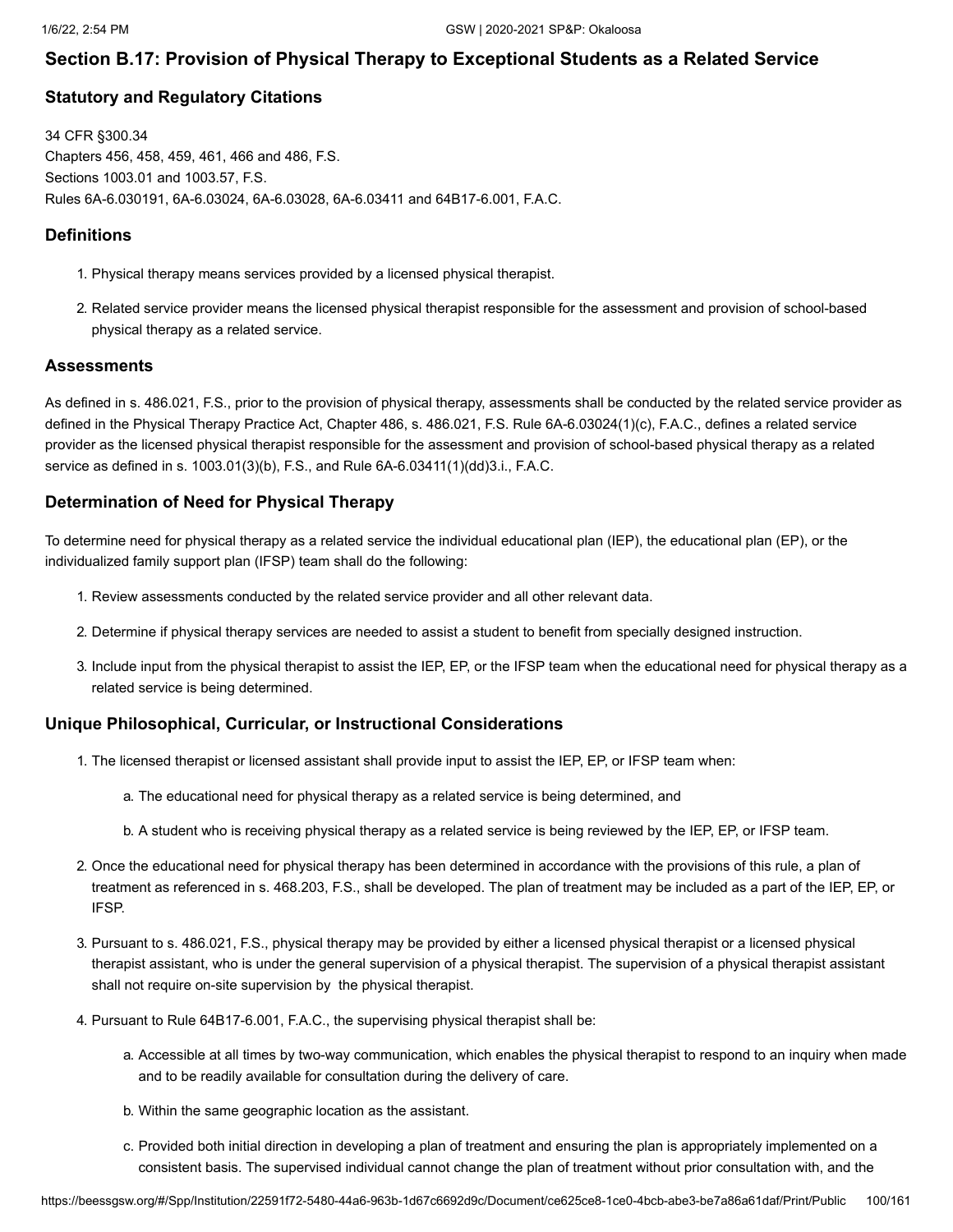approval of, the supervising physical therapist.

d. Readily available to the physical therapist assistant with emphasis placed on directing the assistant through frequent reporting, both verbal and written and frequent observations of the care rendered.

**The school district has the option to include additional information regarding evaluations, qualified evaluators, or unique philosophical, curricular, or instructional considerations for students who need physical therapy.**

 $\bigcirc$  The school district has provided additional information for this section in Appendix B of this document.

There is no additional information for this section.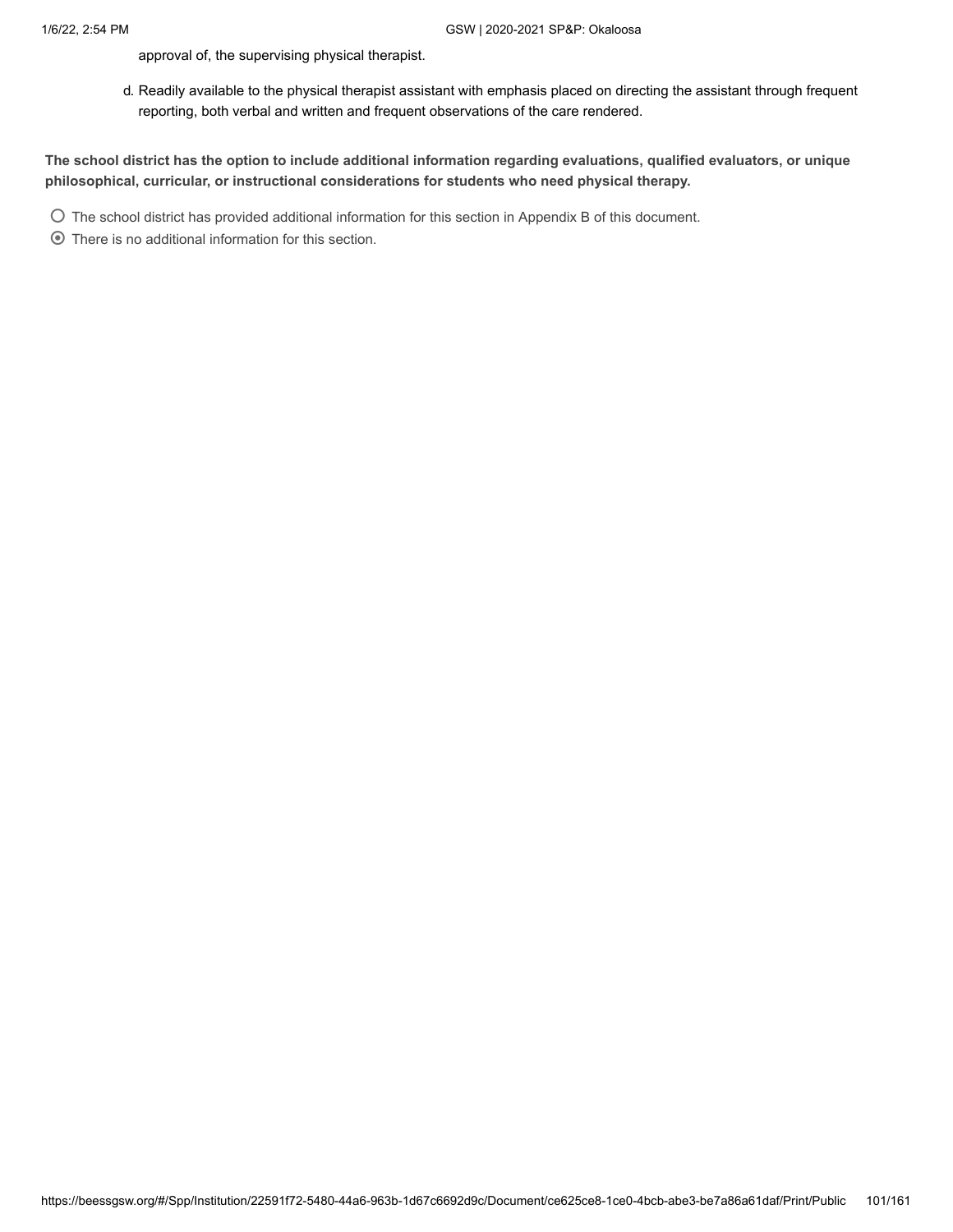## **Section C: Individual Educational Plan**

#### **Statutory and Regulatory Citations**

34 CFR §§300.29, 300.106, 300.110, 300.320 through 300.328, and 300.503 Sections 1001.02, 1002.20, 1002.3105, 1003.01, 1003.4203, 1003.4282, 1003.4285, 1003.57, 1003.5715, 1003.5716, 1003.572, 1008.22 and 1008.212, F.S.

Rules 6A-1.0943, 6A-1.09441, 6A-1.0996, 6A-1.09963, 6A-6.03028, 6A-6.0311 through 6A-6.0361, and 6A-6.03311, F.A.C.

#### **Definition**

An IEP is a written statement for a student with a disability that is developed, reviewed, and revised in accordance with Rule 6A-6.03028, F.A.C. Parents are partners with schools and district personnel in developing, reviewing, and revising the IEP. The procedures for the development of IEPs for students with disabilities are as follows:

**Note**: Since an EP is defined in Rule 6A-6.030191, F.A.C., as being developed for students identified solely as gifted, an IEP rather than an EP is developed for students who are gifted and have also been identified as having a disability.

#### **Procedures**

1. Role of parents

The role of the parents in developing IEPs includes, but is not limited to:

- a. Providing critical information regarding the strengths of their student;
- b. Expressing their concerns for enhancing the education of their student so that their student can receive FAPE;
- c. Participating in discussions about the student's need for special education and related services;
- d. Participating in deciding how the student will be involved and progress in the general curriculum, including participation in state and district assessments;
- e. Participating in the determination of what services the district will provide to their student and in what setting; and
- f. Participating in the determination of which course of study leading to a standard diploma the student will pursue, consistent with s. 1003.4282, F.S., to include a course of study leading to a Scholar or Merit designation in accordance with s. 1003.4285, F.S.
- 2. Parent participation in IEP team meetings

The district shall establish procedures that provide for parents, guardians, surrogate parents, or persons acting in loco parentis to participate in decisions concerning the individual educational plan. Parents of each student with a disability must be members of any group that makes decisions on the educational placement of their child.

- a. In order to ensure that parents are present at each meeting, or are afforded the opportunity to participate at each meeting:
	- Parents are notified of the meeting early enough to ensure that they have an opportunity to attend;
	- **The meeting is scheduled at a mutually agreed upon time and place**
- b. A written notice to the parent indicates the purpose; time; location of the meeting; who, by title or position, will be in attendance; and includes a statement informing the parents that they have the right to invite individuals with special knowledge or expertise about their child. Parents may also be accompanied by an adult of their choice at a meeting with school district personnel.
	- Parents may also request that a Part C service coordinator or other representative of the Part C system be invited to attend the initial IEP team meeting for a child previously receiving early intervention services under Part C of IDEA.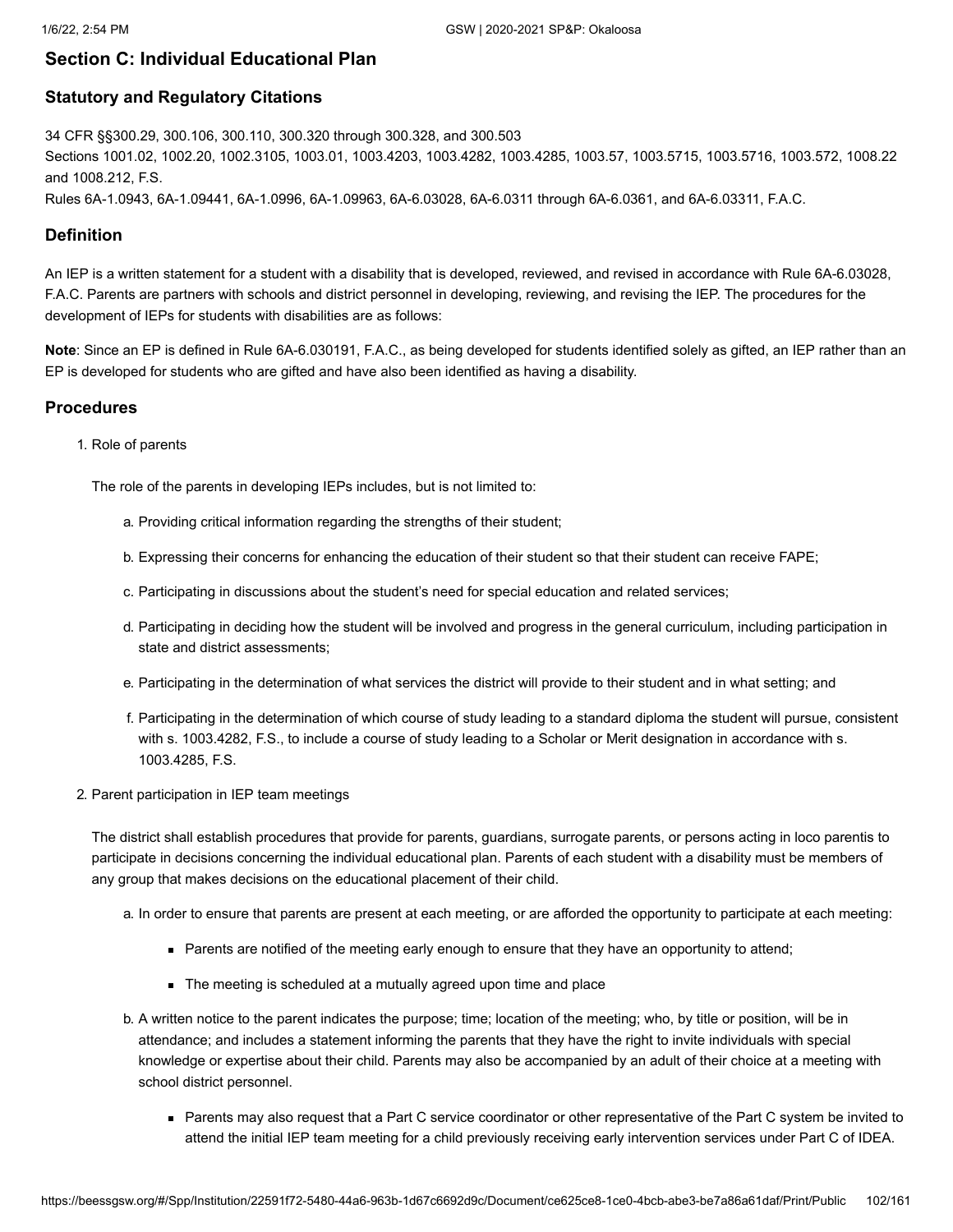- Decisions as to which particular teacher(s) or special education provider(s) are members of the IEP team are made by the district, based on the needs of the student.
- The written notice to the parent clearly indicates which persons invited to the IEP team meeting are required members of the team and, thus, would require excusal as described in subsection 4 below. Any time an IEP team meeting is convened for the purpose of reviewing or changing a student's IEP as it relates to administration of the Florida Standards Alternate Assessment and the provision of instruction in the state standards access points curriculum, or placement of the student in an exceptional student education center, the school must provide the notice to the parent at least 10 days prior to the meeting.
- c. No later than the first IEP to be in effect when the student attains the age of 14 (or younger, if determined appropriate by the IEP team), the notice must also indicate that a purpose of the meeting will be to identify transition services needs of the student and that the district will invite the student.
- d. Not later than the first IEP to be in effect when the student turns 16 (or younger, if determined appropriate by the IEP team), the notice must also indicate that a purpose of the meeting will be consideration of the postsecondary and career goals and transition services for the student, that the district will invite the student and will identify any other agency that will be invited to send a representative to the meeting.
- e. If neither parent can attend, the district uses other methods to ensure parent participation, including individual or conference telephone calls or video conferencing.
- f. A meeting may be conducted without a parent in attendance if the district is unable to obtain the attendance of the parent. In this case, the district maintains a record of its attempts to arrange a mutually agreed upon time and place. These records include such items as:
	- **Detailed records of telephone calls made or attempted, and the results of those calls**
	- Copies of correspondence sent to the parents and any responses received
	- Detailed records of visits made to the parents' home or place of employment, and the results of those visits
- g. The district takes whatever action is necessary to ensure that the parents, and the student when the student is the age of 14 or more, understand the proceedings at a meeting, including arranging for an interpreter for parents and students who are deaf or whose native language is other than English.
- h. A meeting does not include informal or unscheduled conversations involving school district personnel and conversations on issues such as teaching methodology, lesson plans, or coordination of service provision. A meeting also does not include preparatory activities that school district personnel engage in to develop a proposal or response to a parent proposal that will be discussed at a later meeting.
- i. The district provides the parent with a copy of the IEP at no cost to the parent.

#### 3. IEP team participants

The IEP team, with a reasonable number of participants, shall include:

- a. The parents of the student
- b. At least one regular education teacher of the student, if the student is or may be participating in the regular education environment. The regular education teacher of a student with a disability participates, to the extent appropriate, in the development, review, and revision of the student's IEP, including assisting in the determination of:
	- Appropriate positive behavioral interventions and supports and other strategies for the student
	- Supplementary aids and services, classroom accommodations, modifications, or supports for school personnel to be provided for the student
- c. At least one special education teacher of the student, or, where appropriate, one special education provider of the student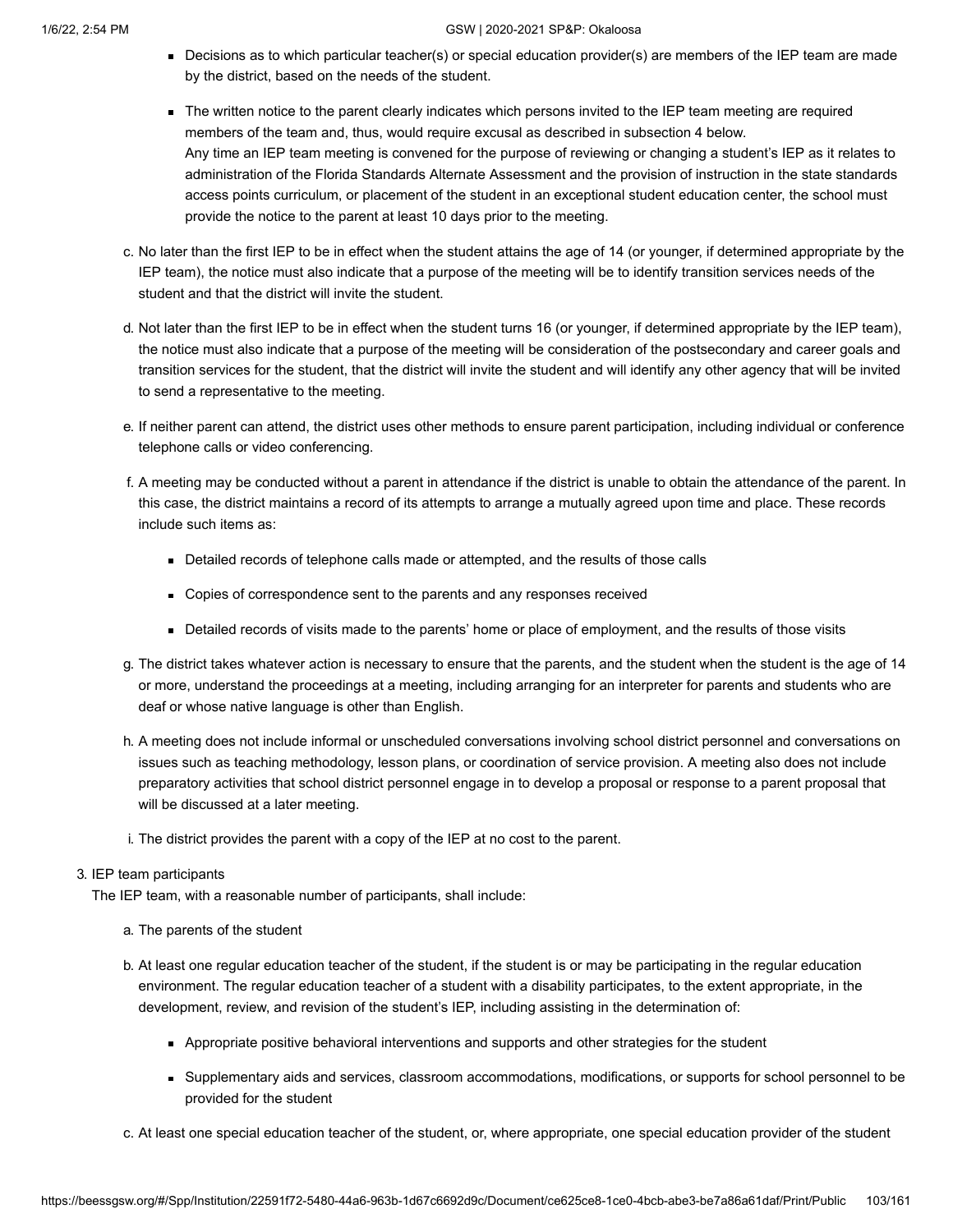- d. A representative of the school district who is qualified to provide or supervise the provision of specially designed instruction to meet the unique needs of students with disabilities, knowledgeable about the general curriculum, and is knowledgeable about the availability of resources of the district. At the discretion of the district, the student's special education teacher may be designated to also serve as the representative of the district if the teacher meets these requirements
- e. An individual who can interpret the instructional implications of evaluation results. This role may be fulfilled by another member of the IEP team
- f. At the discretion of the parent or the school district, other individuals who have knowledge or special expertise regarding the student, including related services personnel. The determination of the knowledge or special expertise shall be made by the party who invited the individual to participate in the IEP team meeting
- g. The student, if appropriate, and in all cases where a purpose of the meeting will be the identification of the student's transition services needs or consideration of postsecondary and career goals for the student and the transition services needed to assist the student in reaching those goals. If the student does not attend the IEP team meeting to identify transition services needs or consider postsecondary and career goals and transition services, the district takes other steps to ensure that the student's preferences and interests are considered
- h. Agency representatives– To the extent appropriate and with the consent of the parents or a student who has reached the age of majority, the school district will invite a representative of any participating agency that may be responsible for providing or paying for transition services. Parental consent or the consent of the student who has reached the age of majority must also be obtained before personally identifiable information is released to officials of participating agencies providing or paying for transition services
- i. In the case of a student who was previously served and received early intervention services under Part C of the IDEA, the Part C service coordinator or other representatives of the Part C system must be invited to the initial IEP team meeting, at the request of the parent, to assist with the smooth transition of services
- j. The district will determine the specific personnel to fill the roles
- 4. IEP team member excusal
	- a. A member of the IEP team is not required to attend an IEP team meeting, in whole or in part, if the parent of a student with a disability and the school district agree, in writing, that the attendance of the member is not necessary because the member's area of curriculum or related services is not being modified or discussed in the meeting.
	- b. A member of the IEP team also may be excused from attending an IEP team meeting, in whole or in part, when the meeting involves a modification to or discussion of the member's area of the curriculum or related services, if the parent, in writing, and the school district consent to the excusal and the member submits, in writing to the parent and the IEP team, input into the development of the IEP prior to the meeting.
	- c. The district has designated the following individual(s), by name or position, as having the authority to make the agreement with the parent, or provide consent on behalf of the district, to excuse an IEP team member from attending an IEP team meeting.

#### **Identify the individual(s), by name or position, who have been granted this authority.**

The LEA for each IEP meeting has the authority to make the agreement with the parent, or provide consent on behalf of the district, to excuse an IEP team member from attending the IEP meeting. The LEA could include, but is not limited to, the staffing specialist, ESE teacher, Speech/Language Pathologist, or school administrator.

- d. If a required IEP team member is unable to attend the meeting as scheduled, the parent can agree to continue with the meeting and request an additional meeting if more information is needed, or request that the meeting be rescheduled.
- 5. Transition of children with disabilities from the infants and toddlers early intervention program
	- a. An IEP or an IFSP must be developed and implemented by the third birthday of a child who has been participating in the early intervention program for infants and toddlers with disabilities.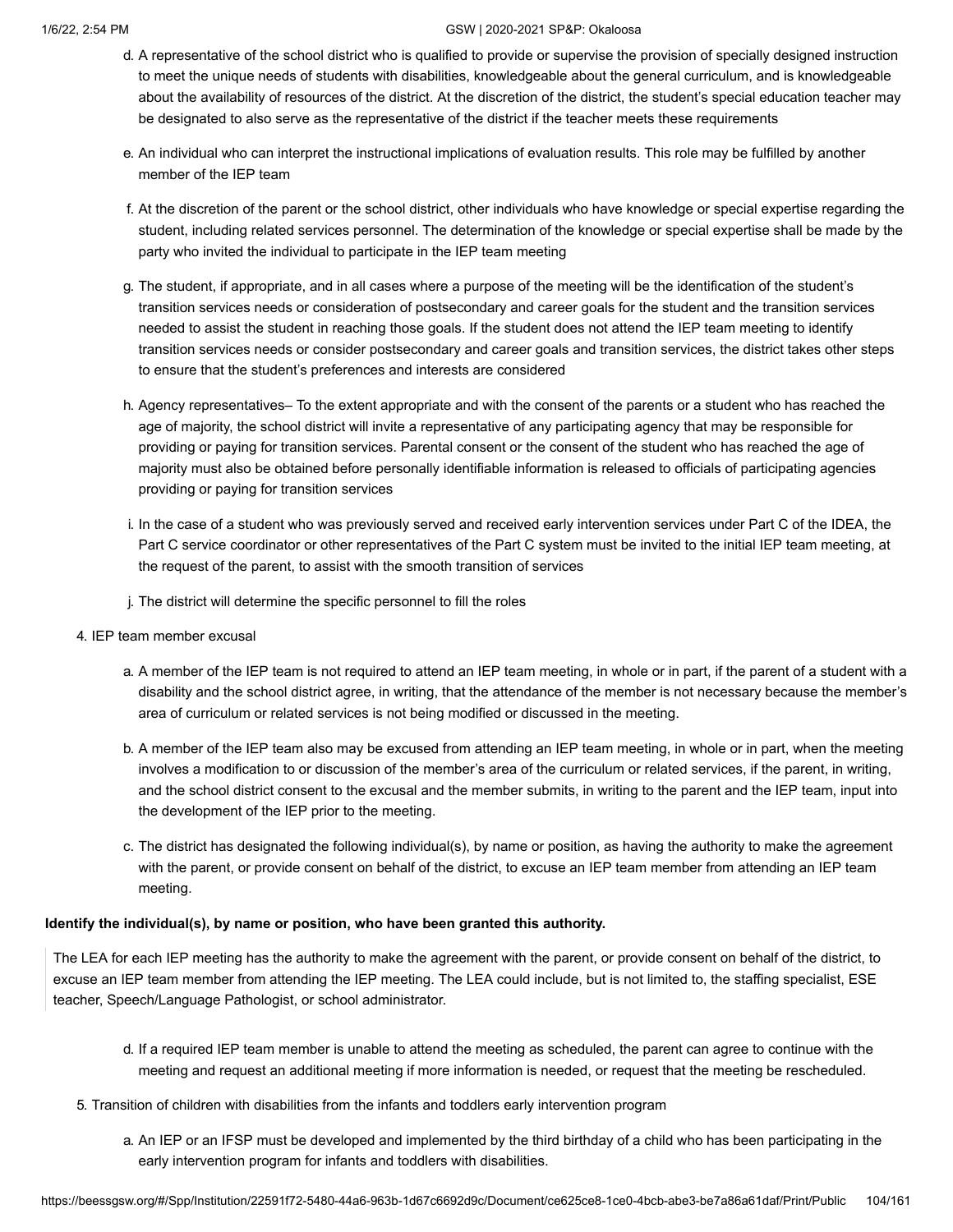- b. Each school district shall participate in transition planning conferences arranged by the state lead agency for the infants and toddlers with disabilities early intervention program.
- c. If the child's third birthday occurs during the summer, the child's IEP team shall determine the date when services under the IEP or IFSP will begin.

#### 6. IEP timelines

Timelines for IEPs include the following:

- a. An IEP that has been reviewed, and, if appropriate, revised periodically, but not less than annually, must be in effect at the beginning of each school year for each eligible student with a disability within the district's jurisdiction.
- b. An IEP must be developed within 30 calendar days following the determination of a student's eligibility for special education and related services and be in effect prior to the provision of these services.
- c. A meeting shall be held at least annually to review, and revise, as appropriate, each IEP.
- 7. Considerations in IEP development, review, and revision

The IEP team considers the following factors in the development, review, and revision of the IEP:

- a. Strengths of the student and concerns of the parents for enhancing the education of their child
- b. Results of the initial or most recent evaluation or reevaluation
- c. As appropriate, results of the student's performance on state or districtwide assessments
- d. Academic, developmental, and functional needs of the student
- e. In the case of a student whose behavior impedes the student's learning or the learning of others, strategies, including the use of positive behavioral interventions, supports, and other strategies to address that behavior
- f. In the case of a student with limited English proficiency, the language needs of the student as related to the IEP
- g. In the case of a student who is blind or visually impaired, provision of instruction in Braille and the use of Braille unless the IEP team determines, after an evaluation of the student's reading and writing skills, needs, including future needs and appropriate reading and writing media (including an evaluation of the student's future need for instruction in Braille or the use of Braille), that instruction in Braille or the use of Braille is not appropriate for the student
- h. The communication needs of the student
- i. In the case of a student who is deaf or hard-of-hearing, the student's language and communication needs, opportunities for direct communications with peers and professional personnel in the student's language and communication mode, academic level, and full range of needs, including opportunities for direct instruction in the student's language and communication mode. Rule 6A-6.03028(3)(g), F.A.C., requires the use of the Communication Plan form (available at <https://www.flrules.org/gateway/reference.asp?No=Ref-04776>) adopted by the State Board of Education during the development of the IEP for students who are deaf, hard of hearing or dual sensory impaired. Use of this plan will ensure that IEP teams are considering the instructional needs of these students in a more comprehensive manner.
- j. Whether the student requires assistive technology devices or services. On a case-by-case basis, the use of schoolpurchased assistive technology devices in a student's home or other settings is required if the IEP team determines that the student needs access to those devices in order to receive FAPE
- k. At least annually, whether extended school year (ESY) services are necessary for the provision of FAPE to the student if the IEP team determines, on an individual basis, that the services are necessary. School districts may not limit ESY to particular categories of a disability or unilaterally limit the type, amount, or duration of those services.
	- Pursuant to 34 CFR §300.106, ESY services must be considered by the IEP or individualized family support plan (IFSP) team as part of the provision of FAPE for students with disabilities. ESY is special education and related services that are provided to a student with a disability beyond the normal school year of the public agency, in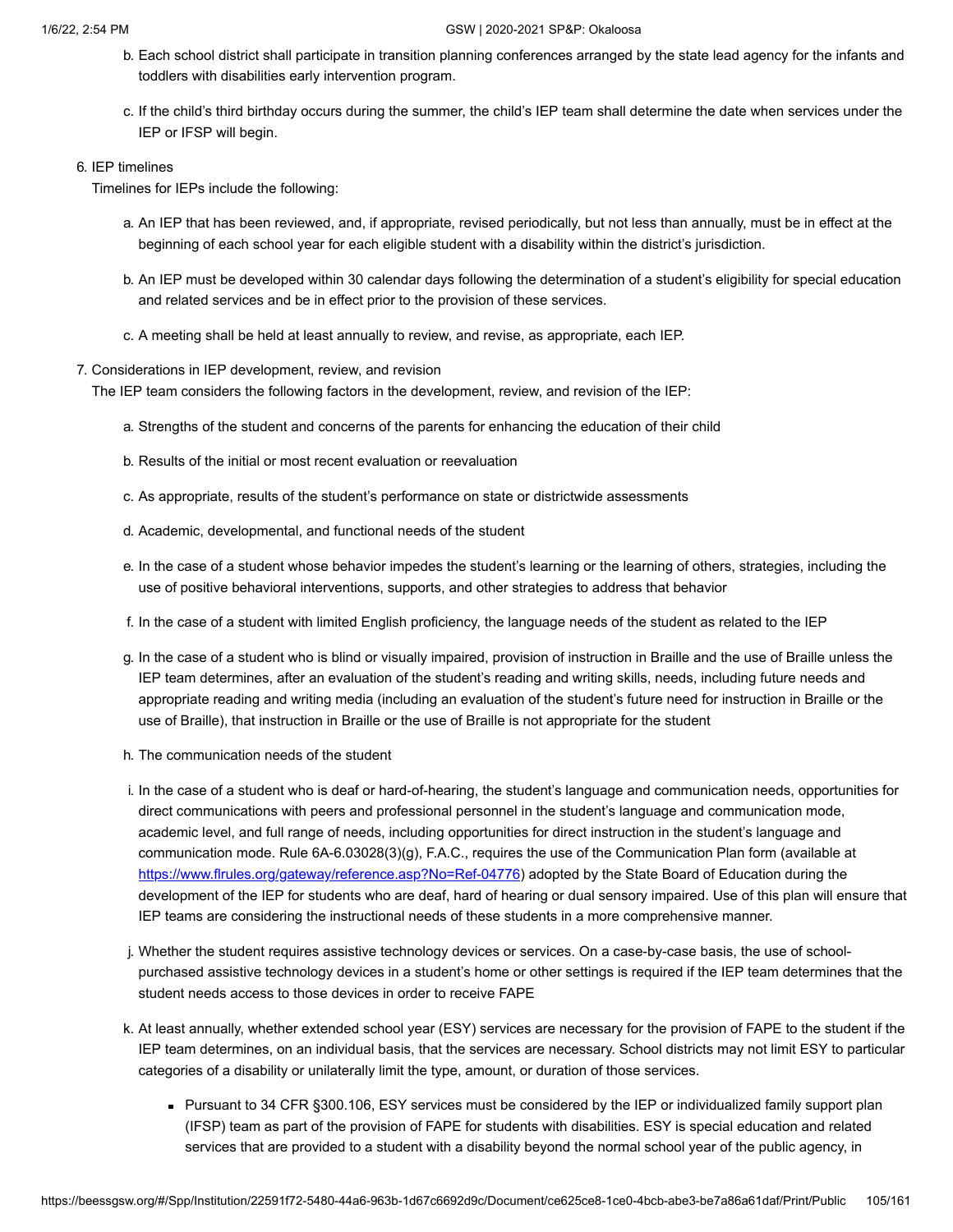accordance with the child's IEP or IFSP and at no cost to the parent of the child and meets the standards of the state educational agency (SEA).

- ESY is not intended to provide education beyond that which has been determined necessary by the IEP or IFSP team to ensure FAPE. In many cases, not all of the services specified in an individual student's IEP or IFSP for the school year need to be provided as part of ESY services.
- Parental requests for ESY services must be considered; however, if ESY services are requested by the parent and the IEP or IFSP team does not determine the provision of the requested ESY services as necessary for the provision of FAPE, then a written informed notice of refusal must be provided.

#### **Describe the district's procedures for determining the need for ESY services for individual students.**

The case manager sets up an IEP meeting for students whose IEPs indicate possible ESY. The IEP meeting includes appropriate members, such as the general education teacher, as well as therapists that serve the student. The individual therapists must be present in order to decide if related services will be part of the student's needs if he/she qualifies for ESY. If a therapist or teacher can't attend the meeting, they need to submit written documentation prior to the meeting. At the meeting, criteria for ESY are discussed and a review of all pertinent documentation that has been collected over the course of the school year is conducted. The IEP team determines if the student qualifies for ESY, and if so, the IEP team documents appropriate services, including location, frequency, and duration. Staffing Specialists inform the schools of the appropriate guidelines for ESY eligibility, including guidelines for data collection. In addition to routine data collections for each student, data should be collected before and after school breaks: holidays, teacher workdays, etc. Review of data should be conducted periodically to determine if programming changes, if any, are needed. ESY is special education and related services provided to students with disabilities beyond the normal school year of the district, in accordance with the Individual Education Plan (IEP), and at no cost to the parent. Okaloosa County uses the following criteria when making ESY determinations: 1. Significant Regression the student that will regress significantly in a critical life skill and not recoup that skill within a reasonable amount of time without ESY services. 2. Emerging Skill - the student that is at a crucial stage in the development of a critical life skill and could possibly never learn the skill without ESY services. 3. Nature or Severity of Disability - the nature of the student's disability is so severe that the child would unlikely benefit from his or her education without ESY services. 4. Extenuating Circumstances - circumstances that occur which make ESY a necessity. That would include the ESE student that needs a job coach in order to be successful on their job, the ESE student that has missed school due to health issues and critical life skills may be significantly impeded, or the ESE student that may regress to the point of requiring a more restrictive environment the following school year if ESY is not provided. ESY is not: - a continuation of the regular school year - appropriate for all ESE students - enrichment or summer recreation - daycare - the same delivery and the same length for all ESE students - intended to maximize educational opportunity

# **Describe the district's procedures for informing staff that varying amounts, types and durations of ESY services are possible based on the individual needs of a student. (Any predetermination or set policy on the amount of time ESY will be provided is contrary to the regulations.)**

Staffing Specialists are informed of the appropriate guidelines for ESY eligibility at monthly meetings throughout the school year. Staffing Specialists are tasked with taking information to their schools and training appropriate staff each month. In addition, ESE compliance trainings are conducted throughout the school year where this information, along with other information from the state's Quality IEP materials,are discussed. Service delivery for ESY can vary. The district has ESE classes for services during a specific time period. In addition, students can be provided services in a variety of ways, frequencies, and durations which include, but are not limited to individual therapies, individual social skills training, Orientation and Mobility services for transition/acclamation to the environment, and Braille services. The provision of services is documented through student attendance documentation, therapy logs, and other documentation methods such as teacher checklists.

l. If, after considering all the factors mentioned above, the IEP team determines that a student needs a particular device or service, including an intervention, accommodation, or other modification, in order to receive FAPE, the IEP includes a statement to that effect.

#### 8. Prior Written Notice

Written notice must be given to the parents of a child with a disability within a reasonable time before the district:

a. Proposes to initiate or change the identification, evaluation or educational placement of the child or the provision of FAPE; or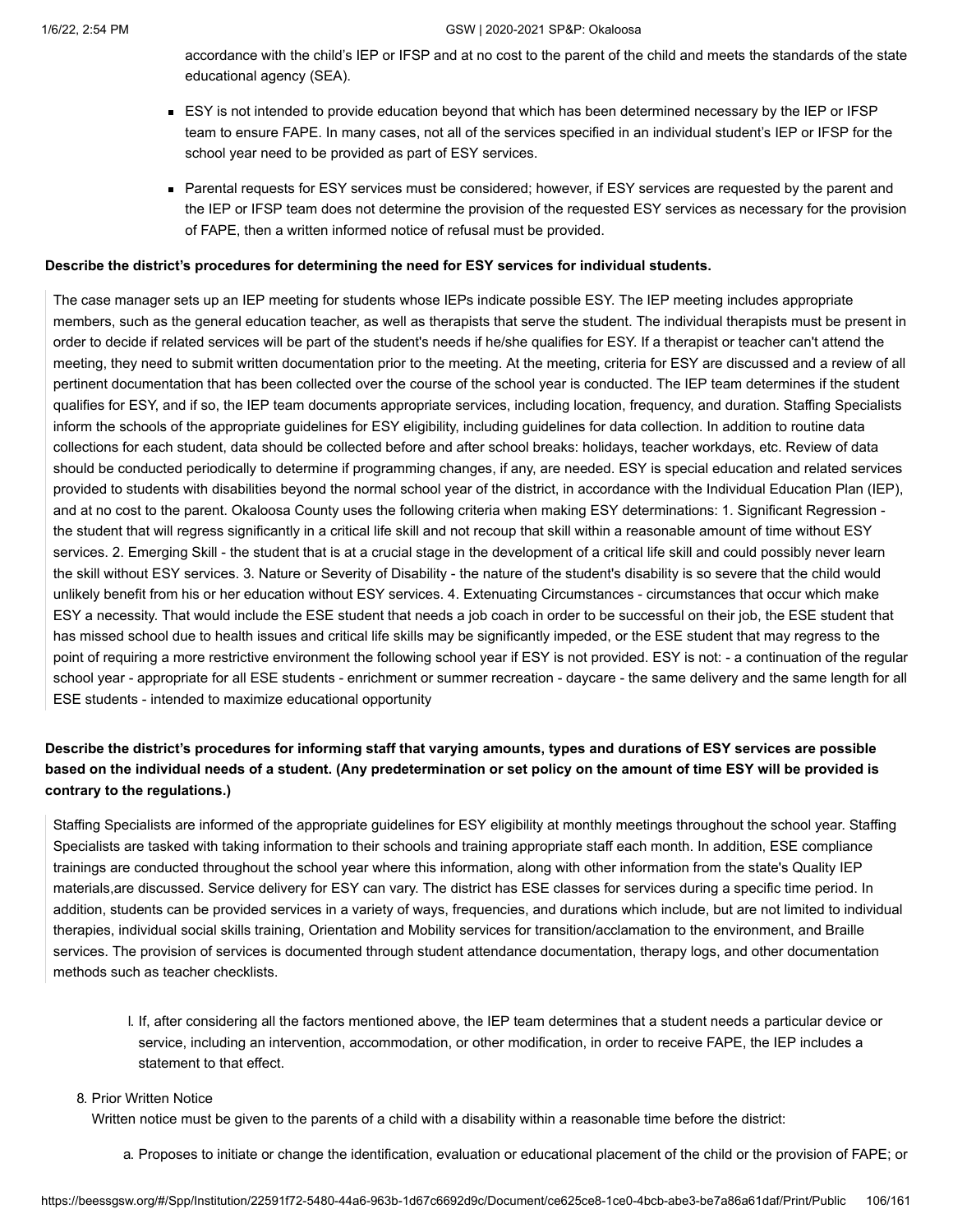b. Refuses to initiate or change the identification, evaluation, or educational placement of the child or the provision of FAPE to the child.

The content of the notice must be written in language understandable to the general public and provided in the native language or other mode of communication used by the parents unless it is not feasible to do so. If it is not feasible, the district must take steps to ensure that there is evidence that the notice is translated orally or by other means to the parents in the native language or other mode of communication used by the parents and must include the following:

- A description of the action proposed or refused by the district;
- An explanation of why the district proposes or refuses to take the action;
- A description of each evaluation procedure, assessment, record, or report the district used as a basis for the proposed or refused action;
- A statement that the parents of a child with a disability have protection under the procedural safeguards if the notice is not an initial referral for evaluation and the means by which a copy of a description of the procedural safeguards can be obtained;
- Sources for the parents to contact to obtain assistance in understanding the notice;
- A description of other options that the IEP Team considered and the reasons why those options were rejected; and
- A description of other factors that are relevant to the district's proposal or refusal.

#### 9. Content of the IEP

Each IEP must include the following:

- a. A statement of the student's present levels of academic achievement and functional performance, including how the student's disability affects the student's involvement and progress in the general curriculum, or for prekindergarten children, as appropriate, how the disability affects the student's participation in appropriate activities.
- b. A statement of measurable annual goals, including academic and functional goals designed to meet the student's needs that result from the student's disability to enable the student to be involved in and make progress in the general curriculum or for preschool children, as appropriate, to participate in appropriate activities and meeting each of the student's other educational needs that result from the student's disability.
- c. A description of benchmarks or short-term objectives for students with disabilities who take alternate assessments aligned to alternate achievement standards, or any other student with a disability, at the discretion of the IEP team.
- d. A statement of the special education and related services, and supplementary aids and services, based on peer-reviewed research to the extent practicable, to be provided to the student, or on behalf of the student.
- e. A statement of the classroom accommodations, modifications, or supports for school personnel that will be provided for the student to advance appropriately toward attaining the annual goals; be involved and progress in the general curriculum; to participate in extracurricular and other nonacademic activities; and to be educated and participate with other students with disabilities and nondisabled students in compliance with state and federal law. (A parent must provide signed consent for a student to receive instructional accommodations that would not be permitted on the statewide assessments and must acknowledge in writing that he or she understands the implications of such accommodations.)
- f. An explanation of the extent, if any, to which the student will not participate with nondisabled students in the regular class or in the activities described above.
- g. A statement addressing any individual appropriate accommodations necessary to measure the academic achievement and functional performance of the student on the statewide, standardized assessments or district assessments. Accommodations that negate the validity of a statewide assessment are not allowable in accordance with s. 1008.22, F.S. If the IEP team determines that the student will take the Florida Standards Alternate Assessment instead of other statewide, standardized assessments or an alternate district assessment of student achievement, the IEP must include a statement of why the student cannot participate in other statewide, standardized assessments or district assessments and, if applicable why the particular district alternate assessment selected is appropriate for the student. If a student does not participate in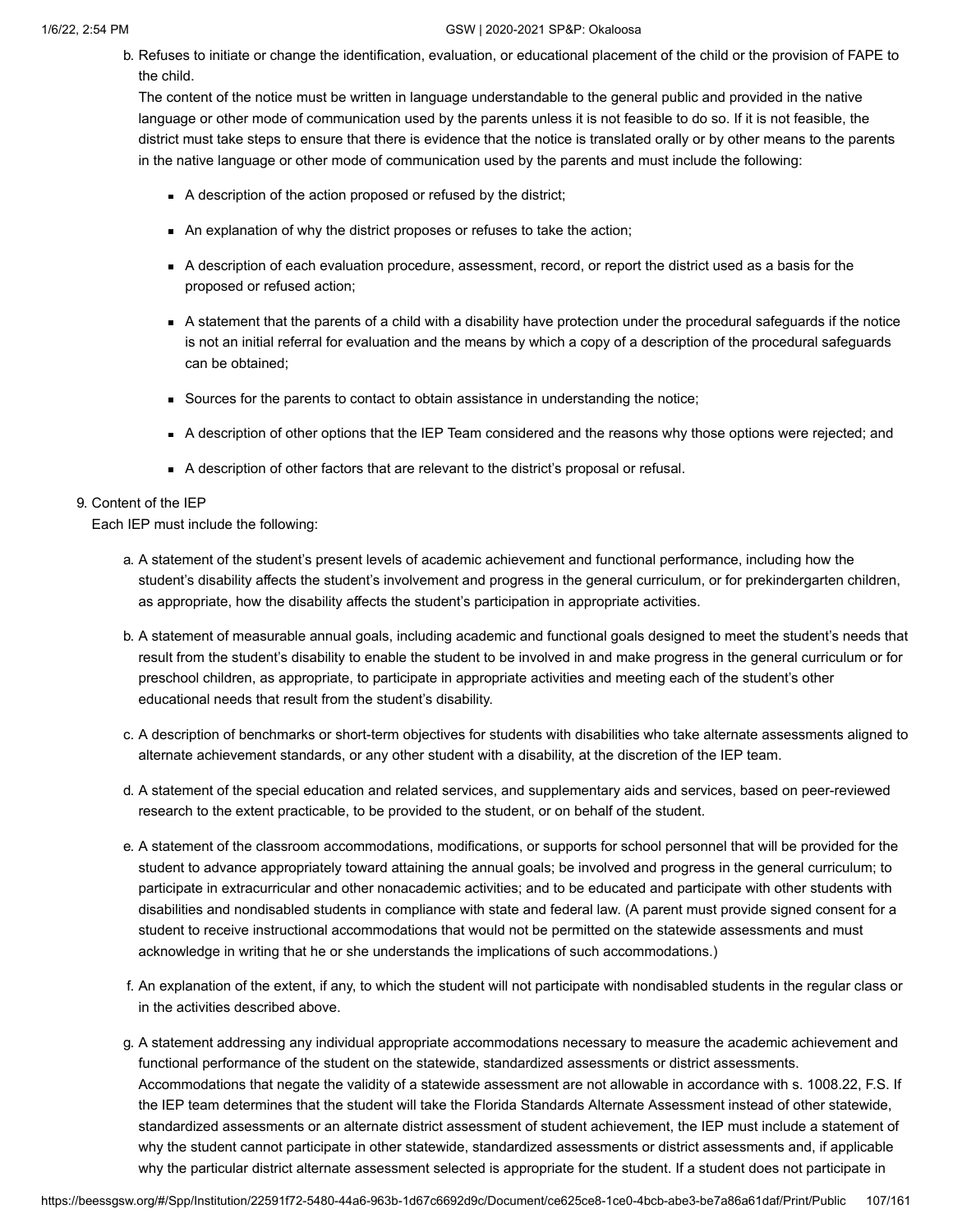the statewide, standardized assessment program as a result of being granted an extraordinary exemption in accordance with s. 1008.212, F.S., or an exemption due to medical complexity in accordance with s. 1008.22(11), F.S., the district must notify the student's parent and provide the parent with information regarding the implications of such nonparticipation in accordance with s. 1008.22(3), F.S.

- h. The projected date for the beginning of the special education, services, accommodations, and modifications described and the anticipated frequency, location, and duration of those services.
- i. A statement of how the student's progress toward meeting the annual goals will be measured and when periodic reports on the progress the student is making toward meeting the annual goals (such as through the use of quarterly or other periodic reports, concurrent with the issuance of report cards) will be provided.
- j. A statement to identify any Career and Professional Education (CAPE) Digital Tools certificates and CAPE industry certifications the student seeks to attain before high school graduation.
- 10. Transitional needs addressed within IEP
	- a. Before a student attaining the age of 14 years, in order to ensure quality transition planning and services, IEP teams shall begin the process of identifying transition services needs of students with disabilities, to include the following:
		- A statement of intent to pursue a standard high school diploma pursuant to s. 1003.4282(1)-(9), (11), F.S., and a Scholar or Merit designation in accordance with s. 1003.4285, F.S., as determined by the parent;
		- The preparation needed for the student to graduate from high school with a standard diploma and a Scholar or Merit diploma designation as determined by the parent; and
		- Consideration of the student's need for instruction or the provision of information in the area of self-determination and self-advocacy to assist the student to be able to actively and effectively participate in IEP meetings, so that needed postsecondary and career goals may be identified and in place by age 16.
	- b. Beginning not later than the first IEP to be in effect when the student attains the age of 16, or younger if determined appropriate by the parent and the IEP team, the IEP must include the following statements that must be updated annually:
		- A statement of intent to receive a standard high school diploma before the student attains the age of 22 and a description of how the student will fully meet the requirements in s. 1003.4282, F.S. This requirement does not apply if the student entered Grade 9 prior to the 2014-2015 school year and is pursuing a special diploma in accordance with the student's IEP.
		- A statement of the outcomes and the additional benefits expected by the parent and the IEP team at the time of the student's graduation.
		- A statement of appropriate measurable long-term postsecondary education and career goals based upon ageappropriate transition assessments related to training, education, employment, and, if appropriate, independent living skills and the transition services, including courses of study needed to assist the student in reaching those goals.
		- If a participating agency responsible for transition services, other than the school district, fails to provide the transition services described in the IEP, the school district shall reconvene the IEP team to identify alternative strategies to meet the transition objectives for the student set out in the IEP. However, this does not relieve any participating agency, including the Division of Vocational Rehabilitation Services (VR), of the responsibility to provide or pay for any transition service that the agency would otherwise provide to students with disabilities who meet the eligibility criteria of that agency.
	- c. Any change in the IEP for the goals specified in section b (above) must be approved by the parent and is subject to verification for appropriateness by an independent reviewer selected by the parent as provided in s. 1003.572.
	- d. Beginning at least one year before the student's eighteenth birthday, a statement that the student has been informed of his or her rights that will transfer from the parent to the student on reaching the age of majority, which is 18 years of age.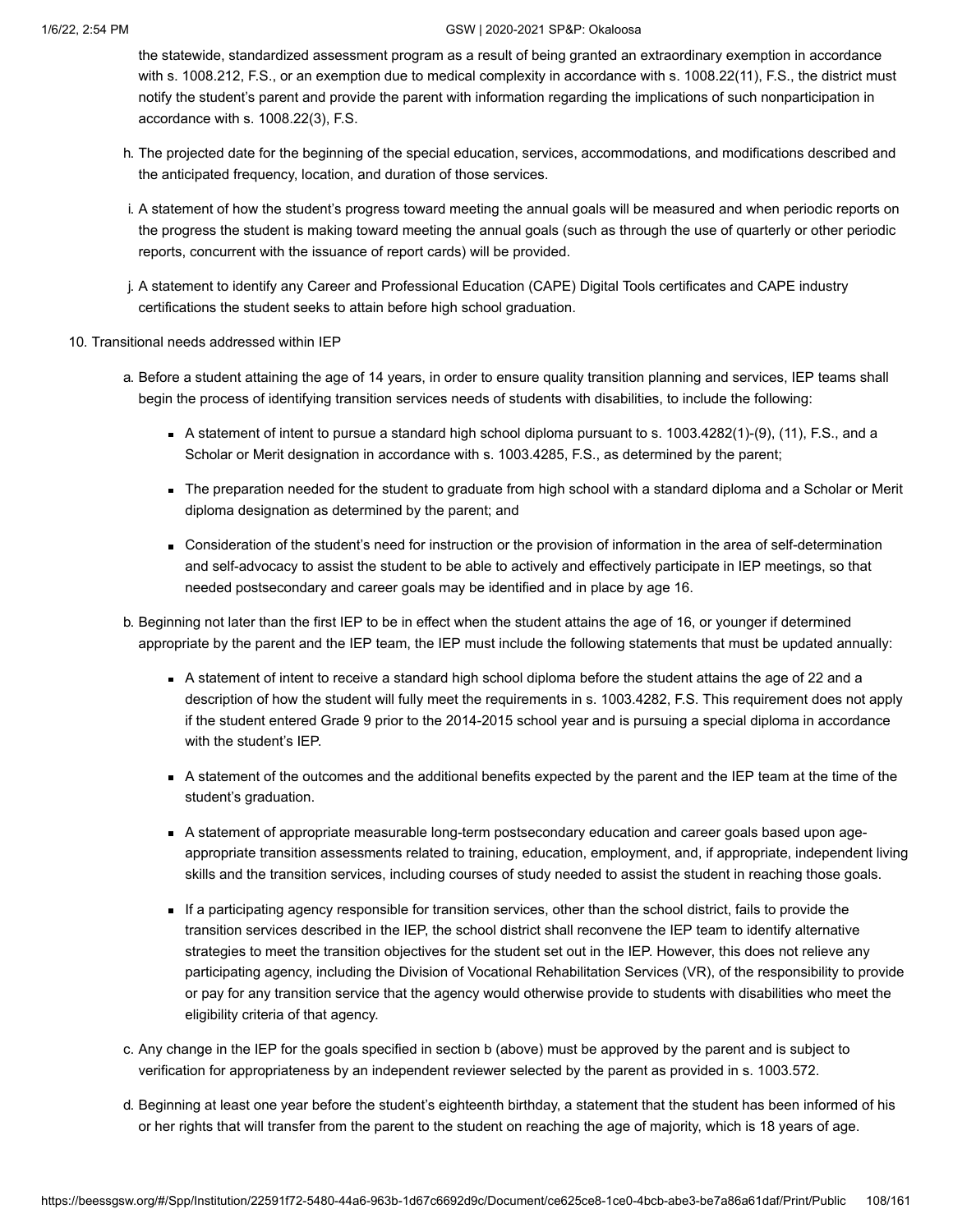- e. Beginning with the 2015-2016 school year, a statement identifying Career and Professional Education (CAPE) digital tool certificates and the CAPE industry certifications that the student seeks to attain before high school graduation, if any, pursuant to s. 1003.4203, F.S.
- f. For students whose eligibility terminates due to graduation from secondary school with a regular diploma or due to exceeding the age eligibility for FAPE under State law, a public agency must provide the child with a summary of the child's academic achievement and functional performance, which should include recommendations on how to assist the student in meeting the postsecondary and career goals.
- 11. Requirements for a Standard Diploma are found in s. 1003.4282, F.S., and Rule 6A-6.03028, F.A.C.
- 12. High School Graduation Requirements for Students with Disabilites
	- a. General requirements.

Beginning in the 2014-2015 school year, students with disabilities entering Grade 9 may attain a standard diploma and earn standard diploma designations by meeting the requirements in ss. 1003.4282(1)-(9) or 1002.3105(5), or 1003.4282(110) and 1003.4285, F.S. Nothing contained in Rule 6A-1.09963, F.A.C., shall be construed to limit or restrict the right of a student with a disability solely to the options described in Rule 6A-1.09963, F.A.C. A certificate of completion will be awarded to students who earn the required 18 or 24 credits required for graduation, but who do not achieve the required grade point average or who do not pass required assessments unless a waiver of the results has been granted in accordance with s.1008.22(3)(c) 2., F.S., or participation in a statewide assessment has been exempted in accordance with s. 1008.212, F.S., or s. 1008.22(11), F.S. Students who entered Grade 9 before the 2014-2015 school year and whose individual educational plan (IEP), as of June 20, 2014, contained a statement of intent to receive a special diploma may continue to work toward a special diploma or a special certificate of completion.

- b. Definitions from Rule 6A-1.09963, F.A.C.
	- i. Access courses. Access courses are approved by the State Board of Education and are described in the Course Code Directory and Instructional Personnel Assignments, in accordance with Rule 6A-1.09441, F.A.C. Access courses are based on the access points. Access points are academic expectations intended only for students with significant cognitive disabilities and are designed to provide these students with access to the general curriculum.
	- ii. Alternate Assessment. In accordance with s. 1008.22(3)(c), F.S., an alternate assessment is a statewide standardized assessment designed for students with significant cognitive disabilities in order to measure performance on the access points.
	- iii. Employment transition plan. A plan that meets the requirements found in s. 1003.4282(10)(b)2.d., F.S. This plan is separate from the IEP.
	- iv. Eligible Career and Technical Education (CTE) course. Eligible CTE courses include any exceptional student education (ESE) or general education CTE course that contains content related to the course for which it is substituting. Modifications to the expectations or outcomes of the curriculum, known as modified occupational completion points (MOCPs), are allowable and may be necessary for a student who takes access courses and participates in the alternate assessment. Modifications may include modified course requirements. Modifications to curriculum outcomes should be considered only after all appropriate accommodations are in place. MOCPs must be developed for students in conjunction with their IEP and must be documented on the IEP. Course outcomes may be modified through the IEP process for secondary students with disabilities who are enrolled in a postsecondary program if the student is earning secondary (high school) credit for the program.
- c. Requirements for a standard diploma for students with disabilities for whom the IEP team has determined that participation in the Florida Alternate Assessment is the most appropriate measure of the student's skills, in accordance with Rule 6A-1.0943(5), F.A.C., and instruction in the access points is the most appropriate means of providing the student access to the general curriculum. Students must meet the graduation requirements specified in s. 1003.4282(1)-(9), F.S., or s. 1002.3105(5), F.S., through the access course specified for each required core course, through more rigorous ESE courses in the same content area, or through core academic courses. Eligible access courses are described in the Course Code Directory and Instructional Personnel Assignments, in accordance with Rule 6A-1.09441, F.A.C.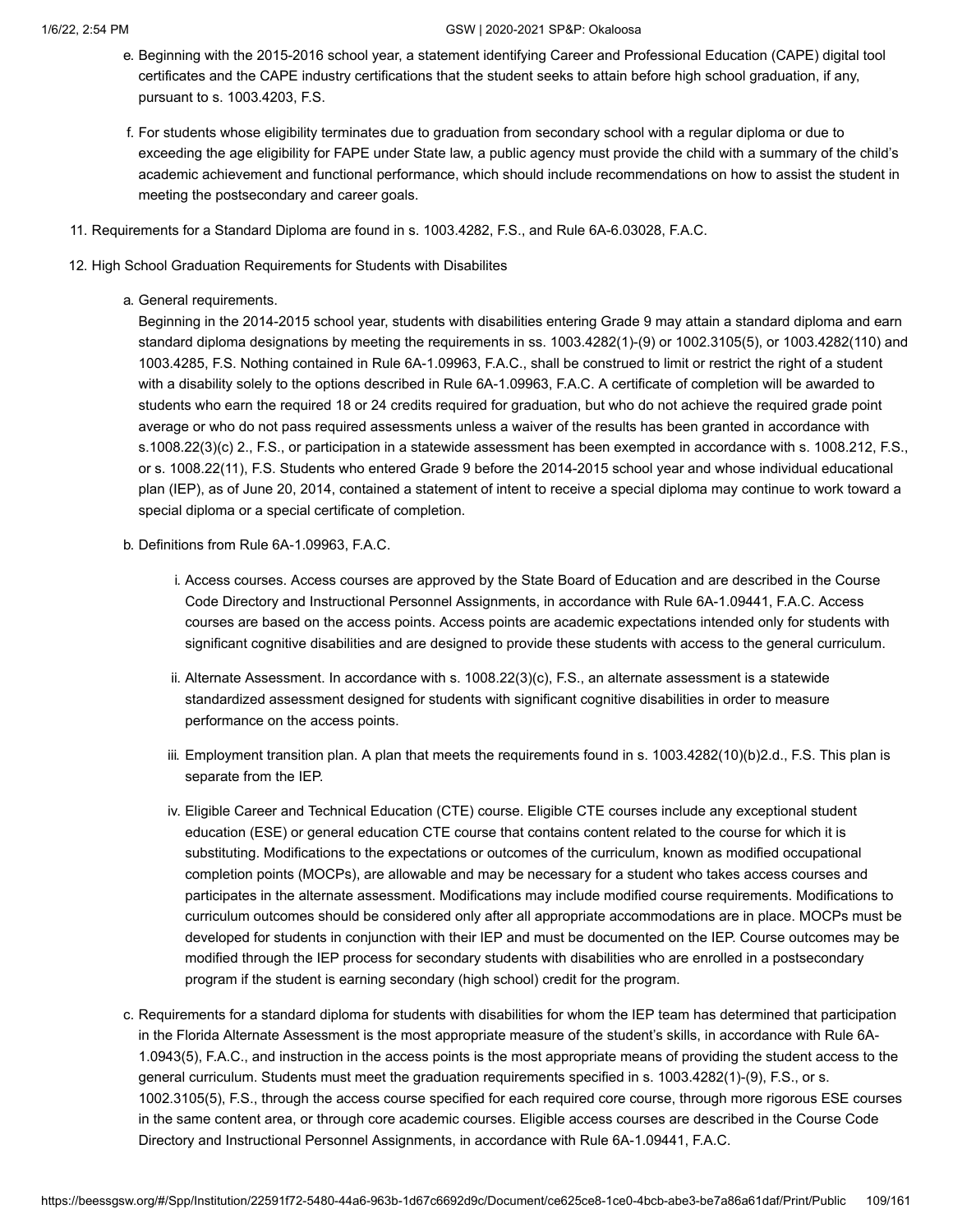- i. Eligible CTE courses, as defined in Rule 6A-1.09963(2)(d), F.A.C., may substitute for Access English IV; one mathematics credit, with the exception of Access Algebra 1A and Access Algebra 1B and Access Geometry; one science credit, with the exception of Access Biology; and one social studies credit, with the exception of Access United States History. Eligible courses are described in the Course Code Directory and Instructional Personnel Assignments, in accordance with Rule 6A-1.09441, F.A.C.
- ii. Participation in the Florida Standards Alternate Assessment in reading, mathematics, and science is required until replaced by Florida Alternate Assessments in English Language Arts I, II, and III, Algebra I, Geometry, Algebra II, Biology I, and United States History.
- iii. A score of at least 4 on the Florida Standards Alternate Assessment in reading and math must be attained, until replaced by the Grade 10 English Language Arts alternate assessment and the End-of-Course (EOC) assessment for Access Algebra I, unless assessment results are waived in accordance with s. 1008.22(3)(c), F.S. A waiver of the results of the statewide, standardized assessment requirements by the IEP team, pursuant to s. 1008.22(3)(c), F.S., must be approved by the parents and is subject to verification for appropriateness by an independent reviewer selected by the parents as provided for in s. 1003.572, F.S.
- iv. For those students whose performance on standardized assessments is waived by the IEP team as approved by the parent, the development of a graduation portfolio of quantifiable evidence of achievement is required. The portfolio must include a listing of courses the student has taken, grades received, student work samples, and other materials that demonstrate growth, improvement, and mastery of required course standards. Multi-media portfolios that contain electronic evidence of progress, including videos and audio recordings, are permissible. Community-based instruction, MOCPs, work experience, internships, community service, and postsecondary credit, if any, must be documented in the portfolio.
- d. Requirements for a standard diploma for students with disabilities for whom the IEP team has determined that mastery of both academic and employment competencies is the most appropriate way for the student to demonstrate his or her skills. A student must meet all of the graduation requirements specified in s. 1003.4282(1)-(9), F.S., or s. 1002.3105(5), F.S. Eligible courses are described in the Course Code Directory and Instructional Personnel Assignments, in accordance with Rule 6A-1.09441, F.A.C.
	- i. Eligible CTE courses, as defined in Rule 6A-1.09963(2)(d), F.A.C., may substitute for English IV; one mathematics credit, with the exception of Algebra and Geometry; one science credit, with the exception of Biology; and one social studies credit, with the exception of United States History. Eligible courses are described in the Course Code Directory and Instructional Personnel Assignments, in accordance with Rule 6A-1.09441, F.A.C.
	- ii. Students must earn a minimum of one-half credit in a course that includes employment. Such employment must be at a minimum wage or above in compliance with the requirements of the Federal Fair Labor Standards Act, for the number of hours a week specified in the student's completed and signed employment transition plan, as specified in s. 1003.4282(10)(b)2.d., F.S., for the equivalent of at least one semester. Additional credits in employment-based courses are permitted as electives.
	- iii. Documented achievement of all components defined in s. 1003.4282(10)(b)2.b., F.S., on the student's employment transition plan.
- e. A waiver of the results of the statewide, standardized assessment requirements by the IEP team, pursuant to s. 1008.22(3) (c), F.S., must be approved by the parents and is subject to verification for appropriateness by an independent reviewer selected by the parents as provided for in s. 1003.572, F.S.
- f. Deferral of receipt of a standard diploma. A student with a disability who meets the standard high school diploma requirements may defer the receipt of the diploma and continue to receive services if the student meets the requirements found at s. 1003.4282(10)(c), F.S.
	- i. The decision to accept or defer the standard high school diploma must be made during the school year in which the student is expected to meet all requirements for a standard high school diploma. The decision must be noted on the IEP and the parent, or the student over the age of 18 for whom rights have transferred in accordance with Rule 6A-6.03311(8), F.A.C., must sign a separate document stating the decision.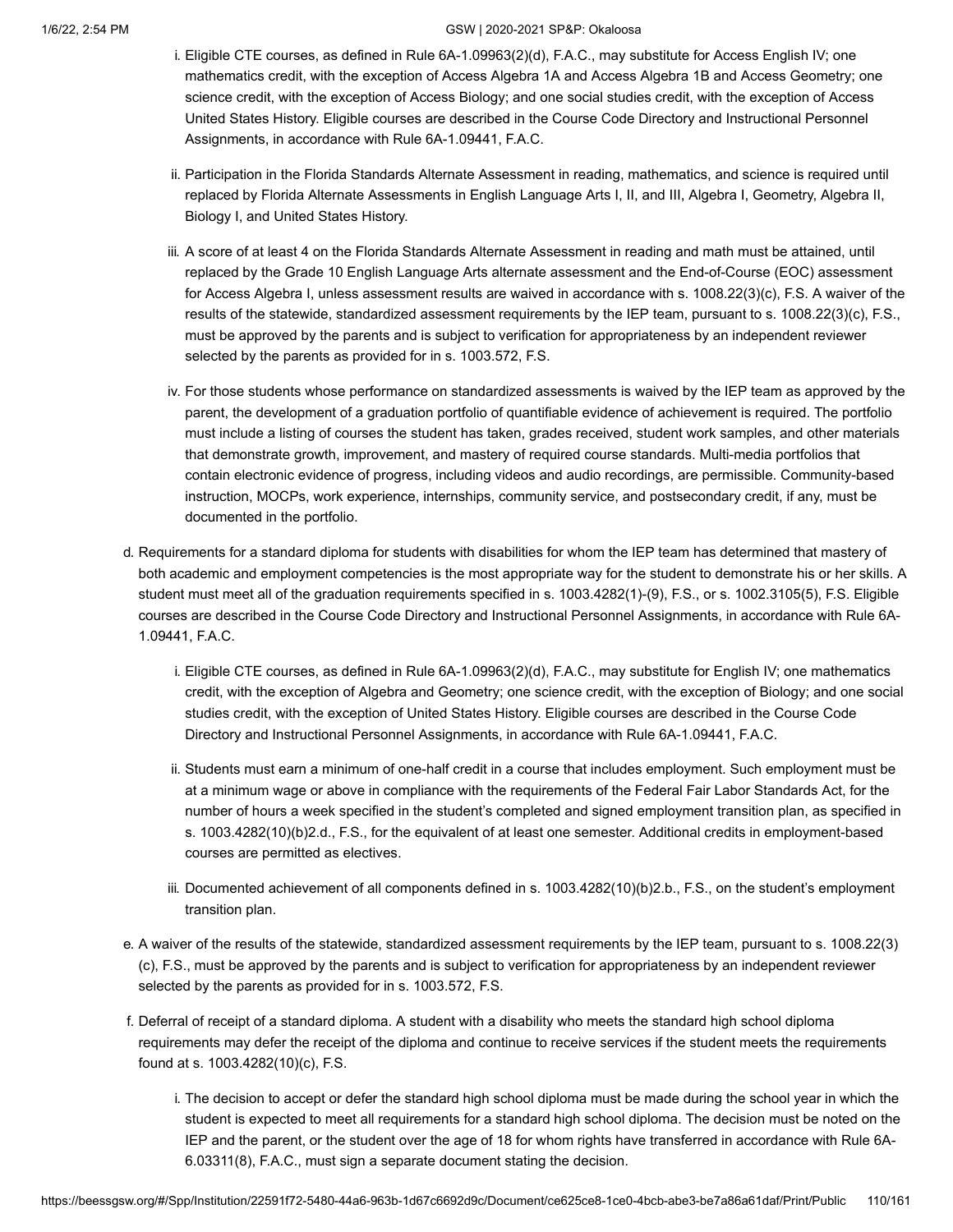- a. The IEP team must review the benefits of deferring the standard high school diploma, including continuation of educational and related services, and describe to the parent and the student all services and program options available to students who defer. This description must be done in writing.
- b. School districts must inform the parent and the student, in writing, by January 30 of the year in which the student is expected to meet graduation requirements, that failure to defer receipt of a standard high school diploma after all requirements are met releases the school district from the obligation to provide a free appropriate public education (FAPE). This communication must state that the deadline for acceptance or deferral of the diploma is May 15 of the year in which the student is expected to meet graduation requirements, and that failure to attend a graduation ceremony does not constitute a deferral.
- c. The school district must ensure that the names of students deferring their diploma be submitted to appropriate district staff for entry in the district's management information system. Improper coding in the district database will not constitute failure to defer.
- ii. A student with a disability who receives a certificate of completion may continue to receive FAPE until their 22nd birthday, or, at the discretion of the school district, until the end of the school semester or year in which the student turns 22. The repeal of s. 1003.438, F.S., effective July 15, 2015, does not apply to a student with a disability as defined in s. 1003.438, F.S., whose individual educational plan, as of June 20, 2014, contains a statement of intent to receive a special diploma. Such student shall be awarded a special diploma in a form prescribed by the Commissioner of Education if the student meets the requirements specified in s. 1003.438, F.S., and in effect as of June 20, 2014. Any such student who meets all special requirements of the district school board in effect as of June 20, 2014, but who is unable to meet the appropriate special state minimum requirements in effect as of June 20, 2014, shall be awarded a special certificate of completion in a form prescribed by the Commissioner of Education.
- 13. Separate parental consent for specific actions included in an IEP

In accordance with s. 1003.5715, F.S., effective July 1, 2013, separate parental consent for the following actions in a student's IEP is required:

- a. Administration of an alternate assessment pursuant to s. 1008.22, F.S., and instruction in the state standards access points curriculum.
- b. Placement of the student in an ESE center school.

The district must use the following forms adopted by FDOE for obtaining consent.

- [Parental Consent Form: Instruction in the State Standards Access Points Curriculum and Florida Alternate Assessment](https://www.flrules.org/gateway/reference.asp?no=ref-04779) Administration
- o Parental Consent Form: [Student Placement in an Exceptional Education Center](https://www.flrules.org/gateway/reference.asp?no=ref-03384)

In accordance with 34 CFR §300.503, each consent form must be provided in the parent's native language as defined in 34 CFR §300.29. Consent forms can be accessed at the following link: firules.org/gateway/reference.asp?no=ref-03384. A district may not proceed with the actions described above unless the district documents reasonable efforts to obtain the parent's consent and the student's parent has failed to respond or the district obtains approval through a due process hearing.

Except for a disciplinary change in placement as described in s. 1003.57(1)(h), F.S., if a district determines that there is a need to change a student's IEP related to administration of the alternate assessment, instruction in the access points curriculum, or ESE center school placement, the school must hold an IEP team meeting that includes the parent to discuss the reason for the change. The school shall provide written notice to the parent at least 10 days before the meeting, indicating the purpose, time, and location of the meeting and who, by title or position, will attend the meeting. The IEP team meeting requirement may be waived by informed consent of the parent after the parent receives the written notice.

For a change in a student's IEP related to administration of the alternate assessment, instruction in access points curriculum, or ESE center school placement, the district may not implement the change without parental consent unless the district documents reasonable efforts to obtain the parent's consent and the student's parent has failed to respond or the district obtains approval through a due process hearing and resolution of appeals.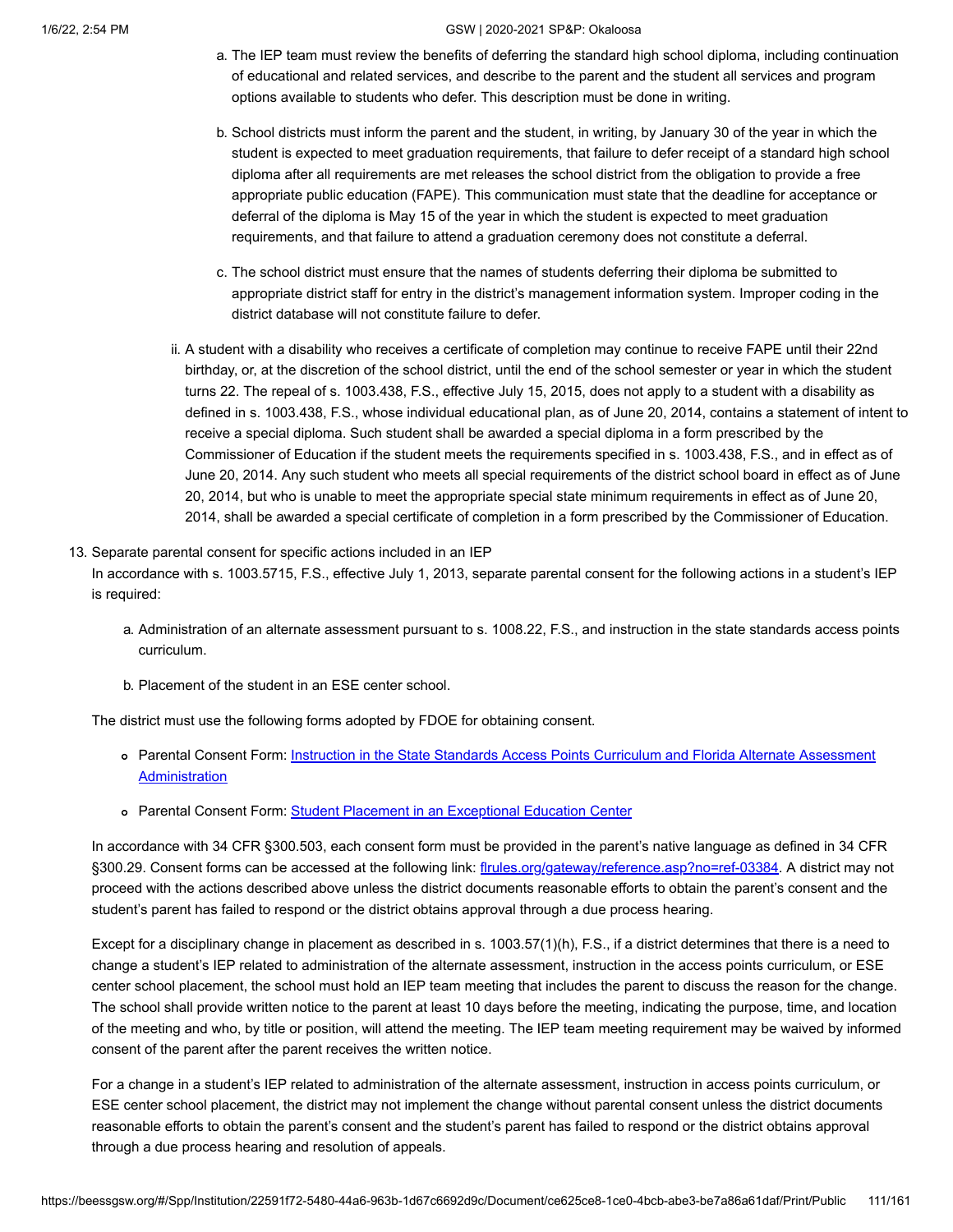#### 14. Least restrictive environment (LRE) and placement determinations

To the maximum extent appropriate, students with disabilities, including those in public or private institutions or other facilities, are educated with students who are not disabled. A school district shall use the term "inclusion" to mean that a student is receiving education in a general education regular class setting, reflecting natural proportions and age-appropriate heterogeneous groups in core academic and elective or special areas within the school community; a student with a disability is a valued member of the classroom and school community; the teachers and administrators support universal education and have knowledge and support available to enable them to effectively teach all children; and a student is provided access to technical assistance in best practices, instructional methods, and supports tailored to the student's needs based on current research.

Section 1003.57(1)(f), F.S., requires that, once every three years, each school district and school must complete a Best Practices in Inclusive Education (BPIE) assessment. The BPIE is an internal assessment process designed to facilitate the analysis, implementation and improvement of inclusive educational practices. The results of this process, including all planned short- and long-term improvement efforts, must be included in the school district's ESE policies and procedures.

The district completed the BPIE.

### **Date completed. (Please upload the district's BPIE services plan that must include all short- and long-term improvement efforts, in Appendix F).**

October 21, 2020

### **The anticipated date for the triennial BPIE assessment, if known.**

October 2023

- Special classes, separate schooling, or other removal of students with disabilities from the regular educational environment occurs only if the nature or severity of the disability is such that education in regular classes with the use of supplementary aids and services cannot be achieved satisfactorily; and
- A continuum of alternative placements must be available to meet the needs of students with disabilities for special education and related services, including instruction in regular classes, special classes, special schools, home instruction, and instruction in hospitals and institutions. A school district must make provision for supplementary services (such as resource room or itinerant instruction) to be provided in conjunction with regular class placement.

### **Describe the district's continuum of alternative placements (e.g., instruction in regular classes, special classes, special schools, home instruction and instruction in hospitals and institutions). If your district contracts with another district to provide a placement option, please indicate this as well.**

The Okaloosa County School District provides a continuum of placement options for students with disabilities. Placement options include: instruction in the general education classroom with a variety of supports, resource room placement, special class placement, center school placement, as well as hospital/homebound placement. We provide home instruction as appropriate according to guidelines for discipline under state board rule 6A-6.03312, FAC.

### **Describe the district's procedures regarding provision for supplementary services to be provided in conjunction with regular class placement.**

Supplementary services provided in conjunction with regular class placement include: provision of accommodations and consultative services, support facilitation, resource room services, speech and language services, occupational and physical therapy services, adaptive physical education services, assistive technology services and counseling/social skills instruction from social worker, behavior analyst, or AT specialist. These services are provided as determined through the IEP team process.

In determining the educational placement of a student with a disability, including a preschool child with a disability, each school district must ensure that: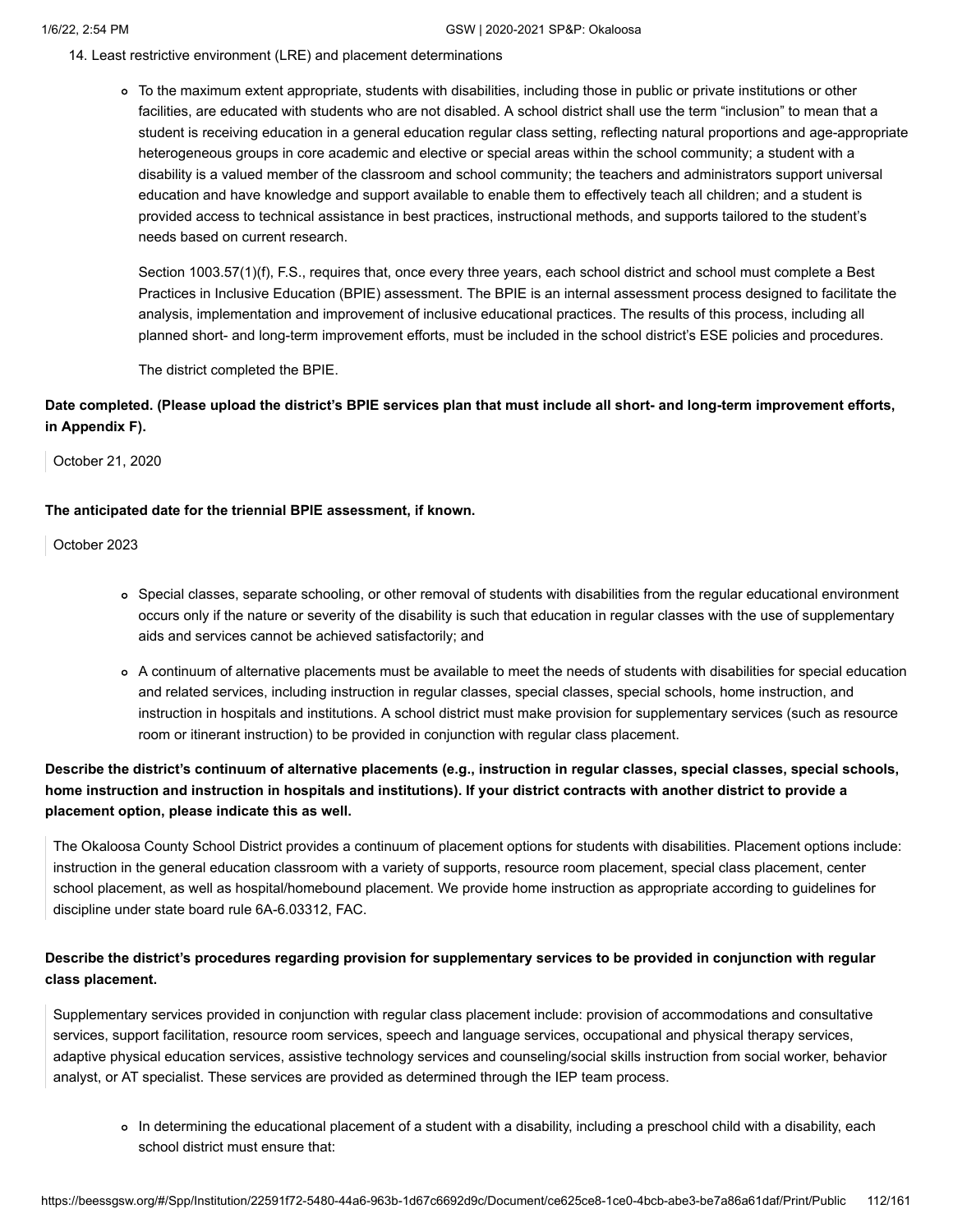- The placement decision is made by a group of persons, including the parents, and other persons knowledgeable about the student, the meaning of the evaluation data, and the placement options.
- The placement decision is made in accordance with the LRE provisions listed above.
- The student's placement is determined at least annually, is based on the student's IEP, and is as close as possible to the student's home.
- Unless the IEP of a student with a disability requires some other arrangement, the student is educated in the school that he or she would attend if nondisabled.
- In selecting the LRE, consideration is given to any potential harmful effect on the student or on the quality of services that he or she needs.
- A student with a disability is not removed from education in age-appropriate regular classrooms solely because of needed modifications in the general education curriculum.
- In providing or arranging for the provision of nonacademic and extracurricular services and activities (including meals, recess periods, counseling services, athletics, transportation, health services, recreational activities, special interest groups or clubs sponsored by the school district, referrals to agencies that provide assistance to individuals with disabilities, and employment of students, including both employment by the school district and assistance in making outside employment available), each school district must ensure that each student with a disability participates with students who are not disabled to the maximum extent appropriate to the needs of the student. The school district must ensure that each student with a disability has the supplementary aids and services determined by the student's IEP team to be appropriate and necessary for the student to participate in nonacademic settings.

#### 15. Review and revision of the IEP

The district ensures that the IEP team:

- a. Reviews the IEP periodically, but not less than annually, to determine whether the annual goals for the student are being achieved
- b. Revises the IEP as appropriate to address:
	- Any lack of expected progress toward the annual goals and in the general curriculum, if appropriate
	- Results of any reevaluation conducted
	- Information about the student provided to or by the parents
	- The student's anticipated needs or other matters
	- Consideration of the factors described earlier in subsection 7.
- c. Responds to a parent's right to ask for revision of the student's IEP
- d. Encourages the consolidation of reevaluation meetings for the student and other IEP team meetings for the student, to the extent possible
- 16. Changes to the IEP

Generally, changes to the IEP must be made by the entire IEP team at an IEP team meeting and may be made by amending the IEP rather than by redrafting the entire IEP. However, in making changes to the IEP after the annual IEP team meeting for a school year, the parent and school district may agree not to convene an IEP team meeting for purposes of making those changes, and instead may develop a written document to amend or modify the student's current IEP. If changes are made to the student's IEP without a meeting, the district must ensure that the student's IEP team is informed of those changes. Upon request, a parent will be provided a revised copy of the IEP with the amendments incorporated. In addition, the following changes to the IEP and decisions made by the IEP team must be approved by the parent or the adult student, if rights have transferred, in accordance with Rule 6A-6.03311(8), F.A.C. Such changes are subject to an independent reviewer selected by the parent as provided in s. 1003.572, F.S., and include: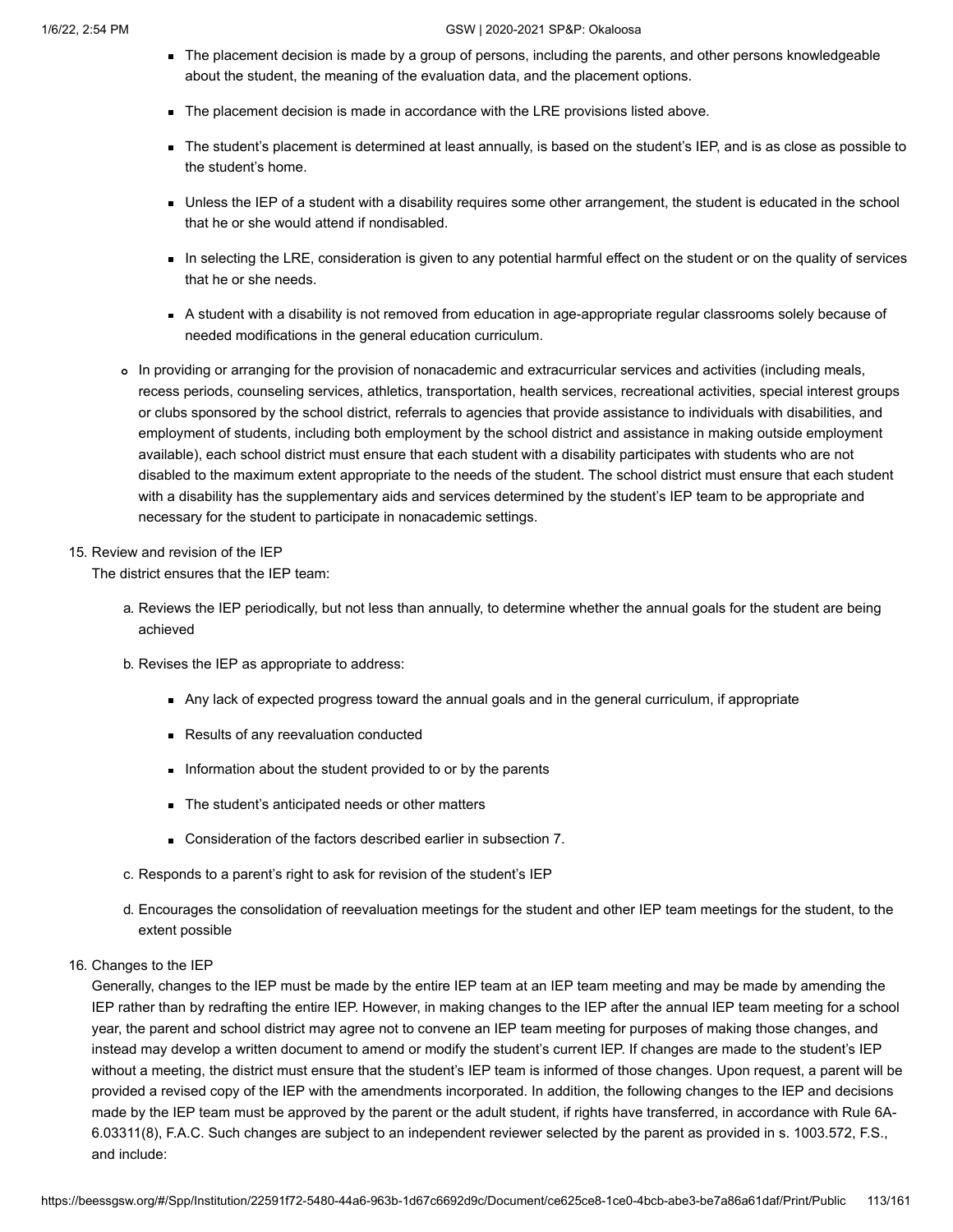- a. Changes to the postsecondary or career goals; and,
- b. Beginning with students entering Grade 9 in the 2014-2015 school year, changes in the selected graduation option specified in the student's IEP and any waiver of statewide standardized assessment results made by the IEP team in accordance with the provisions of s. 1008.22(3)(c), F.S.
- 17. Students with disabilities in adult prisons

The requirements relating to participation in general assessments do not apply to students with disabilities who are convicted as adults under state law and incarcerated in adult prisons. In addition, the requirements relating to transition planning and services do not apply with respect to those students whose eligibility for services under Part B of IDEA will end because of their age before they will be eligible to be released from prison based on consideration of their sentence and eligibility for early release. The IEP team may modify the student's IEP or placement if the state has demonstrated a bona fide security or compelling penological interest that cannot otherwise be accommodated. The requirements relating to the IEP content and LRE do not apply with respect to such modifications.

#### 18. IEP implementation and accountability

The school district is responsible for providing special education to students with disabilities in accordance with the students' IEPs. However, it is not required that the school district, teacher, or other person be held accountable if a student does not achieve the growth projected in the annual goals and benchmarks or objectives. An IEP must be in effect before special education and related services are provided to an eligible student and will be implemented as soon as possible following the IEP team meeting. In addition, the IEP will be accessible to each regular education teacher, special education teacher, related service provider, and other service provider who is responsible for its implementation. All teachers and providers will be informed of their specific responsibilities related to the implementation of the IEP and the specific accommodations, modifications, and supports that must be provided for the student in accordance with the IEP. The district must make a good faith effort to assist the student in achieving the goals and objectives or benchmarks listed on the IEP.

19. IEPs and meetings for students with disabilities placed in private schools or community facilities by the school district If a student with a disability is placed in a private school by the school district, in consultation with the student's parents, the school district will ensure that the student has the same rights as a student with a disability served by the school district. Before placing the student, the school district initiates and conducts a meeting to develop an IEP or IFSP for the student. The district will ensure the attendance of a representative of the private school at the meeting. If the representative cannot attend, the district will use other methods to ensure participation by the private school, including individual or conference telephone calls. After a student with a disability enters a private school or facility, any meetings to review and revise the student's IEP may be initiated and conducted by the private school or facility at the discretion of the school district. However, the school district must ensure that the parents and a school district representative are involved in decisions about the IEP and agree to proposed changes in the IEP before those changes are implemented by the private school. Even if a private school or facility implements a student's IEP, responsibility for compliance with state board rules remains with the school district. These requirements apply only to students who are or have been placed in or referred to a private school or facility by a school district as a means of providing FAPE. If placement in a public or private residential program is necessary to provide special education to a student with a disability, the program, including nonmedical care and room and board, must be at no cost to the parents of the student.

#### 20. Access to instructional materials

The school district will take all reasonable steps to provide instructional materials in accessible formats to students with disabilities who need those instructional materials at the same time as other students receive instructional materials.

#### 21. Physical education

Physical education services, specially designed if necessary, must be made available to every student with a disability receiving FAPE, unless the school district does not provide physical education to students without disabilities in the same grades. Each student with a disability will be afforded the opportunity to participate in the regular physical education program available to nondisabled students unless the student is enrolled full-time in a separate facility or the student needs specially designed physical education, as prescribed in the student's IEP. If specially designed physical education is prescribed in a student's IEP, the school district will provide the services directly or make arrangements for those services to be provided through other public or private programs. The school district responsible for the education of a student with a disability who is enrolled in a separate facility must ensure that the student receives appropriate physical education services in compliance with state and federal law.

#### 22. Treatment of charter school students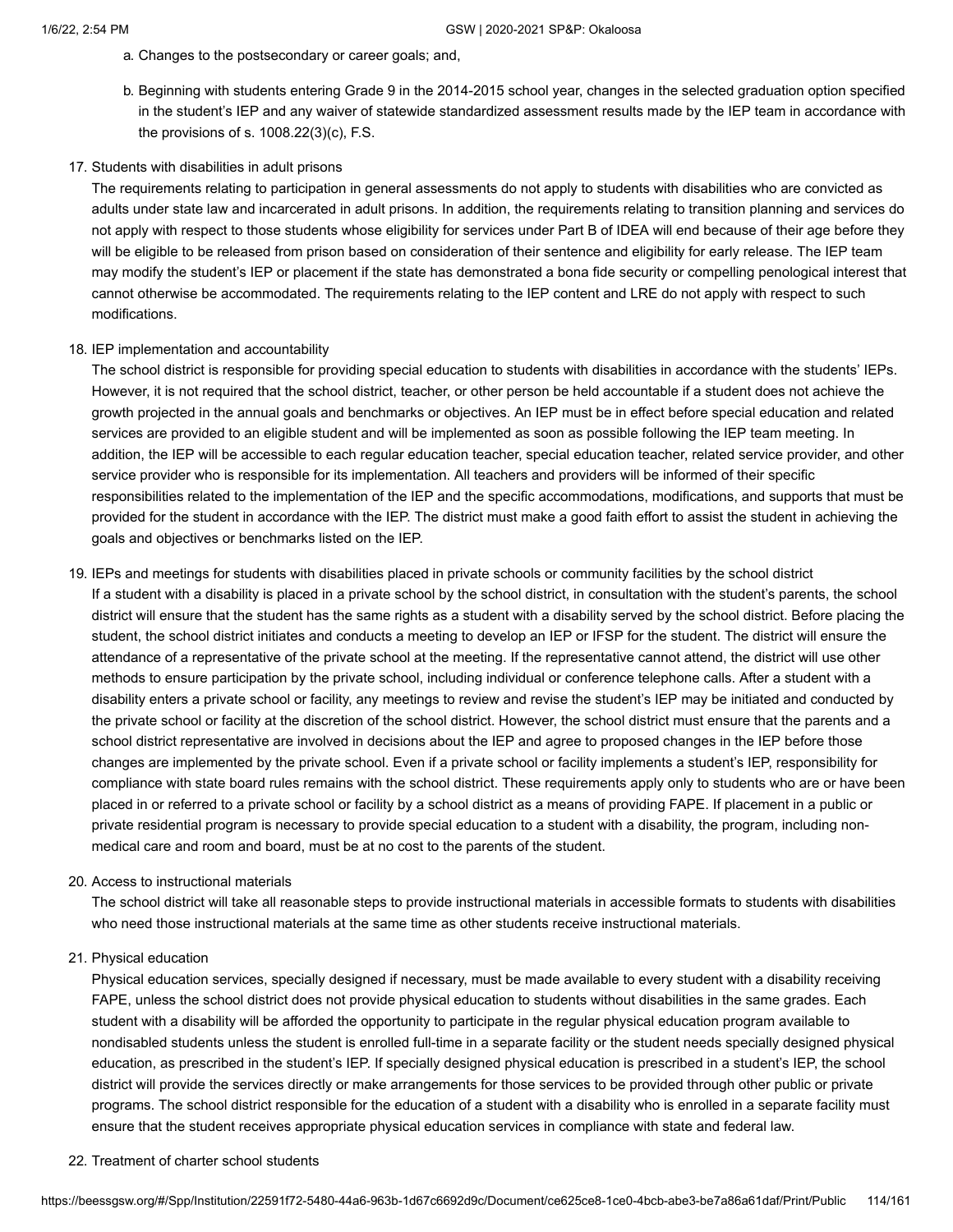Students with disabilities who attend public charter schools, and their parents, retain all rights under Rules 6A-6.03011 through 6A-6.0361, F.A.C. The school district will serve students with disabilities attending those charter schools in the same manner as the district serves students with disabilities in its other schools. This includes the following:

- a. Providing supplementary and related services on site at the charter school to the same extent to which the school district has a policy or practice of providing such services on site to its other public schools
- b. Providing funds under Part B of the IDEA to those charter schools on the same basis as the school district provides funds to the school district's other public schools:
	- i. Including proportional distribution based on relative enrollment of students with disabilities
	- ii. At the same time as the school distributes other federal funds to its other public schools
- 23. Program options

The school district must take steps to ensure that students with disabilities have available to them the variety of educational programs and services available to nondisabled students in the area served by the school district, including art, music, industrial arts, consumer and homemaking education, and career and technical education.

#### **The school district has the option to include additional information regarding the development and implementation of IEPs.**

- $\bigcirc$  The school district has provided additional information for this section in Appendix B of this document.
- There is no additional information for this section.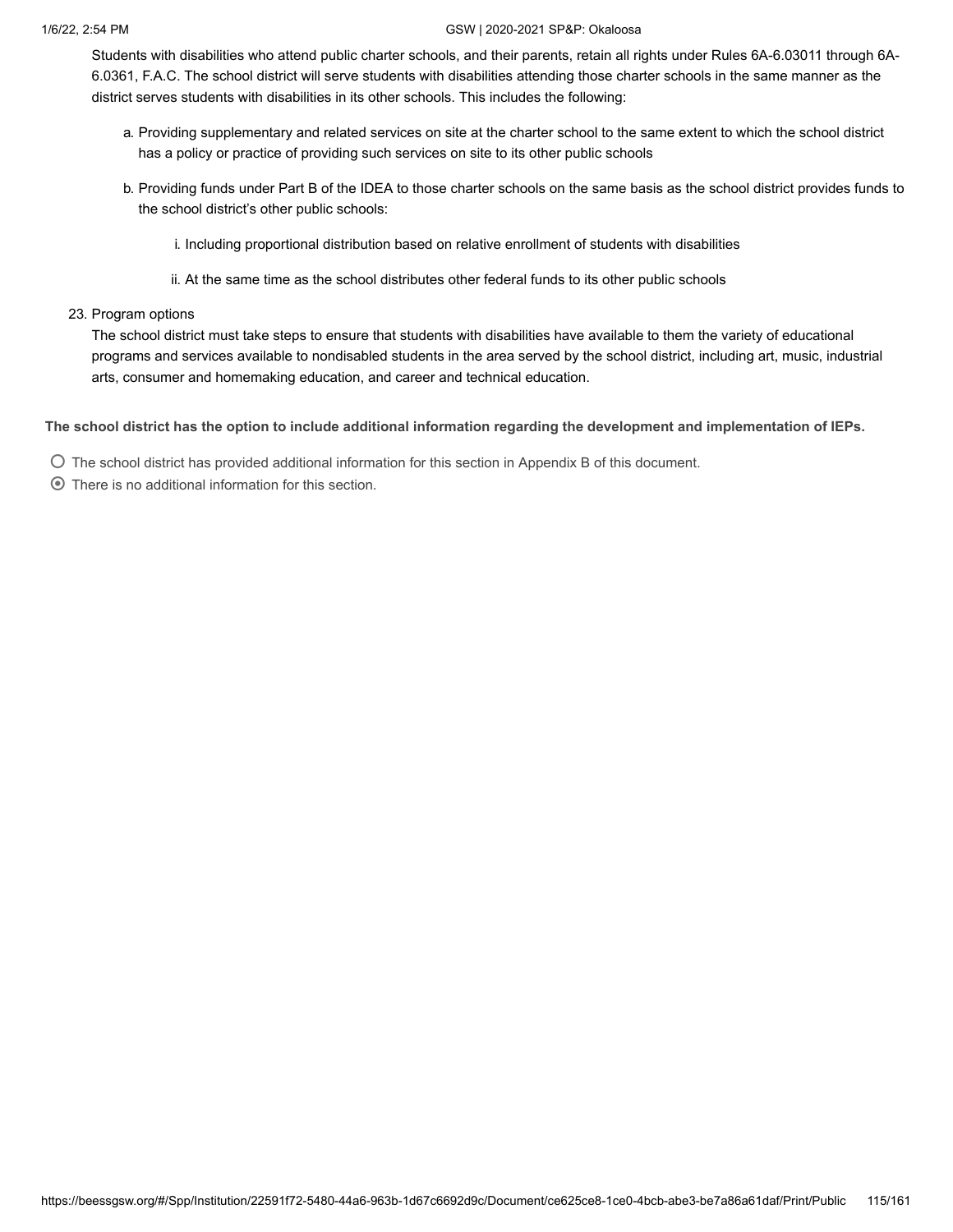### **Section D: Discipline**

### **Statutory and Regulatory Citations**

34 CFR §§300.530–300.537 Sections 893.02, 893.03, 1002.20, 1002.22, 1003.01, 1003.31, 1003.57, and 1006.09, F.S. Rules 6A-1.0955, 6A-6.03011 through 6A-6.0361 and 6A-6.03312, F.A.C.

### **Definitions**

1. Change of placement because of disciplinary removals

For the purpose of removing a student with a disability from the student's current educational placement as specified in the student's IEP under Rule 6A-6.03312, F.A.C., a change of placement occurs with **either** of the following:

- a. The removal is for more than 10 consecutive school days.
- b. The student has been subjected to a series of removals that constitutes a pattern that is a change of placement because the removals cumulate to more than 10 school days in a school year, because the student's behavior is substantially similar to the student's behavior in previous incidents that resulted in the series of removals, and because of additional factors, such as the length of each removal, the total amount of time the student has been removed, and the proximity of the removals to one another. A school district determines on a case-by-case basis whether a pattern of removals constitutes a change of placement, and this determination is subject to review through due process and judicial proceedings.
- 2. Controlled substance

A controlled substance is any substance named or described in Schedules I–V of s. 893.03, F.S.

3. Illegal drug

An illegal drug means a controlled substance but does not include a substance that is legally possessed or used under the supervision of a licensed health care professional or that is legally possessed or used under any other authority under the Controlled Substances Act, 21 U.S.C. 812(c), or under any other provision of federal law.

4. Serious bodily injury

Serious bodily injury means bodily injury that involves a substantial risk of death; extreme physical pain; protracted and obvious disfigurement; or protracted loss or impairment of the function of a bodily member, organ, or mental faculty.

5. Weapon

Weapon means a weapon, device, instrument, material, or substance, animate or inanimate, that is used for, or is readily capable of, causing death or serious bodily injury, except that such term does not include a pocket knife with a blade that is less than two and a half inches in length.

6. Manifestation determination

A manifestation determination is a process by which the relationship between the student's disability and a specific behavior that may result in disciplinary action is examined.

7. Interim alternative educational setting (IAES)

An interim alternative educational setting is a different location where educational services are provided for a specific time period due to disciplinary reasons and that meets the requirements of Rule 6A-6.03312, F.A.C.

### **Procedures**

1. For students with disabilities whose behavior impedes their learning or the learning of others, strategies, including positive behavioral interventions and supports to address that behavior, will be considered in the development of their IEPs. School personnel may consider any unique circumstances on a case-by-case basis when determining whether a change in placement, consistent with the requirements and procedures in Rule 6A-6.03312, F.A.C., is appropriate for a student with a disability who violates the Code of Student Conduct.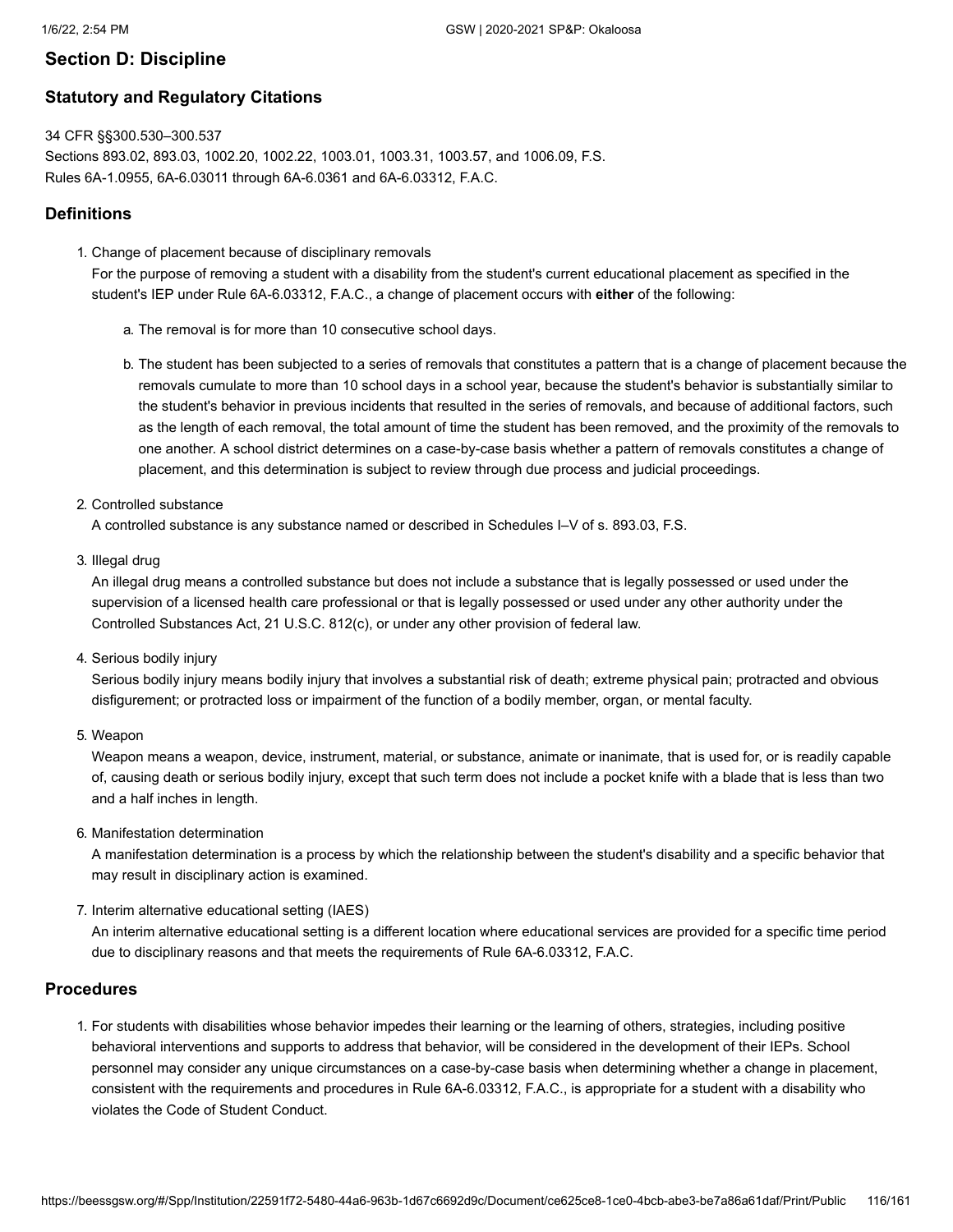### **Describe the district's procedures for providing information and training regarding positive behavioral interventions and supports.**

The School District of Okaloosa County follows the state's Response to Intervention (RtI) procedures using the Multi-Tier System of Supports (MTSS) regarding positive behavior supports and discipline. Each school has an MTSS team that meets regularly to make decisions regarding strategies and interventions for individual students using the problem solving process. ESE Staffing Specialists attend monthly training sessions to stay informed of ESE issues, including positive behavior supports and discipline. The staffing specialists take this information and train school staff monthly. In addition to monthly updates, teachers and social workers have been trained in a variety of techniques/curriculums including: Positive Behavior Intervention and Supports (facilitated by the PBIS Project), Sanford Harmony,The 2nd Step Curriculum, Trauma Informed Care and Interventions, Conscious Dicsipline (facilitated by SEDNET) and Quality Behavioral Solutions (QBS) Safety Care. Students with disabilities may participate in the district's Student Training Program (STP) along with all other students. The STP program is an in-school suspension program that emphasizes positive behavior strategies. The district's behavior team (comprised of behavior analysts and behavioral interventionists) provides on-going intervention support for individual students and classrooms. The school district uses a computer based data system for recording suspensions, as well as other discipline events. School based administrators are trained to enter data as well as to review and retrieve individual student data as incidents occur.

### **Describe how the district addresses behavior in the development of the IEP for students with disabilities whose behavior impedes their learning or the learning of others.**

The development of an IEP for a student whose behavior impedes learning is based on behavioral data collected through the MTSS process. The school-based MTSS team follows the problem solving process in determining appropriate strategies and interventions. A Functional Behavior Assessment may be conducted and a Positive Behavior Intervention Plan implemented. The information collected is recorded in the Present Level of Performance for the student and measureable goals and objectives are developed in order to measure progress toward improving behavior.

### 2. Authority of school personnel

Consistent with the school district's Code of Student Conduct and to the extent that removal would be applied to nondisabled students, school personnel:

- a. May remove a student with a disability, who violates a code of student conduct, from the student's current placement for not more than 10 consecutive school days
- b. May remove a student with a disability, for not more than 10 consecutive school days in that same school year, for separate incidents of misconduct, as long as those removals do not constitute a change in placement, as defined in Rule 6A-6.03312, F.A.C.

### **Describe the district's procedures for monitoring out-of-school suspensions, to include the review of suspension and expulsion data.**

School based administrators are trained annually on policies and procedures related to discipline for ESE students. School based administrators monitor the discipline record and suspensions of each ESE student to determine infractions and actual days of suspension. District administrators review school suspension data each nine weeks. Expulsion data is reviewed by district administrators on a case-bycase basis.

### **Describe the district's procedures for determining whether a pattern of removals constitutes a change of placement (See Definitions 1 a-b).**

Annual training for school based administrators on policies and procedures related to discipline for ESE students includes change of placement due to disciplinary reasons. ESE Staffing Specialists are trained in policies and procedures related to discipline for ESE students and they provide assistance to IEP teams, including school based administrators and parents, in determining when a pattern of removal constitutes a change of placement. This includes determining whether the student's behavior was substantially similar to the student's behavior in previous incidents that resulted in the series of removals and considering additional factors, such as the length of each removal, the total amount of time the student has been removed, and the proximity of the removals to one another.

#### 3. Manifestation determination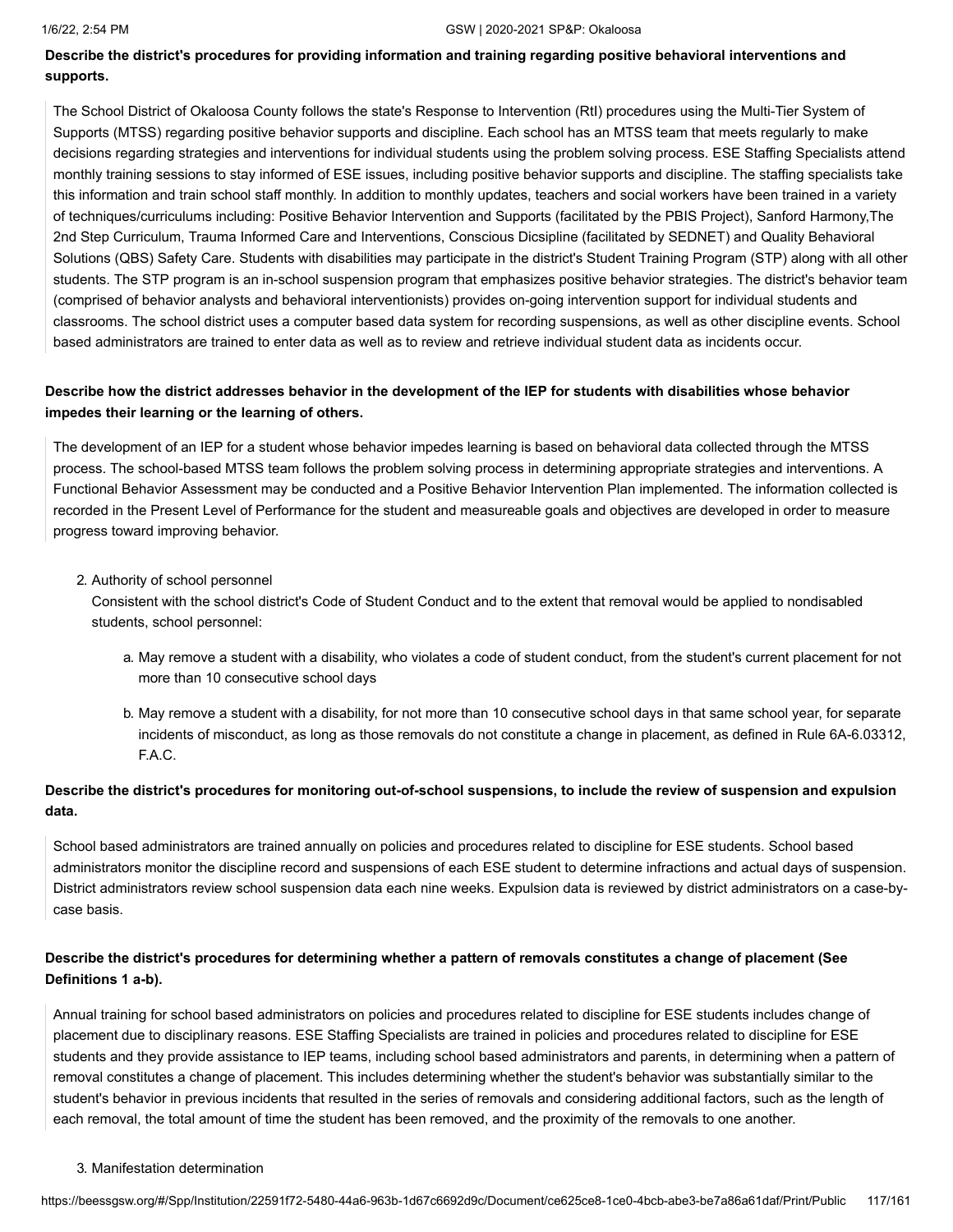A manifestation determination, consistent with the following requirements, will be made within 10 school days of any decision to change the placement of a student with a disability because of a violation of a Code of Student Conduct.

- a. In conducting the review, the school district, the parent, and relevant members of the IEP team (as determined by the parent and the school district):
	- Will review all relevant information in the student's file, including any information supplied by the parents of the student, any teacher observations of the student, and the student's current IEP
	- Will determine whether the conduct in question was caused by, or had a direct and substantial relationship to, the student's disability or whether the conduct in question was the direct result of the school district's failure to implement the IEP
- b. If the school district, the parent, and relevant members of the IEP team determine that the conduct in question was caused by, or had a direct and substantial relationship to, the student's disability or that the conduct in question was the direct result of the school district's failure to implement the IEP, the conduct will be determined to be a manifestation of the student's disability and the school district will take immediate steps to remedy those deficiencies.
- c. If the school district, the parent, and relevant members of the IEP team determine that the conduct was a manifestation of the student's disability, the IEP team will either:
	- Conduct a functional behavioral assessment (FBA), unless the school district had conducted an FBA before the behavior that resulted in the change of placement occurred, and implement a behavioral intervention plan (BIP) for the student; or
	- If a BIP has already been developed, review and modify it, as necessary, to address the behavior; and
	- Except as provided in 6. of this section, return the student to the placement from which the student was removed, unless the parent and the school district agree to a change in placement as part of the modification of the BIP.
- d. For disciplinary changes of placement, if the behavior that gave rise to the violation of a Code of Student Conduct is determined not to be a manifestation of the student's disability, the relevant disciplinary procedures applicable to nondisabled students may be applied to the student in the same manner and for the same duration in which they would be applied to nondisabled students, except that services necessary to provide FAPE will be provided to the student with a disability, as described in 5. of this section.
- e. If a parent disagrees with the manifestation determination decision made by the IEP team pursuant to this rule, the parent may appeal the decision by requesting an expedited due process hearing as described in 7. of this section.

### **Describe the district's procedures for scheduling manifestation determination reviews within required timelines and determining participants for these reviews.**

School based administrators and staffing specialists are trained to monitor actual days of suspension of individual students and to schedule a manifestation meeting upon the tenth (10th) day of suspension. The school district trains school based adminstrators and staffing specialists to hold an interim IEP meeting to discuss interventions, including positive behavior supports, at the 5th day of suspension. Okaloosa County considers this a Best Practice. The school administration (principal or assistant principal)will notify the ESE staffing specialist of the need to conduct a manifestation determination. The staffing specialist will coordinate the date, time, and location with the parent or guardian within the required timeline.

#### **Describe the district's procedures for initiating and conducting FBAs and BIPs in a timely manner.**

Staffing Specialists, Behavior Specialists, and School Psychologists are updated annually in FBA and BIP procedures. This information is provided to school MTSS teams, which includes school administrators. FBAs can be initiated as part of the RtI process or as part of a formal evaluation. PBIPs are reviewed at least annually at IEP meetings or more frequently as necessary to change/add behavioral supports.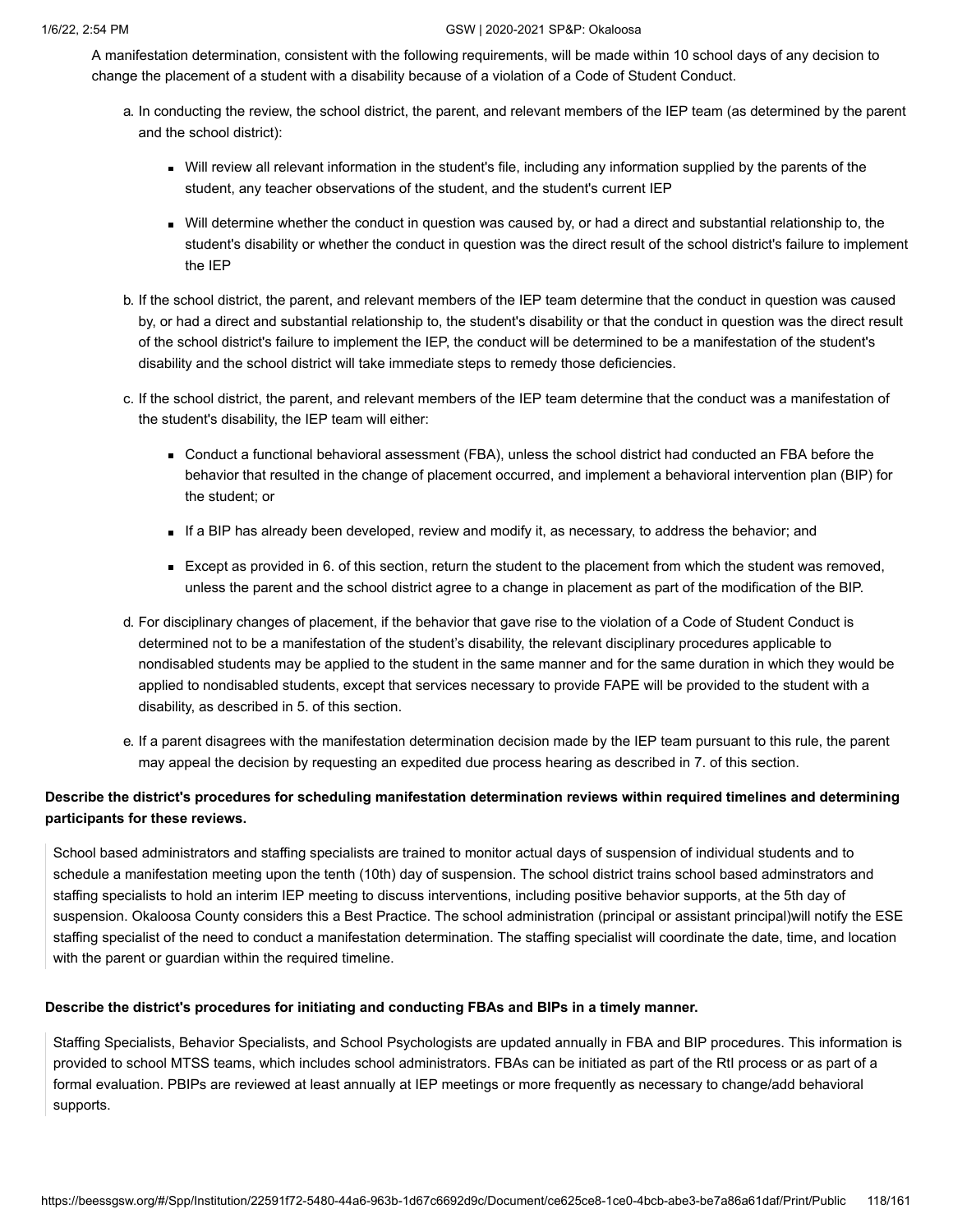#### **Describe the district's procedures for providing training regarding conducting FBAs and developing and implementing BIPs.**

Staffing Specialists, Behavior Specialists, and School Psychologists are updated annually in FBA and PBIP procedures. These professionals have monthly meetings for the purpose of staying current with all ESE issues, which includes discipline and positive behavior supports. This information is provided to school MTSS teams, which includes school administrators.

### **Describe the district's procedures for providing FAPE for students when the behavior is determined not to be a manifestation of the student's disability**

The IEP team, which includes parents/guardians, makes the determination of placement as well as services to be provided in the case where a student's behavior is determined not to be a manifestation of the student's disability.

### **Describe the district's procedures for requesting an expedited due process hearing when parents disagree with a manifestation determination.**

If parents disagree with the manifestation determination, the staffing specialist will provide the parents with a copy of the Notice of Procedural Safeguards and let the parent know they may appeal the decision by requesting an expedited due process hearing. Due process requests will be filed by the district's school board attorney when requests are made and mediation is denied.

- 4. On the date a decision is made to make a removal that constitutes a change of placement of a student with a disability because of a violation of a code of student conduct, the school district will notify the parent of the removal decision and provide the parent with a copy of the notice of procedural safeguards.
- 5. Providing FAPE for students with disabilities who are suspended or expelled or placed in an IAES
	- a. A school district is not required to provide services to a student with a disability during removals totaling 10 school days or fewer in that school year if services are not provided to nondisabled students who are similarly removed.
	- b. Students with disabilities who are suspended or expelled from school or placed in an IAES will continue to receive educational services in accordance with s. 1003.01, F.S., including homework assignments, to enable the student to continue to participate in the general curriculum, although in another setting, and to progress toward meeting the goals in the student's IEP and receive, as appropriate, a functional behavioral assessment, behavioral intervention services, and modifications designed to address the behavior violation so that it does not reoccur.
	- c. After a student with a disability has been removed from the current placement for 10 school days in the school year, if the current removal is not more than 10 consecutive school days and is not a change of placement under this rule, school personnel, in consultation with at least one of the student's special education teachers, will determine the extent to which services are needed to enable the student to continue to participate in the general curriculum, although in another setting, and to progress toward meeting the goals in the student's IEP.
	- d. If the removal is a change of placement under Rule 6A-6.03312, F.A.C., the student's IEP team determines appropriate services under 5.b. of this section.

### **Describe the district's procedures for providing FAPE for students with disabilities who are suspended or expelled or placed in an IAES.**

The IEP team, which includes parents/guardians, makes the determination of placement as well as services to be provided in the case where students with disabilities are placed in an IAES.

### **Describe the district's procedures for providing training and supports for staff members who provide services to students with disabilities who are suspended or expelled or placed in an IAES.**

Teachers who provide instruction to students with disabilities who are suspended, expelled or placed in an interim alternate educational placement are highly qualified according to state guidelines. These teachers and staff also attend all trainings provided by the Okaloosa County School District related to Exceptional Student Education, including discipline and positive behavior supports. Teachers and staff have the support of the school district's BCaBA, school psychologists, social workers, and staffing specialists.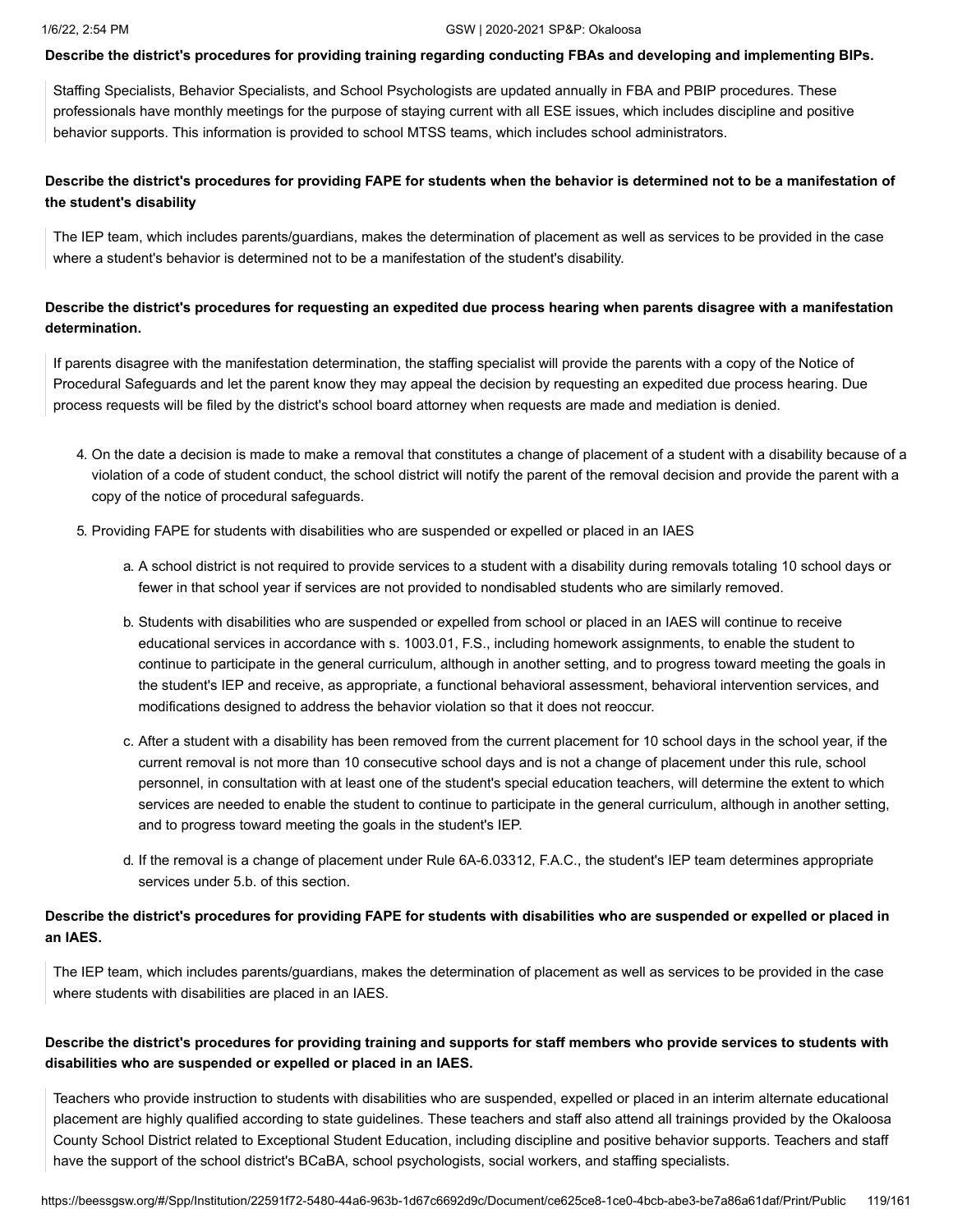- 6. Special circumstances and interim alternative educational settings
	- a. School personnel may remove a student to an IAES for not more than 45 school days without regard to whether the behavior is determined to be a manifestation of the student's disability, if the student:
		- Carries a weapon to or possesses a weapon at school, on school premises, or to a school function under the jurisdiction of an SEA or a school district;
		- Knowingly possesses or uses illegal drugs or sells or solicits the sale of a controlled substance while at school, on school premises, or at a school function under the jurisdiction of an SEA or a school district; or
		- Has inflicted serious bodily injury upon another person while at school, on school premises, or at a school function under the jurisdiction of an SEA or a school district.
	- b. On the date that a decision is made to make a removal that constitutes a change of placement because of a violation of a code of student conduct, the school district will notify the parent of that decision and provide the parent with a copy of the notice of procedural safeguards.

## **Describe the district's procedures for notifying parents on the date that a decision is made to make a removal that constitutes a change of placement and providing parents with a copy of the notice of procedural safeguards on this date.**

Parents are members of the IEP team and are provided a copy of the Notice of Procedural Safeguards and a notice of change of placement at the time of the manifestation meeting.

## **Describe the district's procedures for tracking students' removals to an IAES to ensure that the 45 school-day limit is maintained.**

The staffing specialist and interim alternate educational setting (IAES) instructor monitor the 45 school day limit and follow the policies and procedures to ensure that the 45 school day limit is maintained.

- 7. Appeal and expedited hearings
	- a. An expedited hearing may be requested by:
		- The student's parent, if the parent disagrees with a manifestation determination or with any decision not made by an administrative law judge (ALJ) regarding a change of placement under Rule 6A-6.03312, F.A.C.
		- The school district, if it believes that maintaining the current placement of the student is substantially likely to result in injury to the student or to others
	- b. The school district may repeat the procedures for expedited hearings if it believes that returning the student to the original placement is substantially likely to result in injury to the student or to others.
	- c. Expedited due process hearings requested under this subsection will be conducted by an ALJ for the Division of Administrative Hearings, Department of Management Services, on behalf of the Department of Education, and will be held at the request of either the parent or the school district regarding disciplinary actions. These hearings will meet the requirements prescribed in Rules 6A-6.03011 through 6A-6.0361, F.A.C., except that the hearing will occur within 20 school days of the date the request for due process is filed and an ALJ will make a determination within 10 school days after the hearing. In addition, unless the parents and the school district agree in writing to waive the resolution meeting described herein or agree to use the mediation process set forth in these rules:
		- A resolution meeting will occur within seven days of receiving notice of the request for expedited due process hearing
		- The expedited due process hearing may proceed unless the matter has been resolved to the satisfaction of both parties within 15 days of the receipt of the request for an expedited due process hearing
	- d. The decision of the ALJ rendered in an expedited hearing may be appealed by bringing a civil action in a federal district or state circuit court, as provided in s. 1003.57(1)(b), F.S.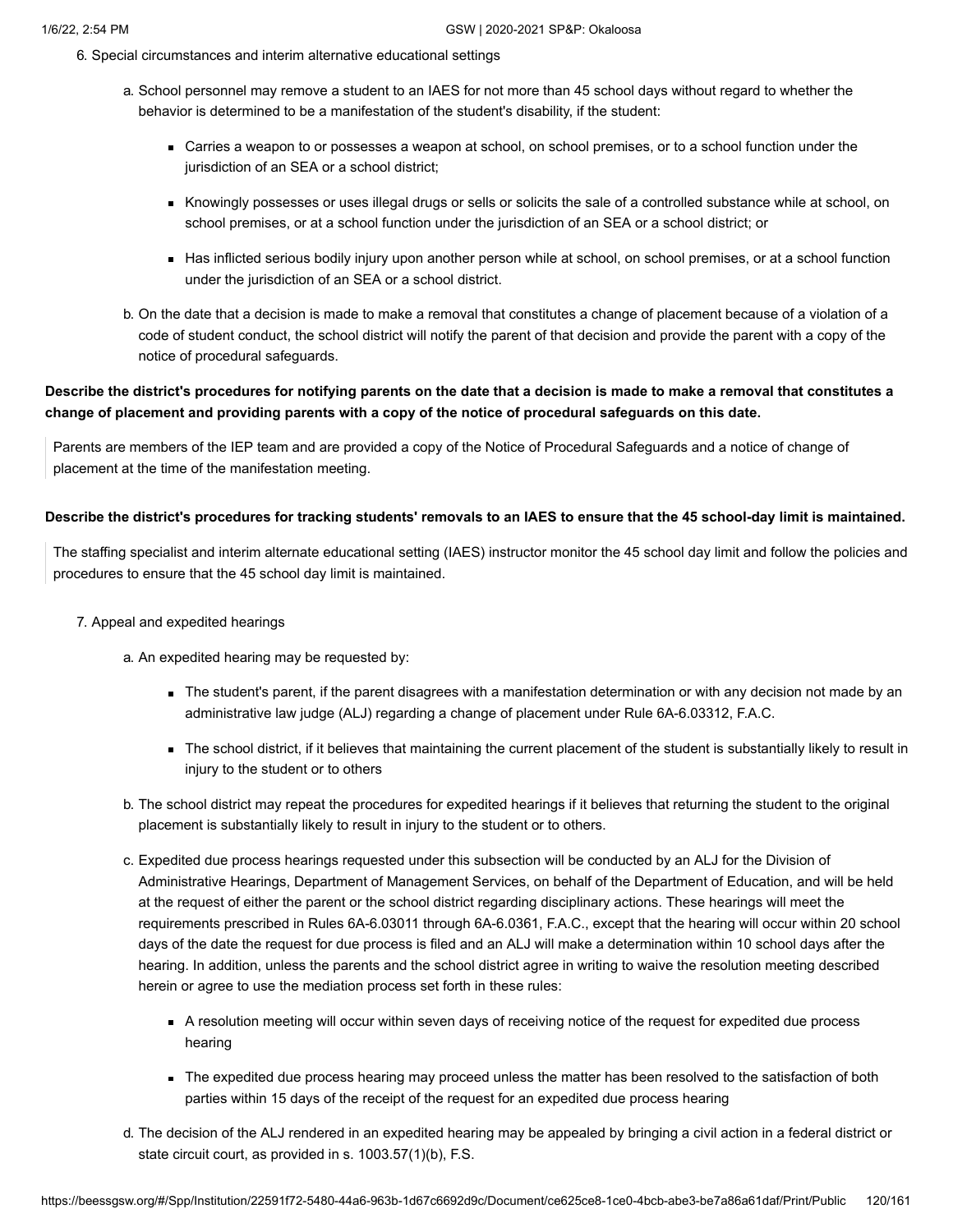**Describe the district's procedures for setting up resolution meetings within seven days of receiving notice of a request for an expedited due process hearing.**

If parents disagree with the manifestation determiation regarding a change of placement and request an expedited due process hearing, the staffing specialist will immediately relay this request to the district ESE department. The district will contact the DOAH to schedule a meeting with an ALJ for a hearing to occur within 20 school days. A resolution meeting must occur within 7 days, unless both parties agree in writing to waive this meeting.

### 8. Authority of an Administrative Law Judge

An ALJ hears and makes a determination regarding an appeal and request for expedited due process hearing under this subsection and, in making the determination:

- a. An ALJ may return the student with a disability to the placement from which the student was removed if the ALJ determines that the removal was a violation of Rule 6A-6.03312, F.A.C., or that the student's behavior was a manifestation of the student's disability; or
- b. Order a change of placement of the student with a disability to an appropriate IAES for not more than 45 school days if the ALJ determines that maintaining the current placement of the student is substantially likely to result in injury to the student or to others.

The procedures under this subsection may be repeated if a school district believes that returning the student to the original placement is substantially likely to result in injury to the student or to others.

9. Student's placement during appeals or expedited due process proceedings

When an appeal as described in 7. above has been made by either the parent or the school district, the student will remain in the IAES determined by the IEP team pending the decision of the ALJ or until the expiration of the time period specified by school personnel, including expulsion for a student where no manifestation was found, unless the parent and the Department of Education or school district agree otherwise.

10. Protections for students not determined eligible for special education and related services

A regular education student who has engaged in behavior that violated a code of student conduct may assert any of the protections afforded to a student with a disability under Rule 6A-6.03312, F.A.C. if the school district had knowledge of the student's disability before the behavior that precipitated the disciplinary action occurred.

### a. Basis of knowledge

A school district is deemed to have knowledge that a student is a student with a disability if:

- The parent has expressed concern in writing to supervisory or administrative personnel of the appropriate school district, or a teacher of the student, that the student needs special education and related services; or
- The parent has requested an evaluation to determine whether the student is in need of special education and related services; or
- The teacher of the student, or other school district personnel, expressed specific concerns about a pattern of behavior demonstrated by the student directly to the school district's special education director or to other supervisory school district personnel.

#### b. Exception

A school district would not be deemed to have knowledge of a disability (see above) if:

- The parent of the student has not allowed an evaluation to determine if the student is an eligible student with a disability;
- The parent of the student has refused to provide consent for initial provision of special education and related service;
- The parent of the student revoked consent for the student to receive special education and related services; or
- The school district conducted an evaluation in accordance with Rules 6A-6.03011 through 6A-6.0361, F.A.C., and determined that the student was not a student with a disability.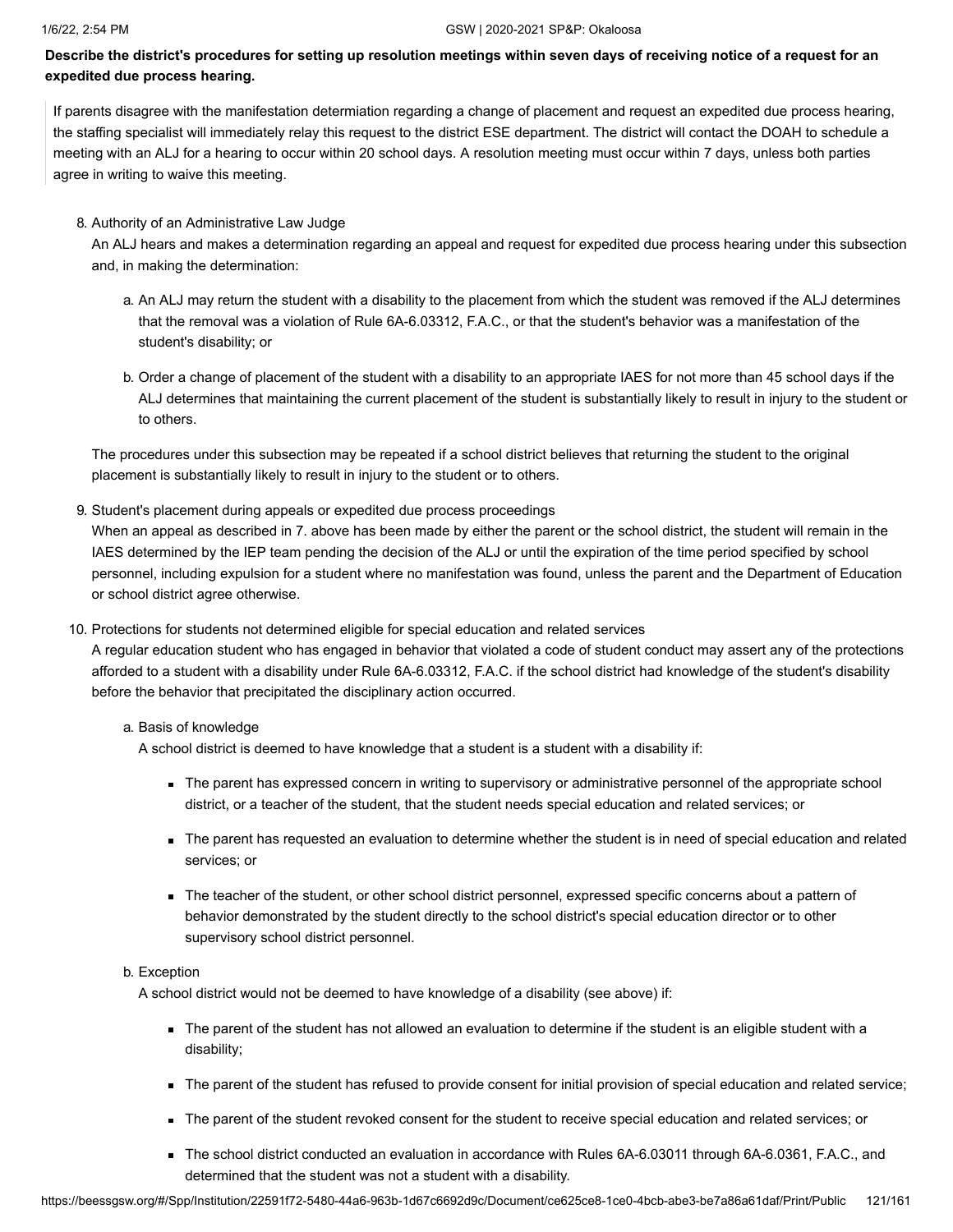- c. Conditions that apply if no basis of knowledge
	- If the school district has no knowledge that the student is a student with a disability prior to disciplinary action, the student may be disciplined in the same manner as a nondisabled student who engages in comparable behaviors.
	- If an evaluation request is made for the student during the time period of the disciplinary action, the evaluation will be conducted in an expedited manner. Until the evaluation is completed, the student remains in the educational placement determined by school authorities, which can include suspension or expulsion without educational services. If the student is determined to be a student with a disability, taking into consideration information from the evaluation and information provided by the parents, the school district will provide special education and related services consistent with the requirements of Rule 6A-6.03312, F.A.C.
- 11. Nothing in Rule 6A-6.03312, F.A.C., prohibits a school district from reporting a crime committed by a student with a disability to appropriate authorities or prevents state law enforcement and judicial authorities from exercising their responsibilities with regard to the application of federal and state law to crimes committed by a student with a disability.
- 12. Student records in disciplinary procedures

Regarding the person making the final determination for the disciplinary action, school districts will ensure that the special education and disciplinary records of students with disabilities are transmitted, consistent with the provisions of 34 CFR §300.535(b), s. 1002.22, F.S., and Rule 6A-1.0955, F.A.C.:

### **Describe the district's procedures for ensuring that special education and disciplinary records of students with disabilities are transmitted to the person making the final determination regarding the disciplinary action.**

Disciplinary records are transmitted in accordance with FERPA and federal regulations under s1002.221 (2b). School principals, in accordance with district policies and guidelines, make the final determination regarding disciplinary actions and record such in the district's database and School Environmental Safety Incident Reporting System (SESIR), if applicable.

13. Disciplinary records of students with disabilities

School districts will include in the records of students with disabilities a statement of any current or previous disciplinary action that has been taken against the student and transmit the statement to the same extent that the disciplinary information is included in, and transmitted with, the student records of nondisabled students.

- a. The statement may be a description of any behavior engaged in by the student that required disciplinary action, a description of the disciplinary action taken, and any other information that is relevant to the safety of the student and other individuals involved with the student.
- b. If the student transfers from one school to another, the transmission of any of the student's records will include both the student's current IEP and any statement of current or previous disciplinary action that has been taken against the student.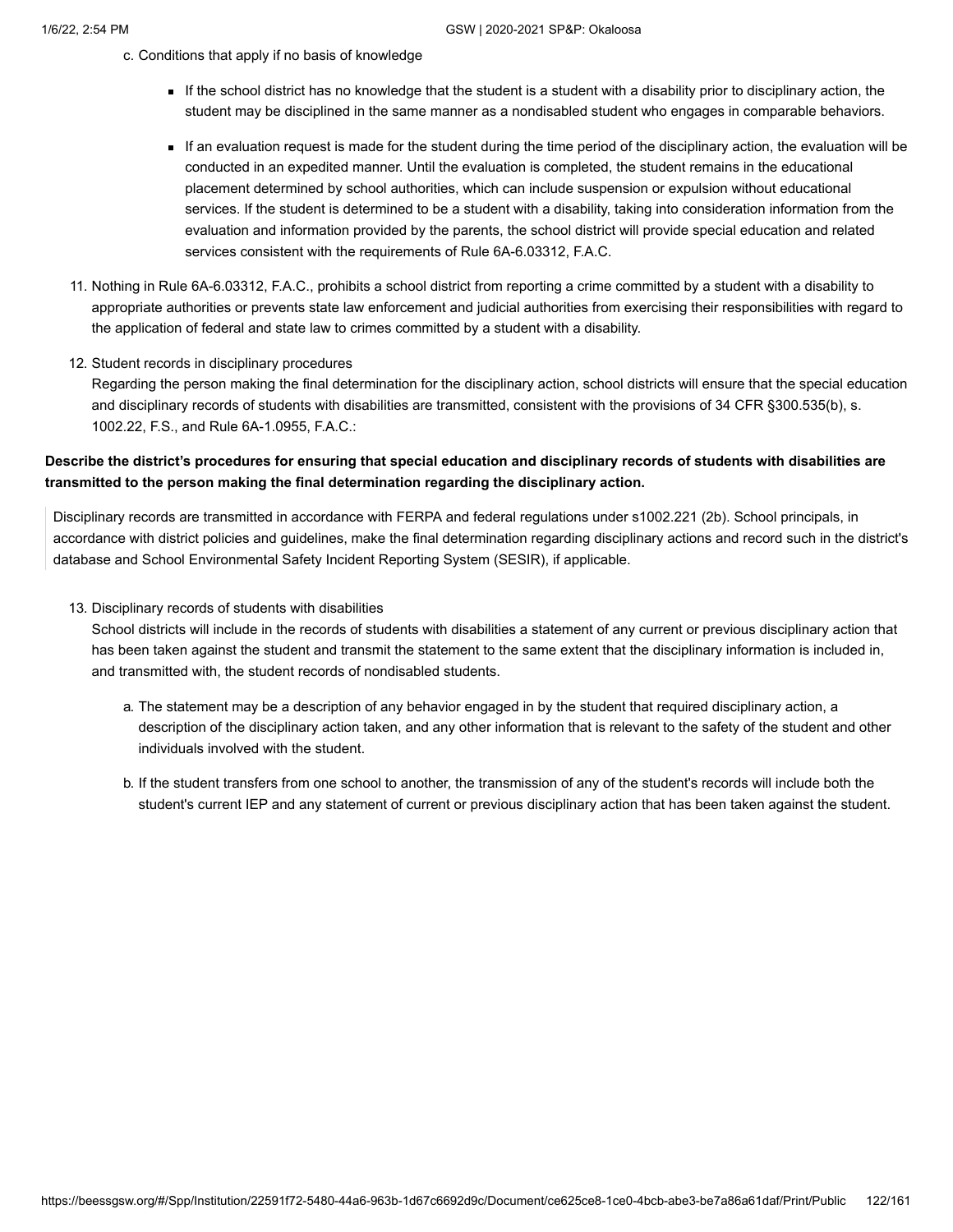### **Section E: Participation in State and District Assessments**

### **Statutory and Regulatory Citations**

34 CFR §§300.8 Chapters 458 and 459, F.S. Sections 1003.01, 1003.428, 1003.4282, 1003.43, 1003.433, 1007.02, 1008.212, 1008.22, 1008.25 and 1011.62, F.S. Rules 6A-1.09401, 6A-1.0943, 6A-1.09430, 6A-6.03011 through 6A-6.0361, 6A-6.03018, 6A-6.03020, 6A-6.03028, 6A-6.0331, 6A-6.03311 and 6A-6.03411, F.A.C.

### **Statewide, Standardized Assessment Program**

#### 1. Purpose

The student assessment program provides information about student mastery of grade-level state standards and informs parents of their child's educational progress.

- 2. Student participation
	- a. Each student with a disability has the opportunity to participate in the statewide, standardized assessment program and any districtwide assessment of student achievement with allowable accommodations, if determined appropriate by the individual educational plan (IEP) team and recorded on the student's IEP.
	- b. Accommodations identified for testing situations are those identified in the test administration manual and regularly used by the student in the classroom.
	- c. A parent must provide signed consent for a student to receive instructional accommodations not permitted on statewide, standardized assessments and acknowledge, in writing, the implications of such accommodations.
	- d. Students who are identified solely as gifted are not eligible for statewide, standardized assessment accommodations.
- 3. Allowable accommodations

Allowable and appropriate accommodations for statewide, standardized assessments are included in the test administration manual. Copies of current statewide, standardized assessment test administration manuals published by the FDOE's Bureau of Assessment and School Performance and Bureau of Exceptional Education and Student Services are available by contacting the FDOE at<http://www.fldoe.org/asp>.

4. Waiver of assessment requirements

A student with a disability, as defined in s. 1007.02, F.S., for whom the IEP team determines that the statewide, standardized assessments cannot accurately measure the student's abilities, taking into consideration all allowable accommodations, shall have assessment results waived for the purpose of receiving a course grade and a standard high school diploma. Such a waiver shall be designated on the student's transcript.

### **Extraordinary Exemption for Students with Disabilities**

In accordance with s. 1008.212, F.S., a student with a disability may be eligible for an exemption from participation in the statewide assessment.

- 1. Definitions:
	- a. "Statewide, standardized assessments" Pursuant to s. 1008.22(3), F.S., the Commissioner of Education shall design and implement a statewide, standardized assessment program aligned to the core curricular content established in the Next Generation Sunshine State Standards. The Commissioner also must develop or select and implement a common battery of assessment tools that will be used in all juvenile justice education programs in the state. These tools must accurately measure the core curricular content established in the Next Generation Sunshine State Standards. Participation in the assessment program is mandatory for all school districts and all students attending public schools, including adult students seeking a standard high school diploma under s. 1003.4282, F.S., and students in Department of Juvenile Justice education programs, except as otherwise provided by law. If a student does not participate in the assessment program, the school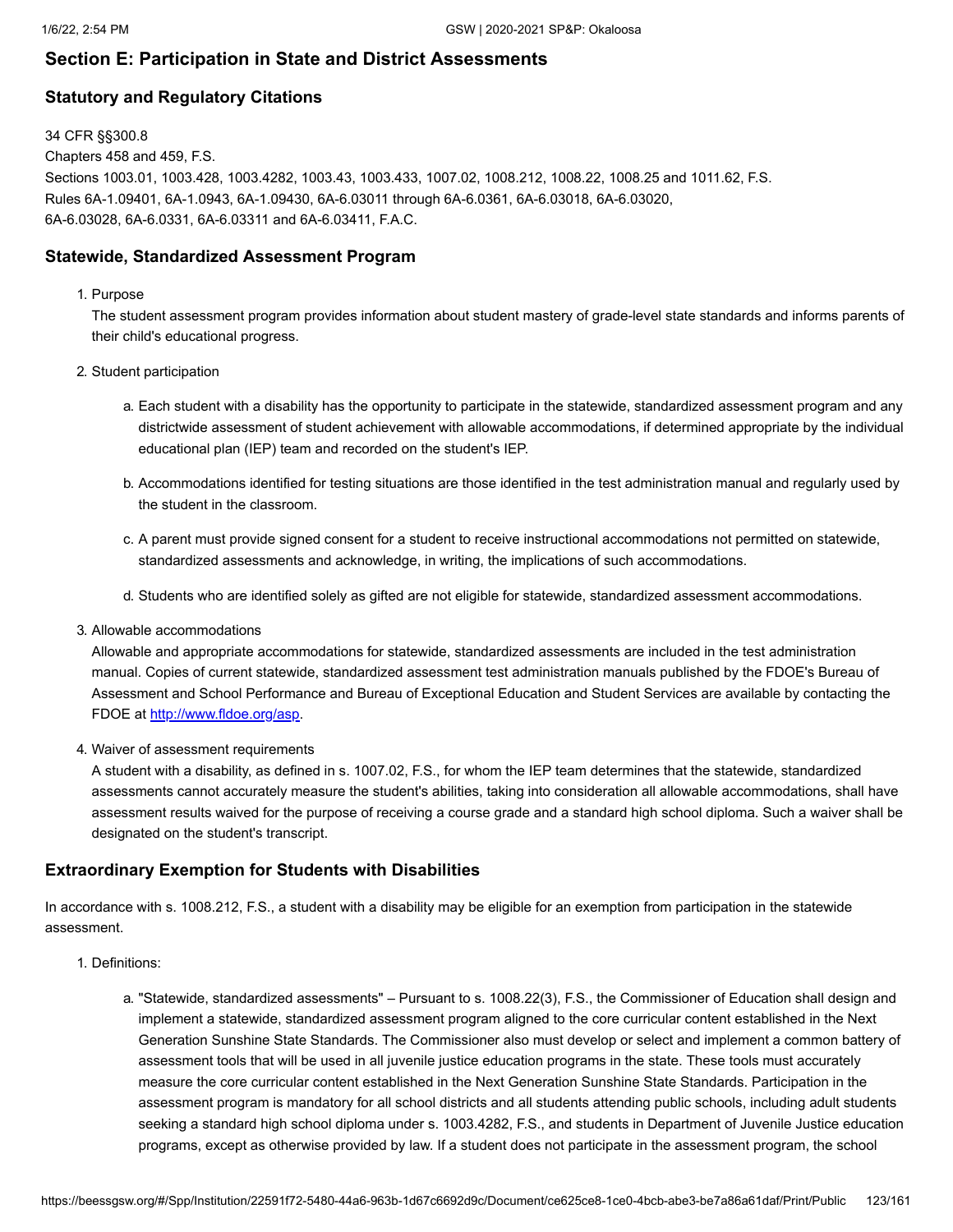district must notify the student's parent and provide the parent with information regarding the implications of such nonparticipation.

- b. "Circumstance" means a situation in which accommodations allowable for use on the statewide, standardized assessment, a statewide, standardized end-of-course assessment, or an alternate assessment pursuant to s. 1008.22(3)(c), F.S., are not offered to a student during the current year's assessment administration due to technological limitations in the testing administration program, which lead to results that reflect the student's impaired sensory, manual, or speaking skills, rather than the student's achievement of the benchmarks assessed by the statewide, standardized assessment, a statewide, standardized end-of-course assessment, or an alternate assessment.
- c. "Condition" means an impairment, whether recently acquired or longstanding, which affects a student's ability to communicate in modes deemed acceptable for statewide assessments, even if appropriate accommodations are provided, and creates a situation in which the results of administration of the statewide, standardized assessment, an end-of-course assessment, or an alternate assessment would reflect the student's impaired sensory, manual, or speaking skills rather than the student's achievement of the benchmarks assessed by the statewide, standardized assessment, a statewide, standardized end-of-course assessment, or an alternate assessment.
- d. "Medical complexity" Pursuant to s. 1008.22(11), F.S., a child with a medical complexity means a child who, based upon medical documentation from a physician licensed under Chapter 458 or 459, F.S., is medically fragile and needs intensive care due to a condition such as congenital or acquired multisystem disease; has a severe neurological or cognitive disorder with marked functional impairment; or is technology dependent for activities of daily living; and lacks the capacity to take or perform on an assessment.
- e. "Parent" Pursuant to Rule 6A-6.03411(1)(bb), F.A.C., parent means:
	- i. A biological or adoptive parent of a student;
	- ii. A foster parent;
	- iii. A guardian generally authorized to act as the student's parent, or authorized to make educational decisions for the student (but not the state if the student is a ward of the State);
	- iv. An individual acting in the place of a biological or adoptive parent (including a grandparent, stepparent, or other relative) with whom the student lives, or an individual who is legally responsible for the student's welfare; or
	- v. A surrogate parent who has been appointed in accordance with Rules 6A-6.03011 through 6A-6.0361, F.A.C.
- 2. A student with a disability for whom the IEP team determines is prevented by a circumstance or condition from physically demonstrating the mastery of skills that have been acquired and are measured by the statewide, standardized assessment, a statewide, standardized end-of-course assessment, or an alternate assessment pursuant to s. 1008.22(3)(c), F.S., shall be granted an extraordinary exemption from the administration of the assessment. A learning, emotional, behavioral, or significant cognitive disability, or the receipt of services through the homebound or hospitalized program in accordance with Rule 6A-6.03020, F.A.C., is not, in and of itself, an adequate criterion for the granting of an extraordinary exemption.
- 3. The IEP team, which must include the parent, may submit to the district school superintendent a written request for an extraordinary exemption at any time during the school year, but not later than 60 days before the current year's assessment administration for which the request is made. A request must include all of the following:
	- a. A written description of the student's disabilities, including a specific description of the student's impaired sensory, manual, or speaking skills.
	- b. Written documentation of the most recent evaluation data.
	- c. Written documentation, if available, of the most recent administration of the statewide, standardized assessment, an end-ofcourse assessment, or an alternate assessment.
	- d. A written description of the condition's effect on the student's participation in the statewide, standardized assessment, an end-of-course assessment, or an alternate assessment.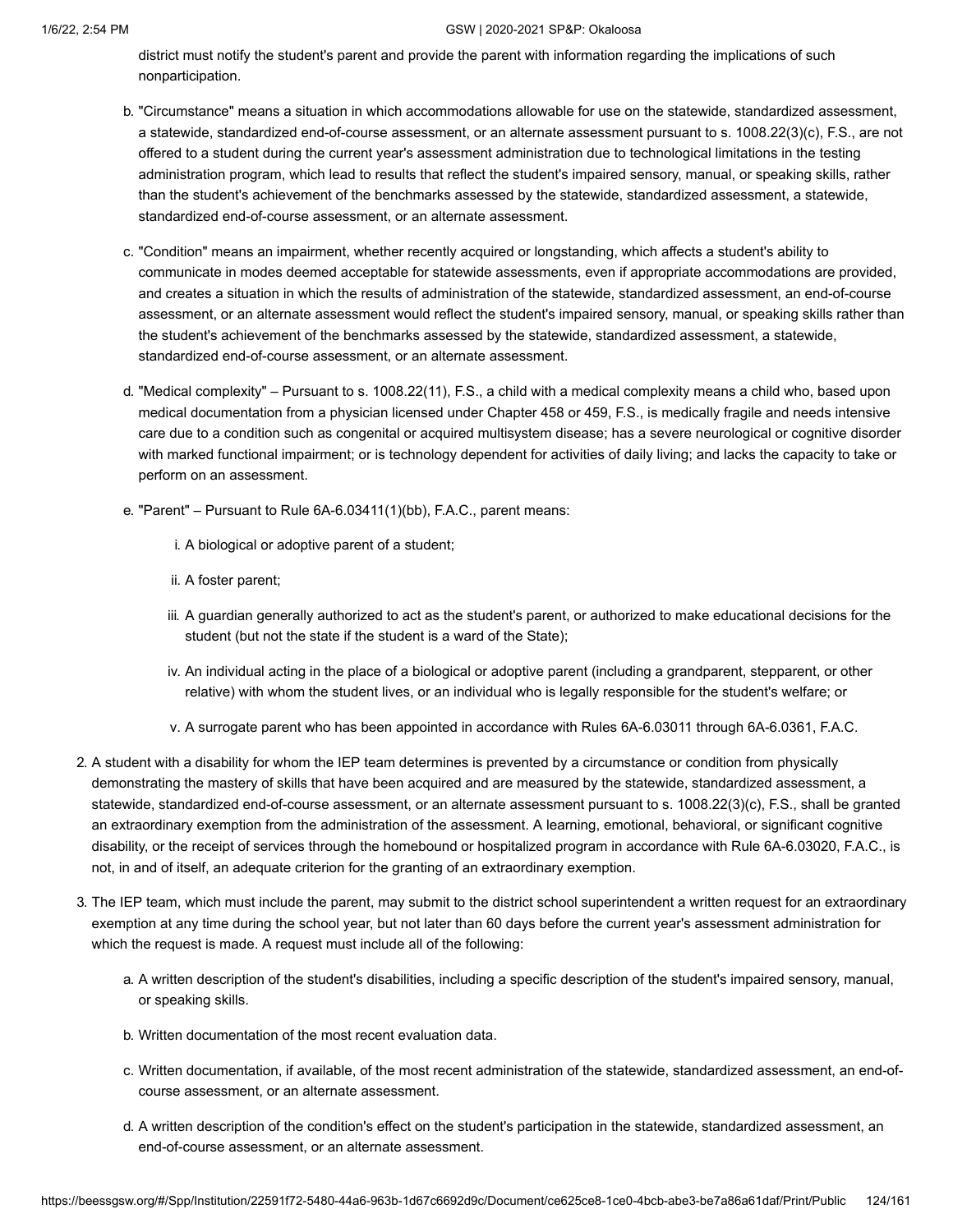- e. Written evidence that the student has had the opportunity to learn the skills being tested.
	- f. Written evidence that the student has been provided appropriate instructional accommodations.
- g. Written evidence as to whether the student has had the opportunity to be assessed using the instructional accommodations on the student's IEP that are allowable in the administration of the statewide, standardized assessment, an end-of-course assessment, or an alternate assessment in prior assessments.
- h. Written evidence of the circumstance or condition as defined in Rule 6A-1.0943(1), F.A.C.
- i. The name, address, and phone number of the student's parent.
- 4. Based upon the documentation provided by the IEP team, the school district superintendent shall recommend to the commissioner whether an extraordinary exemption for a given assessment administration window should be granted or denied. A copy of the school district's procedural safeguards as required in Rule 6A-6.03311, F.A.C., shall be provided to the parent. If the parent disagrees with the IEP team's recommendation, the dispute resolution methods described in the procedural safeguards shall be made available to the parent. Upon receipt of the request, documentation, and recommendation, the commissioner shall verify the information documented, make a determination, and notify the parent and the district school superintendent in writing within 30 days after the receipt of the request whether the exemption has been granted or denied. If the commissioner grants the exemption, the student's progress must be assessed in accordance with the goals established in the student's IEP. If the commissioner denies the exemption, the notification must state the reasons for the denial.
- 5. The parent of a student with a disability who disagrees with the commissioner's denial of an extraordinary exemption may request an expedited hearing. If the parent requests the expedited hearing, the FDOE shall inform the parent of any no-cost or low-cost legal services and other relevant services available in the area. The FDOE shall arrange a hearing with the Division of Administrative Hearings, which must be commenced within 20 school days after the parent's request for the expedited hearing. The administrative law judges at the division shall make a determination within 10 school days after the expedited hearing. The standard of review for the expedited hearing is de novo, and the Department has the burden of proof.

#### **Exemption for a Child With Medical Complexity**

In accordance with s. 1008.22, F.S., a child with a medical complexity may be exempt from participating in statewide, standardized assessments, including the Florida Standards Alternate Assessment (FSAA)—Performance Task and the FSAA—Datafolio, pursuant to the following provisions.

- 1. Child with a medical complexity
	- a. Definition *of child with medical complexity*.A child with a medical complexity means a child who, based upon medical documentation from a physician licensed under Chapter 458 or 459, F.S., is medically fragile and needs intensive care due to a condition such as congenital or acquired multisystem disease; has a severe neurological or cognitive disorder with marked functional impairment; or is technology dependent for activities of daily living; and lacks the capacity to take or perform on an assessment.
	- b. *Exemption options*. In accordance with Rule 6A-1.0943, F.A.C., if the parent consents in writing, and the IEP team determines that the child should not be assessed based upon medical documentation that the child meets the definition of a child with medical complexity, then the parent may choose one of the following three assessment exemption options.
		- i. One-year exemption approved by the district school superintendent. If the superintendent is provided written documentation of parental consent and appropriate medical documentation to support the IEP team's determination that the child is a child with medical complexity, then the superintendent may approve a one-year exemption from all statewide, standardized assessments, including those in the FSAA program. For all students approved by the district superintendent for a one-year exemption, the following information must be reported to the commissioner beginning June 1, 2015, and each June 1 thereafter:
			- a. The total number of students for whom a one-year exemption has been granted by the superintendent; and
			- b. For each student receiving an exemption, the student's name, grade level, and the specific statewide, standardized assessments from which the student was exempted.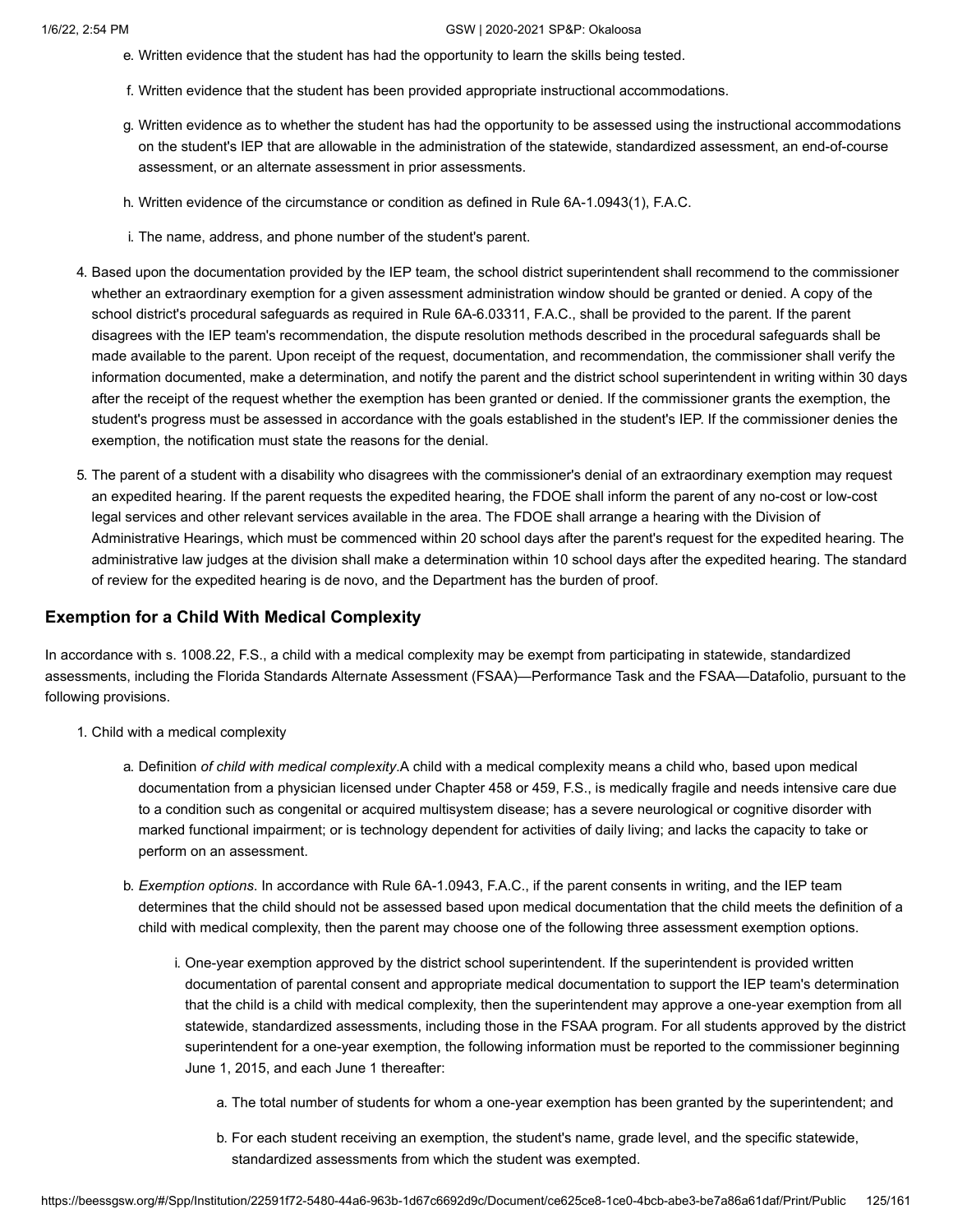- ii. One-, two-, or three-year or permanent exemption approved by the commissioner as described in s. 1008.22(11), F.S. In order for the commissioner to consider such an exemption, the following information must be submitted by the district superintendent to the commissioner no later than 30 calendar days before the first day of the administration window of the statewide, standardized assessment for which the request is made:
	- a. The student's name, grade level, and the statewide, standardized assessment for which the exemption request is made;
	- b. The name, address, and phone number of the student's parent;
	- c. Documentation of parental consent for the exemption;
	- d. Documentation of the superintendent's approval of the exemption;
	- e. Documentation that the IEP team considered and determined that the student meets the definition of a child with medical complexity as defined in s.1008.22(11), F.S.; and
	- f. Medical documentation of the student's condition as determined by a physician licensed in accordance with Chapter 458 or 459, F.S.
- iii. Upon receipt of the request, documentation, and recommendation, the commissioner shall verify the information documented, make a determination, and notify the parent and the district school superintendent in writing within 20 calendar days after the receipt of the request whether the exemption has been granted or denied.

### **Alternate Assessment Based on Alternate Academic Achievement Standards (AA-AAAS)**

- 1. Students with the most significant cognitive disabilities, for whom the statewide, standardized assessment— even with allowable accommodations—is not appropriate, may be eligible to participate in the statewide assessment program through the AA-AAAS.
- 2. Eligibility requirements

The decision that a student with a most significant cognitive disability will participate in the statewide alternate assessment program as defined in s. 1008.22(3)(c), F.S., is made by the IEP team and recorded on the IEP. The provisions with regard to parental consent for participation in the FSAA program, in accordance with Rule 6A-6.0331(10), F.A.C., must be followed. The following criteria must be met:

- a. Even with appropriate and allowable instructional accommodations, assistive technology, or accessible instructional materials, the student requires modifications as defined in Rule 6A-1.09401, F.A.C.; and
- b. The student requires direct instruction in academic areas of English language arts, math, social studies, and science based on access points pursuant to Rule 6A-1.09401, F.A.C., in order to acquire, generalize, and transfer skills across settings.
- 3. Eligibility areas excluded

Per Rule 6A-6.03018, F.A.C., and 34 CFR §300.8(c)(10)(ii), students with a primary exceptionality of a specific learning disability (SLD) cannot include students with learning problems that are primarily the result of an intellectual disability. Per section 1008.22, Florida Statutes, and Rule 6A-1.0943 F.A.C., only students with significant cognitive impairment are eligible to participate in the FSAA program. Therefore, students with a primary disability category of SLD must not participate in the FSAA program and subsequently should not be enrolled in access courses that align to the FSAA program.

4. District and IEP team requirements

If it is determined by the IEP team using the "Checklist for Course and Assessment Participation" that the student will participate in the statewide assessment through the AA-AAAS, the IEP will contain a statement of why the general assessment is not appropriate and why the AA-AAAS is appropriate. It also will indicate that notification was made to the parent and that the implications of the student's nonparticipation in the statewide, standardized assessment program were provided. The "Checklist for Course and Assessment Participation" may be accessed at [https://info.fldoe.org/docushare/dsweb/Get/Document-7301/dps-2014-208.pdf.](https://info.fldoe.org/docushare/dsweb/Get/Document-7301/dps-2014-208.pdf)

#### 5. Administration of the AA-AAAS

The assessment will be administered individually by the student's exceptional student education teacher. If this is not possible, the test administrator will be a certified teacher or other licensed professional who has worked extensively with the student. All individuals who administer the AA-AAAS must be trained in administration procedures and receive annual update training.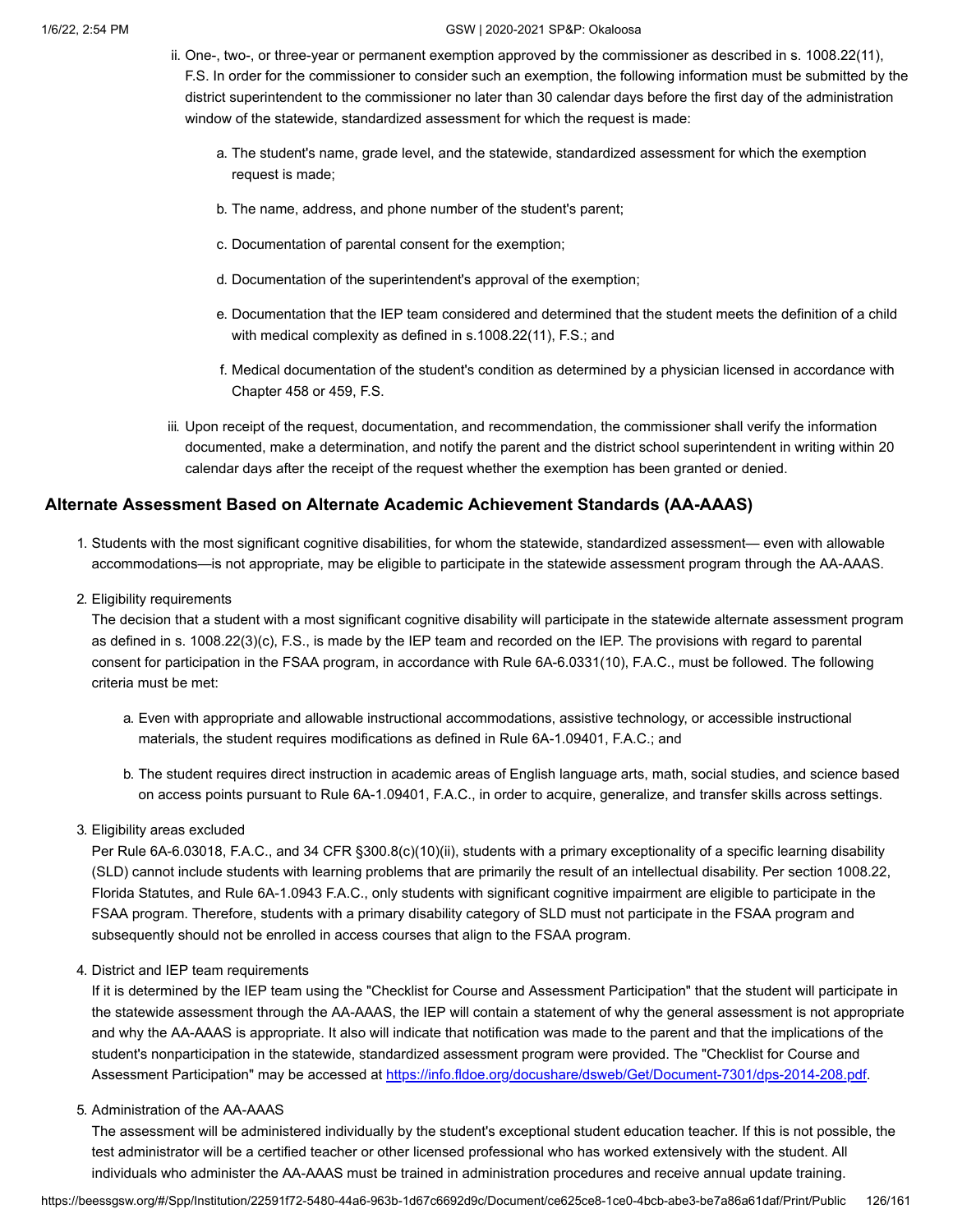#### **Additional Information Required:**

An alternate assessment is required for any districtwide assessment of student achievement that is not administered to students on alternate achievement standards.

**The district administers district-wide assessment(s) of student achievement.**

**⊙** Yes O No

**If yes, include the name of each districtwide assessment and whether the assessment is administered to students on alternate achievement standards. If the districtwide assessment is not administered to students on alternate achievement standards, identify the corresponding alternate assessment. (If your district uses a portfolio as a corresponding district alternate assessment, the data collected should be based on grade-level alternate achievement standards. For portfolios, indicate what information is being collected, how the information is being recorded, what type of scoring rubric is being used, and how the district ensures that all teachers are collecting the same information and scoring the data the same way.)**

Elementary: OCSD administers the iReady diagnostice assessment to students in grades K-5. For students on alternative achievement standards who do not take the iReady assessment, are assessed using the Unique Learning Systems (ULS) benchmark assessments. Middle School: OCSD administers the iReady diagnostice assessment to students in grades 6-8. For students on alternative achievement standards who do not take the iReady assessment, are assessed using the Unique Learning Systems (ULS) benchmark assessments. For courses requiring an end-of-course assessment (EOC), students woring on alternate achievement standards are provided an alternative end-of-course assessment. High School: For courses requiring an end-of-course assessment (EOC), students woring on alternate achievement standards are provided an alternative end-of-course assessment.

### **Parental Consent Documentation**

In accordance with Rule 6A-6.0331(10), F.A.C., the district may not proceed with a student's instruction in access points and the administration of an alternate assessment without written and informed parental consent unless the district documents reasonable efforts to obtain parental consent and the student's parent has failed to respond or the district obtains approval through a due process hearing.

**The district certifies that it either obtains prior parental consent or due process approval for every student participating in the FSAA program. If prior parental consent is not obtained, the district certifies that it has documentation of reasonable efforts to obtain that approval and consent, or a final order from the Division of Administrative Hearings.**

**⊙** Yes

 $O$  No

### **Percentage of Students on Alternate Assessment**

The Elementary and Secondary Education Act of 1965, as amended by the Every Student Succeeds Act (which can be found at https://www.ed.gov/essa), limits the percentage of students that a state may assess with an AA-AAAS to no more than 1 percent of all assessed students in the grades assessed in a state for each subject.

While there is a limit on the percentage of students statewide who may participate in the AA-AAAS, there is no such limit among school districts; however, 34 CFR §200.6(c)(3)(ii) and (iv) require that a school district submit information justifying the need to assess more than 1 percent of its students in any subject with an AA-AAAS. The State must make that information publicly available, provided that such information does not reveal personally identifiable information about an individual student.

It is understood that districts have unique circumstances that may contribute to a higher number of students who are in access courses and participating in the FSAA program. The purpose of this justification is to ensure that districts are cognizant of their current processes and procedures to ensure that an IEP team decision to place a student in access courses is in alignment with state requirements and is the most appropriate academic decision for the student.

#### **What is your district's 2018–19 participation percentage in FSAA in the following areas?**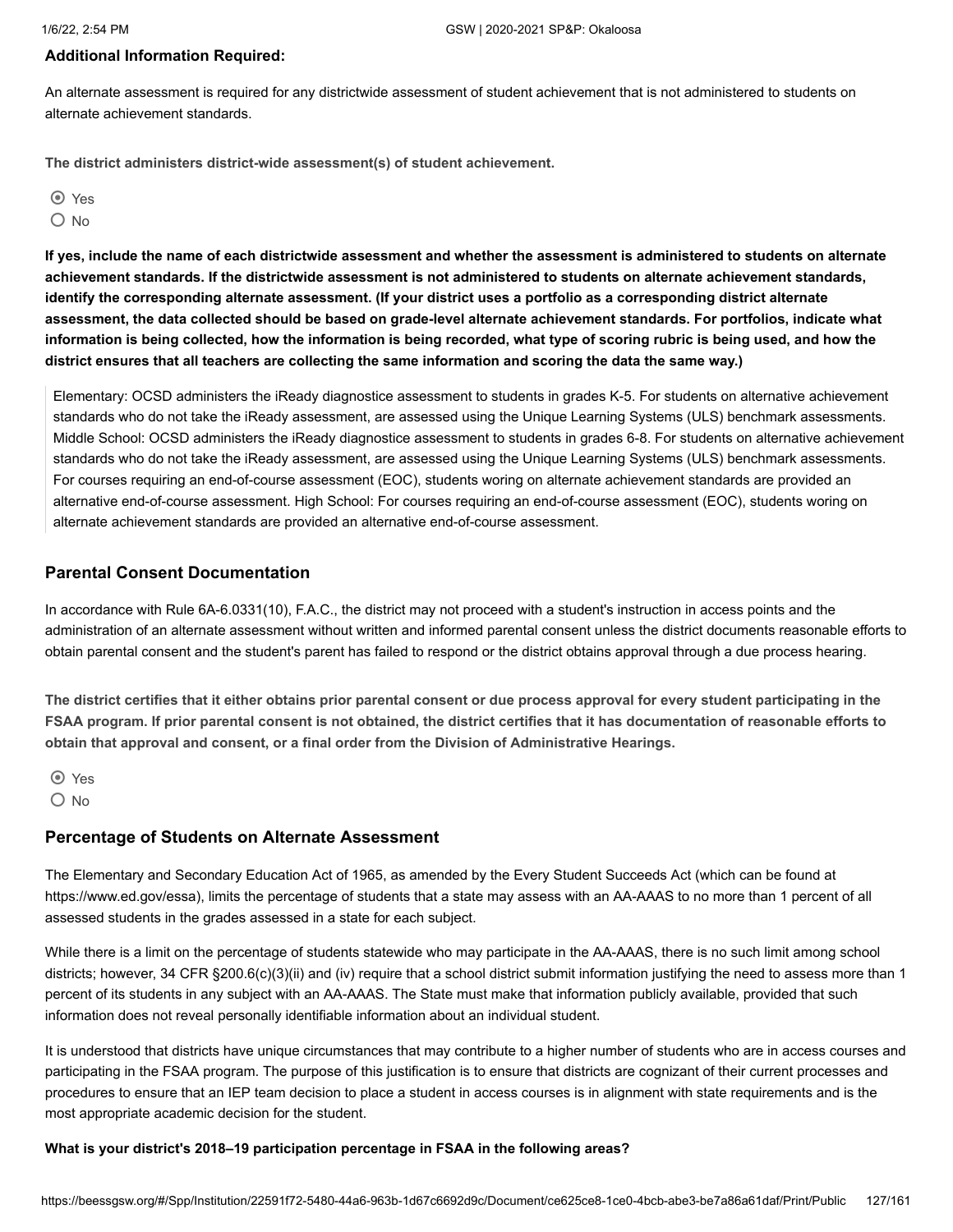### **Reading**

2.5%

### **Mathematics**

2.6%

### **Science**

2.4%

**Is the district over 1% in any area?**

**⊙** Yes

O No

The criteria for the following statement is outlined in s. 1008.22(3)(c), F.S., and the Assessment Planning Resource Guide for IEP Teams, which can be found at [https://fsaa-training.onlinehelp.cognia.org/wp-content/uploads/sites/8/docs/FlaAlt\\_ResourceGuideIEP.pdf,](https://fsaa-training.onlinehelp.cognia.org/wp-content/uploads/sites/8/docs/FlaAlt_ResourceGuideIEP.pdf) for use in determining student eligibility for participation in the FSAA program.

### **If the district is over the 1% in any area, please provide a description of how the district is ensuring that IEP teams are adhering to the criteria (see above.)**

For the 2020-2021 school year, a district review team will be established to review requests for students to be placed on Access Points and assessed by FSAA. The team will consist of, at a minimum, a school psychologist, a district staffing specialist and a district ESE administrator. Formal assessment data and school assessment data will be reviewed to ensure that all eligibility criteria has been met to determine eligibility for an intellectual disability and for working on alternate achievement standards. Retraining on our district ESE Policy and Procedures will occur during the 2020-2021 school year.

## **Provide a justification, with supporting evidence, that identifies specific programs or circumstances within the district that may contribute to higher enrollment of students in access courses and an exceeding of the 1% (e.g., center schools serving surrounding districts).**

Okaloosa County has two center schools that serve students from Walton County. OCSD has a contract with Walton County Schools to serve their students with the most significant needs at both of the center schools located in Okaloosa. Okaloosa County is also home to three military bases where many families request assignment to so their children with significant cognitive disabilities will be able to participate in our ESE programs. Information shared in the 2019-2020 Okaloosa County Community Health Assessment: Adult and juvenile drug arrests in Okaloosa County have increased every year since 2015. In 2017, adult arrests increased by 56% and juvenile arrests increased 66%. The number of Okaloosa children aged 1 to 5 years old in foster care increased by 45%. From 2015 to 2017 135 people in Okaloosa County, died due to a drug overdose. Data shows the incidents of drug use have been steadily increasing in Okaloosa County. From 2001 - 2019 the percentage of drug related arrests has doubled, from 11% to 22% of the overall arrests. During the same range from 2001 - 2019, the percentage of drug related arrests for men has increased from 12% to 20% of all male arrests, and 9% to 18% of all female arrests. This kind of drug use can create an increased risk of children being born with intellectual disabilities.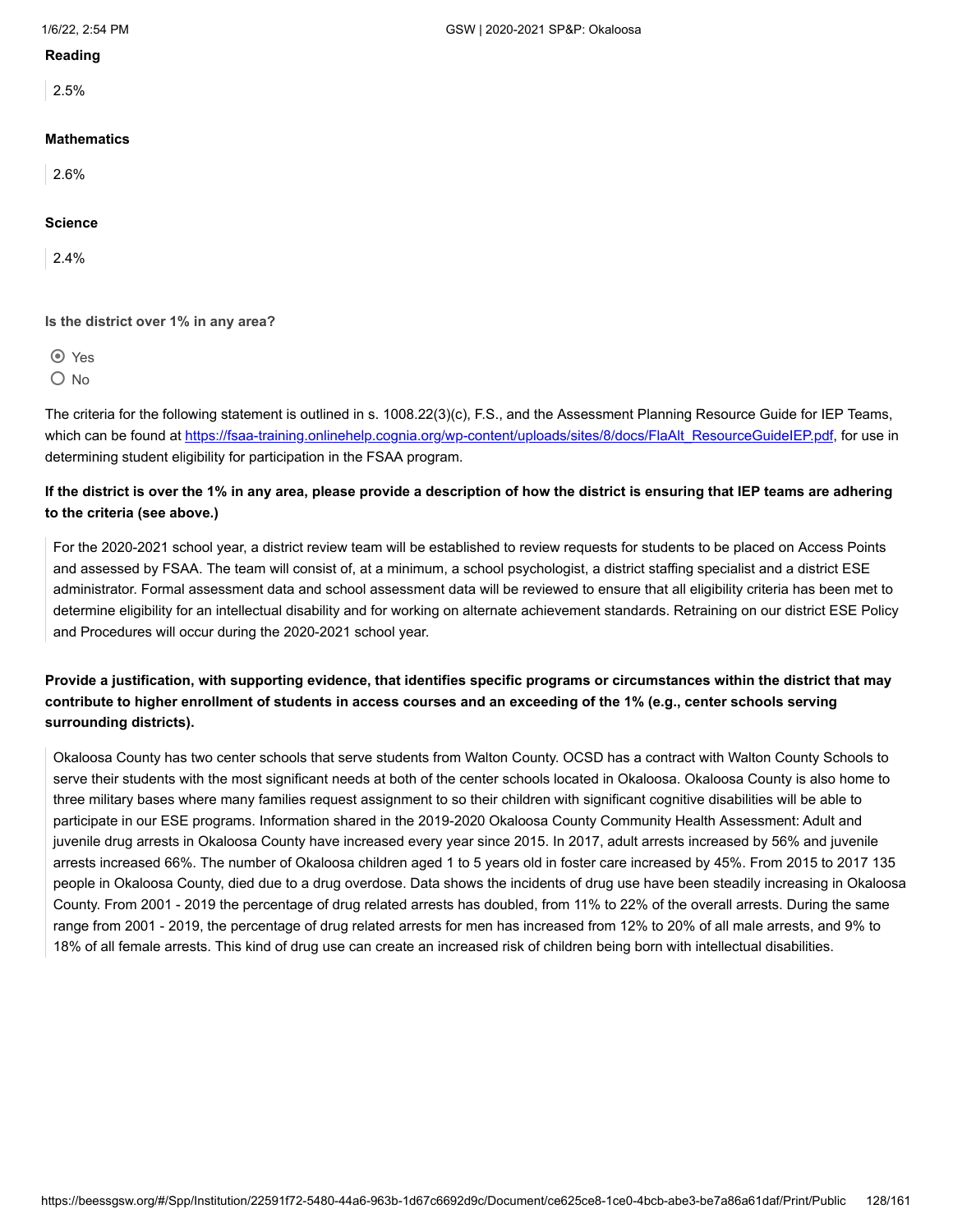**In the text box below, please provide a narrative response describing the district's self-assessment of disproportionality in each content area for each subgroup testing using the FSAA within the district. Please describe the method used to assess the district's proportionality for FSAA testing and the district's plan to address any area of identified disproportionality.**

For the 2020-2021 school year, a district review team will be established to review requests for students to be placed on Access Points and assessed by FSAA. The team will consist of, at a minimum, a school psychologist, a district staffing specialist and a district ESE administrator. Formal assessment data and school assessment data will be reviewed to ensure that eligibility criteria has been met to determine eligibility for an intellectual disability and for working on alternate achievement standards. In addition, the district review team will work with schools to review student data for students working on Access Points whose primary exceptionality is not intellectual disability. In self-assessing the 2018-2019 ELA FSAA and FSA participation data risk ratios, the following discovered: American Indian/Native Alaskan students were 0.555187156 times more likely to participate in an ELA FSAA than a student participating in an ELA FSA. Asian students were 0.112802428 times more likely to participate in an ELA FSAA than a student participating in an ELA FSA. Pacific Islander students were 1.606385366 times more likely to participate in an ELA FSAA than a student participating in an ELA FSA. Black/African American students were 2.297865305 times more likely to participate in an ELA FSAA than a student participating in an ELA FSA. White students were 0.770640984 times more likely to participate in an ELA FSAA than a student participating in an ELA FSA. Multiracial students were 0.667245944 times more likely to participate in an ELA FSAA than a student participating in an ELA FSA. Hispanic students were 0.85860438 times more likely to participate in an ELA FSAA than a student participating in an ELA FSA. Students having an economic disadvantage were 2.886175812 times more likely to participate in an ELA FSAA than a student participating in an ELA FSA. Migrant students were 0 times more likely to participate in an ELA FSAA than a student participating in an ELA FSA. Students that are English language learners were 0.649759748 times more likely to participate in an ELA FSAA than a student participating in an ELA FSA. Male students were 1.818909854 times more likely to participate in an ELA FSAA than a student participating in an ELA FSA. Female students were 0.549779857 times more likely to participate in an ELA FSAA than a student participating in an ELA FSA. In selfassessing the 2018-2019 math FSAA and FSA participation data risk ratios, the following discovered: American Indian/Native American students were 0.56875645 times more likely to participate in a math FSAA than a student participating in a math FSA. Asian students were 0.120281975 times more likely to participate in a math FSAA than a student participating in a math FSA. Pacific Islanders students were 1.664631844 times more likely to participate in a math FSAA than a student participating in a math FSA. Black/African American students were 2.358250627 times more likely to participate in a math FSAA than a student participating in a math FSA. White students were 0.748789896 times more likely to participate in a math FSAA than a student participating in a math FSA. Multiracial students were 0.703275193 times more likely to participate in a math FSAA than a student participating in a math FSA. Hispanic students were 0.842307619 times more likely to participate in a math FSAA than a student participating in a math FSA. Students having an economic disadvantage were 2.673635175 times more likely to participate in a math FSAA than a student participating in a math FSA. Students that are English language learners were 0.622250769 times more likely to participate in a math FSAA than a student participating in a math FSA. Male students were 1.8046045 times more likely to participate in a math FSAA than a student participating in a math FSA. Female students were 0.55413804 times more likely to participate in a math FSAA than a student participating in a math FSA. In self-assessing the 2018-2019 Science FSAA and FSA participation data risk ratios, the following discovered: American Indian/Native America students were 0 times more likely to participate in a science FSAA than a student participating in a science FSA. Asian students were 0 times more likely to participate in a science FSAA than a student participating in a science FSA. Pacific Islanders students were 0 times more likely to participate in a science FSAA than a student participating in a science FSA. Black/African American students were 2.418169811 times more likely to participate in a science FSAA than a student participating in a science FSA. White students were 0.801565867 times more likely to participate in a science FSAA than a student participating in a science FSA. Multiracial students were 0.6668979 times more likely to participate in a science FSAA than a student participating in a science FSA. Hispanic students were 0.740425532 times more likely to participate in a science FSAA than a student participating in a science FSA. Students that are English language learners were 0.627224873 times more likely to participate in a science FSAA than a student participating in a science FSA. Male students were 1.825774401 times more likely to participate in a science FSAA than a student participating in a science FSA. Female students were 0.547712795 times more likely to participate in a science FSAA than a student participating in a science FSA. The district will continue to monitor this data and remain cognizant of cultural awareness and sensitivity as it relates to disproportionate subgroups. In the event that a disproportionality of 3 or more, we would provide specific training to assist with not overidentifying those individuals with disabilities.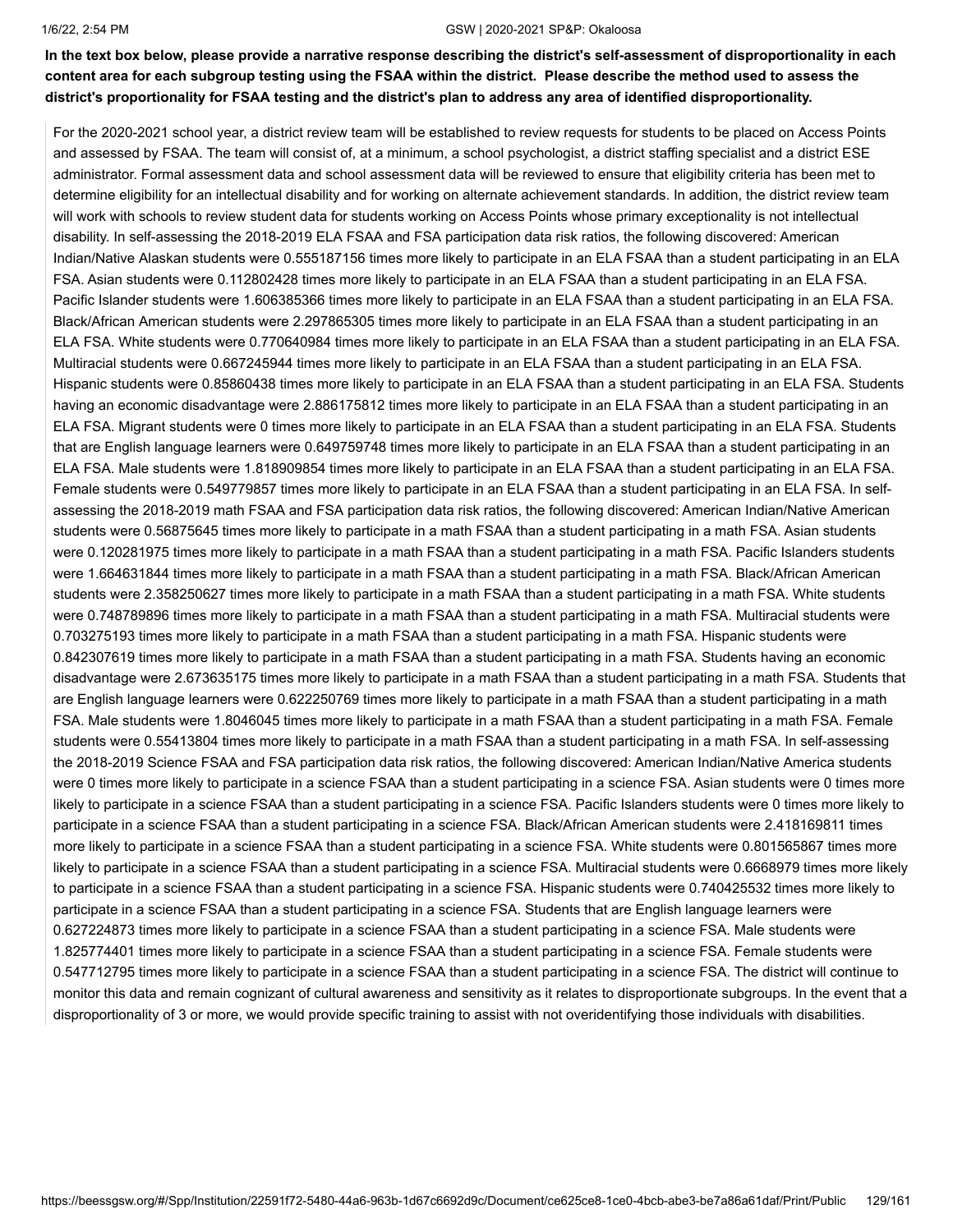### **Section F: Eligibility Criteria for Prekindergarten Children with Disabilities**

### **Statutory and Regulatory Citations**

34 CFR §§300.25 and 300.101 Sections 1003.01, 1003.21, and 1003.57, F.S. Rule 6A-6.03026, F.A.C.

### **Definition**

A prekindergarten child with a disability is a child who meets the following criteria.

### **Eligibility Criteria**

In accordance with s. 1003.21, F.S., a child is eligible for prekindergarten programs for children with disabilities based upon meeting the eligibility criteria for one or more specific exceptionalities listed below and upon meeting the age requirements shown.

- 1. The child is below three years of age and meets the criteria for eligibility for any of the following educational programs:
	- a. Deaf or hard of hearing
	- b. Visually impaired
	- c. Orthopedically impaired, other health impairment, or traumatic brain injury
	- d. Intellectual disabilities
	- e. Established conditions
	- f. Developmentally delayed
	- g. Dual-sensory impaired
	- h. Autism Spectrum Disorder
- 2. The child is age three through five years and meets the criteria for eligibility as a child with one or more of the following disabilities:
	- a. Intellectual disabilities
	- b. Speech and language impaired
	- c. Deaf or hard of hearing
	- d. Visually impaired
	- e. Orthopedically impaired, other health impairment, or traumatic brain injury
	- f. Emotional or behavioral disabilities
	- g. Specific learning disabilities
	- h. Homebound or hospitalized
	- i. Dual-sensory impaired
	- j. Autism Spectrum Disorder
	- k. Developmentally delayed

### **Child Evaluation**

1. Evaluations are conducted in accordance with the requirements of rules for the eligibility areas listed in Sections 1. and 2. of the Eligibility Criteria.

https://beessgsw.org/#/Spp/Institution/22591f72-5480-44a6-963b-1d67c6692d9c/Document/ce625ce8-1ce0-4bcb-abe3-be7a86a61daf/Print/Public 130/161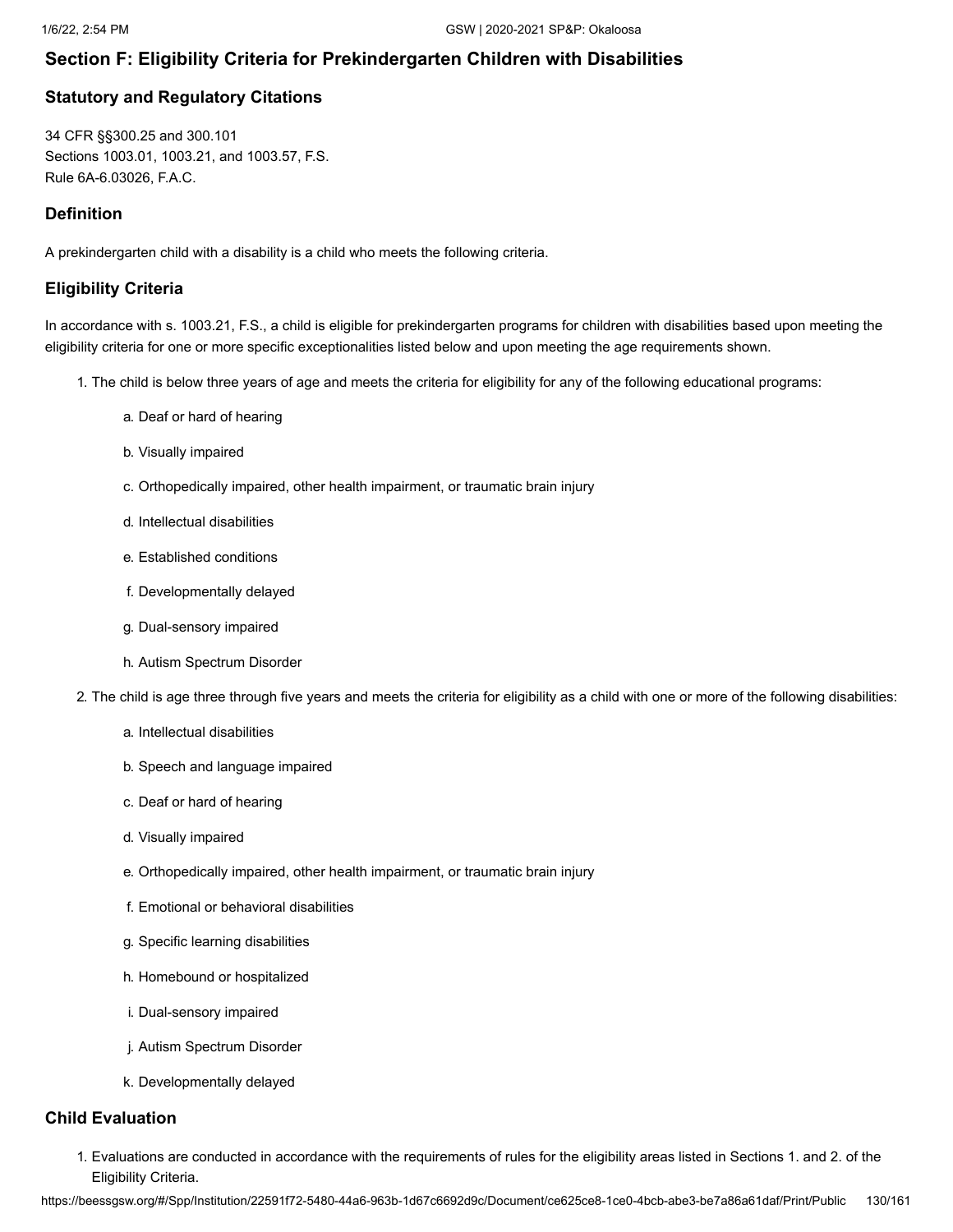2. Existing screening and evaluation information available from agencies that previously served the child and family shall be used, as appropriate, to meet evaluation criteria for the rules for the eligibility areas listed in Sections 1. and 2. of the Eligibility Criteria.

### **Instructional Program**

In regards to a child who is eligible for admission to public kindergarten in accordance with Section 1003.21, F.S., an eligible prekindergarten child with a disability may receive instruction for one additional school year in a prekindergarten classroom in accordance with the child's Individual Educational Plan (IEP) or Individualized Family Support Plan (IFSP).

The parent or guardian must be informed in writing of the implications of an additional year in the prekindergarten classroom (i.e., the additional year is not considered a "retention, " thus impacting the future consideration of a "good cause exemption"). If a parent disagrees with the IEP team recommendation for an additional year of instruction in a prekindergarten classroom, the team's recommendation may not be used to deny a child admission to kindergarten.

### **Transition from Early Steps Part C Services to Part B Services**

**The district's processes and procedures regarding the transition of eligible children from Early Steps to the Part B Program for Prekindergarten Children with Disabilities, including district procedures that ensure the district's participation in the transition conference and development of the IEP by the third birthday, are described in the text box below.**

Western Panhandle Early Steps Services Coordinators notify Okaloosa County Schools Pre-K Social Workers of upcoming Part C children transitioning to public school at least 3 to 9 months prior to the child's 3rd birthday. Early Steps Service Coordinators schedule an appointment with the school district to complete the transition meeting. Okaloosa Schools Pre-K Social Workers bring the child's information to the school district's Child Study Team. The Child Study Team reviews the information and recommends appropriate evaluations. The school district's Pre-K Social Workers meet with families of transitioning children to obtain parental consent for recommended evaluations. Upon the completion of the evaluations, the information is provided to the Pre-K Staffing Specialist who assembles an IEP team, including parents, before the child's 3rd birthday.

### **Unique Philosophical, Curricular, or Instructional Considerations**

- 1. Philosophy
	- a. The prekindergarten program for children with disabilities supports young children by recognizing and respecting their unique abilities, strengths, and needs.
	- b. Services for young children with disabilities and their families include a range of educational, developmental, and therapeutic activities that are provided in least restrictive or natural learning environments where children experience learning opportunities that promote and enhance behavioral and developmental competencies.
	- c. For a child with disabilities age three through five years, special education, which refers to specially designed instruction and related services, is provided to meet the unique needs of the child. Specially designed instruction means adapting, as appropriate, the content, methodology, or delivery of instruction.
	- d. Programs and services for prekindergarten children with disabilities are based on practices that are developmentally appropriate for all young children. They acknowledge the importance of collaboration and partnerships with families and view the child in the context of the family and community. Understanding and knowledge of early childhood development serves as a foundation for these practices.

### 2. Curriculum

- a. Curriculum content, materials, and activities are consistent with the district's program philosophy.
	- For prekindergarten children with disabilities, during the year prior to kindergarten entry, the Florida Early Learning and Developmental Standards – 4 Years Old to Kindergarten are used to guide the selection of curriculum (curricula) in concert with a knowledge and understanding of the impact of the disability on the growth and development of the child.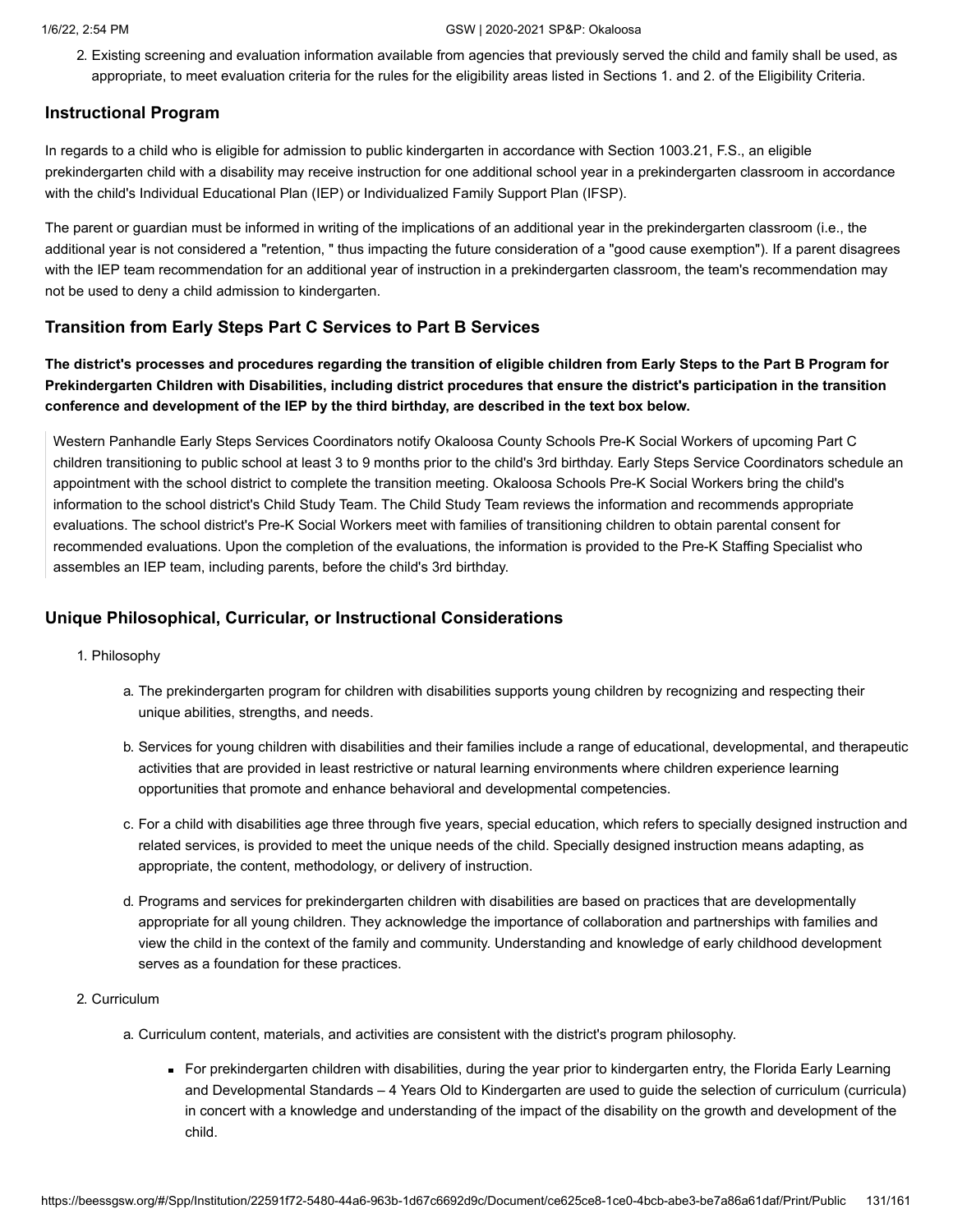- The Florida Early Learning and Developmental Standards: Birth to Kindergarten help to create a shared framework and common language between early childhood education and early childhood special education by emphasizing the sequence of development across multiple developmental domains and the importance of the classroom environment to include how curricula, materials, and equipment are selected.
- For children birth to the age of eligibility for the VPK program, Florida Early Learning and Developmental Standards: Birth to Kindergarten may be used to guide the selection of curriculum, materials, and equipment.
- b. Modifications, adaptations, and accommodations of curricula, materials, and activities selected may be needed to meet the unique needs of the child. Ongoing progress monitoring is conducted to ensure that the instruction or interventions provided are effective in attaining the desired outcomes.
- 3. Instructional support
	- a. Young children receive instructional support through specially designed instruction and related services as determined by the IEP process or early intervention services as determined through the IFSP process. These services are based on peerreviewed, research-based practices to the extent practicable.
	- b. Teachers and related services personnel are trained in how to design and implement individualized programs to address the learning needs of children with disabilities.
	- c. Teachers and related services personnel are provided with administrative support to ensure reasonable class size and workload, adequate funds for materials, and professional development. Teachers provide instruction in the domains of development, including cognitive development, motor development, language and communication, social emotional development, and adaptive behavior. Instruction and related services may be offered in a continuum of placements and settings that may include regular, resource, or special class settings in public, community-based, or home-based settings.
	- d. School districts may provide related services to children and professional development for teachers and related services personnel in coordination with community agencies, including other early childhood partners such as Early Learning Coalitions and Head Start. Additionally, support for professional development and related services may, as appropriate, be provided in collaboration with discretionary projects funded by the Bureau of Exceptional Education and Student Services, the Florida School for the Deaf and the Blind, and other agencies of state and local government, including, but not limited to, the Division of Blind Services, the Department of Children and Families, and the Department of Health, Children's Medical Services.

**The school district has the option to include additional information regarding evaluations, qualified evaluators, or unique philosophical, curricular, or instructional considerations for prekindergarten children with disabilities.**

 $\bigcirc$  The school district has provided additional information for this section in Appendix B of this document.

There is no additional information for this section.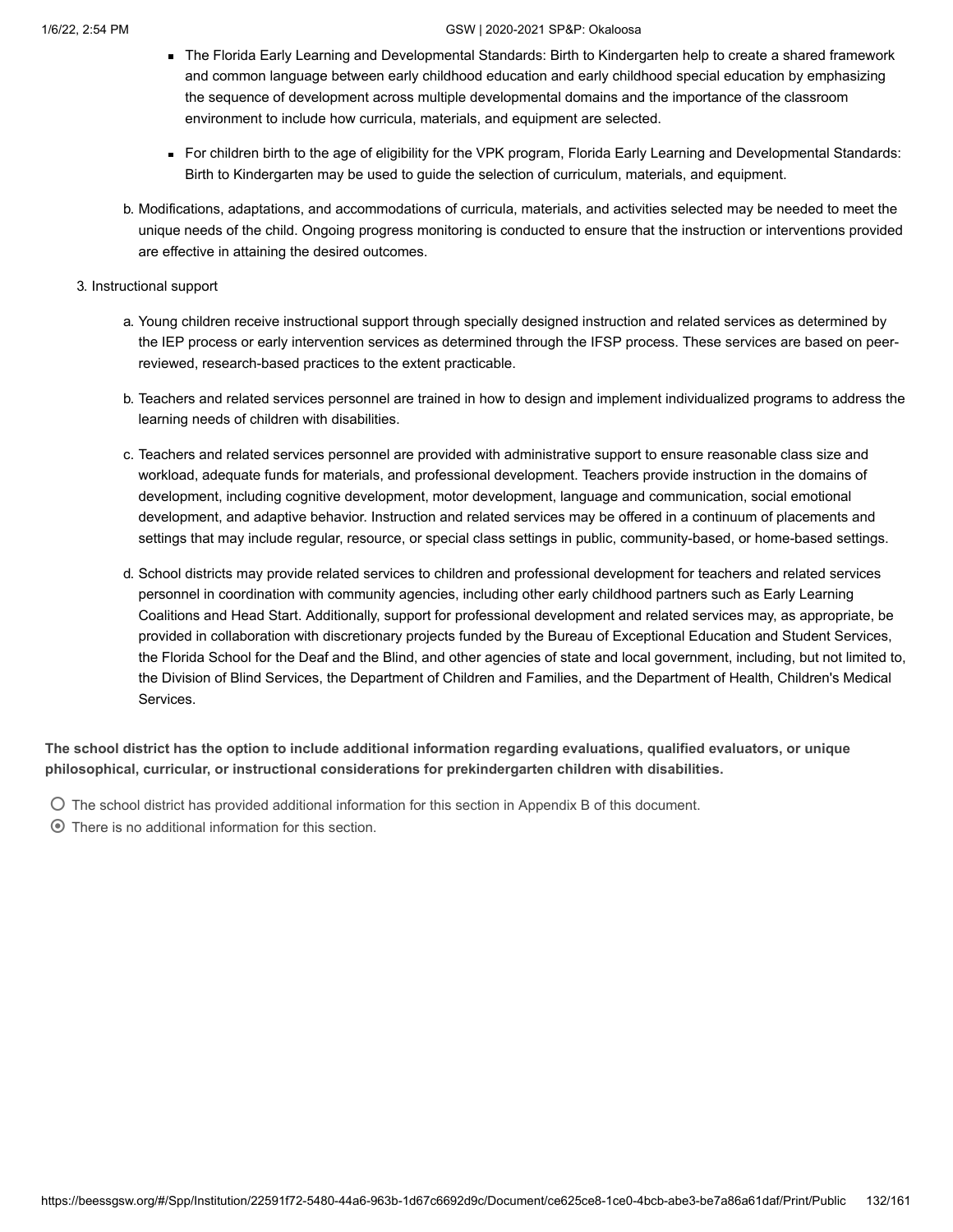# **Section G: Individualized Family Support Plan for Students with Disabilities Ages Birth through Five Years**

 $\triangleright$  This section is not applicable for the district.

## **Students with Disabilities Ages Birth through 2 Years**

### **Statutory and Regulatory Citations**

34 CFR §303.340 Sections 1003.03, 1003.21 and 1003.57, F.S. Rules 6A-6.0331 and 6A-6.03029, F.A.C.

### **Definition**

An individualized family support plan (IFSP) is a written plan identifying the specific concerns and priorities of families who have children with disabilities, ages birth through 2 years (below 36 months), related to enhancing a child's development and the resources to provide early intervention services. To meet the identified outcomes for an individual child and family, a planning process involving the family, professionals, and others is used to prepare the document. An IFSP must be used for children ages birth through 2 years.

### **Procedures**

#### 1. Content of an IFSP

The IFSP is in writing and includes:

- a. A statement of the child's present levels of physical development (including vision, hearing, and health status), cognitive development, communication development, social or emotional development, and adaptive skills development based on the information from the child's evaluation and assessment;
- b. With concurrence of the family, a statement of the family's resources, priorities, and concerns related to enhancing the development of the child as identified through the assessment of the family;
- c. A statement of the measurable results or measurable outcomes expected to be achieved by the child and the family, including pre-literacy and language skills, as developmentally appropriate for the child, and the goals, criteria, procedures, and timelines used to determine the degree to which progress toward achieving the measurable results or outcomes is being made and whether modifications or revisions of the expected results or outcomes or services are necessary;
- d. A statement of the specific early intervention services based on peer-reviewed research, to the extent practicable, or the special education and related services necessary to meet the unique needs of the child and the family to achieve the results or outcomes identified on the IFSP, including:
	- i. Frequency, intensity and method of delivering services;
	- ii. Location of the services;
	- iii. Length of the services;
	- iv. Funding source or payment arrangements, if any;
	- v. Anticipated duration of these services;
	- vi. Other services;
	- vii. Projected dates for initiation of services for children birth through 2, which must be as soon as possible but within thirty (30) calendar days of the date the parent consents to the service, and the anticipated duration of these services;
	- viii. Steps to be taken to support the transition of the child, when exiting the Early Steps program to preschool services for children with disabilities ages (3) through (5), or other services that may be available. The steps required for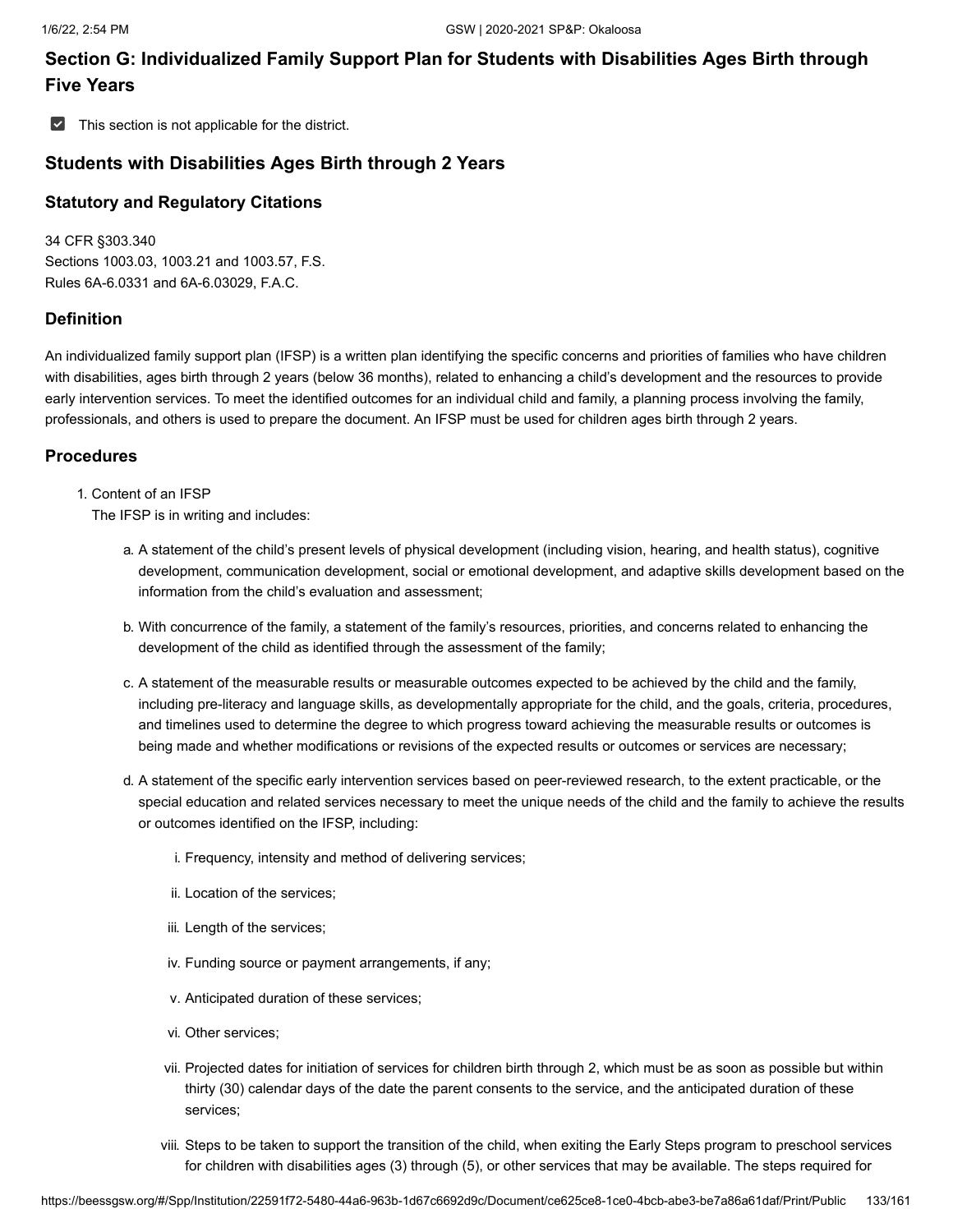transition shall include:

- a. Discussions with, and training of, parents regarding future placements and other matters related to the child's transition;
- b. Procedures to prepare the child for changes in service delivery, including steps to help the child adjust to, and function in, a new setting;
- c. Notification information to the school district for the purpose of child find;
- d. With parental consent, the transmission of information about the child to the school district to ensure continuity of services, including a copy of the most recent evaluation and assessments of the child and family and a copy of the most recent IFSP that has been developed and implemented; and,
- e. Identification of transition services and other activities that the IFSP team determines are necessary to support the child.
- e. A statement of the natural environments in which early intervention services, or special education and related services, are to be provided, and a justification of the extent, if any, to which the services will not be provided in a natural environment;
- f. A statement of the strategies needed in order to meet the child's and family's outcomes;
- g. The name of the service coordinator from the profession most immediately relevant to the child's or family's needs, or the individual who is otherwise qualified to be responsible for the implementation of the early intervention or special education and related services identified in the IFSP, including transition services and coordination with other agencies and persons. In meeting this requirement, the school district may assign the same service coordinator who was appointed at the time the child was initially referred for evaluation to be responsible for implementing a child's and family's IFSP or appoint a new service coordinator;
- h. Family demographic and contact information;
- i. A statement of eligibility, including recommendations for children not found eligible;
- j. A description of everyday routines, activities and places in which the child lives, learns and plays and individuals with whom the child interacts;
- k. Identification of the most appropriate IFSP team member to serve as the primary service provider;
- l. Documentation of the names of the individuals who participated in the development of the IFSP, the method of participation and the individual responsible for implementing the IFSP; and,
- m. For children ages birth through 2 years:
	- i. Identification of any medical and additional supports that the child or family needs or is receiving through other sources, but that are neither required nor funded under the Individuals with Disabilities Education Act, Part C, 34 CFR §303.344(e); and,
	- ii. A description of the steps the service coordinator or family will take to assist the child and family in securing additional supports not currently being provided.
- 2. Timelines for IFSPs for children with disabilities ages birth through 2 years. These timelines shall include the following:
	- a. For a child who has been evaluated for the first time and determined to be eligible, a meeting to develop the initial IFSP must be conducted within forty-five (45) days from referral;
	- b. A review of the IFSP for a child and the child's family must be conducted every 6 months from the date of the initial or annual evaluation of the IFSP or more frequently if conditions warrant, or if the family requests such a review. The review may be carried out at a meeting or by another means that is acceptable to the parents and other participants. The purpose of the periodic review is to determine:
		- The degree to which progress toward achieving the results or outcomes identified on the IFSP is being made;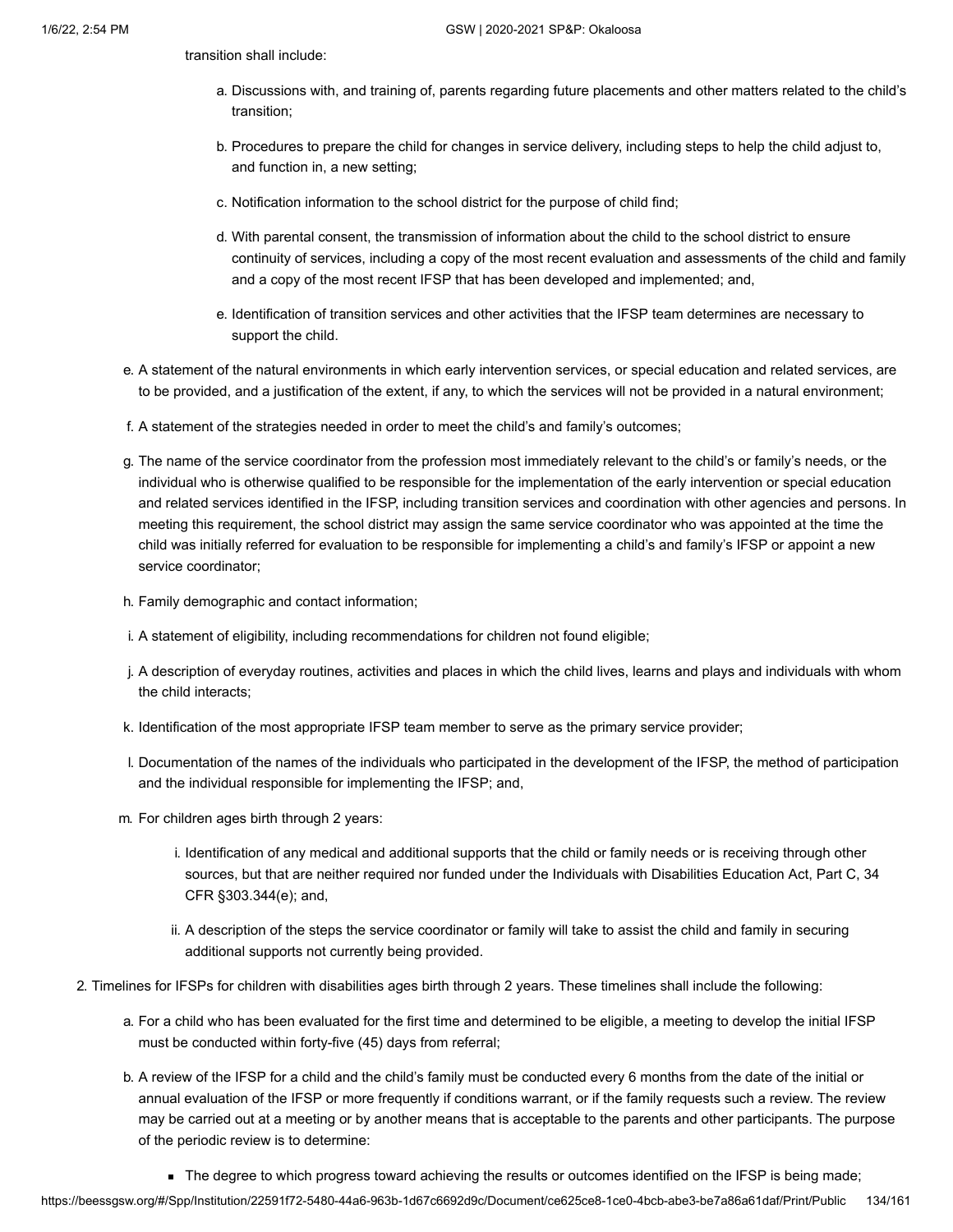- Whether modifications or revision of the results or outcomes or services are necessary; and
- Whether additional needs have been identified based on ongoing assessment or observation.
- c. A face-to-face meeting must be conducted on at least an annual basis by the IFSP team to re-determine eligibility and review the IFSP for a child and the child's family, and to revise, change or modify its provisions and assess the continuation of the outcomes, strategies and recommended services, as needed. The results of any current evaluations, and other information available from ongoing assessments of the child and family, must be considered at the annual review of the IFSP to determine continuing eligibility and the early intervention services that are needed and will be provided.
- d. IFSP meetings must be conducted:
	- i. In settings and at times that are convenient to families;
	- ii. In the native language of the family or other mode of communication used by the family, unless it is clearly not feasible to do so;
- e. Meeting arrangements must be made with and written notice provided to the family and other participants early enough before the meeting date to ensure that they will be able to attend;
- f. The contents of the IFSP must be fully explained to the parent(s) and informed written consent from the parent(s) must be obtained prior to the provisions of early intervention services described in the plan. If the parent(s) does not provide consent with respect to a particular early intervention service, that service may not be provided. The early intervention services to which parental consent is obtained must be provided.

#### 3. The IFSP must:

- a. Family demographic and contact information;
- b. The frequency, intensity, and method of delivery of the early intervention services;
- c. The location and length of the early intervention services;
- d. Funding source or payment arrangements, if any;
- e. Anticipated duration of the services;
- f. Other services to the extent appropriate;
- g. A statement of eligibility, including recommendations for children not found eligible;
- h. A description of everyday routines, activities, and places in which the child lives, learns, and plays and individuals with whom the child interacts;
- i. Identification of the most appropriate IFSP team member to serve as the primary service provider;
- j. Documentation of the names of the individuals who participated in the development of the IFSP, the method of participation, and the individual responsible for implementing the IFSP;
- k. Identify any medical and additional supports that the child or family needs or is receiving through other sources but that are neither required nor funded under IDEA, Part C;

The name of the service coordinator from the profession most immediately relevant to the child's or family's needs or the individual who is otherwise qualified to be responsible for the implementation of the services identified on the plan including transition services and coordination with other agencies and persons;

- l. Include a description of the steps the service coordinator or family may take to assist the child and family in securing additional supports not currently being provided;
- 4. Participants in IFSP meetings (ages birth through 2 years)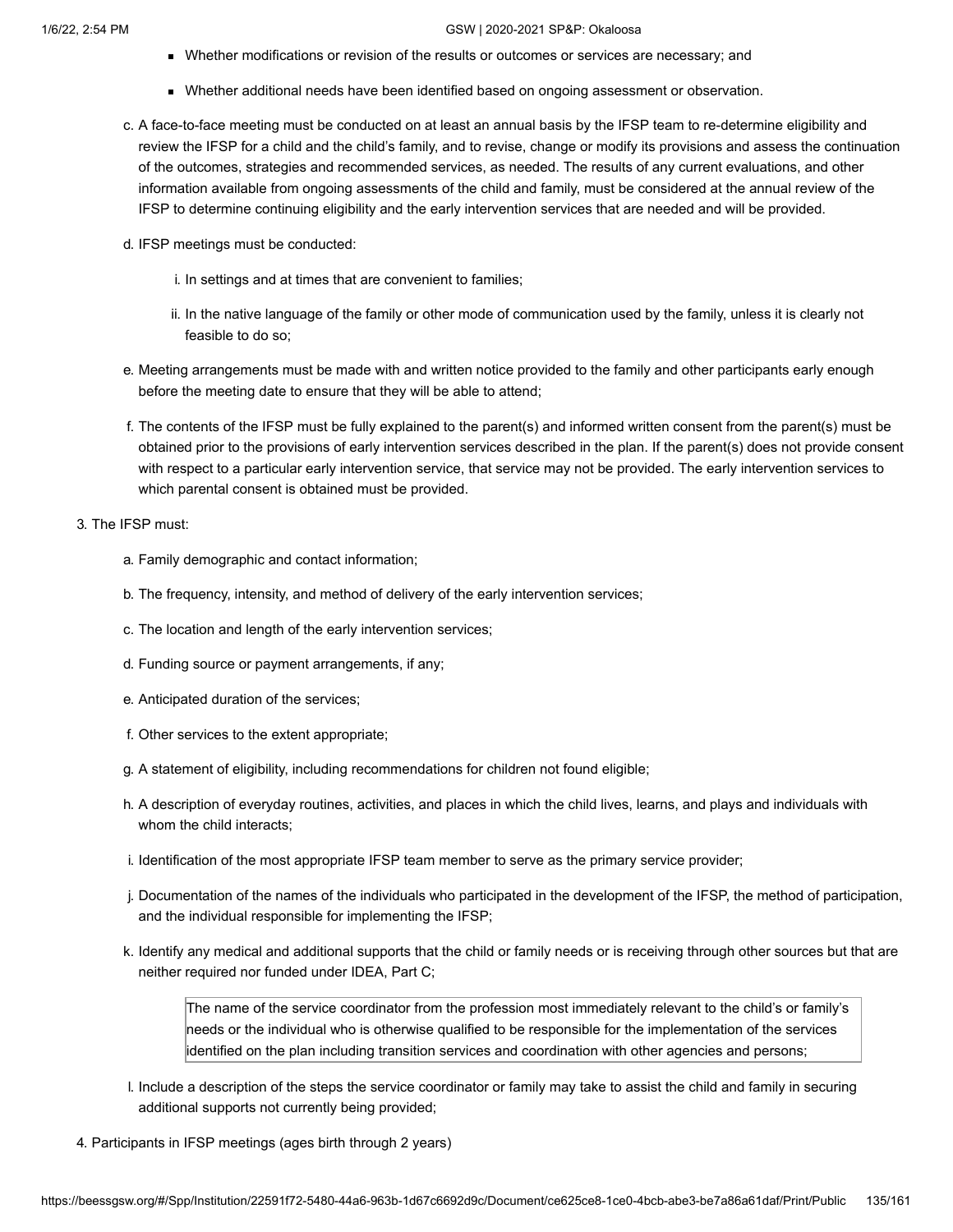Participants in the development of IFSPs (both initial and annual) for children with disabilities age birth through 2 years must include:

- a. The parent or parent(s) of the child;
- b. Other family members as requested by the parent(s), if feasible to do so;
- c. An advocate or individual outside of the family, if the parent(s) request that the individual participate;
- d. The service coordinator who has been working with the family since the initial referral of the child for evaluation, or the person designated responsible for implementation of the IFSP;
- e. For initial IFSP meetings, individuals who are directly involved in conducting the evaluation and assessment;
- f. The individual who will be providing early intervention services to the child or family, as appropriate.
- g. If any of these participants is unable to attend a meeting, arrangements must be made for the individual's involvement through other means, including:
	- i. Participating in a telephone or video conference call;
	- ii. Having a knowledgeable authorized representative attend the meeting; or
	- iii. Making pertinent records available at the meeting.
- 5. Provision of services before evaluation and assessments are completed. Early intervention services for a child with disabilities ages birth through 2 years and the child's family may commence before the completion of the evaluation and assessments if the following conditions are met:
	- a. Parental consent is obtained;
	- b. An interim IFSP is developed that includes:
		- i. The name of the service coordinator who will be responsible for implementation of the interim IFSP and coordination with other agencies and individuals;
		- ii. The early intervention services that have been determined to be needed immediately by the child and the child's family;
		- iii. Signatures of those who developed the IFSP.
	- c. The evaluation and assessments are completed within 45 calendar days from referral.
- 6. Financial responsibility. For children ages birth through two years, the school district shall only be responsible for the early intervention services specified and agreed to through the IFSP process.

### **Students with Disabilities Ages 3-5 Years**

### **Statutory and Regulatory Citations**

34 CFR §§300.323 and 303.340 Sections 1003.03, 1003.21 and 1003.57, F.S. Rules 6A-6.03028, 6A-6.03029 and 6A-6.0331, F.A.C.

### **Definition**

An IFSP is a written plan identifying the specific concerns and priorities of a family related to enhancing their child's development and the resources to provide early intervention services to children with disabilities ages birth through 2 years or special education and related services to children with disabilities ages 3-5 years. School districts may utilize, at the option of the school district and with written parental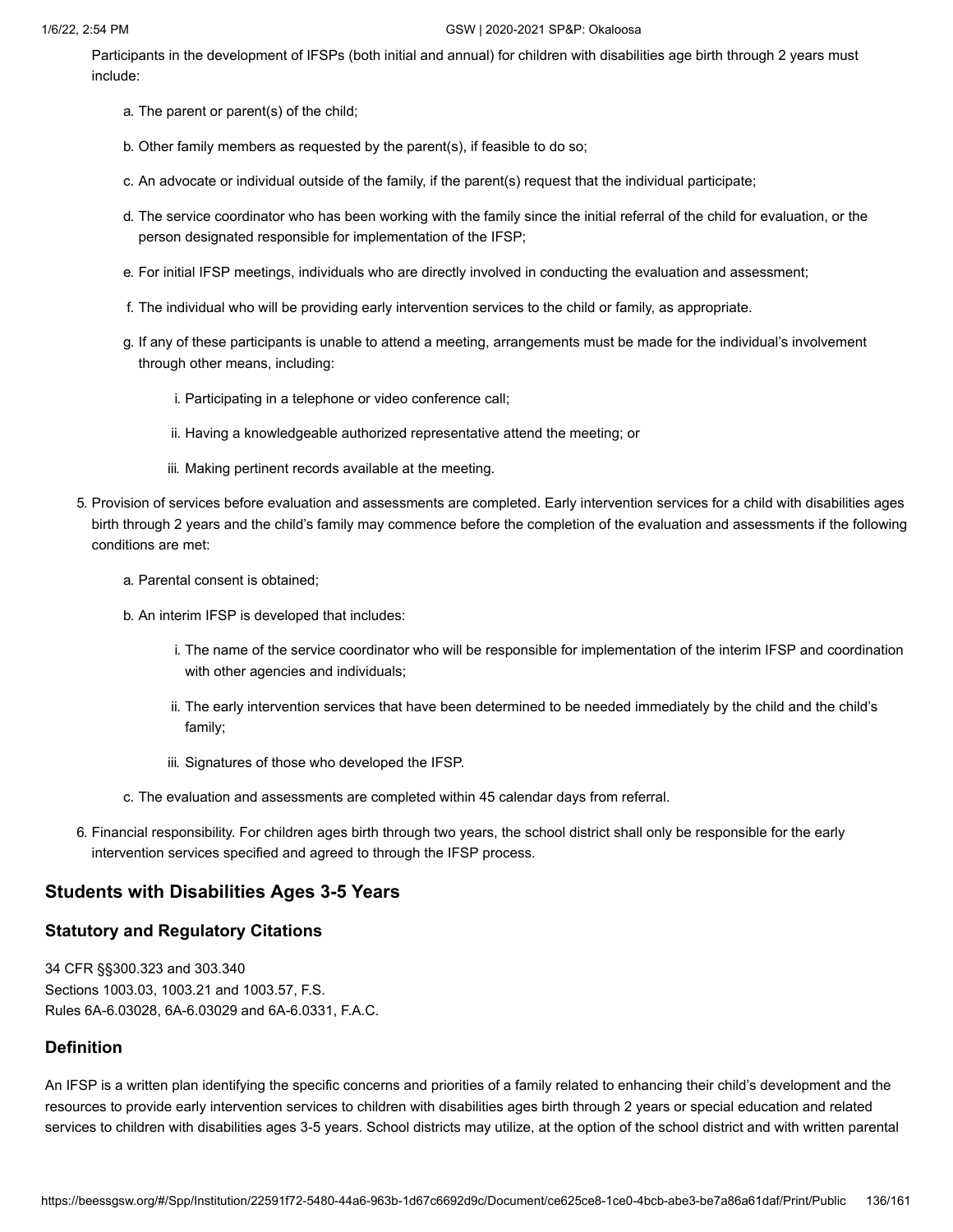consent, an IFSP, consistent with Rule 6A-6.03029, F.A.C., in lieu of an IEP. Parents must be provided with a detailed explanation of the difference between an IFSP and an IEP. To meet the identified outcomes for an individual child and family, a planning process involving the family, professionals, and others shall be used to prepare the document.

### **Procedures**

1. Content of an IFSP

The IFSP is in writing and includes:

- a. A statement of the child's present levels of physical development (including vision, hearing, and health status), cognitive development, communication development, social or emotional development, and adaptive skills development based on the information from the child's evaluation and assessment;
- b. With concurrence of the family, a statement of the family's resources, priorities, and concerns related to enhancing the development of the child as identified through the assessment of the family;
- c. A statement of the measurable results or measurable outcomes expected to be achieved by the child and the family, including an educational component that promotes school readiness and incorporates pre-literacy, language, and numeracy skills, as developmentally appropriate for the child, and the goals, criteria, procedures, and timelines used to determine the degree to which progress toward achieving the measurable results or outcomes is being made and whether modifications or revisions of the expected results or outcomes or services are necessary;
- d. A statement of the specific early intervention services based on peer-reviewed research, to the extent practicable, or the special education and related services necessary to meet the unique needs of the child and the family, to achieve the results or outcomes identified on the IFSP;
	- i. Frequency, intensity and method of delivering services;
	- ii. Location of the services;
	- iii. Length of the services;
	- iv. Funding source or payment arrangements, if any;
	- v. Anticipated duration of these services;
	- vi. Other services;
- e. The projected dates for initiation of services;
- f. The name of the service coordinator from the profession most immediately relevant to the child's or family's needs or the individual who is otherwise qualified to be responsible for the implementation of the plan and coordination with other agencies and persons. In meeting this requirement, the school district may assign the same service coordinator who was appointed at the time that the child was initially referred for evaluation to be responsible for implementing a child's and family's IFSP or may appoint a new service coordinator;
- g. Family demographic and contact information;
- h. A statement of eligibility, including recommendations for children not found eligible;
- i. A description of everyday routines, activities, and places in which the child lives, learns, and plays and individuals with whom the child interacts;
- j. Identification of the most appropriate IFSP team member to serve as the primary service provider;
- k. Documentation of the names of the individuals who participated in the development of the IFSP, the method of participation and the individual responsible for implementing the IFSP;
- l. The frequency, intensity, and method of delivery of the early intervention services;
- m. The location and length of the services;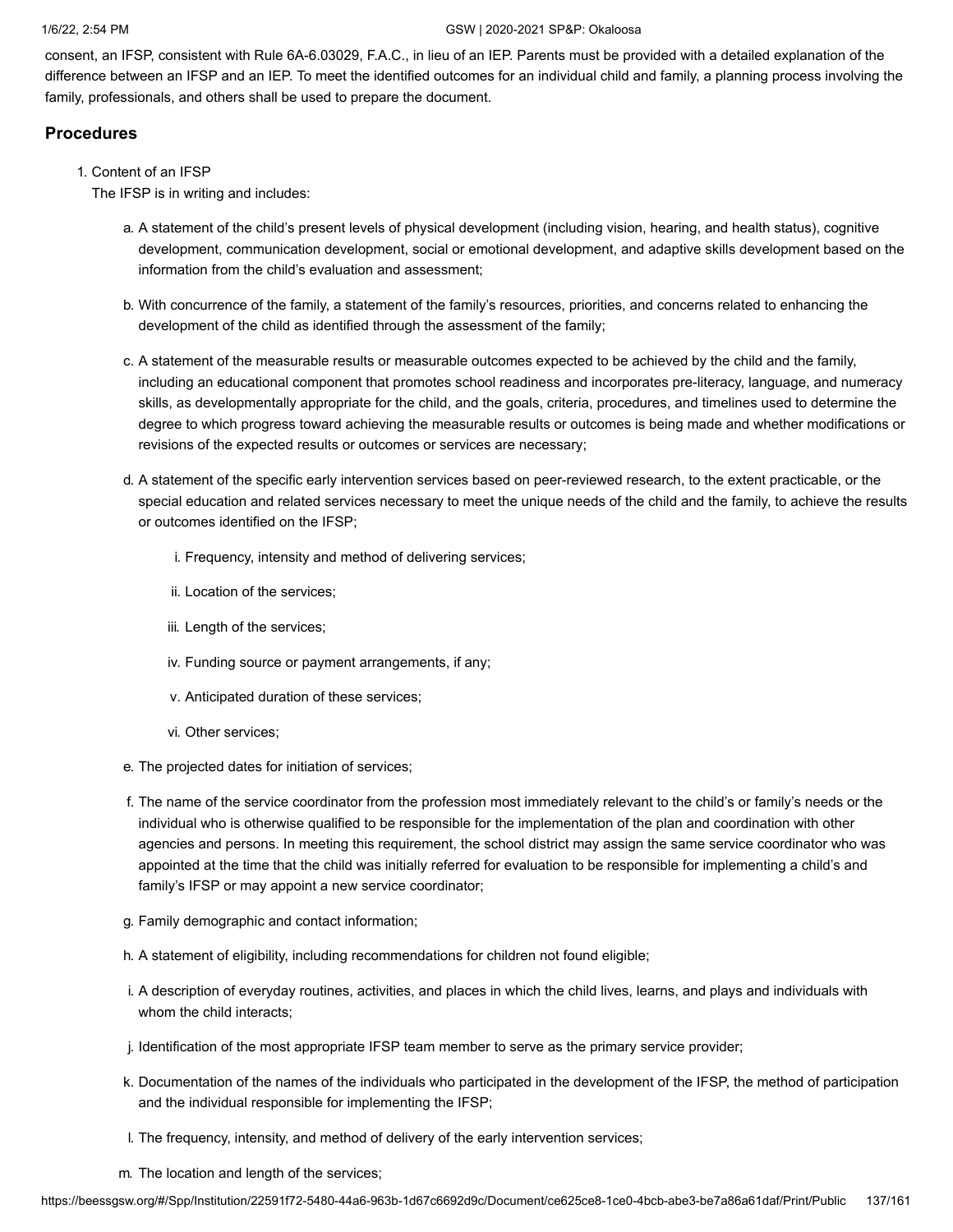- n. The payment arrangements, if any;
- o. Anticipated duration of the services;
- p. Other services; and
- q. The steps to be taken to support the transition of the child when exiting the Early Steps program to preschool services for children with disabilities ages 3-5 years, or other services that may be available. The steps required for transition shall include:
	- Discussions with, and training of, parent(s) regarding future placements and other matters related to the child's transition;
	- Procedures to prepare the child for changes in service delivery, including steps to help the child adjust to, and function in, a new setting;
	- With parental consent, the sharing of information about the child to the school district to ensure continuity of services, including evaluation and assessment information and copies of IFSPs that have been developed and implemented; and
	- Identification of transition services and other activities that the IFSP team determines are necessary to support the child.
- 2. Requirements for IFSPs for children ages 3-5 years are in accordance with the requirements in Rule 6A-6.03028, F.A.C.
	- By the third birthday of a child who has been participating in the early intervention program for infants and toddlers with disabilities, an IEP consistent with Rule 6A-6.03028(3)(e), F.A.C., or an IFSP consistent with Rule 6A-6.03029, F.A.C., must be developed and implemented.
	- For the purpose of implementing the requirements of Rule 6A-6.03029, F.A.C., each school district will participate in transition planning conferences arranged by the state lead agency for the infants and toddlers with disabilities early intervention program.
	- If the child's third birthday occurs during the summer, the child's IEP team shall determine the date when services under the IEP or IFSP will begin.
- 3. Participants in IFSP meetings for children with disabilities (ages 3-5 years) include:
	- a. The parent(s);
	- b. Not less than one regular education teacher, if the child is or may be participating in the regular education environment;
	- c. Not less than one special education teacher or, where appropriate, not less than one special education provider of the student;
	- d. A representative of the local district who is qualified to provide or supervise the provision of specially designed instruction for children with disabilities and is knowledgeable about the general curriculum and the availability of resources of the local district;
	- e. An individual who can interpret the instructional implications of the evaluation results. This individual may be a member of the committee as described in b.-d. of this subsection;
	- f. At the discretion of the parent or the school district, other individuals who have knowledge or special expertise regarding the child, including related services personnel (**Note:** The determination of the knowledge or special expertise shall be made by the party who invited the individual to participate in the IFSP meeting); and
	- g. Whenever appropriate, the child.
- 4. IEPs and meetings for students with disabilities placed in private schools or community facilities by the school district.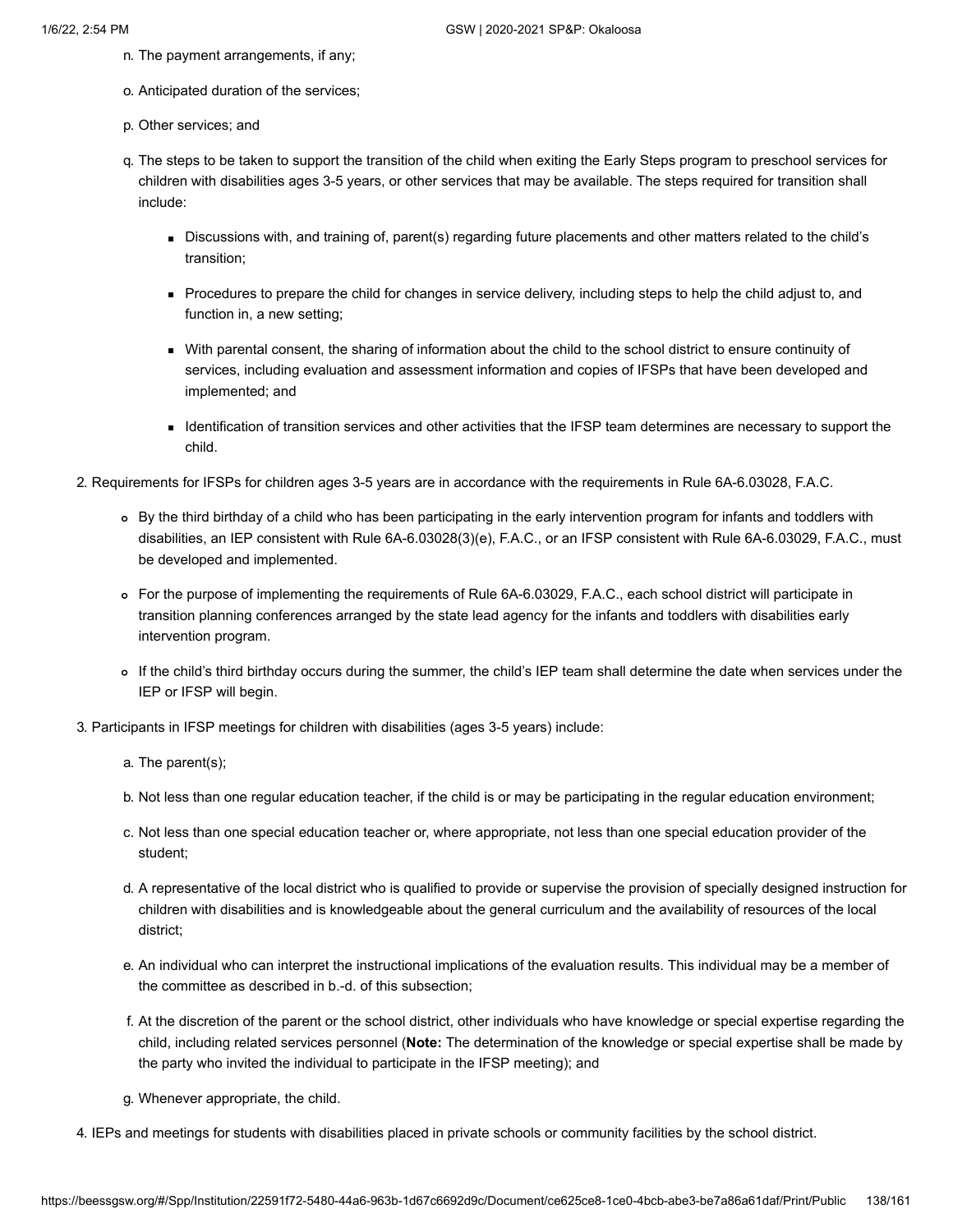- a. If a student with a disability is placed in a private school by the school district, in consultation with the student's parents, the school district shall:
	- Ensure that the student has all of the rights of a student with a disability who is served by a school district.
	- Initiate and conduct a meeting to develop an IEP or an IFSP in accordance with Rules 6A-6.03011 through 6A-6.0361, F.A.C., before the school district places the student; and,
	- **Ensure the attendance of a representative of the private school at the meeting. If the representative cannot attend,** the school district shall use other methods to ensure participation by the private school, including individual or conference telephone calls.
- b. After a student with a disability enters a private school or facility, any meetings to review and revise the student's IEP may be initiated and conducted by the private school or facility at the discretion of the school district, but the school district must ensure that the parents and a school district representative are involved in decisions about the IEP and agree to proposed changes in the IEP before those changes are implemented by the private school.
- c. Even if a private school or facility implements a student's IEP, responsibility for compliance with these rules remains with the school district.
- d. Paragraphs a.-c. of this subsection apply only to students who are or have been placed in or referred to a private school or facility by a school district as a means of providing FAPE.
- 5. If placement in a public or private residential program is necessary to provide special education to a student with a disability, the program, including nonmedical care and room and board, must be at no cost to the parents of the student.
- 6. For children ages 3-5 years, the school district is only financially responsible for the provision of special education and related services necessary for the child to benefit from special education.

## **Part III. Policies and Procedures for Students Who are Gifted**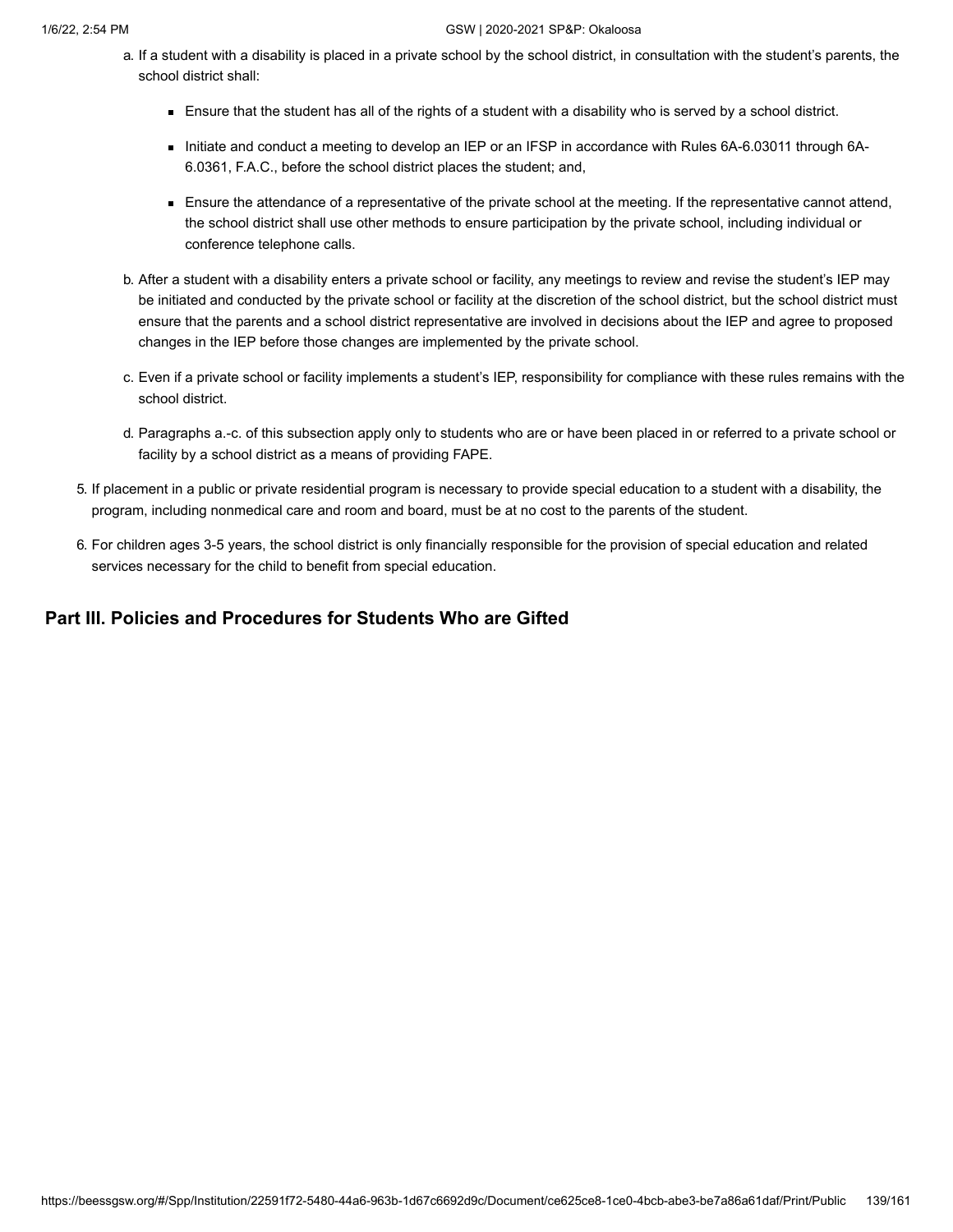### **Section A: Exceptional Student Education Eligibility for Students who are Gifted**

 $\Box$  This section is not applicable for the Department of Corrections.

### **Statutory and Regulatory Citations**

Sections 1003.01 and 1003.57, F.S. Rules 6A-6.03019 and 6A-6.030191, F.A.C.

### **Definition**

A student who is gifted is one who has superior intellectual development and is capable of high performance.

### **Eligibility Criteria**

A student is eligible for special instructional programs for the gifted from kindergarten through Grade 12 if the student meets the criteria under 1. or 2. below:

- 1. The student demonstrates:
	- a. The need for a special program
	- b. A majority of characteristics of gifted students according to a standard scale or checklist
	- c. Superior intellectual development as measured by an intelligence quotient of two standard deviations or more above the mean on an individually administered standardized test of intelligence
- 2. The student is a member of an underrepresented group and meets the criteria specified in an approved school district plan for increasing the participation of underrepresented groups in programs for students who are gifted. Underrepresented groups are defined in Rule 6A-6.03019, F.A.C. as students with limited English proficiency or students from low socio-economic status families.

#### **Additional Information:**

- $\bigcirc$  The school district has a plan for increasing the participation of underrepresented groups in programs for gifted students. The plan is provided in Appendix C of this document.
- The school district does not have a plan for increasing the participation of underrepresented groups in programs for gifted students.

### **Student Evaluation**

- 1. The minimum evaluations for determining eligibility address the following:
	- a. Need for a special instructional program
	- b. Characteristics of the gifted
	- c. Intellectual development
	- d. May include those evaluation procedures specified in an approved district plan to increase the participation of students from underrepresented groups in programs for the gifted
- 2. Evaluations and qualified evaluators for students who are gifted are listed in Part I of this document.

#### **Temporary Break in Service**

The team developing the Educational Plan (EP) may determine that a student's needs may currently be appropriately met through other academic options. The parent or student may indicate that they do not desire service for a period of time. Should the decision be made to waive the services offered on the current educational plan, the student may resume service at any time.

### **Unique Philosophical, Curricular, or Instructional Considerations**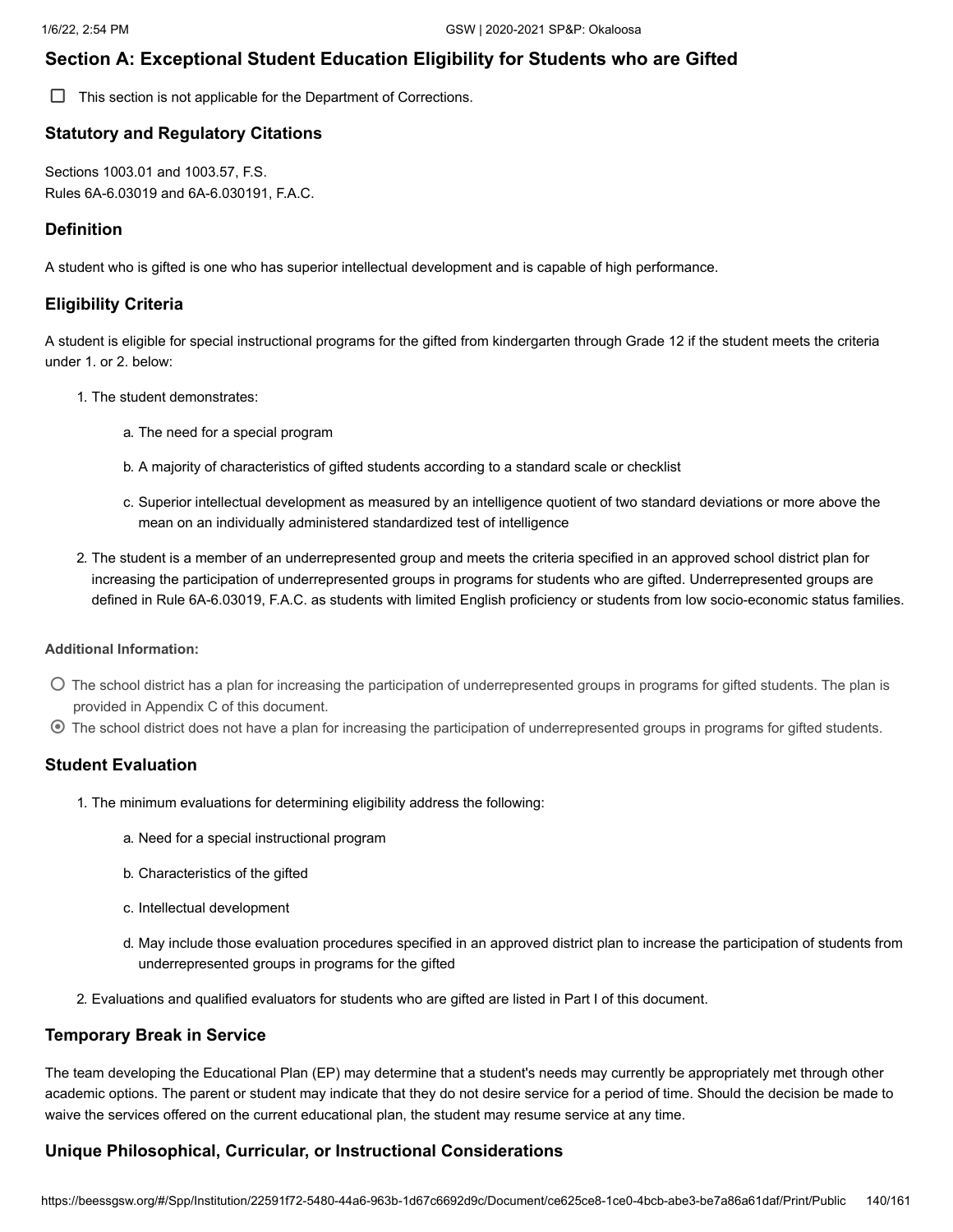1. Philosophy

- a. Each student identified as being eligible for gifted services is entitled to receive a free appropriate public education which will enable the student to progress in the general curriculum to the maximum extent appropriate.
- b. Specially designed instruction, appropriate related services, and programs for students who are gifted shall provide significant adaptations in one or more of the following: curriculum, methodology, materials, equipment, or environment designed to meet the individual and unique needs and goals of each student who is gifted.
- c. A range of service delivery options is available to meet the student's special needs. Teachers are trained to provide the unique services identified for each student and are provided with administrative support to ensure reasonable class size, adequate funds for materials and inservice training.

#### 2. Curriculum

- a. Curriculum options include an effective and differentiated curriculum designed for the abilities of the student who is gifted to ensure that each individual student progresses in the curriculum.
- b. The curriculum may include, but is not limited to, opportunities for problem solving, problem-based learning, application of knowledge and skills, and other effective instructional strategies.
- c. The teachers of the students who are gifted are trained to provide a curriculum based on the educational characteristics and needs of the learner who is gifted.
- d. Curriculum for each student will be determined by the EP and will focus on the performance levels for the student and needs for developing further skills and abilities, recognizing opportunities to extend the present program through appropriate scaffolding for students who are gifted.
- e. The curriculum for the student who is gifted will assume access to the general curriculum (State standards) with emphasis on what the EP team determines will offer opportunities for growth for the learner who is gifted based on the student's strengths and present level of performance.
- 3. Instructional support
	- a. Students identified as eligible for gifted services receive instructional support through the specially designed instruction and related services as determined through the development of the EP.
	- b. Teachers of the students who are gifted provide instruction and support to further develop the student's demonstrated ability.
	- c. Teachers are provided with administrative support to develop an individualized program to meet the goals for each student as determined by the EP.
	- d. Students who are gifted may indicate a need for special counseling and guidance in understanding their special characteristics.
	- e. Support services are provided in coordination with local school district student services and community agencies, the Florida Diagnostic and Learning Resources System associate centers, special projects funded by the Bureau of Exceptional Education and Student Services, and other agencies of state and local government.
	- f. No student may be given special instruction for students who are gifted until after he or she has been properly evaluated and found eligible for gifted services.

**The school district has the option to include additional information regarding evaluations, qualified evaluators, or unique philosophical, curricular, or instructional considerations for students who are gifted.**

- $\bigcirc$  The school district has provided additional information for this section in Appendix B of this document.
- There is no additional information for this section.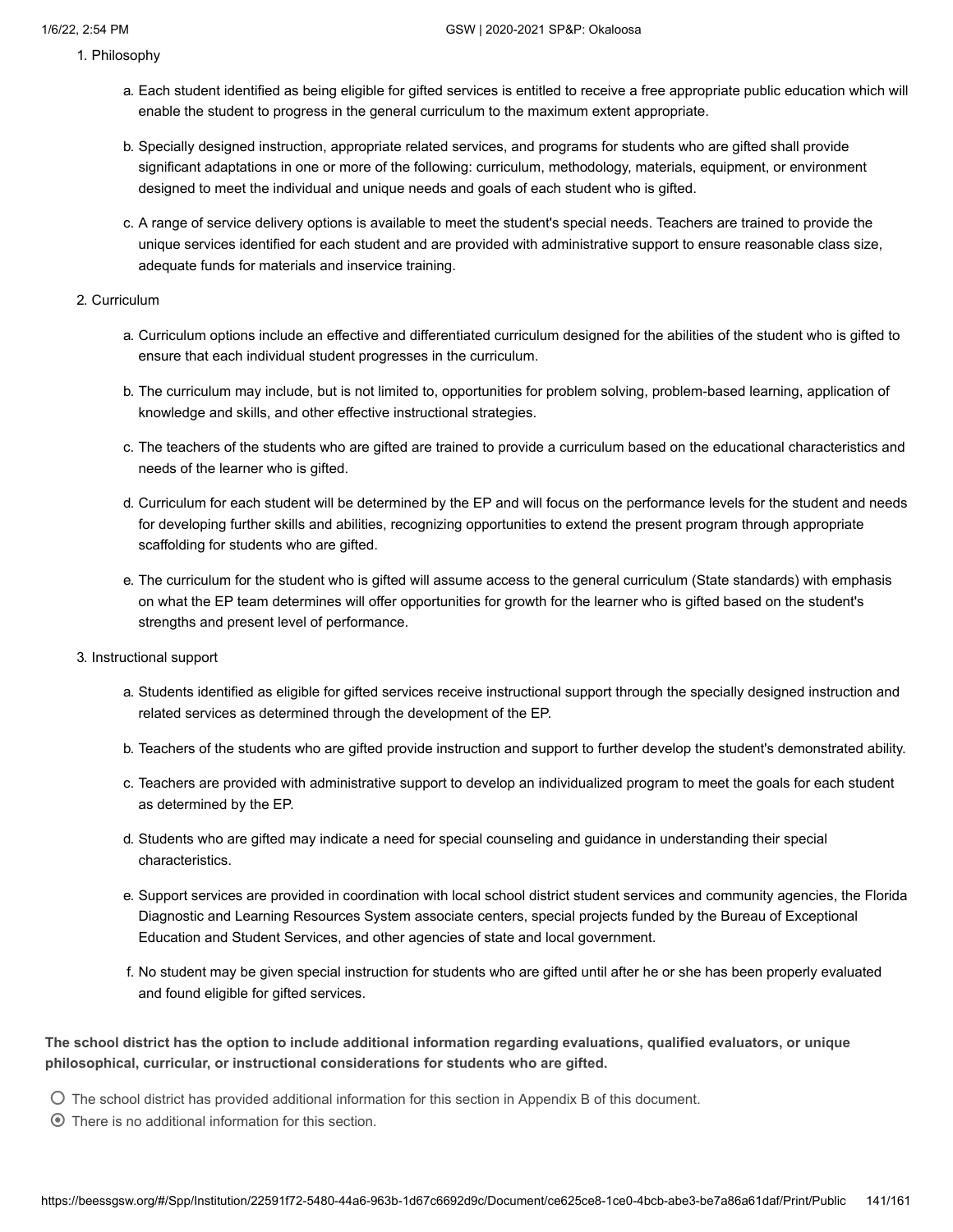### **Section B: Educational Plans for Students who are Gifted**

### **Statutory and Regulatory Citation**

Sections 1001.02, 1003.01, and 1003.57, F.S. Rule 6A-6.030191, F.A.C.

#### **Procedures**

- 1. The district is responsible for developing Educational Plans (EPs) for students who are identified solely as gifted. **Note**: Individual Educational Plans (IEPs) rather than EPs are developed for those students who are gifted and are also identified as having a disability.
	- a. The EP includes:
		- A statement of the student's present levels of educational performance that may include, but is not limited to, the student's strengths and interests, the student's needs beyond the general curriculum, results of the student's performance on state and district assessments, and evaluation results
		- A statement of goals, including benchmarks or short-term objectives
		- A statement of the specially designed instruction to be provided to the student
		- A statement of how the student's progress toward the goals will be measured and reported to the parents
		- The projected dates for the beginning of services and the anticipated frequency, location, and duration of these services
	- b. The EP team considers the following during development, review, and revision of the EP:
		- **The strengths of the student and the needs resulting from the student's giftedness**
		- The results of recent evaluations, including class work and state or district assessments
		- In the case of a student with limited English proficiency, the language needs of the student as they relate to the EP
	- c. Timelines for development of the EP include the following:
		- An EP is in effect at the beginning of each school year for each student identified as gifted who is continuing in a special program.
		- An EP is developed within 30 calendar days following the determination of eligibility for specially designed instruction in the gifted program and is in effect prior to the provision of these services.
		- Meetings are held to develop and revise the EP at least once every three years for students in Grades K–8 and at least every four years for students in Grades 9–12.
		- EPs may be reviewed more frequently, as needed, such as when a student transitions from elementary to middle school or from middle to high school.
	- d. EP participants include:
		- The parents, whose role includes providing information on the student's strengths, expressing concerns for enhancing the education of their child, participating in discussions about the child's need for specially designed instruction, participating in deciding how the child will be involved and participate in the general curriculum, and participating in the determination of what services the district will provide to the child and in what setting
		- At least one teacher of the gifted program
		- One regular education teacher of the student who, to the extent appropriate, is involved in the development of the student's EP; involvement may include the provision of written documentation of a student's strengths and needs for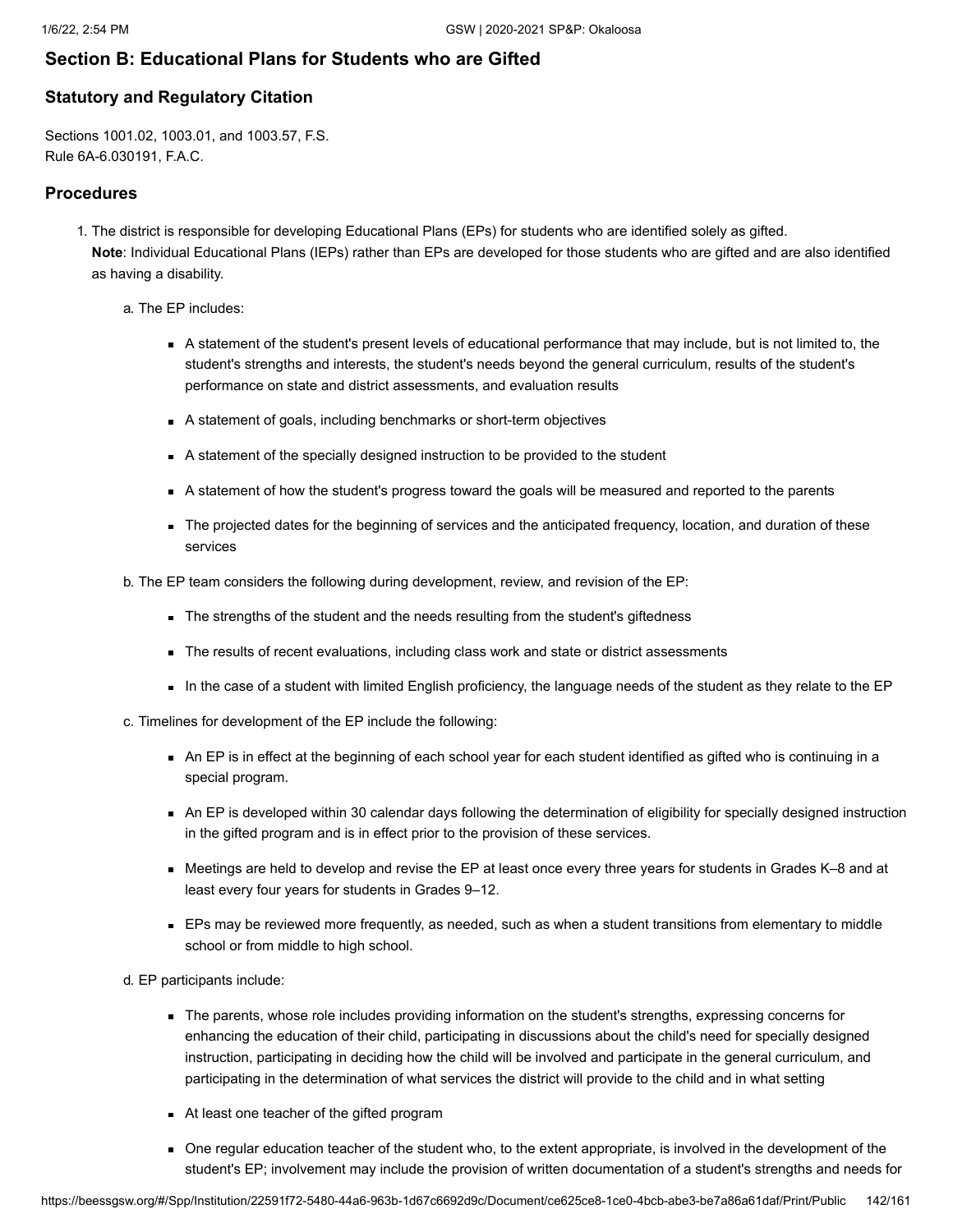review and revision of the subsequent EPs

- A representative of the school district who is qualified to provide or supervise the provision of specially designed instruction for students who are gifted and is knowledgeable about the general curriculum and the availability of resources of the school district; at the discretion of the district, one of the student's teachers may be designated to serve as the representative of the district
- An individual who can interpret the instructional implications of the evaluation results; this individual may be a teacher of the gifted, a regular education teacher, or a representative of the school district as described above
- At the discretion of the parent or the school district, other individuals who have knowledge or special expertise regarding the student, including related services personnel (**Note**: The determination of the knowledge or special expertise shall be made by the party who invited the individual to participate in the EP meeting)
- Whenever appropriate, the student

#### 2. Parent participation in EP meetings

The district takes the following steps to ensure that one or both of the parents of a student identified as gifted is present or provided the opportunity to participate at EP meetings:

- a. Notifying parents of the meeting early enough to ensure that they will have an opportunity to attend
- b. Scheduling the meeting at a mutually agreed on time and place
	- i. A written notice to the parent indicates the purpose, time, location of the meeting, and who, by title or position, will be in attendance. It also includes a statement informing the parents that they have the right to invite an individual with special knowledge or expertise about their child. If neither parent can attend, the district uses other methods to ensure parent participation, including individual or conference telephone calls.
	- ii. A meeting may be conducted without a parent in attendance if the district is unable to obtain the attendance of the parents. In this case, the district maintains a record of its attempts to arrange a mutually agreed on time and place. These records include such items as:
		- **Detailed records of telephone calls made or attempted and the results of those calls**
		- Copies of correspondence sent to the parents and any responses received
		- Detailed records of visits made to the parent's home or place of employment and the results of those visits
	- iii. The district takes whatever action is necessary to ensure that the parent understands the proceedings at the meeting, including arranging for an interpreter for parents who are deaf or whose native language is other than English. A copy of the EP shall be provided to the parent at no cost.
- 3. Implementation of the EP
	- a. An EP is in effect before specially designed instruction is provided to an eligible student and is implemented as soon as possible following the EP meeting.
	- b. The EP is accessible to each of the student's teachers who are responsible for the implementation, and each teacher of the student is informed of specific responsibilities related to the implementation of the EP.

#### **One of the following must be selected:**

- I have read and understand the above information.
- $\bigcirc$  This section is not applicable for the Department of Corrections.

# **Part IV. Policies and Procedures for Parentally-Placed Private School Students with Disabilities**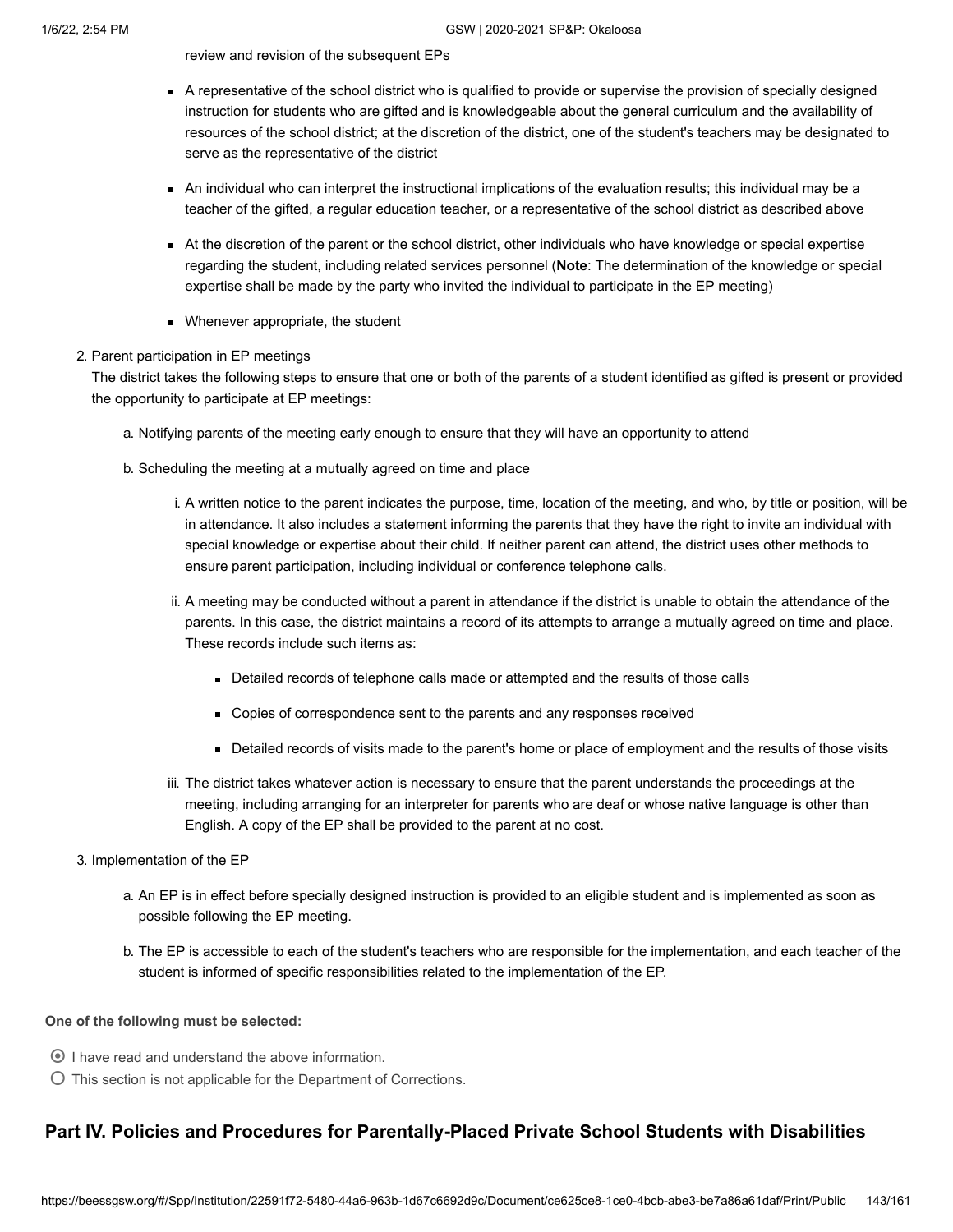# **Section A: Provision of Equitable Services to Parentally-Placed Private School Students with Disabilities**

## **Statutory and Regulatory Citations**

34 CFR §§300.130–300.144 Rule 6A-6.030281, F.A.C.

### **Definition**

Parentally-placed private school students with disabilities means students with disabilities enrolled by their parents in private, including religious, **non-profit** schools or facilities that meet the definition of elementary school or secondary school under rules 6A-6.03011 through 6A-6.0361, F.A.C., and does not include students with disabilities who are or have been placed in or referred to a private school or facility by the school district as a means of providing special education and related services. This definition does not include students with disabilities enrolled by their parents in **for-profit** private schools.

### **Procedures**

- 1. Policies and procedures for parentally-placed private school students with disabilities The school district will maintain policies and procedures to ensure the provision of equitable services to students with disabilities who have been placed in private schools by their parents.
- 2. Child find for parentally-placed private school students with disabilities

The school district will locate, identify, and evaluate all students with disabilities who are enrolled by their parents in private, including religious, elementary and secondary schools located in the school district's jurisdiction. The child find process will be designed to ensure the equitable participation of parentally-placed private school students and an accurate count of those students.

a. Activities

In carrying out the requirements of this section, the school district will undertake activities similar to the activities undertaken for the school district's public school students.

b. Cost

The cost of carrying out the child find requirements, including individual evaluations, may not be considered in determining if the school district has met its obligation.

c. Completion period

The child find process will be completed in a time period comparable to that for other students attending public schools in the school district.

d. Out-of-state students

The school district in which private, including religious, elementary and secondary schools are located will, in carrying out the child find requirements, include parentally-placed private school students who reside in a state other than Florida.

### 3. Confidentiality of personally identifiable information

If a student is enrolled, or is going to enroll, in a private school that is not located in the school district of the parent's residence, parental consent will be obtained before any personally identifiable information about the child is released between officials in the school district where the private school is located and officials in the school district of the parent's residence.

#### 4. Provision of services for parentally-placed private school students with disabilities – basic requirement

To the extent consistent with the number and location of students with disabilities who are enrolled by their parents in private, including religious, elementary and secondary schools located in the school district's jurisdiction, provision is made for the participation of those students in the program assisted or carried out under Part B of IDEA by providing them with special education and related services, including direct services determined in accordance with 12. and 13. below, unless the U.S. Secretary of Education has arranged for services to those students under the by-pass provisions in 34 CFR §§300.190 through 300.198.

a. Services plan for parentally-placed private school students with disabilities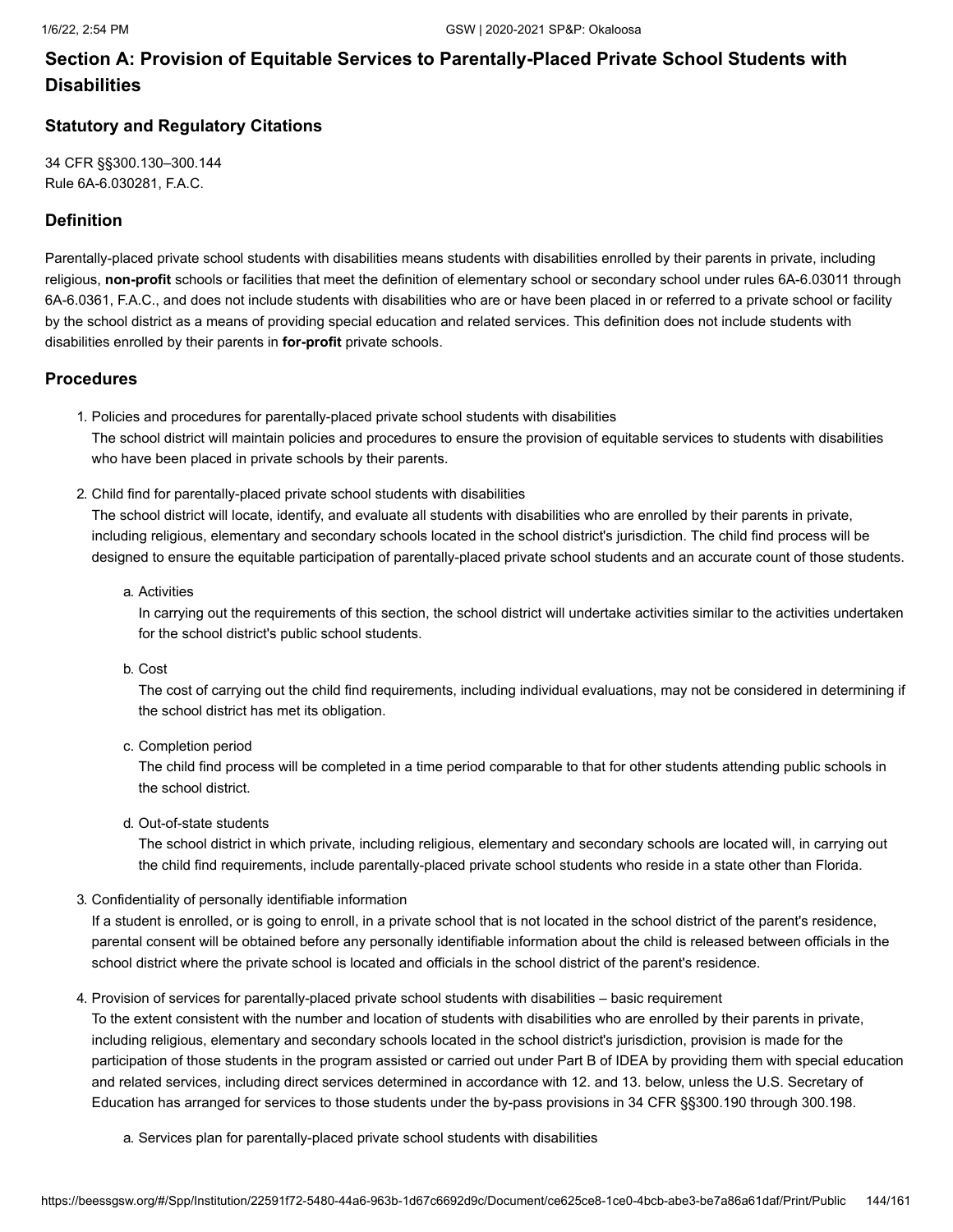A services plan will be developed and implemented for each private school student with a disability who has been designated by the school district in which the private school is located to receive special education and related services.

### b. Record keeping

The school district will maintain in its records, and provide to the Florida Department of Education (FDOE), the following information related to parentally-placed private school students covered:

- **The number of students evaluated**
- The number of students determined to be students with disabilities
- The number of students served

### 5. Expenditures

To meet the requirements, the school district will spend the following on providing special education and related services (including direct services) to parentally-placed private school students with disabilities:

- a. For children and students aged three through 21, an amount that is the same proportion of the school district's total subgrant under Section 611(f) of IDEA as the number of private school students with disabilities aged three through 21 who are enrolled by their parents in private, including religious, elementary, and secondary schools located in the school district's jurisdiction, is to the total number of students with disabilities in its jurisdiction aged three through twenty-one (21).
- b. For children aged three through five years, an amount that is the same proportion of the school district's total subgrant under Section 619(a) of IDEA as the number of parentally-placed private school students with disabilities aged three through five who are enrolled by their parents in private, including religious, elementary and secondary schools located in the school district's jurisdiction, is to the total number of students with disabilities in its jurisdiction aged three through five.
- c. Children aged three through five years are considered to be parentally-placed private school students with disabilities enrolled by their parents in private, including religious, elementary schools, if they are enrolled in a private school that meets the definition of elementary school under Florida law.
- d. If the school district has not expended for equitable services all of the funds described in paragraphs a) and b) above by the end of the fiscal year for which Congress appropriated the funds, the school district will obligate the remaining funds for special education and related services (including direct services) to parentally-placed private school students with disabilities during a carry-over period of one additional year.

### 6. Calculating proportionate amount

In calculating the proportionate amount of federal funds to be provided for parentally-placed private school students with disabilities, the school district, after timely and meaningful consultation with representatives of private schools, will conduct a thorough and complete child find process to determine the number of parentally-placed students with disabilities attending private schools located in the school district. (See Appendix B to IDEA regulations for an example of how proportionate share is calculated)

#### 7. Annual count of the number of parentally-placed private school students with disabilities

The school district will, after timely and meaningful consultation with representatives of parentally-placed private school students with disabilities, determine the number of parentally-placed private school students with disabilities attending private schools located in the school district and ensure that the count is conducted on any date between October 1 and December 1, inclusive, of each year. The count will be used to determine the amount that the school district will spend on providing special education and related services to parentally-placed private school students with disabilities in the next fiscal year.

### 8. Supplement, not supplant

State and local funds may supplement and in no case supplant the proportionate amount of federal funds required to be expended for parentally-placed private school students with disabilities.

### 9. Consultation with private school representatives

To ensure timely and meaningful consultation, the school district will consult with private school representatives and representatives of parents of parentally-placed private school students with disabilities during the design and development of special education and related services for the students regarding the following: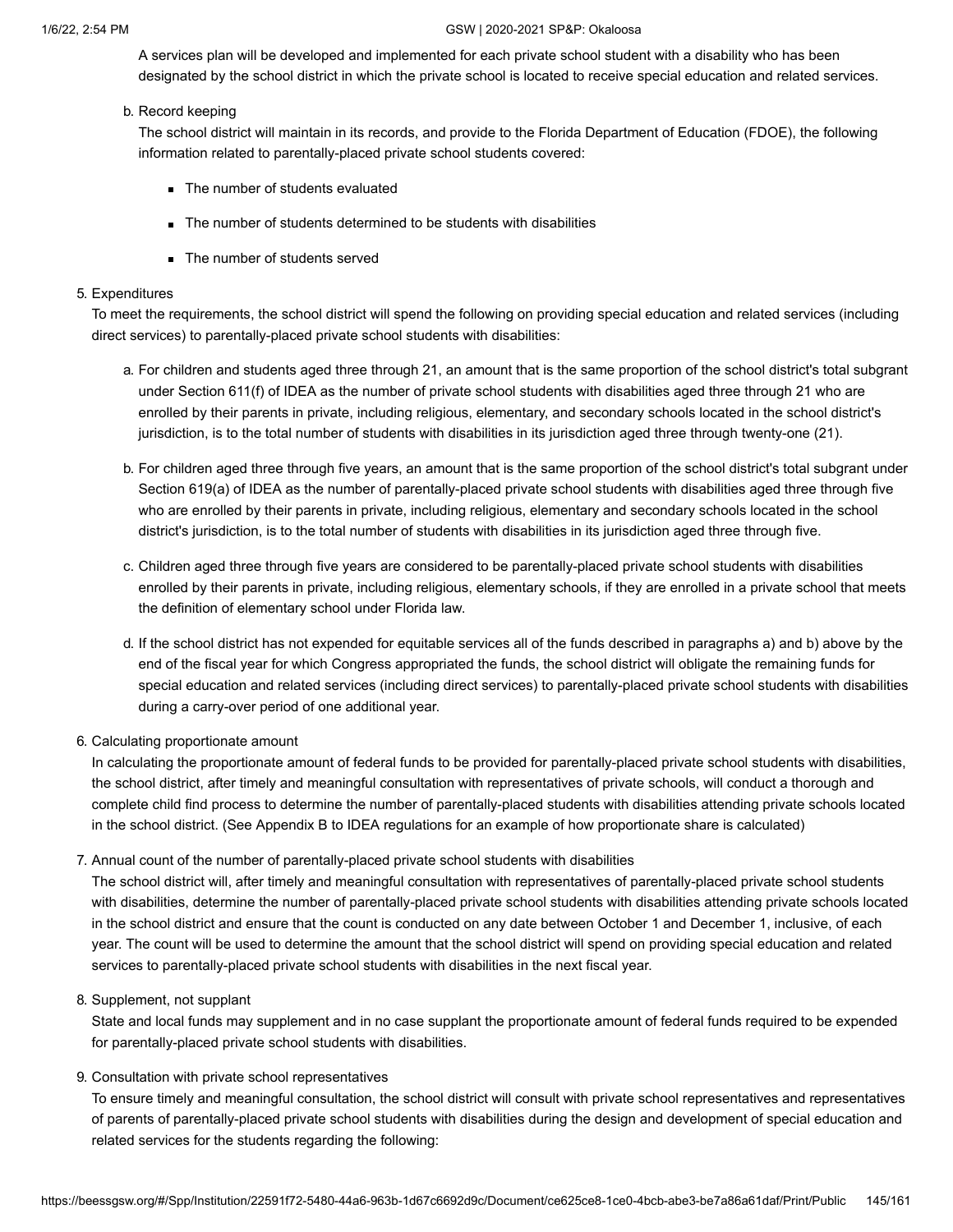#### 1/6/22, 2:54 PM GSW | 2020-2021 SP&P: Okaloosa

- a. The child find process, including how parentally-placed private school students suspected of having a disability can participate equitably and how parents, teachers, and private school officials will be informed of the process
- b. The determination of the proportionate share of federal funds available to serve parentally-placed private school students with disabilities, including the determination of how the proportionate share of those funds was calculated
- c. The consultation process among the school district, private school officials, and representatives of parents of parentallyplaced private school students with disabilities, including how the process will operate throughout the school year to ensure that parentally-placed students with disabilities identified through the child find process can meaningfully participate in special education and related services
- d. Provision of special education and related services; how, where, and by whom special education and related services will be provided for parentally-placed private school students with disabilities, including a discussion of:
	- The types of services, including direct services and alternate service delivery mechanisms
	- How special education and related services will be apportioned if funds are insufficient to serve all parentally-placed private school students
	- How and when those decisions will be made
- e. How, if the school district disagrees with the views of private school officials on the provision of services or the types of services (whether provided directly or through a contract), the school district will provide to such private school officials a written explanation of the reasons why the school district chose not to provide services directly or through a contract
- 10. Written affirmation

When timely and meaningful consultation has occurred, the school district will obtain a written affirmation signed by the representatives of participating private schools. If the representatives do not provide the affirmation within a reasonable period of time, the school district will forward the documentation of the consultation process to FDOE.

#### 11. Compliance

A private school official has the right to submit a complaint to the FDOE that the school district did not engage in consultation that was meaningful and timely or did not give due consideration to the views of the private school official. If the private school official wishes to submit a complaint, the official will provide to FDOE the basis of the noncompliance by the school district with the applicable private school provisions, and the school district will forward the appropriate documentation to FDOE. If the private school official is dissatisfied with the decision of FDOE, the official may submit a complaint to the U.S. Secretary of Education by providing the information on noncompliance, and FDOE will forward the appropriate documentation to the U.S. Secretary of Education.

- 12. Equitable services determined
	- a. No parentally-placed private school student with a disability has an individual right to receive some or all of the special education and related services that the student would receive if enrolled in a public school.
	- b. Decisions about the services that will be provided to parentally-placed private school students with disabilities will be made in accordance with the information in this section.
	- c. The school district will make the final decisions with respect to the services to be provided to eligible parentally-placed private school students with disabilities.
- 13. Services plan for each student served
	- a. If a student with a disability is enrolled in a religious or other private school by the student's parents and will receive special education or related services from the school district, the school district will initiate and conduct meetings to develop, review, and revise a services plan for the student and ensure that a representative of the religious or other private school attends each meeting. If the representative cannot attend, the school district will use other methods to ensure participation by the religious or other private school, including individual or conference telephone calls.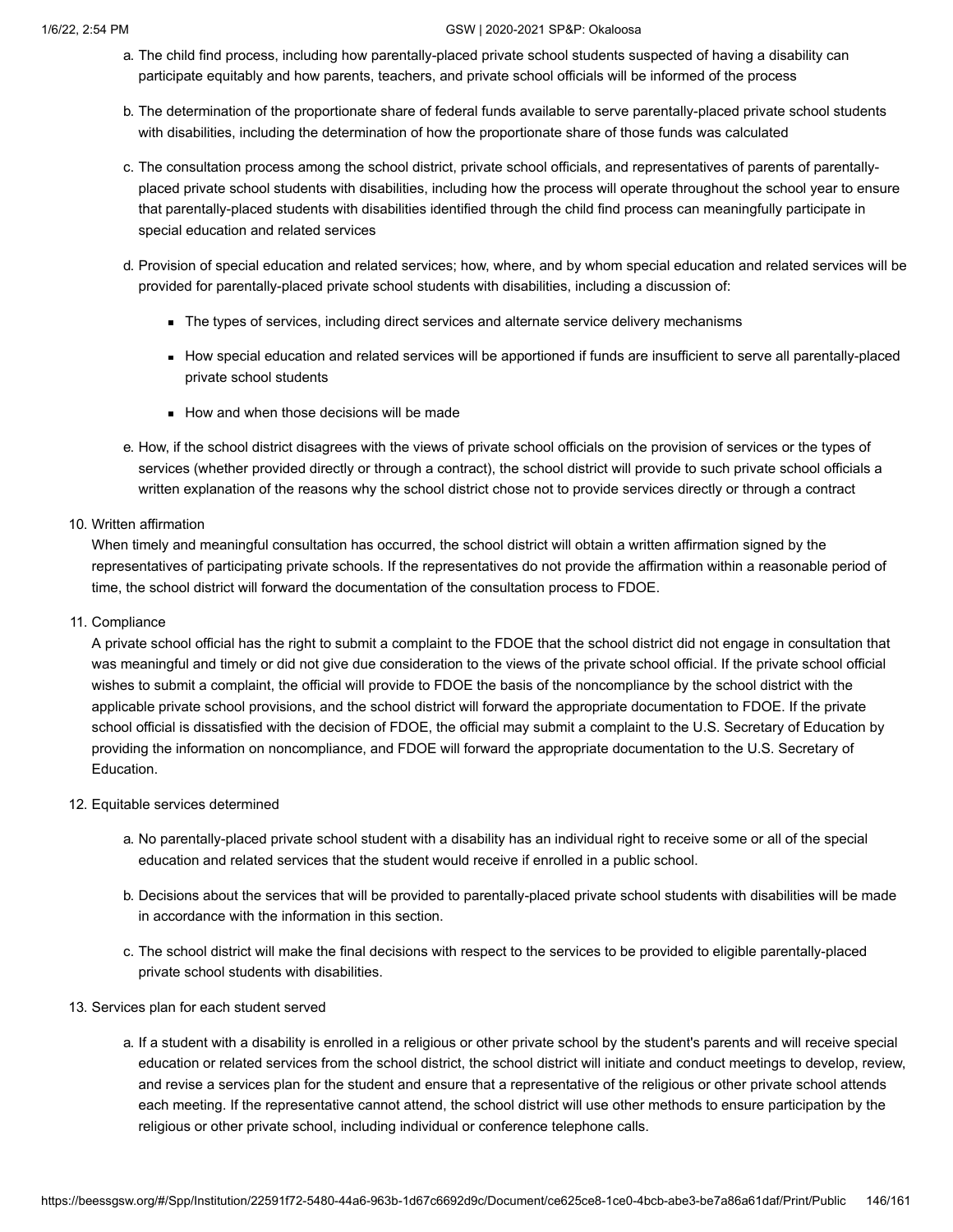#### 1/6/22, 2:54 PM GSW | 2020-2021 SP&P: Okaloosa

- b. Each parentally-placed private school student with a disability who has been designated by the school district to receive services will have a services plan that describes the specific direct special education services that the school district will provide to the student in light of the services that the school district has determined it will make available to parentallyplaced private school students with disabilities.
- c. The services plan will be developed, reviewed, and revised consistent with the requirements for IEP development, review, and revision.
- 14. Equitable services provided
	- a. The provision of equitable services will be by employees of the school district or through contract by the school district with an individual, association, agency, organization, or other entity.
	- b. The services provided to parentally-placed private school students with disabilities will be provided by personnel meeting the same standards as personnel providing services in the public schools, except that private elementary and secondary school teachers who are providing equitable services to parentally-placed private school students with disabilities do not have to meet the highly qualified special education teacher requirements under Florida law.
	- c. Parentally-placed private school students with disabilities may receive a different amount of services than students with disabilities in public schools.
	- d. Special education and related services provided to parentally-placed private school students with disabilities, including materials and equipment, will be secular, neutral, and non-ideological.
- 15. Location of services and transportation
	- a. Equitable services to parentally-placed private school students with disabilities may be, but are not required to be, provided on the premises of private, including religious, schools.
	- b. If necessary for the student to benefit from or participate in the services, a parentally-placed private school student with a disability will be provided transportation from the student's school or the student's home to a site other than the private school and from the service site to the private school, or to the student's home, depending on the timing of the services.
	- c. The school district is not required to provide transportation from the student's home to the private school.
	- d. The cost of any transportation provided under this section may be included in calculating whether the school district has expended its proportionate share.
- 16. Due process hearings and procedural safeguards
	- a. Except as provided herein, the procedures related to procedural safeguards, mediation, and due process hearings do not apply to complaints that the school district has failed to meet the requirements in this section, including the provision of services indicated on the student's services plan. However, such procedures do apply to complaints that the school district has failed to meet the requirements related to child find, including the requirements related to conducting appropriate evaluations of students with disabilities.
	- b. Any request for a due process hearing regarding the child find requirements will be filed with the school district in which the private school is located and a copy will be forwarded to FDOE.
- 17. State complaints
	- a. Any complaint that the school district has failed to meet the requirements related to the provision of equitable services, services plans, expenditures, consultation with private school representatives, personnel, or equipment and supplies will be filed in accordance with the state complaint procedures described in rules 6A-6.03011 through 6A-6.0361, F.A.C.
	- b. A complaint filed by a private school official under this section will be filed with FDOE in accordance with its state complaint procedures as prescribed in Rule 6A-6.03311, F.A.C.
- 18. Requirement that funds not benefit a private school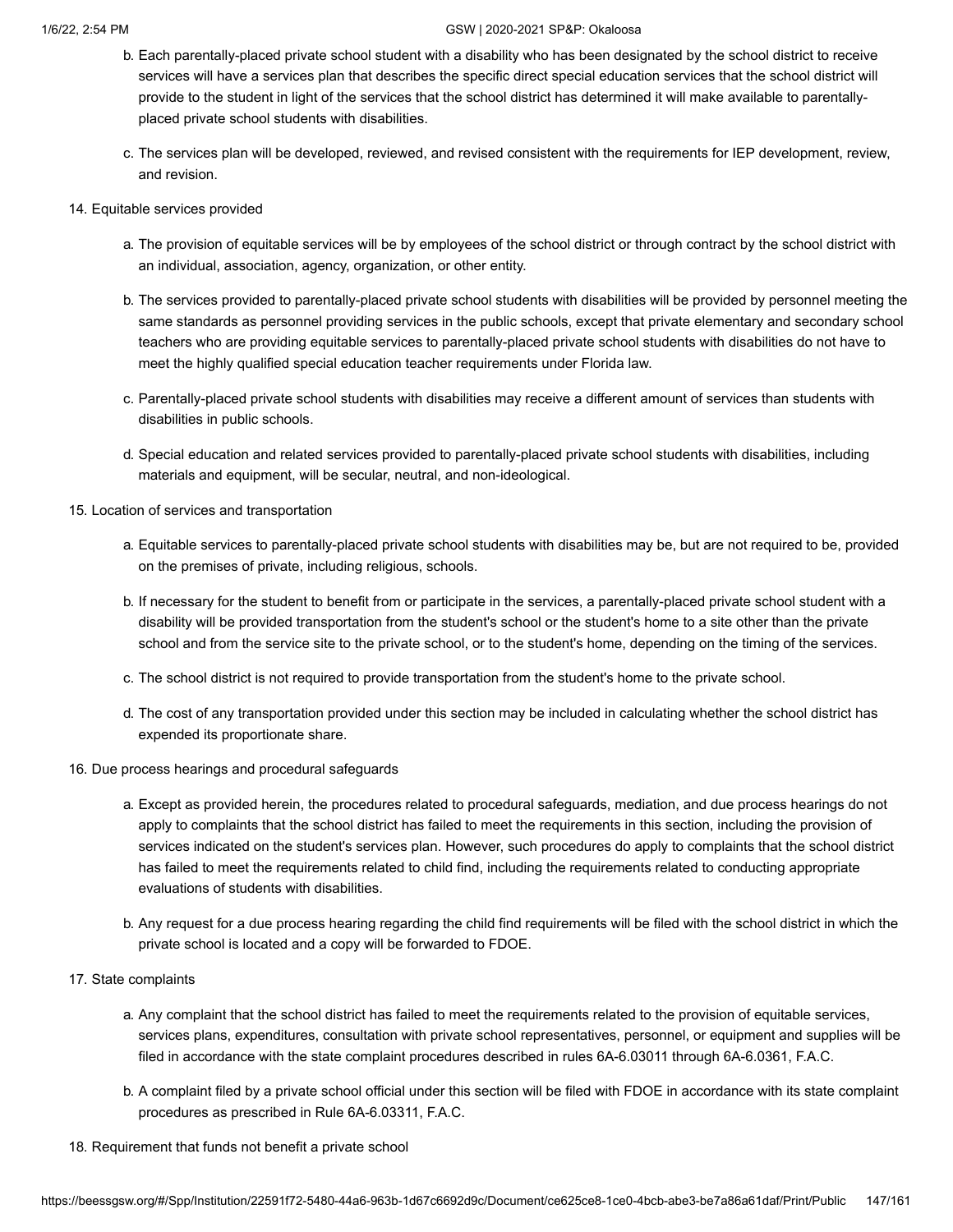- a. The school district will not use funds provided under IDEA to finance the existing level of instruction in a private school or to otherwise benefit the private school.
- b. The school district will use funds provided under Part B of IDEA to meet the special education and related services needs of parentally-placed private school students with disabilities, but not for the needs of a private school or the general needs of the students enrolled in the private school.
- 19. Use of personnel
	- a. The school district may use funds available under IDEA to make public school personnel available in other than public facilities to the extent necessary to provide equitable services for parentally-placed private school students with disabilities if those services are not normally provided by the private school.
	- b. The school district may use funds available under IDEA to pay for the services of an employee of a private school to provide equitable services if the employee performs the services outside of his or her regular hours of duty and the employee performs the services under public supervision and control.

#### 20. Separate classes prohibited

The school district will not use funds available under IDEA for classes that are organized separately on the basis of school enrollment or religion of the students if the classes are at the same site and the classes include students enrolled in public schools and students enrolled in private schools.

- 21. Property, equipment, and supplies
	- a. The school district will control and administer the funds used to provide special education and related services and hold title to and administer materials, equipment, and property purchased with those funds for the uses and purposes provided in this section.
	- b. The school district may place equipment and supplies in a private school for the period of time needed for the provision of equitable services.
	- c. The school district will ensure that the equipment and supplies placed in a private school are used only for IDEA purposes and can be removed from the private school without remodeling the private school facility.
	- d. The school district will remove equipment and supplies from a private school if the equipment and supplies are no longer needed for IDEA purposes or removal is necessary to avoid unauthorized use of the equipment and supplies for other than IDEA purposes.
	- e. No funds under IDEA will be used for repairs, minor remodeling, or construction of private school facilities.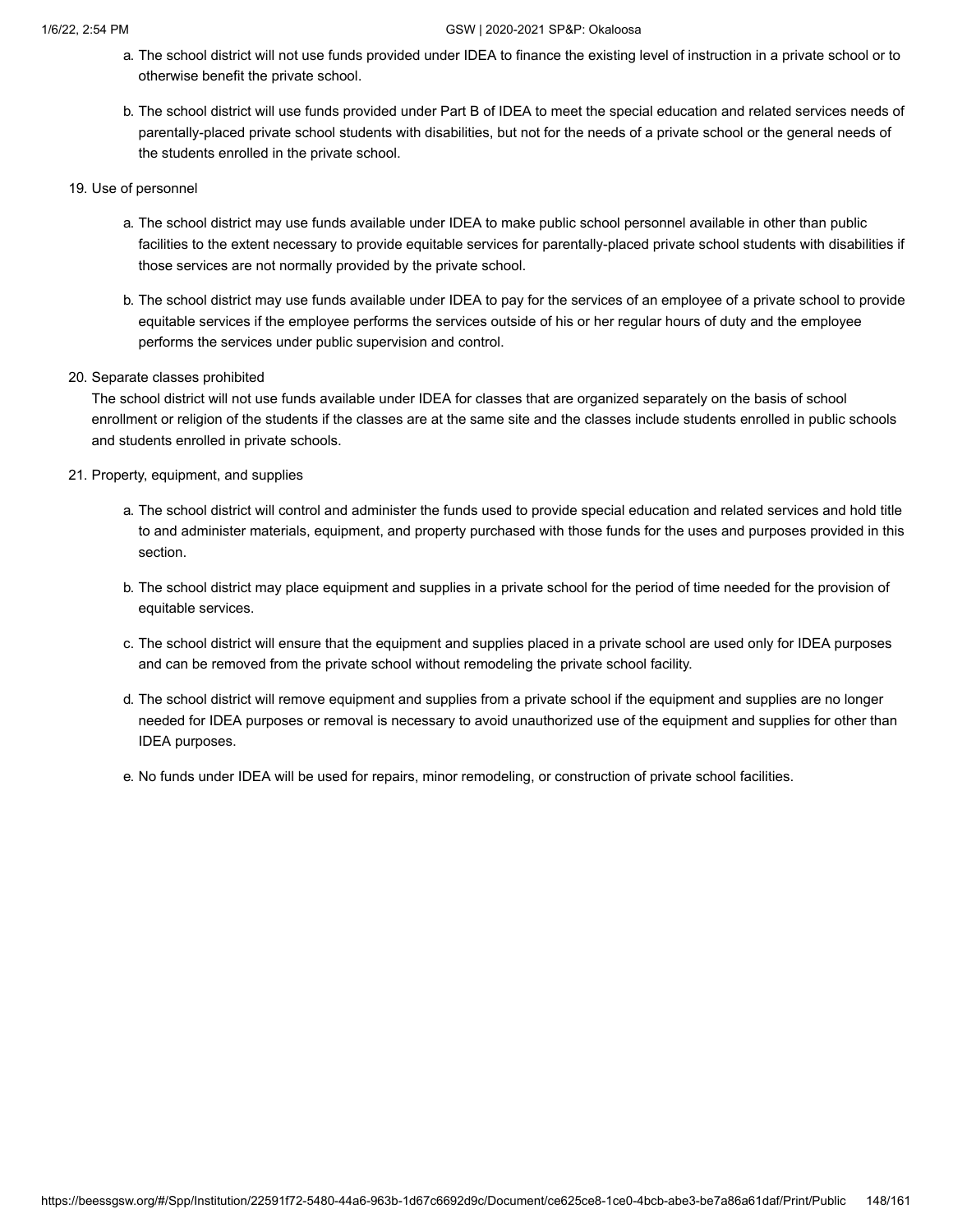# **Section B: John M. McKay Scholarships for Students with Disabilities Program**

### **Statutory and Regulatory Citations**

Sections 1002.01, 1002.39, 1002.43 1002.66 and 1003.21, F.S.

### **Definition**

The John M. McKay Scholarships for Students with Disabilities Program provides the option for students with an IEP or an accommodation plan issued under Section 504 of the Rehabilitation Act (excluding a temporary accommodation plan which is valid six months or less) to attend a public school other than the one to which the student is assigned or to receive a scholarship to a participating private school of choice.

### **Eligibility Criteria**

- 1. The parent of a student with a disability may request and receive from the state a McKay Scholarship for the student to enroll in and attend a private school if:
	- a. The student has received specialized instructional services under the Voluntary Prekindergarten Education Program during the previous school year and the student has a current IEP developed by the local school board in accordance with rules of the State Board of Education for the John M. McKay Scholarships for Students with Disabilities Program or a 504 accommodation plan has been issued
	- b. The student has spent the prior school year in attendance at a Florida public school or the Florida School for the Deaf and the Blind (FSDB). Prior school year in attendance means that the student was enrolled and reported by one of the following:
		- A school district for funding during the preceding October and February Florida Education Finance Program (FEFP) surveys in kindergarten through Grade 12, which shall include time spent in a Department of Juvenile Justice (DJJ) commitment program if funded under the FEFP
		- The FSDB during the preceding October and February student membership surveys in kindergarten through Grade 12
		- A school district for funding during the preceding October and February FEFP surveys, was at least four years old when so enrolled and reported, and was eligible for services under s. 1003.21, F.S.

**Note**: A dependent child of a member of the United States Armed Forces who transfers to a school in this state from out of state or from a foreign country pursuant to a parent's permanent change of station orders is exempt from the previous requirements but must meet all other eligibility requirements to participate in the program.

Additionally a foster child is exempt from the previous requirements but must meet all other eligibility requirements to participate in the program.

- c. The parent has obtained acceptance for admission of the student to a private school that is eligible for the program and has requested a scholarship from the department at least 60 days prior to the date of the first scholarship payment. The request must be through a communication directly to the FDOE in a manner that creates a written or electronic record of the request and the date of receipt of the request. FDOE must notify the district of the parent's intent upon receipt of the parent's request.
- 2. A student is not eligible for a John M. McKay Scholarship while:
	- a. Enrolled in a school operating for the purpose of providing educational services to youth in DJJ commitment programs;
	- b. Receiving an educational scholarship in accordance with Chapter 1002, F.S.;
	- c. Participating in a home education program as defined in s. 1002.01, F.S.;
	- d. Participating in a virtual school, correspondence school, or distance learning program that receives state funding pursuant to the student's participation, unless the participation is limited to no more than two courses per school year;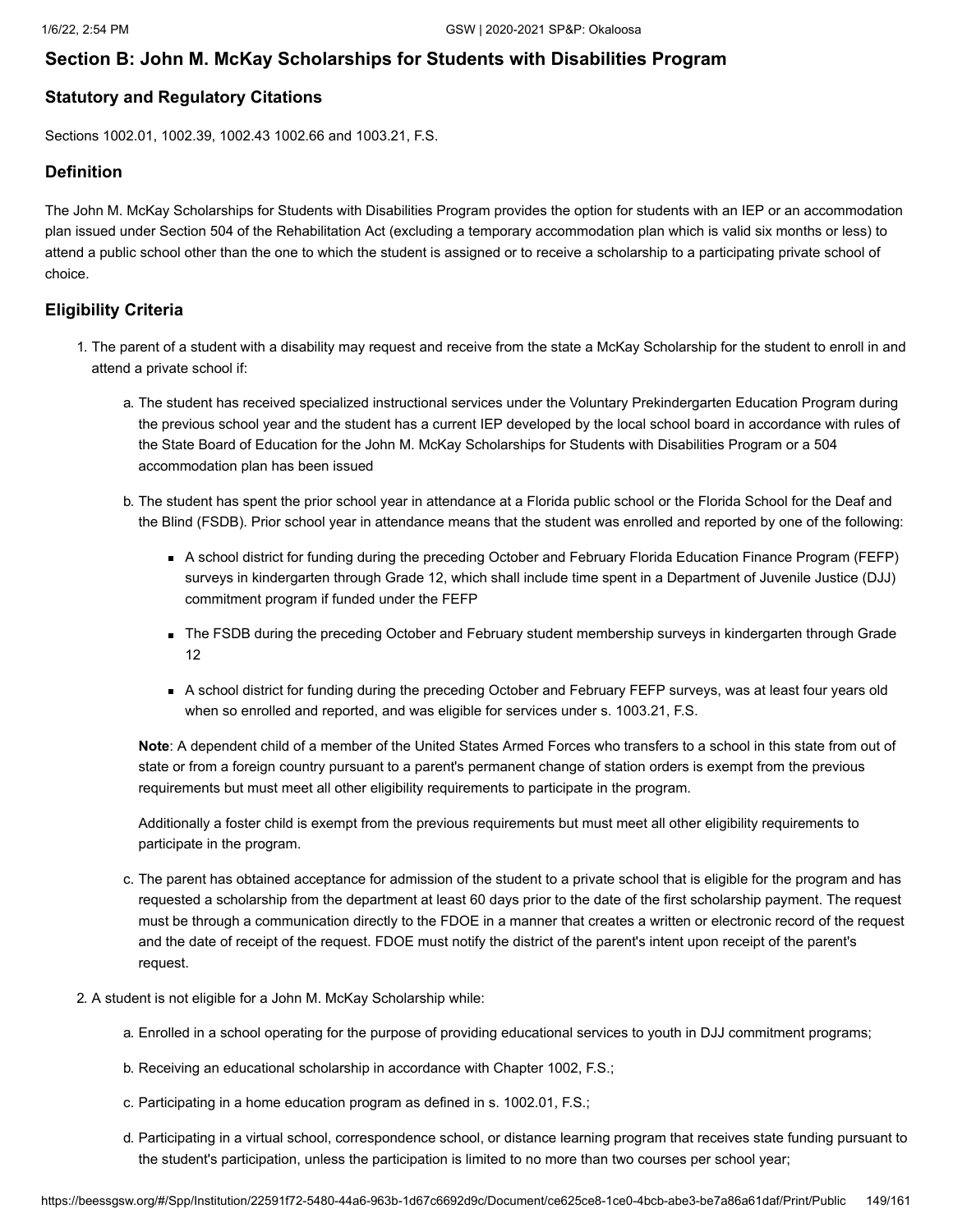- e. Participating in a private tutoring program in accordance with s. 1002.43, F.S.;
- f. Enrolled in the FSDB; or
- g. Not having regular and direct contact with his or her private school teachers at the school's physical location, unless that student is participating under the Transition to Work Program within the private school.

### **Procedures**

- 1. The amount of the scholarship is calculated based on the student's matrix of services document or the amount of the private school's tuition and fees, whichever is less.
- 2. For purposes of continuity of educational choice, a John M. McKay Scholarship shall remain in force until the student returns to a public school, graduates from high school, or reaches the age of 22, whichever occurs first.
- 3. A scholarship student who enrolls in a public school or public school program is considered to have returned to a public school for the purpose of determining the end of the scholarship's term. However, if a student enters a DJJ detention center for a period of no more than 21 days, the student is not considered to have returned to a public school for that purpose.
- 4. Upon reasonable notice to the FDOE and the school district, the student's parent may remove the student from the private school and place the student in a public school.
- 5. Upon reasonable notice to the FDOE, the student's parent may move the student from one participating private school to another participating private school.

### **School District Obligations**

- 1. Notifying parents of students with disabilities about the scholarship program by April 1 of each year and within 10 days after an IEP team meeting or a 504 accommodation plan is issued.
- 2. Informing parents of the availability of the Information Hotline and School Choice website.
- 3. Offering parents an opportunity to enroll their student in another public school within their district.
- 4. Keeping all district contact information up-to-date with the FDOE, which can be done through the [http://www.floridaschoolchoice.org](http://www.floridaschoolchoice.org/) website when logged in as a district administrator.
- 5. Submitting an annual Parental Notification Verification Form to the FDOE in the spring of each school year.
- 6. Notifying parents, within 10 days of filing intent, if a matrix has not been completed, and informing parents that the required matrix completion date is 30 days after a filed intent.
- 7. For a student with a disability who does not have a matrix of services, completing a matrix of services within 30 days of the parent's filed intent date that assigns the student to one of the three levels of service. **Note**: Changes in a matrix of services document may be made only for a technical, typographical, or calculation error.
- 8. Providing locations and times, if requested, for any McKay Scholarship student attending a private school within the district to take statewide assessment exams.
- 9. Providing reevaluation notifications to parents of scholarship students at least once every three years.
- 10. Confirming that scholarship students have not enrolled in public school by completing the District Enrollment Verification files quarterly prior to scholarship.
- 11. Reporting students who receive McKay Scholarship funding as **3518**, which designates them as McKay private school students on the full-time equivalent (FTE) survey.
- 12. Notifying the FDOE if a student enrolls in public school, is registered as a home education student, or is committed to a DJJ commitment program for more than 21 days.
- 13. Providing transportation to the public school if the parent's choice is consistent with the district's school choice plan.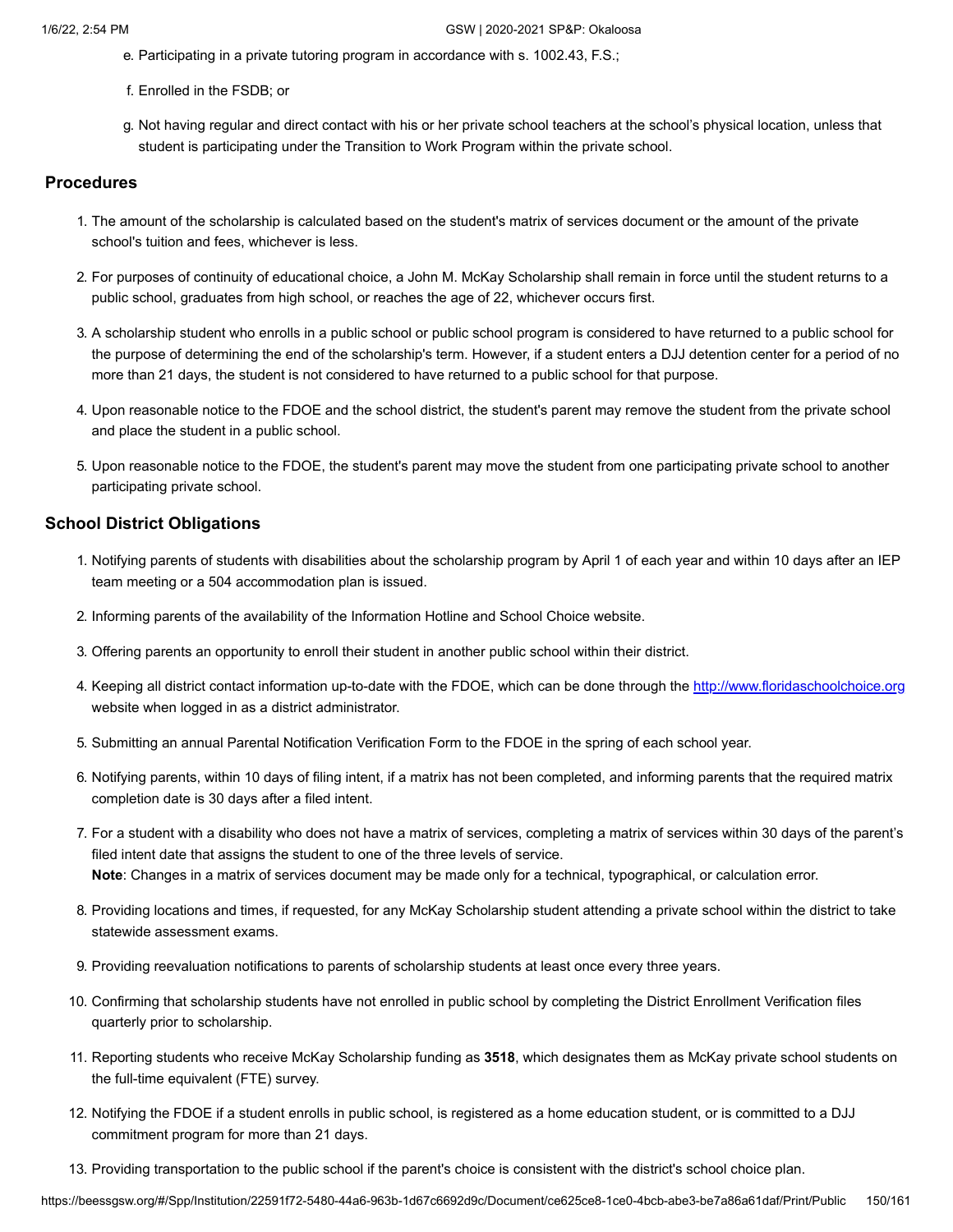14. Accepting a McKay student from an adjacent district if there is space available and there is a program with the services agreed to in the individual educational plan or 504 accommodation plan that is already in place.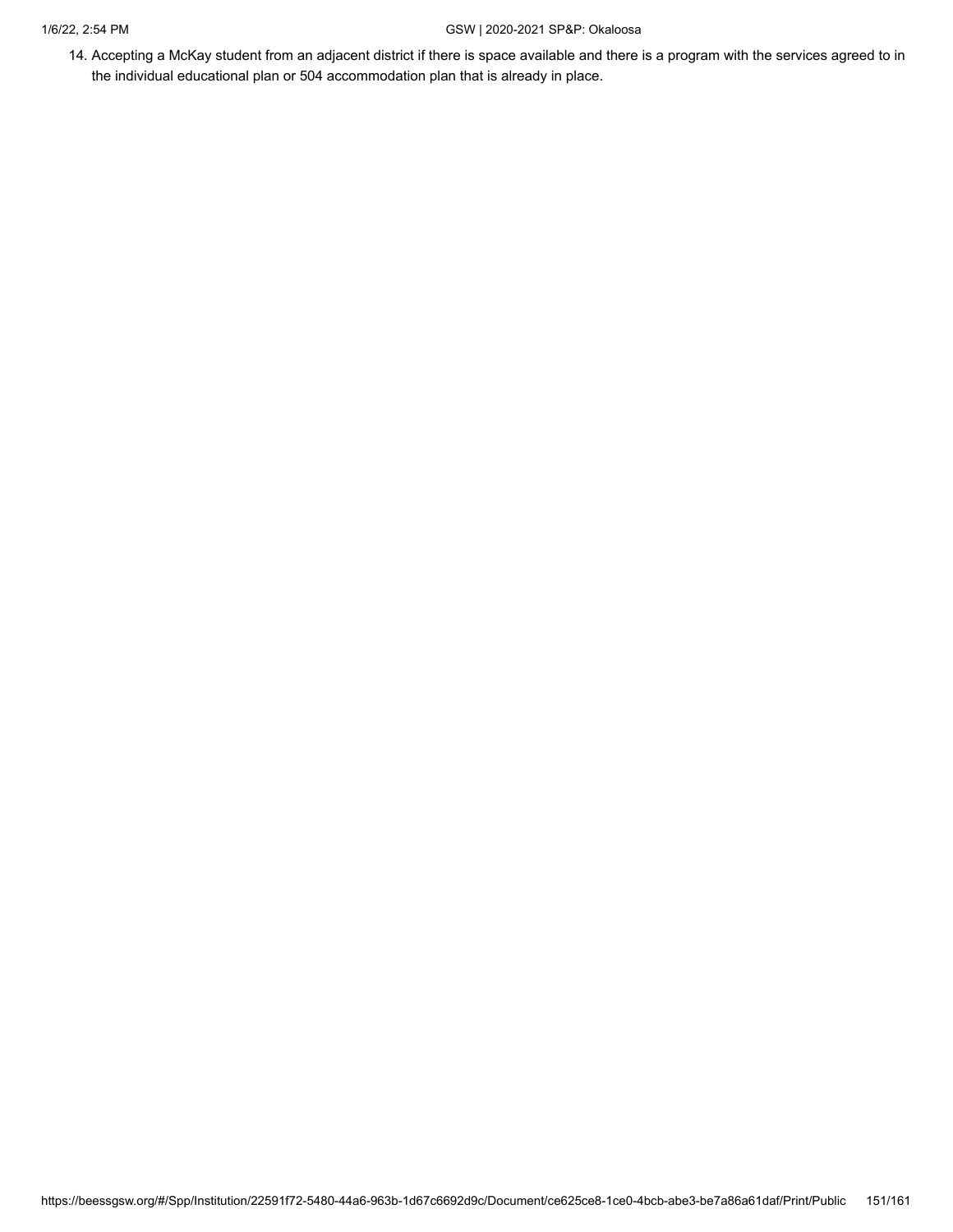### **Section C: Gardiner Scholarship Program**

### **Statutory and Regulatory Citation**

Chapter 1005, Part III, F.S Sections 393.063, 393.069, 456.001, 1002.01, 1002.21, 1002.385, 1002.395, 1002.66 and 1005.02, F.S.

### **Definition**

The Gardiner Scholarship provides the option for a parent to better meet the individual educational needs of an eligible child.

- The following are defined as they relate to the Gardiner Scholarship:
	- "Approved provider" means a provider who has been approved by the Agency for Persons with Disabilities, a health care practitioner pursuant to s. 456.001(4), F.S., or a provider approved by the department pursuant to s. 1002.66, F.S.
	- "Curriculum" means a complete course of study for a particular content area or grade-level, which includes any required supplemental materials.
	- "Department" means the FDOE.
	- "Disability" means, a three- or four- year old child or for a student in kindergarten to Grade 12, and any of the following:
		- Autism spectrum disorder, as defined in the Diagnostic and Statistical Manual of Mental Disorders, Fifth Edition, published by the American Psychiatric Association, as defined in s. 393.069, F.S.;
		- Cerebral Palsy, as defined in 393.063, F.S.;
		- Down Syndrome, as defined in s.393.063, F.S.;
		- Intellectual Disability, as defined in  $s.393.063$ , F.S.;
		- Prader-Willi syndrome, as defined in s. 393.063, F.S.;
		- Spina bifida, as defined in s. 393.063, F.S.;
		- For a student in kindergarten, being a high-risk child, as defined in 393.063, F.S.;
		- Muscular dystrophy;
		- Williams Syndrome;
		- Rare diseases which affect patient populations of fewer than 200,000 individuals in the United States, as defined by the National Organization for Rare Disorders;
		- Anaphylaxis;
		- Deaf;
		- **Visually impaired;**
		- **Traumatic brain injured;**
		- Hospital or homebound as defined by Rule 6A-6.03020, F.A.C.; or
		- Identification as having a dual sensory impairment according to Rule 6A-6.03022, F.A.C., and evidenced by reports from the local school district.
	- "Eligible" to receive a Gardiner Scholarship means that the student:
		- Is a resident of this state;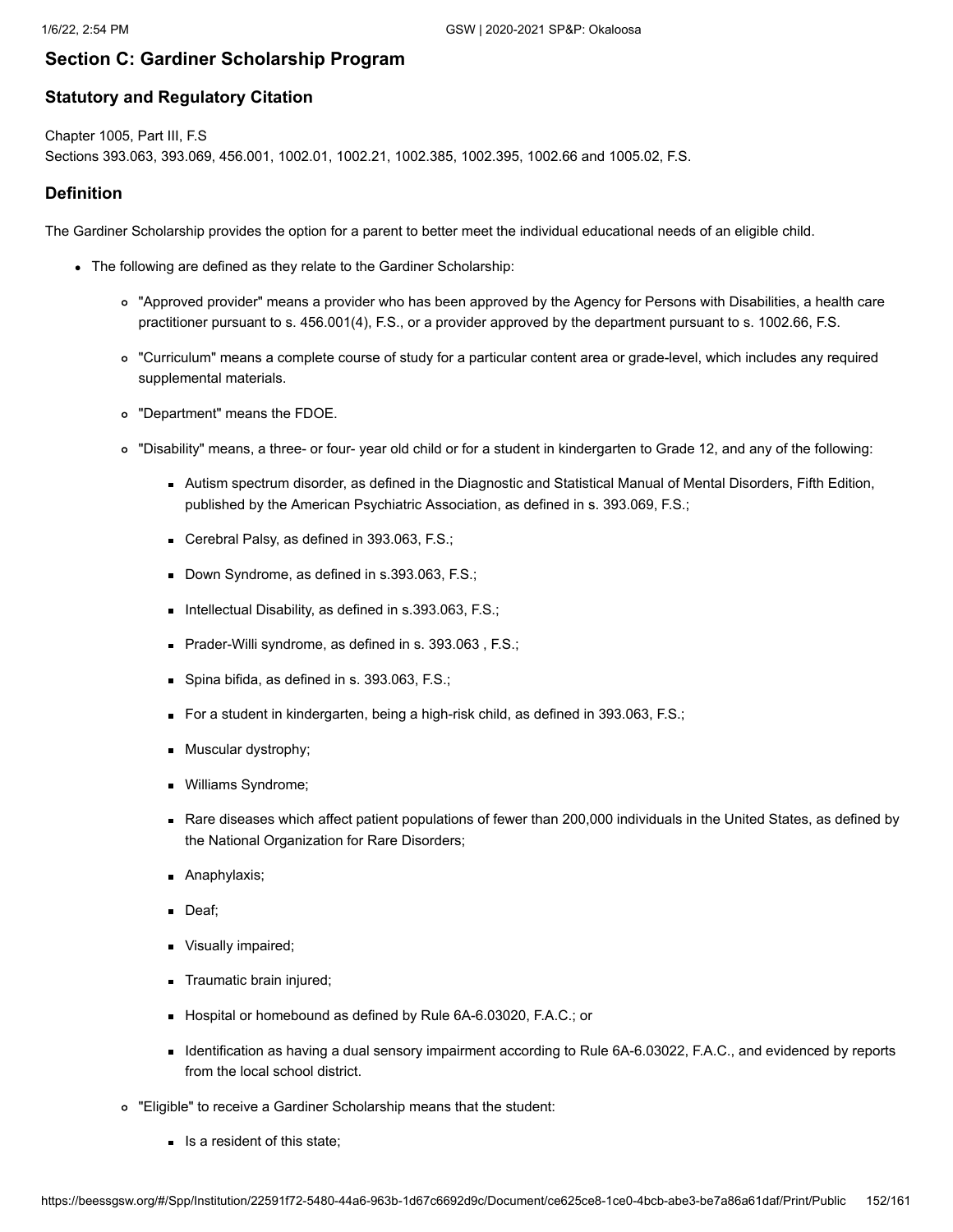#### 1/6/22, 2:54 PM GSW | 2020-2021 SP&P: Okaloosa

- Is or will be three or four years on or before September 1 of the year in which the student applies for program participation, or is eligible to enroll in kindergarten through Grade 12 in a public school in the state;
- Is the subject of an IEP written in accordance with rules of the State Board of Education or has received a diagnosis of a disability as defined below from a physician who is licensed under Chapter 458 or Chapter 459 or a psychologist who is licensed in this state.
- Has a disability as defined above.
- "Eligible nonprofit scholarship-funding organization" as defined in 1002.395, F.S.
- "Eligible postsecondary institution" means any of the following:
	- **Florida College System institution;**
	- State university;
	- School district technical center;
	- School district adult general education center; or
	- An accredited nonpublic postsecondary educational institution, as defined in s. 1005.02, F.S., that is licensed to operate in the state pursuant to requirements specified in Part III of Chapter 1005, F.S.
- "Eligible private school" means a private school, pursuant to s. 1002.01, F.S. that is located in Florida and offers an education to students in any grade from kindergarten to Grade 12.
- "IEP" means an individual education plan.
- "Inactive" means that no eligible expenditures have been made from an account funded by the Gardiner Scholarship.
- "Parent" means a resident of this state who is a parent, as defined in s. 1002.21, F.S.
- "Program" means the Gardiner Scholarship Program.

### **School District's Obligations and Parental Options**

- Include the following:
	- The school district shall notify a parent who has made a request for an IEP that the district is required to complete the IEP and matrix of services within 30 days after receiving notice of the parent's request;
	- The school district shall conduct a meeting and develop an IEP and a matrix of services within 30 days after receiving notice of the parent's request in accordance with State Board of Education rules;
	- Provide for state assessments to students, upon parental request.

# **Part V. Appendices**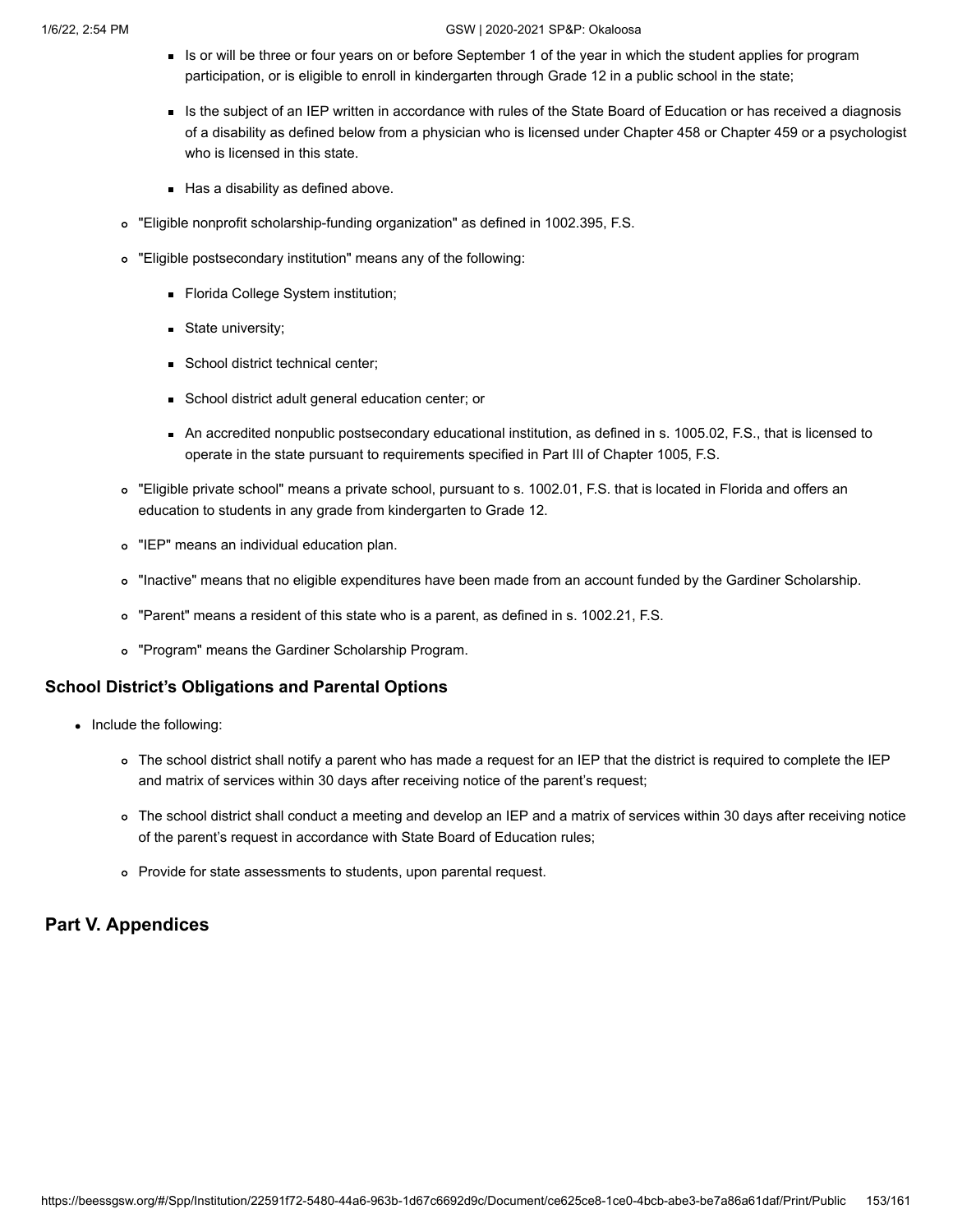## **Appendix A: General Policies and Procedures**

One of the following must be selected:

### **Procedural Safeguards for Students with Disabilities:**

- The Florida Department of Education's Notice of Procedural Safeguards for Parents of Students with Disabilities, as posted on the department's website.
- $\bigcirc$  A different notice of procedural safeguards for parents of students with disabilities, included as an attachment.

### One of the following must be selected:

### **Procedural Safeguards for Students Who Are Gifted:**

- The Florida Department of Education's Procedural Safeguards for Exceptional Students Who Are Gifted, as posted on the department's website.
- $\bigcirc$  A different notice of procedural safeguards for parents of students who are gifted, included as an attachment.
- This requirement is not applicable for the Department of Corrections.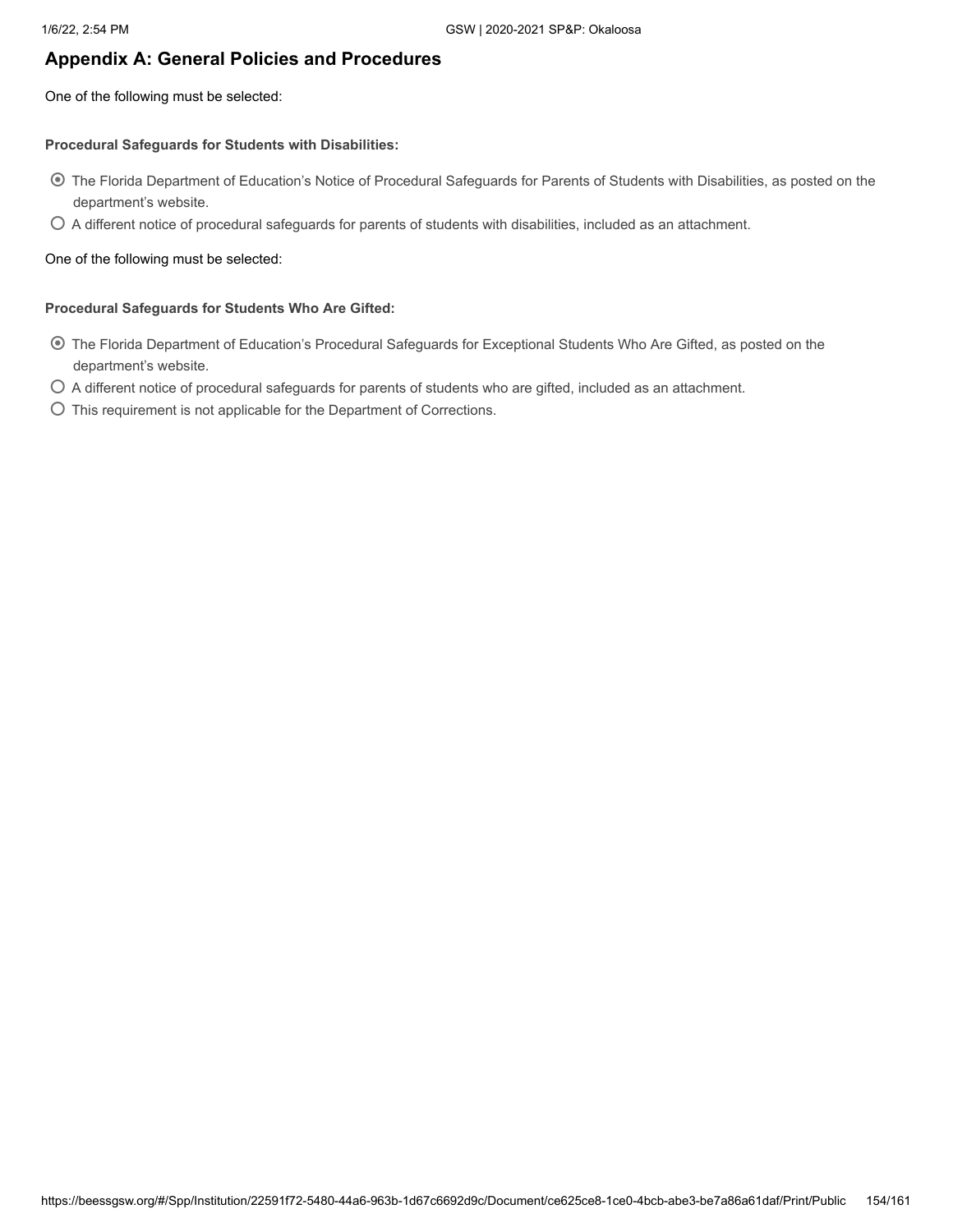# **Appendix B: Unique Philosophical, Curricular, or Instructional Considerations**

The school district has included as an attachment additional information related to evaluations; qualified evaluators; or philosophical, curricular, or instructional considerations for the exceptionalities identified below:

### **II.B.1 Autism Spectrum Disorder**

- $\square$  Evaluations
- $\Box$  Qualified Evaluators
- Unique Philosophical, Curricular or Instructional Considerations

#### **II.B.2 Deaf or Hard-of-Hearing**

- $\square$  Evaluations
- Qualified Evaluators
- □ Unique Philosophical, Curricular or Instructional Considerations

#### **II.B.3 Developmentally Delayed**

- $\square$  Evaluations
- $\Box$  Qualified Evaluators
- Unique Philosophical, Curricular or Instructional Considerations

#### **II.B.4 Dual-Sensory Impaired**

- $\square$  Evaluations
- $\Box$  Qualified Evaluators
- Unique Philosophical, Curricular or Instructional Considerations

### **II.B.5 Emotional or Behavioral Disabilities**

- $\square$  Evaluations
- $\Box$  Qualified Evaluators
- Unique Philosophical, Curricular or Instructional Considerations

#### **II.B.6 Established Conditions**

- $\square$  Evaluations
- $\Box$  Qualified Evaluators
- □ Unique Philosophical, Curricular or Instructional Considerations

#### **II.B.7 Homebound or Hospitalized**

- $\square$  Evaluations
- $\Box$  Qualified Evaluators
- Unique Philosophical, Curricular or Instructional Considerations

### **II.B.8 Intellectual Disabilities**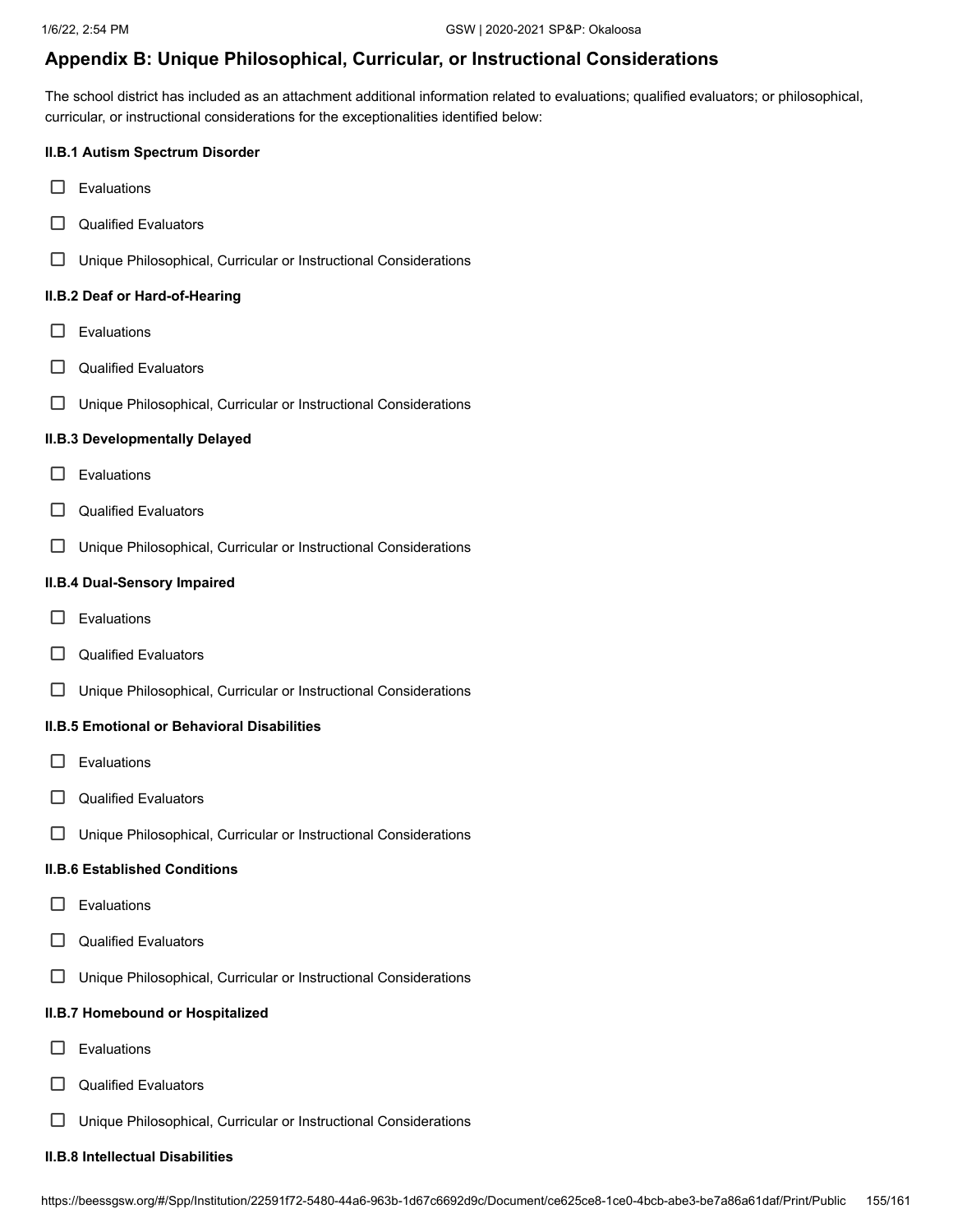- $\square$  Evaluations
- $\Box$  Qualified Evaluators
- Unique Philosophical, Curricular or Instructional Considerations

#### **II.B.9 Orthopedic Impairment**

- $\square$  Evaluations
- Qualified Evaluators
- Unique Philosophical, Curricular or Instructional Considerations

#### **II.B.10 Other Health Impairment**

- $\square$  Evaluations
- $\Box$  Qualified Evaluators
- Unique Philosophical, Curricular or Instructional Considerations

#### **II.B.11 Traumatic Brain Injury**

- $\square$  Evaluations
- $\Box$  Qualified Evaluators
- Unique Philosophical, Curricular or Instructional Considerations

#### **II.B.12 Specific Learning Disabilities**

- $\square$  Evaluations
- Qualified Evaluators
- □ Unique Philosophical, Curricular or Instructional Considerations

#### **II.B.13 Speech Impairments**

- $\square$  Evaluations
- $\Box$  Qualified Evaluators
- Unique Philosophical, Curricular or Instructional Considerations

### **II.B.14 Language Impairments**

- $\square$  Evaluations
- $\Box$  Qualified Evaluators
- Unique Philosophical, Curricular or Instructional Considerations

### **II.B.15 Visually Impaired**

- $\square$  Evaluations
- $\Box$  Qualified Evaluators
- □ Unique Philosophical, Curricular or Instructional Considerations

### **II.B.16 Related Services – Occupational Therapy**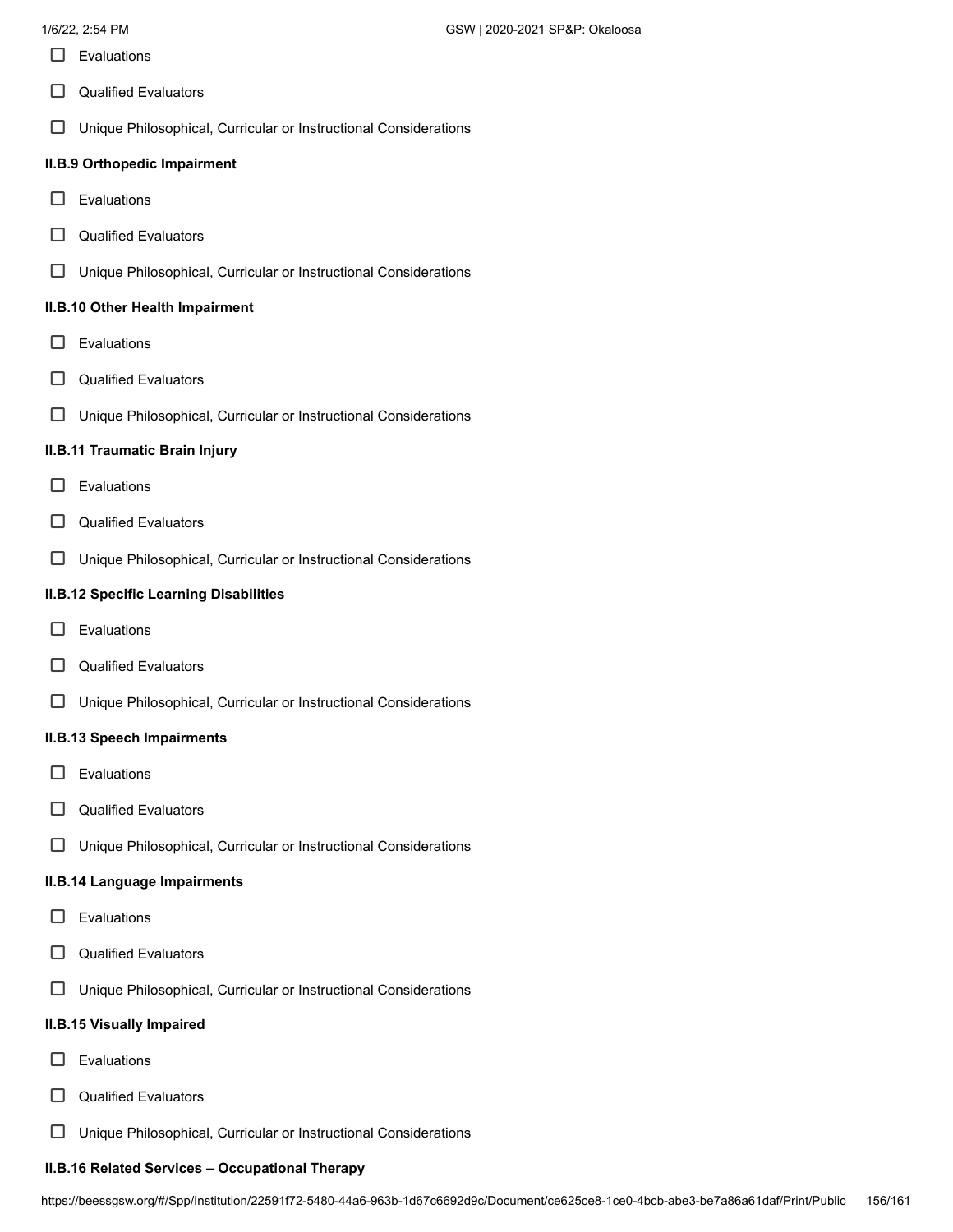- $\square$  Evaluations
- $\Box$  Qualified Evaluators
- Unique Philosophical, Curricular or Instructional Considerations

### **II.B.17 Related Services – Physical Therapy**

- $\square$  Evaluations
- Qualified Evaluators
- Unique Philosophical, Curricular or Instructional Considerations

### **II.C. Individual Educational Plans (IEPs)**

### **II.F. Prekindergarten Children with Disabilities**

- $\square$  Evaluations
- $\Box$  Qualified Evaluators
- Unique Philosophical, Curricular or Instructional Considerations

### **III.A. Gifted**

- $\square$  Evaluations
- Qualified Evaluators
- Unique Philosophical, Curricular or Instructional Considerations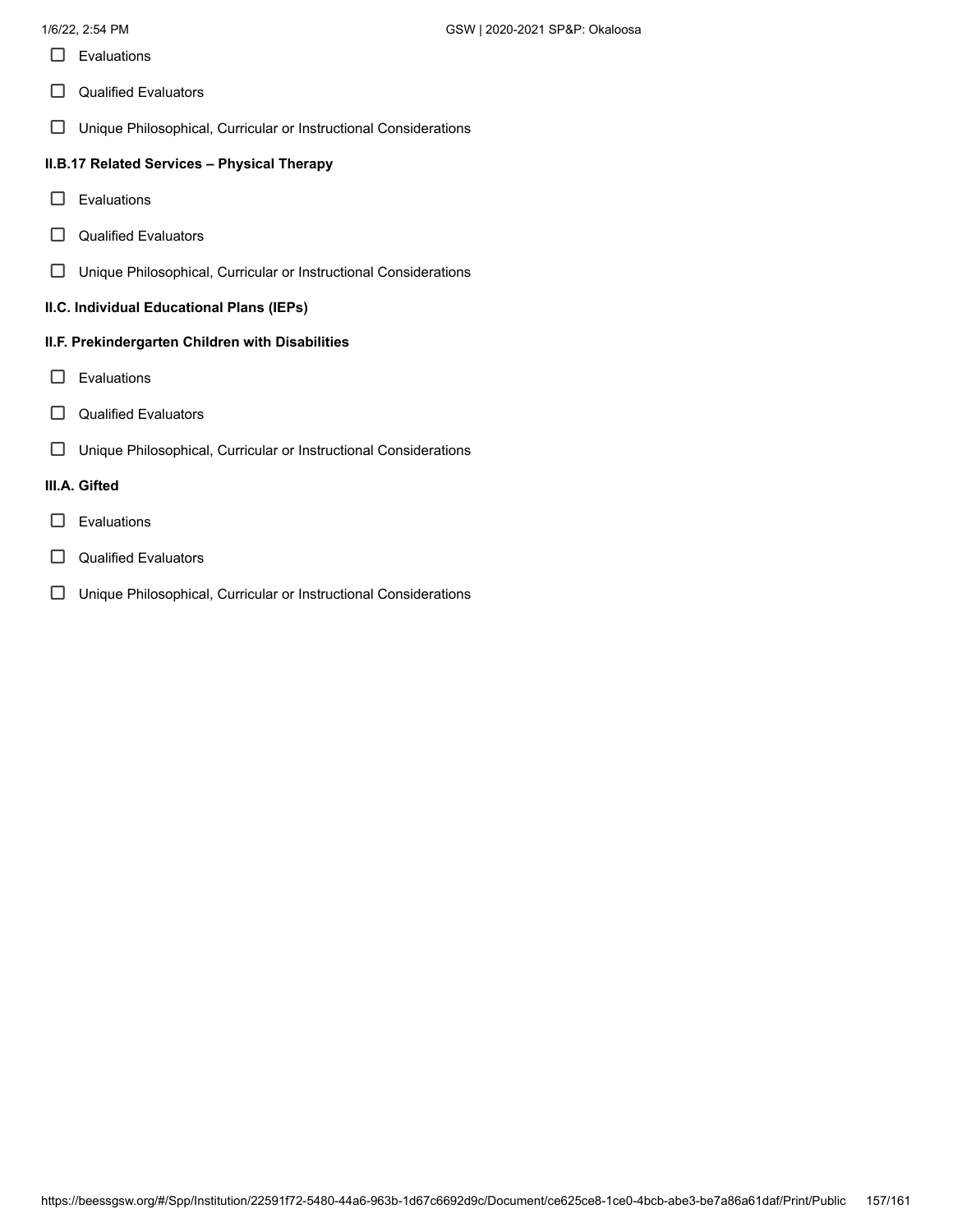# **Appendix C: District Plan to Increase the Participation of Underrepresented Students in the Program for Students who are Gifted**

 $\blacktriangleright$  This section is not applicable for the district.

### **Current Status**

Provide the following data:

**Total Student Population**

**Total Number of Students**

31,568

**Total Number of Gifted Students**

833

**Percent of All Gifted Students**

2.64%

**Limited English Proficient (Limited English proficient students are those who are coded as "LY," "LN," "LP," or "LF")**

#### **Number of LEP Students**

2,795

#### **Number of LEP Gifted Students**

3

### **Percent of LEP Gifted Students**

0.11%

### **Percentage of LEP Gifted Compared to Total Number of Gifted Students**

1.3%

\*In order to calculate the "Percentage of LEP Gifted Compared to Total Number of Gifted Students'", divide the number of LEP gifted students by the total number of gifted students in the district and move the decimal point two numbers to the right.

**Low Socio-Economic Status (SES) Family**

**Number of Low SES Students**

17,004

#### **Number of Low SES Gifted Students**

126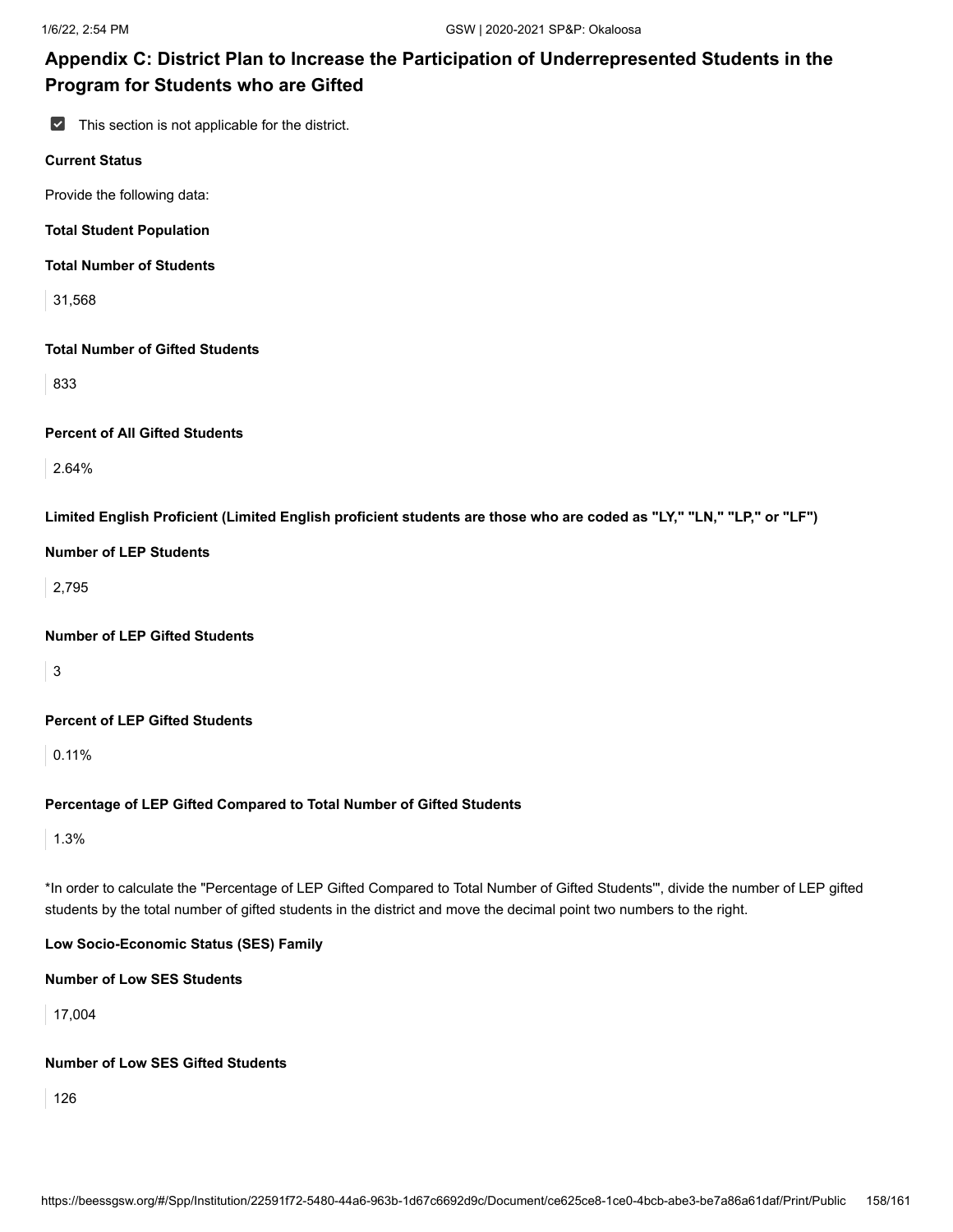### **Percent of Low SES Gifted Students**

0.75%

### **Percentage of Low SES Gifted Compared to Total Number of Gifted Students**

15.1%

\*In order to calculate the "Percentage of Low SES Gifted Compared to Total Number of Gifted Students", divide the number of Low SES gifted students by the total number of gifted students in the district and move the decimal point two numbers to the right.

\*\* Percentage of students who are gifted equals the number of students who are gifted within a category divided by the total number of students within that category

### **District Goal**

## **Provide the district's goal to increase the participation of students from underrepresented groups in programs for students who are gifted, including the targeted category(ies).**

The district's goal to increase participation of students from underrepresented groups is to focus on the identification of advanced, nonverbal, thinking and reasoning abilities by factoring out the environmental factors that affect verbal acquisition. For the 20-21 school year, the districts goals for increasing the amount of students from underrepresented groups identifed as Gifted for the following subgroups will be: Limited English Proficient (LEP) Students: Increase from 3 LEP students to 6 LEP students identified as Gifted. Low Socio-Economic Status (SES) Students: Increase from 126 SES students to 140 SES students identified as Gifted. The district is currently developing a plan to assist in meeting our goal.

### 1. **Screening and Referral Procedures**

A description of the screening and referral procedures that will be used to increase the number of students referred for evaluation

### 2. **Student Evaluation Procedures**

A description of the evaluation procedures and measurement instruments that will be used

#### 3. **Eligibility Criteria**

A description of the criteria, based on the student's demonstrated ability or potential in the specific areas of leadership, motivation, academic performance, and creativity, that will be applied to determine the student's eligibility; if a matrix is used when determining eligibility, a copy is included as an attachment

#### 4. **Instructional Program Modifications or Adaptations**

A description of the instructional program modifications or adaptations that will be implemented to ensure successful and continued participation of students from underrepresented groups in the existing instructional program for students who are gifted

### 5. **District Evaluation Plan**

A description of the district's plan used to evaluate its progress toward increasing participation by students from underrepresented groups in the program for students who are gifted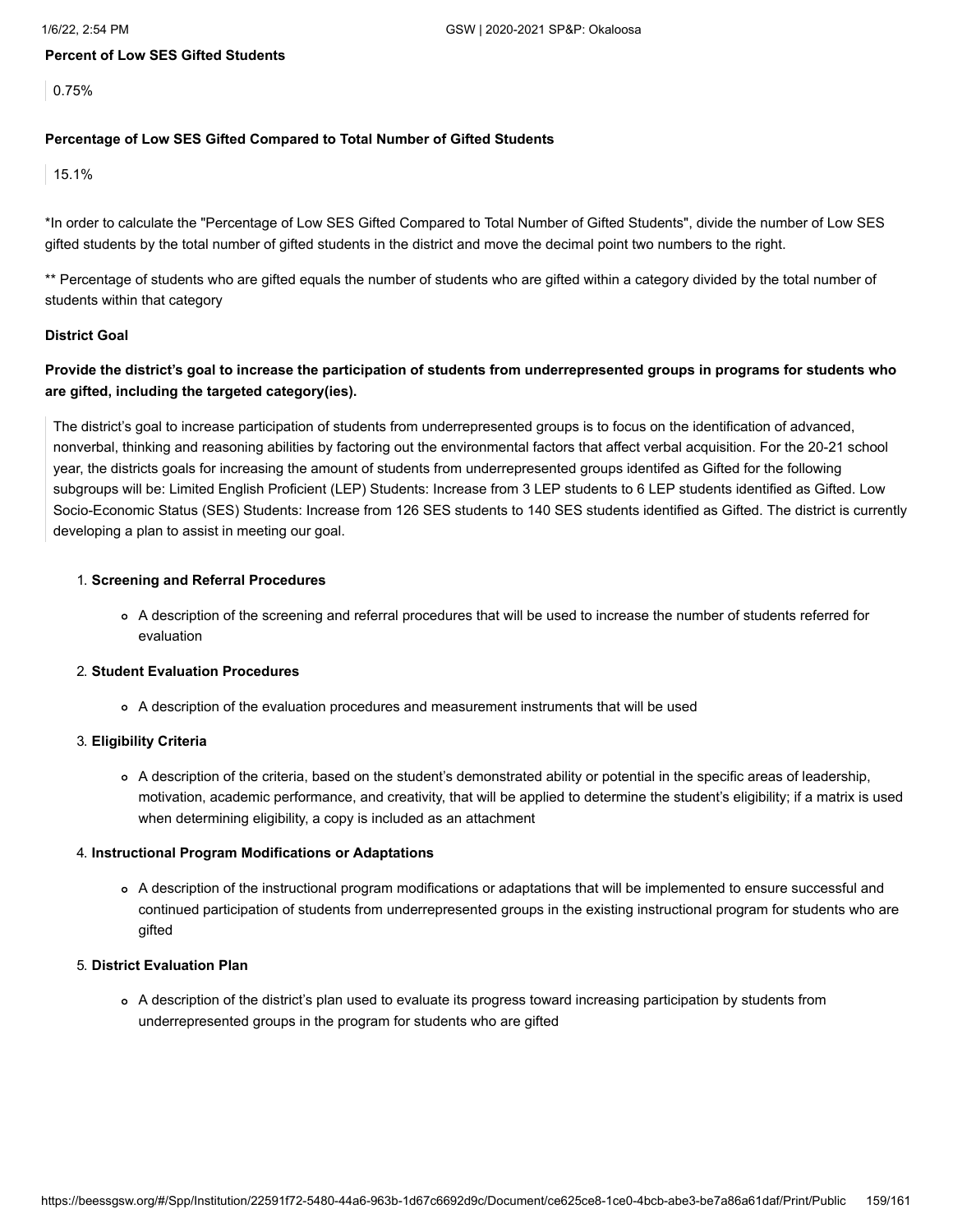# **Appendix D: District Policies Regarding the Allowable Use or Prohibition of Physical Restraint and Seclusion**

Select from the following:

- The school district's policy regarding the allowable use or prohibition of physical restraint of students with disabilities is included as an attachment.
- **The school district's policy regarding the allowable use or prohibition of seclusion of students with disabilities is included as an** attachment.

# **Appendix E: Policies and Procedures Unique to Developmental Research (Laboratory) Schools**

 $\triangleright$  This section is not applicable for the district.

Section 1002.32, Florida Statutes (F.S.), establishes the category of public schools known as developmental research (laboratory) schools (lab schools). In accordance with s. 1002.32(3), F.S., "The mission of a lab school shall be the provision of a vehicle for the conduct of research, demonstration, and evaluation regarding management, teaching, and learning." Each lab school shall emphasize mathematics, science, computer science, and foreign languages. The primary goal of a lab school is to enhance instruction and research in such specialized subjects by using the resources available on a state university campus, while also providing an education in nonspecialized subjects. The exceptional education programs offered shall be determined by the research and evaluation goals and the availability of students for efficiently sized programs (s. 1002.32(3)(e), F.S.).

### **Describe the exceptional education services available within the lab school:**

# **Appendix F: Best Practices in Inclusive Education (BPIE) Assessment**

Section 1003.57(1)(f), Florida Statutes, establishes the following requirement for school districts, "Once every three years, each school district and school shall complete a Best Practices in Inclusive Education (BPIE) assessment with a Florida Inclusion Network facilitator and include the results of the BPIE assessment and all planned short-term and long-term improvement efforts in the school district's exceptional student education policies and procedures. BPIE is an internal assessment process designed to facilitate the analysis, implementation, and improvement of inclusive educational practices at the district and school team levels."

The district's completed BPIE Indicator Rating Tally Sheet is attached.

 $\triangledown$  The district's plan to address the prioritized BPIE Indicators is attached.